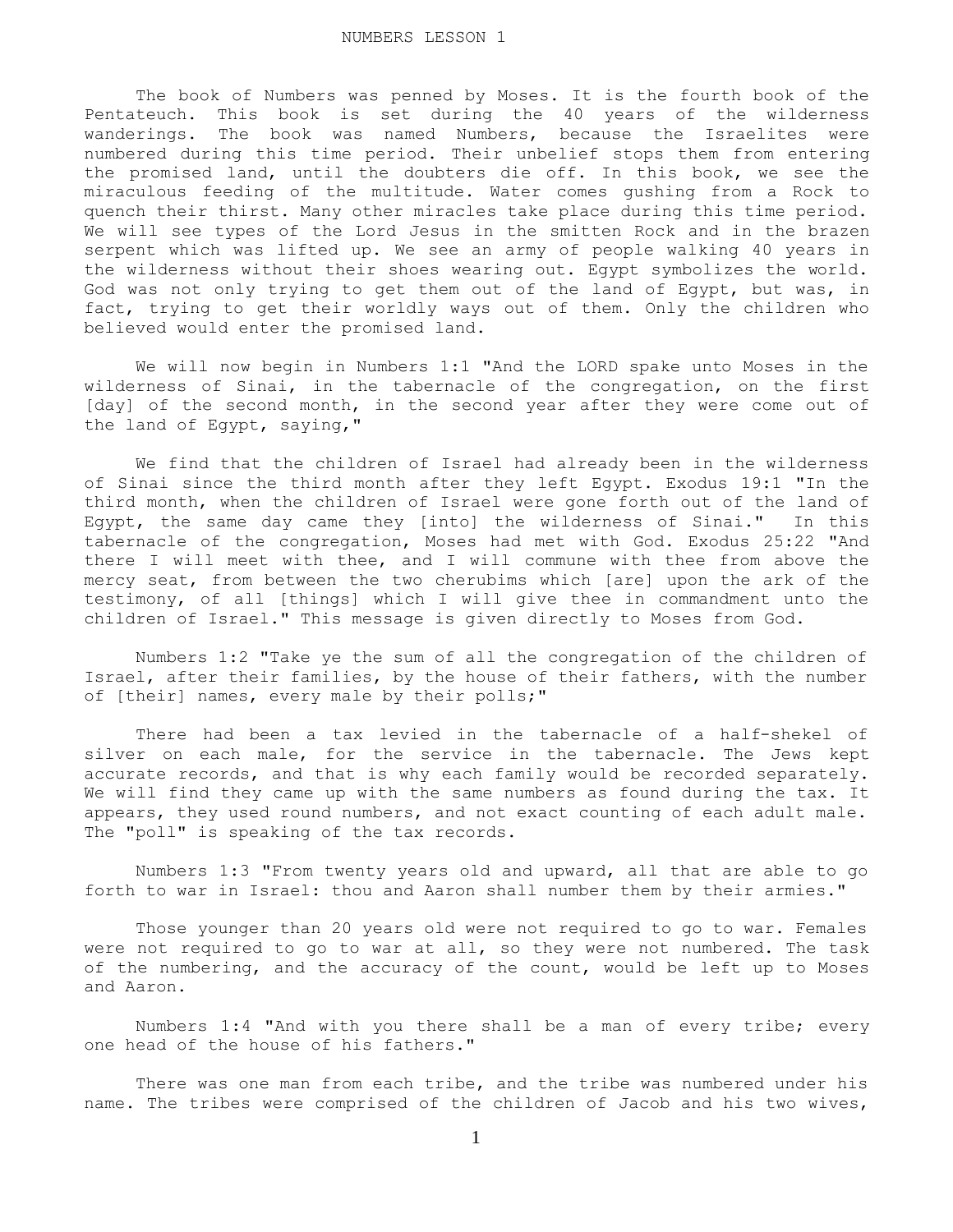and their two maids. This numbering was for a totally different purpose, than the one that was taken by the Levites for taxing the males. This is for military purposes. All of the men 20 years and older were soldiers in time of war.

 Numbers 1:5 "And these [are] the names of the men that shall stand with you: of [the tribe of] Reuben; Elizur the son of Shedeur."

 Reuben was the firstborn son of Jacob and Leah. Reuben committed a terrible sin when he slept with Bilhah, his father's concubine. Reuben, of course, is dead at this time, but this is his tribe. Elizur would be the prince of the tribe of Reuben.

Numbers 1:6 "Of Simeon; Shelumiel the son of Zurishaddai."

 Simeon was the second son of Jacob by Leah. Shelumiel is the head of Simeon's tribe.

Numbers 1:7 "Of Judah; Nahshon the son of Amminadab."

 The name "Judah" means God be praised. He is the fourth son of Jacob and Leah. His brothers, who have the same mother he does, are Reuben, Simeon, and Levi. Nashon is the leader of this tribe at the time of the census. Nashon was the brother-in-law of Aaron. He is, also, ancestor of David and Jesus Christ.

Numbers 1:8 "Of Issachar; Nethaneel the son of Zuar."

 The name "Issachar" means he will bring reward. Issachar is the 9th son of Jacob and the 5th of Leah. Issachar, Judah, and Zebulun, marched on the east of the tabernacle in the wilderness wanderings. Nethaneel was prince of this tribe at the time of the census.

Numbers 1:9 "Of Zebulun; Eliab the son of Helon."

 Zebulun was the 10th son of Jacob and the 6th son of Leah. Eliab was prince of this tribe at census time.

 Numbers 1:10 "Of the children of Joseph: of Ephraim; Elishama the son of Ammihud: of Manasseh; Gamaliel the son of Pedahzur."

 The name "Joseph" means may he, or Jehovah add. Joseph was the first son of Rachel and the eleventh son of Jacob. This is the same Joseph that went into Egypt, and then later saved his family from the famine. Ephraim and Manasseh were both his sons, born in Egypt. Manasseh was the firstborn, but Ephraim got the spiritual blessing of the right hand. Elishama, who was the prince of the tribe of Ephraim, was the grandfather of Joshua. Gamaliel was the prince of the tribe of Manasseh.

Numbers 1:11 "Of Benjamin; Abidan the son of Gideoni."

 Benjamin was the twelfth son of Jacob and the second son of Rachel. Even though Rachel was the second wife of Jacob, she was his favorite. Rachel died soon after the birth of Benjamin. Abidan was the prince of the tribe of Benjamin. We notice that in all of the sons, up to this time, were of the wives. The following sons will be from the maids of the two wives.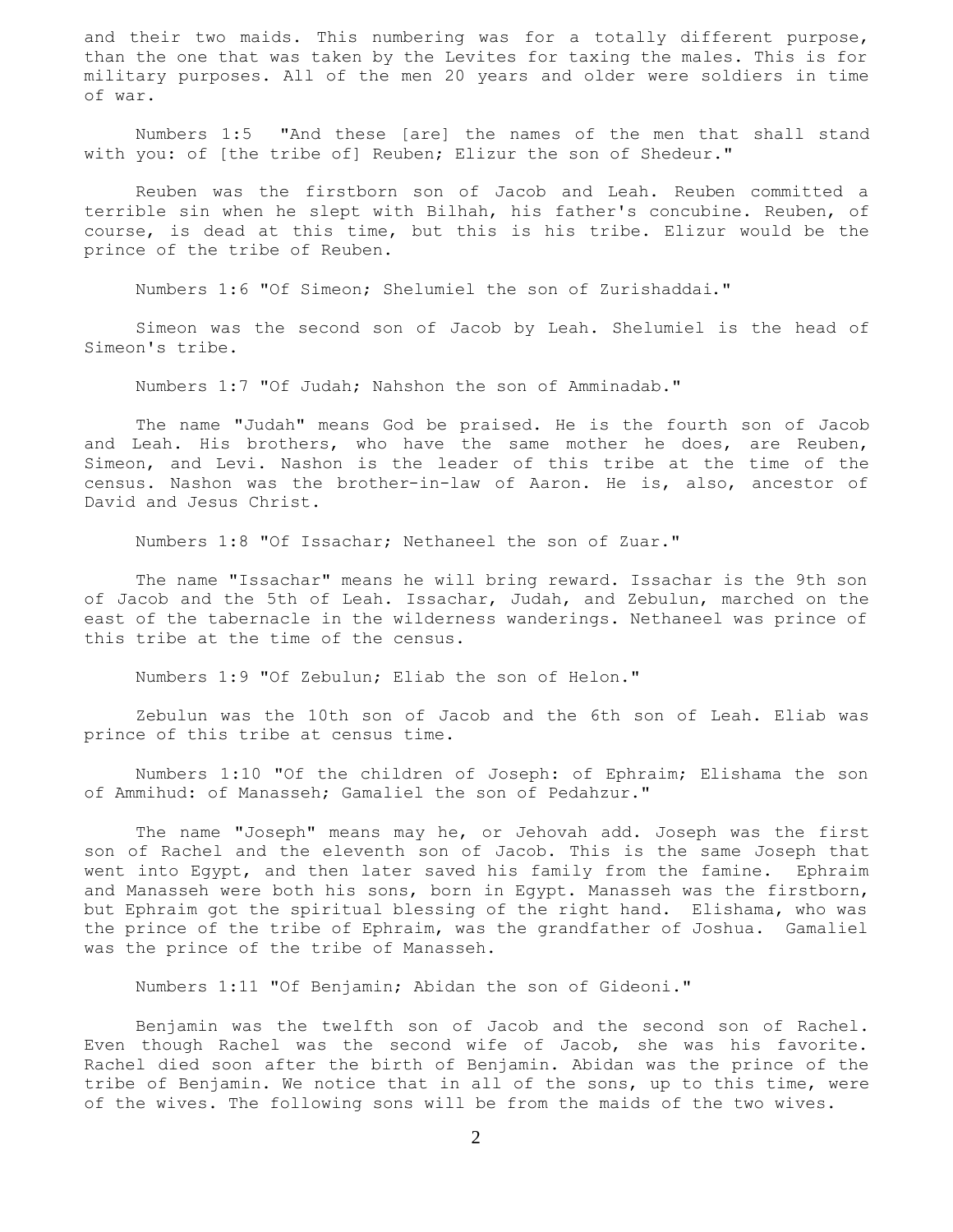Numbers 1:12 "Of Dan; Ahiezer the son of Ammishaddai."

 Dan was the first son of Bilhah and the fifth son of Jacob. Bilhah was not a wife. She was Rachel's handmaid. Dan, along with the other sons of the handmaids, would receive inheritance with the sons of the wives. Ahiezer was the prince of the tribe of Dan at the time of the numbering.

Numbers 1:13 "Of Asher; Pagiel the son of Ocran."

 Asher was the eighth son of Jacob and the second son of Zilpah, the maid of Leah. Pagiel was the prince of the tribe of Asher at the time of the census.

Numbers 1:14 "Of Gad; Eliasaph the son of Deuel."

 Gad was the first son of Zilpah and the seventh son of Jacob. Eliasaph was the head of the tribe at the time of the census.

Numbers 1:15 "Of Naphtali; Ahira the son of Enan."

 Naphtali was the sixth son of Jacob and the second son of Bilhah. Ahira was the prince of the tribe of Naphtali at the time of the census.

 Numbers 1:16 "These [were] the renowned of the congregation, princes of the tribes of their fathers, heads of thousands in Israel."

 Jacob was the father of twelve sons, who made up the twelve tribes of Israel. Each one of the princes were over the thousands of members of his tribe.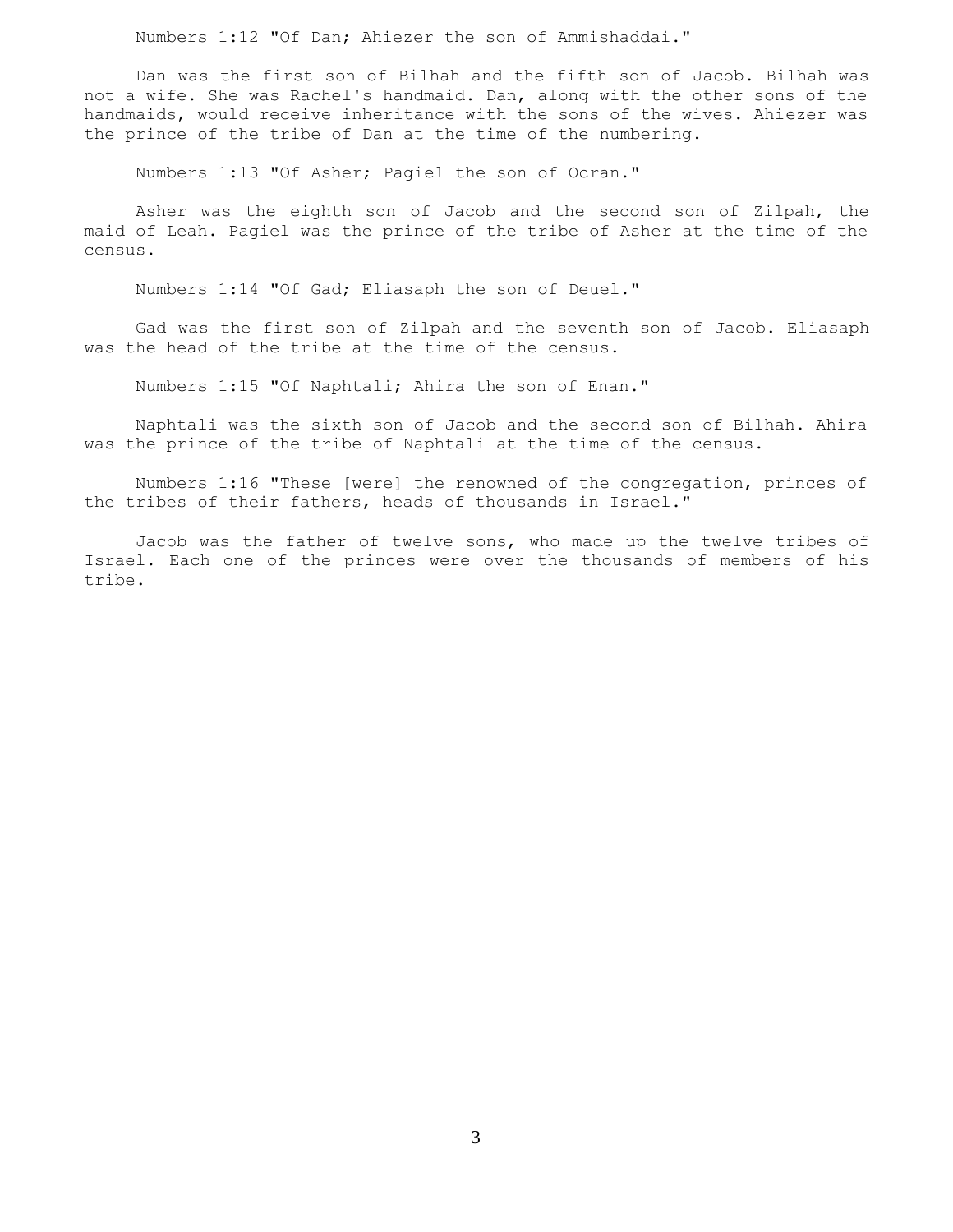## Numbers 1 Questions

1. The book of Numbers was penned by 2. It was the the book of the Pentateuch. 3. What time period does the book cover? 4. Why is it called Numbers? 5. What are some of the things revealed in this book? 6. What shows us types of the Lord Jesus in this book? 7. God was not only trying to get them out the land of Egypt, but was, in fact, trying to do what? 8. Where was Moses, when God spoke to him? 9. When did he speak to him? 10. When had they entered Sinai? 11. Quote Exodus chapter 25 verse 22. 12. What did God tell Moses to do? 13. Who were they to count? 14. What is "polls" speaking of in verse 2? 15. Those younger than 20 years old were not required to go to \_\_\_\_\_\_\_\_. 16. Who was the accuracy of the count left up to? 17. Who were the parents of these families, that had turned into tribes? 18. Reuben was the end of Jacob and Leah. 19. What terrible sin had Reuben committed? 20. Who was the mother of Simeon? 21. What does the name "Judah" mean? 22. Who was Judah's mother? 23. Who was Nashon related to? 24. Issachar was the son of Jacob and the of Leah. 25. What two tribes represented Joseph? 26. What does the name "Joseph" mean? 27. Joseph was the first son of 28. Who was the firstborn of Joseph? 29. Which of Joseph's sons received the right hand blessing? 30. Who was the mother of Benjamin? 31. What happened to his mother soon after his birth? 32. Bilhah was not a wife, but what? 33. Who was Asher's mother? 34. Jacob was the father of \_\_\_\_\_\_\_\_\_\_ sons. 35. Who were the princes over?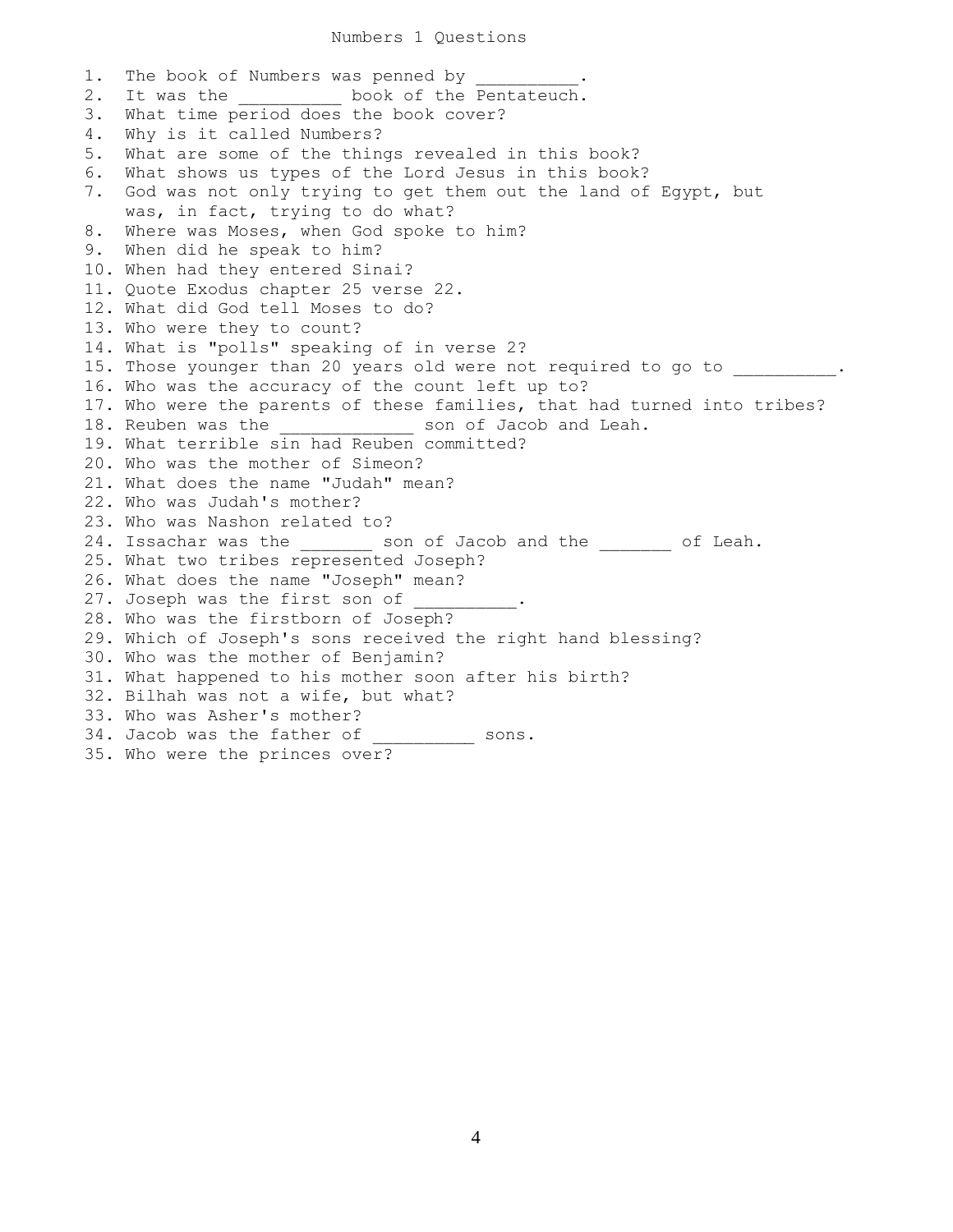We will begin this lesson in Numbers 1:17 "And Moses and Aaron took these men which are expressed by [their] names:"

 In the last lesson, we saw the names of the various tribes mentioned, and the princes who would be the leaders of each tribe. Moses and Aarom are in charge of this numbering. All the men 20 years and older, who could go to war, are to be counted.

 Numbers 1:18 "And they assembled all the congregation together on the first [day] of the second month, and they declared their pedigrees after their families, by the house of their fathers, according to the number of the names, from twenty years old and upward, by their polls."

 The "pedigrees" are speaking of their right by birth to be of a certain tribe. They were separated into groups, who represented the families of the 12 tribes of Israel. In the group who were equipped for war, there was no mention of the Levitical tribe. That tribe is set aside for God's purposes. This number closely coincides with the number that had been polled for the tax in the tabernacle.

 Numbers 1:19 "As the LORD commanded Moses, so he numbered them in the wilderness of Sinai."

 This command is no different than what we read about in Exodus. God gave the message to Moses, Moses gave the message to Aaron, and Aaron gave the message to the people. The numbering was done in the wilderness of Sinai.

 Numbers 1:20 "And the children of Reuben, Israel's eldest son, by their generations, after their families, by the house of their fathers, according to the number of the names, by their polls, every male from twenty years old and upward, all that were able to go forth to war;"

 We discussed in lesson one, that Reuben was the first son of Jacob's wife, Leah.

 Numbers 1:21 "Those that were numbered of them, [even] of the tribe of Reuben, [were] forty and six thousand and five hundred."

We, also, discussed that the number is, probably, not accurate to the last man, but was very close. Perhaps, that is why the number is rounded to 46,500.

 Numbers 1:22 "Of the children of Simeon, by their generations, after their families, by the house of their fathers, those that were numbered of them, according to the number of the names, by their polls, every male from twenty years old and upward, all that were able to go forth to war;" Numbers 1:23 "Those that were numbered of them, [even] of the tribe of Simeon, [were] fifty and nine thousand and three hundred."

All of the same things apply here, as in the verses before, but the number is different. There were 59,300. Simeon was Leah's second son.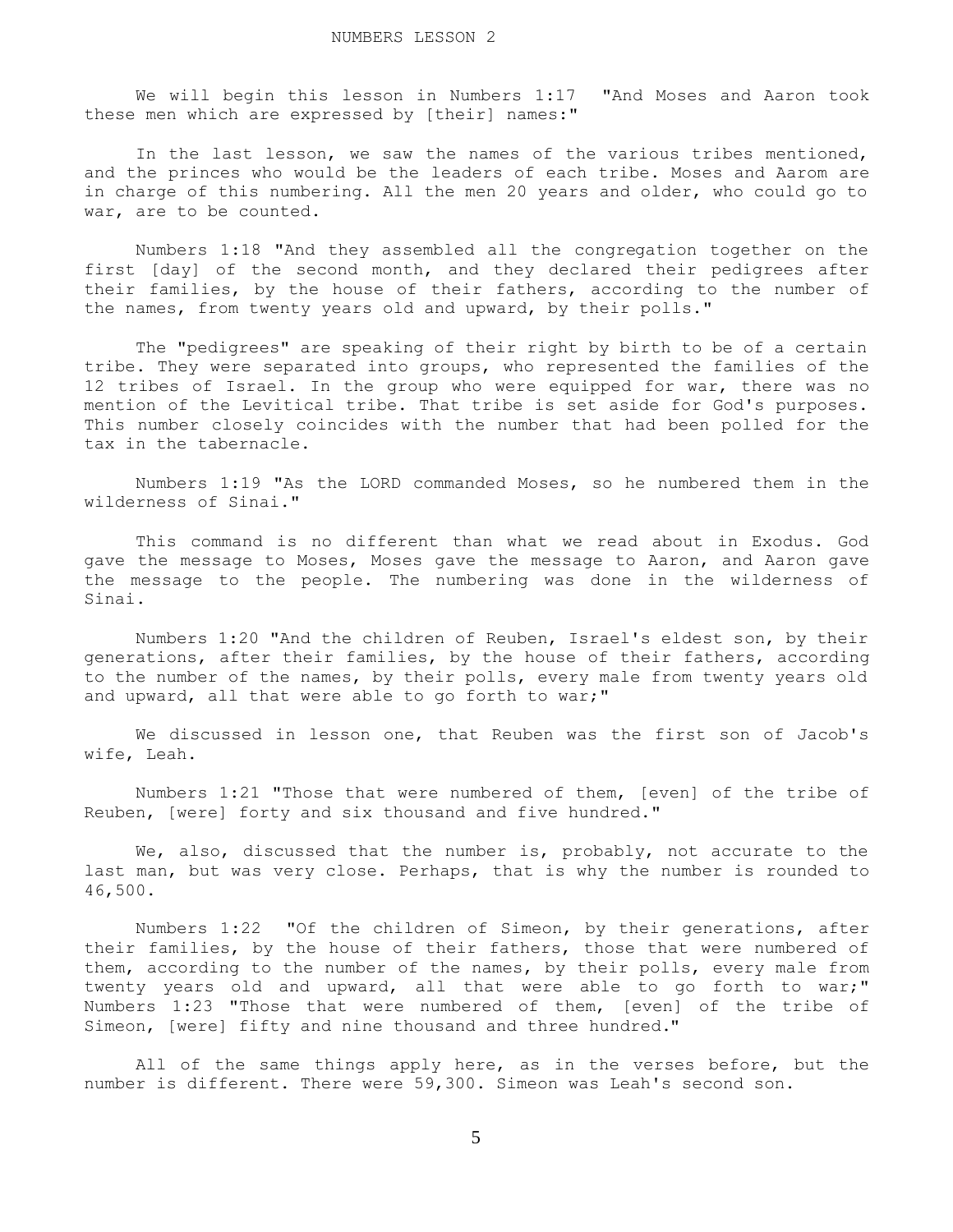Numbers 1:24 "Of the children of Gad, by their generations, after their families, by the house of their fathers, according to the number of the names, from twenty years old and upward, all that were able to go forth to war;" Numbers 1:25 "Those that were numbered of them, [even] of the tribe of Gad, [were] forty and five thousand six hundred and fifty."

The number of Gad's family was not rounded to the nearest hundred, but to the nearest fifty. There were 45,650 in Gad's tribe. You will notice, this is in a different order than the listings earlier. Gad was encamped with Reuben and Simeon, and perhaps, that is the reason for this order here. Gad was from the handmaid Zilpah.

 Numbers 1:26 "Of the children of Judah, by their generations, after their families, by the house of their fathers, according to the number of the names, from twenty years old and upward, all that were able to go forth to war;" Numbers 1:27 "Those that were numbered of them, [even] of the tribe of Judah, [were] threescore and fourteen thousand and six hundred."

 The tribe of Judah is the tribe that Jesus was born into. Judah is the fourth son of Leah. Those that were numbered of the tribe of Judah were 74,600.

 Numbers 1:28 "Of the children of Issachar, by their generations, after their families, by the house of their fathers, according to the number of the names, from twenty years old and upward, all that were able to go forth to war;" Numbers 1:29 "Those that were numbered of them, [even] of the tribe of Issachar, [were] fifty and four thousand and four hundred."

 Issachar was the fifth son of Leah, Jacob's first wife. Those that were numbered of them are 54,400. We must remember all of these children are of Jacob. All 12 tribes stem from him. Jacob's name was changed to Israel by God.

 Numbers 1:30 "Of the children of Zebulun, by their generations, after their families, by the house of their fathers, according to the number of the names, from twenty years old and upward, all that were able to go forth to war;" Numbers 1:31 "Those that were numbered of them, [even] of the tribe of Zebulun, [were] fifty and seven thousand and four hundred."

 Zebulun was the sixth and last of the sons of Leah. Those that were numbered of Zebulun's tribe were 57,400.

 Numbers 1:32 "Of the children of Joseph, [namely], of the children of Ephraim, by their generations, after their families, by the house of their fathers, according to the number of the names, from twenty years old and upward, all that were able to go forth to war;" Numbers 1:33 "Those that were numbered of them, [even] of the tribe of Ephraim, [were] forty thousand and five hundred."

 We find, in this, a separation of the tribe of Joseph. Of the tribe of Ephraim of the tribe of Joseph, they counted 40,500. Joseph was the favorite son of Jacob.

 Numbers 1:34 "Of the children of Manasseh, by their generations, after their families, by the house of their fathers, according to the number of the names, from twenty years old and upward, all that were able to go forth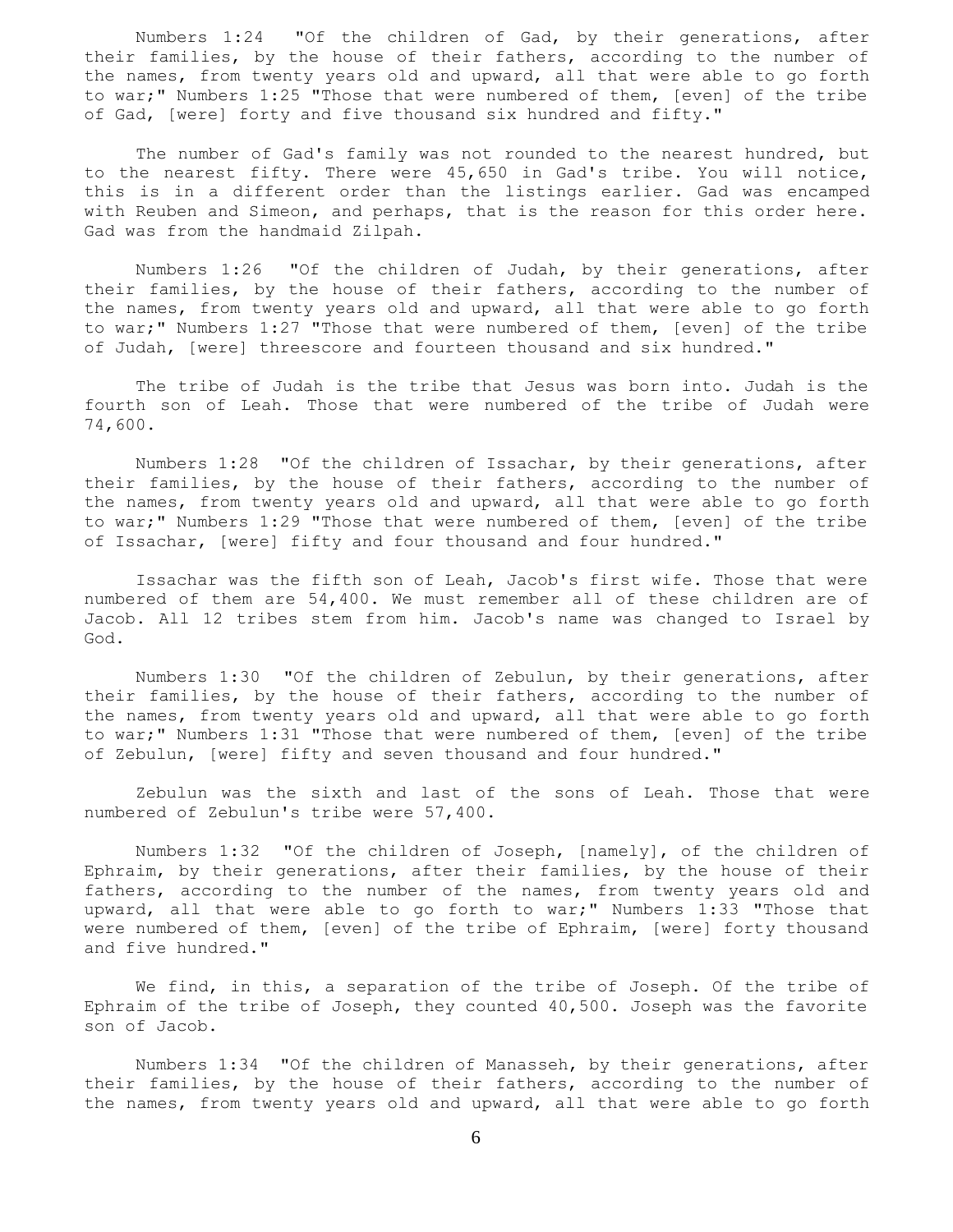to war;" Numbers 1:35 "Those that were numbered of them, [even] of the tribe of Manasseh, [were] thirty and two thousandand two hundred."

 Manasseh is another son of Joseph. This tribe of Manasseh is, also, from the root tribe of Joseph. Those that were numbered of Manasseh's tribe were 32,200.

 Numbers 1:36 "Of the children of Benjamin, by their generations, after their families, by the house of their fathers, according to the number of the names, from twenty years old and upward, all that were able to go forth to war;" Numbers 1:37 "Those that were numbered of them, [even] of the tribe of Benjamin, [were] thirty and five thousand and four hundred."

 Benjamin was the younger brother of Joseph. Rachel was their mother and Jacob their father. Those numbered of his tribe were 35,400.

 Numbers 1:38 "Of the children of Dan, by their generations, after their families, by the house of their fathers, according to the number of the names, from twenty years old and upward, all that were able to go forth to war;" Numbers 1:39 "Those that were numbered of them, [even] of the tribe of Dan, [were] threescore and two thousand and seven hundred."

 It is very strange that the tribe of Dan is not mentioned in chapter 7 of Revelation, where they are sealed for protection. His tribe, above, numbers 62,700.

 Numbers 1:40 "Of the children of Asher, by their generations, after their families, by the house of their fathers, according to the number of the names, from twenty years old and upward, all that were able to go forth to war;" Numbers 1:41 "Those that were numbered of them, [even] of the tribe of Asher, [were] forty and one thousand and five hundred."

The tribe of Asher numbered 41,500.

 Numbers 1:42 "Of the children of Naphtali, throughout their generations, after their families, by the house of their fathers, according to the number of the names, from twenty years old and upward, all that were able to go forth to war;" Numbers 1:43 "Those that were numbered of them, [even] of the tribe of Naphtali, [were] fifty and three thousand and four hundred."

Naphtali's tribe numbered 53,400.

 Numbers 1:44 "These [are] those that were numbered, which Moses and Aaron numbered, and the princes of Israel, [being] twelve men: each one was for the house of his fathers."

 The princes mentioned here are 12. We know that this list does not exactly follow the list of the sons of Jacob, because Levi is left out. They were not to go to war. The sons of Joseph {Ephraim and Manasseh} take up the space of the Levitical tribe.

 Numbers 1:45 "So were all those that were numbered of the children of Israel, by the house of their fathers, from twenty years old and upward, all that were able to go forth to war in Israel;"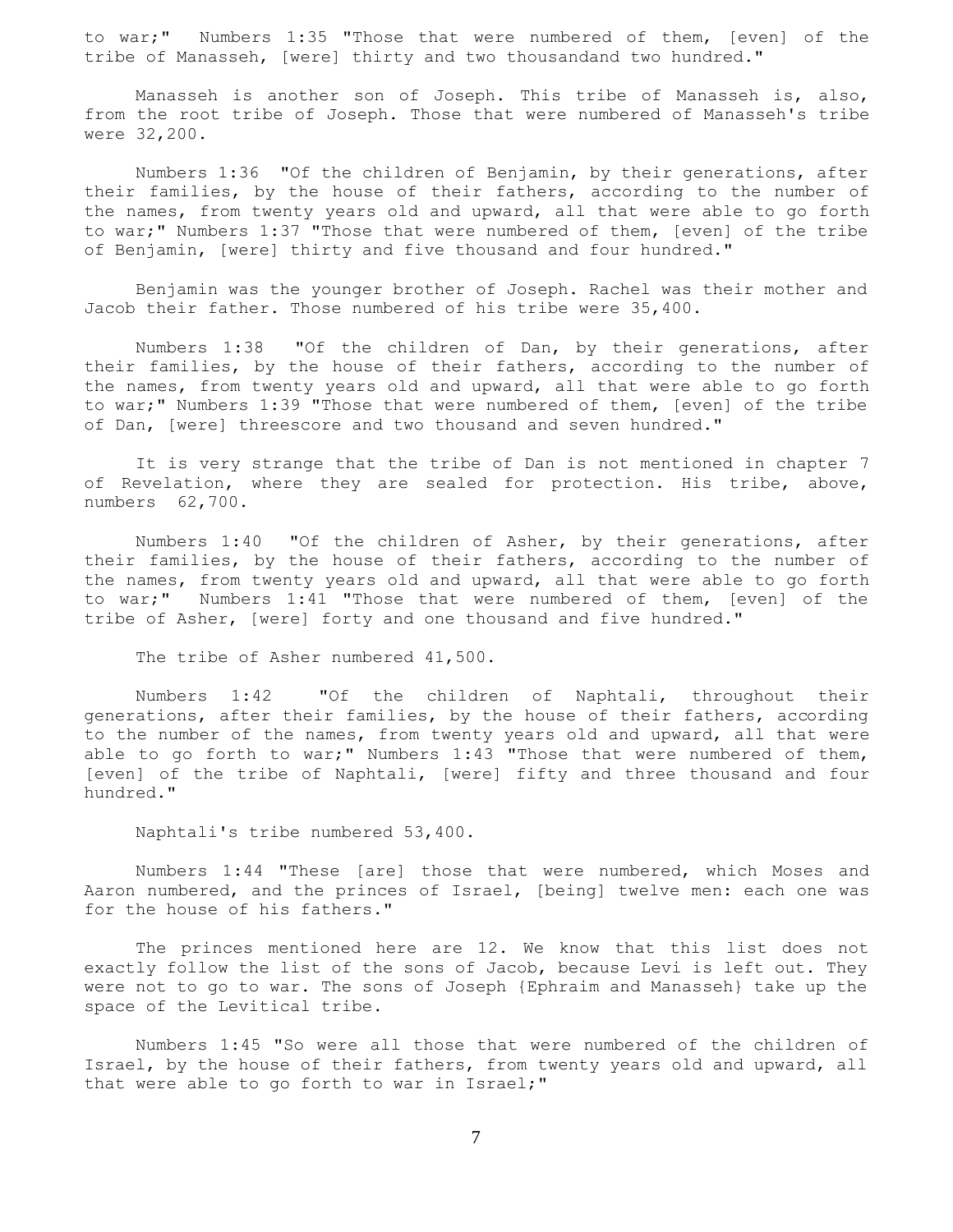We must remember that the women and children, both male and female, were not numbered. They were not warriors. We may safely assume the really old men were not counted, as well.

 Numbers 1:46 "Even all they that were numbered were six hundred thousand and three thousand and five hundred and fifty."

 The total of all the young men counted from all of the tribes was counted 603,550. This number has increased about 13,000 people since the Exodus. We can safely assume from this, that the entire population count of all the Israelites would be somewhere between 2 and 3 million. From the spiritual standpoint, we can easily see that God's army is a large number of people. Every person who proclaims Christianity is in God's army.

 Numbers 1:47 "But the Levites after the tribe of their fathers were not numbered among them."

 The Levites were to care for things of the tabernacle, and were not to be weighted down with serving in war. They were the spiritual leaders of their people.

Numbers 1:48 "For the LORD had spoken unto Moses, saying,"

Again, we see that every detail is given to Moses directly from God.

 Numbers 1:49 "Only thou shalt not number the tribe of Levi, neither take the sum of them among the children of Israel:"

 God had strictly forbidden the numbering of the Levites with the warriors.

 Numbers 1:50 "But thou shalt appoint the Levites over the tabernacle of testimony, and over all the vessels thereof, and over all things that [belong] to it: they shall bear the tabernacle, and all the vessels thereof; and they shall minister unto it, and shall encamp round about the tabernacle."

 We see that special care is to be given to the tabernacle. God has chosen this tribe for the purpose of serving Him in and around the tabernacle. The presence of God was over the mercy seat. The tabernacle was to be kept holy inside, and was, also, to be protected from the entering of the worldly, as well. They were anointed of God to serve Him and the people. They must not be mixed in with the world.

 Numbers 1:51 "And when the tabernacle setteth forward, the Levites shall take it down: and when the tabernacle is to be pitched, the Levites shall set it up: and the stranger that cometh nigh shall be put to death."

 "Stranger", here, means someone who has not been authorized of God to do this work. The Levites were set aside for this purpose, in the book of Leviticus. No one with unclean hands was to touch anything of the tabernacle. God had given specific instructions on how all of this was to be handled. Even the sons of Aaron, who brought strange fire into the tabernacle, were killed. All of the things of God are holy.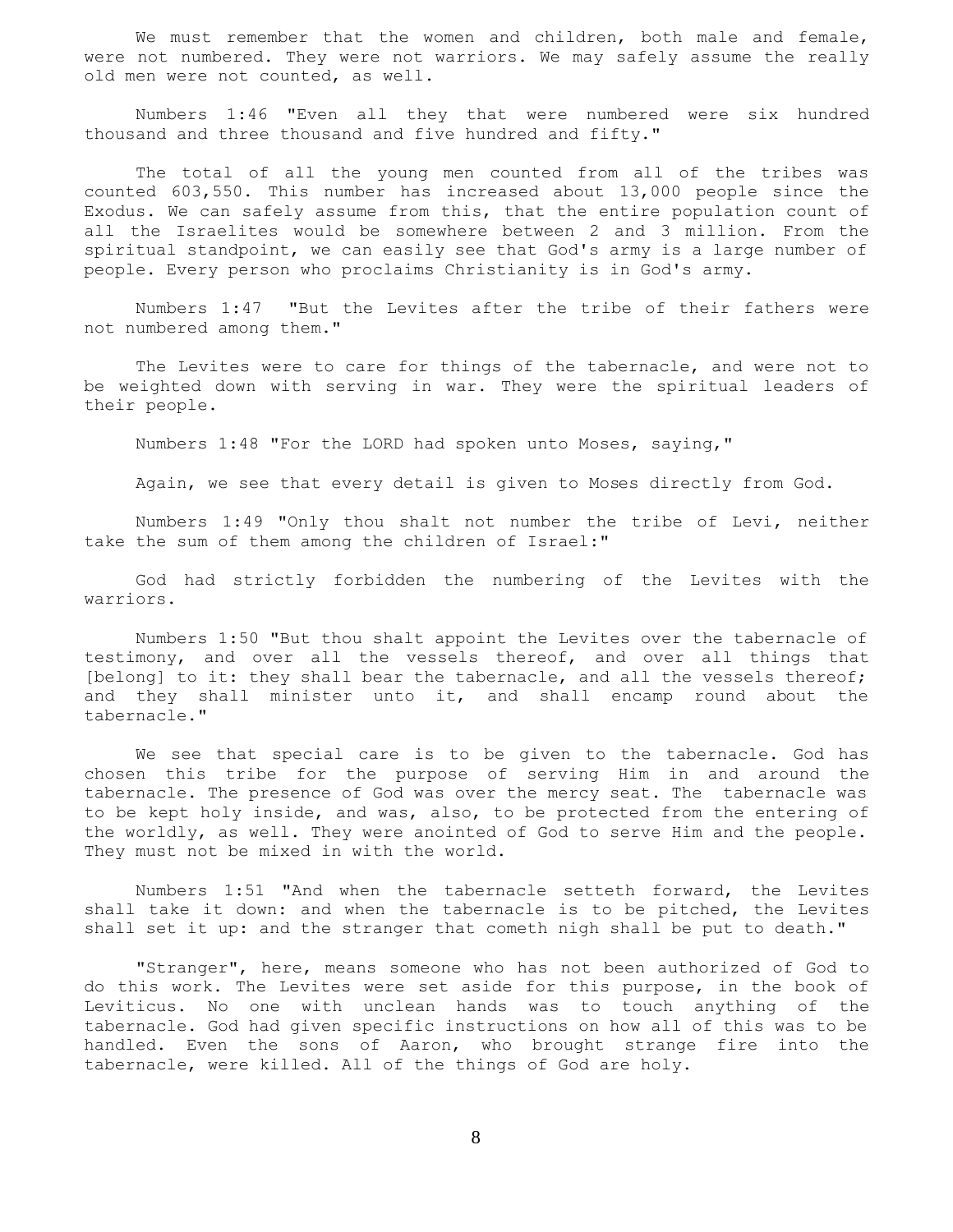Numbers 1:52 "And the children of Israel shall pitch their tents, every man by his own camp, and every man by his own standard, throughout their hosts."

 Each tribe was assigned their place in the camp. They were assigned a place to march, as well. Only the Levitical tribe was gathered around the tabernacle. The others were settled out in the east, west, north, or south. With close to 3 million people, you can see the necessity for order.

 Numbers 1:53 "But the Levites shall pitch round about the tabernacle of testimony, that there be no wrath upon the congregation of the children of Israel: and the Levites shall keep the charge of the tabernacle of testimony."

 One of the things the Levites were to do, was to set up an area around the tabernacle, and keep all others out of that area. Someone might wander in this area and be killed, if it were not safely guarded.

 Numbers 1:54 "And the children of Israel did according to all that the LORD commanded Moses, so did they."

It is important for us, as well as for the tribes of Israel, to heed the wishes of the LORD. God had promised to bless them, if they obeyed His commandments.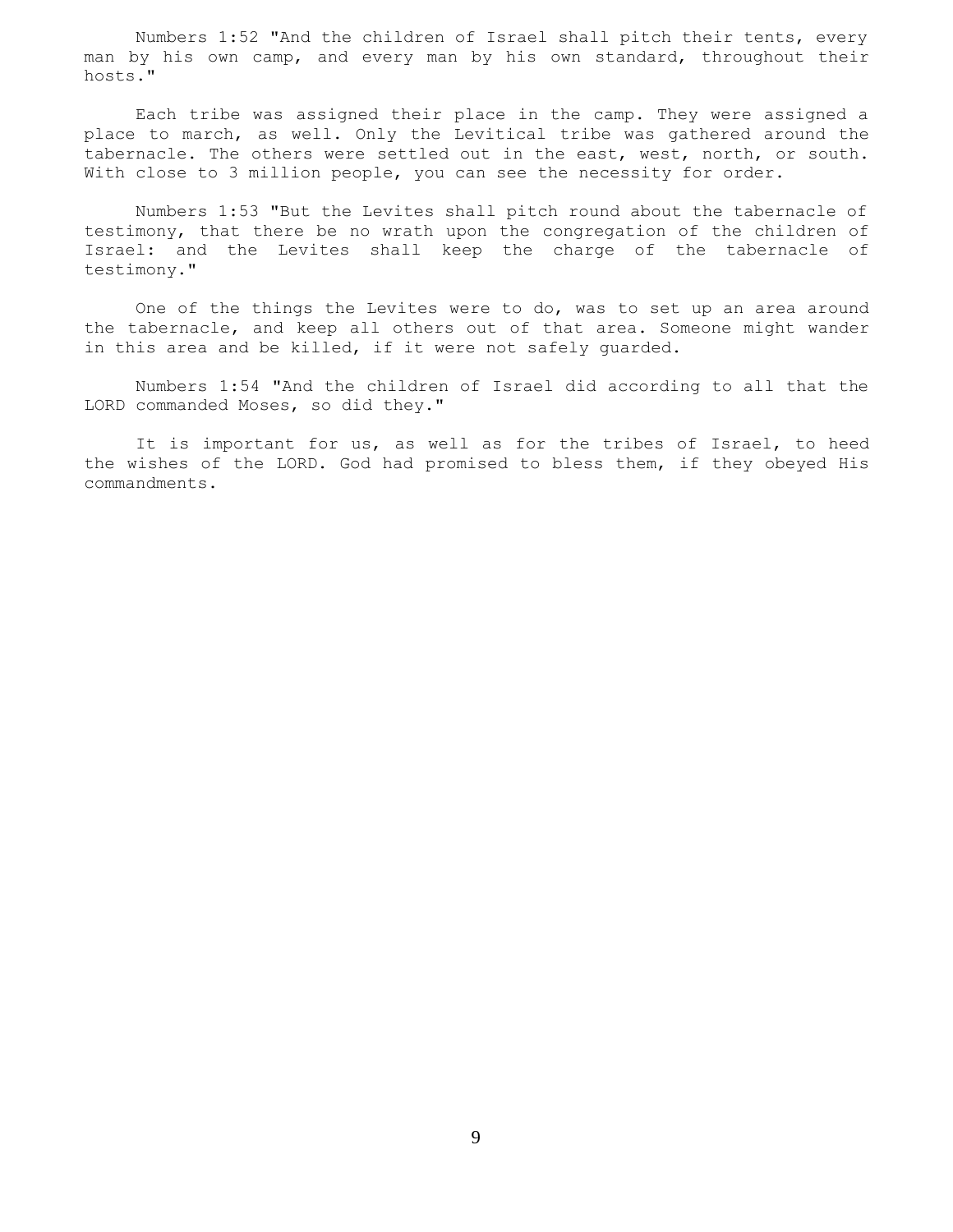1. Who was in charge of the numbering? 2. When did they assemble the people? 3. What are "pedigrees" speaking of? 4. Who were numbered? 5. God gave the message to Moses, and Moses gave it to whom? 6. Who was Israel's oldest son? 7. Who was his mother? 8. How many of the tribe of Reuben were numbered? 9. How many of Simeon's tribe were numbered? 10. Why is the order given here different from the order in the first lesson? 11. What tribe was Jesus birthed into? 12. Who was Jacob's first wife? 13. Who was the last son birthed to Leah? 14. What was different about the tribe of Joseph? 15. Who was the favorite son of Jacob? 16. **WAREN** was the younger brother of Joseph. 17. Who was their mother? 18. What is peculiar about the tribe of Dan? 19. How many princes were there? 20. Why was the tribe of Levi left out of this list? 21. How many men, over 20, of all the tribes were there? 22. Approximately how many Israelites all together were there including women and children? 23. The Levites were appointed over the \_\_\_\_\_\_\_\_\_ of \_\_\_\_\_\_\_\_\_. 24. What purpose had God chosen the Levites for? 25. "Stranger", in verse 51, means what? 26. Where were they to pitch their tents? 27. Where were the Levites to pitch their tents? 28. Did they obey God's wishes?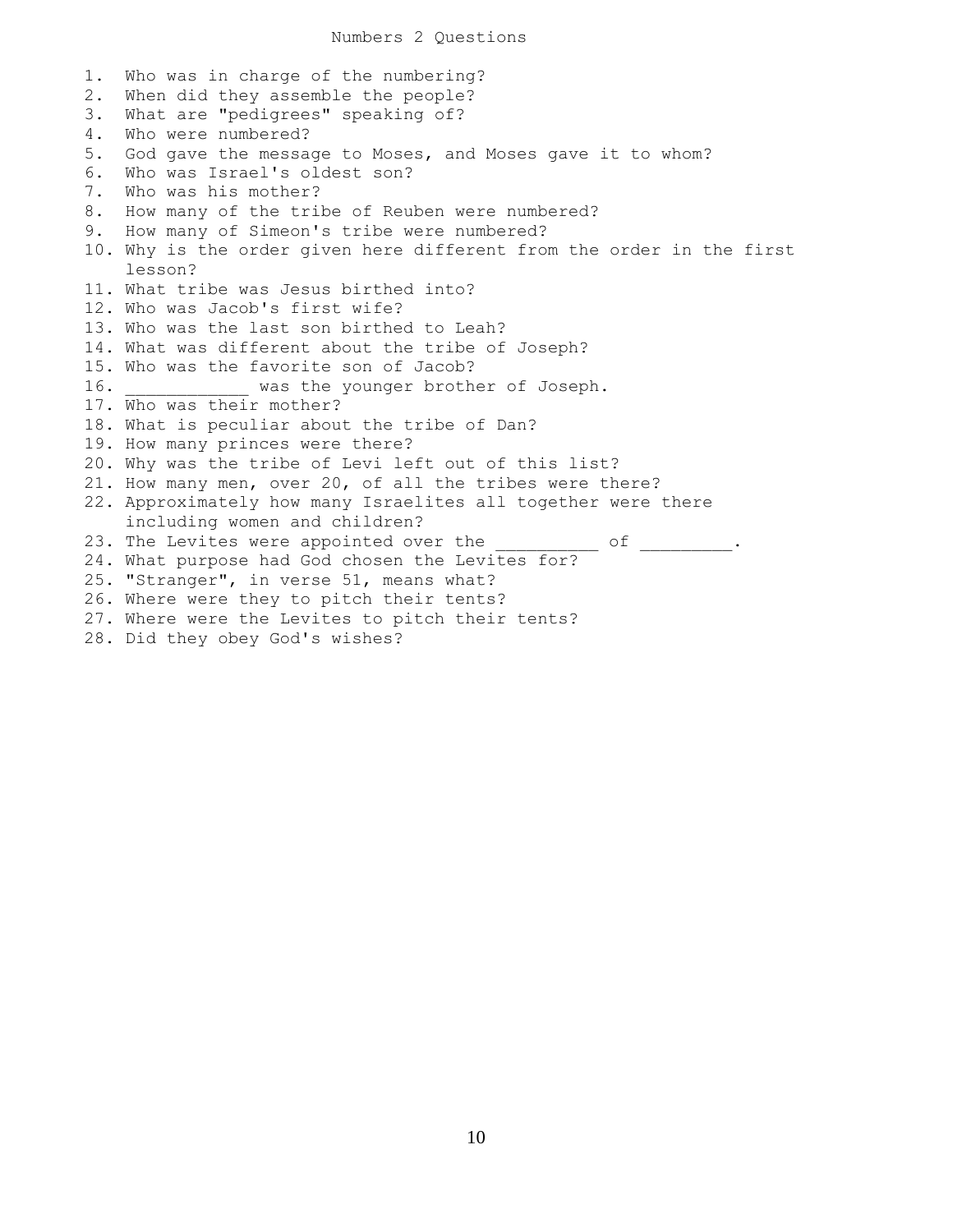We will begin this lesson in Numbers Numbers 2:1 "And the LORD spake unto Moses and unto Aaron, saying,"

 In the last lesson, Moses and Aaron had numbered the young men of the tribe. They, possibly, took the results into the tabernacle, and God spoke to them there. In this lesson, we will see the order of God. Notice, as we go through this lesson, that God is in the center of the encampment. Jesus must be the hub of the wheel, that all the spokes {denominations of Christians} attach to. Just as this encampment has order when it moves, the church must move in unison to be effective. Each must stay in his appointed place, for the wheel to turn correctly. If one pulls loose from the hub, you have a crooked wheel. Jesus must be the focal point of it all, or it will not succeed.

 Numbers 2:2 "Every man of the children of Israel shall pitch by his own standard, with the ensign of their father's house: far off about the tabernacle of the congregation shall they pitch."

 "Standard", in this, possibly, means flag or banner. "Ensign" means flag, beacon, monument, omen, prodigy, evidence, mark, or miracle. There seems to have been a flag for each family that they would raise, and cause their people to gather around. They were to be careful not to pitch too close to the tabernacle.

 Numbers 2:3 "And on the east side toward the rising of the sun shall they of the standard of the camp of Judah pitch throughout their armies: and Nahshon the son of Amminadab [shall be] captain of the children of Judah."

 Jesus was to come through the tribe of Judah. The east is the direction of the rising sun. The eastern gate in the wall at Jerusalem is the gate that God entered and left by. It would be appropriate for the tribe of Judah to camp in the east. II Peter 1:19 "We have also a more sure word of prophecy; whereunto ye do well that ye take heed, as unto a light that shineth in a dark place, until the day dawn, and the day star arise in your hearts:" The day Star is Jesus.

 Numbers 2:4 And his host, and those that were numbered of them, [were] threescore and fourteen thousand and six hundred.

The tribe of Judah, of the men that were counted, was 74,600.

 Numbers 2:5 "And those that do pitch next unto him [shall be] the tribe of Issachar: and Nethaneel the son of Zuar [shall be] captain of the children of Issachar."

This is just saying, that the tribe of Issachar, led by Nethaneel, is on the eastern side, as well. They camp beside the tribe of Judah.

 Numbers 2:6 "And his host, and those that were numbered thereof, [were] fifty and four thousand and four hundred."

The young men of the tribe of Issachar that were numbered were 54,400.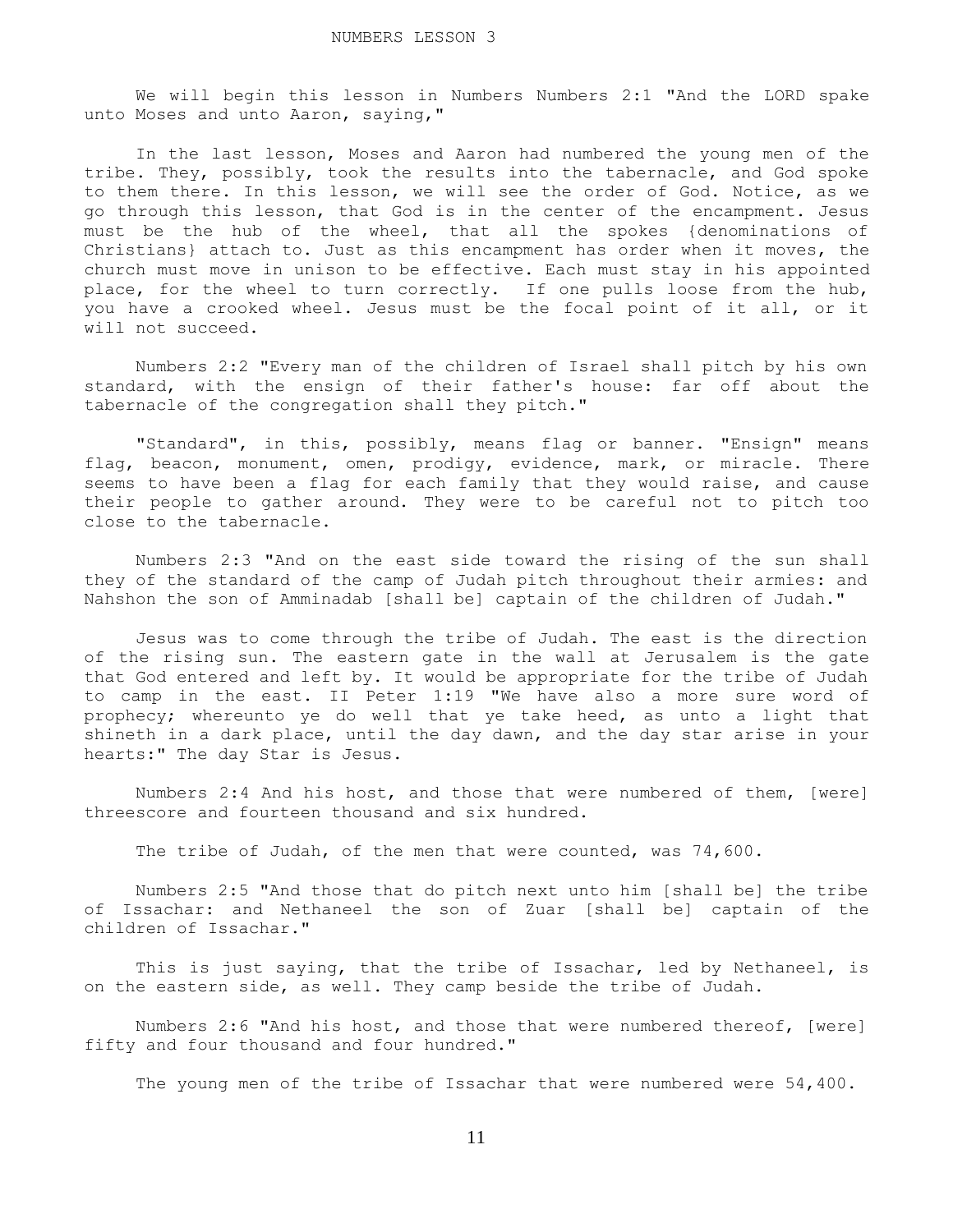Numbers 2:7 "[Then] the tribe of Zebulun: and Eliab the son of Helon [shall be] captain of the children of Zebulun." Numbers 2:8 "And his host, and those that were numbered thereof, [were] fifty and seven thousand and four hundred."

 Of the tribe of Zebulon, with Eliab as the prince, were numbered 57,400. The tribe of Zebulon was to camp next to the tribe of Issacher.

 Numbers 2:9 "All that were numbered in the camp of Judah [were] an hundred thousand and fourscore thousand and six thousand and four hundred, throughout their armies. These shall first set forth."

 These three tribes were camped on the east side of the tabernacle. Their total number of men, of the age to go to war, were 186,400. It appears, Judah was the head of these three tribes. This will be the tribe to lead the way, when they do set forth. Each tribe had to stay in its place assigned, or there would have been total confusion.

 Numbers 2:10 "On the south side [shall be] the standard of the camp of Reuben according to their armies: and the captain of the children of Reuben [shall be] Elizur the son of Shedeur." Numbers 2:11 "And his host, and those that were numbered thereof, [were] forty and six thousand and five hundred."

We see, Reuben's, tribe led by Elizur, set up camp on the south side of the tabernacle. The number of their young men, of the age to go to war, was 46,500.

 Numbers 2:12 "And those which pitch by him [shall be] the tribe of Simeon: and the captain of the children of Simeon [shall be] Shelumiel the son of Zurishaddai." Numbers 2:13 "And his host, and those that were numbered of them, [were] fifty and nine thousand and three hundred."

 Reuben and Simeon were brothers. Their mother was Leah. It would be a natural thing for their tribes to be camped together. The tribe of Simeon's leader was Shelumiel. The young men of Simeon's tribe were numbered 59,300.

 Numbers 2:14 "Then the tribe of Gad: and the captain of the sons of Gad [shall be] Eliasaph the son of Reuel." Numbers 2:15 "And his host, and those that were numbered of them, [were] forty and five thousand and six hundred and fifty."

 Gad was from the handmaid Zilpah, and was a half-brother of Simeon and Reuben. The number of his young men numbered was 45,650. They, too, were camped on the south next to Simeon's tribe.

 Numbers 2:16 "All that were numbered in the camp of Reuben [were] an hundred thousand and fifty and one thousand and four hundred and fifty, throughout their armies. And they shall set forth in the second rank."

We see from this, Reuben's tribe led all three tribes. When they marched, they were the second, after Judah's three tribes. The total number of Gad's, Simeon's, and Reuben's tribes were 151,450.

 Numbers 2:17 "Then the tabernacle of the congregation shall set forward with the camp of the Levites in the midst of the camp: as they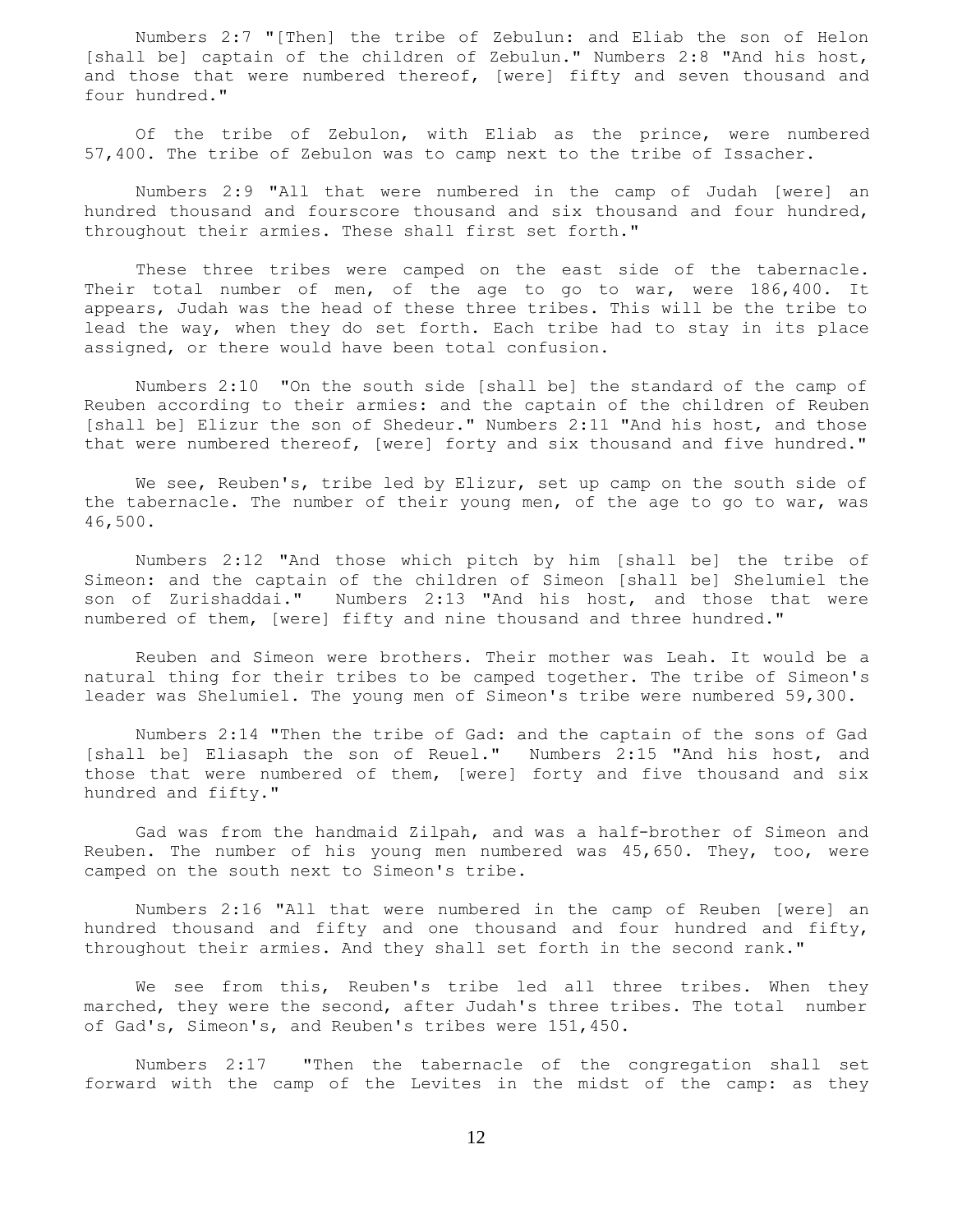encamp, so shall they set forward, every man in his place by their standards."

 We mentioned before, that the church {tabernacle} would be in the middle of the camp. The tabernacle, where God dwelt with them, was surrounded by the Levitical tribe. It was the focal point of their lives. Notice, also, that six tribes would march ahead of the tabernacle, and six behind it, when they were moving from place to place. The tabernacle with the Ark was to be protected at all times.

 Numbers 2:18 "On the west side [shall be] the standard of the camp of Ephraim according to their armies: and the captain of the sons of Ephraim [shall be] Elishama the son of Ammihud." Numbers 2:19 "And his host, and those that were numbered of them, [were] forty thousand and five hundred."

 Ephraim's tribe was the leader of the three tribes on the west side of the tabernacle. They were led by Elishama. They were numbered 40,500. It is very interesting, to me, that the tribe of Ephraim is not mentioned in the tribes that were sealed in Revelation chapter 7. My own thoughts on this are that they are the great multitude in verse 9 of chapter 7 of Revelation. They are spiritually the same as Abraham's seed.

 Numbers 2:20 "And by him [shall be] the tribe of Manasseh: and the captain of the children of Manasseh [shall be] Gamaliel the son of Pedahzur." Numbers 2:21 "And his host, and those that were numbered of them, [were] thirty and two thousand and two hundred."

 We must remember in this, that Ephraim and Manasseh were brothers, who were sons of Joseph. They made up two tribes, instead of one. They both camped on the west side of the tabernacle The young men of Manasseh were counted 32,200. Their leader was Gamaliel.

 Numbers 2:22 "Then the tribe of Benjamin: and the captain of the sons of Benjamin [shall be] Abidan the son of Gideoni." Numbers 2:23 "And his host, and those that were numbered of them, [were] thirty and five thousand and four hundred."

 Benjamin was the younger brother of Joseph. His tribe camped in the west with Ephraim and Manasseh. They were led by Abidan, and were numbered 35,400.

 Numbers 2:24 "All that were numbered of the camp of Ephraim [were] an hundred thousand and eight thousand and an hundred, throughout their armies. And they shall go forward in the third rank."

 The tribes of Ephraim, Manasseh, and Benjamin were all camped on the west side of the tabernacle. They represented the sons of Rachel, Joseph and Benjamin. All three tribes together were numbered 108,100. They were the fewest numbered of any of the divisions. The tabernacle was in the middle of the march, after Judah's three tribes and Reuben's three tribes. Just after the tabernacle and the Levites, the tribes of Ephraim came. They were third in the sense of being after the East and the South.

 Numbers 2:25 "The standard of the camp of Dan [shall be] on the north side by their armies: and the captain of the children of Dan [shall be] Ahiezer the son of Ammishaddai." Numbers 2:26 "And his host, and those that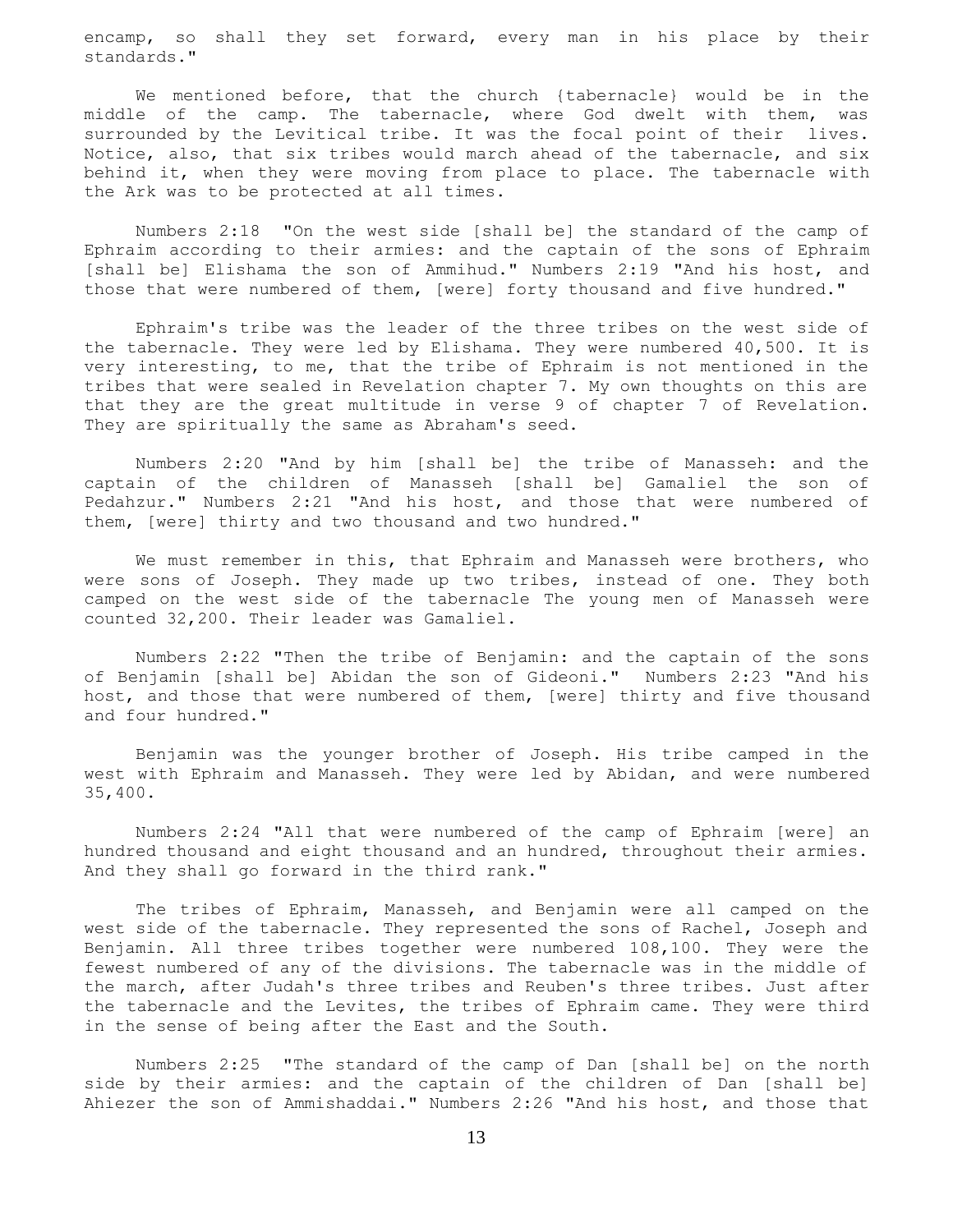were numbered of them, [were] threescore and two thousand and seven hundred."

 Dan's tribe was led by Ahiezer. They were numbered 62,700, and encamped on the north side. It is interesting that he would be so prominently mentioned, here, and then be totally dropped from the list of the twelve tribes in Revelation. His tribe got into idolatry, even more than the others.

 Numbers 2:27 "And those that encamp by him [shall be] the tribe of Asher: and the captain of the children of Asher [shall be] Pagiel the son of Ocran." Numbers 2:28 "And his host, and those that were numbered of them, [were] forty and one thousand and five hundred."

 The tribe of Asher was encamped by Dan in the north. Their leader was Pagiel. Their young men were numbered 41,500. Both Dan and Asher were sons of the handmaidens.

 Numbers 2:29 Then the tribe of Naphtali: and the captain of the children of Naphtali [shall be] Ahira the son of Enan." Numbers 2:30 "And his host, and those that were numbered of them, [were] fifty and three thousand and four hundred."

 The tribe of Naphtali was led by Ahira. The young men numbered were 53,400. Naphtali, along with Asher and Dan, were all sons of the handmaidens.

 Numbers 2:31 "All they that were numbered in the camp of Dan [were] an hundred thousand and fifty and seven thousand and six hundred. They shall go hindmost with their standards."

 The three tribes that Dan's tribe led were numbered 157,600 all together. They were the last in the march.

 Numbers 2:32 "These [are] those which were numbered of the children of Israel by the house of their fathers: all those that were numbered of the camps throughout their hosts [were] six hundred thousand and three thousand and five hundred and fifty."

 The total number given here of all the tribes is 603,550. You remember that including women and children the number would swell to close to 3,000,000. To have a place large enough for this many people to camp, you would need over 3 miles square.

 Numbers 2:33 "But the Levites were not numbered among the children of Israel; as the LORD commanded Moses."

 The Levites did not go to war, and they would not have been numbered in this group, for that reason.

 Numbers 2:34 "And the children of Israel did according to all that the LORD commanded Moses: so they pitched by their standards, and so they set forward, every one after their families, according to the house of their fathers."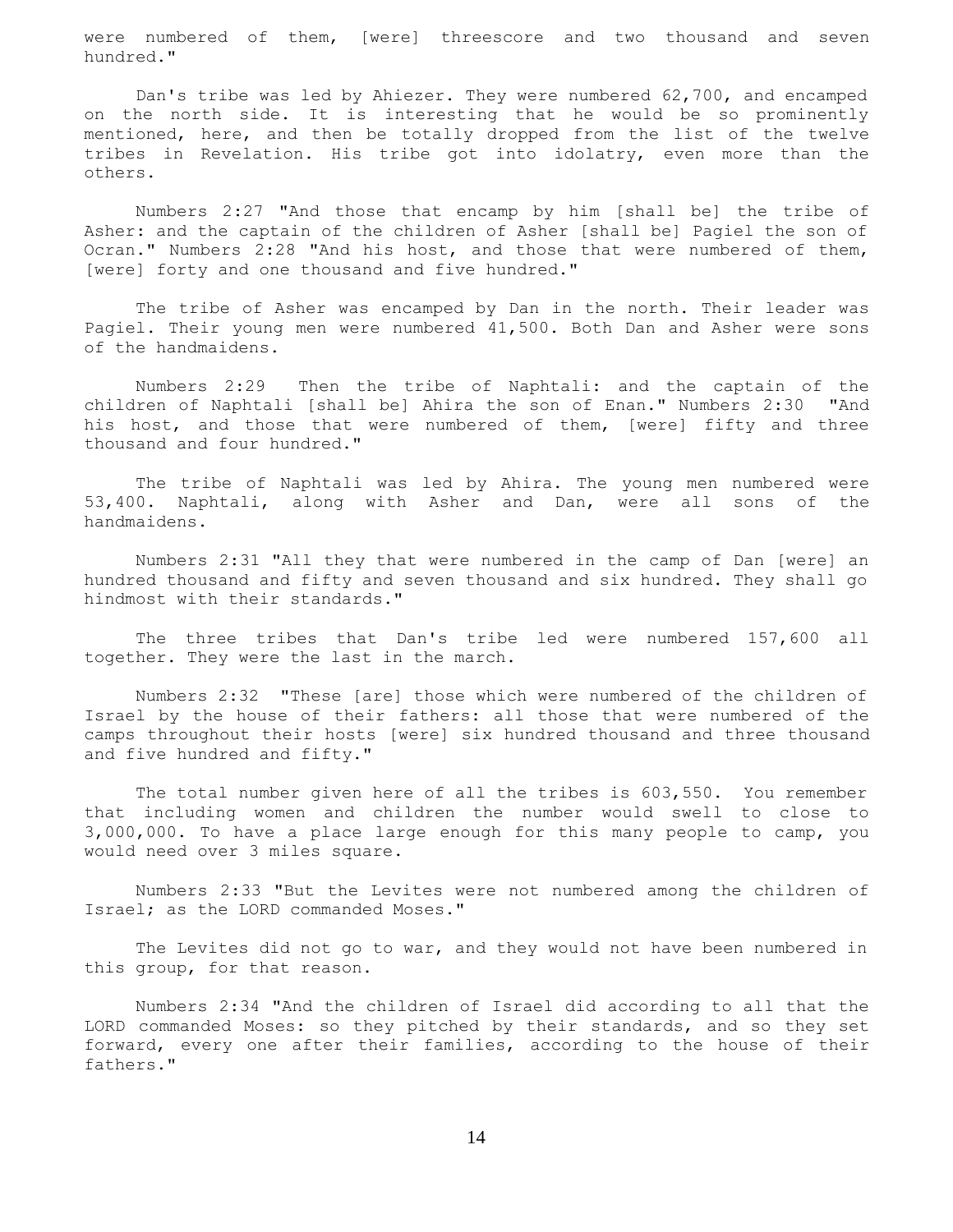Most of the early Jewish writers thought the area they encamped in, to be twelve miles square. The three miles square used were estimates of Roman soldiers. The difference in the space could have been because they were not in army regiments, but individual tents. Two things to remember in all of this, is that God was at the center of their lives. We must, also, remember that they encamped in such a way to protect the tabernacle and the presence of God within. Many believe the tribes symbolize the Christians today, varied in details of belief enough to have different denominations, but headed for a common goal. The wilderness wanderings are much like the lives of the Christians on earth. They were not permitted to enter the promised land, until they had Egypt {world} out of them. With each new trial they faced, they discovered the only answers lay in God's hands.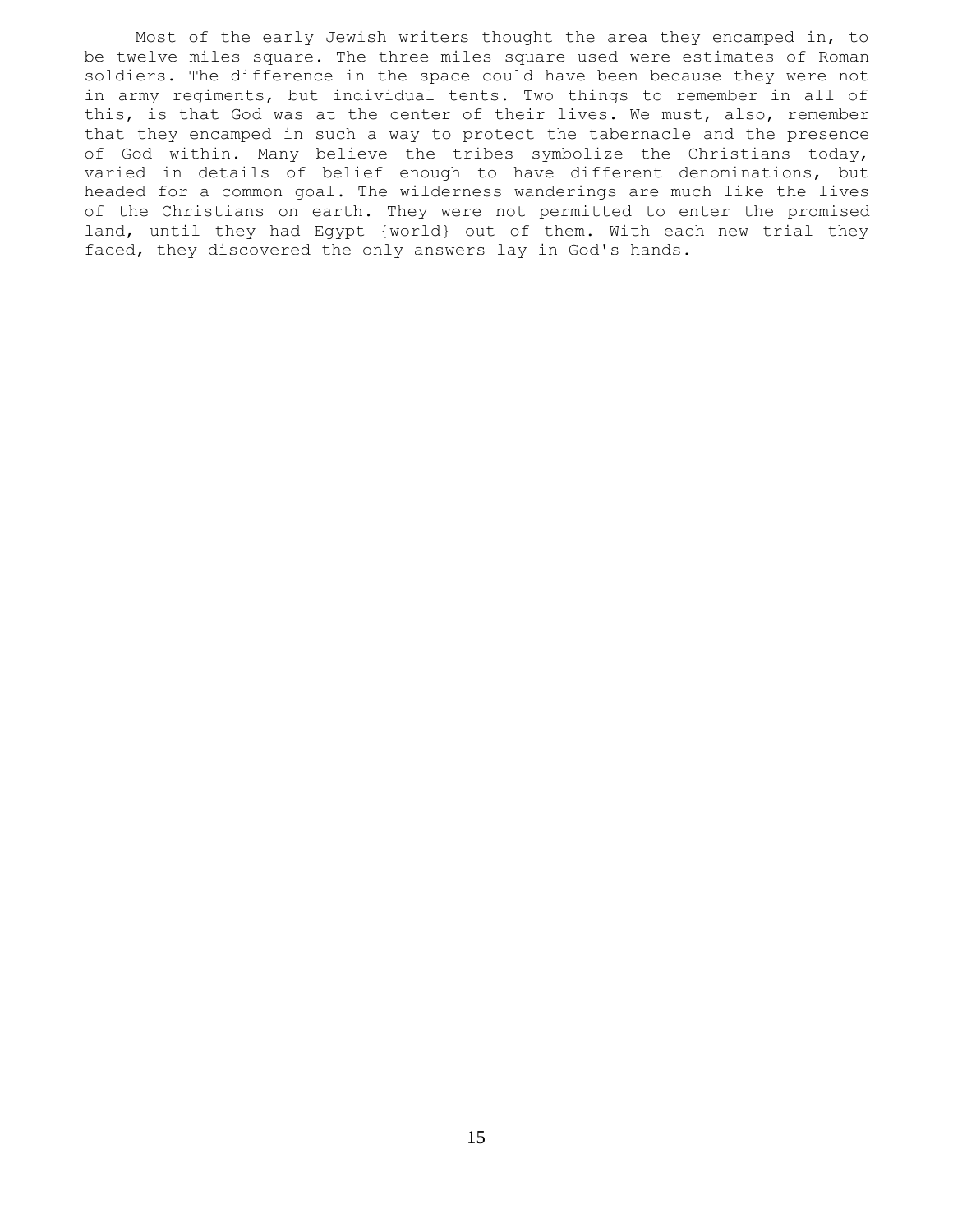1. Where did Moses and Aaron, probably, take the results of the census? 2. Who was numbered? 3. What does the author ask that you notice about this lesson? 4. What are the spokes of the wheel, that Jesus is the hub for? 5. Every man shall pitch by his own 6. What does "standard" mean in verse 2? 7. What does "ensign" mean. 8. What must they be careful not to do? 9. The east side was toward the  $\qquad \qquad$  of the  $\qquad \qquad$ . 10. Which tribe was first on the east side? 11. Jesus came through the tribe of 12. Which gate did the Lord enter and leave Jerusalem by? 13. Quote 2 Peter chapter 1 verse 19. 14. Who is the day Star? 15. Who pitched next to Judah? 16. Where did the tribe of Zebulon camp? 17. How many young men of war were camped on the east side? 18. Who camped on the south side? 19. Who was the mother of Reuben and Simeon? 20. Who was Gad's mother? 21. How many young men were counted all together in Reuben's three tribes? 22. Where will the Levites camp? 23. Where would the Levites and the tabernacle be in the march? 24. Whose tribe was the leader of the three tribes on the west? 25. Ephraim and Manasseh were sons of 26. What did Benjamin and Joseph have in common? 27. What was the total number of the young men, who were counted on the west side? 28. The standard of the camp of Dan was on the side. 29. What was the total number of young men camped on the north? 30. Why were the Levites not numbered? 31. How large would the area have to be, to accomadate this large a group of people? 32. What are two things we should remember in this lesson?

33. How are the wilderness wanderings like our lives on earth?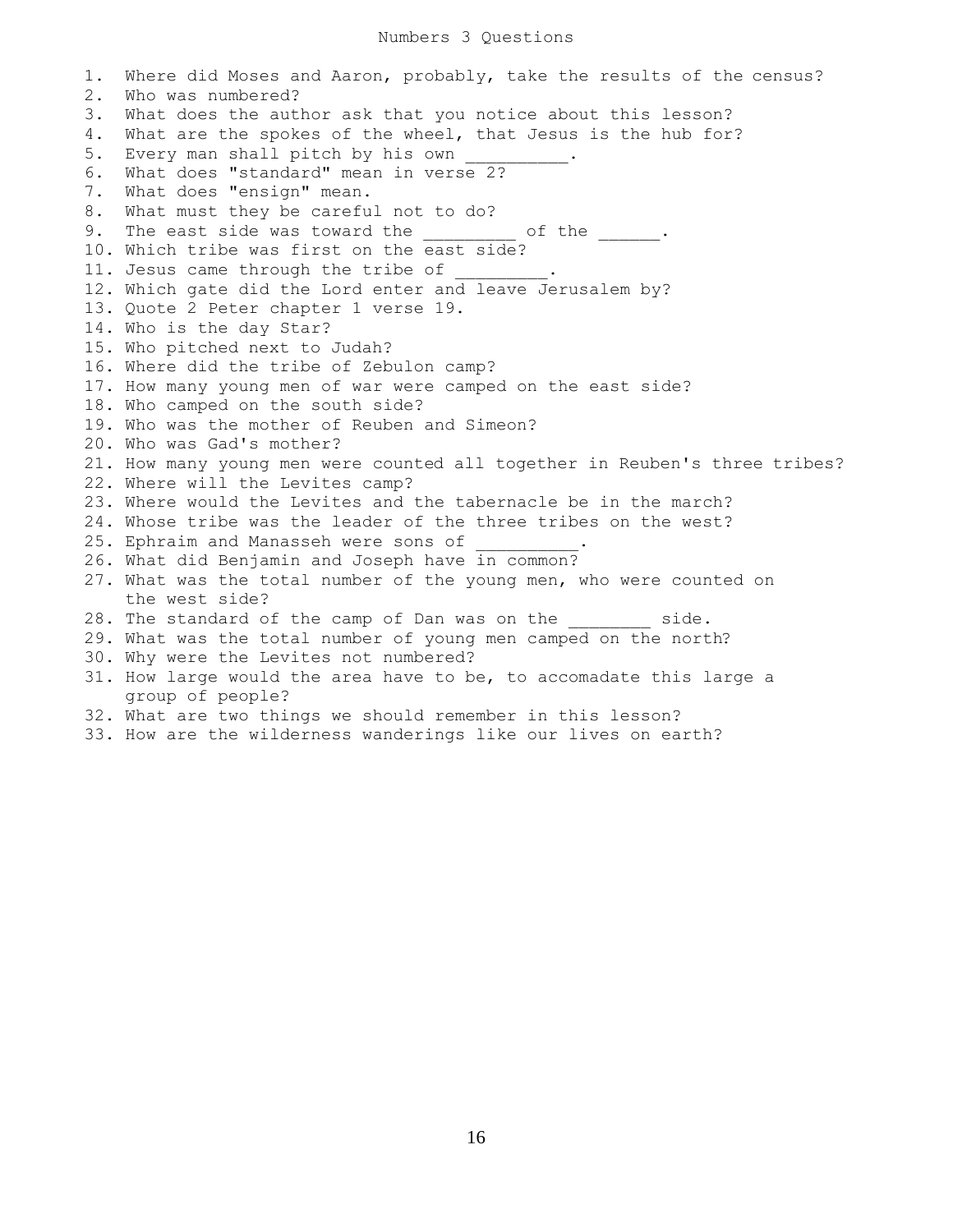We will begin this lesson in Numbers 3:1 "These also [are] the generations of Aaron and Moses in the day [that] the LORD spake with Moses in mount Sinai."

 Moses and Aaron were the beginning of separation from the twelve tribes. This would be setting the Levitical tribe aside to substitute for the firstborn of each family. Moses and Aaron were the beginning of the chosen tribe. This tribe was set aside to serve the Lord and His tabernacle. Moses was the first, and the nearest, to God. His was not a service in the temple, but was to oversee the spiritual beginning. He was in direct contact with God. In fact, Moses gave instructions to Aaron about his service as high priest. Aaron was the first of the high priests to serve in the tabernacle. Verse 1 has to do with their families and service. Moses communed with God on Mount Sinai.

 Numbers 3:2 "And these [are] the names of the sons of Aaron; Nadab the firstborn, and Abihu, Eleazar, and Ithamar."

 The high priest's sons were priests in the temple. They were trained to take over as high priest at their father's death. These 4 sons were in line for the priesthood.

 Numbers 3:3 "These [are] the names of the sons of Aaron, the priests which were anointed, whom he consecrated to minister in the priest's office."

 Not only was Aaron anointed as high priest, but his sons were anointed and set aside for God's work, as well. The word "consecrated" means hand upon. This just means that they had been dedicated to the service of God by the laying on of hands. This was a very honored position, to serve the Lord in the priest's office.

 Numbers 3:4 "And Nadab and Abihu died before the LORD, when they offered strange fire before the LORD, in the wilderness of Sinai, and they had no children: and Eleazar and Ithamar ministered in the priest's office in the sight of Aaron their father."

 Many believe the strange fire was speaking of them coming into the tabernacle drinking alcohol. Nadab and Abihu were the oldest, and had been set aside by God to work in the tabernacle. Fire came from the altar and killed them. They left no children. Leviticus 10:1 "And Nadab and Abihu, the sons of Aaron, took either of them his censer, and put fire therein, and put incense thereon, and offered strange fire before the LORD, which he commanded them not." Leviticus 10:2 " And there went out fire from the LORD, and devoured them, and they died before the LORD." I Chronicles 24:2 "But Nadab and Abihu died before their father, and had no children: therefore Eleazar and Ithamar executed the priest's office." We see that the two younger brothers took their places, when they were killed.

Numbers 3:5 "And the LORD spake unto Moses, saying,"

 This is said so many times, to show us the line of command. God spoke to Moses, and Moses to Aaron.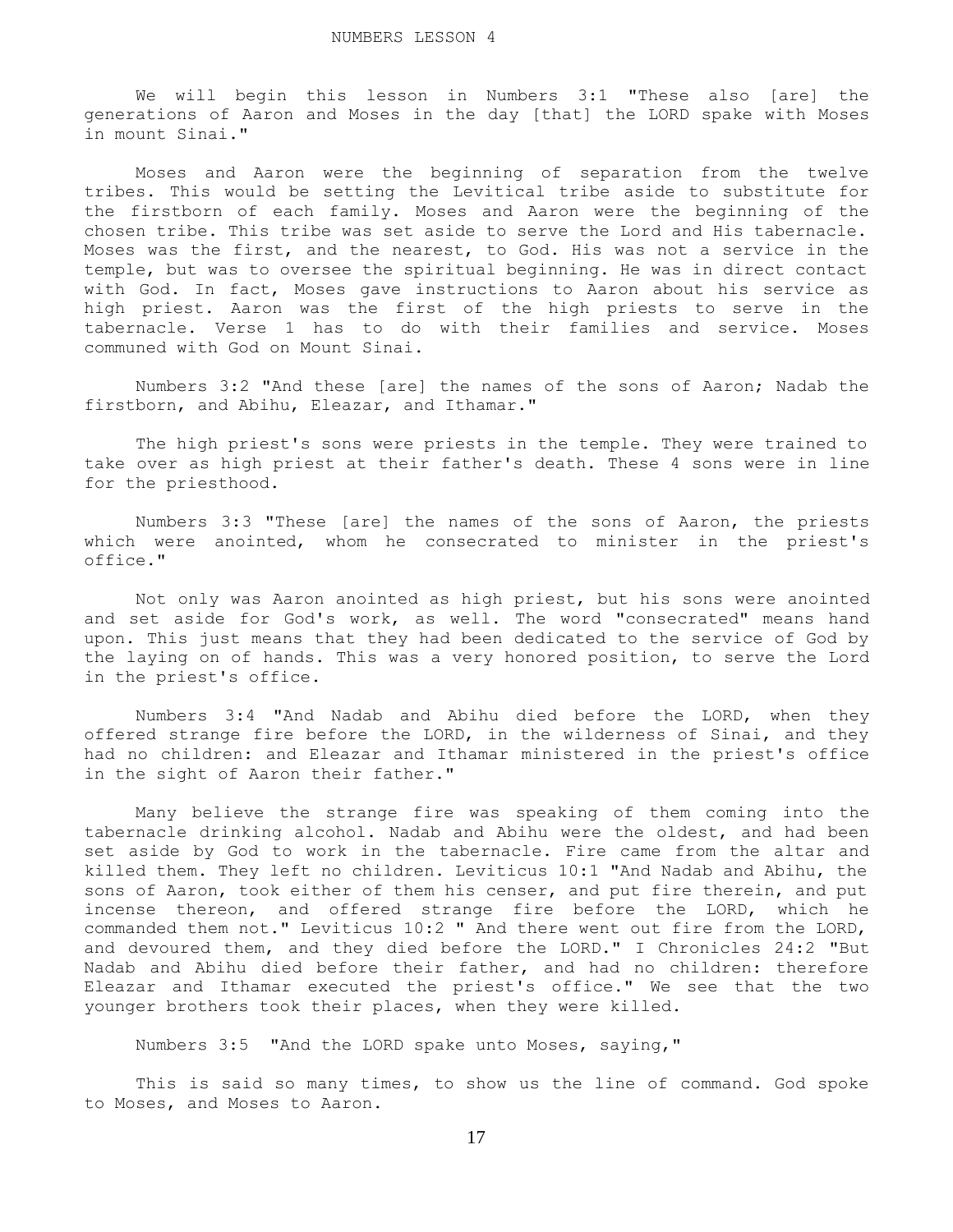Numbers 3:6 "Bring the tribe of Levi near, and present them before Aaron the priest, that they may minister unto him."

 The entire tribe of Levi was set aside to serve God. This would be the time for them to find out exactly what the Lord had for them to do. They would not be in the dark. God would specifically tell them what to do.

 Numbers 3:7 "And they shall keep his charge, and the charge of the whole congregation before the tabernacle of the congregation, to do the service of the tabernacle."

 This "charge" is like their service assignment. Each person would be told specifically what his duties would be.

 Numbers 3:8 "And they shall keep all the instruments of the tabernacle of the congregation, and the charge of the children of Israel, to do the service of the tabernacle."

 The Levites were to care for even the tiniest things in the tabernacle. They were responsible for all the utensils and the furniture. This is not a request, but a command.

 Numbers 3:9 "And thou shalt give the Levites unto Aaron and to his sons: they [are] wholly given unto him out of the children of Israel."

 This is saying emphatically that no Levite is to be left out of this charge. Just as the firstborn of all the families had belonged to God, now the Levites, who took the firstborn's place, belong totally to God.

 Numbers 3:10 "And thou shalt appoint Aaron and his sons, and they shall wait on their priest's office: and the stranger that cometh nigh shall be put to death."

 The Levites were to help with the physical part of the ministry, but Aaron and his sons were to perform the services. They, alone, had been called to the priesthood. This honor would go from generation to generation of Aaron's family.

Numbers 3:11 "And the LORD spake unto Moses, saying,"

 This, again, is reminding us that the message came from the LORD to Moses, and then down the chain of command.

 Numbers 3:12 "And I, behold, I have taken the Levites from among the children of Israel instead of all the firstborn that openeth the matrix among the children of Israel: therefore the Levites shall be mine;"

 In Egypt, the last plague was the death of the firstborn of all the Egyptians. God spared the firstborn of the Hebrews, who had the blood over the doorpost of their houses. The firstborn of all Hebrews belonged to God. Rather than having one son of each family serve in the temple, God allowed them to buy their firstborn back with a silver shekel. "Silver" means redemption. God called the Levites to serve, instead of the firstborn son.

 Numbers 3:13 "Because all the firstborn [are] mine; [for] on the day that I smote all the firstborn in the land of Egypt I hallowed unto me all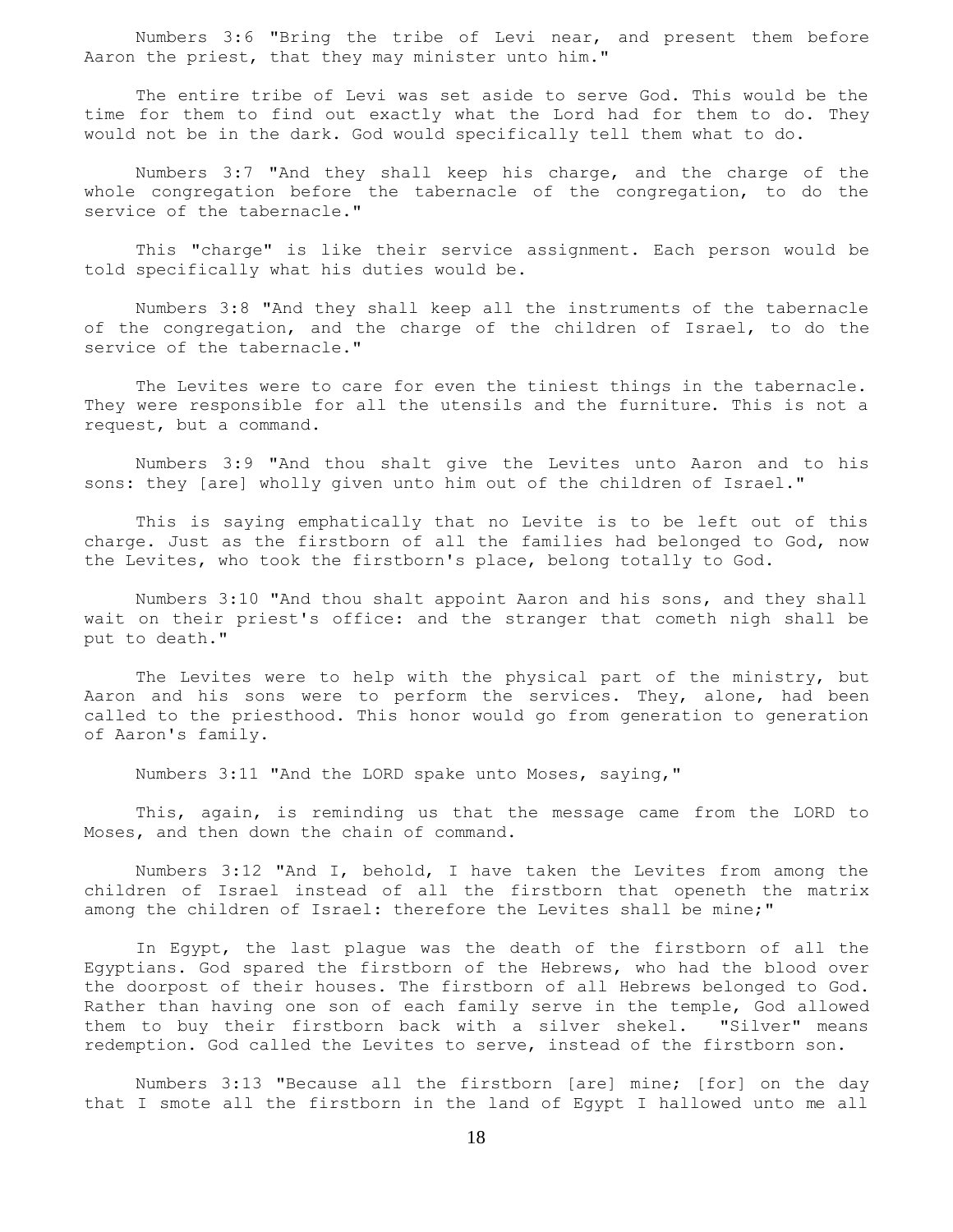the firstborn in Israel, both man and beast: mine shall they be: I [am] the LORD."

 It was the firstborn of the people and the cattle that God took on that night in Egypt. Exodus 12:29 "And it came to pass, that at midnight the LORD smote all the firstborn in the land of Egypt, from the firstborn of Pharaoh that sat on his throne unto the firstborn of the captive that [was] in the dungeon; and all the firstborn of cattle."

 Numbers 3:14 "And the LORD spake unto Moses in the wilderness of Sinai, saying,"

 The message that came from God through Moses, to Aaron and the people, was absolute.

 Numbers 3:15 "Number the children of Levi after the house of their fathers, by their families: every male from a month old and upward shalt thou number them."

 The children of Levi were numbered from one month of age, instead of twenty years old. These were to be set aside for God, when they were babies. II Timothy 3:15 "And that from a child thou hast known the holy scriptures, which are able to make thee wise unto salvation through faith which is in Christ Jesus." They were to be raised from infancy to serve the LORD.

 Numbers 3:16 "And Moses numbered them according to the word of the LORD, as he was commanded."

Moses did exactly as God had instructed him to do.

 Numbers 3:17 "And these were the sons of Levi by their names; Gershon, and Kohath, and Merari."

 It is interesting that the number of sons he had were three. We will see their families become peoples, such as the Kohathites. Moses was actually from the tribe of Kohath.

 Numbers 3:18 "And these [are] the names of the sons of Gershon by their families; Libni, and Shimei."

The name "Libni" means white. "Shimei" means a renowned one.

 Numbers 3:19 "And the sons of Kohath by their families; Amram, and Izehar, Hebron, and Uzziel."

 We know from previous lessons, that Amram and Jochebed were the parents of Aaron, Moses, and Miriam. "Izehar" means anointing. "Hebron" means community, and just such a city is to be found in the mountains of Judah. "Uzziel" means God is strength. We can see that even their names reveal their calling to serve God.

 Numbers 3:20 "And the sons of Merari by their families; Mahli, and Mushi. These [are] the families of the Levites according to the house of their fathers."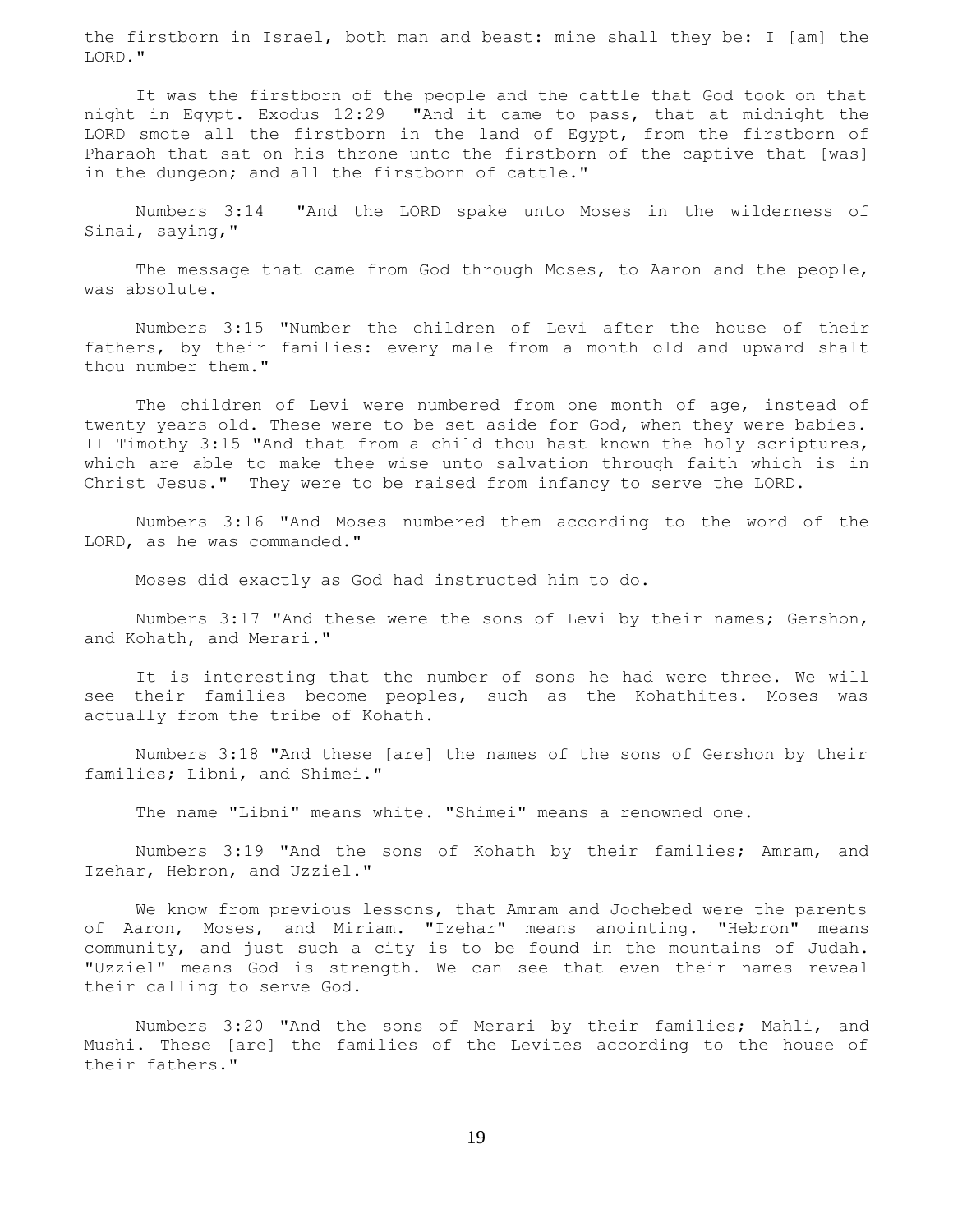"Merari" means bitter, or sad. "Mahli" means weak and sickly. These were one group of those of Levi.

 Numbers 3:21 Of Gershon [was] the family of the Libnites, and the family of the Shimites: these [are] the families of the Gershonites.

They grew into tribes of people.

 Numbers 3:22 "Those that were numbered of them, according to the number of all the males, from a month old and upward, [even] those that were numbered of them [were] seven thousand and five hundred."

 Compared to the other tribes, we can see how small in number they were. From 1 month old upwards, there were 7,500 males of the tribe of Gershon.

 Numbers 3:23 "The families of the Gershonites shall pitch behind the tabernacle westward."

 They pitched westward, but it was between the tabernacle and the tribes of Ephraim. The front of the tabernacle looked eastward, so they were just behind the tabernacle.

 Numbers 3:24 "And the chief of the house of the father of the Gershonites [shall be] Eliasaph the son of Lael."

 "Lael" means belonging to God. This is not the same Eliasaph, who was head of the tribe of Gad.

 Numbers 3:25 "And the charge of the sons of Gershon in the tabernacle of the congregation [shall be] the tabernacle, and the tent, the covering thereof, and the hanging for the door of the tabernacle of the congregation," Numbers 3:26 "And the hangings of the court, and the curtain for the door of the court, which [is] by the tabernacle, and by the altar round about, and the cords of it for all the service thereof."

 This family was to be in charge of the tabernacle itself. The tent was cared for by them. This would include all of the tapestry and the hides. This was the outward tabernacle. Inside it included the caring of the curtains at the door and the curtain at the altar. The physical tabernacle was their charge.

 Numbers 3:27 "And of Kohath [was] the family of the Amramites, and the family of the Izeharites, and the family of the Hebronites, and the family of the Uzzielites: these [are] the families of the Kohathites."

 Amram was from the tribe of Kohath. The Amramites were a people founded upon him. Each of the leaders of the people used his name, and started a tribe.

 Numbers 3:28 "In the number of all the males, from a month old and upward, [were] eight thousand and six hundred, keeping the charge of the sanctuary."

 This comes to 8,600 males from 1 month old upward, who were of the tribes of Kohath. They were in charge of the things of the sanctuary. From this tribe, came the high priest and the priests.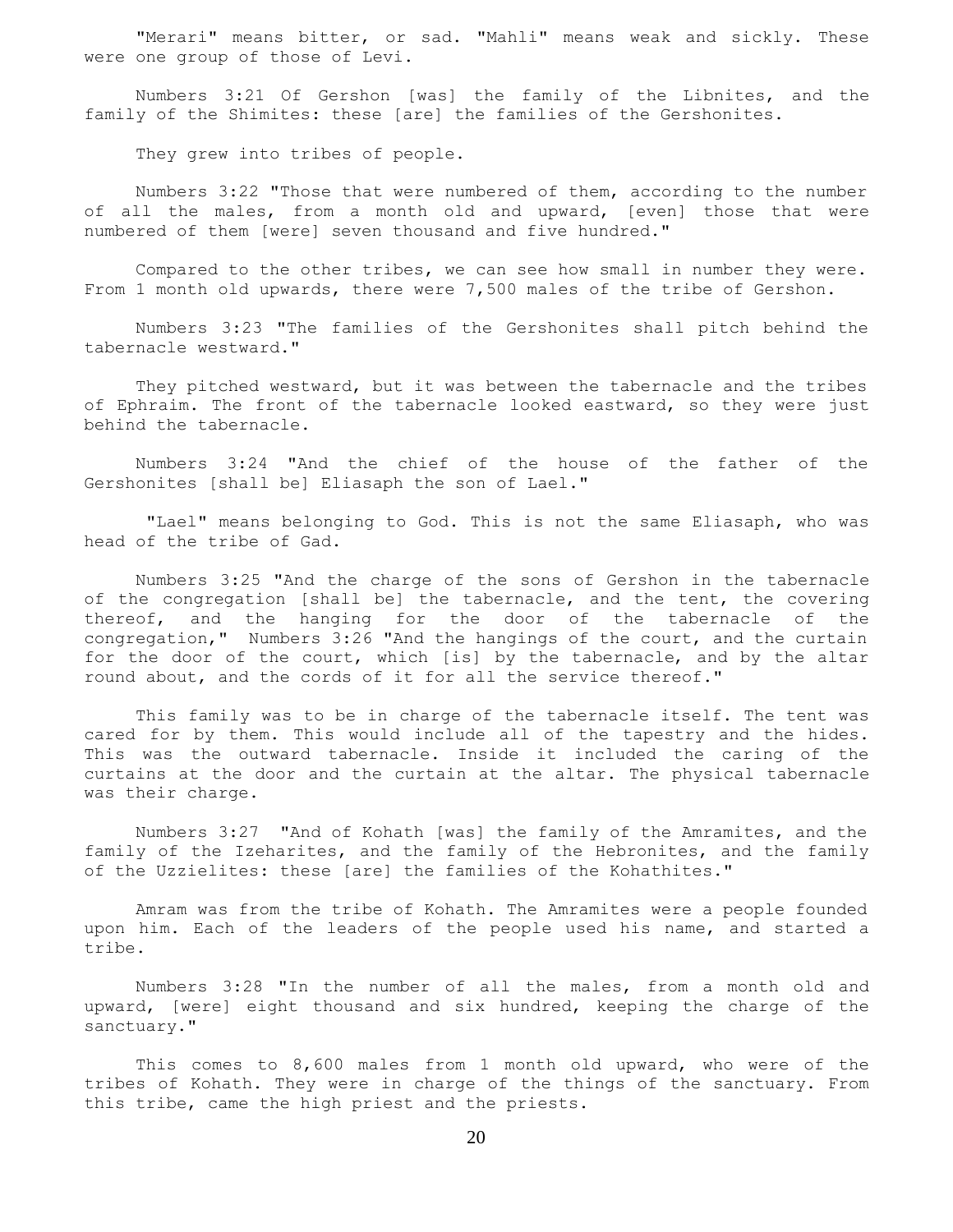Numbers 3:29 "The families of the sons of Kohath shall pitch on the side of the tabernacle southward."

 The tabernacle faces east. These of the tribe of Kohath needed ready access to the tabernacle. They were close to the tabernacle on the south side. They were between the tabernacle and the tribes of Reuben.

 Numbers 3:30 "And the chief of the house of the father of the families of the Kohathites [shall be] Elizaphan the son of Uzziel."

This leader, Elizaphan, was chosen of the younger branch.

 Numbers 3:31 "And their charge [shall be] the ark, and the table, and the candlestick, and the altars, and the vessels of the sanctuary wherewith they minister, and the hanging, and all the service thereof."

 They took care of the things in the holy place and the most holy place. The Ark, Candlestick, Table, and even the Altars symbolized Jesus in some way. This was a very favored task, to care for these holy things.

 Numbers 3:32 "And Eleazar the son of Aaron the priest [shall be] chief over the chief of the Levites, [and have] the oversight of them that keep the charge of the sanctuary."

 The order in the sanctuary leadership was Aaron {high priest}, Eleazar {his son} the priest, and then those who were in charge of the holy things. Everything the Levites did must meet with the approval of Eleazar.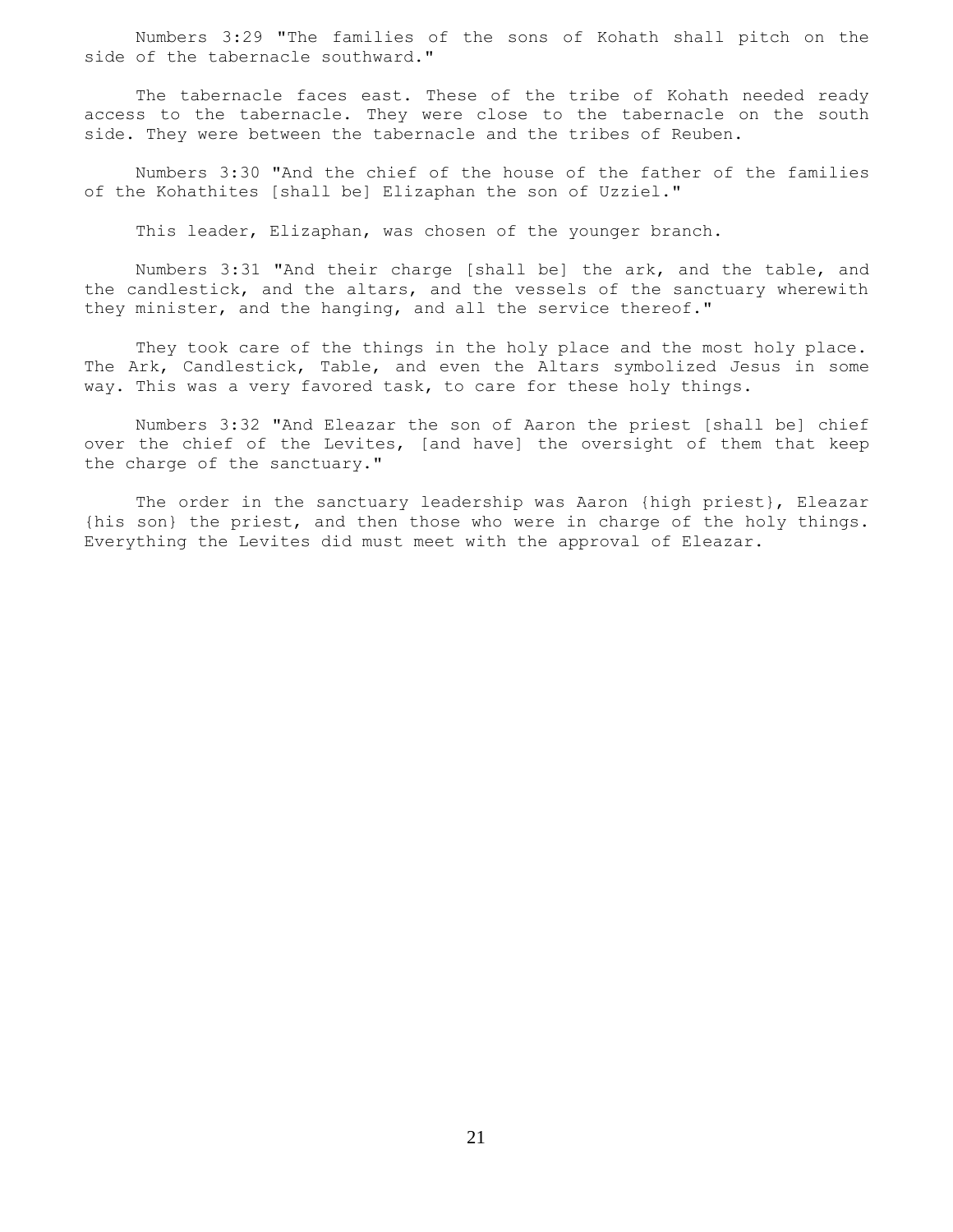## Numbers 4 Questions

1. Moses and Aaron were the beginning of separation from the  $\mathcal{L}=\mathcal{L}^{\mathcal{L}}$ 2. What was the Levitical tribe a substitute for? 3. The Levitical tribe was set aside for what purpose? 4. What position did Moses have? 5. Who was the first of the high priests? 6. Moses communed with God on 7. Who were the sons of Aaron? 8. What were the sons of Aaron consecrated to do? 9. Which two sons of Aaron did God kill? 10. Why did He kill them? 11. Who took their places as priests? 12. What do many believe the strange fire to be speaking of? 13. What part of the tribe of Levi was dedicated to God's work? 14. What is the "charge", in verse 7, saying? 15. What was their charge? 16. What will happen to the stranger, who comes into the holy place? 17. Where would the next generation of priests come from? 18. Quote Numbers chapter 3 verse 12. 19. What was the last plague in Egypt? 20. Why were the Hebrews spared? 21. How could the Hebrews purchase back their firstborn? 22. Quote Exodus chapter 12 verse 29. 23. What was the age of the youngest male to be counted of the tribe of Levi? 24. Who were the sons of Levi? 25. Moses was actually from what tribe? 26. What does "Libni" mean? 27. Who were the parents of Aaron, Moses, and Miriam? 28. How many were numbered of the tribe of Gershon? 29. Which side of the tabernacle did the tribes of Gershon camp on? 30. What did the tribe of Gershon take care of? 31. What tribe was Amram from? 32. How many were numbered of the tribe of Kohath? 33. Where did the tribes of Kohath camp? 34. What were they in charge of? 35. What was the order of the leadership in the sanctuary?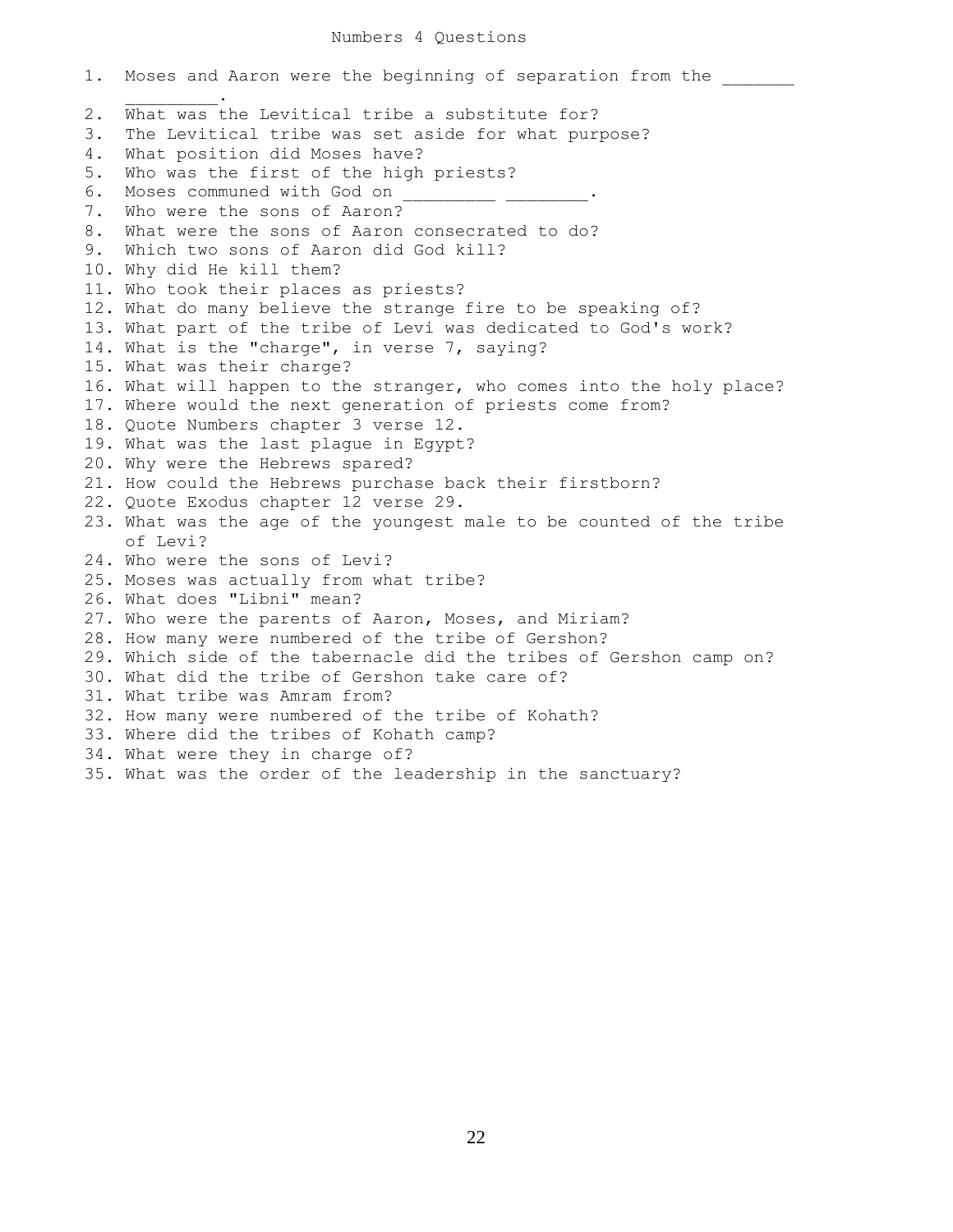We will begin this lesson in Numbers 3:33 "Of Merari [was] the family of the Mahlites, and the family of the Mushites: these [are] the families of Merari."

 In the last lesson, we had begun the genealogy of the Levites. This is a continuation of that.

 Numbers 3:34 "And those that were numbered of them, according to the number of all the males, from a month old and upward, [were] six thousand and two hundred."

 The tribe of Merari had a very small group of males numbered from 1 month old upward. They numbered 6,200.

 Numbers 3:35 "And the chief of the house of the father of the families of Merari [was] Zuriel the son of Abihail: [these] shall pitch on the side of the tabernacle northward."

 This, again, is speaking just north of the tabernacle, and between the tabernacle, and the tribe of Dan. Only the Levites were allowed to camp near the tabernacle.

 Numbers 3:36 "And [under] the custody and charge of the sons of Merari [shall be] the boards of the tabernacle, and the bars thereof, and the pillars thereof, and the sockets thereof, and all the vessels thereof, and all that serveth thereto,"

 These were the boards that were used with the curtains. This tribe of Merari had nothing to do with the curtains. It was their duty to carry the boards. They, also, were in charge of the sockets, which held the curtains together. They not only carried the boards, but were responsible for them being erected, when they stopped and set up the tabernacle.

 Numbers 3:37 "And the pillars of the court round about, and their sockets, and their pins, and their cords."

 This is speaking of the smaller items, they were responsible for. The tabernacle could not be put together without these items that connected them.

 Numbers 3:38 "But those that encamp before the tabernacle toward the east, [even] before the tabernacle of the congregation eastward, [shall be] Moses, and Aaron and his sons, keeping the charge of the sanctuary for the charge of the children of Israel; and the stranger that cometh nigh shall be put to death."

 The eastern gate was a place of prominence. This is where the entrance to the tabernacle was located. Moses, Aaron, and their families were responsible for the tabernacle and the people. Since Moses, Aaron, and Aaron's sons would be in the tabernacle often, it was necessary for them to be on this side. The tabernacle is like our church today. Moses, Aaron, and Aaron's sons are like the ministerial staff. This would even include the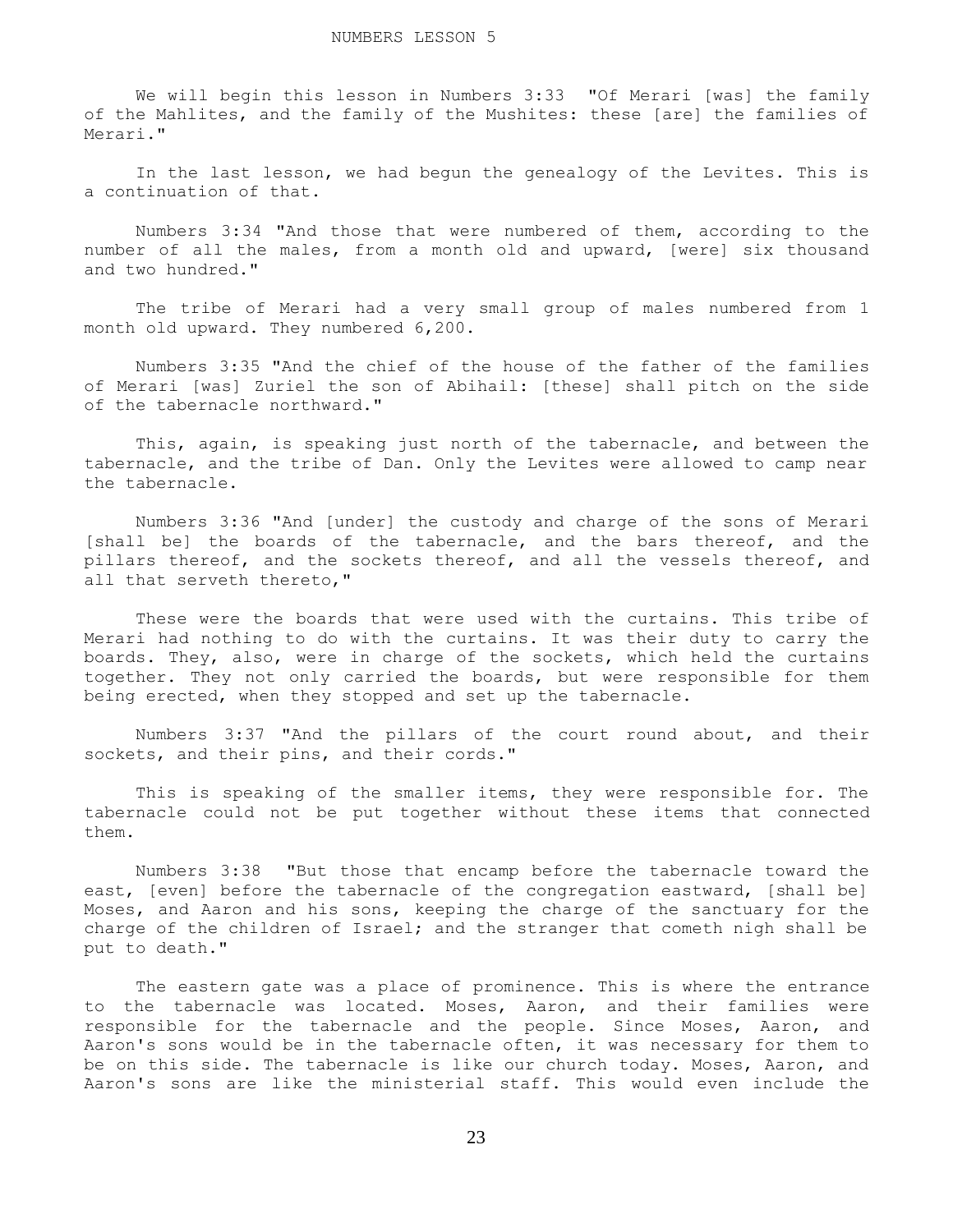board of directors. Notice, however, you could not have a church without those who took care of the physical preparation of the church for services.

 Numbers 3:39 "All that were numbered of the Levites, which Moses and Aaron numbered at the commandment of the LORD, throughout their families, all the males from a month old and upward, [were] twenty and two thousand."

We can easily see from the 22,000 males from 1 month old and upward, that the Levites were by far the smallest of the tribes. If we added the three groups together of the Levites who were counted, we would have 22,300. This is not a serious discrepancy. This is just an error in addition by someone. It is a possibility that the 300 were firstborn of the ministering staff, and were not counted.

 Numbers 3:40 "And the LORD said unto Moses, Number all the firstborn of the males of the children of Israel from a month old and upward, and take the number of their names."

 We remember the firstborn belong to God. They must be purchased back from God. This counting was to determine the tax of the silver shekel as redemption money.

 Numbers 3:41 "And thou shalt take the Levites for me (I [am] the LORD) instead of all the firstborn among the children of Israel; and the cattle of the Levites instead of all the firstlings among the cattle of the children of Israel."

 The Levites were not just in the service to the Lord, but belonged to Him in the fullest sense. Even their cattle were taken for the tabernacle instead of being their own private property. This paid for the firstborn cattle of the twelve tribes.

 Numbers 3:42 "And Moses numbered, as the LORD commanded him, all the firstborn among the children of Israel."

 Since this was a matter of the tabernacle, Moses took care of the counting.

 Numbers 3:43 "And all the firstborn males by the number of names, from a month old and upward, of those that were numbered of them, were twenty and two thousand two hundred and threescore and thirteen."

 This is the firstborn of all of the tribes, and not just of the Levites. Those numbered were 22,273. This is a terribly short number for the firstborn of so large a group of people. Either this was for the babies who were firstborn, or there should be a larger number. If this were all the firstborn of all the Israelites, they would have to have an average of 70 people in one family. Possibly, this is speaking of the young males who are not fathers themselves. This is one of those mysteries of the Bible, that we will not know absolutely.

Numbers 3:44 "And the LORD spake unto Moses, saying,"

We see, again, that The LORD is still speaking to Aaron and the people through Moses at this point.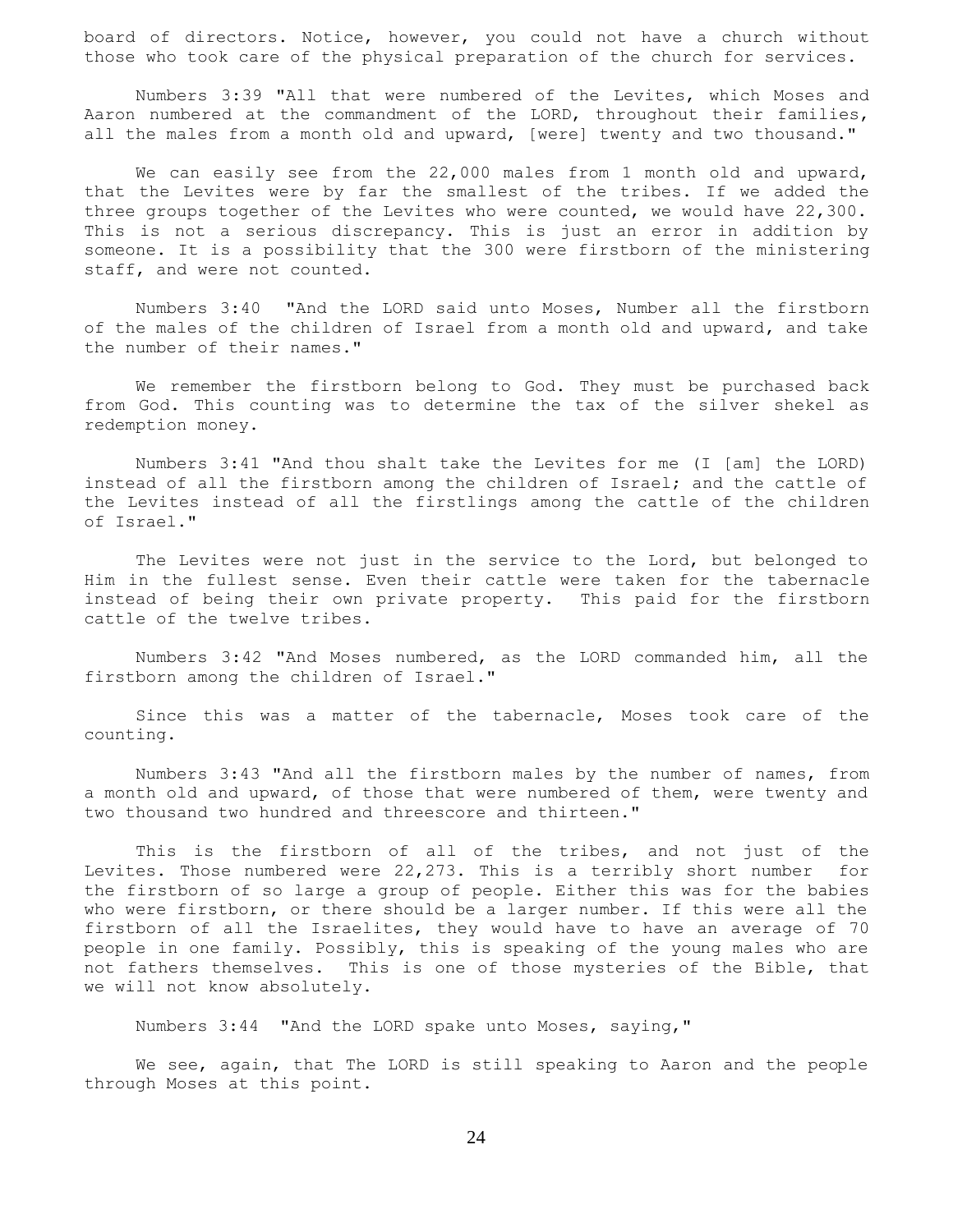Numbers 3:45 "Take the Levites instead of all the firstborn among the children of Israel, and the cattle of the Levites instead of their cattle; and the Levites shall be mine: I [am] the LORD."

 This is the law of substitution. Jesus became our substitute on the cross. We deserved the penalty of the cross, and Jesus paid the penalty in full for us. The Levites, here, are the substitute for the firstborn males of Israel.

 Numbers 3:46 "And for those that are to be redeemed of the two hundred and threescore and thirteen of the firstborn of the children of Israel, which are more than the Levites;"

 We see from this, that there was not an error in counting the firstborn. We just did not understand what age group were counted. The Levites were almost the same number as the firstborn of all Israel. This is saying there were 273 more than the Levites.

 Numbers 3:47 "Thou shalt even take five shekels apiece by the poll, after the shekel of the sanctuary shalt thou take [them]: (the shekel [is] twenty gerahs:)"

 A shekel is 10 dwt. In this case, this is silver. 5 shekels would be 50 dwt. of silver. The price of redemption of one male would be 50 dwt of silver. "Silver" means redemption. The number 50 is the number of jubilee, or set the captives free. You can see the spiritual significance of this. Each person redeemed had to pay 5 shekels of silver.

 Numbers 3:48 "And thou shalt give the money, wherewith the odd number of them is to be redeemed, unto Aaron and to his sons."

 This appears that the 50 dwt. of silver for each firstborn over the number of the Levites {273} should be given to Moses and Aaron personally.

 Numbers 3:49 "And Moses took the redemption money of them that were over and above them that were redeemed by the Levites:"

 This amounted to 13,650 dwt. of silver that was given to Moses and Aaron personally.

 Numbers 3:50 "Of the firstborn of the children of Israel took he the money; a thousand three hundred and threescore and five [shekels], after the shekel of the sanctuary:"

 This was paid in silver coins called shekels. They received 1,365 shekels for the redemption money.

 Numbers 3:51 "And Moses gave the money of them that were redeemed unto Aaron and to his sons, according to the word of the LORD, as the LORD commanded Moses."

 This, again, does not specifically say what they did with this money they received from Moses. We can, possibly, safely assume this money was used in the service in the sanctuary. Moses, we know, did not keep any for his own personal use out of this specific money, We do know, there were expenses incurred in operating the tabernacle.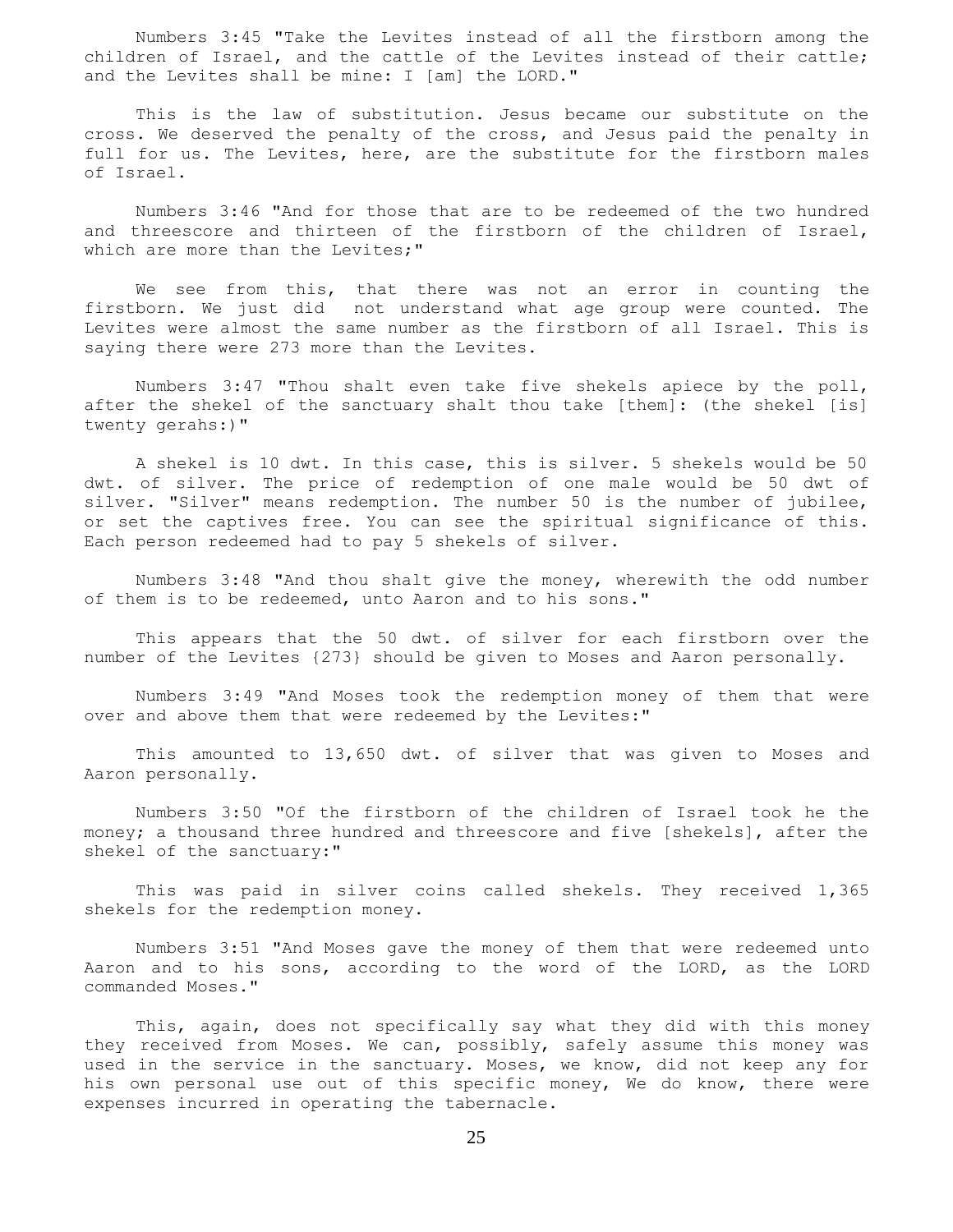The families of the Levites were compensated by God for their service to Him. Aaron and his family lived off the offerings made in the tabernacle.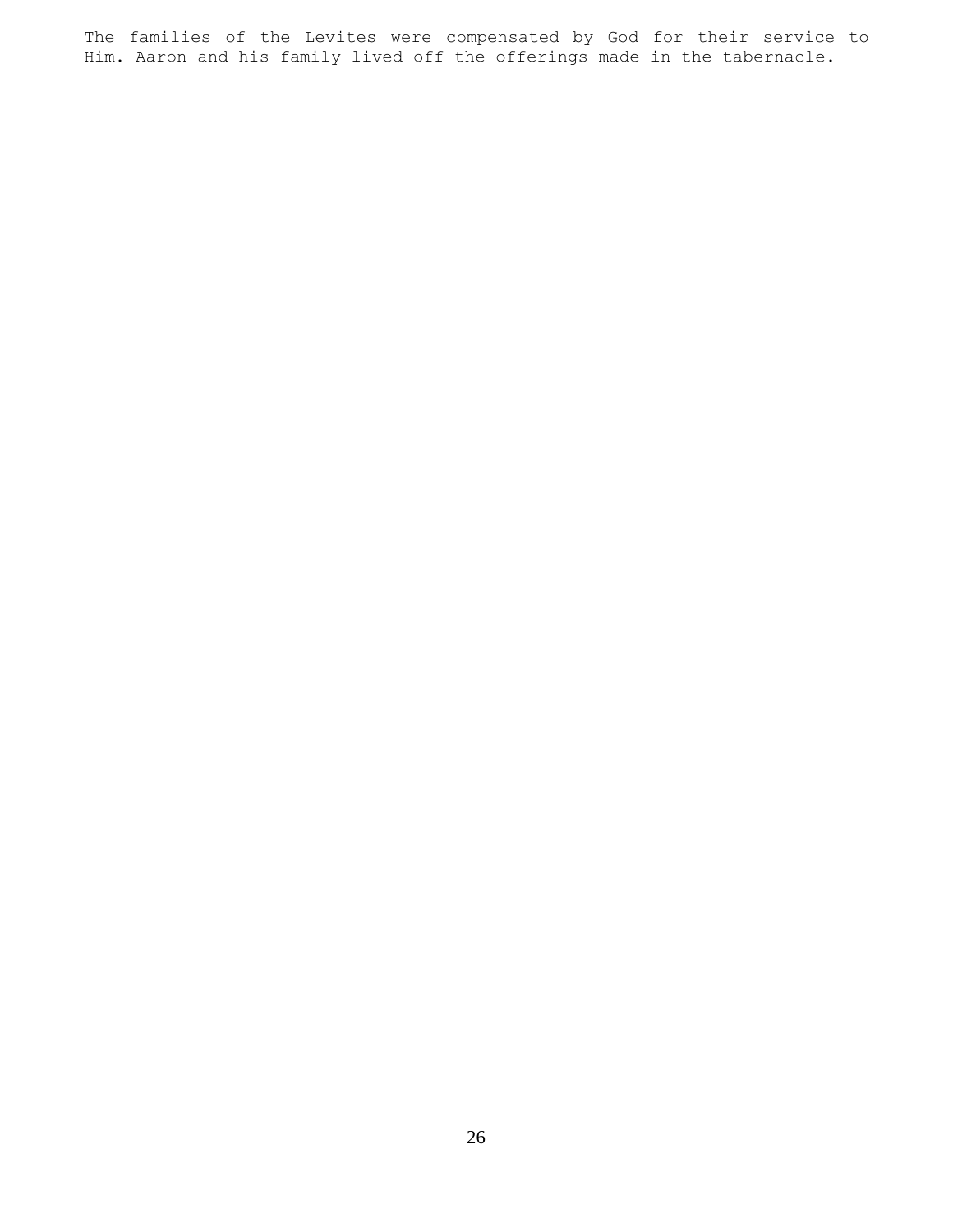## Numbers 5 Questions

1. How many were numbered of the tribe of Merari? 2. Who was chief of the tribe of Merari? 3. Where was the tribe of Merari to camp. 4. What were they in charge of? 5. Who encamped at the east of the tabernacle? 6. How is the tabernacle like our church today? 7. What was the total number of Levites numbered? 8. The firstborn of Israel were to be numbered from what age? 9. Why were they numbering the firstborn? 10. The Levites were not just in the service of the LORD, but in fact, \_\_\_\_\_\_\_\_\_ to Him. 11. Why did Moses do the counting? 12. How many firstborn were counted? 13. What size family would the Israelites have to have, for this to be an accurate accounting of all the firstborn of Israel? 14. What law is verse 45 speaking of? 15. What is the very best example of this law in the Bible? 16. How many more of the firstborn were there, than the Levites? 17. What was the price of redemption? 18. The shekel is \_\_\_\_\_\_\_\_\_\_\_. 19. A shekel is \_\_\_\_\_\_\_\_\_ dwt. 20. How many dwt. of silver was the price of redemption? 21. "Silver" means 22. Who got the silver for the extra firstborn? 23. How many dwt. of silver was given to Moses and Aaron. 24. What did Moses do with the silver?

25. What can we safely assume the silver was used for?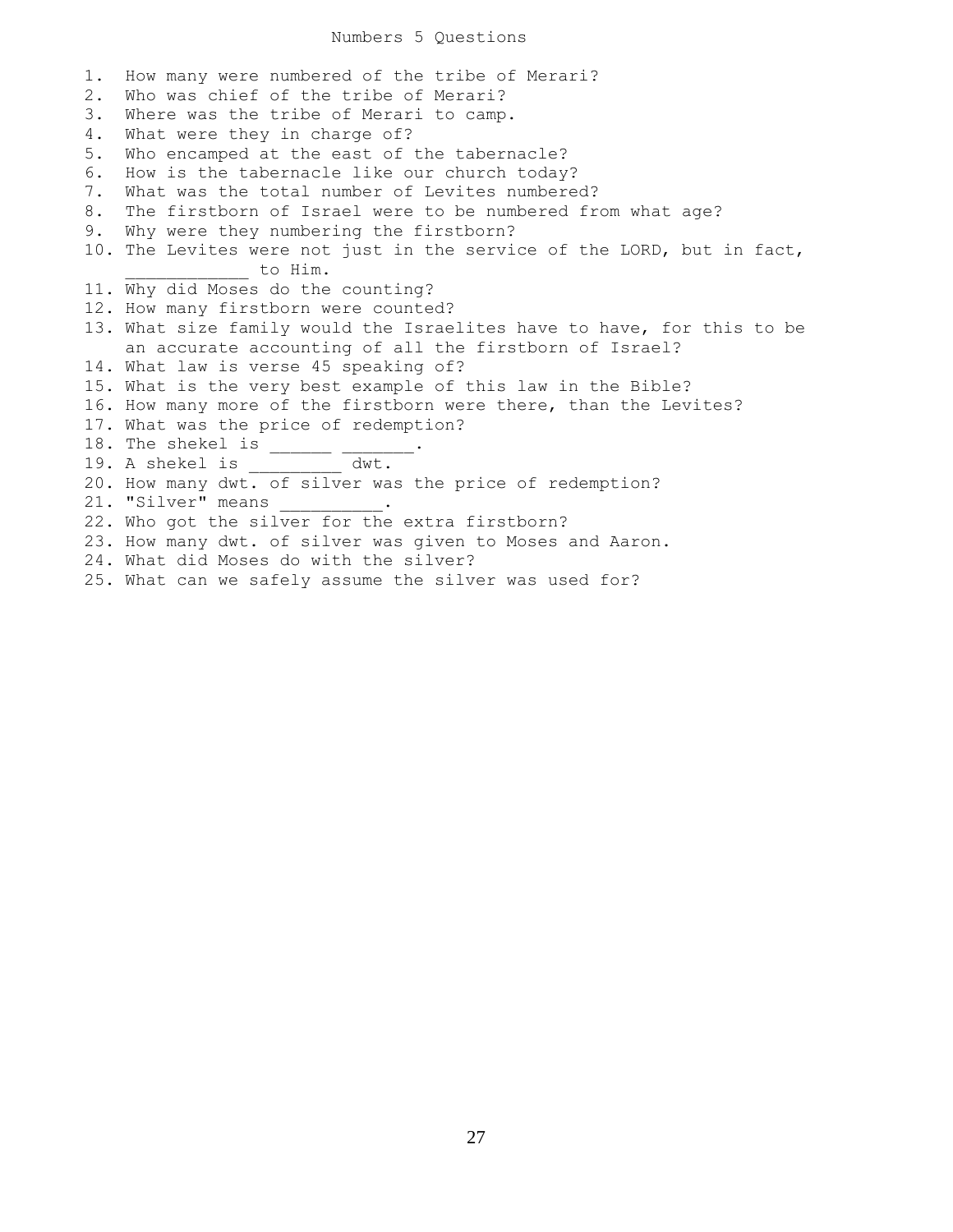We will begin this lesson in Numbers 4:1 "And the LORD spake unto Moses and unto Aaron, saying,"

 This message is to Moses and Aaron, because this message speaks to them, as well as to the tribes.

 Numbers 4:2 "Take the sum of the sons of Kohath from among the sons of Levi, after their families, by the house of their fathers,"

 We saw earlier God separating out the Levites from among the 12 tribes of Israel. Now, we see a further separation. The tribe of Kohath is separated out for an even more specific calling from God. The priests were Koathites. Now, we see this tribe honored more than the others in service to God.

 Numbers 4:3 "From thirty years old and upward even until fifty years old, all that enter into the host, to do the work in the tabernacle of the congregation."

Those who ministered were to begin when they were 30 years old, and serve the LORD in the tabernacle 20 years. It is very interesting, to me, that Jesus was 30 years old, when He began His formal ministry. At the age of 30, the Hebrews felt that a man became fully mature and could handle authority.

 Numbers 4:4 "This [shall be] the service of the sons of Kohath in the tabernacle of the congregation, [about] the most holy things:"

 Only those who had been called of God for this purpose, could handle the most holy things. Moses, Aaron, and Aaron's sons were all from the tribe of Kohath.

 Numbers 4:5 "And when the camp setteth forward, Aaron shall come, and his sons, and they shall take down the covering veil, and cover the ark of testimony with it:"

 It appears, that even the veil, which separated the holy of holies from the holy place, could only be touched by Aaron and His sons, who had been consecrated for this holy work. It appears, the Ark must be covered with this veil, to keep it from view.

 Numbers 4:6 "And shall put thereon the covering of badgers' skins, and shall spread over [it] a cloth wholly of blue, and shall put in the staves thereof."

 The badgers' skins would keep it dry and protected from damage. It appears, the blue cloth was to be the outer covering. The blue covering showed its heavenly origin.

 Numbers 4:7 And upon the table of shewbread they shall spread a cloth of blue, and put thereon the dishes, and the spoons, and the bowls, and covers to cover withal: and the continual bread shall be thereon: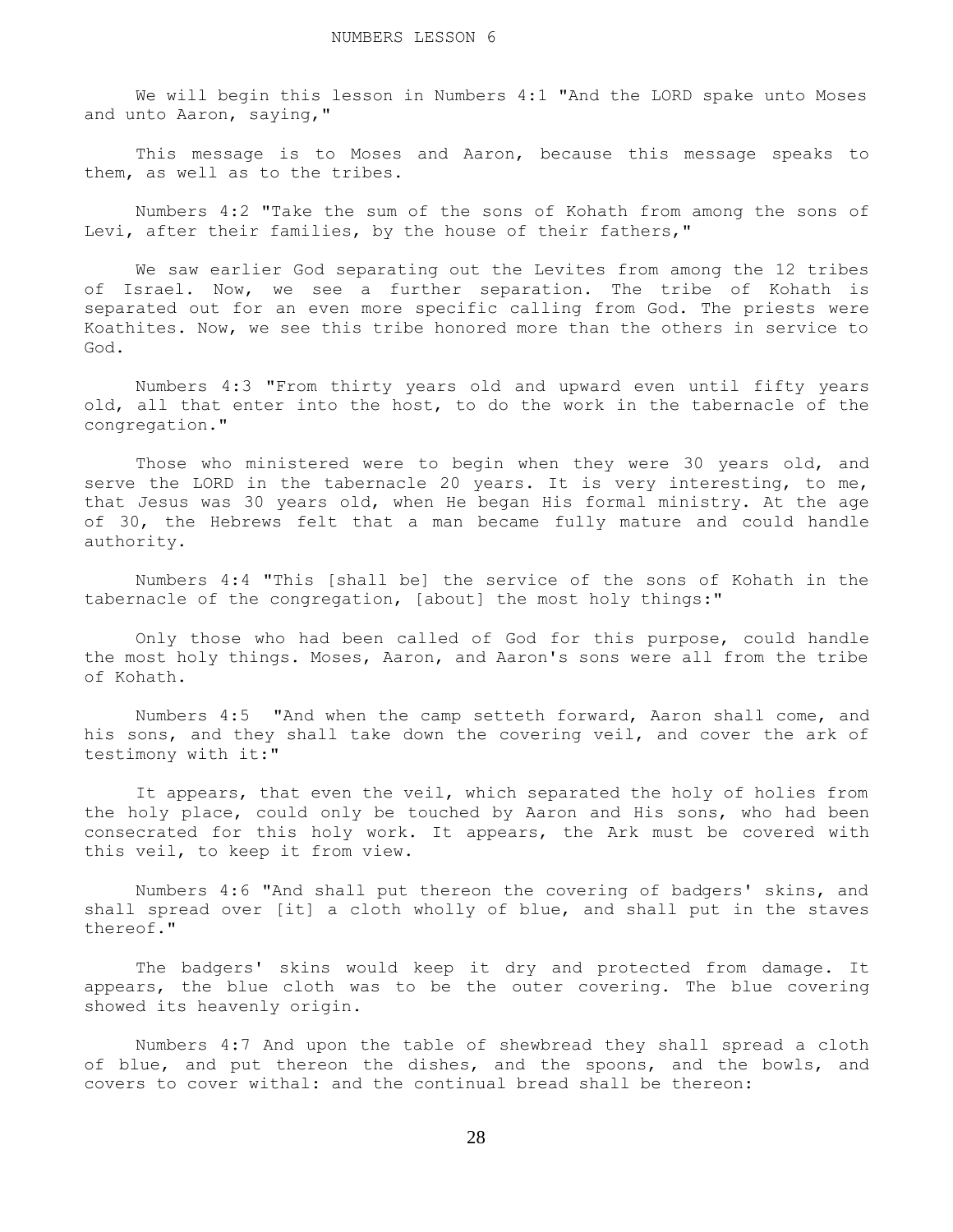The things in the holy place and the most holy place were not to be open to public view, even as they travelled. Again, the blue cloth let the world know these things were of a heavenly nature.

 Numbers 4:8 "And they shall spread upon them a cloth of scarlet, and cover the same with a covering of badgers' skins, and shall put in the staves thereof."

 "Scarlet" had to do with red, and showed the Bread provided life. The badger skins were to protect from the elements. The staves were put through rings, so the bearers would not touch the holy things. They just carried them by the staves.

 Numbers 4:9 "And they shall take a cloth of blue, and cover the candlestick of the light, and his lamps, and his tongs, and his snuffdishes, and all the oil vessels thereof, wherewith they minister unto it:"

 These were all holy things. The "candlestick" and the "Light" therein symbolized the Light of Jesus. The blue was to keep the world away from the holy things.

 Numbers 4:10 "And they shall put it and all the vessels thereof within a covering of badgers' skins, and shall put [it] upon a bar."

 This is the same as the verses above. The badgers' skins were slick, and could turn water. They were placed on the bar for handling, so the bearer would not be in direct contact with the holy things.

 Numbers 4:11 "And upon the golden altar they shall spread a cloth of blue, and cover it with a covering of badgers' skins, and shall put to the staves thereof:"Numbers 4:12 "And they shall take all the instruments of ministry, wherewith they minister in the sanctuary, and put [them] in a cloth of blue, and cover them with a covering of badgers' skins, and shall put [them] on a bar:"

 Again, the instruments of ministry and the golden altar must be treated with holy care. They again, are covered in blue, and then covered with the slick skin to keep them dry.

 Numbers 4:13 "And they shall take away the ashes from the altar, and spread a purple cloth thereon:"

 This purple cloth speaks of royalty. This, possibly, is speaking of separating the ashes from the live coals. The altar fire was never to be put out completely. Leviticus 6:13 "The fire shall ever be burning upon the altar; it shall never go out." The altar covered with this purple cloth symbolizes the great sacrificial offering of Jesus for all of us. John 19:2 "And the soldiers platted a crown of thorns, and put [it] on his head, and they put on him a purple robe,"

 Numbers 4:14 "And they shall put upon it all the vessels thereof, wherewith they minister about it, [even] the censers, the fleshhooks, and the shovels, and the basins, all the vessels of the altar; and they shall spread upon it a covering of badgers' skins, and put to the staves of it."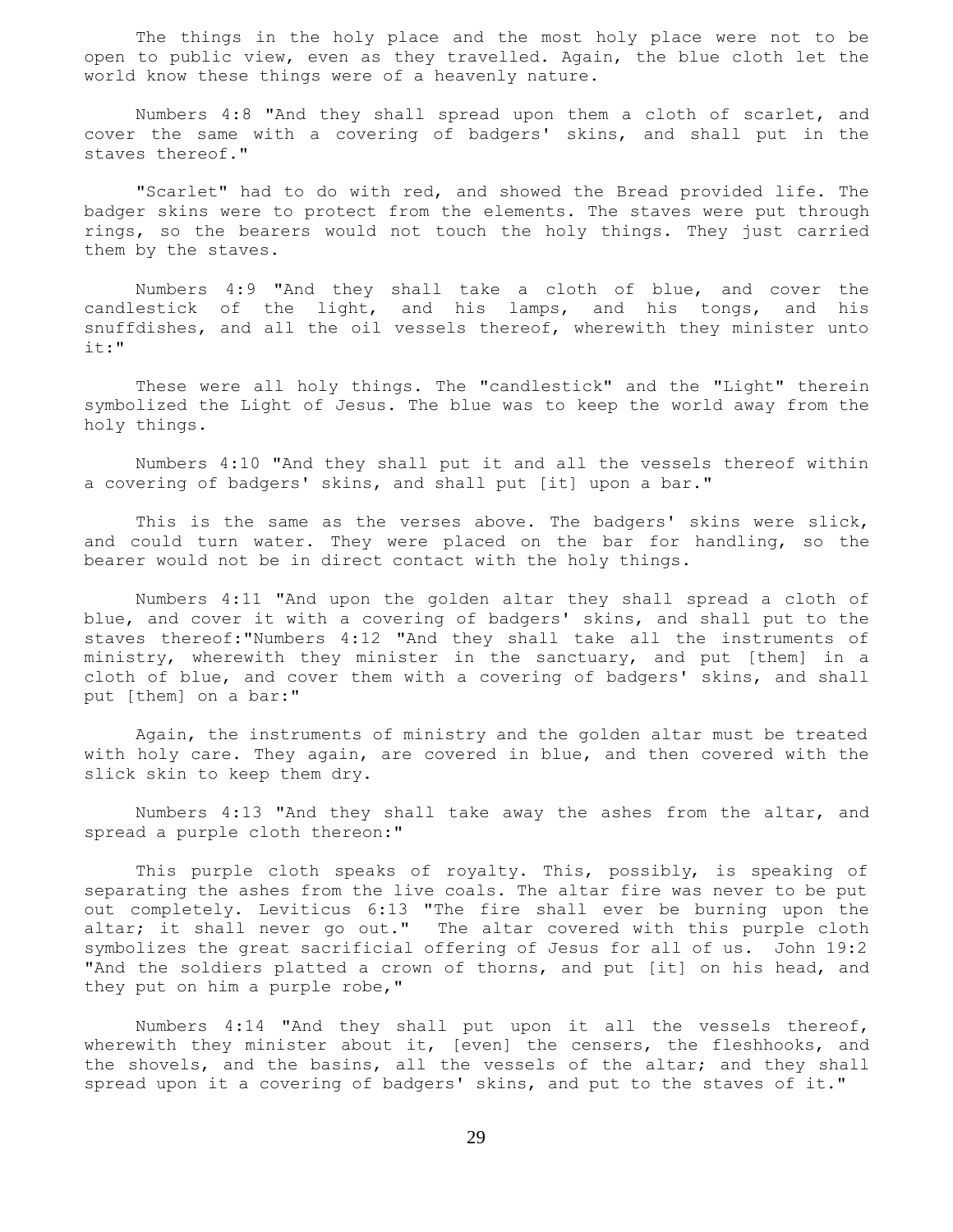These are the instruments used in conjunction with the altar. Not only is the altar holy, but everything that touches it, as well.

 Numbers 4:15 "And when Aaron and his sons have made an end of covering the sanctuary, and all the vessels of the sanctuary, as the camp is to set forward; after that, the sons of Kohath shall come to bear [it]: but they shall not touch [any] holy thing, lest they die. These [things are] the burden of the sons of Kohath in the tabernacle of the congregation."

We see, from this, that only Aaron and his sons can touch these holy things, even to wrap them for travel. The actual carrying is done by other members of the tribe of Kohath. They just pick up the staves and carry it with the staves. If they touch any of the things other than the staves to carry it with, they will surely die.

 Numbers 4:16 "And to the office of Eleazar the son of Aaron the priest [pertaineth] the oil for the light, and the sweet incense, and the daily meat offering, and the anointing oil, [and] the oversight of all the tabernacle, and of all that therein [is], in the sanctuary, and in the vessels thereof."

 Eleazar had a very important calling, next to his father Aaron's calling. He was to fuel the light, to see that it never went out. Again, this light symbolizes the "Light" of the world {Jesus Christ}. His power is never diminished. The "sweet incense" symbolizes the prayers of the saints that rise to heaven. The "anointing oil" symbolizes the Holy Spirit of God. Then, we can safely say, that Eleazar cared for the spiritual things of the temple. Next to Aaron, he was the overseer.

 Numbers 4:17 "And the LORD spake unto Moses and unto Aaron, saying," Numbers 4:18 "Cut ye not off the tribe of the families of the Kohathites from among the Levites:"

 Even though they were set aside for special service, the Kohathites were to still be part of the Levitical tribe. The tribe of Levi was small compared to the other tribes of Israel. The Kohathites were an even smaller group of the Levites.

 Numbers 4:19 "But thus do unto them, that they may live, and not die, when they approach unto the most holy things: Aaron and his sons shall go in, and appoint them every one to his service and to his burden:"

 All of the Levitical tribe was chosen of God for work in the ministry. The only difference was that the High priest, Aaron, and his sons, the priests, were the only ones of the tribe to handle the holy and the most holy things. Even they could not touch them unless it was for the purpose of carrying out God's wishes pertaining to them. For a Levite, who was not a priest or the high priest to touch these holy things, would mean certain death. This must be seen from the spiritual standpoint, as well. The high priest is like the great High Priest Jesus Christ. It, also, sometimes is speaking of the leader of the church. The "priests" symbolize all believers in Christ. The world, or worldly people, do not have that close association with the Lord that the Christians and their leaders do.

 Numbers 4:20 "But they shall not go in to see when the holy things are covered, lest they die."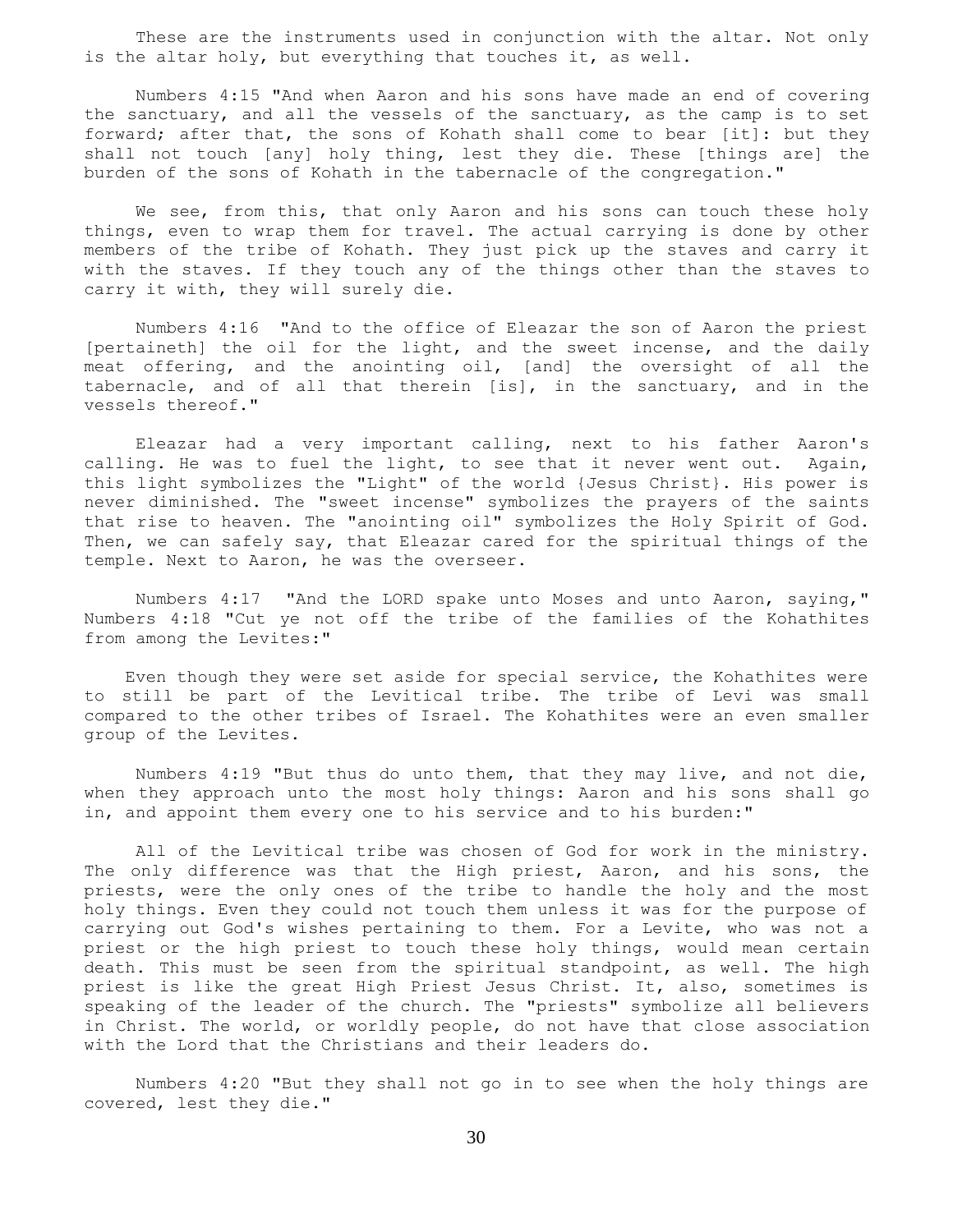The holy vessels and the Ark were hidden from public view at all times. Curiosity seekers could die looking at the most holy things. In the following Scriptures, you can see the seriousness of this type of breaking in to see God, or the Ark. Exodus 19:21 "And the LORD said unto Moses, Go down, charge the people, lest they break through unto the LORD to gaze, and many of them perish." I Samuel 6:19 "And he smote the men of Beth-shemesh, because they had looked into the ark of the LORD, even he smote of the people fifty thousand and threescore and ten men: and the people lamented, because the LORD had smitten [many] of the people with a great slaughter."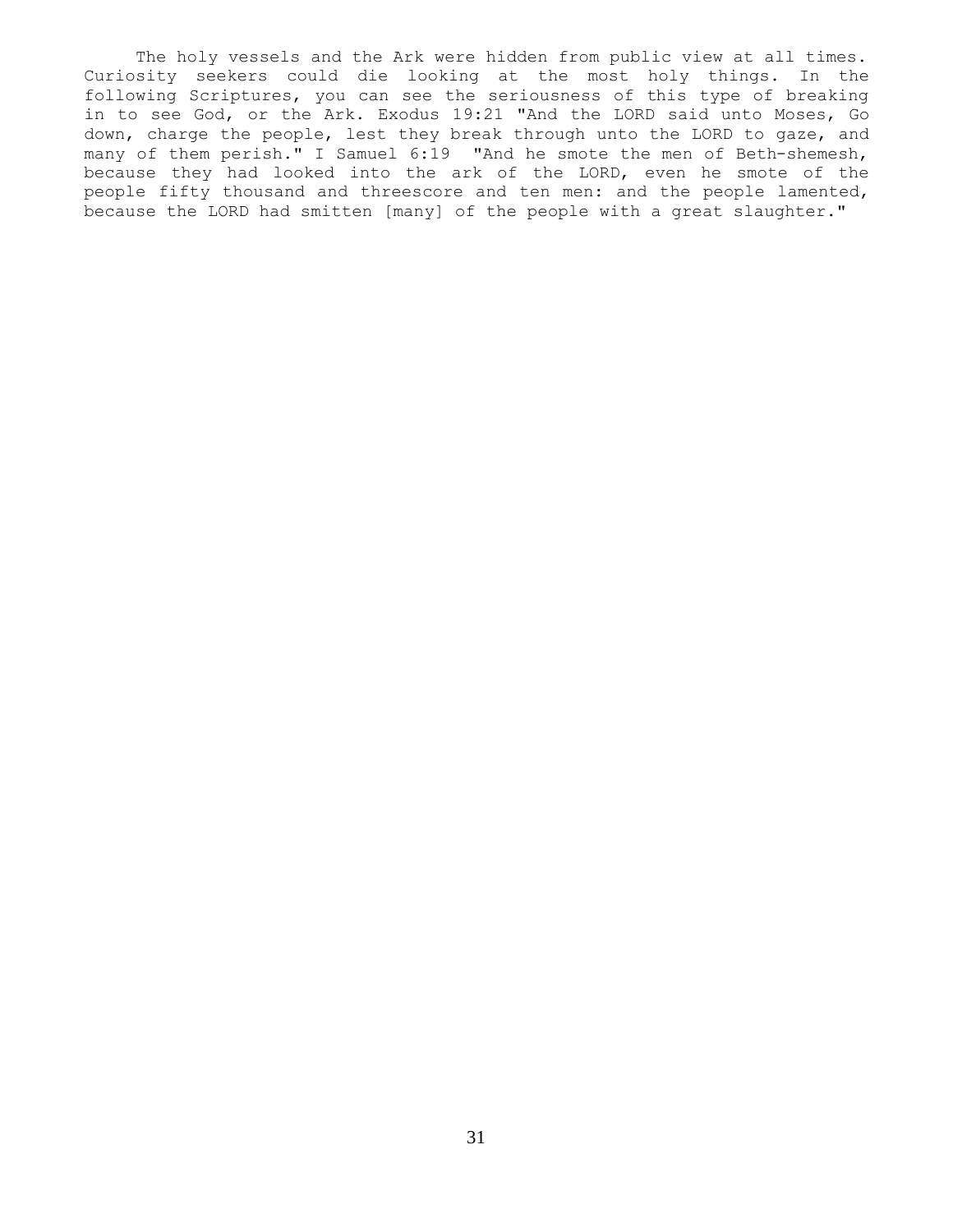## Numbers 6 Questions

1. God had separated the Levites from the other tribes of Israel, in this lesson He is separating the  $\qquad$  out of the Levites. 2. What were the ages of those separated out to work for God? 3. The author found that it was very interesting that Jesus was \_ years old, when He began His formal ministry. 4. Why was this age chosen for the time to begin to minister? 5. What tribe was Moses and Aaron from? 6. Who were the only ones who could touch the holy things? 7. Who took the veil down for traveling? 8. What was the Ark covered with for travel? 9. What kept the Ark dry? 10. Why did they use a blue cloth to cover it? 11. What did they put over the table of shewbread? 12. The things from the holy place and the most holy place were not open to \_\_\_\_\_\_\_\_\_\_ \_\_\_\_\_\_. 13. What did the "scarlet" covering symbolize? 14. How were the bearers to carry these holy things? 15. What did the "candlestick" and the "light" symbolize? 16. The purple cloth speaks of 17. Quote Leviticus chapter 6 verse 13. 18. Quote John chapter 19 verse 2. 19. What will happen if some of the sons of Kohath, other that Aaron and his sons, touch the instruments directly? 20. What is under supervision of Eleazar? 21. What does this perpetual "Light", in verse 16, symbolize? 22. What does the "sweet incense" symbolize? 23. What does the "anointing oil" symbolize? 24. What did God tell Moses and Aaron not to do, in verses 17 and 18? 25. Who were the only ones allowed to touch the holy things? 26. Who do the "priests" symbolize? 27. Quote Exodus chapter 19 verse 21. 28. Quote 1 Samuel chapter 6 verse 19.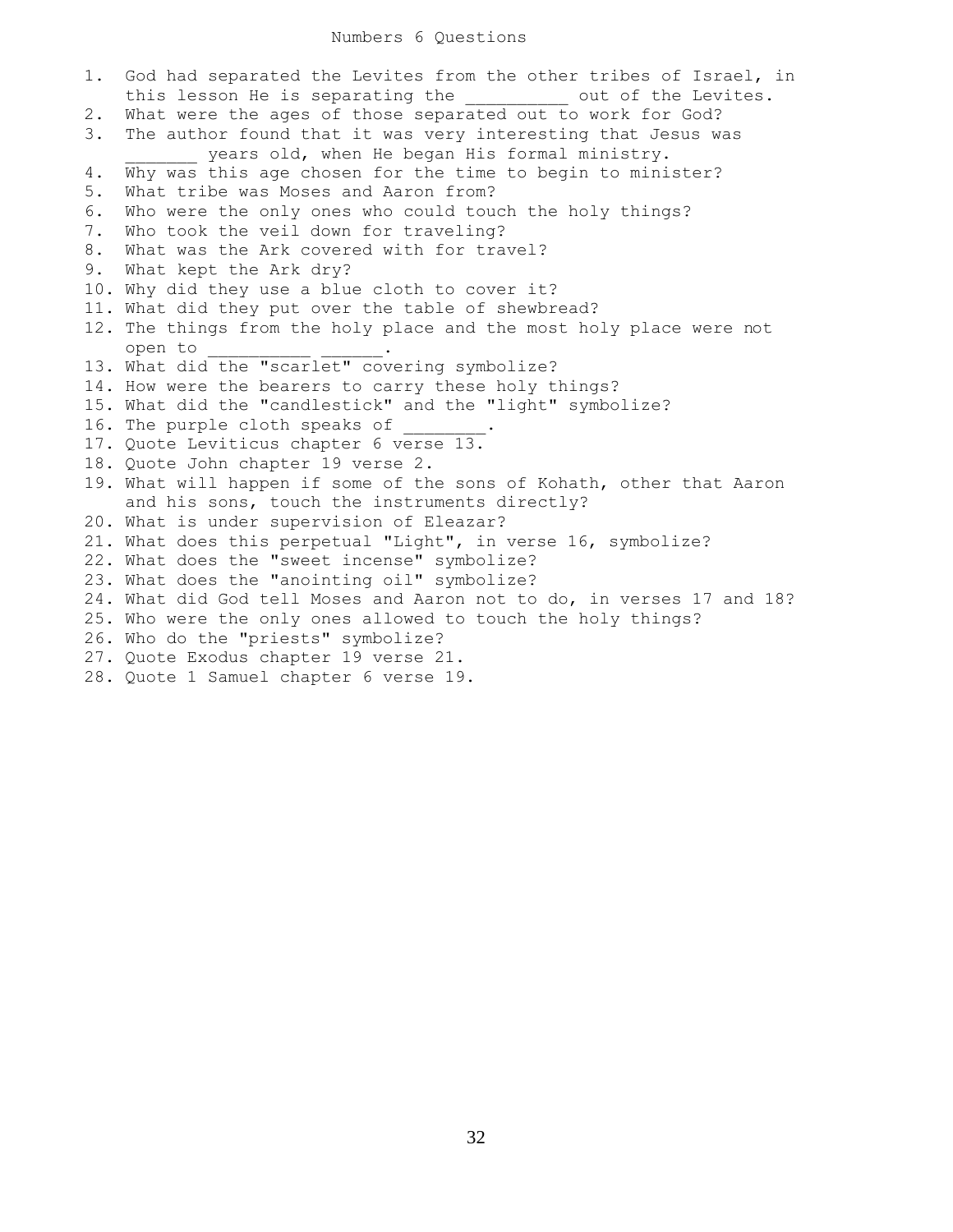We will begin this lesson in Numbers 4:21 "And the LORD spake unto Moses, saying,"

 In the last lesson, and in this lesson the message is for the Levitical tribe. We see, again, the chain of Command of these messages from God. They go first to Moses.

 Numbers 4:22 Take also the sum of the sons of Gershon, throughout the houses of their fathers, by their families;

 Gershon is a descendent of Levi. This is not speaking to the Kohathites now. God commanded Moses to count the tribe of Gershon.

 Numbers 4:23 "From thirty years old and upward until fifty years old shalt thou number them; all that enter in to perform the service, to do the work in the tabernacle of the congregation."

These, again, are for service in the ministry, and their best years are from the time they are thirty to the age of fifty. A man's physical stamina is the greatest during these years.

 Numbers 4:24 "This [is] the service of the families of the Gershonites, to serve, and for burdens:"

 It appears, they are to work as burden-bearers of the things of the sanctuary. The ministry consists of more than just the high priest. It takes a number of people working together, in the job God has called them to, to make the tabernacle, or the church, to work. Each call is different, and each call is important. Each person must seek to find God's will for his own life. Do not look at someone else's call, and wish it were yours. God knows what you can do the best. He has called you to service in a place where you can excel.

 Numbers 4:25 "And they shall bear the curtains of the tabernacle, and the tabernacle of the congregation, his covering, and the covering of the badgers' skins that [is] above upon it, and the hanging for the door of the tabernacle of the congregation,"

This tribe does not carry the boards. They carry the curtains, and various coverings. They are responsible to carry them, and even to hang them, when the tabernacle stops.

 Numbers 4:26 "And the hangings of the court, and the hanging for the door of the gate of the court, which [is] by the tabernacle and by the altar round about, and their cords, and all the instruments of their service, and all that is made for them: so shall they serve."

 Again, we see things that are used with the curtains and the badger's skins. They keep all of this together, so it will be less difficult to set it up, when the tabernacle stops.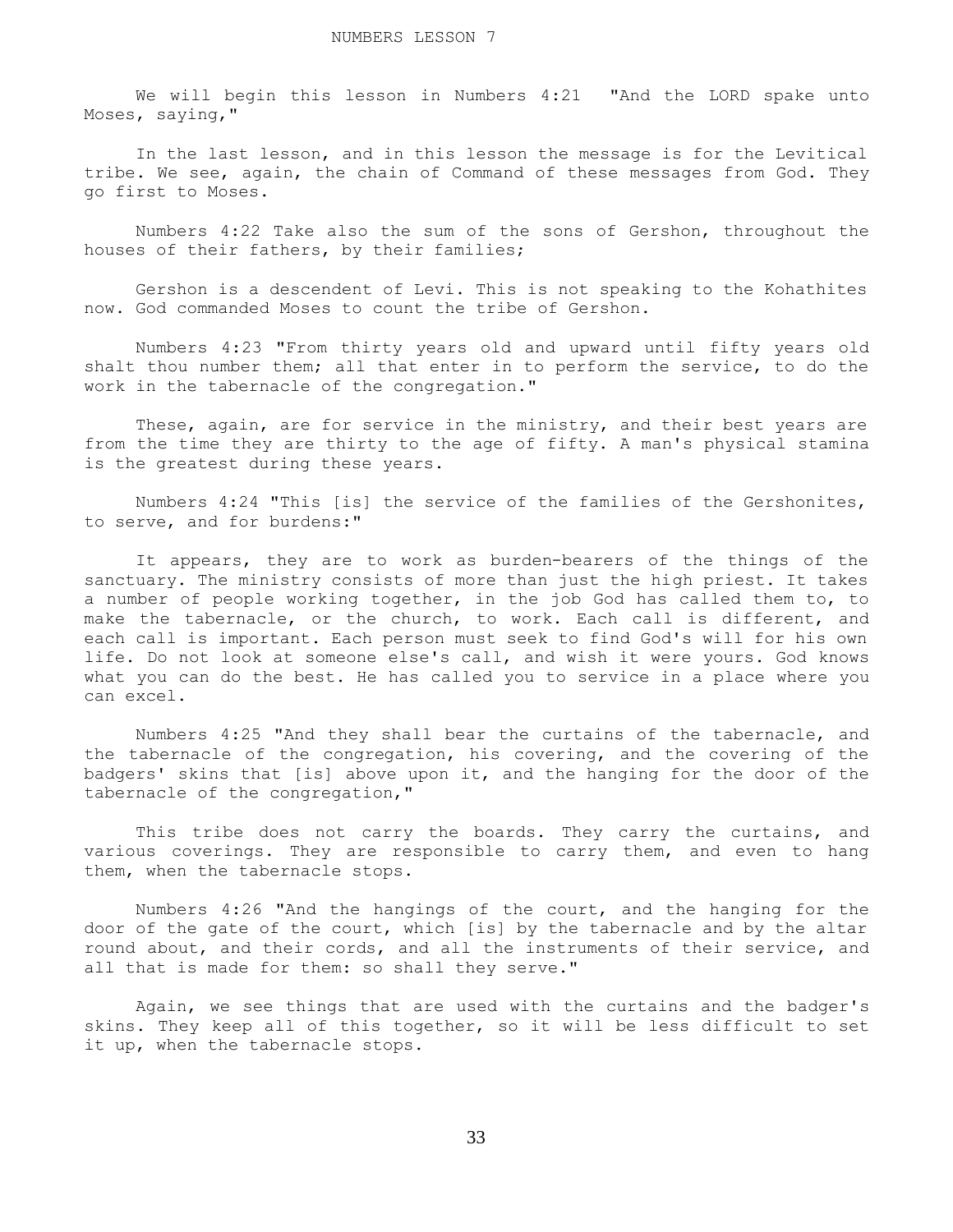Numbers 4:27 "At the appointment of Aaron and his sons shall be all the service of the sons of the Gershonites, in all their burdens, and in all their service: and ye shall appoint unto them in charge all their burdens."

 Aaron and his sons will appoint a job for each of them to do in service for the Lord.

 Numbers 4:28 "This [is] the service of the families of the sons of Gershon in the tabernacle of the congregation: and their charge [shall be] under the hand of Ithamar the son of Aaron the priest."

 Ithamar, the son of Aaron, was in charge of this particular group and the particular jobs they were to care for. Ithamar was a priest. Ithamar had been involved in the construction of the tabernacle. Exodus 38:21 "This is the sum of the tabernacle, [even] of the tabernacle of testimony, as it was counted, according to the commandment of Moses, [for] the service of the Levites, by the hand of Ithamar, son to Aaron the priest."

 Numbers 4:29 "As for the sons of Merari, thou shalt number them after their families, by the house of their fathers;"

 Merari was the third of the Levitical tribes. They were chosen to serve the Lord, the same as the others. We have mentioned before, that God has a specific job for each of us to do. I Corinthians 12:5 "And there are differences of administrations, but the same Lord." I Corinthians 12:4 "Now there are diversities of gifts, but the same Spirit." Just because we have a different job than someone else, does not mean we are not called of God.

 Numbers 4:30 "From thirty years old and upward even unto fifty years old shalt thou number them, every one that entereth into the service, to do the work of the tabernacle of the congregation."

 The age is the same as for those who were priests and high priest. The caring for the church is just as sober a call, as being a minister.

 Numbers 4:31 "And this [is] the charge of their burden, according to all their service in the tabernacle of the congregation; the boards of the tabernacle, and the bars thereof, and the pillars thereof, and sockets thereof," Numbers 4:32 "And the pillars of the court round about, and their sockets, and their pins, and their cords, with all their instruments, and with all their service: and by name ye shall reckon the instruments of the charge of their burden."

 This is stating, again, the items they were responsible for. The boards were heavier, than the curtains the tribe of Gershon was responsible for. Everyone had to do their particular job, for the tabernacle to be set up, and function properly.

 Numbers 4:33 "This [is] the service of the families of the sons of Merari, according to all their service, in the tabernacle of the congregation, under the hand of Ithamar the son of Aaron the priest."

 Each of the items had a specific place in the tabernacle, so they had different people to care for the same thing each time, so as to not get them mixed up.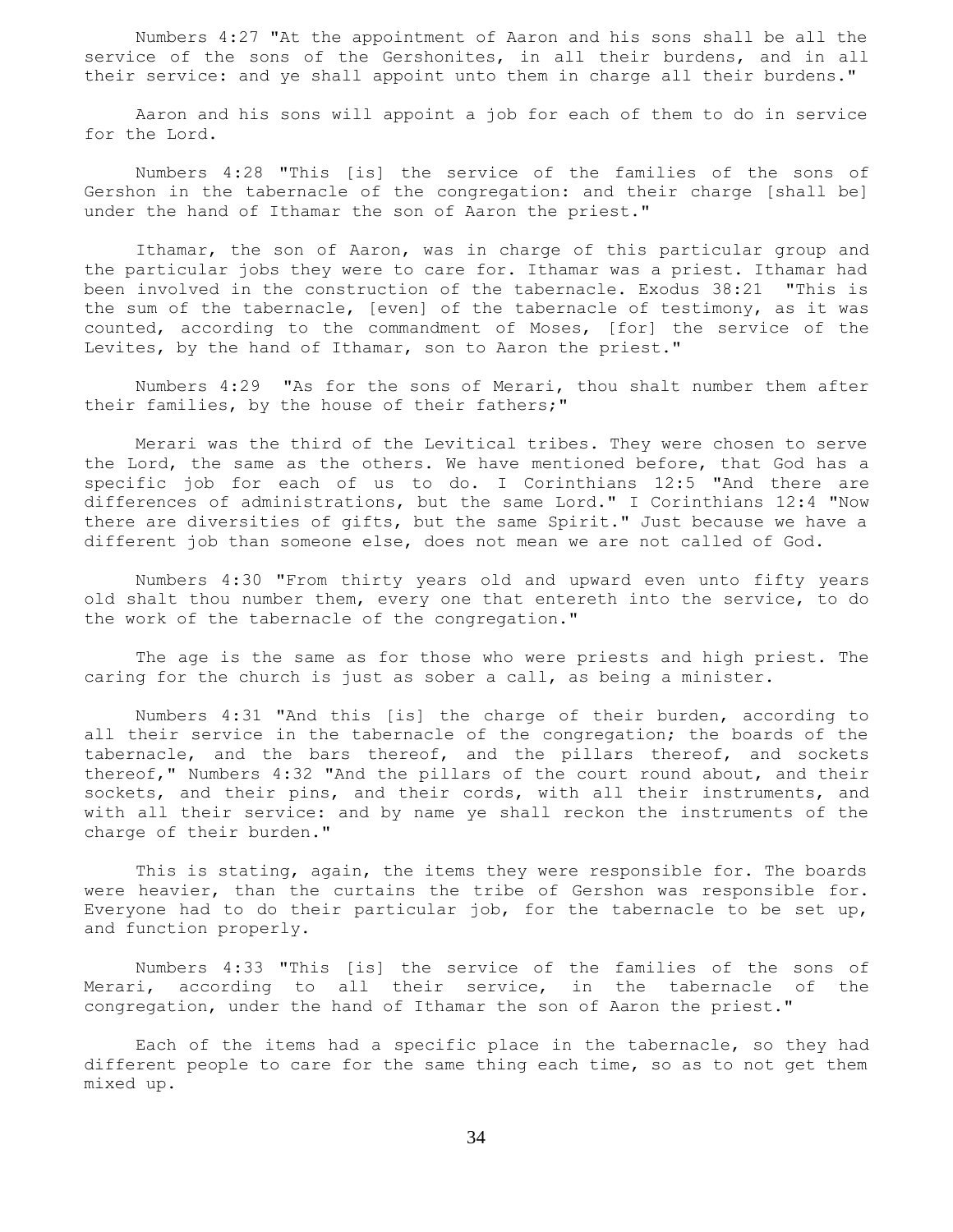Numbers 4:34 "And Moses and Aaron and the chief of the congregation numbered the sons of the Kohathites after their families, and after the house of their fathers,"

 We see this numbering was done by Moses and Aaron, because of its importance in the tabernacle.

 Numbers 4:35 "From thirty years old and upward even unto fifty years old, every one that entereth into the service, for the work in the tabernacle of the congregation:"

 Again, they re-emphasize they must not be extremely young, or extremely old. They needed them to be old enough to be responsible, and young enough to be physically able to keep up the work.

 Numbers 4:36 "And those that were numbered of them by their families were two thousand seven hundred and fifty." Numbers 4:37 "These [were] they that were numbered of the families of the Kohathites, all that might do service in the tabernacle of the congregation, which Moses and Aaron did number according to the commandment of the LORD by the hand of Moses."

The tribe of Kohath numbered 2,750. We remember these were like Moses, Aaron, Aaron's sons, and those in training to minister in the tabernacle. They handled the holy things.

 Numbers 4:38 "And those that were numbered of the sons of Gershon, throughout their families, and by the house of their fathers," Numbers 4:39 "From thirty years old and upward even unto fifty years old, every one that entereth into the service, for the work in the tabernacle of the congregation," Numbers 4:40 "Even those that were numbered of them, throughout their families, by the house of their fathers, were two thousand and six hundred and thirty."

 The tribe of Gershon numbered 2,630. They handled the curtains, and the ties, and the veil.

 Numbers 4:41 "These [are] they that were numbered of the families of the sons of Gershon, of all that might do service in the tabernacle of the congregation, whom Moses and Aaron did number according to the commandment of the LORD."

 We must, also, notice that God chose them to do the work they were doing. He sent His wishes through Moses to their leaders. They did just as they knew was the will of God.

 Numbers 4:42 "And those that were numbered of the families of the sons of Merari, throughout their families, by the house of their fathers," Numbers 4:43 "From thirty years old and upward even unto fifty years old, every one that entereth into the service, for the work in the tabernacle of the congregation," Numbers 4:44 "Even those that were numbered of them after their families, were three thousand and two hundred."

 We see that the tribe of Merari numbered 3,200. This tribe was in charge of the boards and the heavy framing for the tabernacle.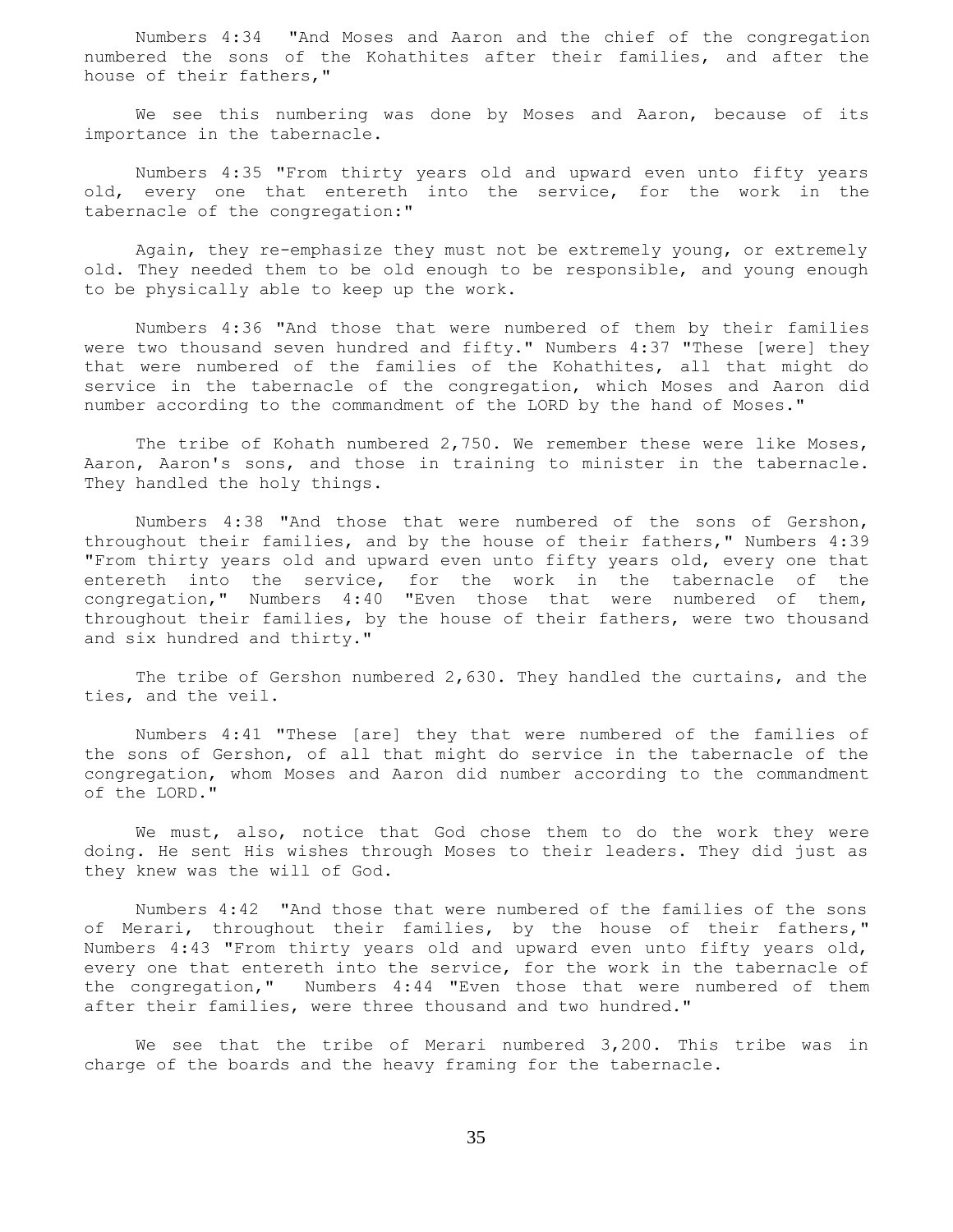Numbers 4:45 "These [be] those that were numbered of the families of the sons of Merari, whom Moses and Aaron numbered according to the word of the LORD by the hand of Moses."

 Even though the message came from God to each of these tribes, the message came through Moses and Aaron. The tribe accepted their call, as did the tribe of Gershon.

 Numbers 4:46 "All those that were numbered of the Levites, whom Moses and Aaron and the chief of Israel numbered, after their families, and after the house of their fathers," Numbers 4:47 "From thirty years old and upward even unto fifty years old, every one that came to do the service of the ministry, and the service of the burden in the tabernacle of the congregation," Numbers 4:48 "Even those that were numbered of them, were eight thousand and five hundred and fourscore."

 These are the same statements that have been made of these tribes individually. The difference, here, is they are spoken of as a unit. The total number of young men that were the age to serve was 8,580.

 Numbers 4:49 "According to the commandment of the LORD they were numbered by the hand of Moses, every one according to his service, and according to his burden: thus were they numbered of him, as the LORD commanded Moses."

 This again, explains that the numbering was by command of God. The message came through Moses. One of the reasons this is stressed over and over, is the fact that God gets angry when you number the people without His permission. David found this out, when he numbered the people, and God greatly punished him for it. II Samuel 24:10 "And David's heart smote him after that he had numbered the people. And David said unto the LORD, I have sinned greatly in that I have done: and now, I beseech thee, O LORD, take away the iniquity of thy servant; for I have done very foolishly." I Chronicles 21:10 "Go and tell David, saying, Thus saith the LORD, I offer thee three [things]: choose thee one of them, that I may do [it] unto thee." I Chronicles 21:11 "So Gad came to David, and said unto him, Thus saith the LORD, Choose thee" I Chronicles 21:12 "Either three years' famine; or three months to be destroyed before thy foes, while that the sword of thine enemies overtaketh [thee]; or else three days the sword of the LORD, even the pestilence, in the land, and the angel of the LORD destroying throughout all the coasts of Israel. Now therefore advise thyself what word I shall bring again to him that sent me." I Chronicles 21:14 "So the LORD sent pestilence upon Israel: and there fell of Israel seventy thousand men."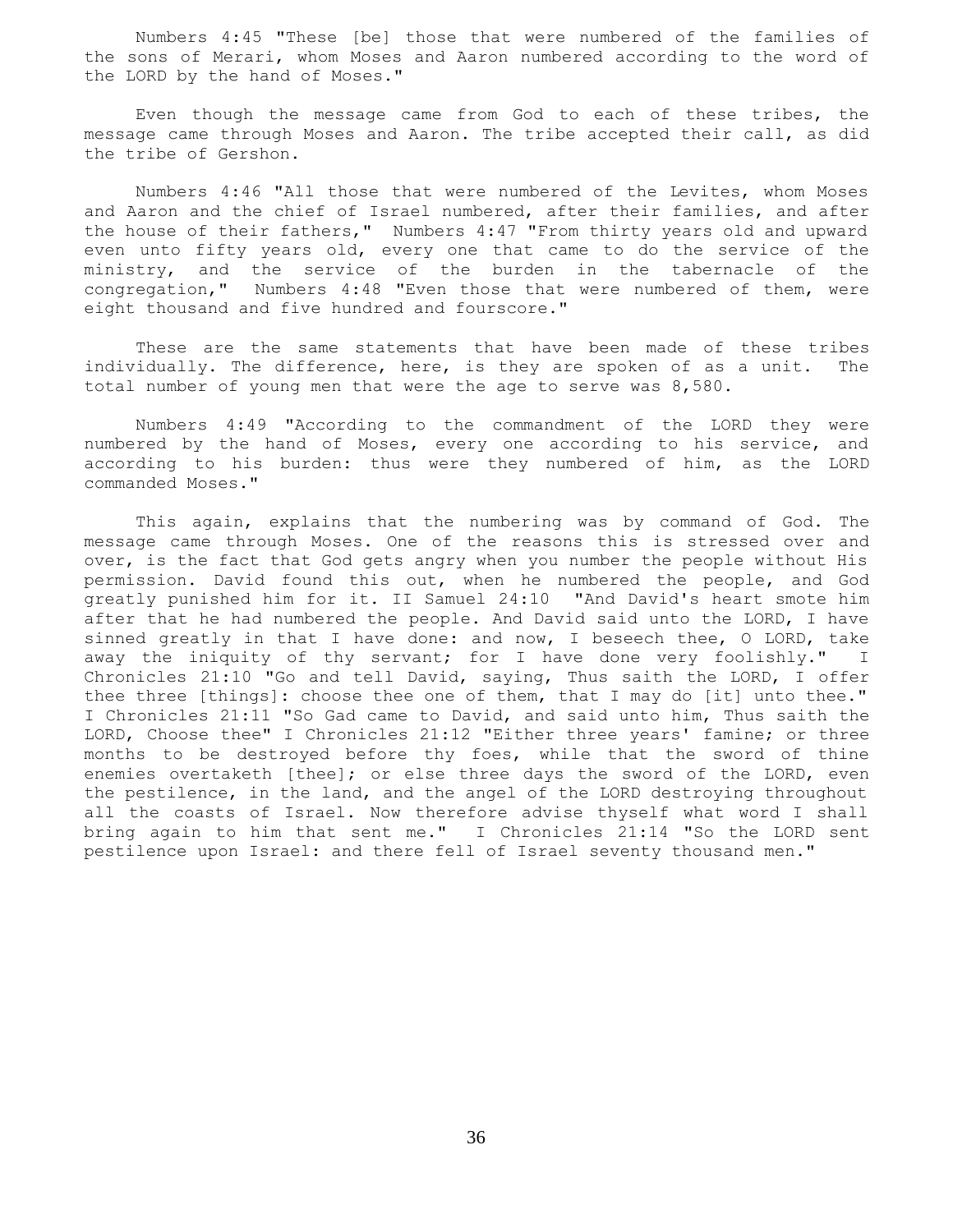1. This lesson is to the tribe. 2. What age males were to be counted of the Gershons? 3. The tribe of Gershon are to work as 4. Who really makes a church, or a tabernacle, work? 5. Each person must seek to find \_\_\_\_\_\_\_\_\_\_\_\_ for his life. 6. What is the tribe of Gershon to do? 7. Who tells them what their specific job is? 8. What specific person is their overseer? 9. Quote 1 Corinthians chapter 12 verse 5. 10. There are diversities of  $\qquad \qquad$ , but the same Spirit. 11. What was the tribe of Merari responsible for? 12. Who numbered them? 13. How many were numbered of the tribe of Kohath? 14. How many were numbered of the tribe of Gershon? 15. How many were numbered of the tribe of Merari? 16. The numbering was by command of 17. What had David done, that was so bad in God's sight? 18. What three choices of punishment did he have? 19. What punishment came? 20. How many were killed during the punishment? 21. Do you think we should number our people without God's permission?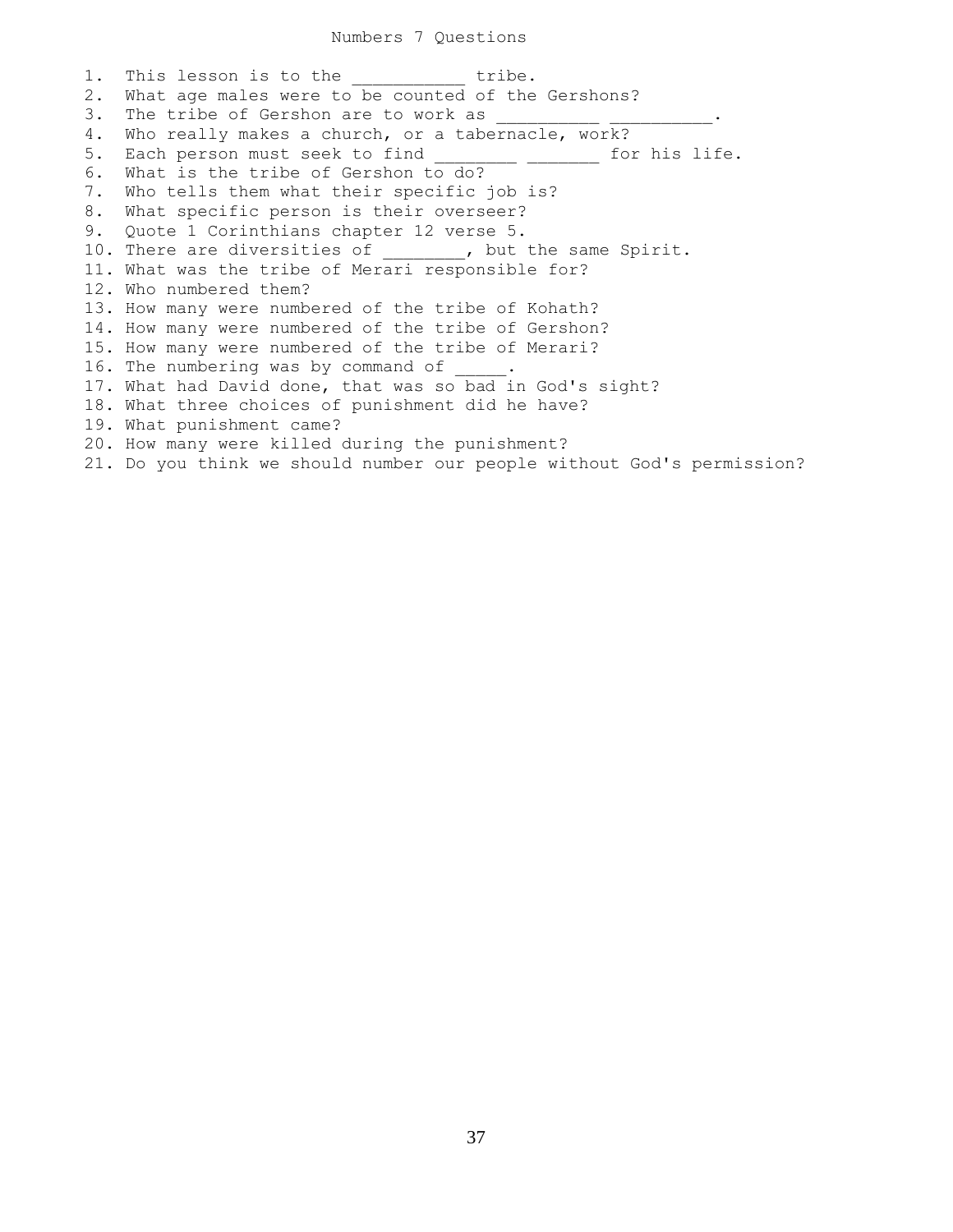We will begin the lesson in Numbers 5:1 "And the LORD spake unto Moses, saying,"

This is the beginning of another section.

 Numbers 5:2 "Command the children of Israel, that they put out of the camp every leper, and every one that hath an issue, and whosoever is defiled by the dead:"

In our book on Leviticus, we dealt with this fully. Chapter 13 and 14 of Leviticus gives the law of the leper. Chapter 15 deals with those who have an issue. Being defiled by the dead is spoken of in Leviticus chapter 11 verse 24 and chapter 21 verse 1. We should realize from the start, that this policy was carried out to keep down the spread of disease. Leviticus 13:46 "All the days wherein the plague [shall be] in him he shall be defiled; he [is] unclean: he shall dwell alone; without the camp [shall] his habitation [be]." In our land, today, there is a plaque called A.I.D.S. If we do not, somehow isolate this disease, it could wipe out our population. We noticed in those lessons in Leviticus, that "leprosy's" symbolic meaning was sin. We must consider A.I.D.S. in this spiritual sense, as well, and repent of the sins associated with it. Then, perhaps, God will stay this plague.

 Numbers 5:3 "Both male and female shall ye put out, without the camp shall ye put them; that they defile not their camps, in the midst whereof I dwell."

 There is no difference here, because a female can be just as contagious as a male. The removal of anything that might pollute their camp, had to be because, in those days, they did not have disinfectants as we do today. The main reason they were to be physically and spiritually clean in every way, was because the presence of God was in the camp with them. You must study the book on Leviticus to realize the wholesomeness that God requires of each of us.

 Numbers 5:4 "And the children of Israel did so, and put them out without the camp: as the LORD spake unto Moses, so did the children of Israel."

 This shows their obedience to the will of God. We do know that their condition must be examined by the priest, before they could re-enter the camp. This, then, had a spiritual significance, as well as a physical.

Numbers 5:5 "And the LORD spake unto Moses, saying,"

Now, we see a sudden break in the message from the LORD to Moses.

 Numbers 5:6 "Speak unto the children of Israel, When a man or woman shall commit any sin that men commit, to do a trespass against the LORD, and that person be guilty;"

 In the 5th and 6th chapter of Leviticus, we see this very thing talked about. Jesus said it so well, when he spoke of putting God first and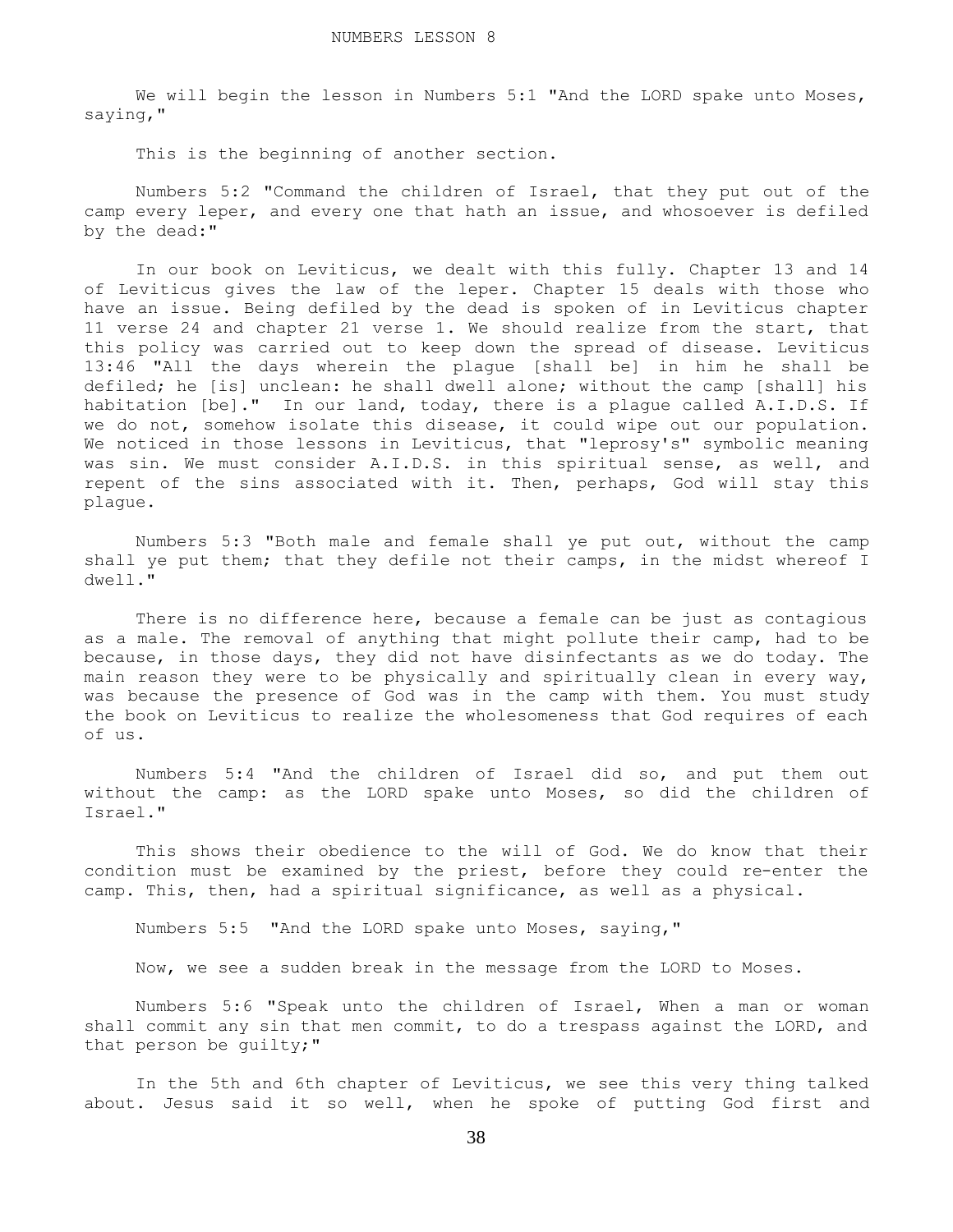neighbor second, even before self. If we love God, we will keep His commandments. If we love our neighbor, we will not commit sin against him either. Actually, when we sin against our neighbor, we are sinning against God's law. Someone may accuse us of sin, but the sin is when we are not just accused, but guilty.

 Numbers 5:7 "Then they shall confess their sin which they have done: and he shall recompense his trespass with the principal thereof, and add unto it the fifth [part] thereof, and give [it] unto [him] against whom he hath trespassed."

 This principal is paying the last cent you owe them from trespassing against them, and giving them 20% interest for the trouble you caused. Being truly sorry for the sin you have committed is more believable, when you compensate the person you sinned against. True repentance is a turn away from sin.

 Numbers 5:8 "But if the man have no kinsman to recompense the trespass unto, let the trespass be recompensed unto the LORD, [even] to the priest; beside the ram of the atonement, whereby an atonement shall be made for him."

 This is speaking of a time when the person has died that you sinned against, and you have no one left to pay. True repentance is shown when you take the same value you took, and add 20% to it, and take it to the church. You have removed the worth of the sin from yourself, and cleared your conscience. In this Scripture, we see a man who wants to do God's will at all cost to himself. Luke 19:8 "And Zacchaeus stood, and said unto the Lord; Behold, Lord, the half of my goods I give to the poor; and if I have taken any thing from any man by false accusation, I restore [him] fourfold." We see in the Scripture above, that the man who repents and restores what he has taken, will have an atonement provided for him. The ram was the sacrifice of atonement. Jesus is our atonement.

 Numbers 5:9 "And every offering of all the holy things of the children of Israel, which they bring unto the priest, shall be his."

 The high priest was to live of the gifts brought to the tabernacle. This shows that these payments belong to the priest. Exodus 29:28 "And it shall be Aaron's and his sons' by a statute for ever from the children of Israel: for it [is] an heave offering: and it shall be an heave offering from the children of Israel of the sacrifice of their peace offerings, [even] their heave offering unto the LORD."

 Numbers 5:10 "And every man's hallowed things shall be his: whatsoever any man giveth the priest, it shall be his."

 This is pretty much a statement like unto the earlier statement. I Corinthians 9:13 "Do ye not know that they which minister about holy things live [of the things] of the temple? and they which wait at the altar are partakers with the altar?"

Numbers 5:11 "And the LORD spake unto Moses, saying,"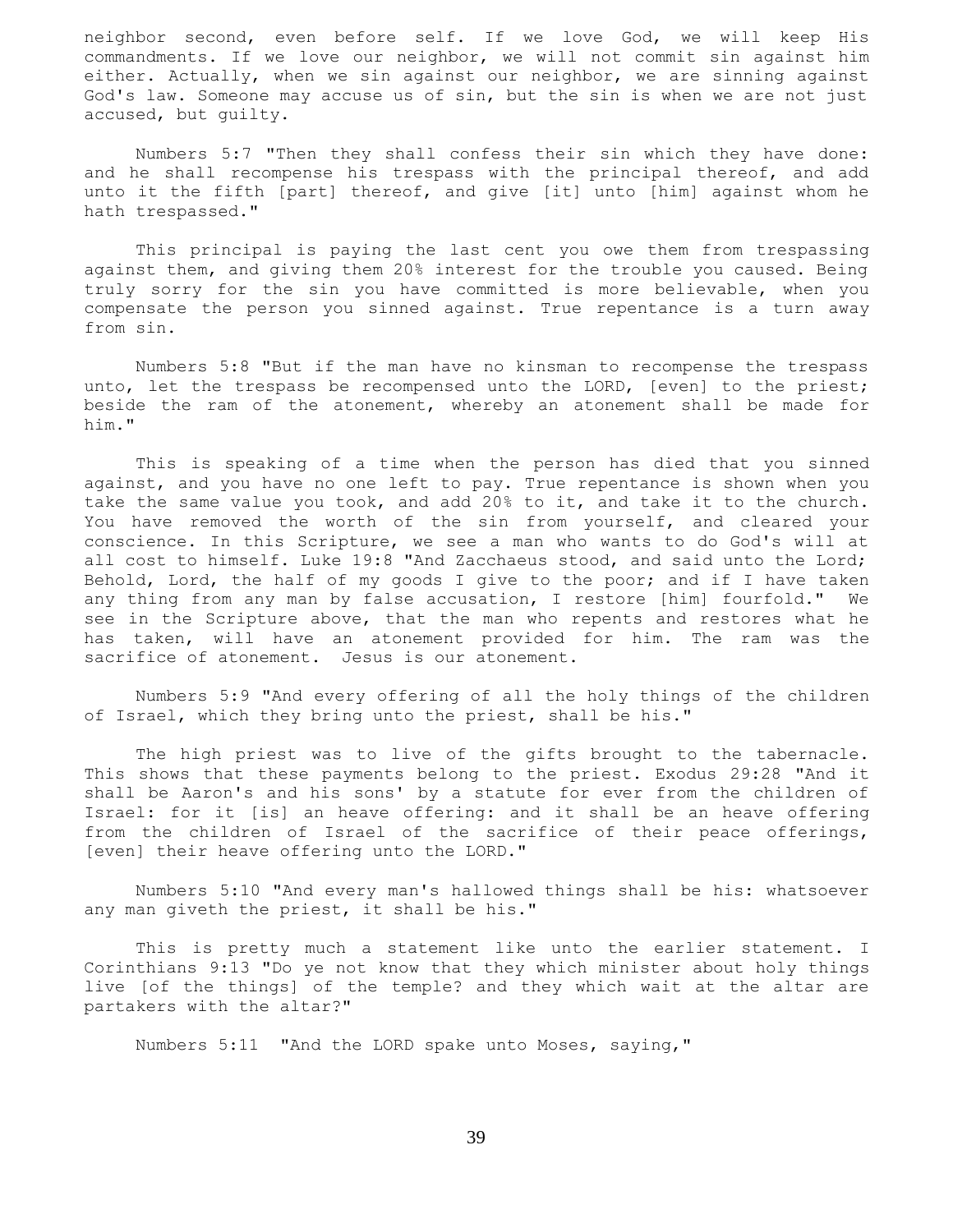This is a break in the last message, and is going to a new subject. We are reminded that these are not Moses' thoughts. They are the LORD's instruction.

 Numbers 5:12 "Speak unto the children of Israel, and say unto them, If any man's wife go aside, and commit a trespass against him,"

 This "trespass" is speaking of her ruining the good name of her husband. The key word in this is "if". It would be embarrassing to the man for his wife to be thought of as a woman of sin.

 Numbers 5:13 "And a man lie with her carnally, and it be hid from the eyes of her husband, and be kept close, and she be defiled, and [there be] no witness against her, neither she be taken [with the manner];"

 "To lie carnally with her" is speaking of adultery. In this particular verse, they were not caught in the act, nor was there a witness to the sin.

 Numbers 5:14 "And the spirit of jealousy come upon him, and he be jealous of his wife, and she be defiled: or if the spirit of jealousy come upon him, and he be jealous of his wife, and she be not defiled:"

 This jealousy is caused, because the husband is suspicious that she has lain with another man. It is not proven, but he has become jealous, because he believes she has committed adultery.

 Numbers 5:15 "Then shall the man bring his wife unto the priest, and he shall bring her offering for her, the tenth [part] of an ephah of barley meal; he shall pour no oil upon it, nor put frankincense thereon; for it [is] an offering of jealousy, an offering of memorial, bringing iniquity to remembrance."

 The man should not work on suspicion. He should not take it upon himself to decide whether she is guilty, or not. They bring her to the priest, and he determines whether she is guilty, or not. The priest is compensated for the time he spends on this, by the tenth part of an ephah of barley he brings to the priest. This offering is not accompanied with frankincense. This is a jealousy offering. God had given them this formula of determining whether she had sinned or not.

 Numbers 5:16 "And the priest shall bring her near, and set her before the LORD:"

 This is, probably, speaking of her being at the brazen altar. It certainly does not mean that she was in the very presence of God in the most holy place. This just means that the LORD will judge her.

 Numbers 5:17 "And the priest shall take holy water in an earthen vessel; and of the dust that is in the floor of the tabernacle the priest shall take, and put [it] into the water:"

 Holy water is not mentioned elsewhere in the Bible. I assume this is speaking of water that had been dedicated for use in the tabernacle. It could be water that was in the laver nearby. The fact that it was in an earthen vessel shows the association of the possible sin with worldliness. Again, the floor of the tabernacle is not mentioned elsewhere. This is not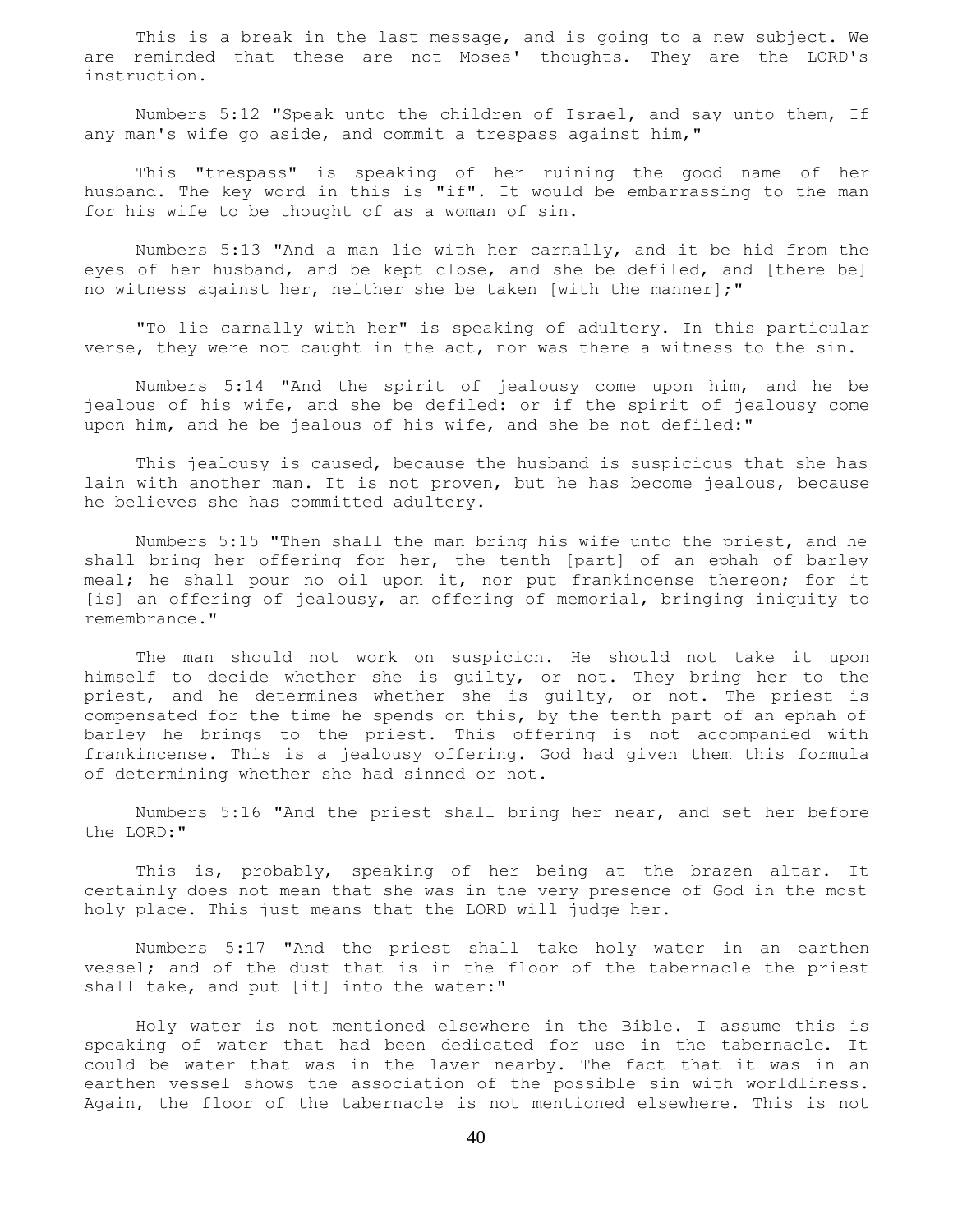like any other offering in the tabernacle. This is to determine innocence, or guilt.

 Numbers 5:18 "And the priest shall set the woman before the LORD, and uncover the woman's head, and put the offering of memorial in her hands, which [is] the jealousy offering: and the priest shall have in his hand the bitter water that causeth the curse:"

 Other Scriptures speak of the woman's hair as being her covering. This I do not believe means shaving of her head as an adulteress, but, possibly, means removing a veil, or hair covering. This shows, she has embarrassed her husband. She holds the water and dust in her hands in the earthen vessel. This bitter water is bitter in judgement.

 Numbers 5:19 "And the priest shall charge her by an oath, and say unto the woman, If no man have lain with thee, and if thou hast not gone aside to uncleanness [with another] instead of thy husband, be thou free from this bitter water that causeth the curse:"

 This oath speaks of her innocence, until proven guilty. Again "if" is the key word.

 Numbers 5:20 "But if thou hast gone aside [to another] instead of thy husband, and if thou be defiled, and some man have lain with thee beside thine husband:"

 This is a terrible sin in God's sight. This involves the body which is the temple of the Holy Spirit, if you are a Christian. This would be doubly sinful for someone proclaiming Christianity, because you would be trying to include the Holy Spirit in your sin.

 Numbers 5:21 "Then the priest shall charge the woman with an oath of cursing, and the priest shall say unto the woman, The LORD make thee a curse and an oath among thy people, when the LORD doth make thy thigh to rot, and thy belly to swell;"

The curse that comes with this type of, sin, is a curse upon her body. This seems as though the curse is just on the woman who committed adultery, but it is not. The priest is dealing with the jealous husband in this. The man involved in the adultery is not even present here. In God's sight, adultery is a terrible sin for the man and woman involved in the sin.

 Numbers 5:22 "And this water that causeth the curse shall go into thy bowels, to make [thy] belly to swell, and [thy] thigh to rot: And the woman shall say, Amen, amen."

 The woman has agreed when she said amen. "Amen" means so be it. The priest speaks the curse on the woman, if she has sinned. The woman has not been proven guilty, so the curse is not in effect, until she is proven guilty.

 Numbers 5:23 "And the priest shall write these curses in a book, and he shall blot [them] out with the bitter water:"

 The washing shows that this curse for this sin goes off into the water. The writing of the sin being washed into the water, along with the curses,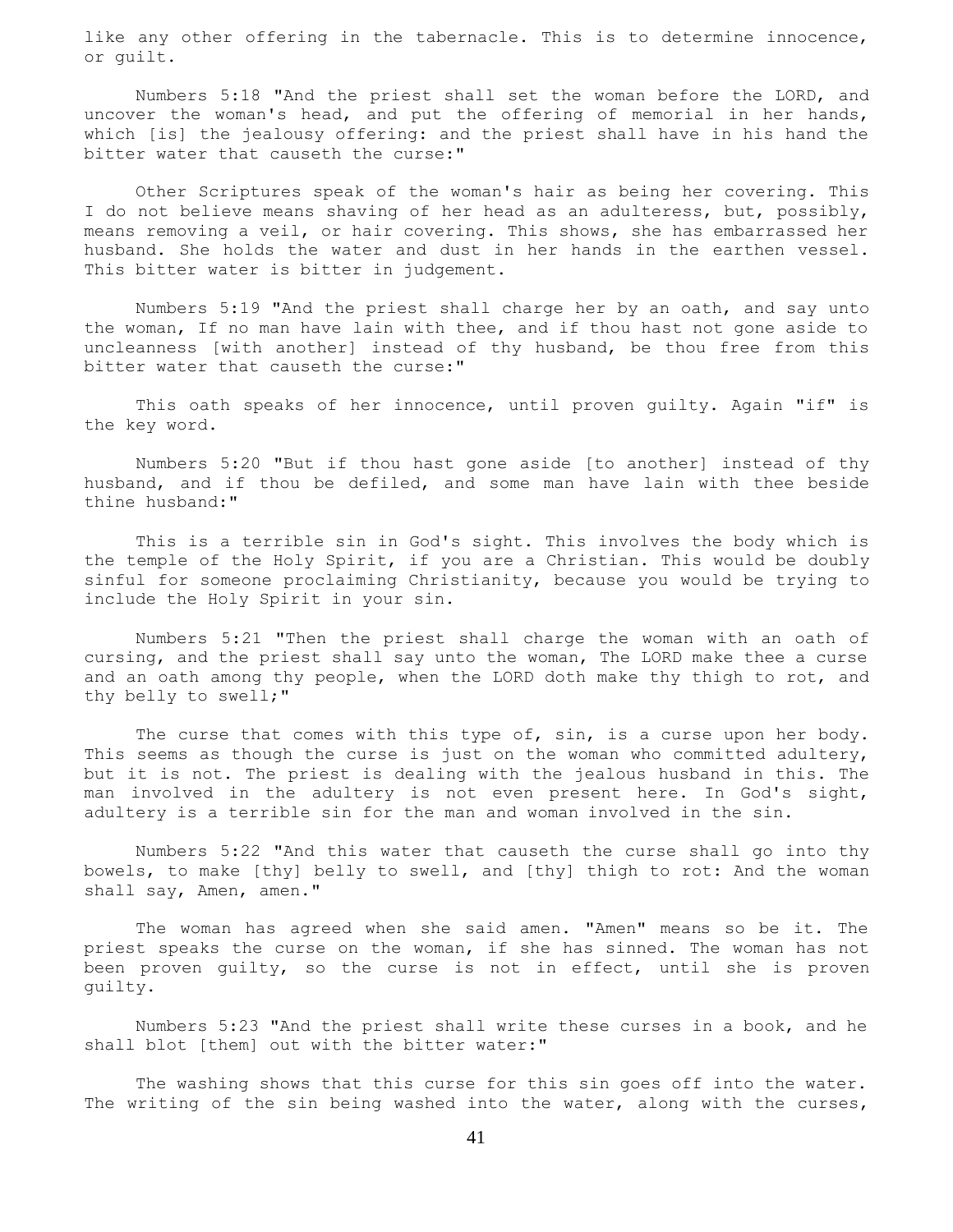would frighten a person who was guilty. The ink is now in the water, with the dirt and water. This water is getting more bitter all the time.

 Numbers 5:24 "And he shall cause the woman to drink the bitter water that causeth the curse: and the water that causeth the curse shall enter into her, [and become] bitter."

This is speaking of the curse going down into her innermost being.

 Numbers 5:25 "Then the priest shall take the jealousy offering out of the woman's hand, and shall wave the offering before the LORD, and offer it upon the altar:"

 This just means that a very small portion was offered on the altar to burn. The rest of it, in the earthen vessel, is beside the altar.

 Numbers 5:26 "And the priest shall take an handful of the offering, [even] the memorial thereof, and burn [it] upon the altar, and afterward shall cause the woman to drink the water."

 The water the woman drinks will not hurt her, unless she is guilty of the sin she has been charged with.

 Numbers 5:27 "And when he hath made her to drink the water, then it shall come to pass, [that], if she be defiled, and have done trespass against her husband, that the water that causeth the curse shall enter into her, [and become] bitter, and her belly shall swell, and her thigh shall rot: and the woman shall be a curse among her people."

The curse has no effect on her at all, if she is not quilty of this sin. If she has sinned, she is cursed and terrible punishment comes upon her body. This is a sin of the flesh, and it is the flesh that pays the penalty for this sin. It is interesting, to me, that many diseases that harm the body greatly are sexually transmitted diseases. Sin then, is sin now. Adultery and sodomy are sin.

 Numbers 5:28 "And if the woman be not defiled, but be clean; then she shall be free, and shall conceive seed."

 This is a terrible thing to go through, if you are innocent. God blesses her with a child, if she has not committed this sin. This shows the world her innocence.

 Numbers 5:29 "This [is] the law of jealousies, when a wife goeth aside [to another] instead of her husband, and is defiled;"

 The guilt, or innocence, is verified by God in this ceremony. Women must set a high standard of conduct. The husband and wife are symbols of God and His church. II Corinthians 11:2 "For I am jealous over you with godly jealousy: for I have espoused you to one husband, that I may present [you as] a chaste virgin to Christ." Jesus is the Bridegroom, and all believers in Christ are His bride. The one thing He will not allow from us, is unfaithfulness. This practice ceased during the time of Jesus.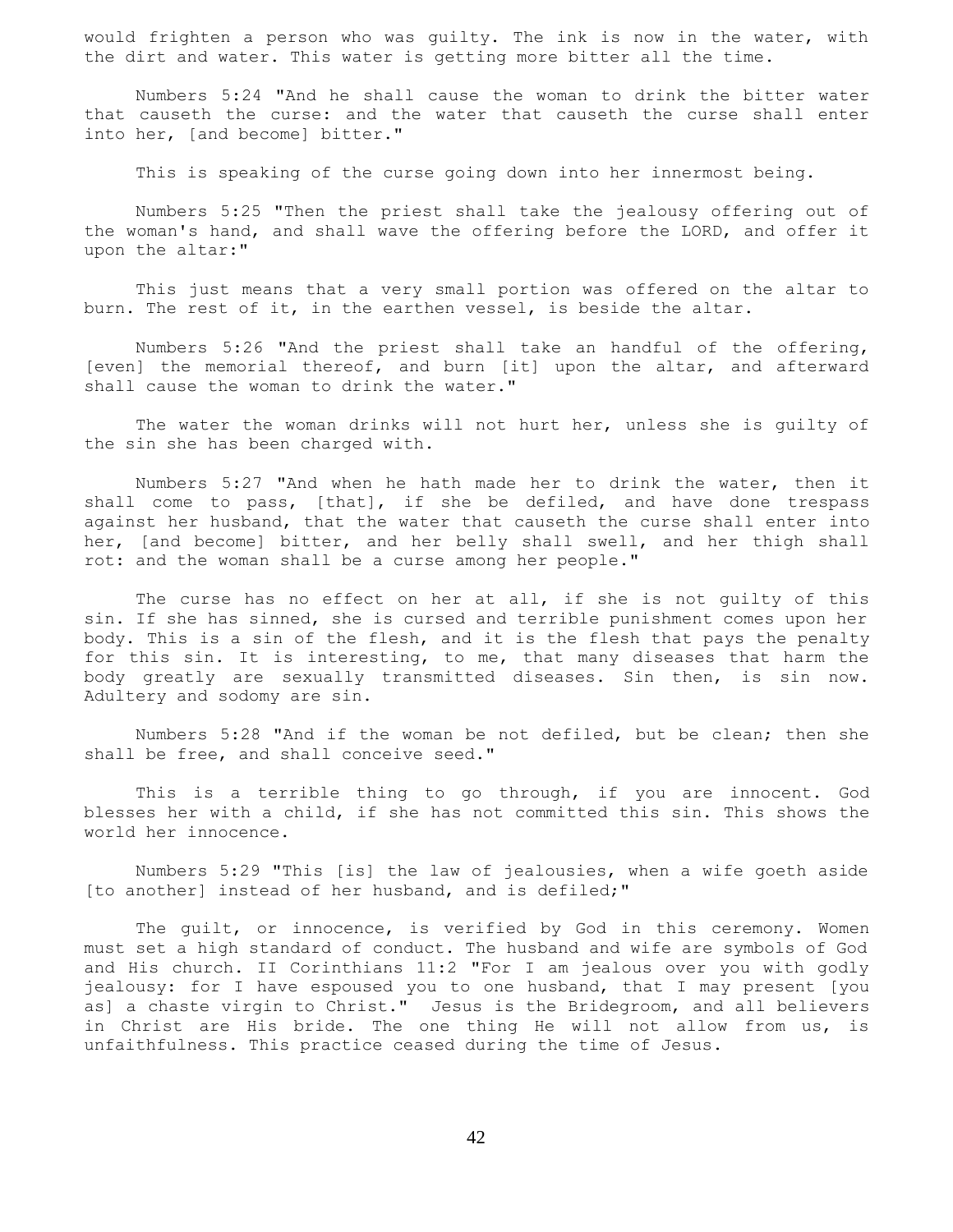Numbers 5:30 "Or when the spirit of jealousy cometh upon him, and he be jealous over his wife, and shall set the woman before the LORD, and the priest shall execute upon her all this law."

 This is just stating that jealousy should not go on by the husband, but should be settled in the tabernacle, before the priest. The LORD determines innocence, or guilt.

 Numbers 5:31 "Then shall the man be guiltless from iniquity, and this woman shall bear her iniquity."

 Jealousy, without a cause, is sin. The jealousy must be done away with. The best thing to do is let God settle it. The woman should be willing to pay for her own indiscretion. One way or the other, the matter is settled.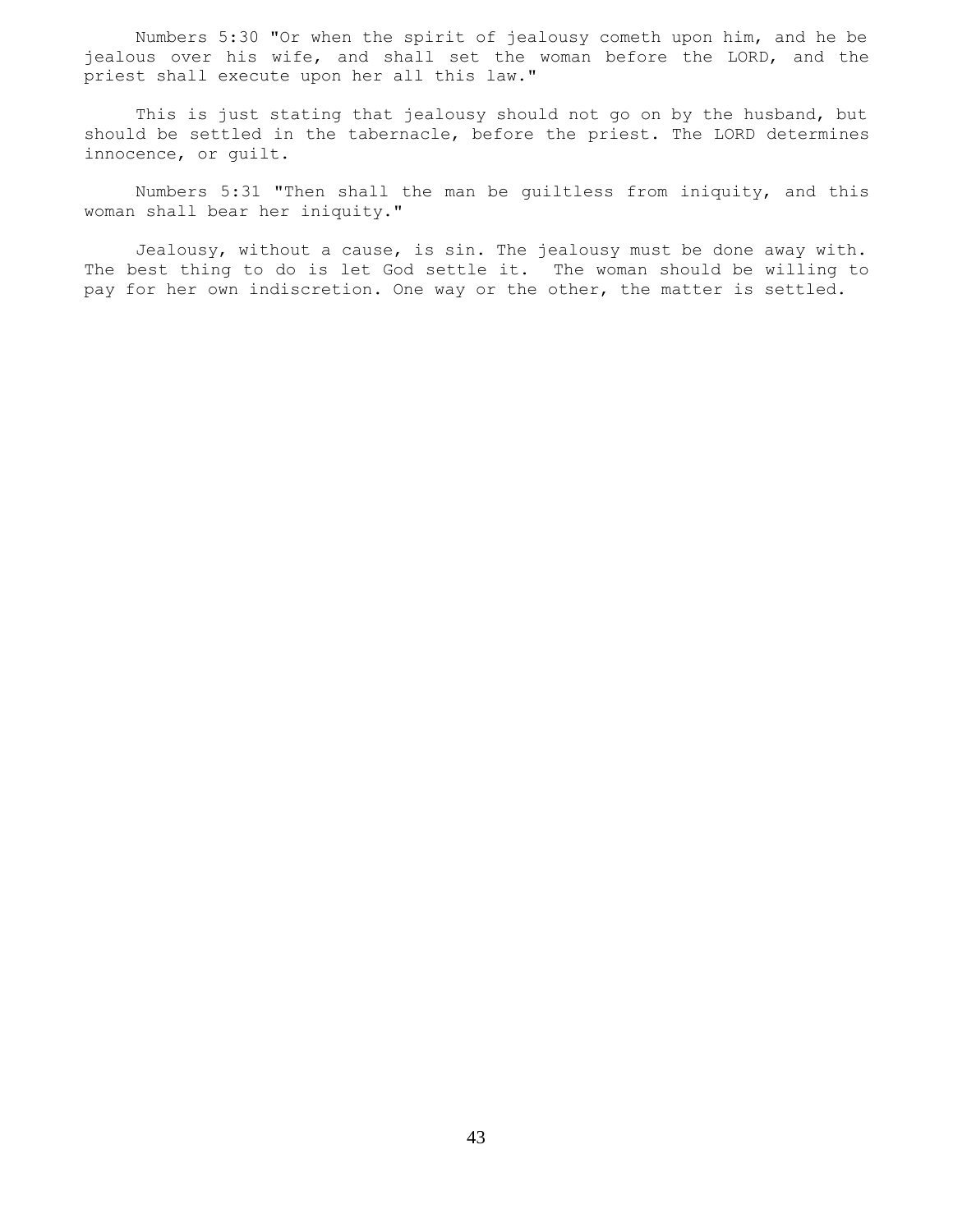1. Who were to be put out of the camp? 2. Where, in the Bible, do we find the law of the leper? 3. Quote Leviticus chapter 13 verse 46. 4. What is the plague in our land today? 5. "Leprosy" symbolically means 6. Is there any difference in the law between male and female? 7. What was their main reason for being physically and spiritually clean in the camp? 8. What does verse 4 show? 9. What sin is verse 6 speaking of? 10. How did Jesus explain this very thing? 11. If we love our neighbor, we will not do what? 12. If we truly love God, we will keep His -. 13. What was required above the repaying of the amount you took? 14. When is it more believable, that you are truly sorry for sinning against someone? 15. What do you do with the money, if the people you owe are dead? 16. Quote Luke chapter 19 verse 8. 17. Who will the money belong to that you bring to the temple? 18. Quote 1 Corinthians chapter 9 verse 13. 19. What is the "trespass" in verse 12? 20. "To lie with her carnally" is speaking of  $\hspace{1.5cm}$ . 21. What spirit came on the husband? 22. Who shall judge whether she is guilty, or not? 23. Where did they bring the woman? 24. What is the holy water, probably? 25. What is meant by putting it in an earthen vessel? 26. What does the uncovering of her head show? 27. What is the temple of the Holy Spirit? 28. What curse is spoken upon the woman, if she is guilty of adultery? 29. What happens, if she is not guilty? 30. Why is the guilty man not punished here? 31. "Amen" means what? 32. The washing of the book that was written on with the water shows what? 33. What does the priest burn in offering? 34. This is sin of the 35. The author finds it very interesting, that many diseases that harm

the body greatly are \_\_\_\_\_\_\_\_\_\_\_\_\_ transmitted.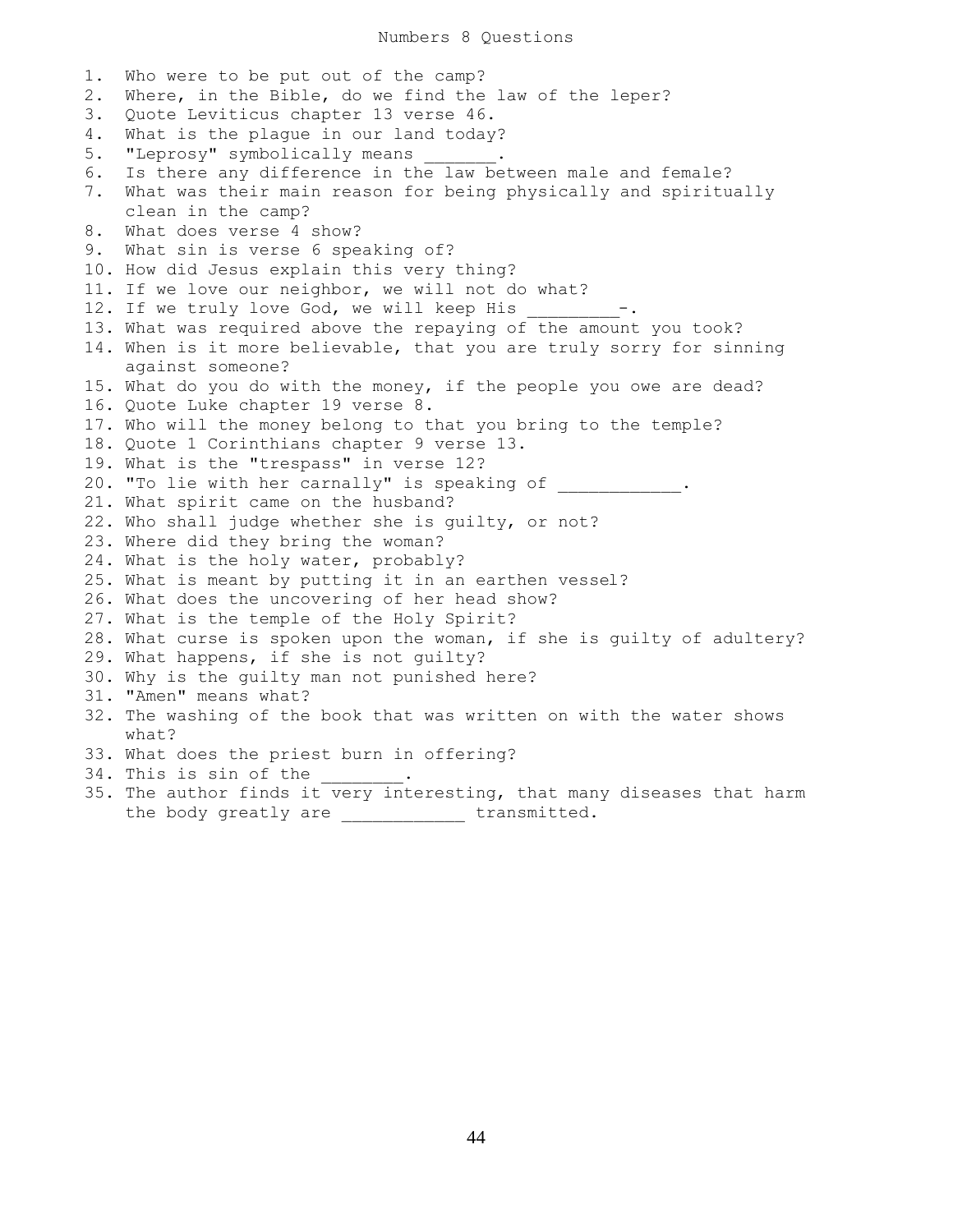We will begin this lesson in Numbers 6:1 "And the LORD spake unto Moses, saying,"

This is a new message. We are reminded, again, that this message is from the LORD spoken to Moses.

 Numbers 6:2 "Speak unto the children of Israel, and say unto them, When either man or woman shall separate [themselves] to vow a vow of a Nazarite, to separate [themselves] unto the LORD:"

 There is a great deal of difference in being a Nazarine and being a Nazarite. The Nazarene means he, or she, is a native of Nazareth. The Nazarite, or better still, Nazir, is a commitment to God for a particular time, for a particular purpose. When a person had taken a Nazarite vow, he was to totally separate himself from the world for that period of time. It is a remarkable thing that the woman, as well as the man, could take a Nazarite vow. This was such a spiritual vow to God, that it was out of the everyday realm of the law. In a sense, that is what Samson's mother did before his birth. Judges 13:3 "And the angel of the LORD appeared unto the woman, and said unto her, Behold now, thou [art] barren, and bearest not: but thou shalt conceive, and bear a son." Judges 13:4 "Now therefore beware, I pray thee, and drink not wine nor strong drink, and eat not any unclean [thing]:" Judges 13:5 "For, lo, thou shalt conceive, and bear a son; and no razor shall come on his head: for the child shall be a Nazarite unto God from the womb: and he shall begin to deliver Israel out of the hand of the Philistines."

 Numbers 6:3 "He shall separate [himself] from wine and strong drink, and shall drink no vinegar of wine, or vinegar of strong drink, neither shall he drink any liquor of grapes, nor eat moist grapes, or dried."

The strong drink was any intoxicating drink. The vinegar, spoken of here, was alcoholic in nature. The liquor of grapes was made by soaking grape-hulls. All of these things were forbidden. Perhaps, this was because a person loses control of his own will under the influence of alcohol. I am not sure what the eating of moist grapes, or dried pertains to, unless it is the sugar in them. Fresh grapes can ferment in your stomach and cause lightheadedness.

 Numbers 6:4 "All the days of his separation shall he eat nothing that is made of the vine tree, from the kernels even to the husk."

 The "vine" is symbolic of an attachment to worldly things. The person, who is moved by the Spirit to make this special vow to God, must separate himself for the length of the time of the vow, from all things connected to worldliness. This could be specifically speaking of grape vines, but it could, also, be speaking of all things that grow on the vine.

 Numbers 6:5 "All the days of the vow of his separation there shall no razor come upon his head: until the days be fulfilled, in the which he separateth [himself] unto the LORD, he shall be holy, [and] shall let the locks of the hair of his head grow."

45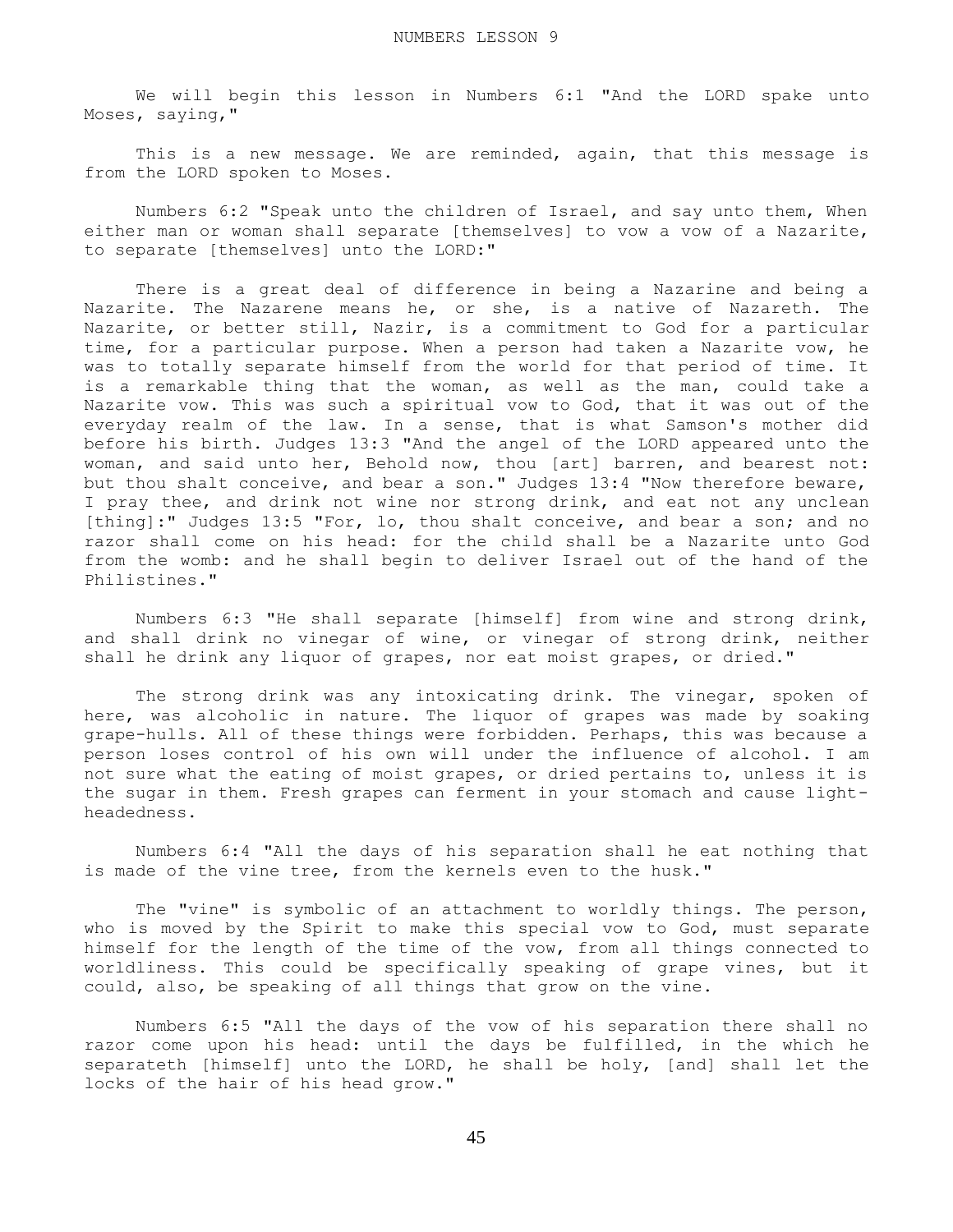This is not saying, that a man should wear long hair. It is saying, if a man, or a woman, has taken a Nazarite vow, they must not cut their hair during the period of the vow. This is the very reason that some people wear long hair now, but that is not correct. The long hair is to be worn with extreme holiness of character. Notice, the statement "he shall be holy." Jesus has been depicted as wearing long hair, because many people confuse the words Nazarite and Nazarene. Jesus was a Nazarene, not a Nazarite.

 Numbers 6:6 "All the days that he separateth [himself] unto the LORD he shall come at no dead body."

 The consecration of the Lord is upon him, during the Nazarite vow, and he should not come near a dead body in his consecration. Luke 9:59 And he said unto another, Follow me. "But he said, Lord, suffer me first to go and bury my father." Luke 9:60 "Jesus said unto him, Let the dead bury their dead: but go thou and preach the kingdom of God."

 Numbers 6:7 "He shall not make himself unclean for his father, or for his mother, for his brother, or for his sister, when they die: because the consecration of his God [is] upon his head."

 This very same warning was given to the priest, when the anointing oil of God was upon them. During this time of consecration, he must not touch anything unclean, or become unclean by touching a dead body, even if it is one of his parents. For a person to be totally devoted to God, He, or she, must be totally separated from worldly things. His, or her, feelings must glorify God and not man.

 Numbers 6:8 "All the days of his separation he [is] holy unto the LORD."

 This time of separation is a time of perfect fellowship with God. He lives holy in the sight of God during this time. His mind, soul, and spirit are stayed upon God during this time.

 Numbers 6:9 "And if any man die very suddenly by him, and he hath defiled the head of his consecration; then he shall shave his head in the day of his cleansing, on the seventh day shall he shave it."

 This is an accidental close contact with a dead body. If this happens, then he must shave his head, and start all over again with the vow. "Seven" has to do with spiritually complete. The seventh day is, possibly, when the consecration would have been over.

 Numbers 6:10 "And on the eighth day he shall bring two turtles, or two young pigeons, to the priest, to the door of the tabernacle of the congregation:"

This offering was used for uncleanness of various kinds.

 Numbers 6:11 "And the priest shall offer the one for a sin offering, and the other for a burnt offering, and make an atonement for him, for that he sinned by the dead, and shall hallow his head that same day."

 This is to cleanse him, so he can begin the Nazarite vow again. It makes no difference that it was accidental, it is still sin. His becoming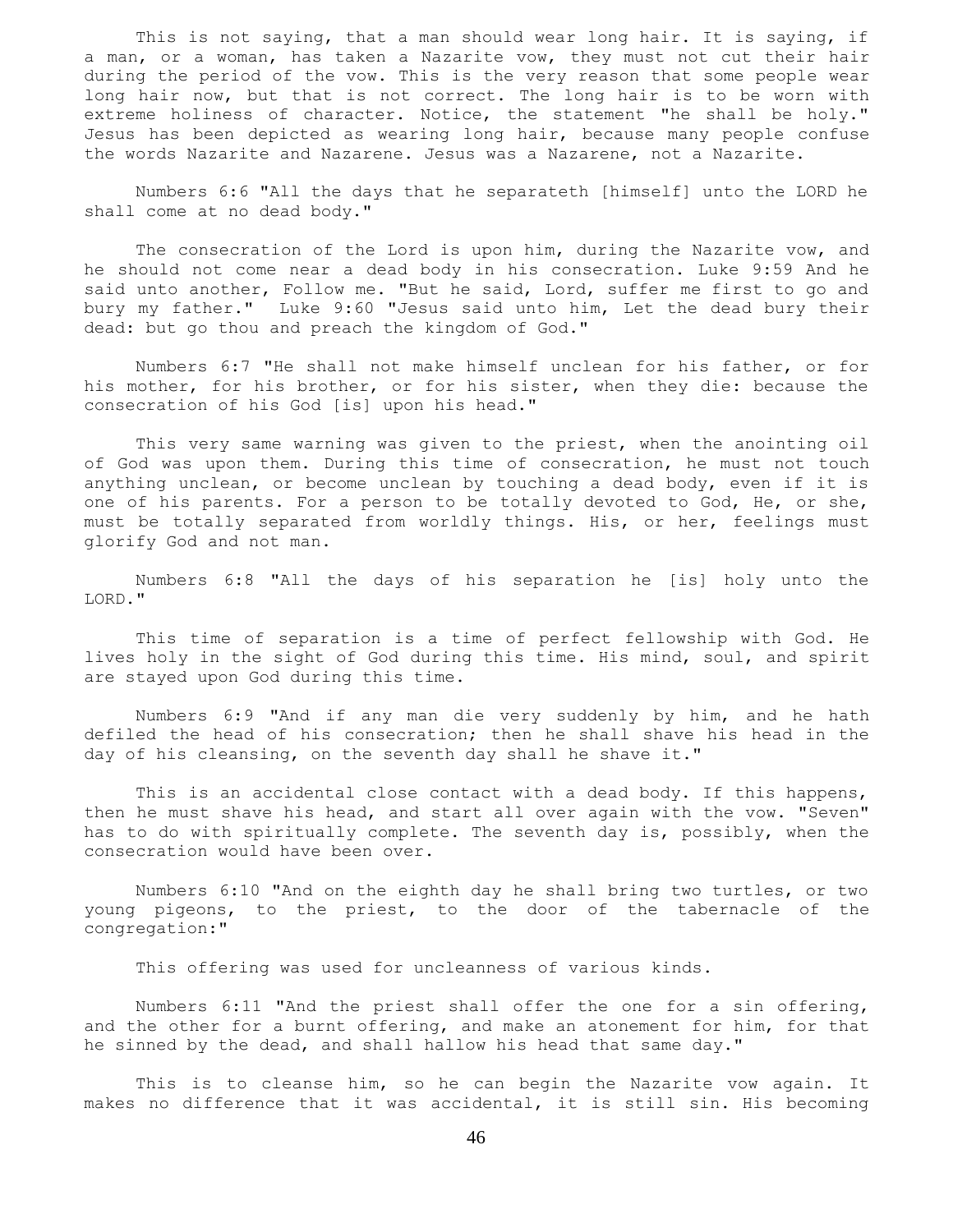unclean must be treated as if it were on purpose, and not an accident. The offerings make an atonement for him.

 Numbers 6:12 "And he shall consecrate unto the LORD the days of his separation, and shall bring a lamb of the first year for a trespass offering: but the days that were before shall be lost, because his separation was defiled."

 A trespass offering is like paying for a guilt. Since he broke the vow, he is guilty of sin. The lamb is to reinstate him. The days he had already performed the Nazarite vow, cannot be used as credit for the keeping of the vow. He must begin all over again at the beginning. We mentioned before, that this is a time of total separation from the world.

 Numbers 6:13 "And this [is] the law of the Nazarite, when the days of his separation are fulfilled: he shall be brought unto the door of the tabernacle of the congregation:"

 This vow had been taken for a certain period of time. When that time is fulfilled, the person taking the vow comes to the temple, or tabernacle, and comes before the priest.

 Numbers 6:14 "And he shall offer his offering unto the LORD, one he lamb of the first year without blemish for a burnt offering, and one ewe lamb of the first year without blemish for a sin offering, and one ram without blemish for peace offerings,"

 This offering covers four types of offerings. The sin offering, the burnt offering, the peace offering, and the meat offering. All of them, in some way or other, symbolize the one great sacrifice that Jesus made for all of us.

 Numbers 6:15 "And a basket of unleavened bread, cakes of fine flour mingled with oil, and wafers of unleavened bread anointed with oil, and their meat offering, and their drink offerings."

 The "meat offering" was the makings for bread. {Jesus is the Bread of Life}. The Christian should give thanks for the great sacrifice Jesus made for all of us, when He fulfilled every one of these sacrifices. He fulfilled the law for you and me. He is our law.

 Numbers 6:16 "And the priest shall bring [them] before the LORD, and shall offer his sin offering, and his burnt offering:"

 Any offering omitted during this time of separation, is covered in all of these offerings here.

 Numbers 6:17 "And he shall offer the ram [for] a sacrifice of peace offerings unto the LORD, with the basket of unleavened bread: the priest shall offer also his meat offering, and his drink offering."

 Jesus is the unleavened {without sin} Bread. He is our peace. His flesh is our meat, indeed, and His blood our drink. John 6:53 "Then Jesus said unto them, Verily, verily, I say unto you, Except ye eat the flesh of the Son of man, and drink his blood, ye have no life in you."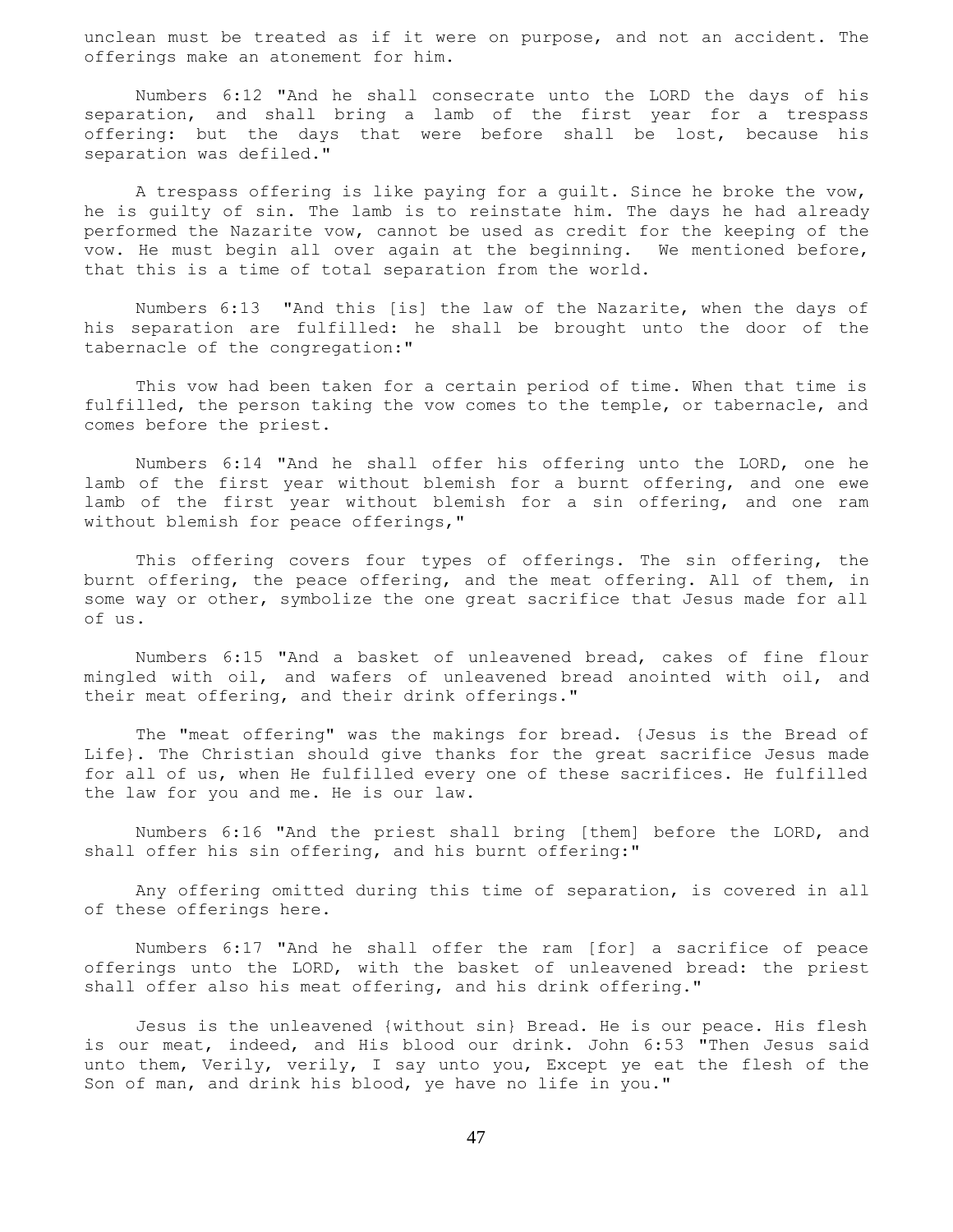Numbers 6:18 "And the Nazarite shall shave the head of his separation [at] the door of the tabernacle of the congregation, and shall take the hair of the head of his separation, and put [it] in the fire which [is] under the sacrifice of the peace offerings."

 The hair of the Nazarite was holy unto the Lord, as long as the vow was in effect. The hair that had been dedicated to God, would be burned in dedication to God. This would be the last of the commitment.

 Numbers 6:19 "And the priest shall take the sodden shoulder of the ram, and one unleavened cake out of the basket, and one unleavened wafer, and shall put [them] upon the hands of the Nazarite, after [the hair of] his separation is shaven:"

 This is showing that God has accepted his Nazarite vow. The shoulder of the ram and the unleavened cake were, generally, eaten of the priest. We see the dedication of the hands of the Nazarite here. This speaks of the Lord accepting his work as holy. The hands speak of work.

 Numbers 6:20 "And the priest shall wave them [for] a wave offering before the LORD: this [is] holy for the priest, with the wave breast and heave shoulder: and after that the Nazarite may drink wine."

They are waved before the Lord, offering them first to God. They may eat and drink wine now. The Nazarite vow is completed. Some people, like John the Baptist, were Nazarites all of their lives. John was, from his mother's womb. The person, in the lesson today, was, just for a short period of time.

 Numbers 6:21 "This [is] the law of the Nazarite who hath vowed, [and of] his offering unto the LORD for his separation, beside [that] that his hand shall get: according to the vow which he vowed, so he must do after the law of his separation."

 This is explaining, that all we have read has to do with the taking of the Nazarite vow, and the seriousness of keeping it. We, too, must understand that promises and vows we make to God are serious. We must not take them too casually. God expects us to do what we promise to do, without exception.

Numbers 6:22 "And the LORD spake unto Moses, saying,"

Again, we see a separtion from the previous verses.

 Numbers 6:23 "Speak unto Aaron and unto his sons, saying, On this wise ye shall bless the children of Israel, saying unto them,"

 Aaron and his sons represented God to the people. It is interesting to notice, that Aaron and his sons were given the authority from God to speak a blessing upon the people. It is important to note, here, that Aaron symbolizes the great High Priest, Jesus Christ, who has all power and authority to bless. He, also, in a way, is speaking of the minister in the church who is subordinate to Jesus. The minister is given the authority to bless the people, in the name of Jesus. The priests, Aaron's sons, are symbolic of all believers in Christ. Then, this is saying, that all believers can speak a blessing from God on the people of the world, if they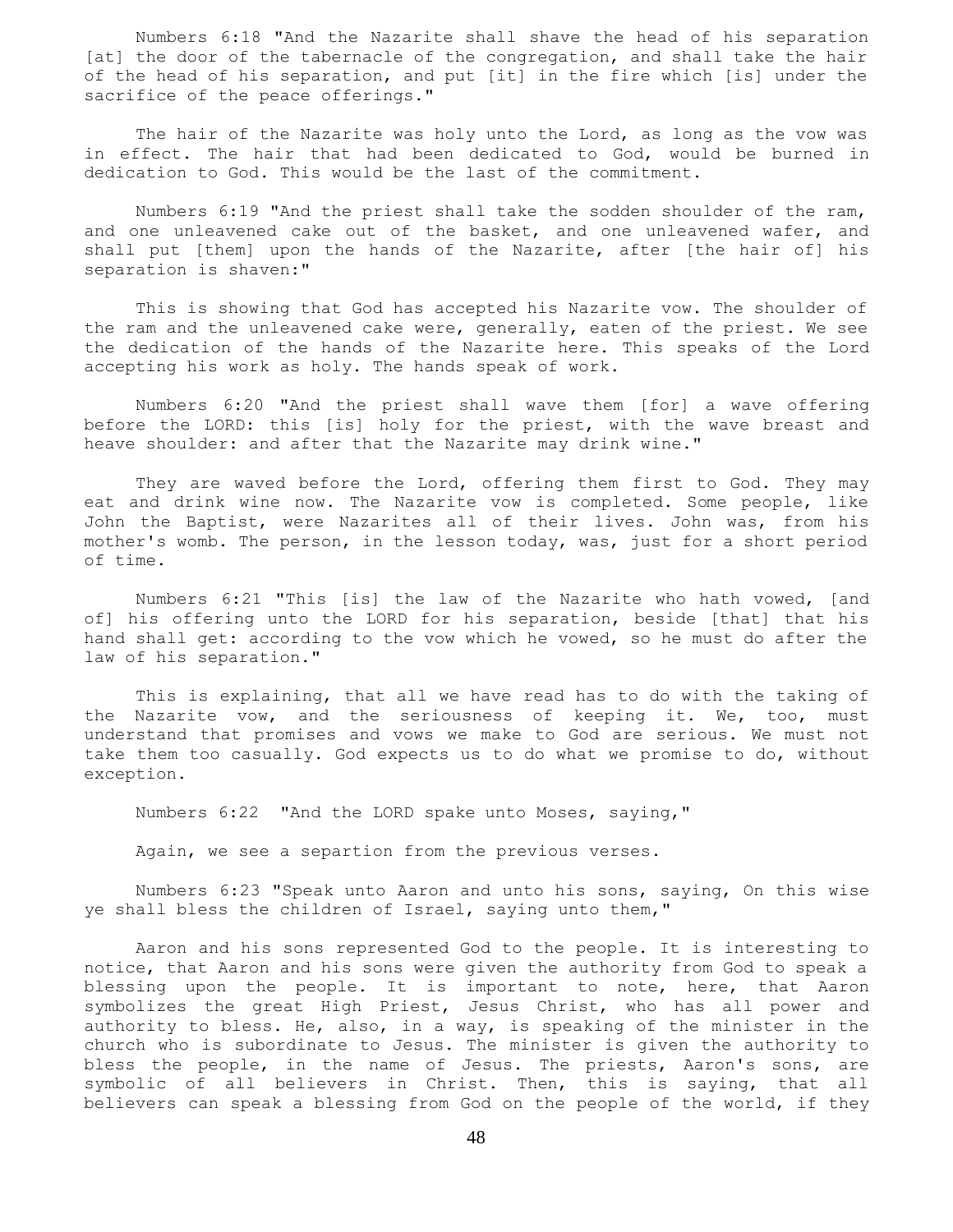do it in the name of Jesus. We are His hands on this earth. We are the mouthpiece that He speaks through on the earth.

Numbers 6:24 "The LORD bless thee, and keep thee:"

 The priests, or high priest, speak the blessing, but the blessing is from the LORD. This magnifies the great love that God has for each of us.

 Numbers 6:25 "The LORD make his face shine upon thee, and be gracious unto thee:"

 By grace are you saved, and not of yourself. God's graciousness toward us is the saving factor. He looks upon us with love and compassion, and saves even the unlovely. John 1:17 "For the law was given by Moses, [but] grace and truth came by Jesus Christ."

 Numbers 6:26 "The LORD lift up his countenance upon thee, and give thee peace."

 Jesus is our peace. He is King of Peace. Romans 5:1 "Therefore being justified by faith, we have peace with God through our Lord Jesus Christ:" Philippians 4:7 "And the peace of God, which passeth all understanding, shall keep your hearts and minds through Christ Jesus."

 Numbers 6:27 "And they shall put my name upon the children of Israel; and I will bless them."

 To put the covenant name of God upon the people, was like a seal of approval. God claimed them for His own. The Christian bears the name of Christ. Hebrews 8:10 "For this [is] the covenant that I will make with the house of Israel after those days, saith the Lord; I will put my laws into their mind, and write them in their hearts: and I will be to them a God, and they shall be to me a people:"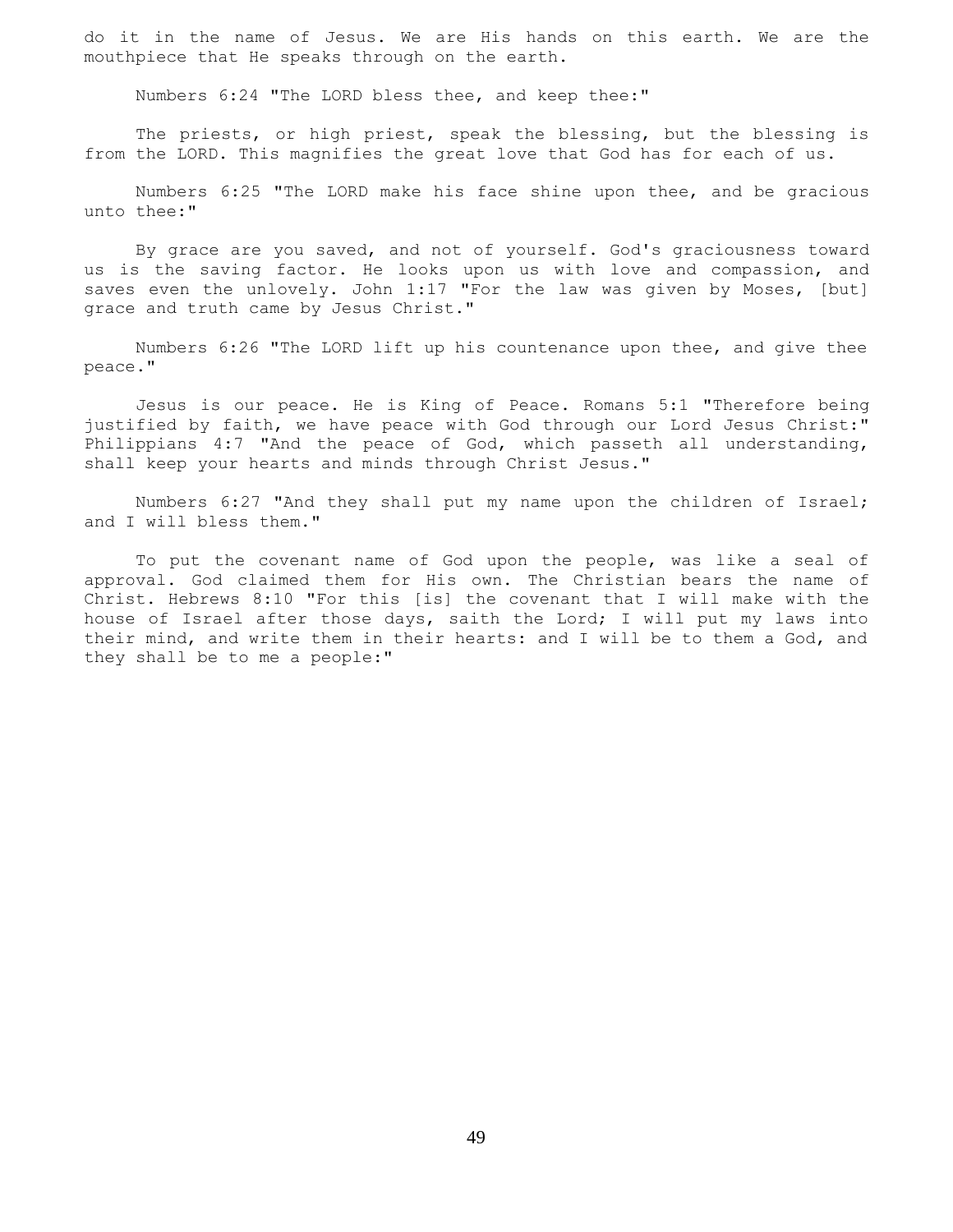## Numbers 9 Questions

1. Who could take a Nazarite vow? 2. Tell the difference between a Nazarite and a Nazarene. 3. What is a better word for Nazarite? 4. Why could the woman, as well as the man, take this vow? 5. Quote Judges chapter 13 verses 3, 4, and 5. 6. He shall separate himself from wine and 7. What, that was non-alcoholic was he to separate himself from? 8. A person loses control of his own \_\_\_\_\_\_\_\_ under the influence of alcohol. 9. What was forbidden for him to eat, during his entire time of separation? 10. What is the "vine" symbolic of? 11. All the days of his separation there shall no come upon his head. 12. Is this saying a man should wear long hair? Explain. 13. Why has Jesus been depicted as wearing long hair? 14. Why should a Nazarite not come near a dead body? 15. Is it different, if the body is his father, or mother? 16. Quote Luke chapter 9 verses 59 and 60. 17. All the days of his separation he is \_\_\_\_\_\_\_\_ unto the LORD. 18. What happens, if someone dies suddenly by him? 19. What does "seven" mean? 20. What shall he bring to the priest on the 8th day? 21. The offerings, in verse 11, make an  $\qquad \qquad$  for him. 22. Where does his next vow start? 23. When he has fulfilled his vow, what does he do? 24. In verse 14, how many sacrifices are covered? 25. The "meat offerings" were the makings for 26. Why was this so? 27. Jesus is our unleavened Bread. He is, also, our  $\qquad \qquad$ 28. What does he do with his hair? 29. What does the unleavened bread in his hand show? 30. What lesson can the Christian get out of this message of the vow? 31. What is the blessing Aaron is to speak on the people? 32. By \_\_\_\_\_\_\_\_ ye are saved. 33. Quote Hebrews chapter 8 verse 10.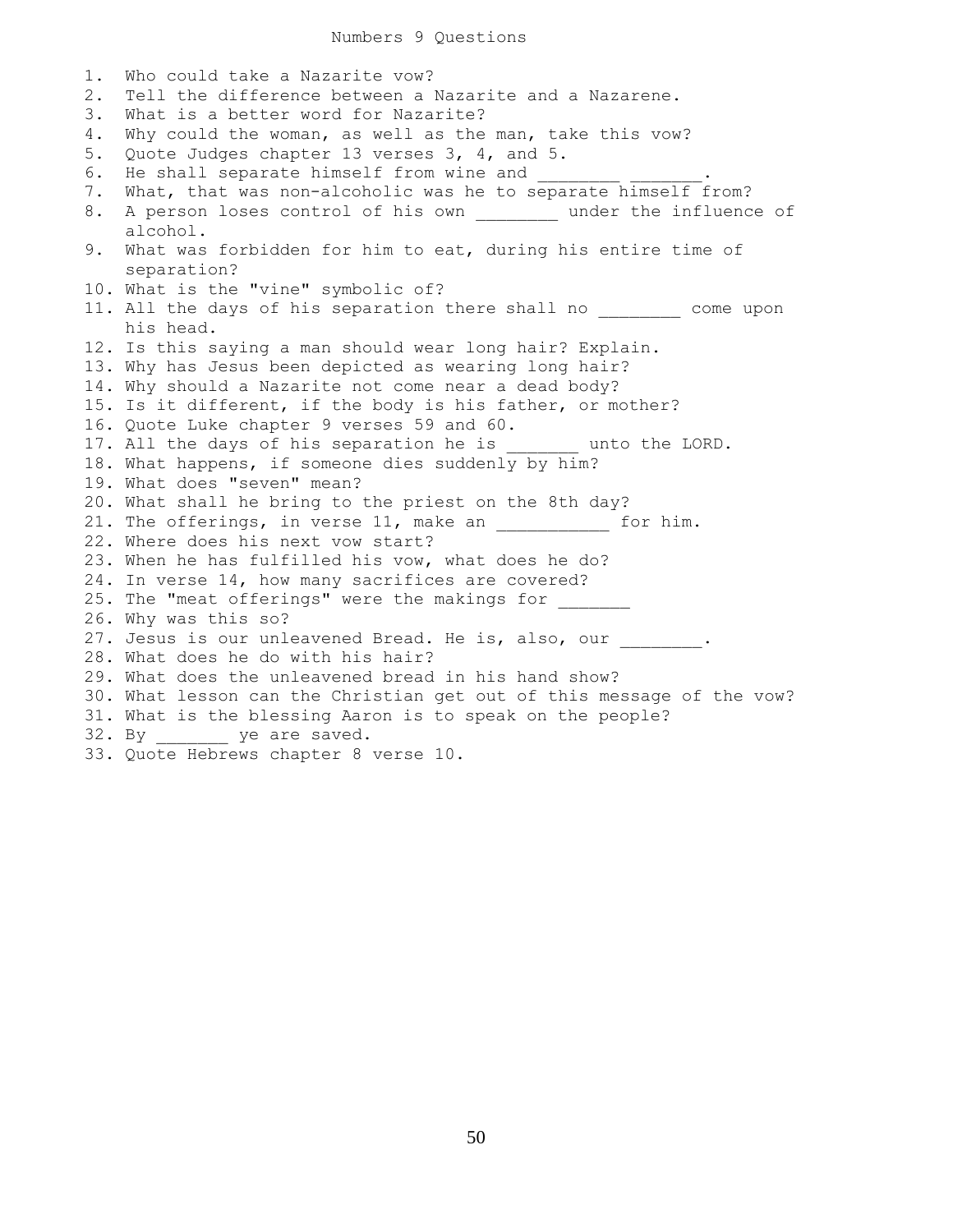We will begin this lesson in Numbers 7:1 "And it came to pass on the day that Moses had fully set up the tabernacle, and had anointed it, and sanctified it, and all the instruments thereof, both the altar and all the vessels thereof, and had anointed them, and sanctified them;"

 Every item in the tabernacle was anointed and dedicated to the service of God. Even the anointing oil that was used was holy. Exodus 30:25 "And thou shalt make it an oil of holy ointment, an ointment compound after the art of the apothecary: it shall be an holy anointing oil." Exodus 30:26 "And thou shalt anoint the tabernacle of the congregation therewith, and the ark of the testimony," Exodus 30:27 "And the table and all his vessels, and the candlestick and his vessels, and the altar of incense," Exodus 30:28 "And the altar of burnt offering with all his vessels, and the laver and his foot." The following is a little further expansion on this. Exodus 40:9 "And thou shalt take the anointing oil, and anoint the tabernacle, and all that [is] therein, and shalt hallow it, and all the vessels thereof: and it shall be holy."

 Numbers 7:2 "That the princes of Israel, heads of the house of their fathers, who [were] the princes of the tribes, and were over them that were numbered, offered:"

 This is speaking of those who had been chosen to be the princes over each of the tribes. They were head of the tribes, at the time of the numbering. Each tribe had given what they should to God for use in the tabernacle. The following is just one example of what they brought. Exodus 35:27 "And the rulers brought onyx stones, and stones to be set, for the ephod, and for the breastplate;"

 Numbers 7:3 "And they brought their offering before the LORD, six covered wagons, and twelve oxen; a wagon for two of the princes, and for each one an ox: and they brought them before the tabernacle."

 These covered wagons were needed for transporting the things of the tabernacle. This is a good example of God sending exactly what was needed to do a certain job. The most important thing in giving, is to make sure we give from a free heart. Exodus 25:2 "Speak unto the children of Israel, that they bring me an offering: of every man that giveth it willingly with his heart ye shall take my offering."

Numbers 7:4 "And the LORD spake unto Moses, saying,"

 In this case, Moses was not sure whether to accept this gift for the tabernacle, and he needed an answer from God. The LORD answers Moses.

 Numbers 7:5 "Take [it] of them, that they may be to do the service of the tabernacle of the congregation; and thou shalt give them unto the Levites, to every man according to his service."

 The boards and the heavy parts of the tabernacle, that had to be carried from place to place would require covered wagons and oxen to pull the heavy load. The LORD instructs Moses to receive the offering, and give

51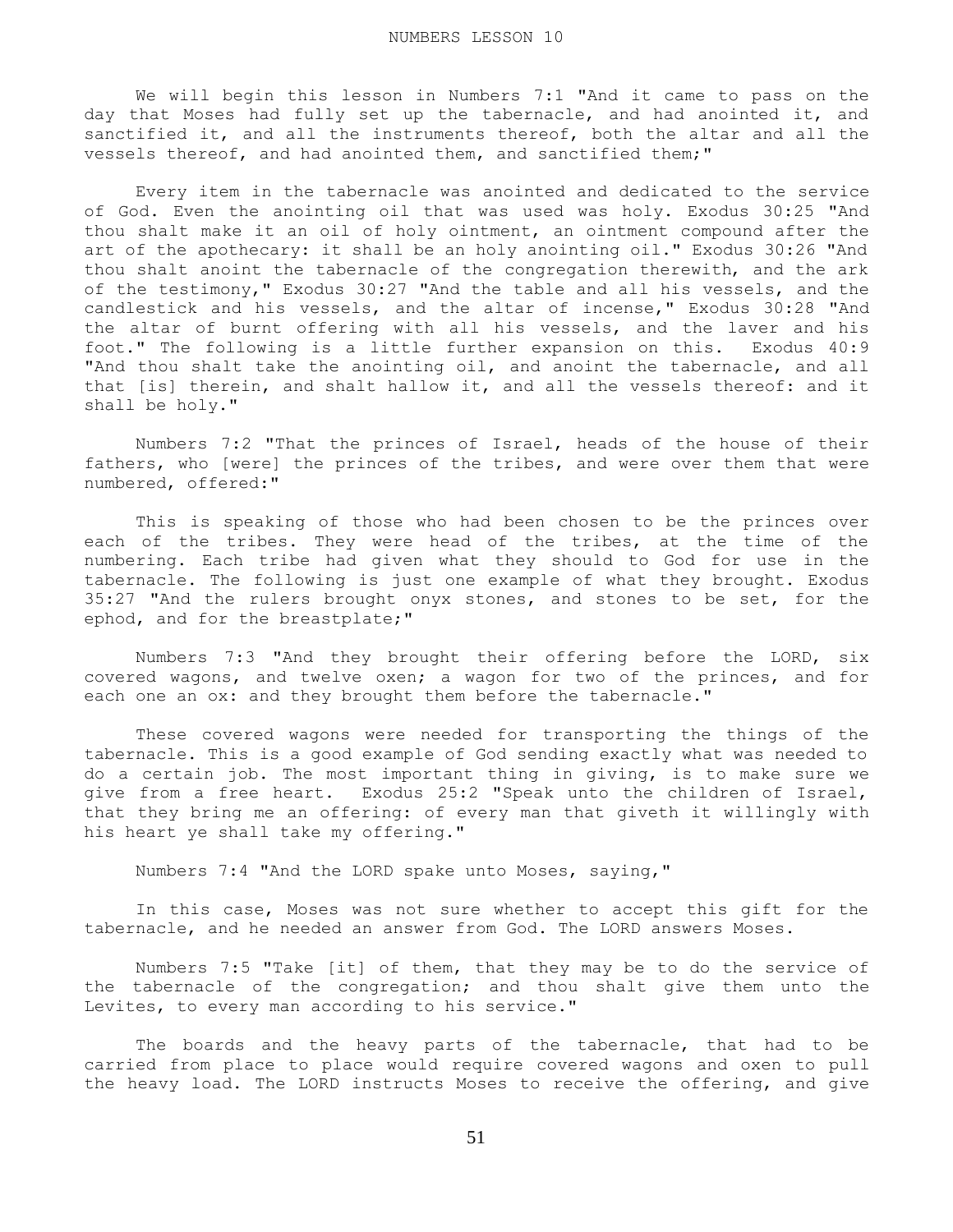them to those who are called to carry the heavy burden of the tabernacle. The person in charge of the burdens, will receive the wagons and the oxen.

 Numbers 7:6 "And Moses took the wagons and the oxen, and gave them unto the Levites."

 The Levites are a large tribe. We will see that Moses gives them to specific people of the Levites in the ministry of carrying the tabernacle and setting it up.

 Numbers 7:7 "Two wagons and four oxen he gave unto the sons of Gershon, according to their service:"

 Two wagons would be plenty to carry the curtains and the furniture of the tabernacle. The tribe of Gershon was in charge of them.

 Numbers 7:8 "And four wagons and eight oxen he gave unto the sons of Merari, according unto their service, under the hand of Ithamar the son of Aaron the priest."

 It was necessary for the tribe of Merari to have four wagons, because the boards to the tabernacle were large, heavy, and bulky. This is not showing favoritism to this tribe. This is necessary for the carrying of the material of the tabernacle. Ithamar, the son of Aaron, we remember, was in charge of this. He supervised their service.

 Numbers 7:9 "But unto the sons of Kohath he gave none: because the service of the sanctuary belonging unto them [was that] they should bear upon their shoulders."

We remember, the sons of Kohath were in charge of the holy things. It would not be right for them to be handled with animals, or on a cart. They are hand-carried by the members of the tribe chosen to carry them. There would be no need for wagons, or oxen. They used poles run through sockets to carry the heavier items.

 Numbers 7:10 "And the princes offered for dedicating of the altar in the day that it was anointed, even the princes offered their offering before the altar."

 The altar was dedicated by pouring anointing oil over it. The blood of the sacrifice was sprinkled on it, as well. The offerings from the princes were brought to be offered. Whether they were actually offered on this particular day, or on another day, we have no way of knowing.

 Numbers 7:11 "And the LORD said unto Moses, They shall offer their offering, each prince on his day, for the dedicating of the altar."

 This would cause you to believe the offerings of the princes occurred on several days. They brought it to be offered earlier, but rather than rush the whole thing through, they took a special time for each to make his offering.

 Numbers 7:12 "And he that offered his offering the first day was Nahshon the son of Amminadab, of the tribe of Judah:"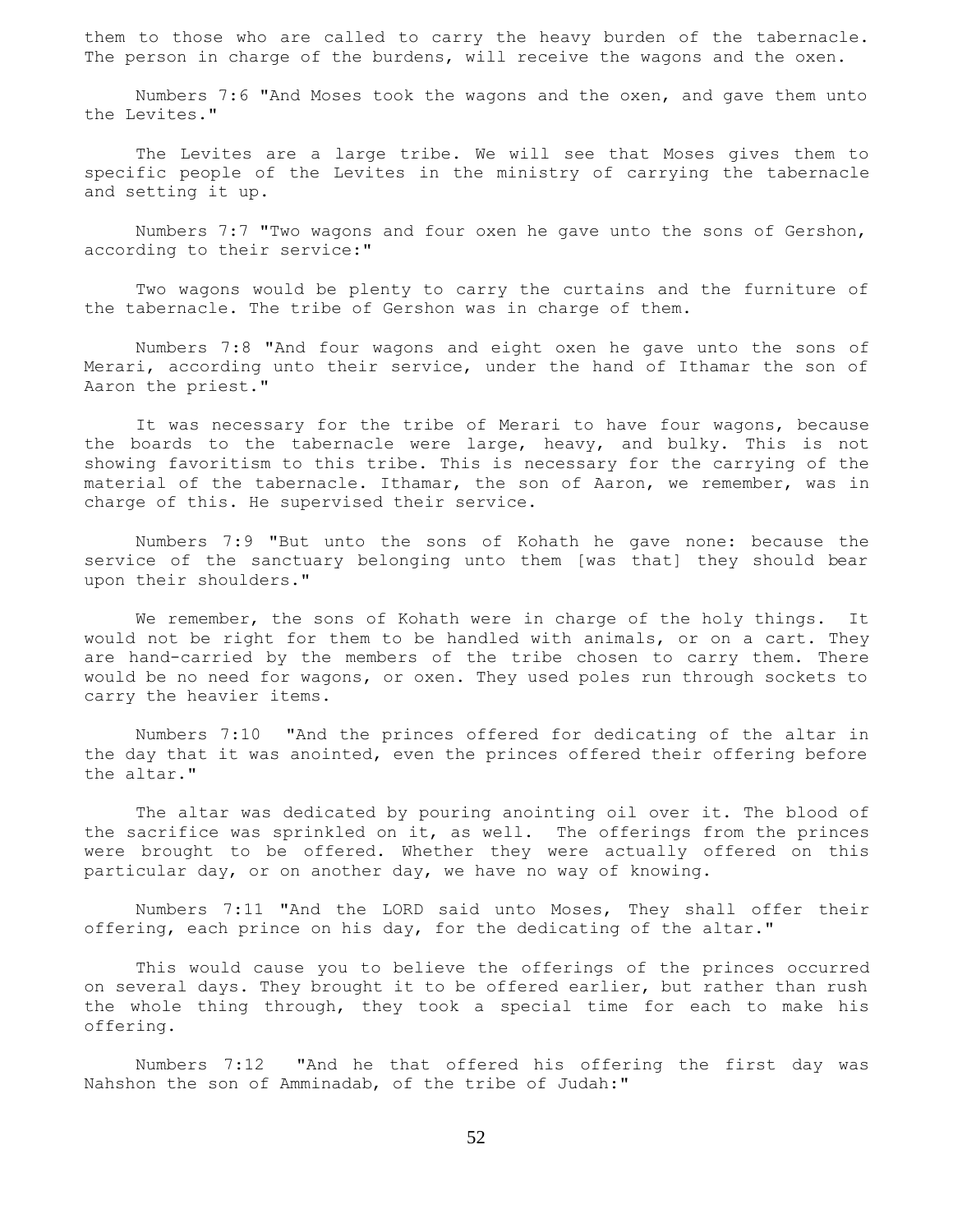Now, we see the prince who represented the tribe of Judah, Nashon, offered his offering on the first day.

 Numbers 7:13 "And his offering [was] one silver charger, the weight thereof [was] an hundred and thirty [shekels], one silver bowl of seventy shekels, after the shekel of the sanctuary; both of them [were] full of fine flour mingled with oil for a meat offering:"

 This offering is of great value. You remember, that 5 shekels of silver was the redemption price of the firstborn. The silver charger weighed 5 pounds troy weight. The silver bowl weighed just under 3 pounds. We have touched before on the fact, that the meat offering is made up of the makings of bread. Jesus is the Bread of life. He is, also, the Meat offering. All of the offerings symbolize Jesus in some way. "Silver" has to do with redemption.

Numbers 7:14 "One spoon of ten [shekels] of gold, full of incense:"

 "Gold" symbolizes the purity of God. The spoon would weigh 50 dwt. of gold. The incense is to be burned, and rise to heaven. This symbolizes the prayers of the saints that rise to heaven. Exodus 30:7 "And Aaron shall burn thereon sweet incense every morning: when he dresseth the lamps, he shall burn incense upon it." Exodus 30:8 "And when Aaron lighteth the lamps at even, he shall burn incense upon it, a perpetual incense before the LORD throughout your generations."

 Numbers 7:15 "One young bullock, one ram, one lamb of the first year, for a burnt offering:"

 These burnt offerings were a shadow of better things to come. Jesus was a male with no blemish. The difference being, that the blood of animals cannot do away with sin, it can just cover the sin. The blood of Jesus, the perfect Lamb sacrifice, abolished sin for all who would believe. Jesus was God the Son.

Numbers 7:16 "One kid of the goats for a sin offering:"

 The burnt offering and the peace offering consisted of more than one animal to be sacrificed. The sin offering consisted of just one animal.

 Numbers 7:17 "And for a sacrifice of peace offerings, two oxen, five rams, five he goats, five lambs of the first year: this [was] the offering of Nahshon the son of Amminadab."

 The number two speaks of agreement. The number five speaks of the grace of God. Nashon offered for his whole tribe.

 Numbers 7:18 "On the second day Nethaneel the son of Zuar, prince of Issachar, did offer:"

Nethaneel represented the tribe of Issachar.

 Numbers 7:19 "He offered [for] his offering one silver charger, the weight whereof [was] an hundred and thirty [shekels], one silver bowl of seventy shekels, after the shekel of the sanctuary; both of them full of fine flour mingled with oil for a meat offering:"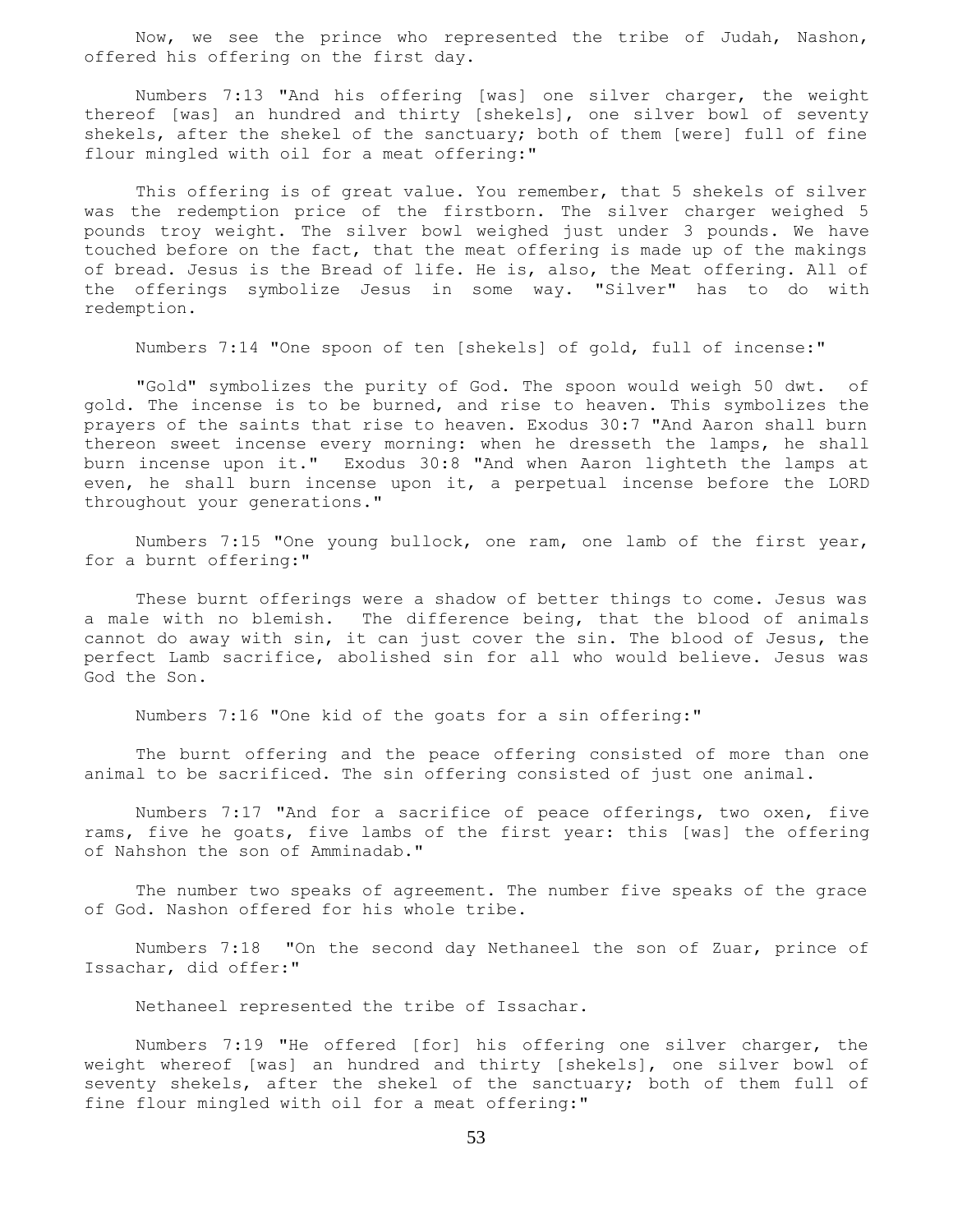This is the same offering Nashon made for the tribe of Judah. Numbers 7:20 "One spoon of gold of ten [shekels], full of incense:"

This is the same offering, also.

 Numbers 7:21 "One young bullock, one ram, one lamb of the first year, for a burnt offering:" Numbers 7:22 "One kid of the goats for a sin offering:" Numbers 7:23 "And for a sacrifice of peace offerings, two oxen, five rams, five he goats, five lambs of the first year: this [was] the offering of Nethaneel the son of Zuar."

These offerings were on the second day. They were all made for the entire tribe. Nethaneel represented the tribe of Issachar.

 Numbers 7:24 "On the third day Eliab the son of Helon, prince of the children of Zebulun, [did offer]:"

 Each of the tribes had their special day. Eliab represented the tribe of Zebulon.

 Numbers 7:25 "His offering [was] one silver charger, the weight whereof [was] an hundred and thirty [shekels], one silver bowl of seventy shekels, after the shekel of the sanctuary; both of them full of fine flour mingled with oil for a meat offering:" Numbers 7:26 " One golden spoon of ten [shekels], full of incense:" Numbers 7:27 "One young bullock, one ram, one lamb of the first year, for a burnt offering:" Numbers 7:28 "One kid of the goats for a sin offering:" Numbers 7:29 "And for a sacrifice of peace offerings, two oxen, five rams, five he goats, five lambs of the first year: this [was] the offering of Eliab the son of Helon."

 Again, this is the very same offering that the other two had made. Each prince offers for his tribe he represented.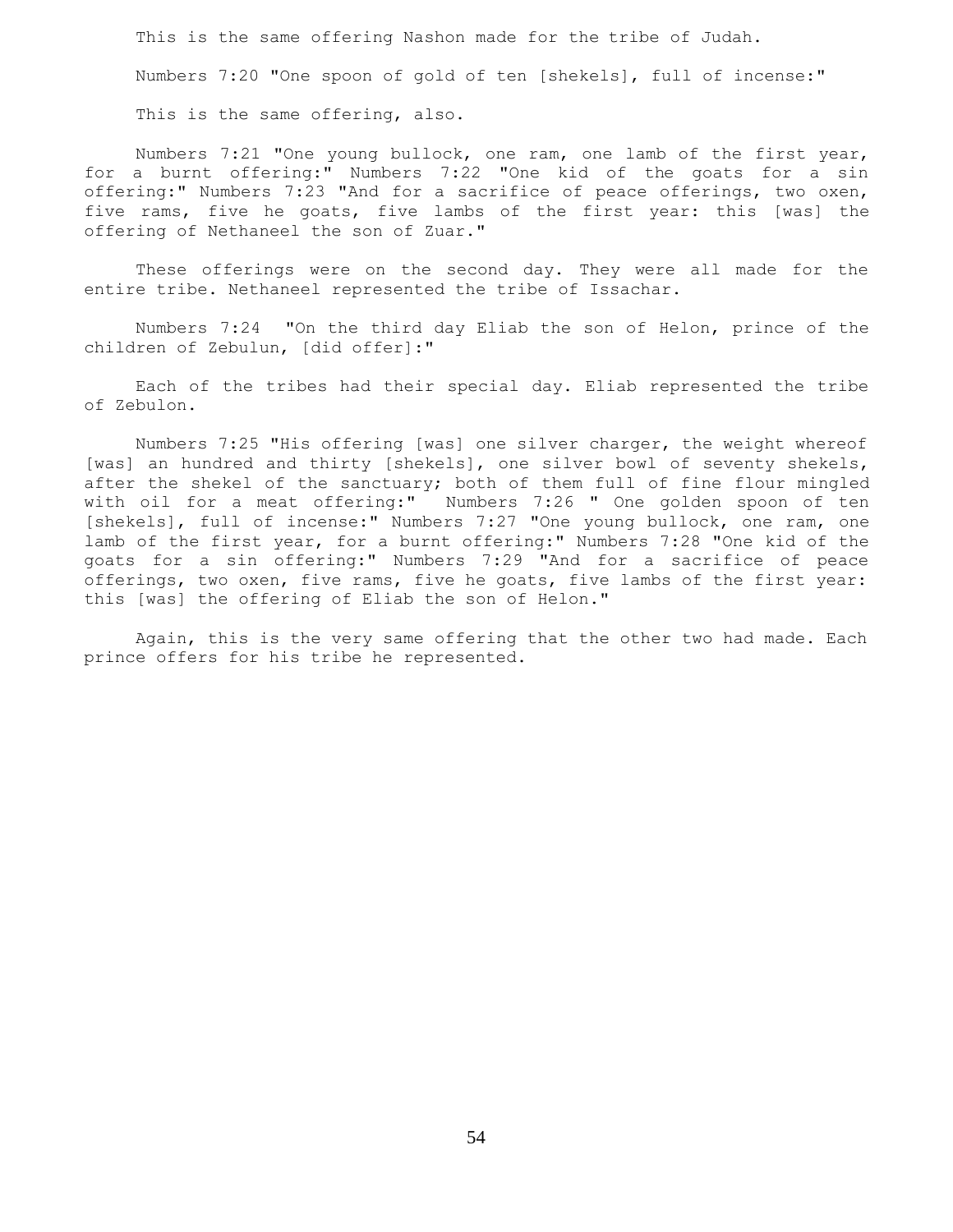1. What did Moses anoint? 2. Quote Exodus chapter 30 verses 25 through 28. 3. What happened to everything that was anointed? 4. Who offered in the tabernacle? 5. Quote Exodus chapter 35 verse 27. 6. How many covered wagons did they bring? 7. How many oxen did they bring? 8. Was this an acceptable offering? 9. What would the covered wagons be used for? 10. Quote Exodus chapter 25 verse 2. 11. Who would use the wagons? 12. Two wagons and four oxen go to whom? 13. What were they responsible for transporting of the tabernacle? 14. Why did Merari get twice as many of each? 15. What was the reason Kohath did not get any? 16. How was the altar dedicated? 17. Who offered first? 18. What tribe did he represent? 19. How much did the silver charger weigh? 20. How much did the silver bowl weigh? 21. What was brought for a meat offering? 22. What does the meat offering symbolize? 23. How much gold was brought? 24. What did they do with the incense? 25. Quote Exodus chapter 30 verses 7 and 8. 26. What was brought for a burnt offering? 27. What is the difference in the blood of these animals sacrificed, and the blood of Jesus shed? 28. What was brought for a sin offering? 29. What was brought for a peace offering? 30. Who was Nashon's father? 31. Who offered on the second day? 32. What did he offer? 33. Who offered the third day?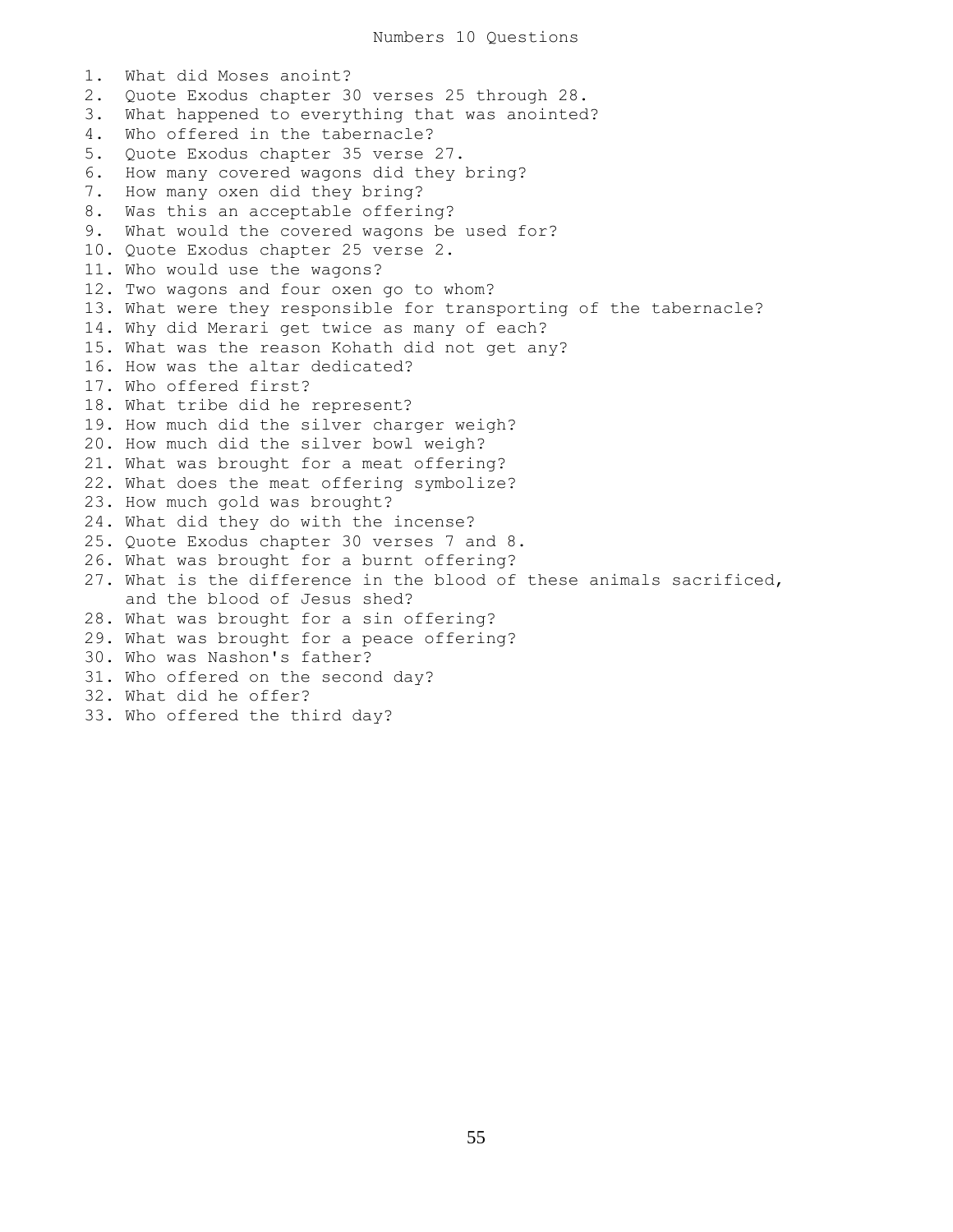We will begin this lesson in Numbers 7:30 "On the fourth day Elizur the son of Shedeur, prince of the children of Reuben, [did offer]:"

We remember, that Reuben was the oldest of the twelve sons of Jacob, and his mother was Leah. His tribe is led by Elizur. They brought their offfering to the tabernacle.

 Numbers 7:31 "His offering [was] one silver charger of the weight of an hundred and thirty [shekels], one silver bowl of seventy shekels, after the shekel of the sanctuary; both of them full of fine flour mingled with oil for a meat offering:" Numbers 7:32 "One golden spoon of ten [shekels], full of incense:" Numbers 7:33 "One young bullock, one ram, one lamb of the first year, for a burnt offering:" Numbers 7:34 "One kid of the goats for a sin offering:" Numbers 7:35 "And for a sacrifice of peace offerings, two oxen, five rams, five he goats, five lambs of the first year: this [was] the offering of Elizur the son of Shedeur."

 Since all of the offerings are the same from each tribe, we will not go into their meanings, again, here. I will remind you, that each of the sacrifices and offerings shadow the great sacrifice of Jesus. Each offering and each sacrifice symbolize the Lord in some special way.

 Numbers 7:36 "On the fifth day Shelumiel the son of Zurishaddai, prince of the children of Simeon, [did offer]:"

 We see, again, that each of the tribes have chosen a prince to represent them. To represent the tribe of Simeon, is Shelumiel, the son of Zurishaddai. The name "Zurishaddai" means rock of the Almighty.

 Numbers 7:37 "His offering [was] one silver charger, the weight whereof [was] an hundred and thirty [shekels], one silver bowl of seventy shekels, after the shekel of the sanctuary; both of them full of fine flour mingled with oil for a meat offering:" Numbers 7:38 "One golden spoon of ten [shekels], full of incense:" Numbers 7:39 "One young bullock, one ram, one lamb of the first year, for a burnt offering:" Numbers 7:40 "One kid of the goats for a sin offering:" Numbers 7:41 "And for a sacrifice of peace offerings, two oxen, five rams, five he goats, five lambs of the first year: this [was] the offering of Shelumiel the son of Zurishaddai."

 Numbers 7:42 "On the sixth day Eliasaph the son of Deuel, prince of the children of Gad, [offered]:"

 This is the tribe of Gad led by Eliasaph, the prince. He brings the same offering as each of the rest of them. Take note, that it did not seem to matter the size of the tribe, they all gave the same.

 Numbers 7:43 "His offering [was] one silver charger of the weight of an hundred and thirty [shekels], a silver bowl of seventy shekels, after the shekel of the sanctuary; both of them full of fine flour mingled with oil for a meat offering:" Numbers 7:44 "One golden spoon of ten [shekels], full of incense:" Numbers 7:45 "One young bullock, one ram, one lamb of the first year, for a burnt offering:" Numbers 7:46 "One kid of the goats for a sin offering:" Numbers 7:47 "And for a sacrifice of peace offerings, two oxen,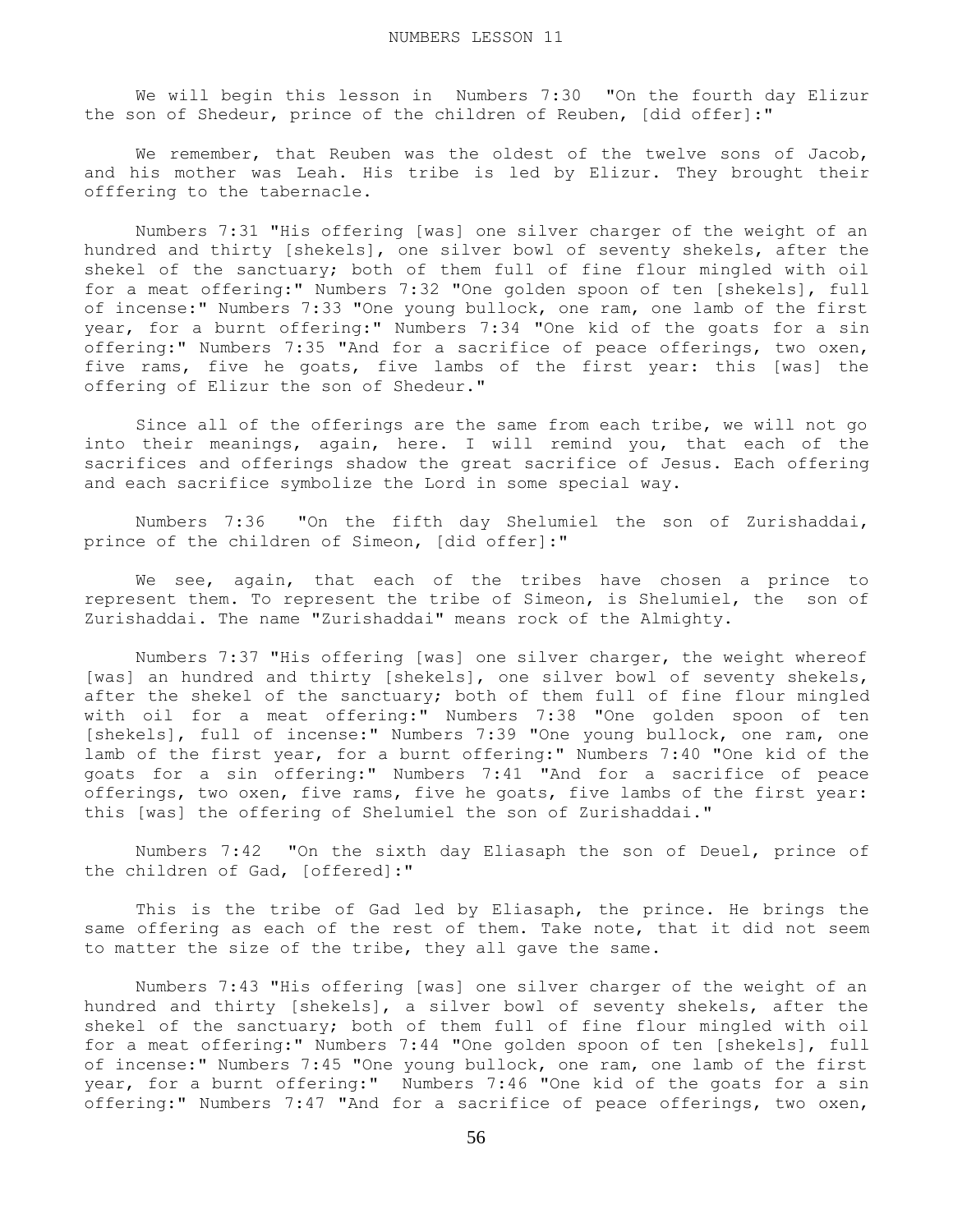five rams, five he goats, five lambs of the first year: this [was] the offering of Eliasaph the son of Deuel."

 The name "Deuel" means known of God. "Eliasaph" means God is gatherer. We must remember as we go through this lesson, that all of these families began with the family of Jacob. They are all descendents from the 12 tribes of Israel. God loved them, and made them His people.

 Numbers 7:48 "On the seventh day Elishama the son of Ammihud, prince of the children of Ephraim, [offered]:"

We must notice that this is 7 days of offerings. One of these days, whether this one or another, fell on the Sabbath. It appears, they offered on the Sabbath, as well as on the other days. We, also, must notice, that this tribe of Ephraim is actually descended from Joseph. Ephraim and his brother, both, got separate tribes, when Levi was removed from the 12 for service to the Lord. Elishama was the leader of the tribe of Ephraim.

 Numbers 7:49 "His offering [was] one silver charger, the weight whereof [was] an hundred and thirty [shekels], one silver bowl of seventy shekels, after the shekel of the sanctuary; both of them full of fine flour mingled with oil for a meat offering:" Numbers 7:50 "One golden spoon of ten [shekels], full of incense:" Numbers 7:51 "One young bullock, one ram, one lamb of the first year, for a burnt offering:" Numbers 7:52 "One kid of the goats for a sin offering:" Numbers 7:53 "And for a sacrifice of peace offerings, two oxen, five rams, five he goats, five lambs of the first year: this [was] the offering of Elishama the son of Ammihud."

 This, again, is the same offering as the other tribes. "Ammihud" means people of splendor.

 Numbers 7:54 "On the eighth day [offered] Gamaliel the son of Pedahzur, prince of the children of Manasseh:"

 Ephraim and Manasseh were brothers. Their father was Joseph. We explained above, how they got two tribes, instead of one. "Gamaliel" means reward of God. "Pedahzur" means a rock has ransomed.

 Numbers 7:55 "His offering [was] one silver charger of the weight of an hundred and thirty [shekels], one silver bowl of seventy shekels, after the shekel of the sanctuary; both of them full of fine flour mingled with oil for a meat offering:" Numbers 7:56 "One golden spoon of ten [shekels], full of incense:" Numbers 7:57 "One young bullock, one ram, one lamb of the first year, for a burnt offering:" Numbers 7:58 "One kid of the goats for a sin offering:" Numbers 7:59 "And for a sacrifice of peace offerings, two oxen, five rams, five he goats, five lambs of the first year: this [was] the offering of Gamaliel the son of Pedahzur."

 Perhaps, these offerings are mentioned over and over, so we will remember the different offerings.

 Numbers 7:60 "On the ninth day Abidan the son of Gideoni, prince of the children of Benjamin, [offered]:"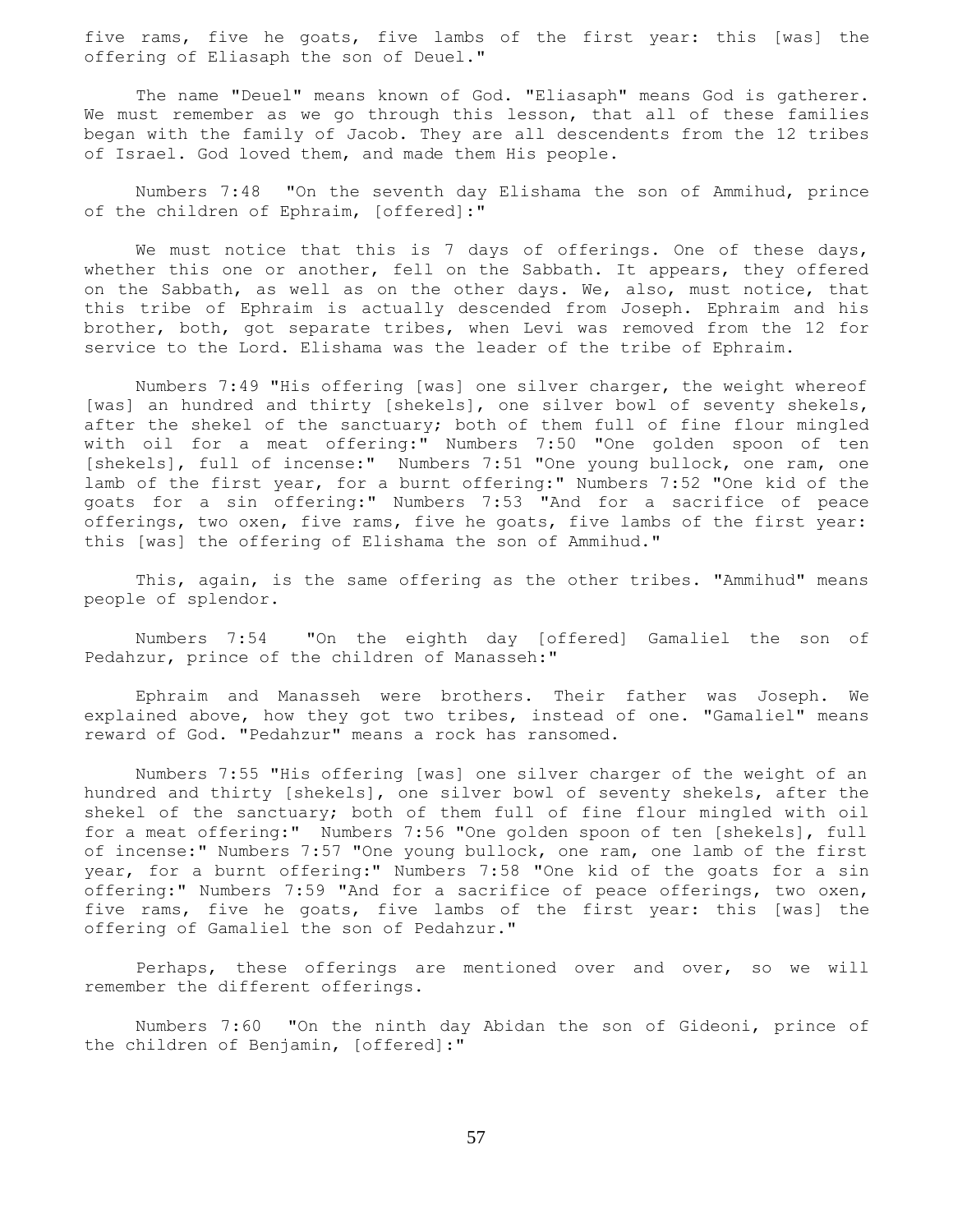Benjamin was the youngest of the twelve, and was the brother of Joseph. Their mother was Rachel, the beloved of Jacob. The tribe of Benjamin is led by prince Abidan.

 Numbers 7:61 "His offering [was] one silver charger, the weight whereof [was] an hundred and thirty [shekels], one silver bowl of seventy shekels, after the shekel of the sanctuary; both of them full of fine flour mingled with oil for a meat offering:" Numbers 7:62 "One golden spoon of ten [shekels], full of incense:" Numbers 7:63 "One young bullock, one ram, one lamb of the first year, for a burnt offering:" Numbers 7:64 "One kid of the goats for a sin offering:" Numbers 7:65 "And for a sacrifice of peace offerings, two oxen, five rams, five he goats, five lambs of the first year: this [was] the offering of Abidan the son of Gideoni."

The name "Gideoni" means warlike. "Abidan" means father of judgement.

 Numbers 7:66 "On the tenth day Ahiezer the son of Ammishaddai, prince of the children of Dan, [offered]:"

 Dan's tribe was still very prominent here. He is not mentioned in Revelation, as part of the twelve tribes. His great sins had removed him from the list. Ahiezer was the leader of their tribe here.

 Numbers 7:67 "His offering [was] one silver charger, the weight whereof [was] an hundred and thirty [shekels], one silver bowl of seventy shekels, after the shekel of the sanctuary; both of them full of fine flour mingled with oil for a meat offering:" Numbers 7:68 "One golden spoon of ten [shekels], full of incense:" Numbers 7:69 "One young bullock, one ram, one lamb of the first year, for a burnt offering:" Numbers 7:70 "One kid of the goats for a sin offering:" Numbers 7:71 "And for a sacrifice of peace offerings, two oxen, five rams, five he goats, five lambs of the first year: this [was] the offering of Ahiezer the son of Ammishaddai."

 The only thing that is changing on all of these offerings are the people who offer. "Ammishaddai" means people of the Almighty.

 Numbers 7:72 "On the eleventh day Pagiel the son of Ocran, prince of the children of Asher, [offered]:" Numbers 7:73 "His offering [was] one silver charger, the weight whereof [was] an hundred and thirty [shekels], one silver bowl of seventy shekels, after the shekel of the sanctuary; both of them full of fine flour mingled with oil for a meat offering:" Numbers 7:74 "One golden spoon of ten [shekels], full of incense:" Numbers 7:75 "One young bullock, one ram, one lamb of the first year, for a burnt offering:" Numbers 7:76 "One kid of the goats for a sin offering:" Numbers 7:77 "And for a sacrifice of peace offerings, two oxen, five rams, five he goats, five lambs of the first year: this [was] the offering of Pagiel the son of Ocran."

"Pagiel" means accident of God. "Ocran" means muddler.

 Numbers 7:78 "On the twelfth day Ahira the son of Enan, prince of the children of Naphtali, [offered]:"

Ahira was the prince of the tribe of Naphtali.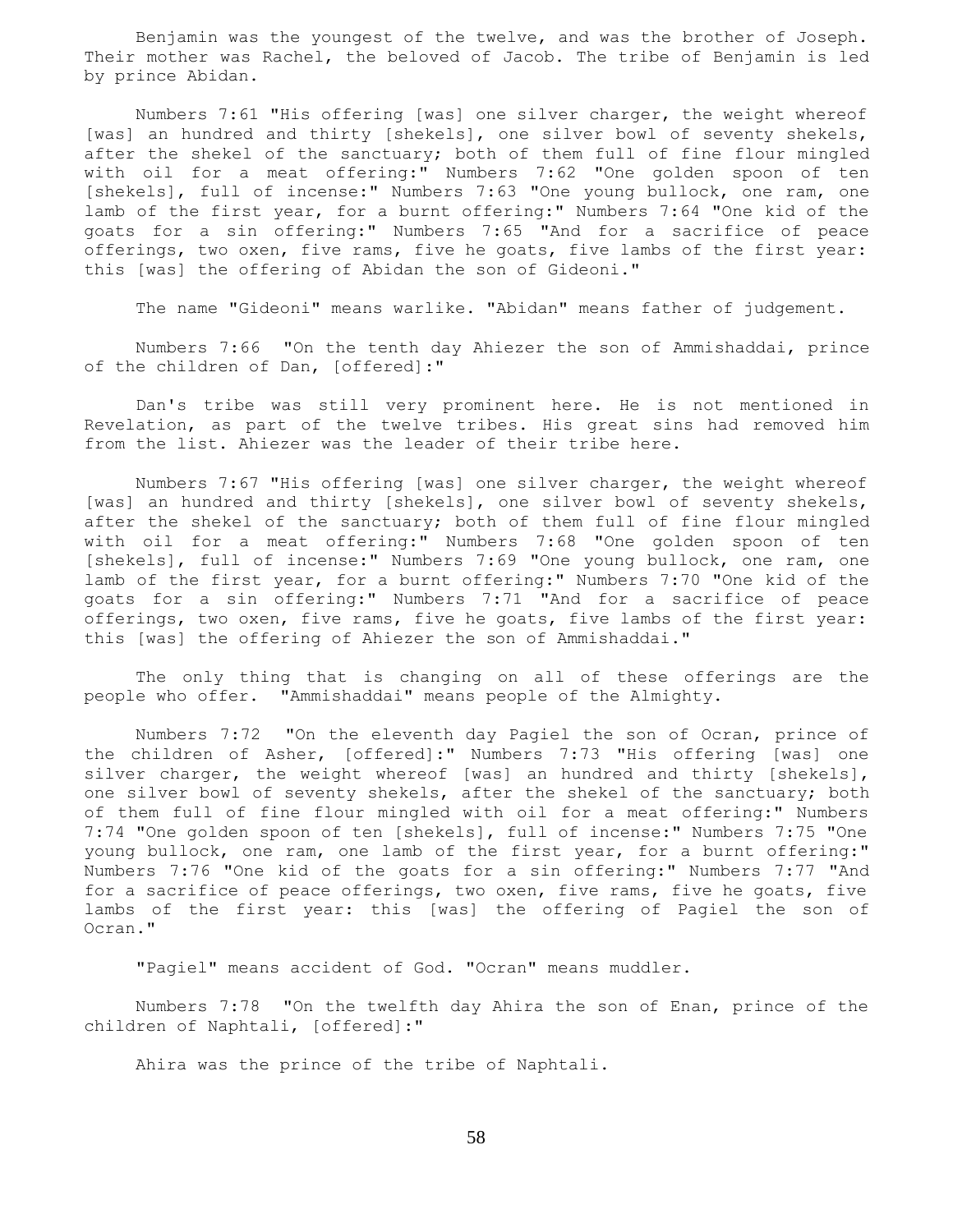Numbers 7:79 "His offering [was] one silver charger, the weight whereof [was] an hundred and thirty [shekels], one silver bowl of seventy shekels, after the shekel of the sanctuary; both of them full of fine flour mingled with oil for a meat offering:" Numbers 7:80 "One golden spoon of ten [shekels], full of incense:" Numbers 7:81 "One young bullock, one ram, one lamb of the first year, for a burnt offering:" Numbers 7:82 "One kid of the goats for a sin offering:" Numbers 7:83 "And for a sacrifice of peace offerings, two oxen, five rams, five he goats, five lambs of the first year: this [was] the offering of Ahira the son of Enan."

"Enan" means having eyes. "Ahira" means brother of wrong.

 Numbers 7:84 "This [was] the dedication of the altar, in the day when it was anointed, by the princes of Israel: twelve chargers of silver, twelve silver bowls, twelve spoons of gold:"

There were twelve tribes, and each of them brought a charger of silver. Each brought a bowl of silver. Each brought a spoon of gold. The gifts of the prince was for their whole tribe.

 Numbers 7:85 "Each charger of silver [weighing] an hundred and thirty [shekels], each bowl seventy: all the silver vessels [weighed] two thousand and four hundred [shekels], after the shekel of the sanctuary:"

 The 130 shekels of silver for each charger, and the 70 shekels of silver for each bowl means each tribe brought 200 shekels of silver. Multiply that by twelve for the twelve tribes, and you have 2,400 shekels of silver.

 Numbers 7:86 "The golden spoons [were] twelve, full of incense, [weighing] ten [shekels] apiece, after the shekel of the sanctuary: all the gold of the spoons [was] an hundred and twenty [shekels]."

 This is the same as the verse above. Each tribe gave exactly the same amount. To get the total, you just multiply by twelve. Then there were 120 shekels of gold, that was given by all twelve tribes.

 Numbers 7:87 "All the oxen for the burnt offering [were] twelve bullocks, the rams twelve, the lambs of the first year twelve, with their meat offering: and the kids of the goats for sin offering twelve."

This speaks of the total number given by all 12 tribes.

 Numbers 7:88 "And all the oxen for the sacrifice of the peace offerings [were] twenty and four bullocks, the rams sixty, the he goats sixty, the lambs of the first year sixty. This [was] the dedication of the altar, after that it was anointed."

 Again, this is the total given by all 12 tribes. All of this together, was nothing like the amount Solomon used in the temple in Jerusalem. The difference is that these people had come out of captivity in a foreign land. Solomon and David, his father, were extremely wealthy. They had much more to give.

 Numbers 7:89 "And when Moses was gone into the tabernacle of the congregation to speak with him, then he heard the voice of one speaking unto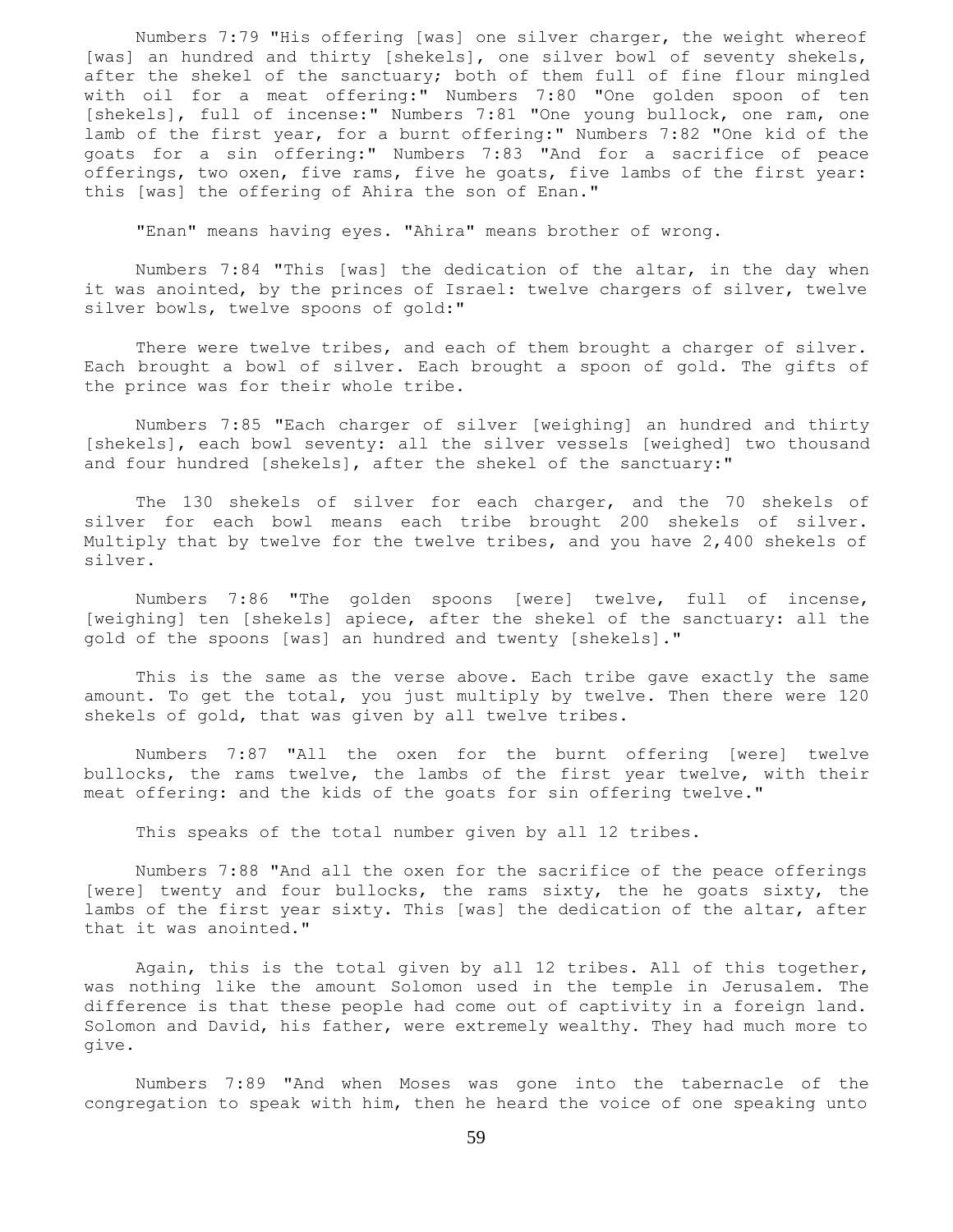him from off the mercy seat that [was] upon the ark of testimony, from between the two cherubims: and he spake unto him."

The presence of God in the tabernacle, was in the holy of holies. He stayed above the mercy seat, between the two cherubims. God had promised the people of Israel, if they would obey him, He would be their God. His presence in the tabernacle shows His approval of their offerings. Moses does not see the face of God. He sees smoke, or a cloud. The voice comes out of that cloud.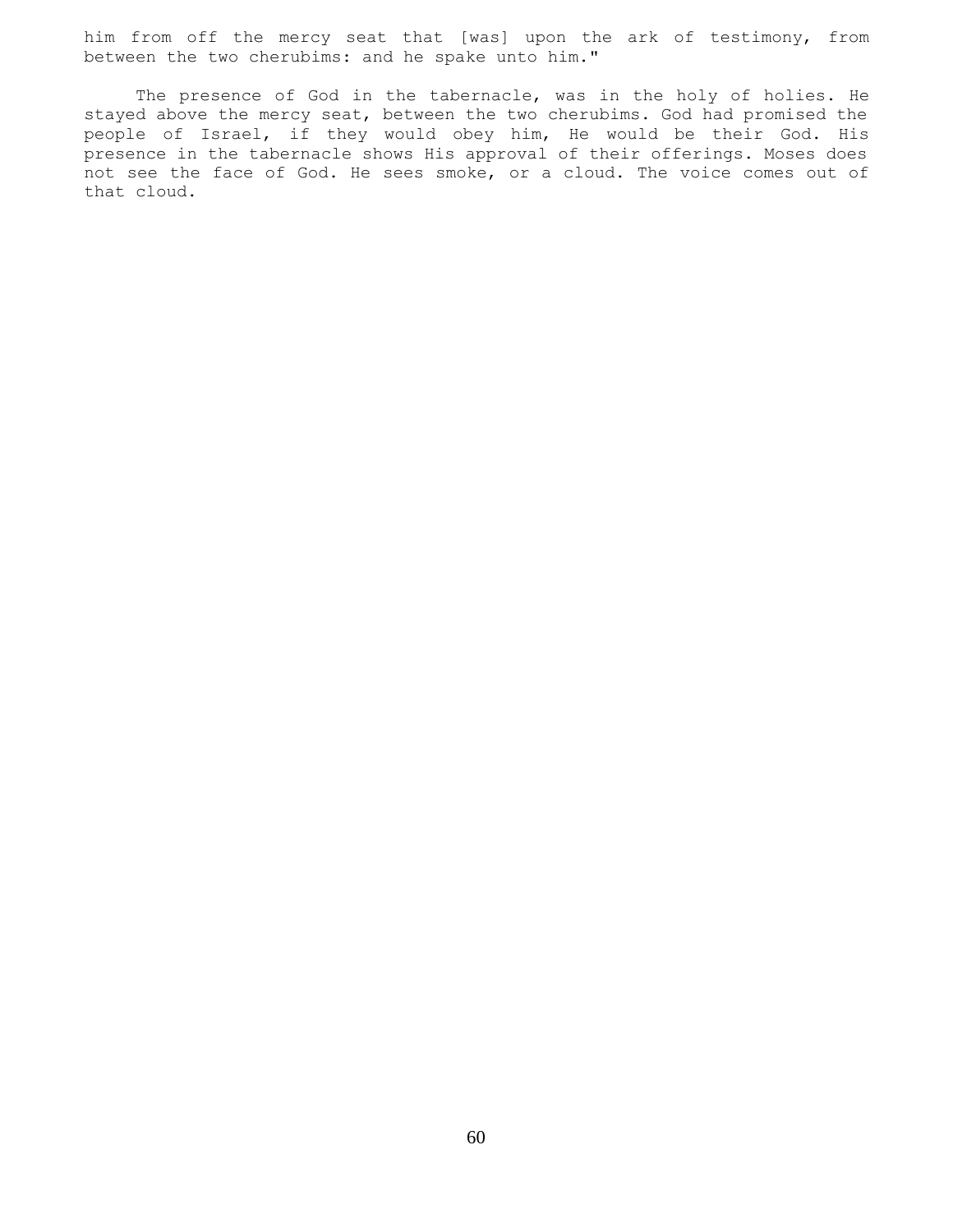1. Who was the oldest of Jacob's sons? 2. Who was his mother? 3. What does the author remind us about the offerings? 4. The name "Zurishaddai" means what? 5. Who led the tribe of Gad? 6. What does the name "Deuel" mean? 7. Where did all of these tribes begin? 8. Did the offerings stop for Sabbath? 9. Ephraim, actually, is from what tribe? 10. When did Ephraim and Manasseh get two tribes? 11. Who was the leader of the tribe of Ephraim? 12. What does "Ammihud" mean? 13. Ephraim and Manasseh were 14. Who was their father? 15. What does "Gamaliel" mean? 16. What does "Pedahzur" mean? 17. Why are these offerings mentioned over and over? 18. Benjamin was the \_\_\_\_\_\_\_\_\_\_\_ of the twelve, and was the \_\_\_\_\_\_\_ of Joseph. 19. What does the name "Gideoni" mean? 20. Where is the tribe of Dan obviously omitted? 21. What does "Ammishaddai" mean? 22. "Pagiel" means of God. 23. What was the total weight of the silver, that all 12 tribes brought? 24. Where was the presence of God, in the tabernacle?

25. What did God's presence, in the tabernacle, tell the people?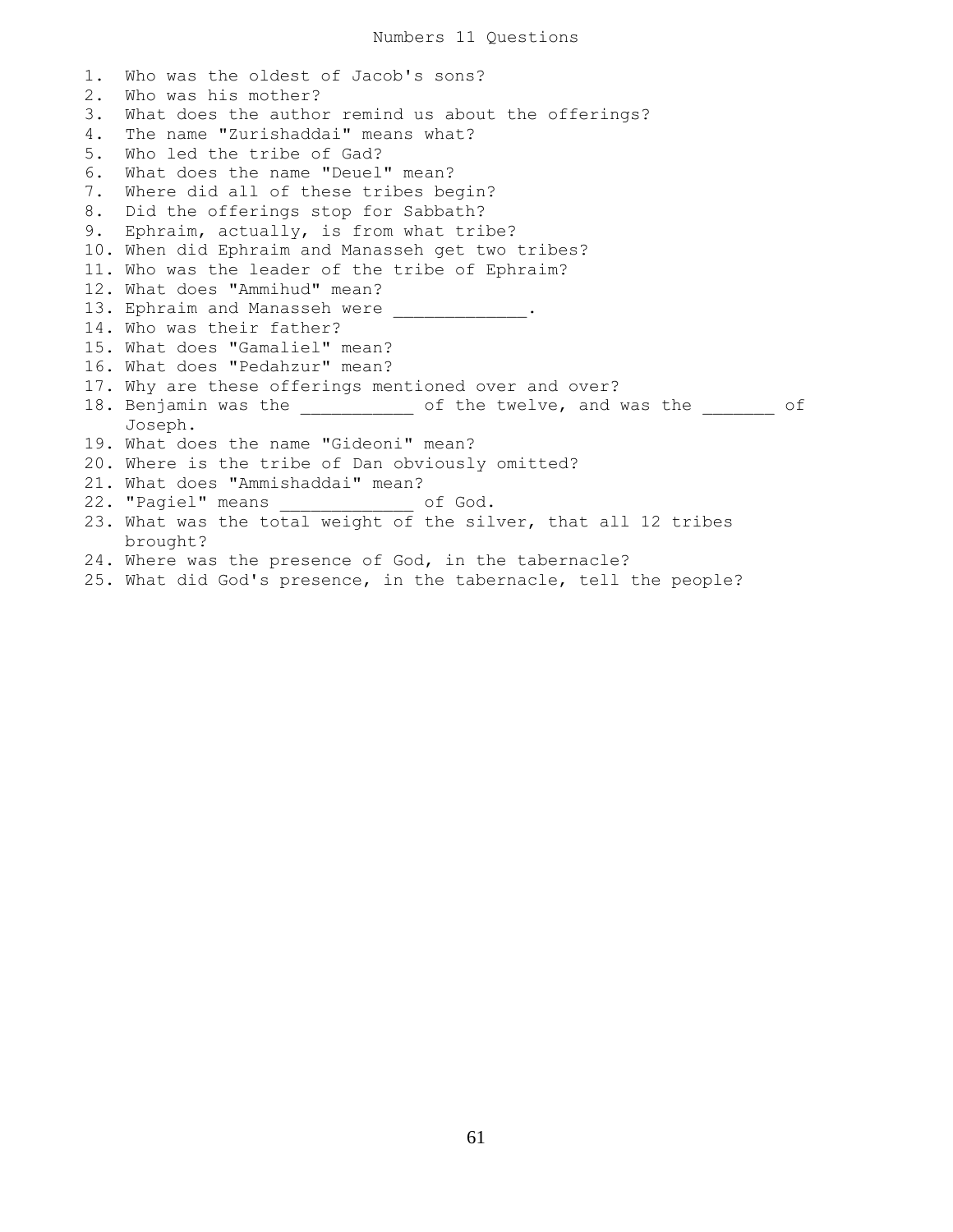We will begin this lesson in Numbers 8:1 "And the LORD spake unto Moses, saying,"

 We remember from the last lesson, that the LORD spoke to Moses from above the mercy seat.

 Numbers 8:2 "Speak unto Aaron, and say unto him, When thou lightest the lamps, the seven lamps shall give light over against the candlestick."

The lighting of the lamps, and keeping them lit, was the function of the high priest and the priests. "Seven" means spiritually complete. Jesus is the Light of the world. The light in the tabernacle symbolized His Light. The candlestick, many times, symbolizes the church. This would mean that the Light of Jesus should shine out to the entire church. It reminds me of the candlestick being in each of the seven churches in Revelation. The "candlestick", also, symbolizes Jesus. The Light of the gospel of Jesus Christ is what causes us to walk with Him. When Jesus comes and dwells within us, His light opens our understanding. We were spiritually blind, but now we see. The light in the tabernacle shone on the bread. The Bread, also, symbolizes Jesus . He is the Bread, or Word of God. This Light, then, is not only giving physical light in the tabernacle, but is giving forth that spiritual Light which gives life.

 Numbers 8:3 "And Aaron did so; he lighted the lamps thereof over against the candlestick, as the LORD commanded Moses."

 Aaron, acting as high priest, lights the lamps. Jesus is the High Priest, who is the Light. The light gets very dim in our churches today. Sometimes, it appears it will go completely out. Jesus will Light up the church again, if we will let Him come in.

 Numbers 8:4 "And this work of the candlestick [was of] beaten gold, unto the shaft thereof, unto the flowers thereof, [was] beaten work: according unto the pattern which the LORD had shewed Moses, so he made the candlestick."

 The "gold" symbolized God. Jesus {the Light} is God the Son, or God the Word. Exodus 25:31 "And thou shalt make a candlestick [of] pure gold: [of] beaten work shall the candlestick be made: his shaft, and his branches, his bowls, his knops, and his flowers, shall be of the same." Exodus 25:32 "And six branches shall come out of the sides of it; three branches of the candlestick out of the one side, and three branches of the candlestick out of the other side:" We could go on with this description, but you can read it in the rest of chapter 25 of Exodus. The idea is that there was a candlestick with 6 extra flutes, three on each side. All together, there were 7 places of burning.

 Numbers 8:5 "And the LORD spake unto Moses, saying," This is a break from the message of the candlestick.

 Numbers 8:6 "Take the Levites from among the children of Israel, and cleanse them."

62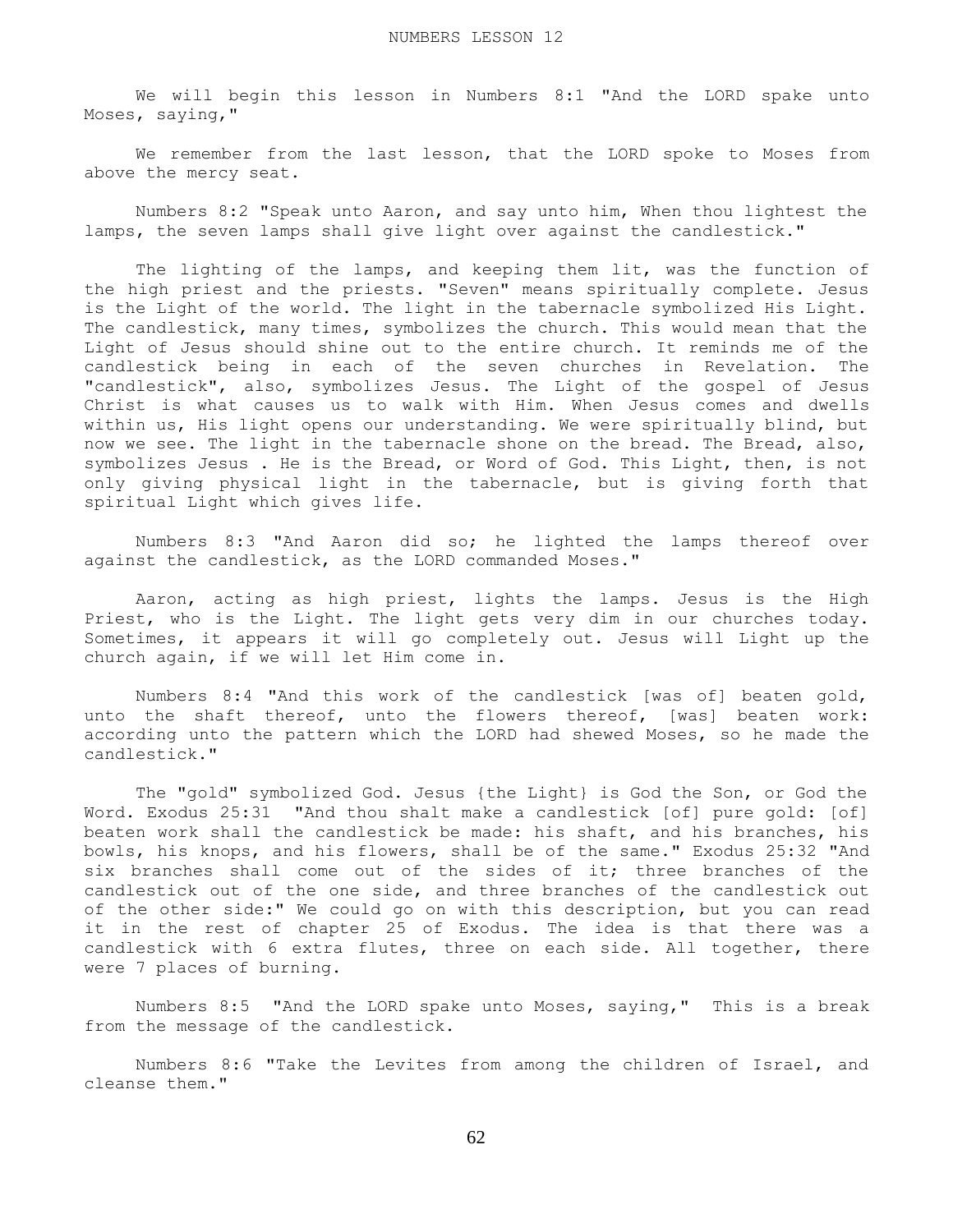The entire Levitical tribe was not to be the ministers in the sanctuary, and they were not dedicated in the same manner as Aaron and Aaron's sons. In a sense, these Levites are like the congregation. They are cleansed, like water baptism. They may not be called to minister in the church, but they serve God. God is constantly showing in types and shadows, the Christians and their relationship to God. The Levites shadow the congregation. They are separated out from the world. They are baptized in water and cleansed. They are set aside for God's purpose. Only one of the three tribes of Levi actually become priests in the tabernacle.

 Numbers 8:7 "And thus shalt thou do unto them, to cleanse them: Sprinkle water of purifying upon them, and let them shave all their flesh, and let them wash their clothes, and [so] make themselves clean."

 This sprinkling is very much like many protestant churches do. They sprinkle the water on their heads to purify them. The shaving and washing of their clothes are an outward cleansing. The key to this is "make themselves clean". This outward cleansing could be symbolic of doing away with the filth of the world. Hebrews 9:10 "[Which stood] only in meats and drinks, and divers washings, and carnal ordinances, imposed [on them] until the time of reformation." Hebrews 10:22 "Let us draw near with a true heart in full assurance of faith, having our hearts sprinkled from an evil conscience, and our bodies washed with pure water."

 Numbers 8:8 "Then let them take a young bullock with his meat offering, [even] fine flour mingled with oil, and another young bullock shalt thou take for a sin offering."

We know the animal above, was to be the substitute for their sins. They put their hands on the head of the sacrificial animal, and transferred their sins to it. Jesus is our Substitute. Romans 8:3 "For what the law could not do, in that it was weak through the flesh, God sending his own Son in the likeness of sinful flesh, and for sin, condemned sin in the flesh:" II Corinthians 5:21 "For he hath made him [to be] sin for us, who knew no sin; that we might be made the righteousness of God in him."

 Numbers 8:9 "And thou shalt bring the Levites before the tabernacle of the congregation: and thou shalt gather the whole assembly of the children of Israel together:"

 This is to be a public declaration of their faith. The entire 12 tribes of Israel will witness the separation of the Levites for God's service.

 Numbers 8:10 "And thou shalt bring the Levites before the LORD: and the children of Israel shall put their hands upon the Levites:"

 In this laying on of their hands, they have lain their responsibility to serve God on the Levites. The firstborn belonged to God to serve Him. The families bought them back with 5 shekels of silver. Now, this is showing their responsibility to serve is transferred to the Levites.

 Numbers 8:11 "And Aaron shall offer the Levites before the LORD [for] an offering of the children of Israel, that they may execute the service of the LORD."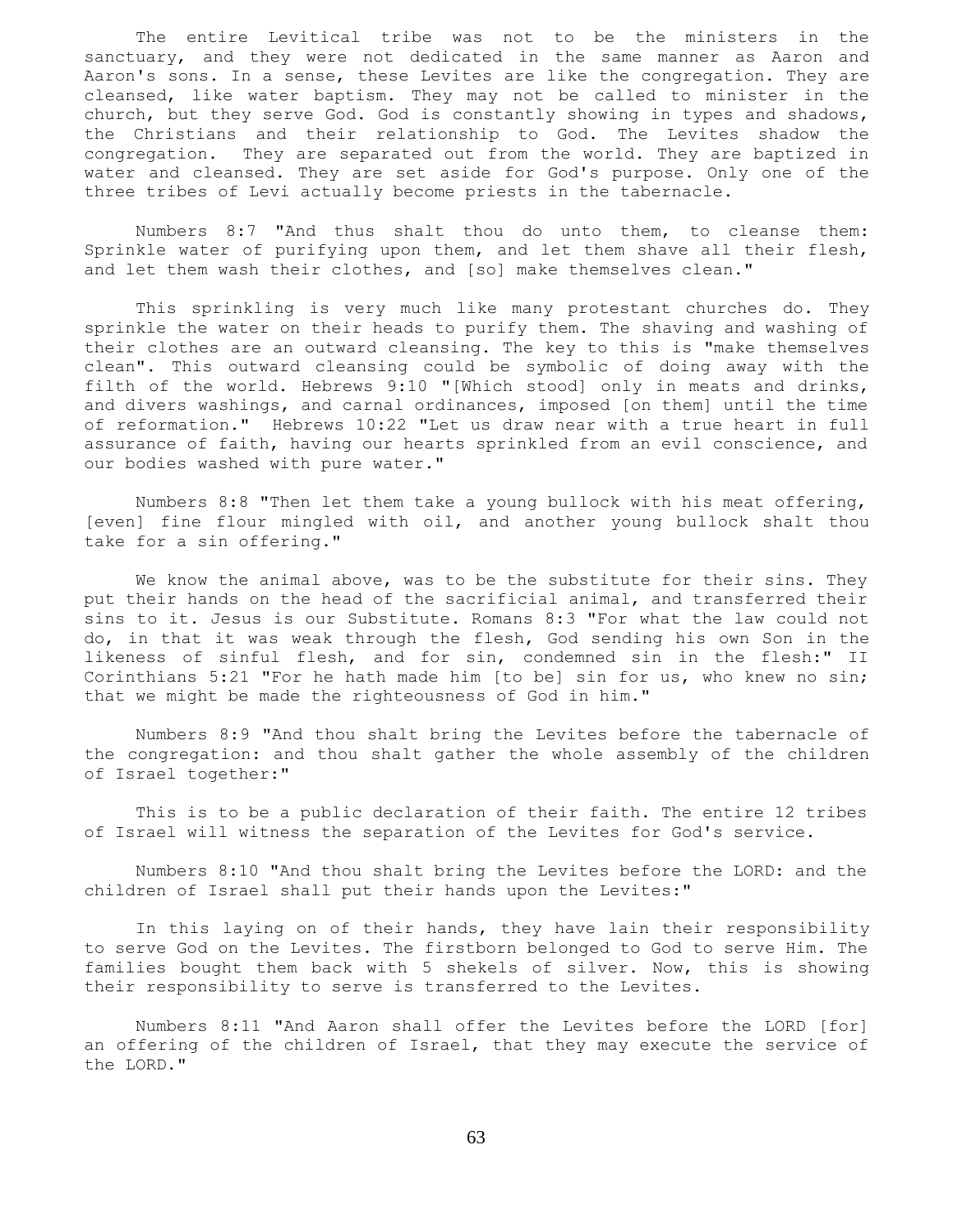They are the substitutes for the firstborn. The Levites belong to God, in place of the firstborn belonging to Him. They are dedicated to do service to God.

 Numbers 8:12 "And the Levites shall lay their hands upon the heads of the bullocks: and thou shalt offer the one [for] a sin offering, and the other [for] a burnt offering, unto the LORD, to make an atonement for the Levites."

 The Levites transferred their sins on to the head of the animals. Their sins will be burned up with the bullocks.

 Numbers 8:13 "And thou shalt set the Levites before Aaron, and before his sons, and offer them [for] an offering unto the LORD."

 The Levites are God's. They are His in every way. They will, now, serve in whatever capacity God sees fit.

 Numbers 8:14 "Thus shalt thou separate the Levites from among the children of Israel: and the Levites shall be mine."

 This is in a different sense, than the Israelites in entirety. The other Israelites, except for the Levites, have a private life. The Levites do not. They are the property of God. Numbers 3:45 "Take the Levites instead of all the firstborn among the children of Israel, and the cattle of the Levites instead of their cattle; and the Levites shall be mine: I [am] the LORD."

 Numbers 8:15 "And after that shall the Levites go in to do the service of the tabernacle of the congregation: and thou shalt cleanse them, and offer them [for] an offering."

 Some of the Levites carry the curtains of the temple, when they move. Others carry the boards, when they move. Some, such as Aaron and his sons, work in the ministry of the tabernacle, and handle the holy things. They are an offering unto God.

 Numbers 8:16 "For they [are] wholly given unto me from among the children of Israel; instead of such as open every womb, [even instead of] the firstborn of all the children of Israel, have I taken them unto me."

 This is a repeat of an earlier statement. I believe anyone contemplating going into the ministry should take careful note of this. This is saying, that once you are dedicated to the service of God, you no longer have a private life. You belong to God 24 hours a day and 365 days a year. You no longer make decisions about your life. You are under the total control of the Lord. You follow His instructions in all avenues of your life. He is your Lord.

 Numbers 8:17 "For all the firstborn of the children of Israel [are] mine, [both] man and beast: on the day that I smote every firstborn in the land of Egypt I sanctified them for myself."

 The last of the ten plagues that came on Egypt, was the death of the firstborn. The Hebrew firstborn were spared, because there was blood applied over the doors of their homes. They were, in effect, bought with that blood.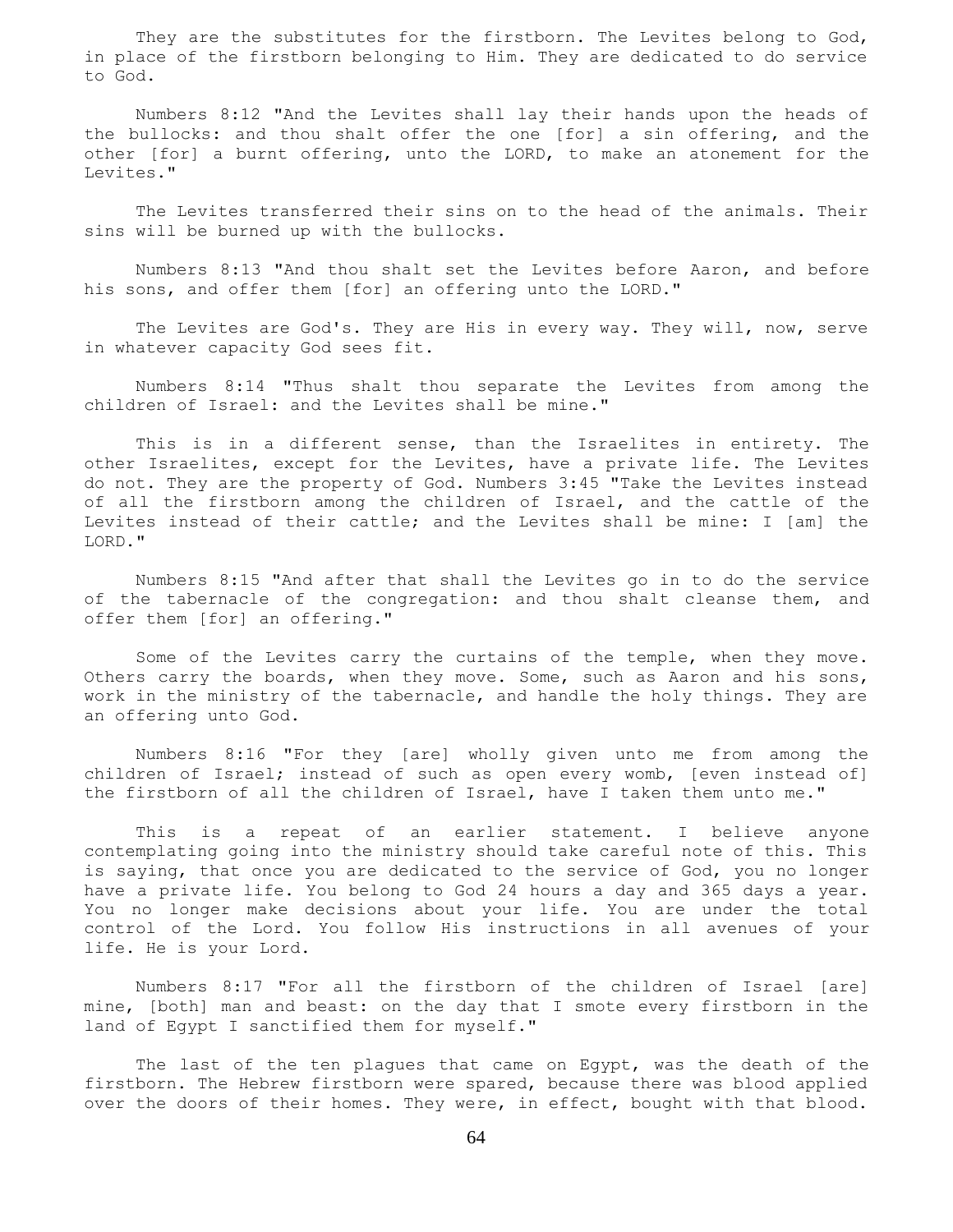Their lives were spared by the blood of the lamb over the door. Those spared belonged to God from that moment on. "Sanctified" means set aside for God's purpose. All Christians are bought with the blood of the Lamb {Jesus Christ}. We are not our own, we belong to God.

 Numbers 8:18 "And I have taken the Levites for all the firstborn of the children of Israel."

Now we see again, the substitution of the Levites for the firstborn.

 Numbers 8:19 "And I have given the Levites [as] a gift to Aaron and to his sons from among the children of Israel, to do the service of the children of Israel in the tabernacle of the congregation, and to make an atonement for the children of Israel: that there be no plague among the children of Israel, when the children of Israel come nigh unto the sanctuary."

The servile work that the Levites did is, in a way, atonement for what all of Israel should have been doing. They would not keep the law of God in the way He expected. This is the Levitical tribe doing it for them. All of the Israelites were bound to be holy, but the Levites became holy for them.

 Numbers 8:20 "And Moses, and Aaron, and all the congregation of the children of Israel, did to the Levites according unto all that the LORD commanded Moses concerning the Levites, so did the children of Israel unto them."

 This just means that Moses carried God's wishes out in detail pertaining to the Levites.

 Numbers 8:21 And the Levites were purified, and they washed their clothes; and Aaron offered them [as] an offering before the LORD; and Aaron made an atonement for them to cleanse them.

 They purified themselves, and were purified by the ceremonial washings, as well. When they were prepared, God presented them before the Lord.

 Numbers 8:22 "And after that went the Levites in to do their service in the tabernacle of the congregation before Aaron, and before his sons: as the LORD had commanded Moses concerning the Levites, so did they unto them."

 The Levites had different jobs to do. This just means they reported to Aaron, to perform the tasks God had set out for them to do.

Numbers 8:23 "And the LORD spake unto Moses, saying,"

We are being reminded that these are not Moses' wishes, but are orders spoken to Moses by the LORD.

 Numbers 8:24 "This [is it] that [belongeth] unto the Levites: from twenty and five years old and upward they shall go in to wait upon the service of the tabernacle of the congregation:"

We read earlier, that their actual serving began when they were thirty years old, and lasted until they were fifty years old. I believe the difference, here, is, possibly, that they were in training from the time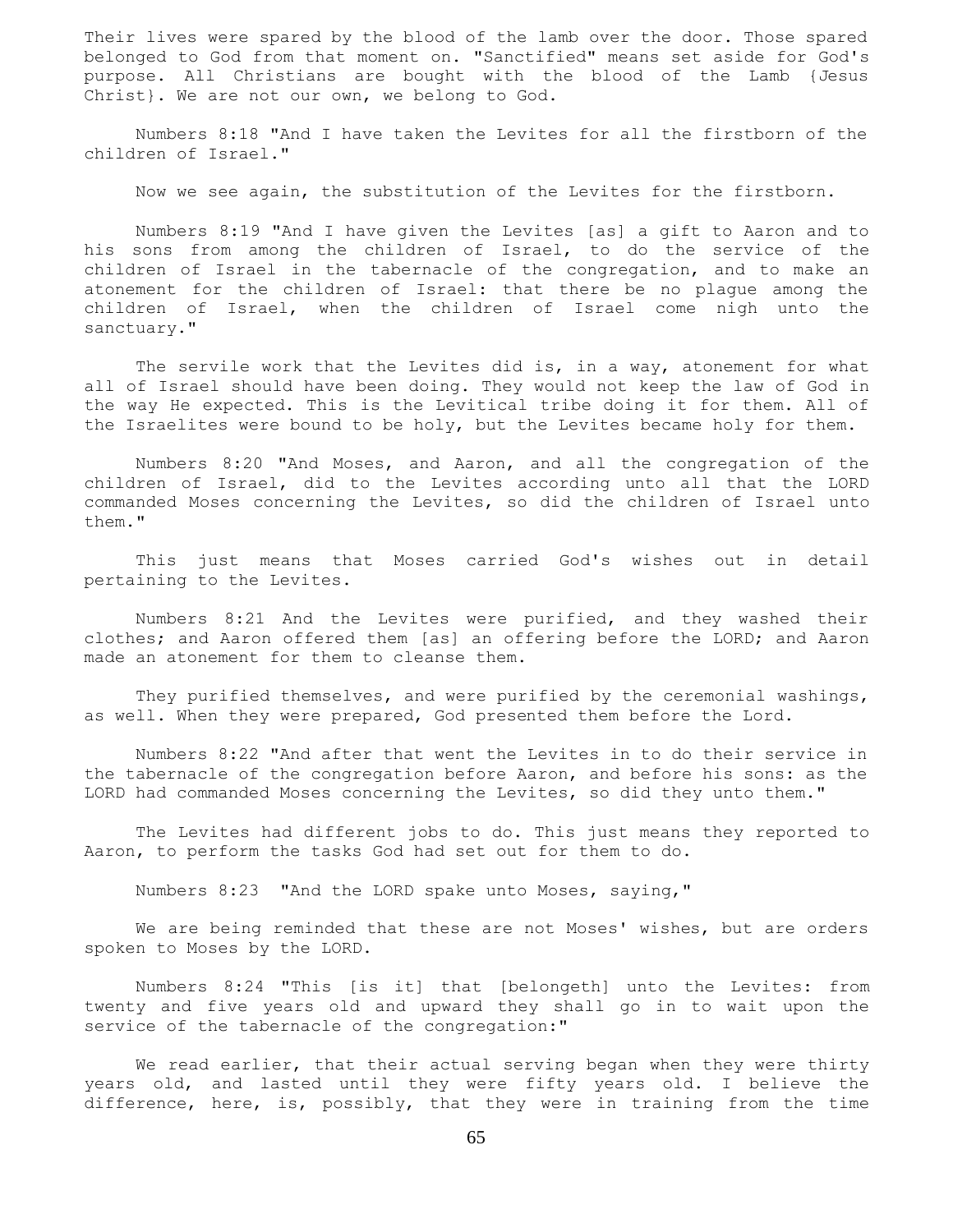they were 25 until they were thirty. Then at the age of thirty, they started the actual performance of their ministry. The word "wait" is a giveaway to that.

 Numbers 8:25 "And from the age of fifty years they shall cease waiting upon the service [thereof], and shall serve no more:"

 Some of this service required a great deal of stamina. The carrying of the heavy boards would be one example. A person tires more easily after the age of fifty. Perhaps, that is why the time for their service to cease is given as 50 years.

 Numbers 8:26 "But shall minister with their brethren in the tabernacle of the congregation, to keep the charge, and shall do no service. Thus shalt thou do unto the Levites touching their charge."

 This is speaking of them not having other jobs. They work for the LORD. Some of them are like caretakers of the tabernacle.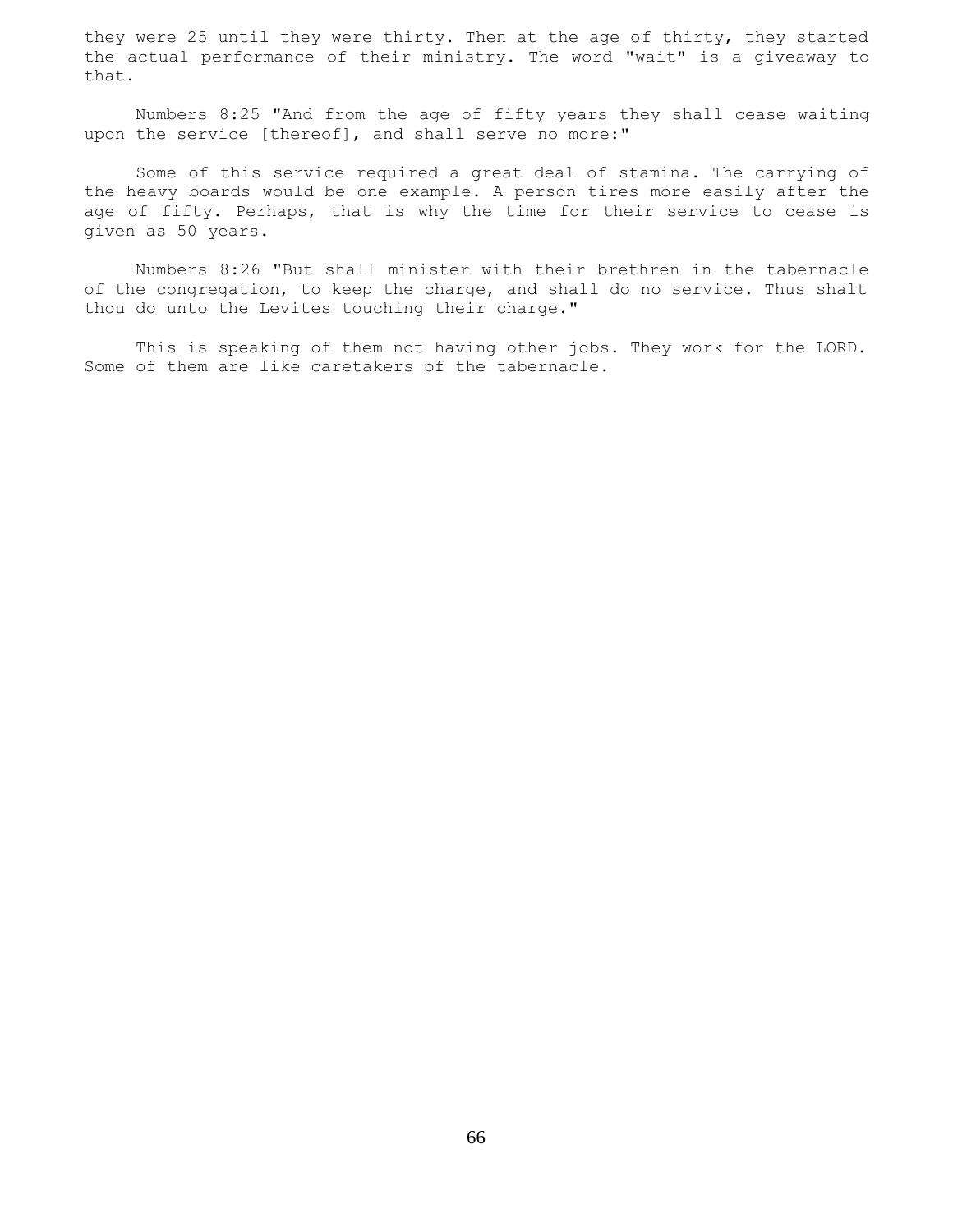## Numbers 12 Questions

1. Where was the LORD, when He spoke to Moses? 2. The lamps shall give light over against the candlestick. 3. Who was responsible for the lights? 4. \_\_\_\_\_\_\_\_\_ is the Light of the world. 5. Who does the "candlestick" symbolize? 6. What happens, when Jesus comes and dwells within us? 7. The "Bread" in the tabernacle symbolizes what? 8. What, besides physical light, does the Light bring? 9. Who lighted the lamps? 10. The work of the candlestick was of \_\_\_\_\_\_\_\_\_\_ \_\_\_\_\_\_\_\_\_. 11. The \_\_\_\_\_\_\_\_\_ symbolizes God. 12. Quote Exodus chapter 25 verses 31 and 32. 13. Describe the candlestick. 14. Who, of the Levites, was Moses to cleanse? 15. What is this cleansing like? 16. What is God constantly showing in the types and shadows? 17. They sprinkled the water on their heads to them. 18. Quote Hebrews chapter 9 verse 10. 19. Quote Hebrews chapter 10 verse 22. 20. Why did they put their hands on the head of the sacrificial animal? 21. Quote Romans chapter 8 verse 3. 22. Quote 2 Corinthians chapter 5 verse 21. 23. What is verse 9 speaking of? 24. What had they done to the Levites, when they laid their hands on them? 25. They are substitutes for the 26. What happened to the sins of the Levites? 27. What is the difference in the Israelites all belonging to God, and the Levites belonging to God? 28. Quote Numbers chapter 3 verse 45. 29. Why should a person going into the ministry think seriously, before doing it? 30. What was the last of the ten plagues in Egypt? 31. How were the firstborn of the Hebrews saved? 32. Why is the age of service here 25, instead of 30 years? 33. Some of the work required a great deal of \_\_\_\_\_\_\_\_\_\_\_.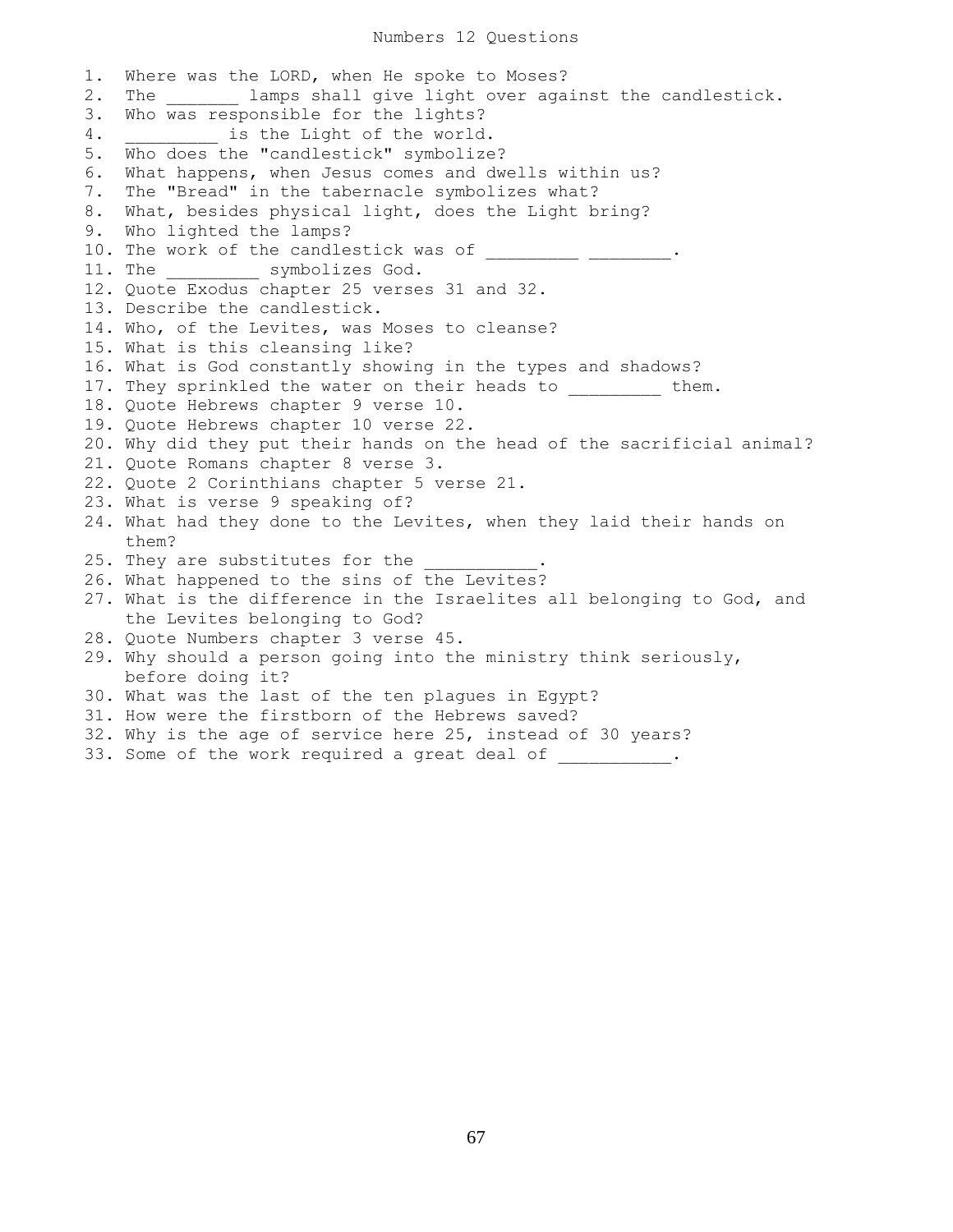We will begin this lesson in Numbers 9:1 "And the LORD spake unto Moses in the wilderness of Sinai, in the first month of the second year after they were come out of the land of Egypt, saying,"

This gives a specific time, which precedes much that we have already been reading.

 Numbers 9:2 "Let the children of Israel also keep the passover at his appointed season."

 Passover is to celebrate the night the Hebrews were spared from the loss of their firstborn in Egypt. Death passed over the houses that had the blood of a lamb over the door. At the very same time every year, they were to remember that night, and be thankful to God. The passover had been made an ordinance forever, but we do not read where they kept it during their wilderness wanderings. All of this was a type and shadow of our passover Lamb {Jesus Christ}. I Corinthians 5:7 "Purge out therefore the old leaven, that ye may be a new lump, as ye are unleavened. For even Christ our passover is sacrificed for us:" I Corinthians 5:8 "Therefore let us keep the feast, not with old leaven, neither with the leaven of malice and wickedness; but with the unleavened [bread] of sincerity and truth."

 Numbers 9:3 "In the fourteenth day of this month, at even, ye shall keep it in his appointed season: according to all the rites of it, and according to all the ceremonies thereof, shall ye keep it."

 The law did not leave any room for excuses for not keeping the passover. Notice {at even}. This passover was a shadow of the great passover, when the Lamb of God shed His blood for all mankind. The Jewish day began at approximately 6 in the evening and continued to 6 the next evening. This is how Jesus ate passover with His disciples just after 6. He was captured and tried during the night. At 9 A.M. in the morning, He was Crucified. At 3 that afternoon, He commanded His Spirit to leave His body. He was the Passover Lamb before 6 on the very same day He had eaten with the disciples. All of these things happened between 6 P.M. and 6 P.M. He was even in the tomb before 6 P.M. This day is a day God had set aside for this purpose. To vary the day, is to disbelieve. This 14th day in their first month is very similar to our April. Our date varies, because the Jews month changes with the full moon.

 Numbers 9:4 "And Moses spake unto the children of Israel, that they should keep the passover."

 That very first passover should be fresh in their minds. They should remember well the passover which brought them new life. Moses tells the people to keep passover.

 Numbers 9:5 "And they kept the passover on the fourteenth day of the first month at even in the wilderness of Sinai: according to all that the LORD commanded Moses, so did the children of Israel."

 This was the first remembrance of that passover. They did as Moses commanded.

68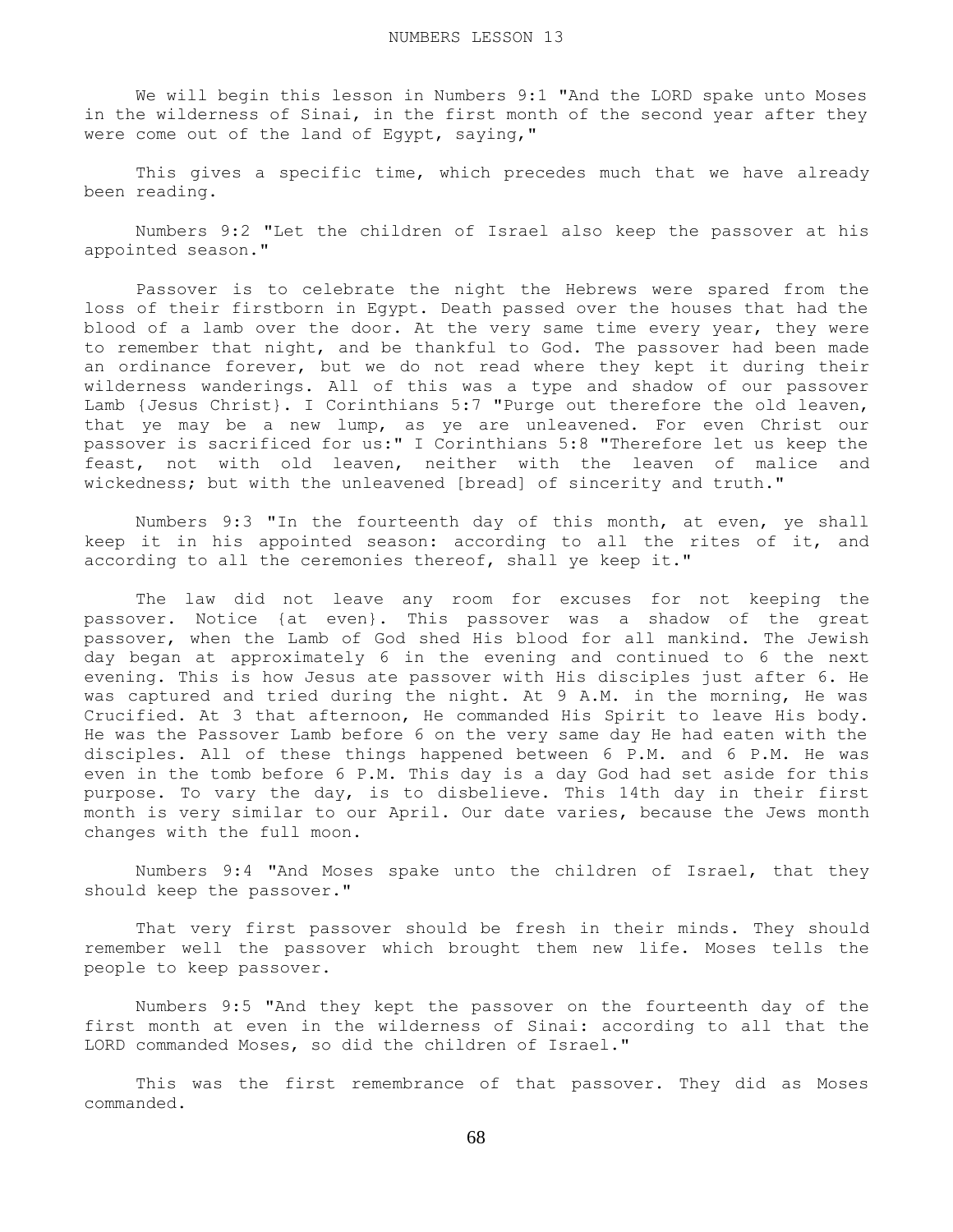Numbers 9:6 "And there were certain men, who were defiled by the dead body of a man, that they could not keep the passover on that day: and they came before Moses and before Aaron on that day:"

 Many believe the two men to be Mishael and Elizaphan, who had just recently buried Nadab and Abihu. Those who touched a dead body were considered unclean for seven days.

 Numbers 9:7 "And those men said unto him, We [are] defiled by the dead body of a man: wherefore are we kept back, that we may not offer an offering of the LORD in his appointed season among the children of Israel?"

 They had been out of the camp, because of their uncleanness. They did the right thing, coming to inquire what they should do.

 Numbers 9:8 "And Moses said unto them, Stand still, and I will hear what the LORD will command concerning you."

 It appears, there had been no ordinance pertaining to this specific thing at this time. Moses inquired of God, what should be done.

Numbers 9:9 "And the LORD spake unto Moses, saying,"

When Moses inquired of the LORD, He answered him immediately.

 Numbers 9:10 "Speak unto the children of Israel, saying, If any man of you or of your posterity shall be unclean by reason of a dead body, or [be] in a journey afar off, yet he shall keep the Passover unto the LORD."

 Even these things of separation do not exempt a person from keeping passover. The handling of this situation set a pattern for generations to come. They were setting a precedent.

 Numbers 9:11 "The fourteenth day of the second month at even they shall keep it, [and] eat it with unleavened bread and bitter [herbs]."

 The only adjustment God made for them, was a one month delay of observing. The very same requirements, of unleavened bread and bitter herbs, are to be eaten.

 Numbers 9:12 "They shall leave none of it unto the morning, nor break any bone of it: according to all the ordinances of the Passover they shall keep it."

 This symbolizes the body of the Lord Jesus. Jesus had no broken bones, so the bones were not to be broken in this sacrifice. Exodus 12:46 "In one house shall it be eaten; thou shalt not carry forth ought of the flesh abroad out of the house; neither shall ye break a bone thereof." John 19:36 "For these things were done, that the scripture should be fulfilled, A bone of him shall not be broken." Every aspect of the passover was to be kept, but one month later.

 Numbers 9:13 "But the man that [is] clean, and is not in a journey, and forbeareth to keep the passover, even the same soul shall be cut off from among his people: because he brought not the offering of the LORD in his appointed season, that man shall bear his sin."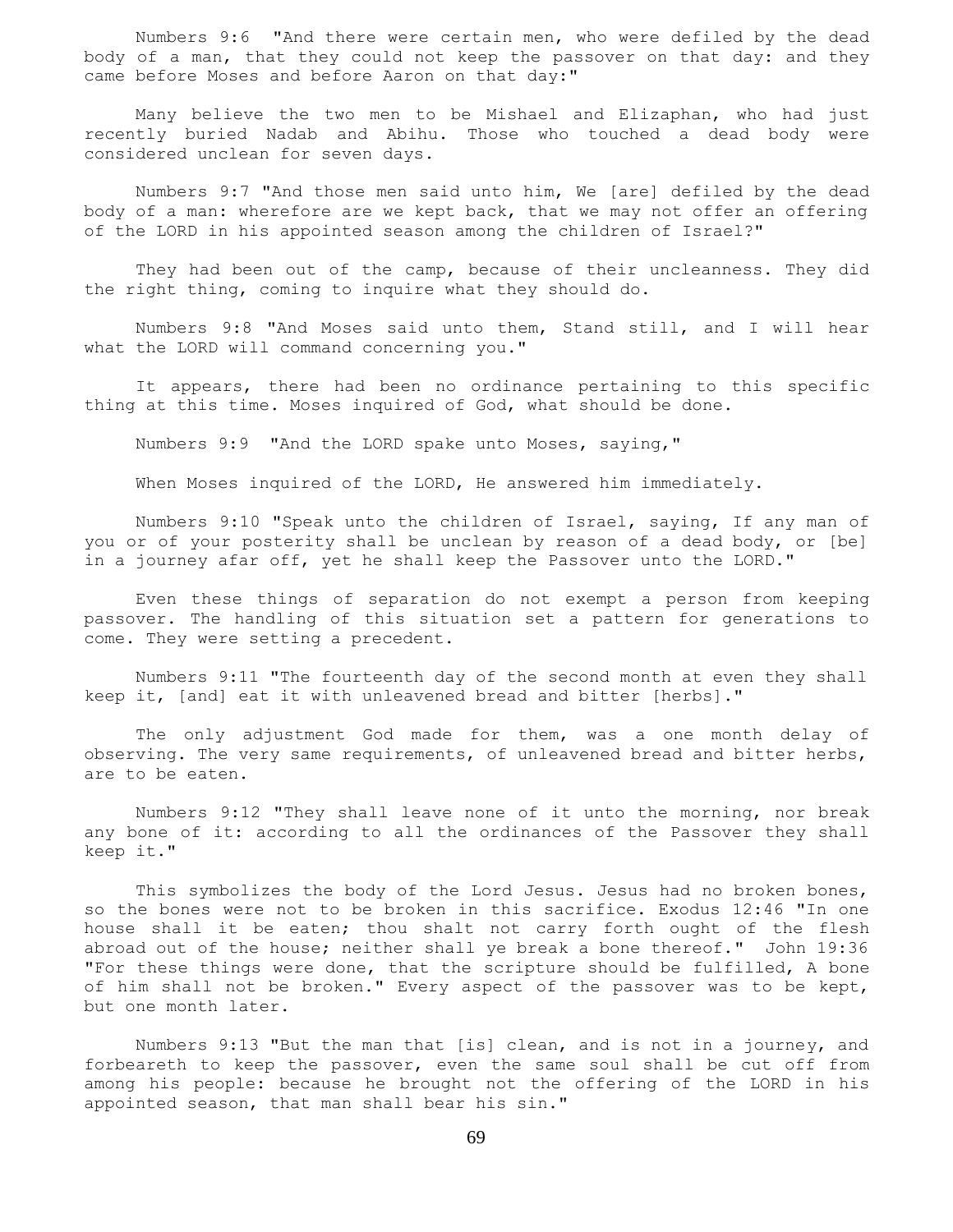The person that would do such a thing as this is, in effect, denying God. This is the basis of their lives. Those who do not observe this in remembrance of what God did for them, are truly not His. The blessings are not for him. This is like denying Christ, and the great sacrifice He made for us. The way to life is through the blood of Jesus. Hebrews 10:28 "He that despised Moses' law died without mercy under two or three witnesses:" Hebrews 10:29 "Of how much sorer punishment, suppose ye, shall he be thought worthy, who hath trodden under foot the Son of God, and hath counted the blood of the covenant, wherewith he was sanctified, an unholy thing, and hath done despite unto the Spirit of grace?"

 Numbers 9:14 "And if a stranger shall sojourn among you, and will keep the passover unto the LORD; according to the ordinance of the passover, and according to the manner thereof, so shall he do: ye shall have one ordinance, both for the stranger, and for him that was born in the land."

 Exodus 12:48 "And when a stranger shall sojourn with thee, and will keep the passover to the LORD, let all his males be circumcised, and then let him come near and keep it; and he shall be as one that is born in the land: for no uncircumcised person shall eat thereof." Exodus 12:49 "One law shall be to him that is homeborn, and unto the stranger that sojourneth among you." This is the same thing as the church. If a person desires to take communion with you, he must believe in the Lord Jesus Christ. "Communion" is a remembrance of His shedding His blood and giving His body, that we might be saved.

 Numbers 9:15 "And on the day that the tabernacle was reared up the cloud covered the tabernacle, [namely], the tent of the testimony: and at even there was upon the tabernacle as it were the appearance of fire, until the morning."

 The fire and the smoke were an outward sign to let the people know that God was with them. The presence of the LORD was in the smoke. Deuteronomy 5:24 "And ye said, Behold, the LORD our God hath shewed us his glory and his greatness, and we have heard his voice out of the midst of the fire: we have seen this day that God doth talk with man, and he liveth." Hebrews 12:29 "For our God [is] a consuming fire." This is the very same fire that was in the middle of the wheel in Ezekiel.

 Numbers 9:16 "So it was alway: the cloud covered it [by day], and the appearance of fire by night."

 God's presence was with them day and night. Exodus 13:21 "And the LORD went before them by day in a pillar of a cloud, to lead them the way; and by night in a pillar of fire, to give them light; to go by day and night:" As long as God's children were in the wilderness, His presence remained with them day and night.

 Numbers 9:17 "And when the cloud was taken up from the tabernacle, then after that the children of Israel journeyed: and in the place where the cloud abode, there the children of Israel pitched their tents."

They were led of God. It would be so much better for Christians today, if we would realize that the Spirit of God will lead us now, if we will follow. God never changes. We are the ones that change.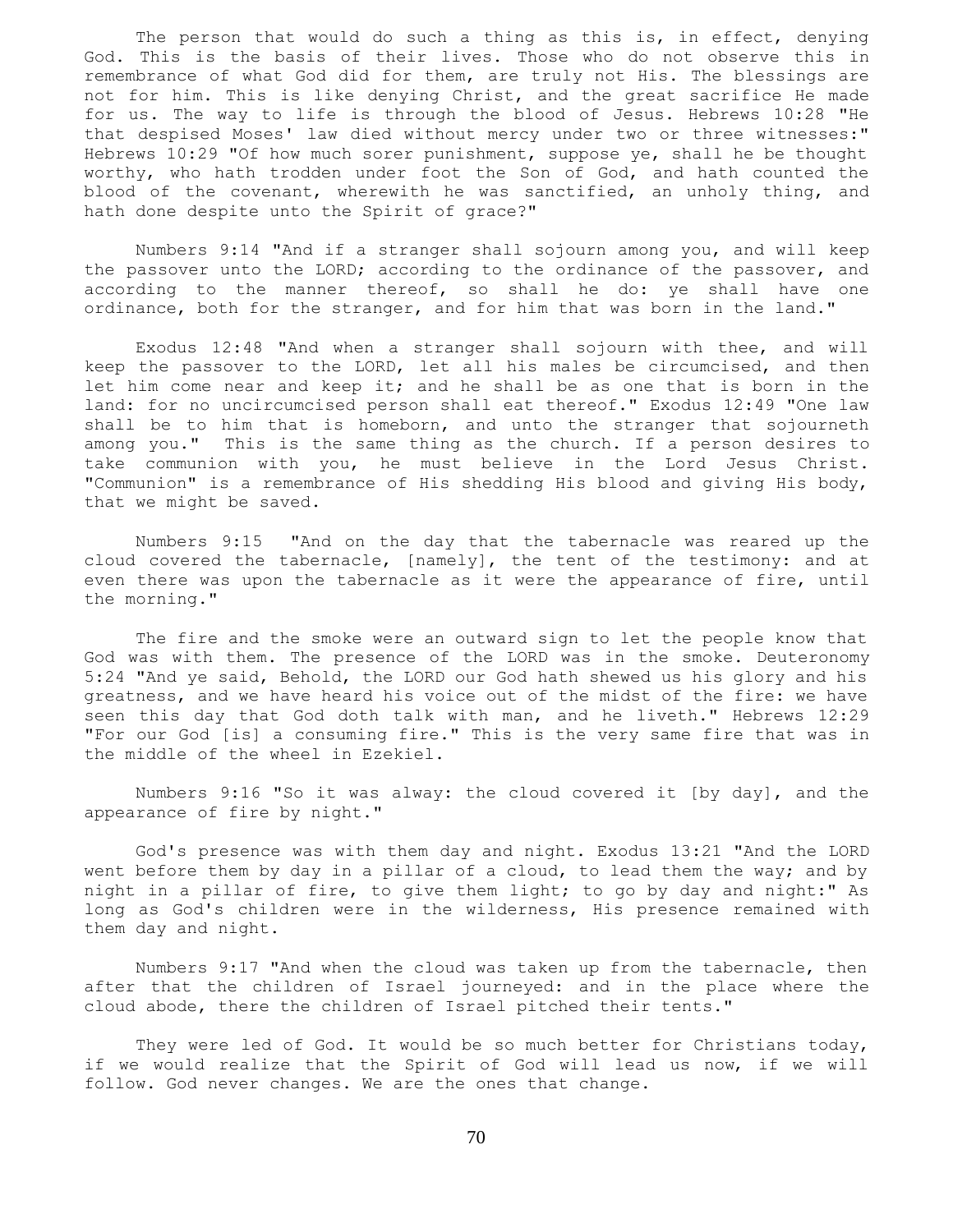Numbers 9:18 "At the commandment of the LORD the children of Israel journeyed, and at the commandment of the LORD they pitched: as long as the cloud abode upon the tabernacle they rested in their tents."

The cloud would rise, so that the entire group could see, and follow. When it was time for them to stop and set the tabernacle up, the cloud would descend upon the spot. It left no doubt, what the wishes of God were.

 Numbers 9:19 "And when the cloud tarried long upon the tabernacle many days, then the children of Israel kept the charge of the LORD, and journeyed not."

 It appears, that no one questioned the leading of the cloud and fire. It was apparent enough to all of them that this was God leading them. They had actually heard the voice of God from the mountain, when He first spoke the 10 commandments. It had frightened them so badly, they asked Moses to speak to God for them. This cloud and fire {visible to all} reassured them of God's presence. When the cloud stopped, it was time for them to stop.

 Numbers 9:20 "And [so] it was, when the cloud was a few days upon the tabernacle; according to the commandment of the LORD they abode in their tents, and according to the commandment of the LORD they journeyed."

 The ordering of the march was not from Moses, but God. This causes me to believe God would rest them from this desert journey a time, and then carry them, again.

 Numbers 9:21 "And [so] it was, when the cloud abode from even unto the morning, and [that] the cloud was taken up in the morning, then they journeyed: whether [it was] by day or by night that the cloud was taken up, they journeyed."

 You would think it would be too dark for them to travel by night, but the fire was so bright, it gave light to this near 3 million people. This is not just an ordinary fire, or Light. God is the source of all Light. He could cause as much light as was needed to shine. It would, probably, have been cooler to travel at night. Whatever the reason, they moved when God commanded, night or day.

 Numbers 9:22 "Or [whether it were] two days, or a month, or a year, that the cloud tarried upon the tabernacle, remaining thereon, the children of Israel abode in their tents, and journeyed not: but when it was taken up, they journeyed."

 It appears, there was no certain number of days they moved, or stayed in one place. If God had a purpose for them staying in one place for over a year, they stayed. One of the most vivid examples of this in the New Testament, was the moving of Paul from place to place. Paul went where God sent him, and stayed as long as God wanted him to. Most ministers today follow the guidance of God. They will not go to minister in a place, unless they feel God sent them. They will not stay in a place, if they feel God wants them to leave. The true Christian should make Jesus his Lord, as well as his Saviour. When He is Lord, He controls his moves.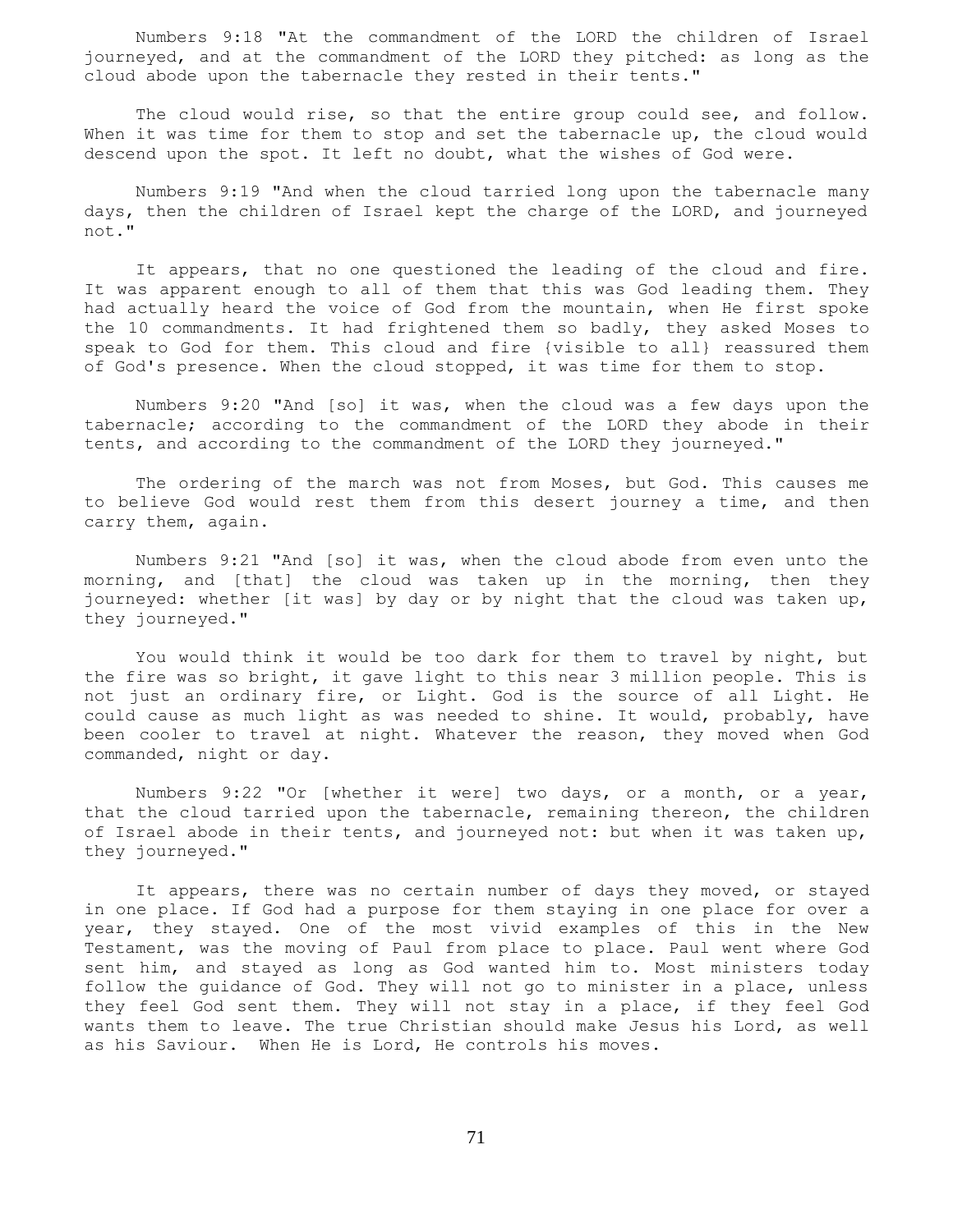Numbers 9:23 "At the commandment of the LORD they rested in the tents, and at the commandment of the LORD they journeyed: they kept the charge of the LORD, at the commandment of the LORD by the hand of Moses."

The only times they went where the cloud did not lead them, they met with terrible defeat. I say, once more, we should find out what the will of God is for our lives, and then walk in that will. Any other life we lead, will be a failure. They followed the commandments of God spoken through Moses. We must follow the commandments of God.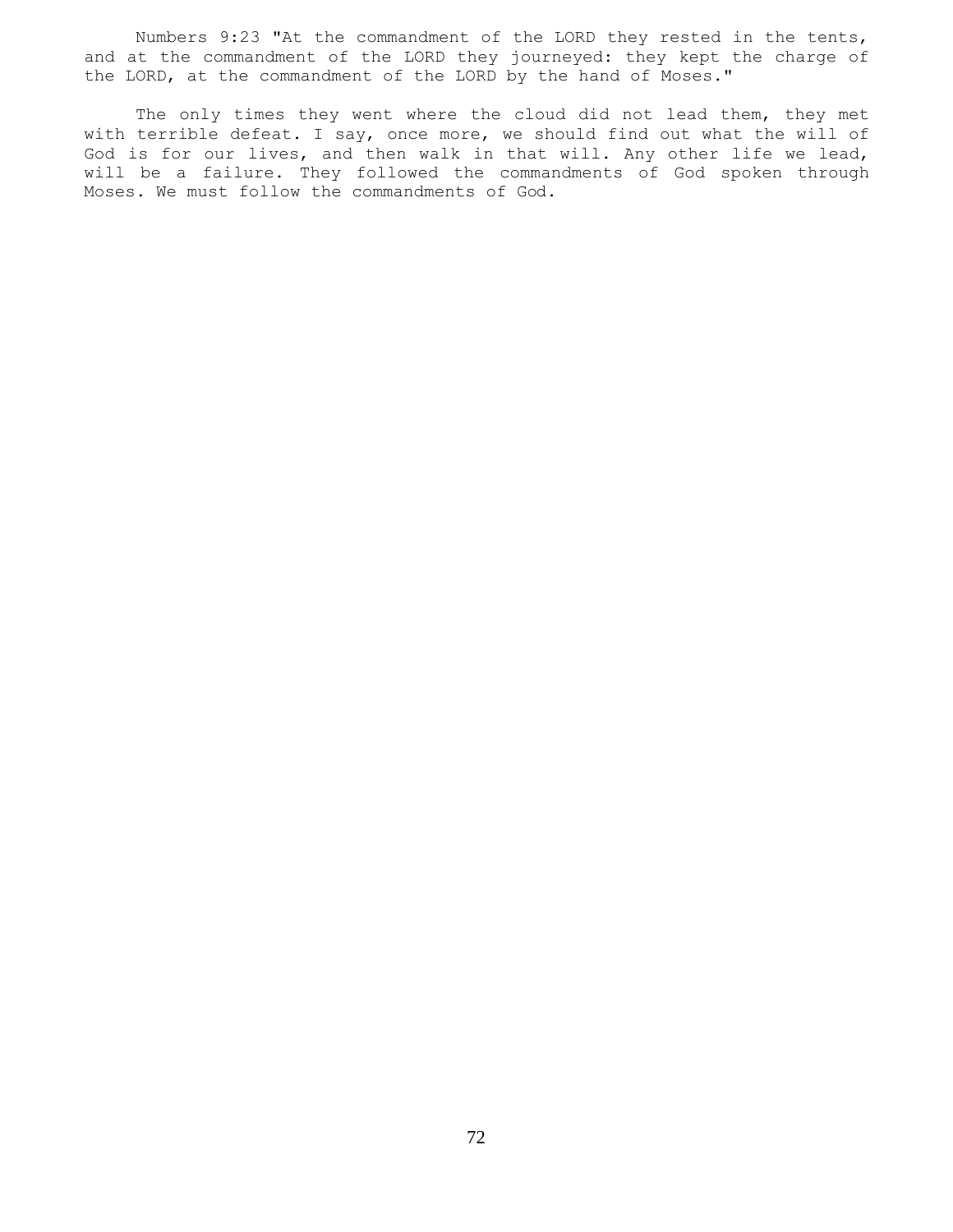Numbers 13 Questions

1. What does passover celebrate? 2. Why were the Hebrew firstborn not killed? 3. How long were they to celebrate passover? 4. Who is the Christian's passover Lamb? 5. Quote 1 Corinthians chapter 5 verses 7 and 8. 6. When was it to be celebrated? 7. How could Jesus eat passover with the disciples, and yet, be the passover Lamb that same day?? 8. To vary the day, is to 9. Their first month is similar to our 10. Why should the first passover be fresh in their minds. 11. Why were there some men who could not take passover? 12. Many believe the men to be \_\_\_\_\_\_\_\_ and \_\_\_\_\_\_\_. 13. Who had they recently buried? 14. Was this excuse sufficient to exempt them from passover? 15. What did Moses do, when they told him of the matter? 16. When would they take passover? 17. Why was it important that they not break any bone of the passover lamb? 18. Quote Exodus chapter 12 verse 46 19. Quote John chapter 19 verse 36. 20. Those who refuse to keep passover are, in effect, doing what? 21. He that despiseth Moses' law died without mercy under or witnesses. 22. Quote Hebrews chapter 10 verse 29. 23. When a stranger practiced passover, what must he do first. 24. "Communion" is a remembrance of what? 25. How did the people know God was in the tabernacle? 26. Quote Deuteronomy chapter 5 verse 24. 27. Quote Hebrews chapter 12 verse 29. 28. The cloud covered it by \_\_\_\_\_\_\_, and the fire by 29. What will lead the Christians now, if we will follow? 30. Who ordered the march? 31. How often did they move? 32. They went where the cloud \_\_\_\_\_\_\_\_ them.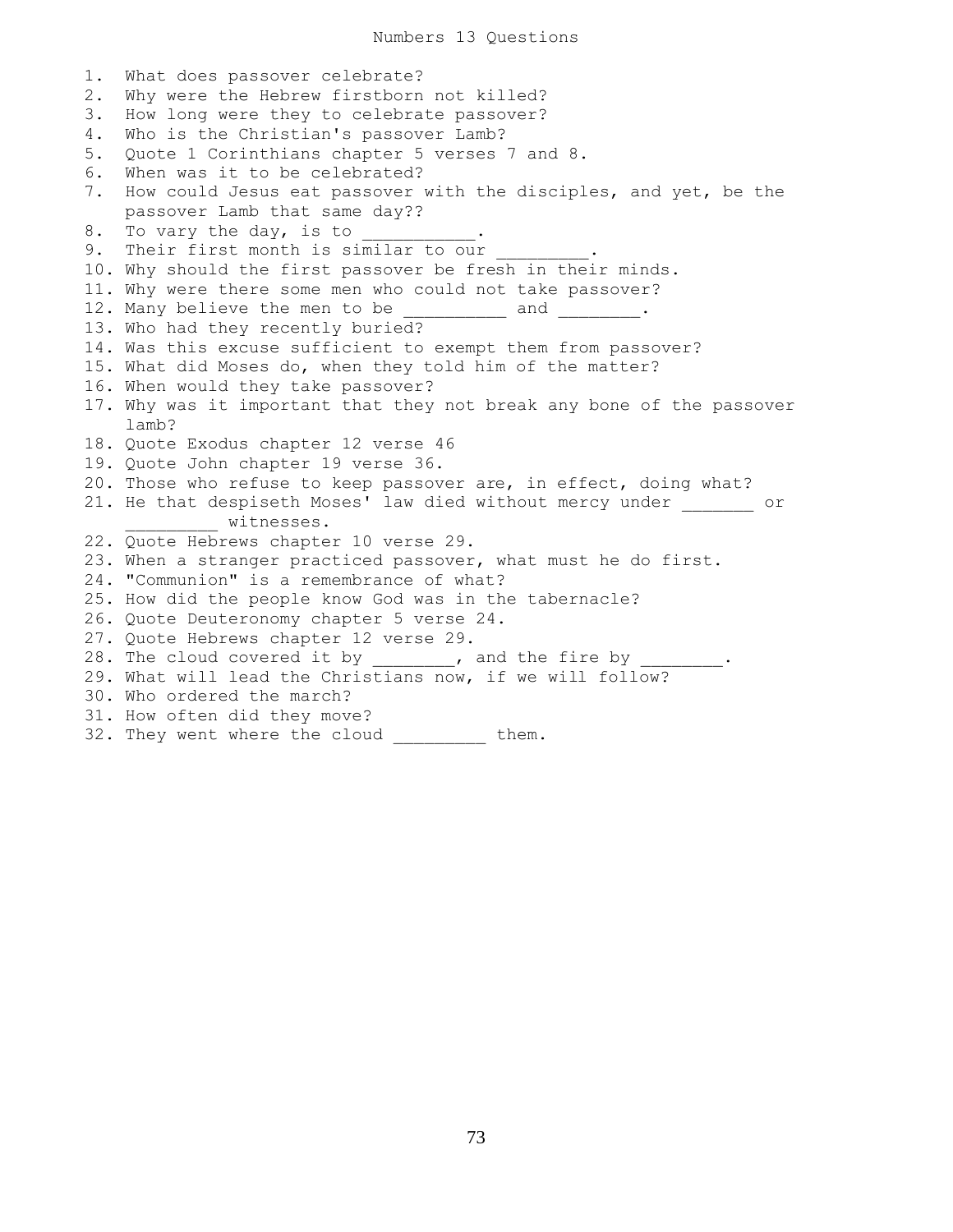We will begin this lesson in Numbers 10:1 "And the LORD spake unto Moses, saying,"

This is a break in the past message.

 Numbers 10:2 "Make thee two trumpets of silver; of a whole piece shalt thou make them: that thou mayest use them for the calling of the assembly, and for the journeying of the camps."

 These trumpets of silver are the same type of trumpet that will be blown, when the Lord blows the trumpet in the sky, to call us to heaven. "Silver" means redemption. That trumpet will call us to our redemption from this earth. These trumpets, in verse 2 above, are for the redeeming of the people, as well. He assembles them for worship. He, also, blows those trumpets to cause them to follow Him. Notice, these trumpets were of one piece. They are not put together. There is only one redemption, and that is found in Jesus. By two, a thing shall be established.

 Numbers 10:3 "And when they shall blow with them, all the assembly shall assemble themselves to thee at the door of the tabernacle of the congregation."

 The location that it is blown, shows us the spiritual value of the blowing of the trumpet. They assembled at the door of the tabernacle to hear from God. When they blow with both trumpets, all the people are to gather.

 Numbers 10:4 "And if they blow [but] with one [trumpet], then the princes, [which are] heads of the thousands of Israel, shall gather themselves unto thee."

 This blowing of one trumpet is just for the leaders to come. It is interesting, to me, that all believers in Christ are "princes". We rule with the King {Jesus} as His subordinates. Matthew 25:21 "His lord said unto him, Well done, [thou] good and faithful servant: thou hast been faithful over a few things, I will make thee ruler over many things: enter thou into the joy of thy lord." Revelation 20:6 "Blessed and holy [is] he that hath part in the first resurrection: on such the second death hath no power, but they shall be priests of God and of Christ, and shall reign with him a thousand years."

 Numbers 10:5 "When ye blow an alarm, then the camps that lie on the east parts shall go forward."

 The blowing of the trumpet to move the camp, and the blowing of the trumpet to assemble, were, undoubtedly, different sounds from the same trumpet. The camps on the east were the tribes of Judah, Issachar, and Zebulun. It appears, they have the first place in the march, as we studied earlier.

 Numbers 10:6 "When ye blow an alarm the second time, then the camps that lie on the south side shall take their journey: they shall blow an alarm for their journeys."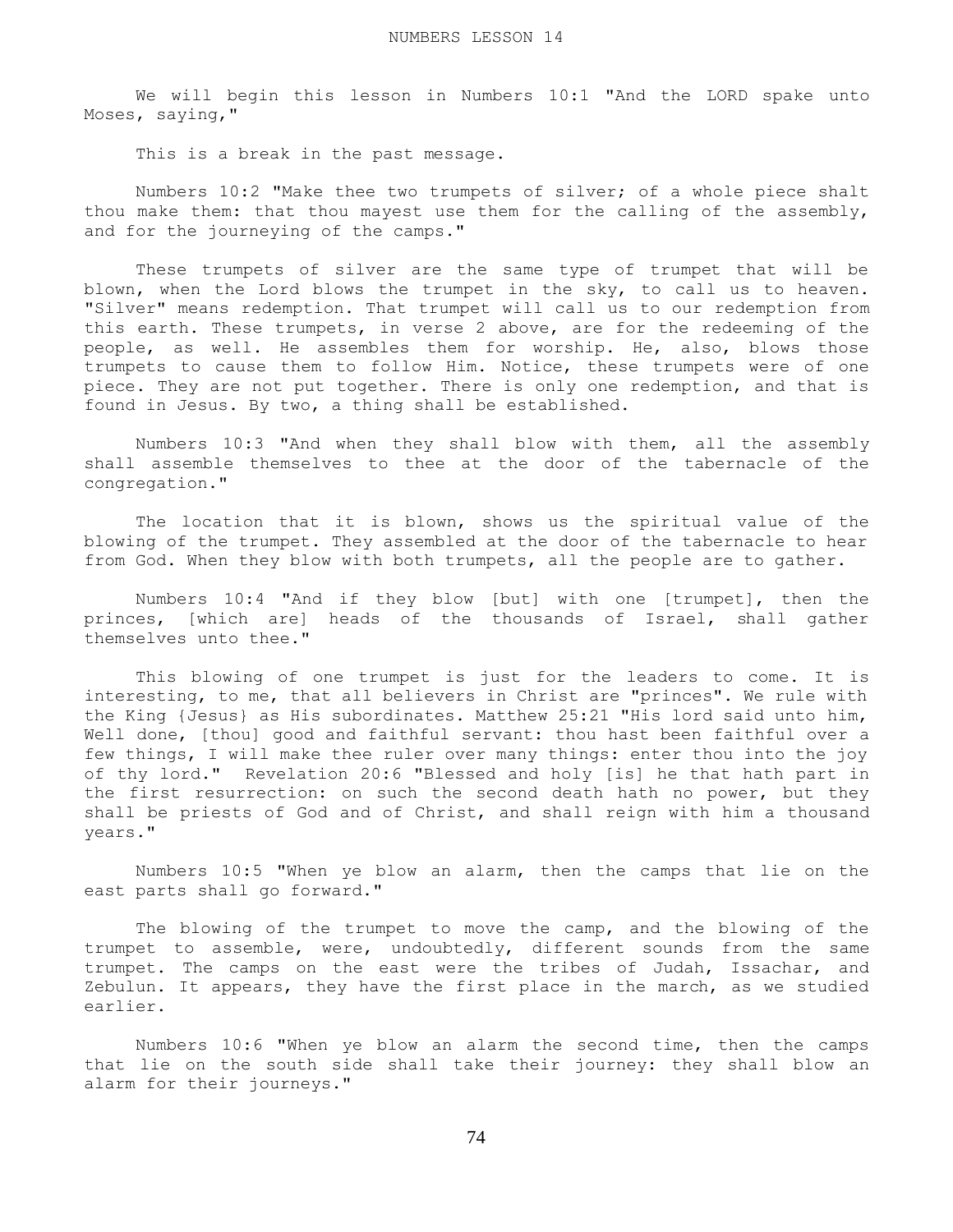The second blowing of the trumpet for moving the people was sounded, and those on the south moved. These were made up of the tribes of Reuben, Simeon, and Gad. If all of the people moved at the first blow of the trumpet, there would be utter confusion. This is orderly.

 Numbers 10:7 "But when the congregation is to be gathered together, ye shall blow, but ye shall not sound an alarm."

 As we said earlier there was a different sound from the trumpet for the gathering of the people, and for the alarm. The alarm was a shrill continuous sound, and the call to assemble was a different tone and shorter blasts from the trumpet.

 Numbers 10:8 "And the sons of Aaron, the priests, shall blow with the trumpets; and they shall be to you for an ordinance for ever throughout your generations."

 Aaron and his sons {the priests} were the ones with authority to blow the trumpets. These silver trumpets were used for religious purposes. Even in the case of an alarm, it would have come from them. In the beginning, they had great authority over all aspects of the lives of the Israelites.

 Numbers 10:9 "And if ye go to war in your land against the enemy that oppresseth you, then ye shall blow an alarm with the trumpets; and ye shall be remembered before the LORD your God, and ye shall be saved from your enemies."

When the trumpet was blown for the purpose of war, the priests blowing it showed God's approval of the battle, and they would not lose. When God was with them in war, they did not lose.

 Numbers 10:10 "Also in the day of your gladness, and in your solemn days, and in the beginnings of your months, ye shall blow with the trumpets over your burnt offerings, and over the sacrifices of your peace offerings; that they may be to you for a memorial before your God: I [am] the LORD your God."

 These very same trumpets, blown differently, were blown in remembrance of the holy days. Some people believe that Aaron and his sons blowing the trumpets for these services symbolized the broadcasting {preaching} of the gospel by the preachers. It certainly was part of their services to blow the trumpet, as we see above. The solemn days, beginnings of months, and burnt offerings were all times when they focused completely upon God. These were memorable times.

 Numbers 10:11 "And it came to pass on the twentieth [day] of the second month, in the second year, that the cloud was taken up from off the tabernacle of the testimony."

 This is the beginning of a march. The signal that it was time to move, was when the cloud moved. The verse prior to this spoke of the time of close communion with God. Now, we see they are to move, being led by the Spirit of God. This was their first time to move after the tabernacle had been set up. We must remember, that they had already been instructed in their order of march.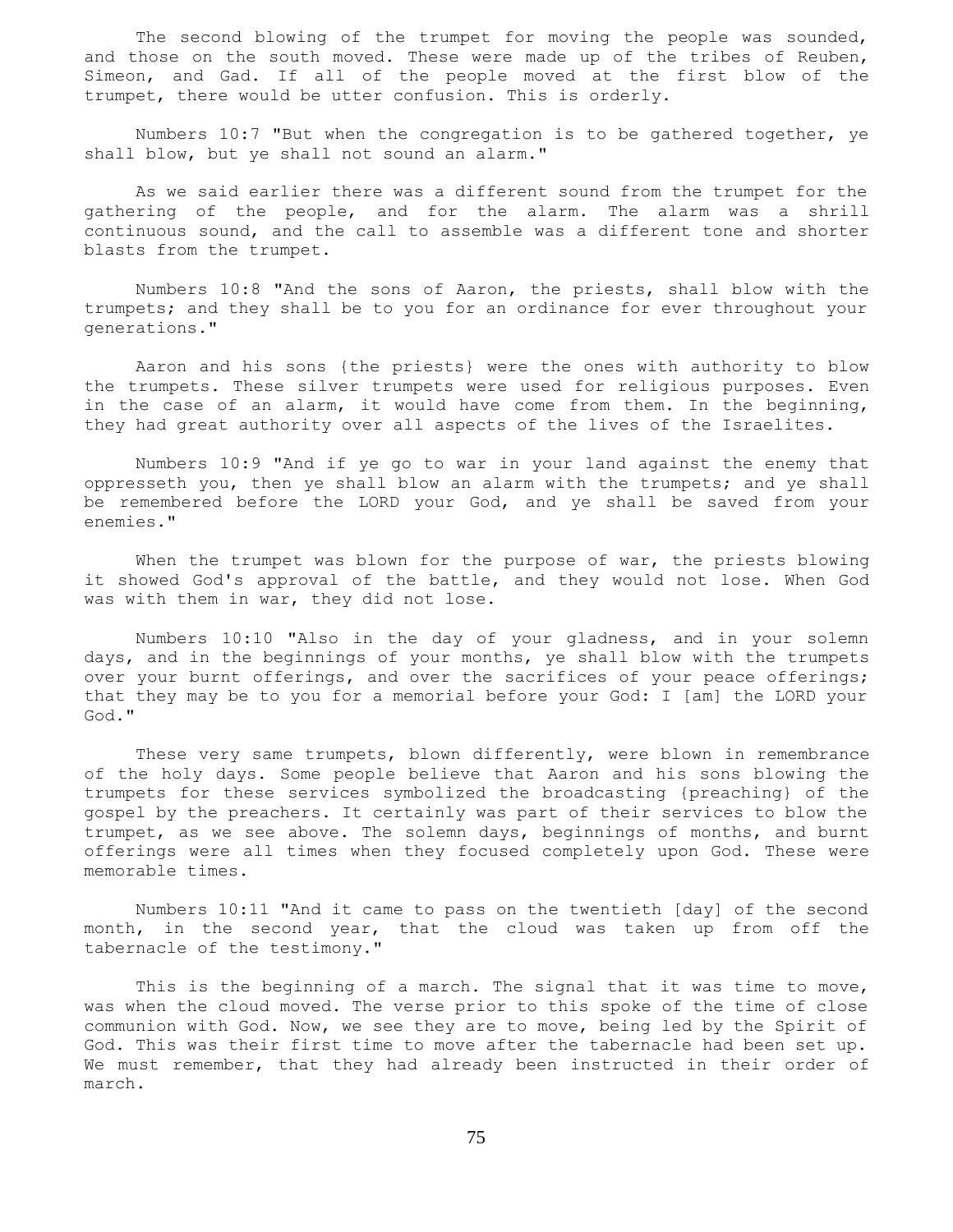Numbers 10:12 "And the children of Israel took their journeys out of the wilderness of Sinai; and the cloud rested in the wilderness of Paran."

 It appears, that the wilderness of Paran was about a three day journey from the wilderness of Sinai. We, also, must continue to remember the size of the group moved. There were just under 3 million people in this march. Notice, the cloud rested. This just means that it went this far and stopped. Wherever the cloud stopped, was to be their place to rest.

 Numbers 10:13 "And they first took their journey according to the commandment of the LORD by the hand of Moses."

 This was a short journey. Perhaps, this was a test to see how they would handle the march. "According to the commandment" is speaking of according to the plan He had given Moses for their march.

 Numbers 10:14 "In the first [place] went the standard of the camp of the children of Judah according to their armies: and over his host [was] Nahshon the son of Amminadab." Numbers 10:15 "And over the host of the tribe of the children of Issachar [was] Nethaneel the son of Zuar." Numbers 10:16 "And over the host of the tribe of the children of Zebulun [was] Eliab the son of Helon."

 This is just saying, that the tribe of Judah led the way. They raised their banner, and their people gathered and marched. The three tribes of Judah, Issachar, and Zebulun had all been camped on the east side. Each tribe had their own prince, but collectively the tribe of Judah was their leader. We had mentioned before, that there would have been total confusion had each tribe not known exactly where to march.

 Numbers 10:17 "And the tabernacle was taken down; and the sons of Gershon and the sons of Merari set forward, bearing the tabernacle."

 We remember, that the tribe of Gershon was to take the curtains and that sort of thing. The tribe of Merari was to take care of the boards and the heavy items. The tribe of Kohath carried the holy things. We remember, 6 wagons had been given to the sons of Gershon and Merari to carry their loads. The tabernacle would be in the very middle of the march, so it would be protected from strangers. The tribe of Kohath, hand-carried the holy things. Actually, Kohath, Gershon, and Merari were all part of the Levitical tribe.

 Numbers 10:18 "And the standard of the camp of Reuben set forward according to their armies: and over his host [was] Elizur the son of Shedeur." Numbers 10:19 "And over the host of the tribe of the children of Simeon [was] Shelumiel the son of Zurishaddai." Numbers 10:20 "And over the host of the tribe of the children of Gad [was] Eliasaph the son of Deuel."

All of these three tribes: Reuben, Simeon, and Gad, are camped on the south side. They line up directly behind those from the east side.

 Numbers 10:21 "And the Kohathites set forward, bearing the sanctuary: and [the other] did set up the tabernacle against they came."

 The Kohathites were carrying the holy things. They had no wagons. They carried everything by hand. On the heavier pieces, they ran rods down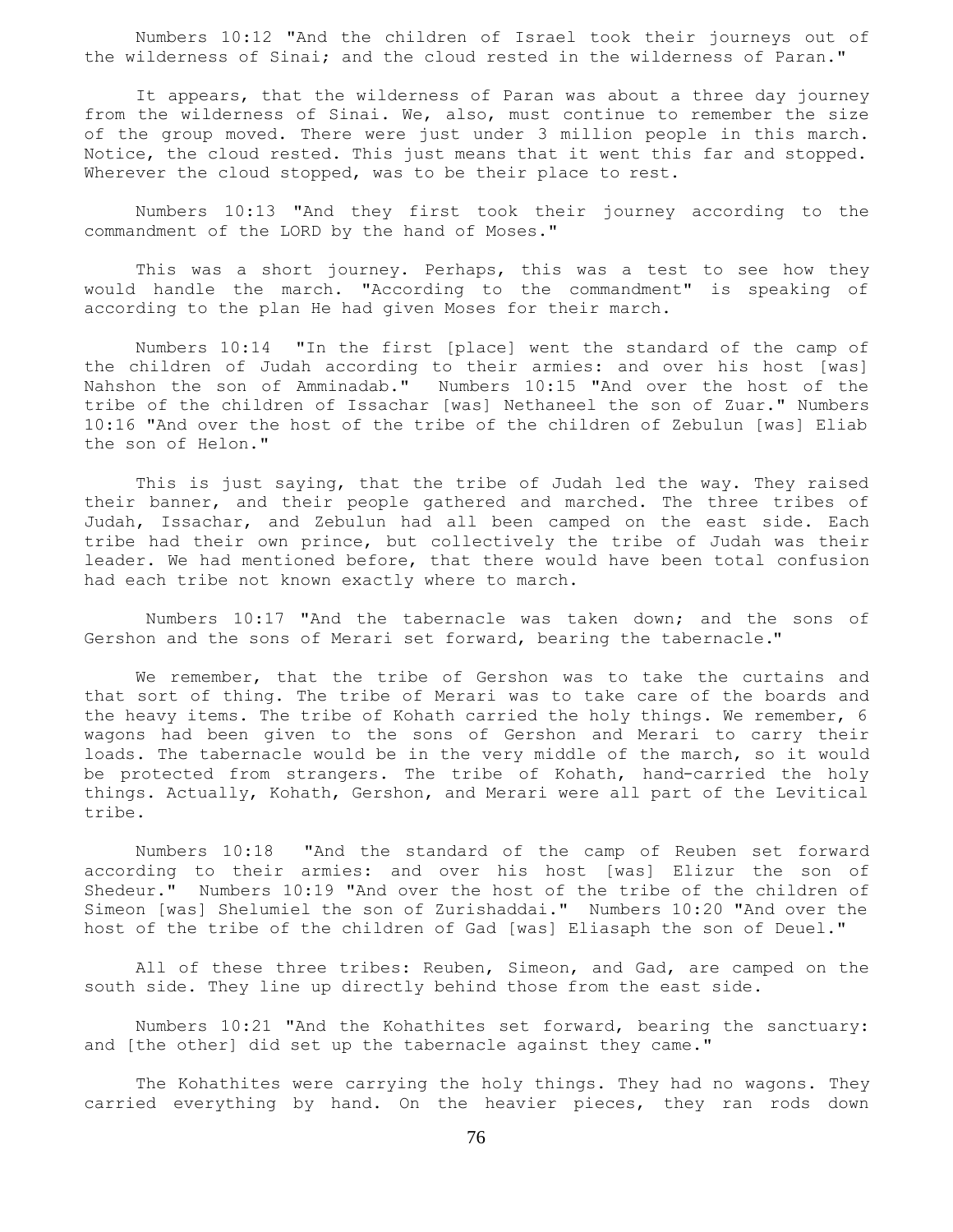through loops and carried the rods. The tabernacle was carried in the middle of the march.

 Numbers 10:22 "And the standard of the camp of the children of Ephraim set forward according to their armies: and over his host [was] Elishama the son of Ammihud." Numbers 10:23 "And over the host of the tribe of the children of Manasseh [was] Gamaliel the son of Pedahzur." Numbers 10:24 "And over the host of the tribe of the children of Benjamin [was] Abidan the son of Gideoni."

 The tribes of Ephraim, Manasseh, and Benjamin were camped in the west. They were the third group of tribes, but were to march just after the tabernacle. We got into all of the names of the people earlier, so we will not dwell on that here.

 Numbers 10:25 "And the standard of the camp of the children of Dan set forward, [which was] the rereward of all the camps throughout their hosts: and over his host [was] Ahiezer the son of Ammishaddai." Numbers 10:26 "And over the host of the tribe of the children of Asher [was] Pagiel the son of Ocran." Numbers 10:27 "And over the host of the tribe of the children of Naphtali [was] Ahira the son of Enan."

 These three tribes: Dan, Asher, and Naphtali, had all been camped in the north. They were the last of the groups of tribes in the march. There were six tribes marching in front of the tabernacle, and 6 tribes marching behind the tabernacle.

 Numbers 10:28 "Thus [were] the journeyings of the children of Israel according to their armies, when they set forward."

 This is the way they were to march each time the cloud moved. They were not to vary the march. God had established each person in his place. It would be difficult to understand how the small children and the elderly could keep up with the march, but God had taken all of that into consideration. The younger people had great respect for the elderly, and they helped them. It appears from these instructions, that the boards and curtains were carried between the tribes of the east and the tribes of the south. The tabernacle was carried in the middle of the march. This, perhaps, was so that the outside of the tabernacle could be set up and ready for the holy things, when they arrived.

 Numbers 10:29 "And Moses said unto Hobab, the son of Raguel the Midianite, Moses' father in law, We are journeying unto the place of which the LORD said, I will give it you: come thou with us, and we will do thee good: for the LORD hath spoken good concerning Israel."

 Hobab is the brother-in-law of Moses. Raguel and Jethro are the same person. He is spoken of as Reul in Exodus chapter 2 verse 18. The name Jethro is, probably, a title, and the name Reul was his name. Moses is encouraging his brother-in-law to join them on their trip to the promised land.

 Numbers 10:30 "And he said unto him, I will not go; but I will depart to mine own land, and to my kindred."

This was a terrible decision on the part of Hobab.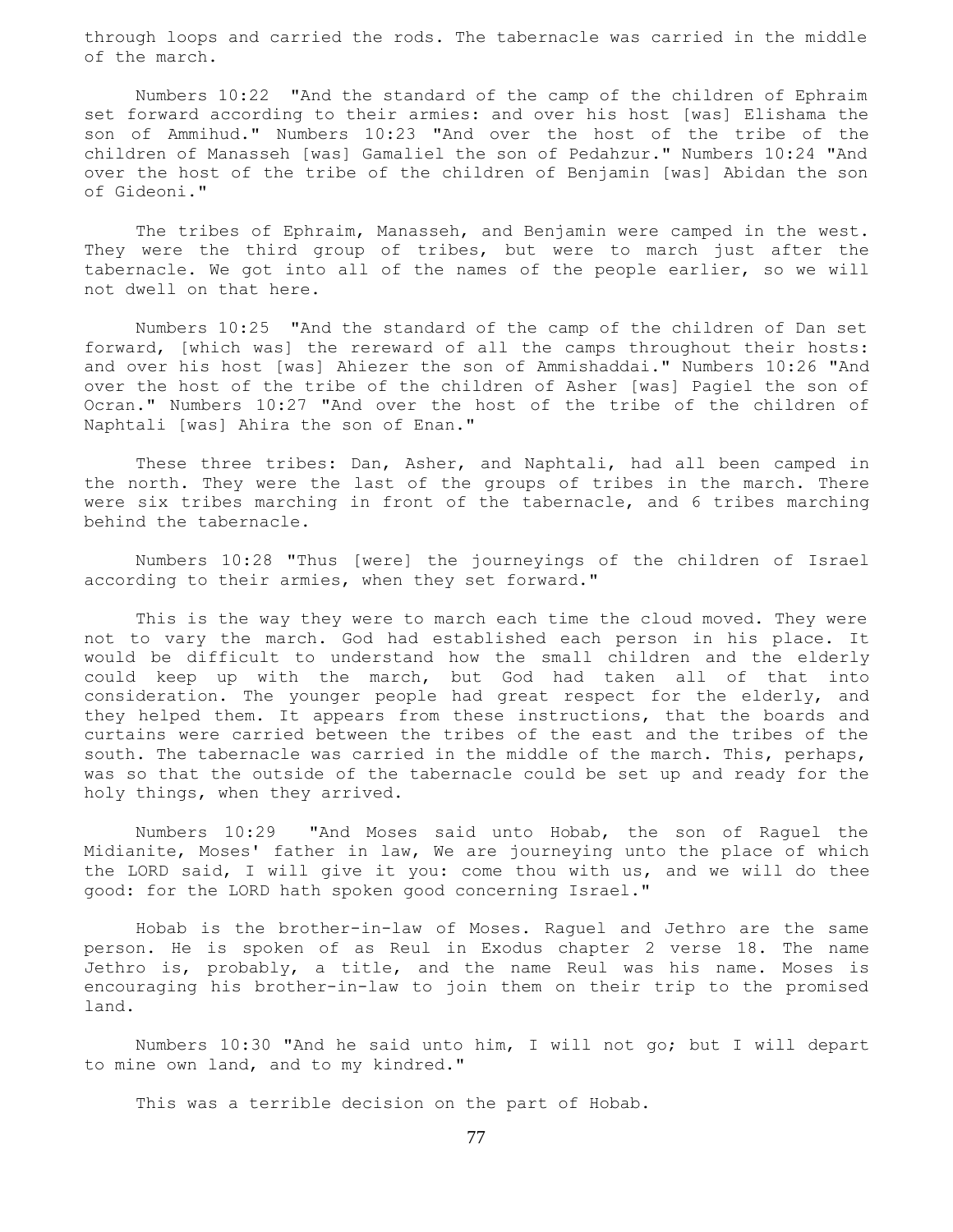Numbers 10:31 "And he said, Leave us not, I pray thee; forasmuch as thou knowest how we are to encamp in the wilderness, and thou mayest be to us instead of eyes."

 Moses tries to persuade him to stay. He has, possibly, been with them for awhile. Moses was saying, that even though God gave them direct directions of how they were to camp and how they were to march, they still needed human hands to carry out the wishes of God. "Eyes" symbolize wisdom. In this particular instance, it is speaking of someone to watch and see God's wishes are carried out.

 Numbers 10:32 "And it shall be, if thou go with us, yea, it shall be, that what goodness the LORD shall do unto us, the same will we do unto thee."

 This is the same thing as all nations being blessed through faithful Abraham. The fact that this brother-in-law would be with the Israelites, would bring him the same blessings as the Israelites.

 Numbers 10:33 "And they departed from the mount of the LORD three days' journey: and the ark of the covenant of the LORD went before them in the three days' journey, to search out a resting place for them."

 The ark of the covenant was the dwelling place of God with the people. God decided where they would camp.

 Numbers 10:34 "And the cloud of the LORD [was] upon them by day, when they went out of the camp."

The presence of God was in the cloud by day, and the fire by night.

 Numbers 10:35 "And it came to pass, when the ark set forward, that Moses said, Rise up, LORD, and let thine enemies be scattered; and let them that hate thee flee before thee."

 Every battle that God sent them into, the ark went with them, and they won the battle with no loss of men. God is all-powerful. There is no enemy of God that has not been already defeated by the presence of God.

 Numbers 10:36 "And when it rested, he said, Return, O LORD, unto the many thousands of Israel."

The presence of God in the cloud by day and the fire by night, went ahead of the marchers leading the way. When the tabernacle was set up in the midst of the people for a time of rest, God entered the holy of holies and dwelt in the midst of the people.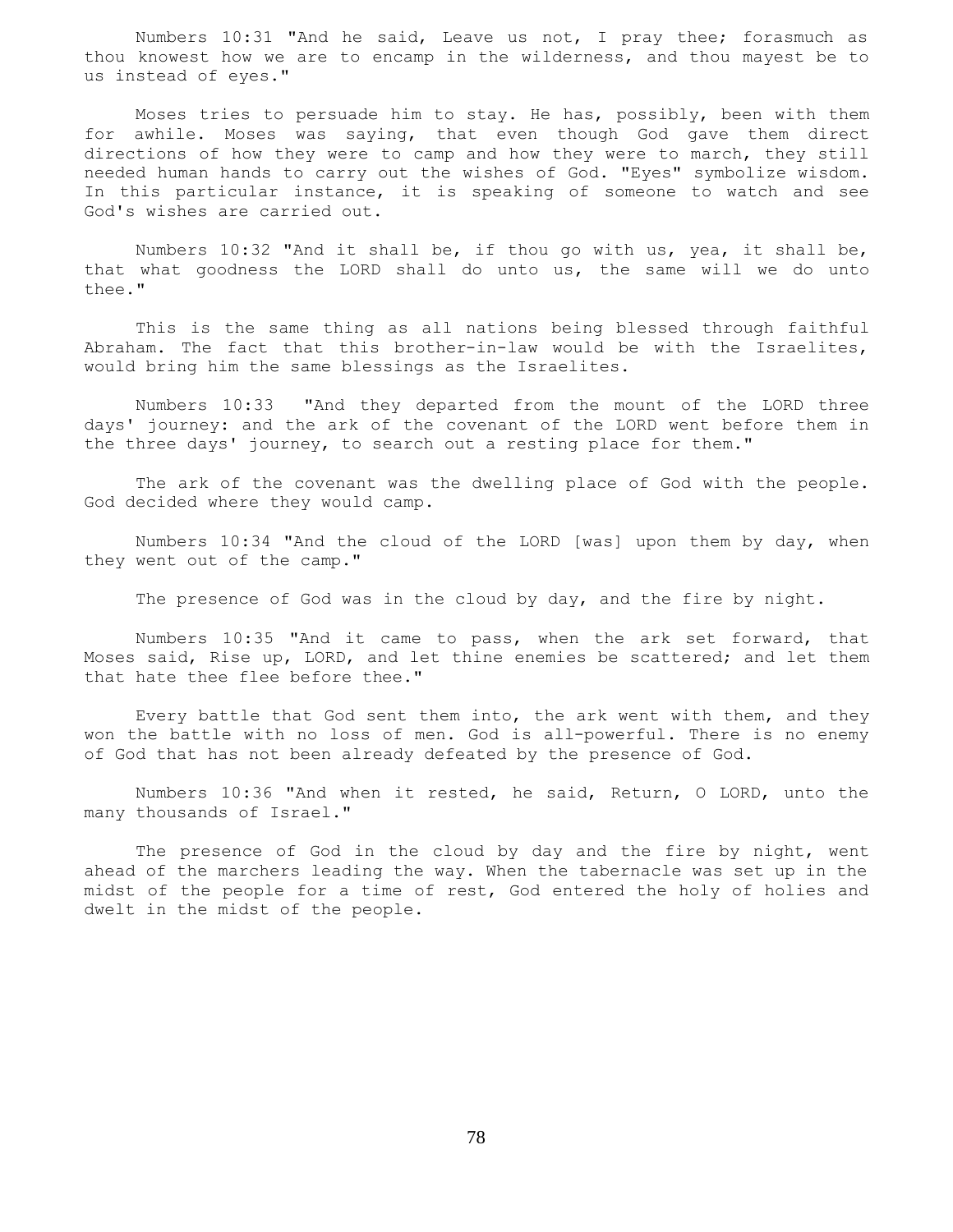1. How many silver trumpets were to be made? 2. "Silver" means . 3. What were these trumpets used for? 4. These trumpets are of  $\_$  piece. 5. By \_\_\_\_, a thing shall be established. 6. Where are the trumpets blown? 7. What does the location of their blowing show us? 8. What is the signal for all the people to assemble? 9. Who are the "princes"? 10. All believers in Christ are 11. Quote Matthew chapter 25 verse 21. 12. Blessed and holy is he that hath part in the resurrection. 13. When the trumpet blows, which tribes go first? 14. When the trumpet is blown the second time, which tribes take their journey? 15. Who were the tribes on this side? 16. What is different about the blowing of the trumpet for gathering, and the blowing of the trumpet for war? 17. Who actually blow the trumpets? 18. What did the blowing of the trumpet for war, by the priest, show? 19. For what special occasions of worship would the trumpet be blown? 20. What do some people believe the spiritual meaning of Aaron and his sons blowing the trumpet has? 21. When was the cloud taken up from off the tabernacle of the testimony? 22. What was the signal to move? 23. They are being led by the  $\frac{1}{2}$  of  $\frac{1}{2}$ . 24. Where did they leave, and where did they go? 25. What does "according to the commandment" mean? 26. What tribe led the way? 27. Who carried the tapestry of the tabernacle? 28. Who carried the boards of the tabernacle? 29. How many wagons did they use to carry the tabernacle? 30. Who carried the holy things? 31. Who were camped in the west? 32. Where was the tabernacle located in the march? 33. Who was Hobab? 34. Reguel and \_\_\_\_\_\_\_\_\_ are the same person. 35. Jethro is, probably, a  $\qquad \qquad$ 36. Why does Moses try to persuade Hobab to stay? 37. Who decided where they would camp? 38. Where was the presence of God? 39. Rise up LORD, and let thine \_\_\_\_\_\_\_\_\_\_\_ be scattered. 40. When the ark was with them, they \_\_\_\_\_\_\_ the battle.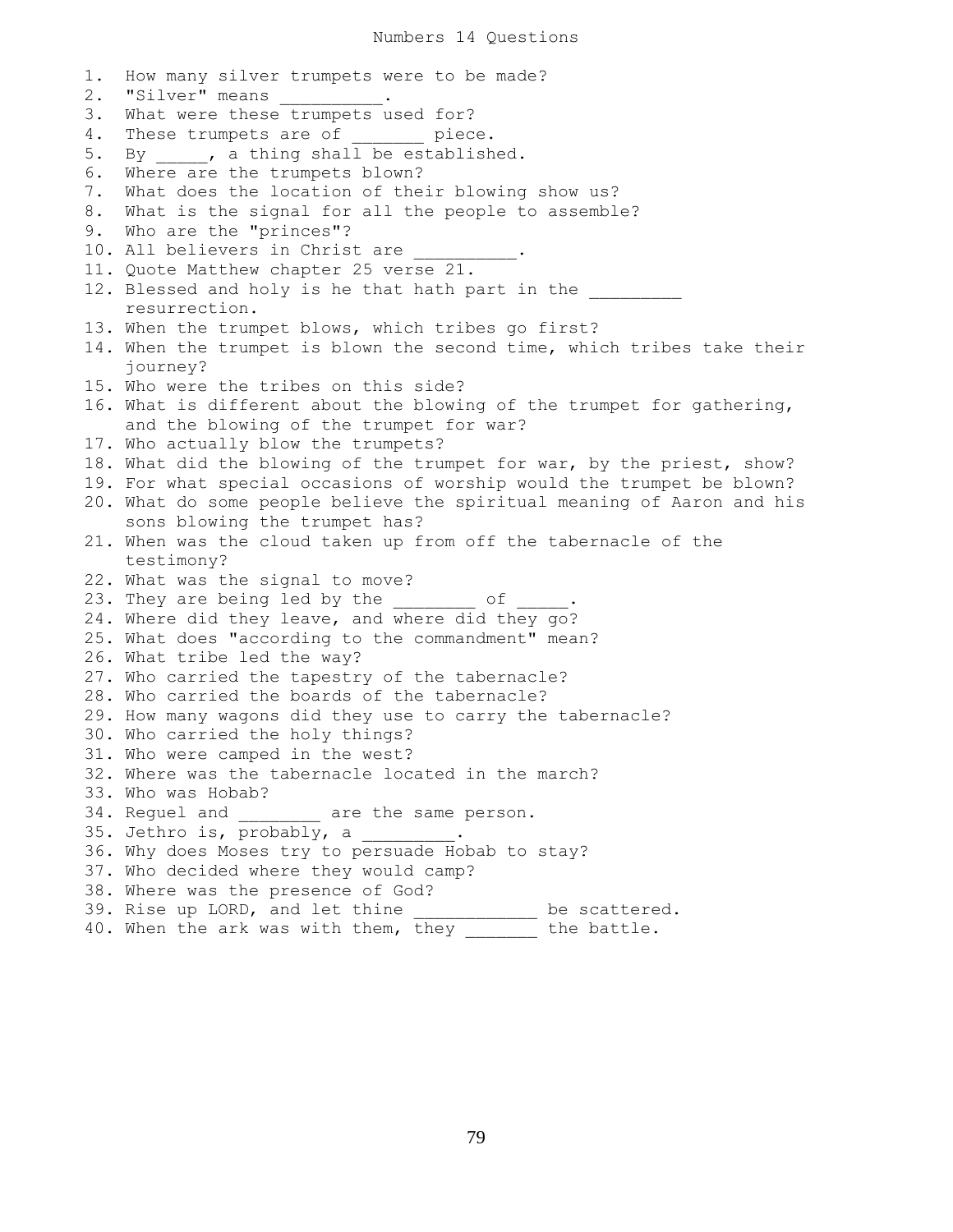We will begin this lesson in Numbers 11:1 "And [when] the people complained, it displeased the LORD: and the LORD heard [it]; and his anger was kindled; and the fire of the LORD burnt among them, and consumed [them that were] in the uttermost parts of the camp."

 This is the beginning of a long journey. The journey was long, because of their lack of faith. They started complaining the very first thing. Instead of putting their faith in God, they started murmuring against God. The fire of the Lord had come from the altar and killed two of Aaron's sons. This fire came from the outer areas. It could have been lightning, or it could have been a brush fire. Whatever it was, God sent it in punishment for their complaining.

 Numbers 11:2 "And the people cried unto Moses; and when Moses prayed unto the LORD, the fire was quenched."

 Suddenly, they realize they have sinned, and come to Moses to speak to God on their behalf. Moses does pray for them, and the fire is stopped.

 Numbers 11:3 "And he called the name of the place Taberah: because the fire of the LORD burnt among them."

 "Taberah" means burning. God's wrath had come, because of their complaining. God is quick to forgive, when Moses prays. He names the place burning, as a memory of what happened here. The unfaithfulness of these people had gotten them in terrible trouble. We must take a lesson from this. God will not permit us to be unfaithful. Without faith, it is impossible to please God.

 Numbers 11:4 "And the mixed multitude that [was] among them fell a lusting: and the children of Israel also wept again, and said, Who shall give us flesh to eat?"

 The mixed multitude are not of the twelve tribes. These are people who came along for the blessings, but wanted no part of the hardships of the journey to the promised land. Some of them were, possibly, half Egyptian and half Hebrew. They immediately start complaining about the food. The manna was falling from heaven to feed all of them, but they were not satisfied with the manna. They wanted meat to eat. They complained, until the children of Israel joined in with them in complaining about the food. They had just gotten over their last problem, and immediately started complaining again. This time they are wishing for the food of Egypt. "Egypt" symbolizes the world. They are really lusting for things to satisfy their flesh, instead of seeking more of a spiritual walk.

 Numbers 11:5 "We remember the fish, which we did eat in Egypt freely; the cucumbers, and the melons, and the leeks, and the onions, and the garlick:"

 They have forgotten the hardships of Egypt, and are just thinking of the food they left behind. Sometimes, the good old days are better looking back on them, than when they were actually happening.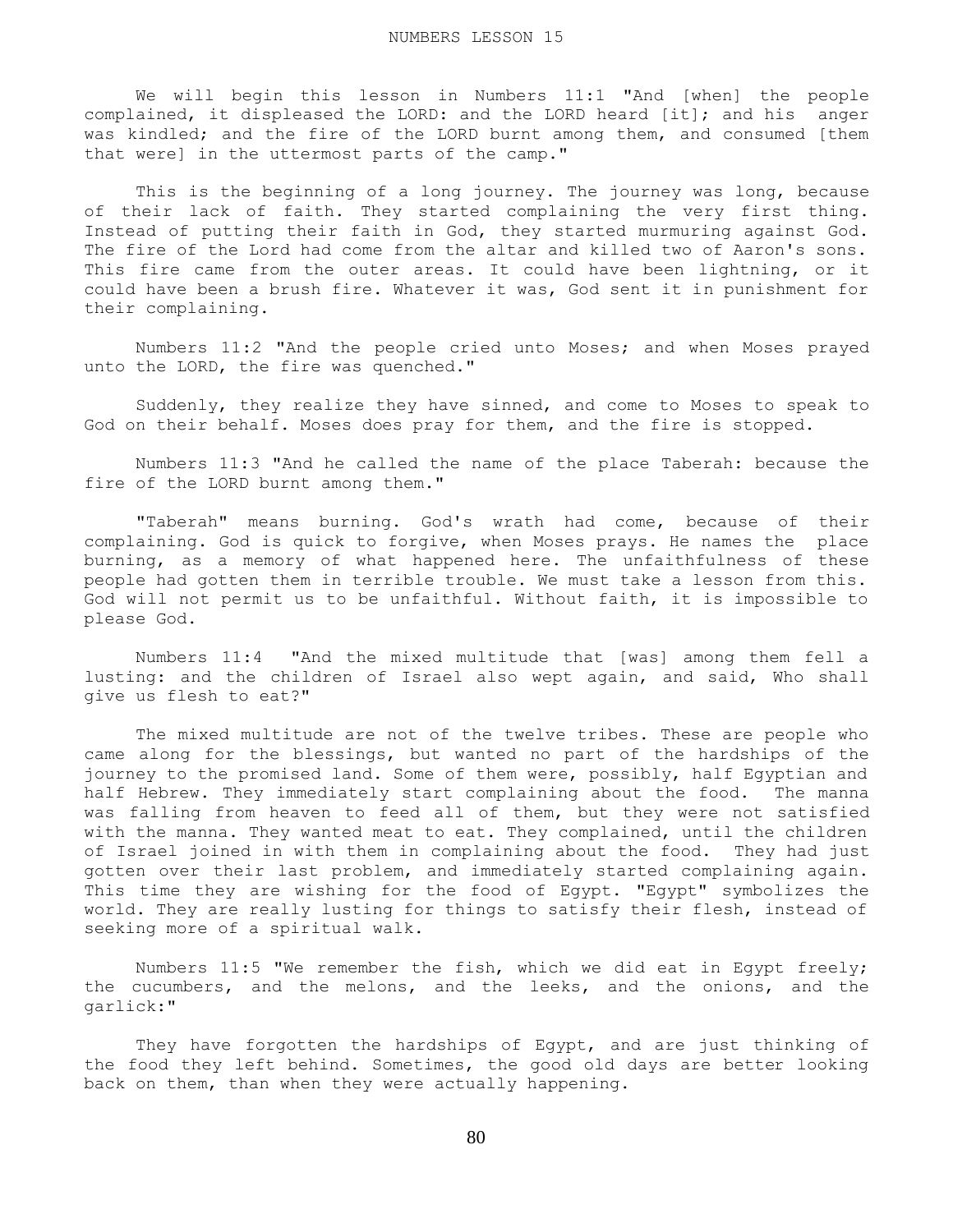Numbers 11:6 "But now our soul [is] dried away: [there is] nothing at all, beside this manna, [before] our eyes."

 Souls is used very loosely here. The soul has to do with the will of man. It appears from this, their will to go on has been dampened greatly, because they do not have meat, melons, garlic, and other things of Egypt to eat. They have become tired of Manna.

 Numbers 11:7 "And the manna [was] as coriander seed, and the colour thereof as the colour of bdellium."

 It appears, the manna did not have much color, or much flavor. "Manna" means whatness, or what is it. It was like bread made with honey. The way it fell and sustained the nearly 3,000,000 people was a miracle. Exodus 16:14 "And when the dew that lay was gone up, behold, upon the face of the wilderness [there lay] a small round thing, [as] small as the hoar frost on the ground." Exodus 16:15 "And when the children of Israel saw [it], they said one to another, It [is] manna: for they wist not what it [was]. And Moses said unto them, This [is] the bread which the LORD hath given you to eat." The following Scriptures tells what it was in the spiritual sense. John 6:50 "This is the bread which cometh down from heaven, that a man may eat thereof, and not die." John 6:51 "I am the living bread which came down from heaven: if any man eat of this bread, he shall live for ever: and the bread that I will give is my flesh, which I will give for the life of the world."

 Numbers 11:8 "[And] the people went about, and gathered [it], and ground [it] in mills, or beat [it] in a mortar, and baked [it] in pans, and made cakes of it: and the taste of it was as the taste of fresh oil."

 In other Scriptures, it speaks of it tasting like a wafer with honey. In this, it says it tasted like oil. All of these things could be true. It appeared there were several ways to fix it for eating.

 Numbers 11:9 "And when the dew fell upon the camp in the night, the manna fell upon it."

 There was just enough on the ground to feed everyone. They were not to hoard it up, but to gather each day, except the day before sabbath, and then they were to gather enough for two days. It was miracle bread from heaven to take care of the needs of the people, not their greed.

 Numbers 11:10 "Then Moses heard the people weep throughout their families, every man in the door of his tent: and the anger of the LORD as kindled greatly; Moses also was displeased."

 The evil of the complaining has spread to all of the people. They are feeling sorry for themselves, because they cannot have exactly what they want to eat. They are not thankful for the manna miraculously falling from heaven to feed them. Their weeping was showing their displeasure with the way God was handling things. Even Moses was upset with the people. They soon forgot the hardships, they had been freed from. God does not like murmuring.

 Numbers 11:11 "And Moses said unto the LORD, Wherefore hast thou afflicted thy servant? and wherefore have I not found favour in thy sight, that thou layest the burden of all this people upon me?"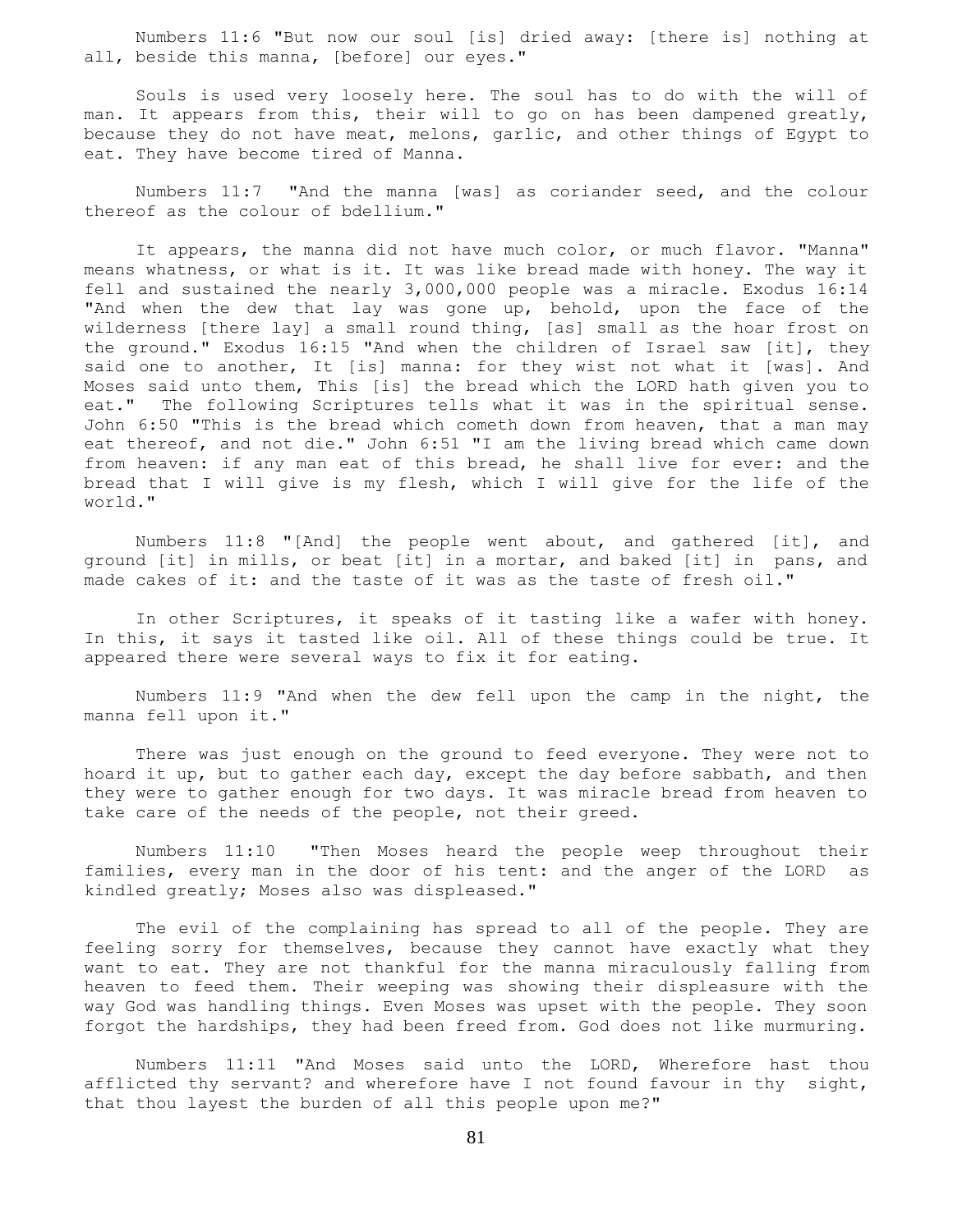Moses is tired of these ungrateful people. He asks God why He thought so little of him to put him in charge of so ungrateful a people? Of course, he was not responsible for feeding them, or actually, for any of their care. God had done all of that. He was just the mediator between them and God. All Moses needed to do, was exactly what God told him to. That is what he was responsible for. He was just disappointed in the people. That is why he made such a remark. His responsibility was to God, not to these people. He felt responsible for them, because God had him leading them. Ministers could learn a lesson from this. It is not the minister's responsibility to get people saved. It is their responsibility to bring the gospel message. What they do with that message, is between them and God.

 Numbers 11:12 "Have I conceived all this people? have I begotten them, that thou shouldest say unto me, Carry them in thy bosom, as a nursing father beareth the sucking child, unto the land which thou swarest unto their fathers?"

 Moses is so ashamed of their actions, that he tells God, they are not his children. He did not birth any of them. God is the Father of all of us. Moses is insinuating that since God is their Father, it is His responsibility to nurse them through. God uses individuals to carry out His purposes on the earth.

 Numbers 11:13 "Whence should I have flesh to give unto all this people? for they weep unto me, saying, Give us flesh, that we may eat."

They knew that Moses did not have flesh. They came to Moses, because they knew he was in better standing with God, than they were.

 Numbers 11:14 "I am not able to bear all this people alone, because [it is] too heavy for me."

 The pressure of leading such a rebellious people is almost too much for Moses. Close to 3,000,000 people were coming directly to Moses to complain. It is a tremendous heavy load to bare alone.

 Numbers 11:15 "And if thou deal thus with me, kill me, I pray thee, out of hand, if I have found favour in thy sight; and let me not see my wretchedness."

 Moses feels like a failure. He wishes for death, so someone else can take on this tremendous task of leading this ungrateful group of people.

 Numbers 11:16 "And the LORD said unto Moses, Gather unto me seventy men of the elders of Israel, whom thou knowest to be the elders of the people, and officers over them; and bring them unto the tabernacle of the congregation, that they may stand there with thee."

 The LORD has heard Moses' cry for help. These 70 men will take care of the minor problems, and refer the major problems to Moses. This will take the pressure of the day to day complaining away from Moses, and give him some rest. Seventy is an interesting number. "Seven" means spiritually complete, and "ten" has to do with world government. Then, this could be God spiritually completing the dealings with the people. This number was chosen as a number to deal with the worldly problems of the people. God completed it with the seventy. These seventy men would deal with day to day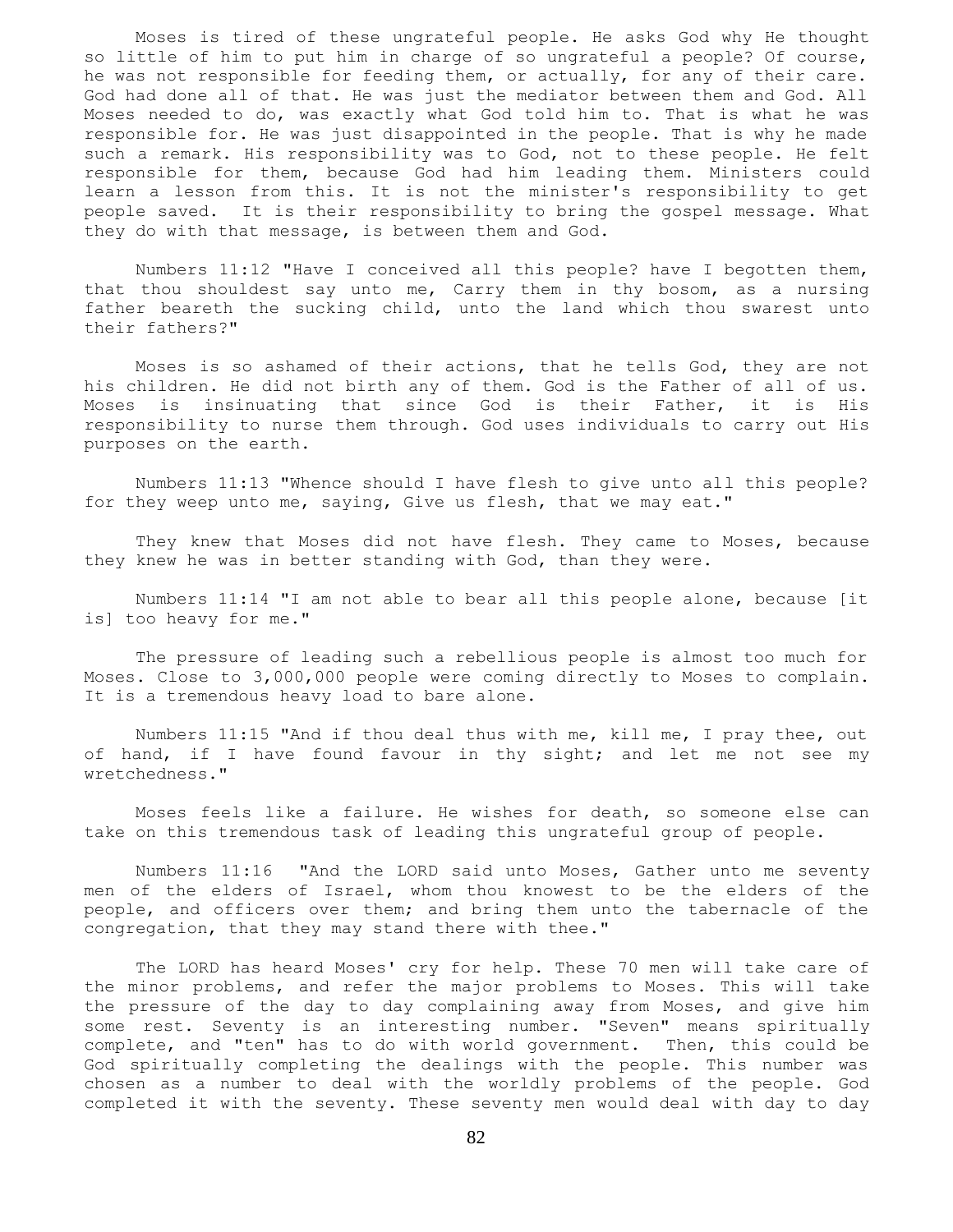problems. The weightier spiritual problems would still be settled by Moses. This group of seventy is subordinate to Moses.

 Numbers 11:17 "And I will come down and talk with thee there: and I will take of the spirit which [is] upon thee, and will put [it] upon them; and they shall bear the burden of the people with thee, that thou bear [it] not thyself alone."

 God, Himself, will empower them with the knowledge and understanding for the job. These will take some of the pressure off of Moses.

 Numbers 11:18 "And say thou unto the people, Sanctify yourselves against to morrow, and ye shall eat flesh: for ye have wept in the ears of the LORD, saying, Who shall give us flesh to eat? for [it was] well with us in Egypt: therefore the LORD will give you flesh, and ye shall eat."

 They were to cleanse themselves in preparation for eating the meat the LORD would send. They were to prepare themselves, not only for the food, but for a revelation of the power and holiness of God. It would be no problem for God to rain down meat.

 Numbers 11:19 "Ye shall not eat one day, nor two days, nor five days, neither ten days, nor twenty days;" Numbers 11:20 "[But] even a whole month, until it come out at your nostrils, and it be loathsome unto you: because that ye have despised the LORD which [is] among you, and have wept before him, saying, Why came we forth out of Egypt?"

 They would eat so much meat in that month, that they would be sick of meat. They were extremely ungrateful. God will teach them a lesson in this. They will be so stuffed of meat, that it will come out their nostrils. This speaks of sickness. Their constant comparison of holy God with Egypt is showing they despise the LORD. "Egypt" symbolizes the world. They are not willing to give up the world for God. It was easy for God to get them out of Egypt, but it is near impossible, it seems, to get Egypt out of them. Worldliness and God's ways will not mix. We must be careful in our churches to keep the worldliness out of them.

 Numbers 11:21 "And Moses said, The people, among whom I [am, are] six hundred thousand footmen; and thou hast said, I will give them flesh, that they may eat a whole month."

 Now Moses has started to question. Moses could not have doubted the power of God after all the miracles. He just knew this would take a giant miracle.

 Numbers 11:22 "Shall the flocks and the herds be slain for them, to suffice them? or shall all the fish of the sea be gathered together for them, to suffice them?"

 To feed 3,000,000 people a month would take a tremendous amount of meat. It would take all the animals they possessed. Moses got a little carried away, when he spoke of all the fish of the sea. Moses is asking God, "Where will all this meat come from"?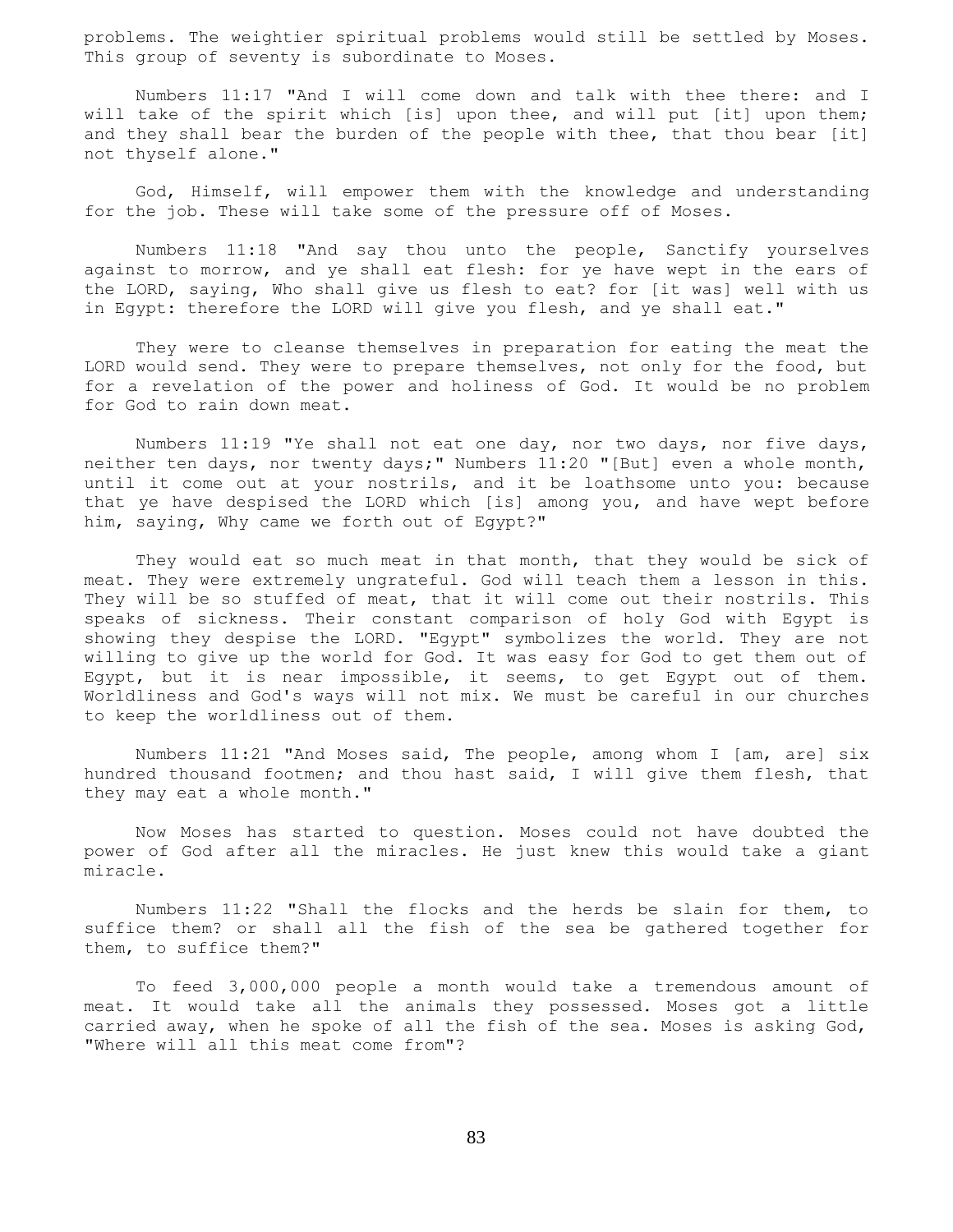Numbers 11:23 "And the LORD said unto Moses, Is the LORD'S hand waxed short? thou shalt see now whether my word shall come to pass unto thee or not."

 The Hand that opened the Red Sea, the Hand that sent the manna, was it so short it could not send the meat? God will prove Himself one more time to this people.

 Numbers 11:24 "And Moses went out, and told the people the words of the LORD, and gathered the seventy men of the elders of the people, and set them round about the tabernacle."

 Moses is still the messenger to bring God's message to the people. He tells them God's answer. He, also, gathers the seventy men in the tabernacle, for God to put His Spirit upon them.

 Numbers 11:25 "And the LORD came down in a cloud, and spake unto him, and took of the spirit that [was] upon him, and gave [it] unto the seventy elders: and it came to pass, [that], when the spirit rested upon them, they prophesied, and did not cease."

 God took of the fulness of the Holy Spirit, which He had placed on Moses, and gave the power of the Spirit to the seventy to minister. In the Old Testament and in the New Testament, God empowers His people to do the tasks He has called them to do. It is the filling with the Spirit that empowers a person to minister. One of the gifts of the Spirit is prophecy. Luke 1:67 "And his father Zacharias was filled with the Holy Ghost, and prophesied, saying," Luke 1:41 "And it came to pass, that, when Elisabeth heard the salutation of Mary, the babe leaped in her womb; and Elisabeth was filled with the Holy Ghost:" Luke 1:42 "And she spake out with a loud voice, and said, Blessed [art] thou among women, and blessed [is] the fruit of thy womb." We see from all of this, that when the Spirit comes upon a person he begins to prophecy.

 Numbers 11:26 "But there remained two [of the] men in the camp, the name of the one [was] Eldad, and the name of the other Medad: and the spirit rested upon them; and they [were] of them that were written, but went not out unto the tabernacle: and they prophesied in the camp."

There were two that did not come to the tabernacle for the anointing. This did not stop the Holy Spirit of God from anointing them. They were filled with the Spirit of God, and began to speak under that anointing. They were written down as part of the seventy, but something kept them from meeting with Moses in the tabernacle. This is a type and shadow of the fact that the Gentiles would be baptized with the Holy Spirit, even though they were not Jews. The tabernacle is not what makes a person Spirit filled. This is an anointing of God on whomever He desires to have it.

 Numbers 11:27 "And there ran a young man, and told Moses, and said, Eldad and Medad do prophesy in the camp."

 This person reported this to Moses, questioning whether they had the authority to prophesy.

 Numbers 11:28 "And Joshua the son of Nun, the servant of Moses, [one] of his young men, answered and said, My lord Moses, forbid them."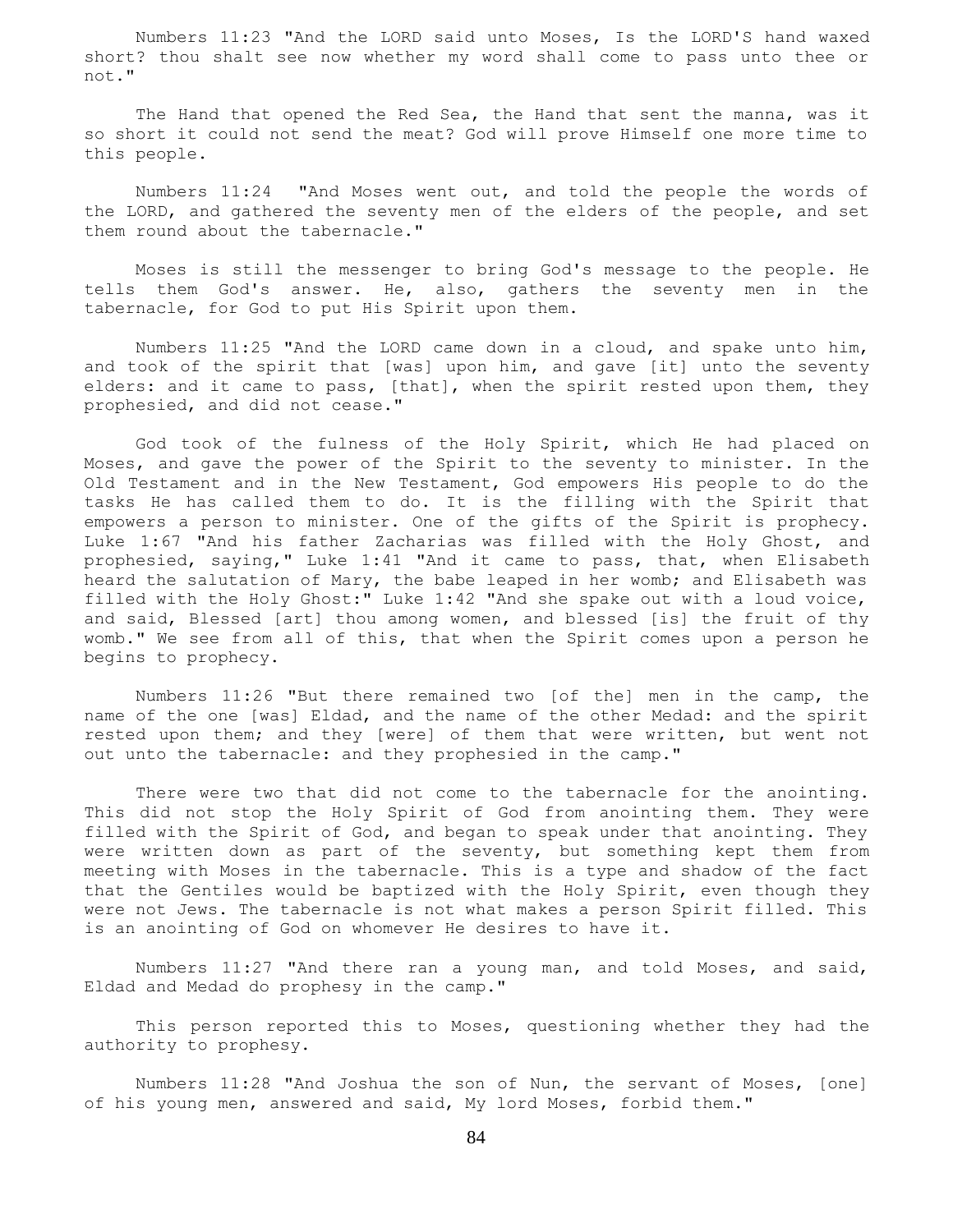The Jews were a very class conscious people. Joshua wanted Moses to forbid them to prophesy, because they were not anointed in the tabernacle.

 Numbers 11:29 "And Moses said unto him, Enviest thou for my sake? would God that all the LORD'S people were prophets, [and] that the LORD would put his spirit upon them!"

 Moses was not jealous. In fact, he was one of the humblest men that ever lived. It would simplify the work of Moses, if all the people were guided by the Spirit of God, rather than being guided by the lust of their flesh. Moses actually wished that God would pour out of His Spirit upon all flesh.

 Numbers 11:30 "And Moses gat him into the camp, he and the elders of Israel."

This is saying, they were part of the ministering body in the camp.

 Numbers 11:31 "And there went forth a wind from the LORD, and brought quails from the sea, and let [them] fall by the camp, as it were a day's journey on this side, and as it were a day's journey on the other side, round about the camp, and as it were two cubits [high] upon the face of the earth."

 Two cubits high, means the quails were three feet deep around all the camp, and even out several miles on each side. They had to eat them to get rid of them. There was no place to get away from the quails. This should be ample meat to satisfy these rebellious people. This was not an ordinary wind. It was a miraculous wind from God that brought the quails. The wind, God sent, threw the quails down on the camp.

 Numbers 11:32 "And the people stood up all that day, and all [that] night, and all the next day, and they gathered the quails: he that gathered least gathered ten homers: and they spread [them] all abroad for themselves round about the camp."

 They were so greedy, they stayed up all night and gathered these quails. The least that anyone gathered was 320 pecks. This was a tremendous amount of meat. They dried the meat in the sun to keep it from ruining.

 Numbers 11:33 "And while the flesh [was] yet between their teeth, ere it was chewed, the wrath of the LORD was kindled against the people, and the LORD smote the people with a very great plague."

 God poured the abundance of the meat upon them in anger. They were more concerned with pleasing their flesh, than they were in pleasing God. While they were consuming the meat God had miraculously provided, God sent a plague to them in punishment.

 Numbers 11:34 "And he called the name of that place Kibroth-hattaavah: because there they buried the people that lusted."

 "Kibroth-hattaavah" means graves of greediness. They ate to satisfy the lust of their flesh, and it killed them. The were buried in the very place of their lust. This should have been a tremendous lesson for these people.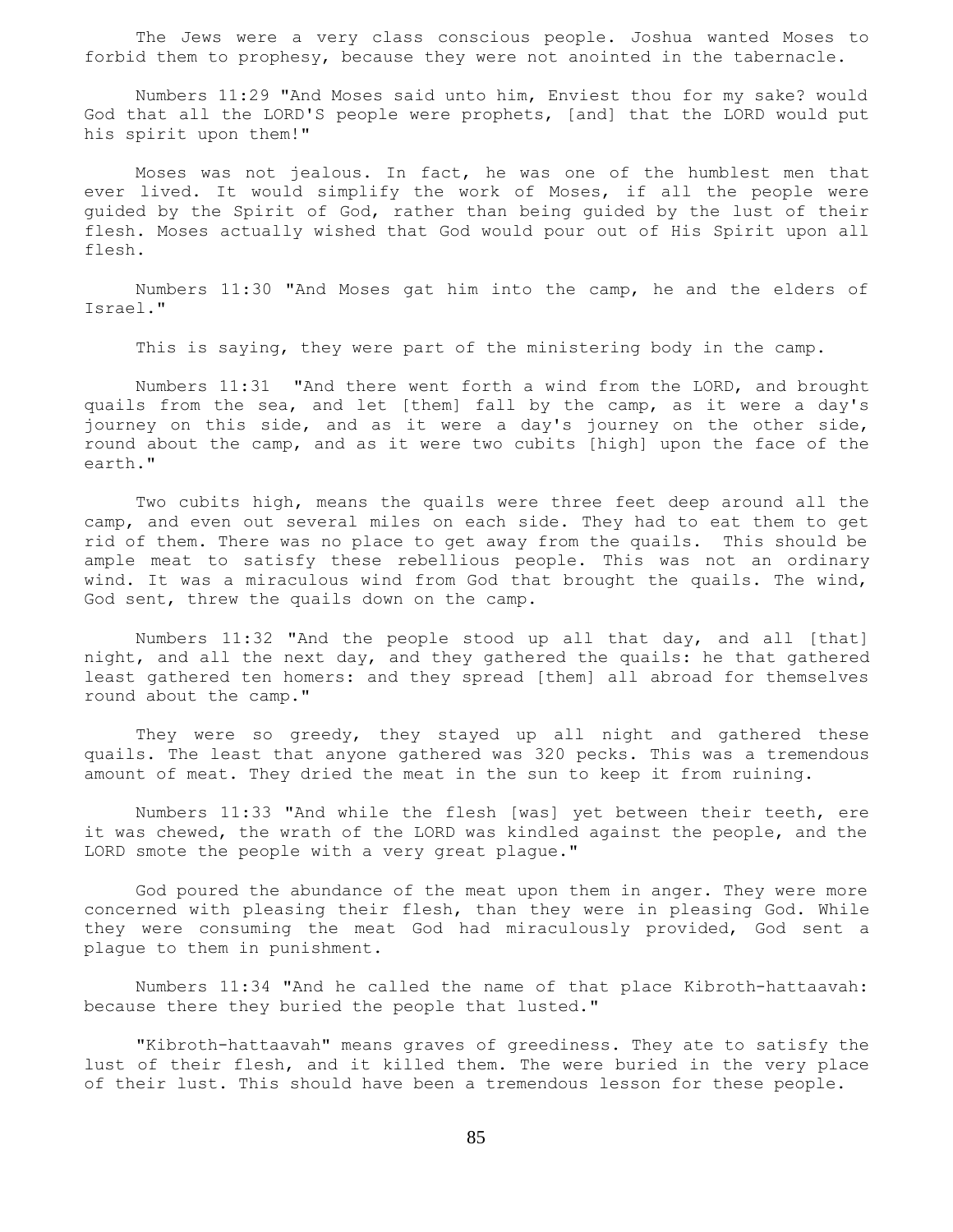Numbers 11:35 "[And] the people journeyed from Kibroth-hattaavah unto Hazeroth; and abode at Hazeroth."

 The people that moved were those not killed in the plague. We must learn in this lesson, that it is very dangerous to pray for things that satisfy our flesh. We might get the answer to our prayer. The flesh is an enemy of the spirit.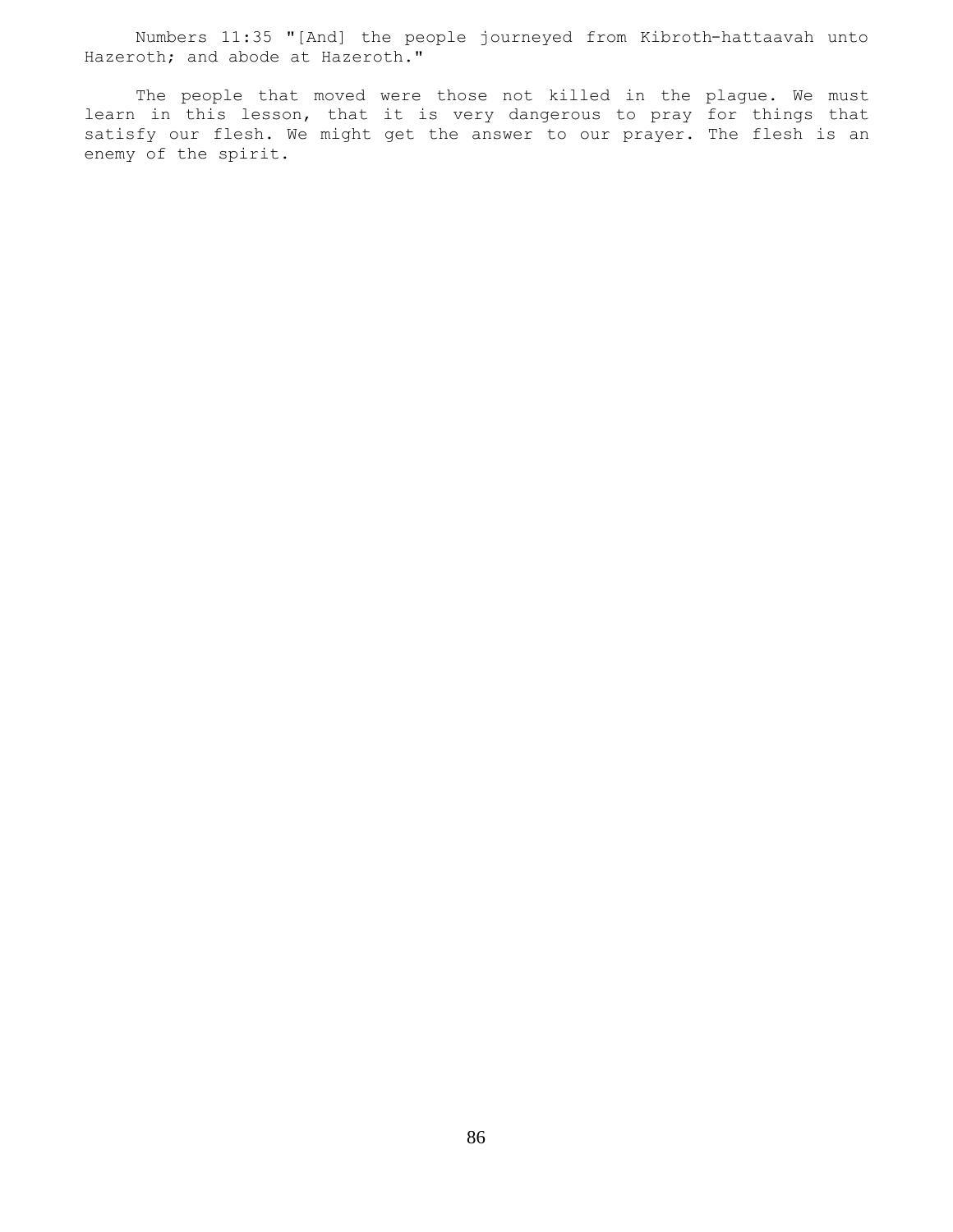Numbers 15 Questions

1. What did God do, when the people complained? 2. Why would the journey through the wilderness be so long? 3. What are some of the possibilities of where the fire came from? 4. When was the fire quenched? 5. What was the name of the place called? 6. What does the name "Taberah" mean? 7. What lesson can we learn from this? 8. Who are the mixed multitude? 9. What do they complain about? 10. "Egypt" symbolizes the 11. What are they really lusting for? 12. What foods from Egypt did they remember? 13. What does the soul have to do with? 14. "Manna" means 15. Quote Exodus chapter 16 verses 14 and 15. 16. What answer did Jesus give about what the manna was? 17. Where did they find the manna to eat? 18. What did the manna taste like? 19. What displeased Moses, and angered God? 20. What does their weeping show? 21. Moses is  $\qquad \qquad$  of these ungrateful people. 22. What really was Moses' obligation? 23. What is a minister's responsibility? 24. Moses is so ashamed of them, in verse 12, he tells God what? 25. What question does Moses ask God in verse 13? 26. Moses feels like a 27. How many helpers does God give Moses? 28. What makes them capable of ministry? 29. How does God bring flesh to eat to the people? 30. How long are they to eat it? 31. Quote Luke chapter 1 verse 67. 32. Quote Luke chapter 1 verse 41. 33. What happens to those who are filled with God's Spirit? 34. Why did someone complain about the two prophesying in the camp? 35. Why did Moses wish everyone to be filled with the Spirit of God? 36. How deep were the quails? 37. How many pecks did each person gather? 38. What happened to them, as they ate the flesh? 39. What does "Kibroth-hattaavah" mean? 40. Where did they go to next?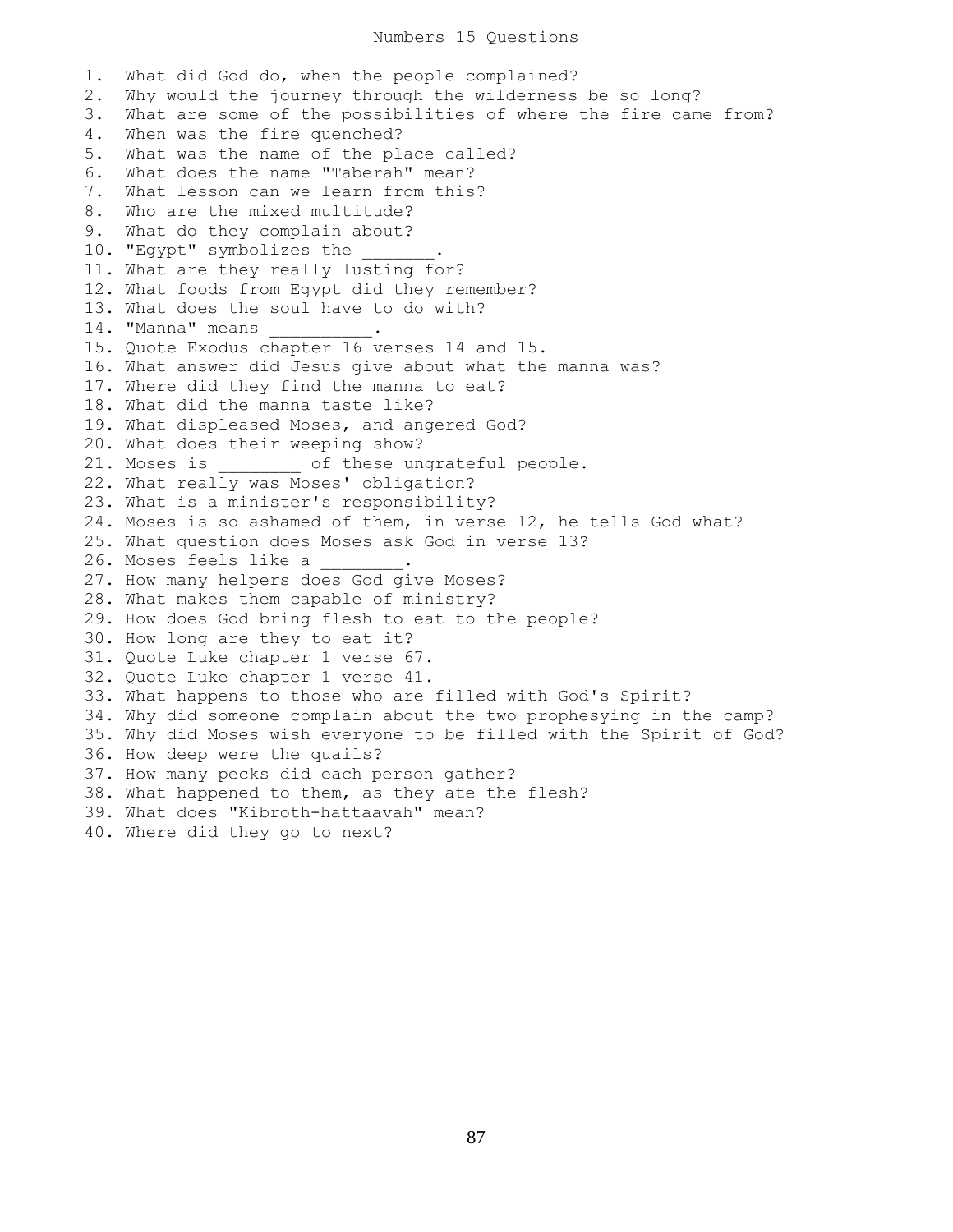We will begin this lesson in Numbers 12:1 "And Miriam and Aaron spake against Moses because of the Ethiopian woman whom he had married: for he had married an Ethiopian woman."

 This opposition was, perhaps, instigated by Miriam, since she is mentioned first in the verse above. Perhaps, Aaron was guilty by association, since we see no punishment upon him for this sin. It appears, they both spoke evil of Moses, but it was Miriam's idea. An Ethiopian was a descendant from Ham, and was a person of dark skin. She would, also, have been thought of as worse than the Egyptians, as far as religious belief was concerned. It seems, Moses was not interested in sharing his private life, so we do not know if Zipporah was dead at this time, or not. Miriam was a prophetess, so it would have been alright for her to speak out for religious purposes, if it had not been God's chosen. It is a dangerous thing to tear down the character of those anointed of God.

 Numbers 12:2 "And they said, Hath the LORD indeed spoken only by Moses? hath he not spoken also by us? And the LORD heard [it]."

 Miriam and Aaron decided that they were just as high up in the ministry as Moses was, and they stated it where God heard them. Pride can get a person into serious trouble. They are justifying their accusation against Moses here. They had no respect for Moses, or his decision. God hears this in a way of judging their actions.

 Numbers 12:3 "(Now the man Moses [was] very meek, above all the men which [were] upon the face of the earth.)"

 Moses was not full of pride, like Miriam and Aaron were. Moses was so meek, that he did not feel he could do the things God called him to do. Truly he couldn't in his own power, but the power of God, within him, could do it.

 Numbers 12:4 "And the LORD spake suddenly unto Moses, and unto Aaron, and unto Miriam, Come out ye three unto the tabernacle of the congregation. And they three came out."

The fact that "God spoke suddenly" to them, indicates this matter could not wait. God spoke to the three people who He had empowered to do the job He had for them. They, also, were the three involved in this controversy. From the Scripture above, it appears God spoke to each of them individually. He called them to the tabernacle, and they came.

 Numbers 12:5 "And the LORD came down in the pillar of the cloud, and stood [in] the door of the tabernacle, and called Aaron and Miriam: and they both came forth."

 The door of the tabernacle was not the usual place for the presence of the LORD. They were called to Him for judgement.

 Numbers 12:6 "And he said, Hear now my words: If there be a prophet among you, [I] the LORD will make myself known unto him in a vision, [and] will speak unto him in a dream."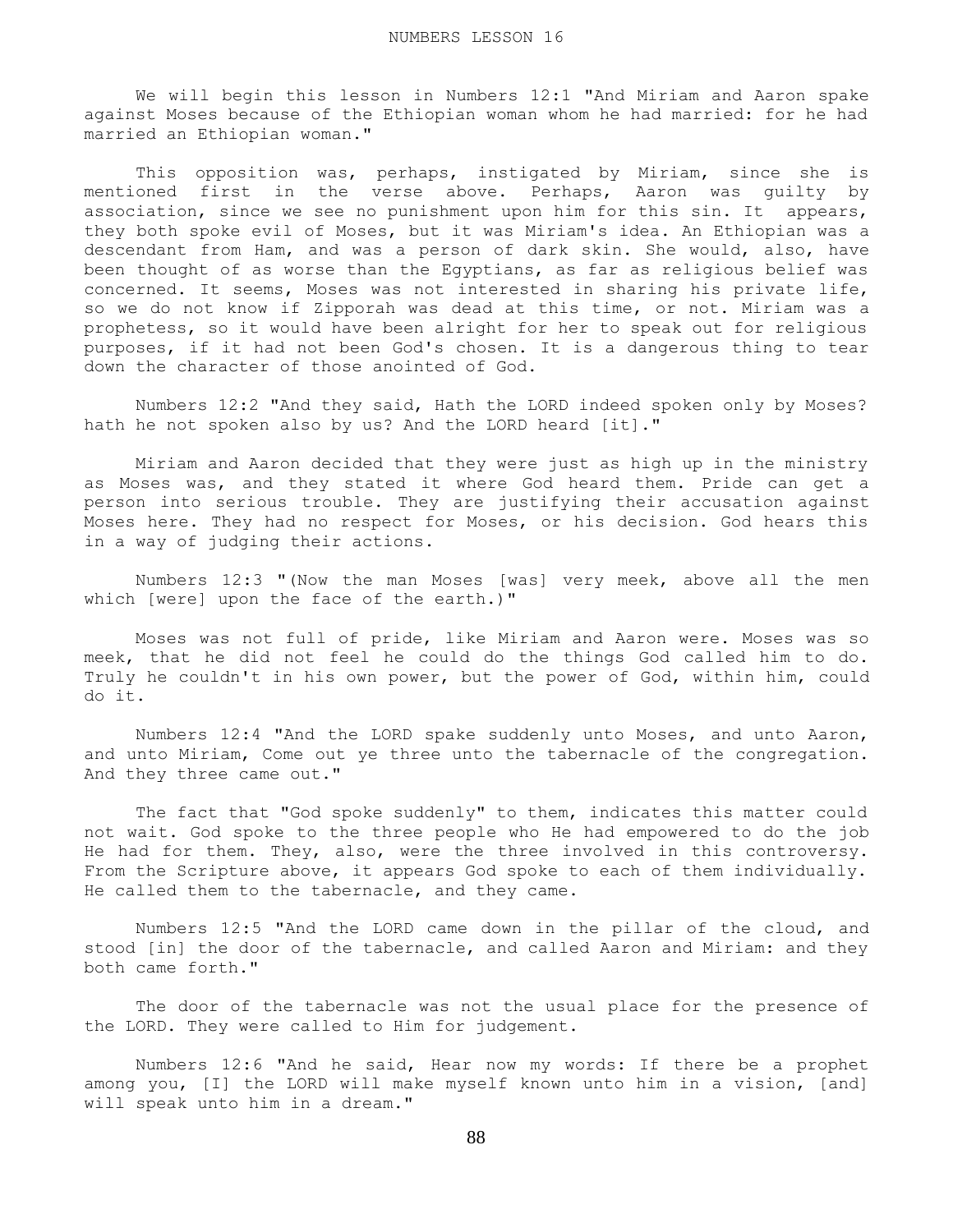This is a reminder from God that prophets are prophets, because God made them prophets. They are not prophets or prophetesses because of any special ability of their own. God chooses whom He will for whatever position He desires them to have. They are able to prophesy, because God reveals things to them in visions and dreams.

 Numbers 12:7 "My servant Moses [is] not so, who [is] faithful in all mine house."

 God is saying in this, that Moses is more than a prophet. The greatest of the prophets received their messages in dreams and visions. God met with Moses. Moses was on the mountain 40 days and nights in the near presence of God. Moses was able to get closer to God than any other man.

 Numbers 12:8 "With him will I speak mouth to mouth, even apparently, and not in dark speeches; and the similitude of the LORD shall he behold: wherefore then were ye not afraid to speak against my servant Moses?"

 God spoke to Moses with an audible voice. Moses was in God's presence so closely, that the Scripture uses the expression face to face. He spoke plainly to Moses, not in parables. Moses never actually saw the face of God, but was close enough to see it. At one time, God did allow Moses to see His back side. If God thought this highly of Moses, why did Miriam and Aaron not have more respect than to speak against Moses? They should have been afraid to speak against this special servant of God. Possibly, one reason was because he was their physical brother. It is difficult for members of one's family to recognize his greatness.

 Numbers 12:9 "And the anger of the LORD was kindled against them; and he departed."

 God's anger was apparent to them. They have been judged, and found guilty. They are awaiting sentence.

 Numbers 12:10 "And the cloud departed from off the tabernacle; and, behold, Miriam [became] leprous, [white] as snow: and Aaron looked upon Miriam, and, behold, [she was] leprous."

 "Leprosy", in the spiritual, is associated with sin. Why Aaron is not punished is hard to understand. Perhaps, it was because he was a weak man, and just followed Miriam in the sin. He was actually the one who made the golden calf, and was not punished for that either. It appears, in both cases, he was a follower, and not a leader. In a sense, he was punished when he saw Miriam with the leprosy.

 Numbers 12:11 "And Aaron said unto Moses, Alas, my lord, I beseech thee, lay not the sin upon us, wherein we have done foolishly, and wherein we have sinned."

 Aaron repents for them both. Since Aaron speaks his regret for the sin to Moses, it shows that he realizes he is not equal in authority to Moses. He actually asks Moses to get rid of this burden of sin for Miriam and himself.

 Numbers 12:12 "Let her not be as one dead, of whom the flesh is half consumed when he cometh out of his mother's womb."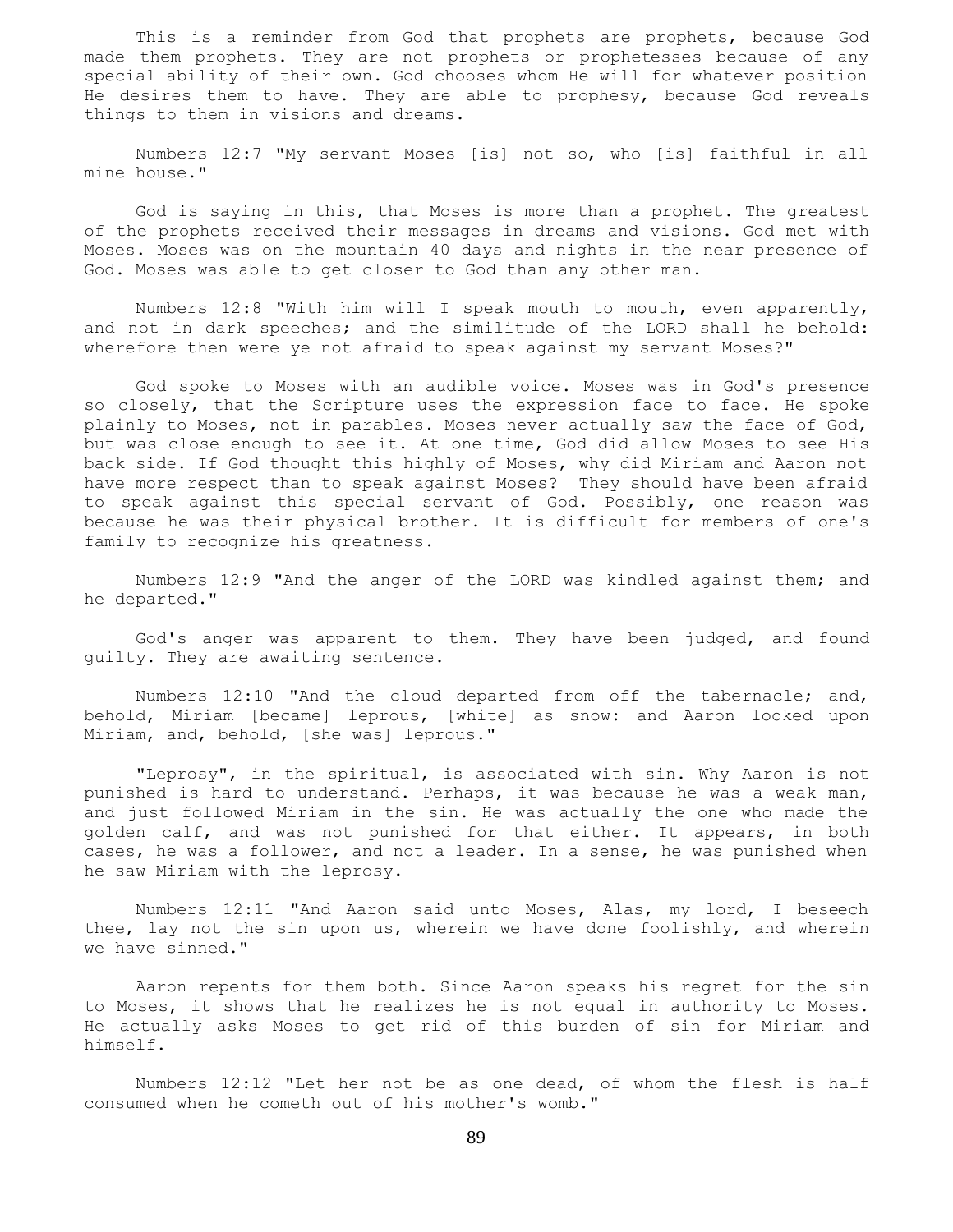Aaron and Miriam were, probably, pretty close, since they had been reared together. Leprosy is much like death of the skin tissue. Aaron pleads with Moses for Miriam's healing.

 Numbers 12:13 "And Moses cried unto the LORD, saying, Heal her now, O God, I beseech thee."

 Moses prays to God for Miriam. Moses' power to heal Miriam lies in the power of God. He sympathizes with his sister's condition, and asks God to heal her.

 Numbers 12:14 "And the LORD said unto Moses, If her father had but spit in her face, should she not be ashamed seven days? let her be shut out from the camp seven days, and after that let her be received in [again]."

 The least He would punish her for was 7 days, because a leper cannot be declared clean, until after 7 days. 7 shows spiritual completeness, as well. The "spitting in the face" and the 7 day separation are both signs of the father being ashamed of the child. At the end of the 7 days, she is totally restored.

 Numbers 12:15 "And Miriam was shut out from the camp seven days: and the people journeyed not till Miriam was brought in [again]."

God did not move the camp, until Miriam's 7 days were fulfilled.

 Numbers 12:16 "And afterward the people removed from Hazeroth, and pitched in the wilderness of Paran."

The wilderness of Paran is near the promised land.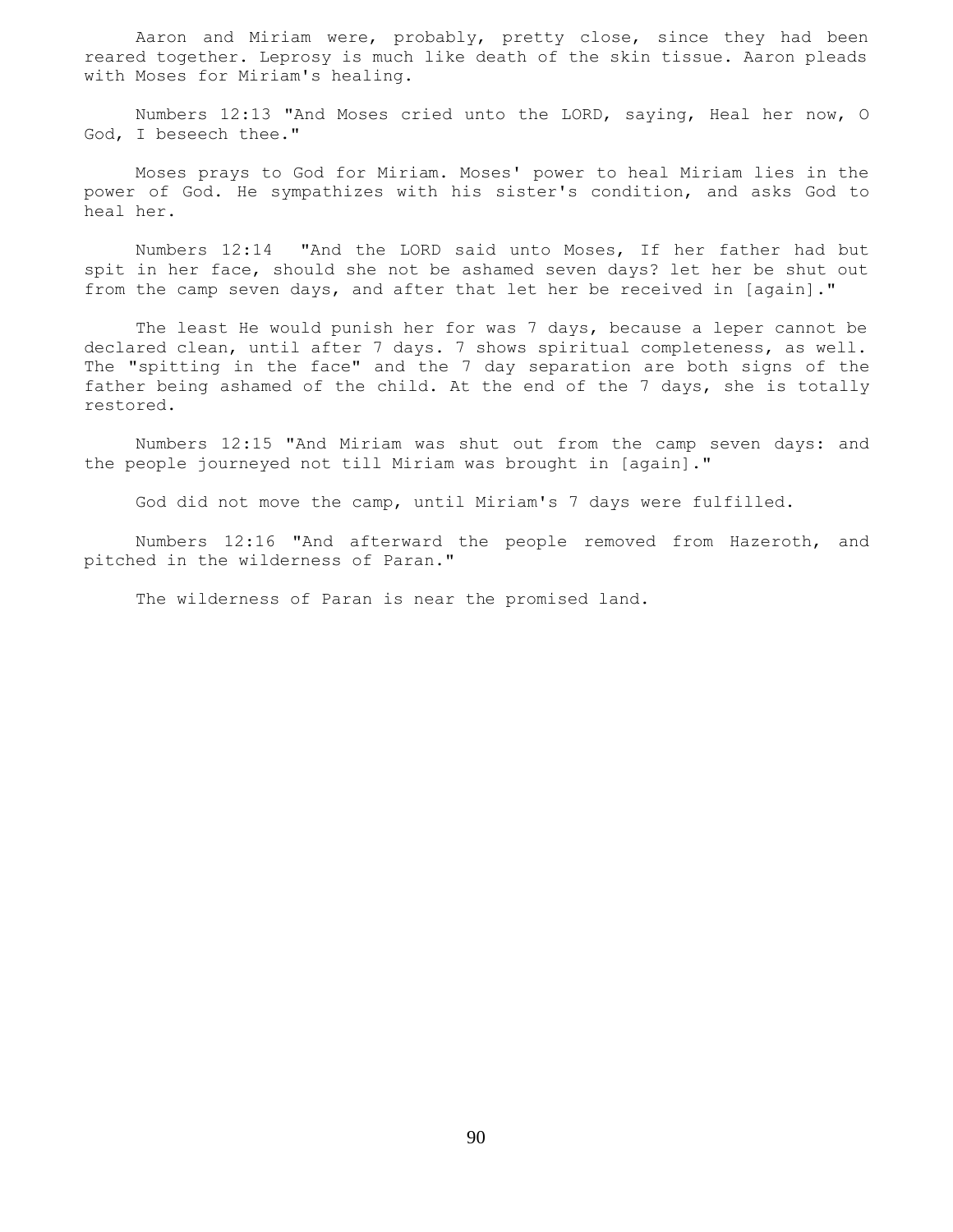1. Who spoke against Moses? 2. What was their complaint? 3. What is the difference in the sin of Miriam in this, and the sin of Aaron? 4. Who was the Ethiopian descended from? 5. What would have been her religious status? 6. It is a dangerous thing to tear down the character of God's  $\overline{\phantom{a}}$  ,  $\overline{\phantom{a}}$  ,  $\overline{\phantom{a}}$  ,  $\overline{\phantom{a}}$  ,  $\overline{\phantom{a}}$  ,  $\overline{\phantom{a}}$  ,  $\overline{\phantom{a}}$  ,  $\overline{\phantom{a}}$  ,  $\overline{\phantom{a}}$  ,  $\overline{\phantom{a}}$  ,  $\overline{\phantom{a}}$  ,  $\overline{\phantom{a}}$  ,  $\overline{\phantom{a}}$  ,  $\overline{\phantom{a}}$  ,  $\overline{\phantom{a}}$  ,  $\overline{\phantom{a}}$ 7. In verse 2, what have Miriam and Aaron decided? 8. How meek was Moses? 9. What does the fact that "God spoke suddenly" to Moses, Aaron, and Miriam mean? 10. Where did they go to meet with God? 11. How did God meet with the three of them? 12. Who did He call to Him for judgement? 13. What sets aside a person as a prophet? 14. Moses is than a prophet. 15. What special thing did God do for Moses, that He did not do for prophets? 16. Quote Numbers chapter 12 verse 8. 17. What should have kept Miriam and Aaron from accusing Moses? 18. Verse 9 says, God was \_\_\_\_\_\_\_\_\_ with them. 19. What happened to Miriam in punishment? 20. Why was Aaron not punished? 21. "Leprosy", in the spiritual, is associated with \_\_\_\_\_\_. 22. What was another sin Aaron was not punished for? 23. Who does Aaron repent for? 24. Who prays to God for them? 25. What is the answer from God? 26. What does the "father spitting in her face" show?

27. Where is the wilderness of Paran located?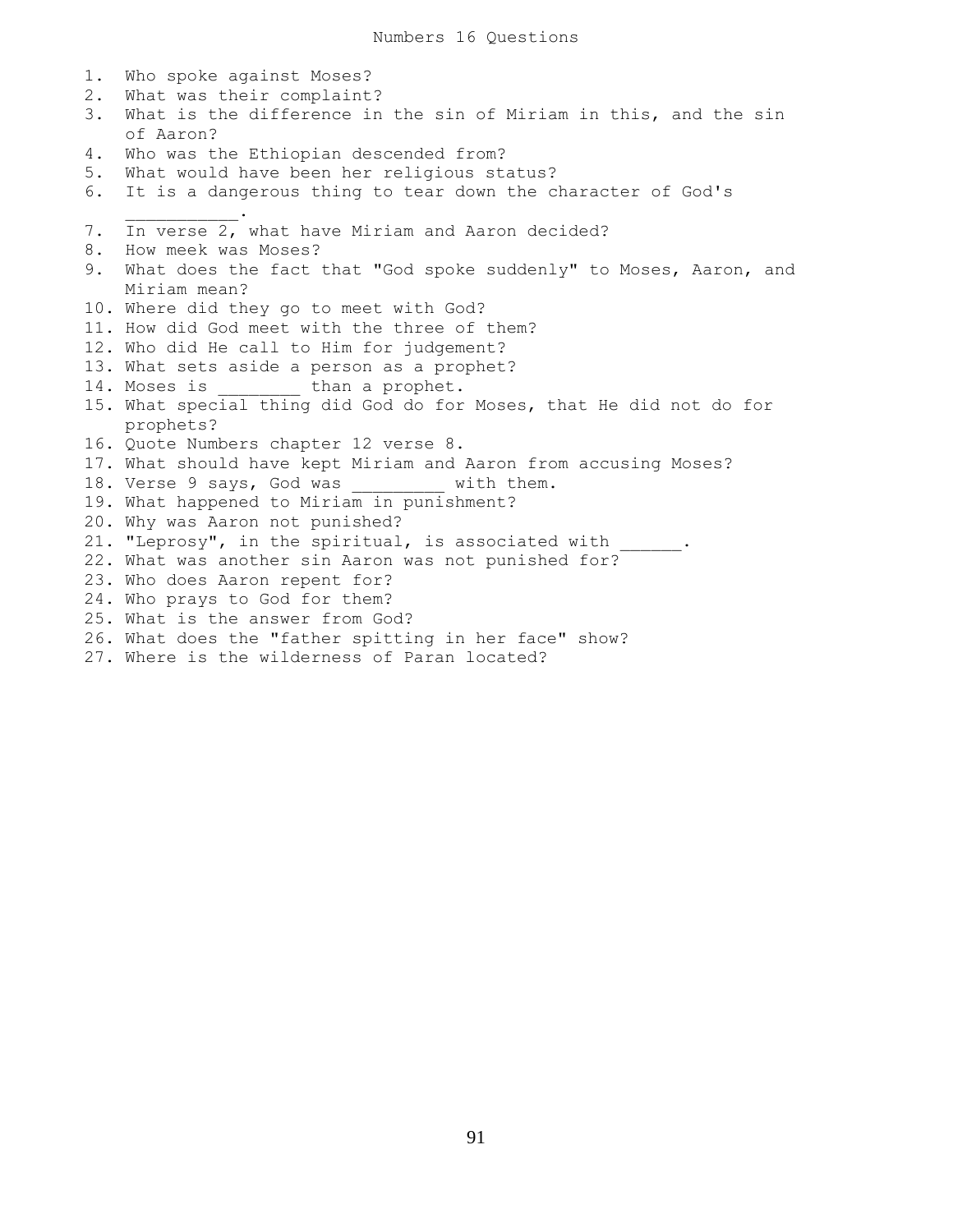We will begin this lesson in Numbers 13:1 "And the LORD spake unto Moses, saying,"

 In the last lesson, we ended with the camp moving to the wilderness of Paran, near the promised land. After they arrived, God speaks to Moses for the people.

 Numbers 13:2 "Send thou men, that they may search the land of Canaan, which I give unto the children of Israel: of every tribe of their fathers shall ye send a man, every one a ruler among them."

 Moses was to search out the leader of each of the tribes of Israel. They would represent their family, as they search out the land of Canaan. Remember, they are near the promised land. They could go in right now, if they would remain in their faith.

 Numbers 13:3 "And Moses by the commandment of the LORD sent them from the wilderness of Paran: all those men [were] heads of the children of Israel."

 These men were to go and search out the land. The heads of these sons of Israel were usually speaking of their princes. Since some of the princes were elderly, these are, probably, just men of importance in their tribe who were chosen for this hard job. In Deuteronomy chapter 1 beginning with the 20th verse, there is another explanation of searching out the promised land.

 Numbers 13:4 "And these [were] their names: of the tribe of Reuben, Shammua the son of Zaccur."

 We remember, Reuben was the first son of Leah and Jacob. The names of the leaders from each tribe that were sent are not known elsewhere, except for Caleb and Joshua. There is no representative of the tribe of Levi, because they will not receive land.

Numbers 13:5 "Of the tribe of Simeon, Shaphat the son of Hori."

Simeon was the second son of Jacob and Leah.

Numbers 13:6 "Of the tribe of Judah, Caleb the son of Jephunneh."

 The tribe of Judah is the tribe the Lord Jesus will come through. Caleb was 40 years old, when he was chosen to spy out the promised land. We will find that Caleb will be one of two who brings back a good report. In Chronicles, Caleb is spoken of as a Kenezite.

 Numbers 13:7 "Of the tribe of Issachar, Igal the son of Joseph." Issachar was the ninth son of Jacob and the fifth of Leah. Numbers 13:8 "Of the tribe of Ephraim, Oshea the son of Nun."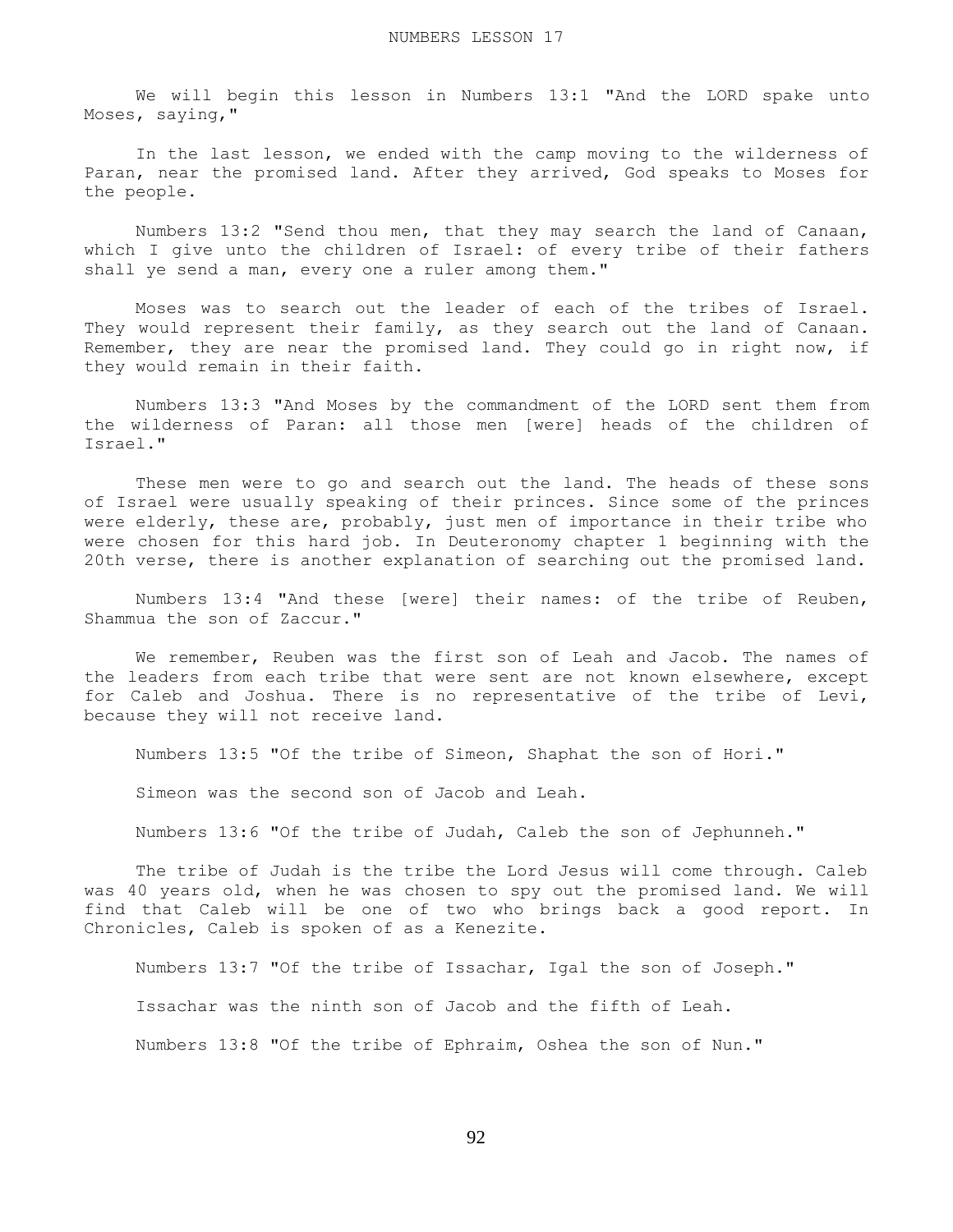The tribe of Ephraim was actually of the tribe of Joseph. Oshea is the same as Joshua. He was the other of the two who came back with a good report.

Numbers 13:9 "Of the tribe of Benjamin, Palti the son of Raphu."

 Benjamin was the youngest son of Jacob. His mother was Rachel. His full brother was Joseph.

Numbers 13:10 "Of the tribe of Zebulun, Gaddiel the son of Sodi."

Zebulun was the tenth son of Jacob and the sixth of Leah.

 Numbers 13:11 "Of the tribe of Joseph, [namely], of the tribe of Manasseh, Gaddi the son of Susi."

 Manasseh was the oldest son of Joseph, but Ephraim got the right hand blessing. Joseph had two sons, that were part of the twelve tribes. Ephraim and Manasseh were the two sons.

Numbers 13:12 "Of the tribe of Dan, Ammiel the son of Gemalli."

Dan was the fifth son of Jacob and the first of Bilhah, Rachel's maid.

Numbers 13:13 "Of the tribe of Asher, Sethur the son of Michael."

 Asher was the eighth son of Jacob and the second of Zilpah, Leah's maid.

Numbers 13:14 "Of the tribe of Naphtali, Nahbi the son of Vophsi."

Naphtali was the sixth son of Jacob and the second son of Bilhah.

Numbers 13:15 "Of the tribe of Gad, Geuel the son of Machi."

Gad was Jacob's seventh son and the firstborn of Zilpah.

 Numbers 13:16 "These [are] the names of the men which Moses sent to spy out the land. And Moses called Oshea the son of Nun Jehoshua."

 The main thing in this verse is the change of the name of Oshea to Jehoshua, or Joshua. The two names we must remember, in the twelve that were sent to spy, are Caleb and Joshua, who were the only two to bring back a good report.

 Numbers 13:17 "And Moses sent them to spy out the land of Canaan, and said unto them, Get you up this [way] southward, and go up into the mountain:"

 This closely resembles the account in Deuteronomy, except it was the peoples request to search out the land. God knew what the land was already. He wanted His people to have enough faith to take the land. It seems, Moses sent the spies on pressure from the people to see whether the land would be easy to take, or not.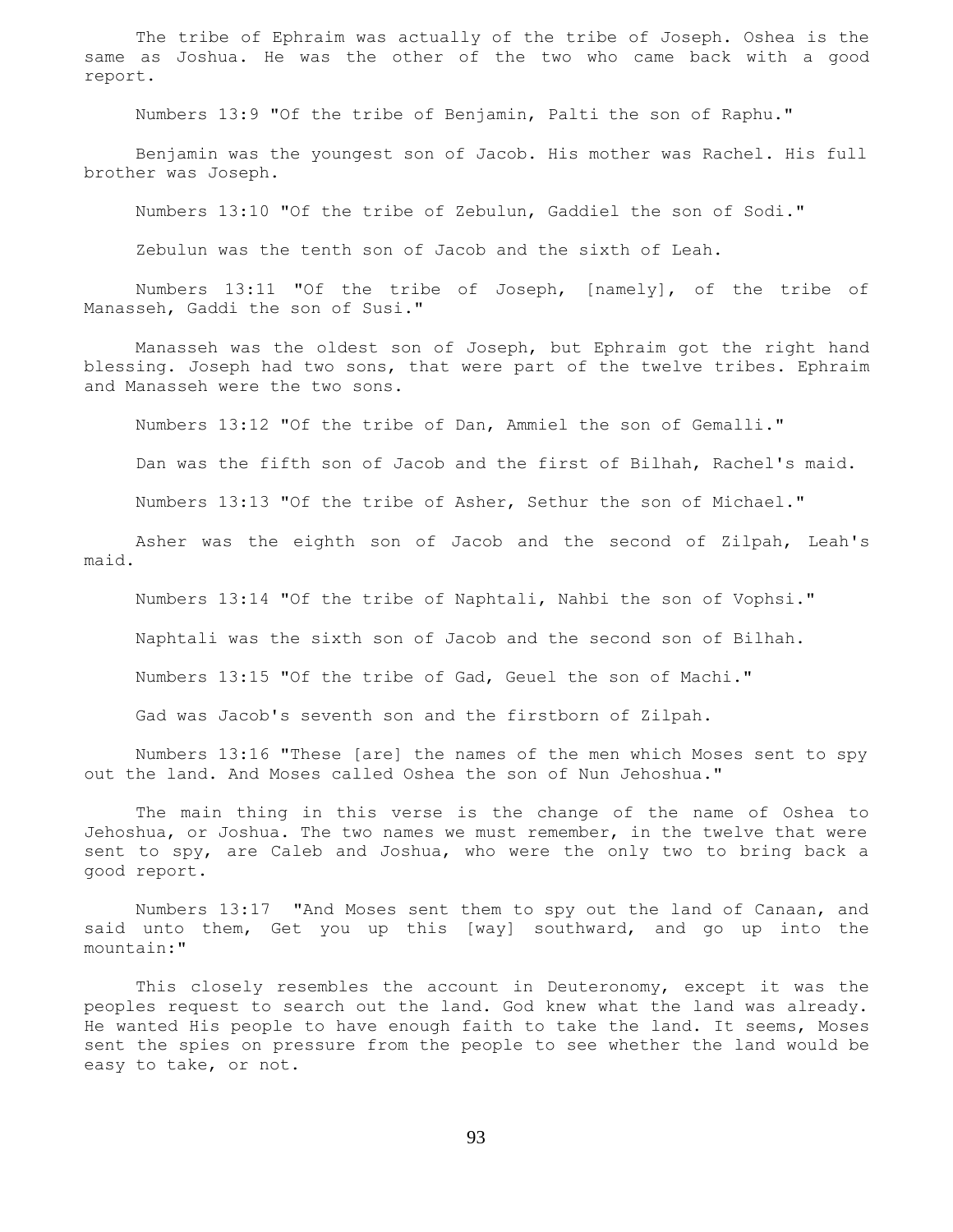Numbers 13:18 "And see the land, what it [is]; and the people that dwelleth therein, whether they [be] strong or weak, few or many;"

 This seems to be questioning God's ability to help them take the land. These people would be no match for God, even if they were giants. It would not matter how many they were, or how strong they were, if God decides to overthrow them.

 Numbers 13:19 "And what the land [is] that they dwell in, whether it [be] good or bad; and what cities [they be] that they dwell in, whether in tents, or in strong holds;"

 Again, all of this is unnecessary. God chose this land for them. They should not be questioning God's judgement. We find that Moses told them to go, and take the land as God had commanded them. It was the people who wanted to search the land. Deuteronomy 1:20 "And I said unto you, Ye are come unto the mountain of the Amorites, which the LORD our God doth give unto us." Deuteronomy 1:21 "Behold, the LORD thy God hath set the land before thee: go up [and] possess [it], as the LORD God of thy fathers hath said unto thee; fear not, neither be discouraged." Deuteronomy 1:22 "And ye came near unto me every one of you, and said, We will send men before us, and they shall search us out the land, and bring us word again by what way we must go up, and into what cities we shall come." It really had been the people questioning God, not Moses.

 Numbers 13:20 "And what the land [is], whether it [be] fat or lean, whether there be wood therein, or not. And be ye of good courage, and bring of the fruit of the land. Now the time [was] the time of the firstripe grapes."

The time was, probably, toward the end of July, because that is when the grapes were ripe. God had promised them the land was a land of milk and honey. They should have asked no more.

 Numbers 13:21 "So they went up, and searched the land from the wilderness of Zin unto Rehob, as men come to Hamath."

 The wilderness of Zin was in the extreme southern area. Rehob was on the road to Hamath, quite a distance from the wilderness of Zin.

 Numbers 13:22 "And they ascended by the south, and came unto Hebron; where Ahiman, Sheshai, and Talmai, the children of Anak, [were]. (Now Hebron was built seven years before Zoan in Egypt.)"

 These three tribes of Anak were run out of Hebron 50 years later by Caleb. Hebron was a very old city, known in the time of Abraham. It is still possible to find Hebron today.

 Numbers 13:23 "And they came unto the brook of Eshcol, and cut down from thence a branch with one cluster of grapes, and they bare it between two upon a staff; and [they brought] of the pomegranates, and of the figs."

 This is speaking of the valley of Eshcol. There is a brook that runs through it. It is located between Jerusalem and Hebron. The fruit in this area grow very large. The cluster of grapes, the spies found here, was so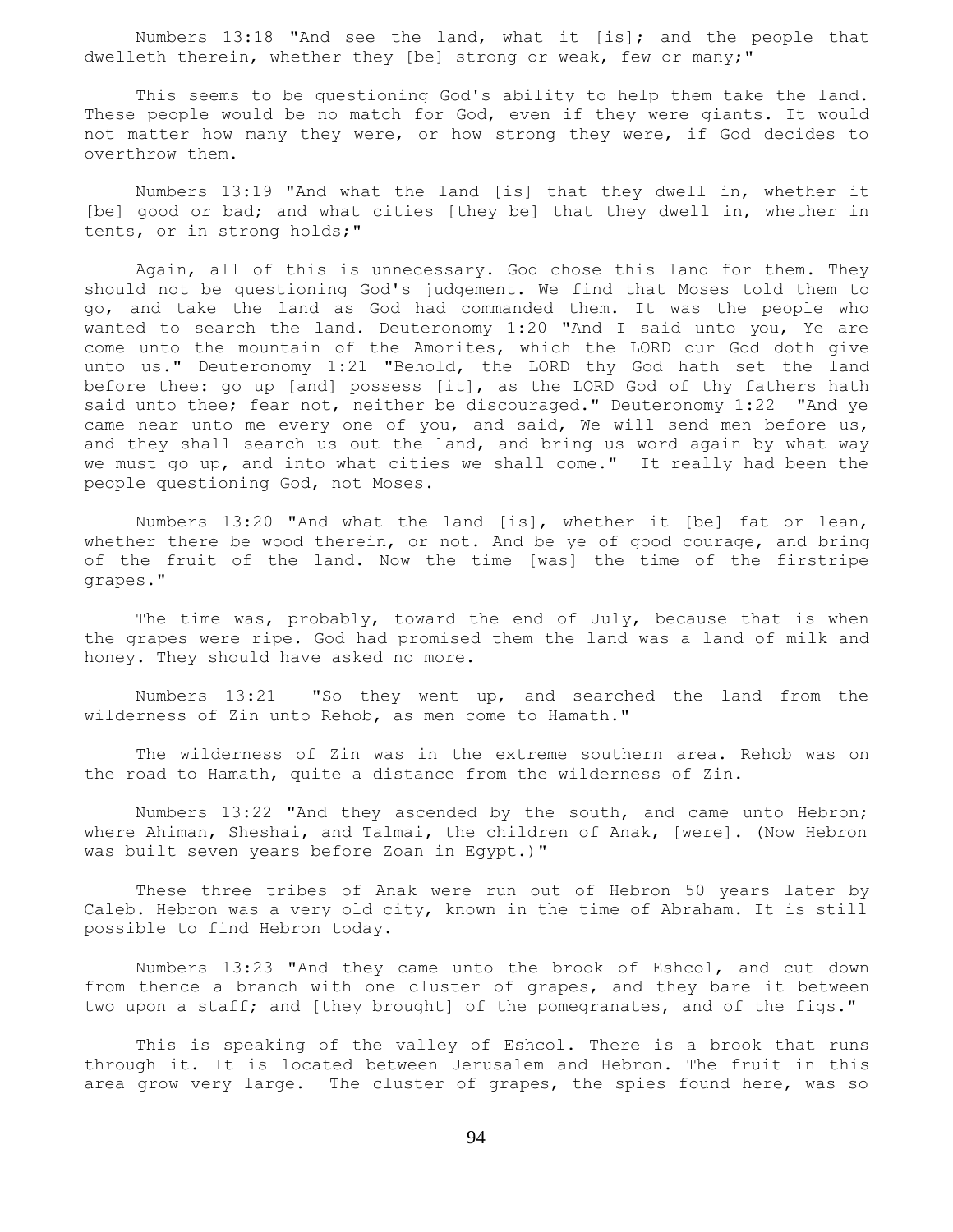large it had to be carried upon poles with two men lifting it. They actually carried a branch with the cluster of grapes.

 Numbers 13:24 "The place was called the brook Eshcol, because of the cluster of grapes which the children of Israel cut down from thence."

The name Eshcol dates back to the time of Abraham for this valley, but it took on the new name of Brook Eshcol, because of the large cluster of grapes.

 Numbers 13:25 "And they returned from searching of the land after forty days."

 It is very significant that the time they searched out the land was for forty days. The number forty means time of testing.

 Numbers 13:26 "And they went and came to Moses, and to Aaron, and to all the congregation of the children of Israel, unto the wilderness of Paran, to Kadesh; and brought back word unto them, and unto all the congregation, and shewed them the fruit of the land."

 The Israelites had remained in Kadesh, the forty days the spies were searching out the land. It seemed, the congregation gathered to hear the news of their spy journey.

 Numbers 13:27 "And they told him, and said, We came unto the land whither thou sentest us, and surely it floweth with milk and honey; and this [is] the fruit of it."

 Just as God had promised, it was a land of milk and honey. Exodus 3:17 "And I have said, I will bring you up out of the affliction of Egypt unto the land of the Canaanites, and the Hittites, and the Amorites, and the Perizzites, and the Hivites, and the Jebusites, unto a land flowing with milk and honey."

 Numbers 13:28 "Nevertheless the people [be] strong that dwell in the land, and the cities [are] walled, [and] very great: and moreover we saw the children of Anak there."

 We read the same report in the following Scripture. Deuteronomy 1:28 "Whither shall we go up? our brethren have discouraged our heart, saying, The people [is] greater and taller than we; the cities [are] great and walled up to heaven; and moreover we have seen the sons of the Anakims there." God had not said there would be strong people in opposition. He had said He would be with them. They soon forgot that Pharaoh had a mighty army, and God had defeated them. They are putting their faith in the arm of flesh, rather than in God.

 Numbers 13:29 "The Amalekites dwell in the land of the south: and the Hittites, and the Jebusites, and the Amorites, dwell in the mountains: and the Canaanites dwell by the sea, and by the coast of Jordan."

 God was fully aware of all of these people, before He sent His people there. The Amalekites were descended from Esau. They were wild people, mighty warriors. The Canaanites were descended from Ham. They could have even been the Phoenicians {maritime traders}. All of the people in the land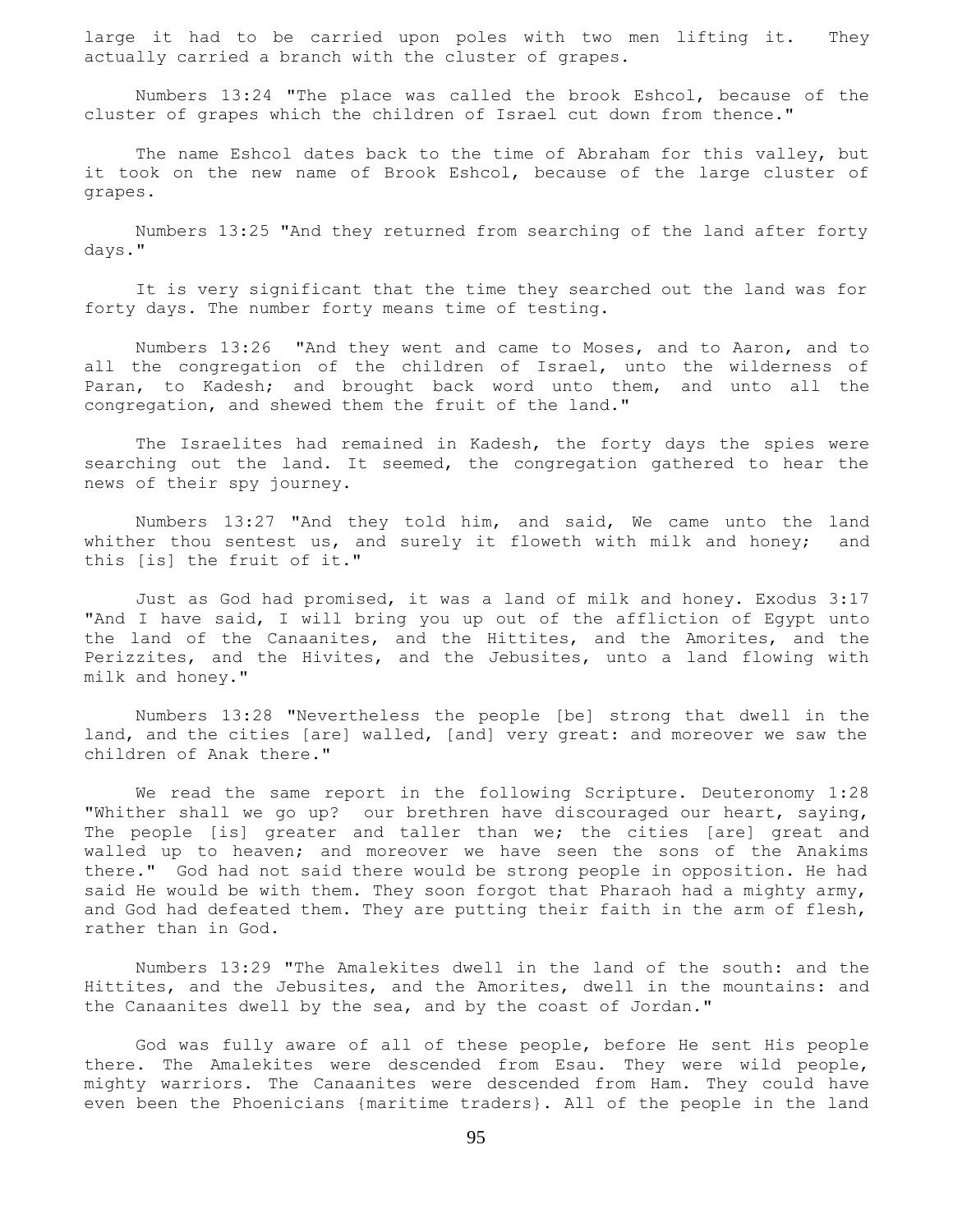had been given ample time from God to give up their evil ways and follow God, and they did not. Now, God will take this land for the people who will follow Him.

 Numbers 13:30 "And Caleb stilled the people before Moses, and said, Let us go up at once, and possess it; for we are well able to overcome it."

 Caleb stopped them from all of this negative talk, and insisted on going in and taking the land now, as God had told them. Caleb had faith that with God, he could do all things. He had no fear, only faith in the Living God.

 Numbers 13:31 "But the men that went up with him said, We be not able to go up against the people; for they [are] stronger than we."

 Ten of the twelve that went up did not believe Caleb. They were afraid, because of the size of the enemy. Fear is the opposite of faith. They had no faith in the ability of God to help them. For that matter, the Israelites had the largest number of soldiers.

 Numbers 13:32 "And they brought up an evil report of the land which they had searched unto the children of Israel, saying, The land, through which we have gone to search it,  $[is]$  a land that eateth up the inhabitants thereof; and all the people that we saw in it [are] men of a great stature."

 They saw the men of the land as giants, because they were afraid to fight. They were looking for all sorts of reasons not to fight and take the land. The worst part of this, is their lack of faith in God.

 Numbers 13:33 "And there we saw the giants, the sons of Anak, [which come] of the giants: and we were in our own sight as grasshoppers, and so we were in their sight."

 The key to the verse above, is in the statement {and we were in our own sight}. Goliath was an extremely tall man of 9 feet. This is very unusual, but is not unheard of. These faithless people thought all of the enemy to be giants. Even if they were, they would have been no match for God. Their lack of faith caused them to exaggerate the facts.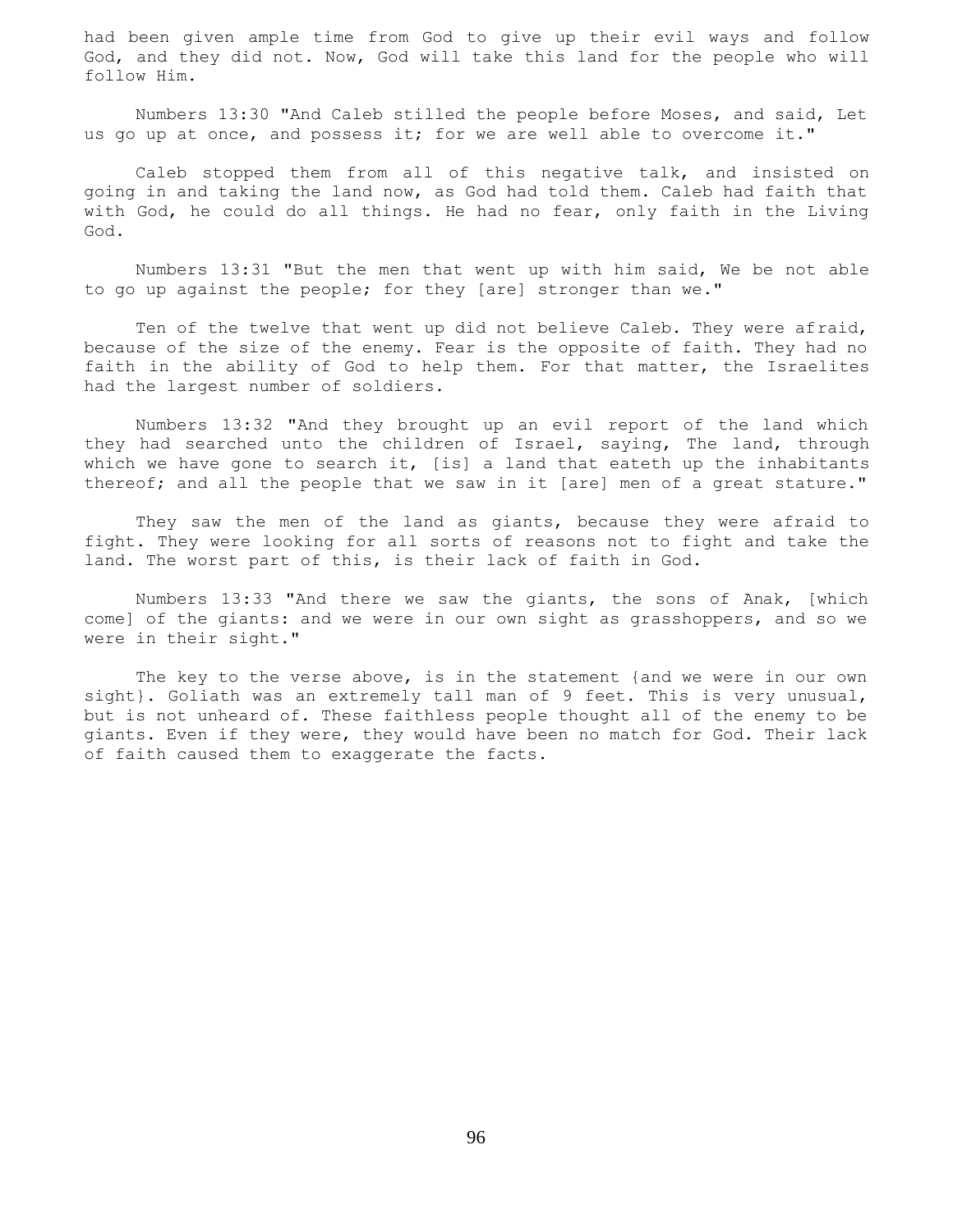1. Where was Paran? 2. Who was to go and search the land? 3. Who were the heads of the sons in this case? 4. Where is there another account of searching out the promised land? 5. Reuben was the first son of \_\_\_\_\_\_\_\_\_ and \_ 6. Why is there no representative of Levi sent? 7. How old was Caleb, when he was sent out to spy? 8. What is unusual about Caleb, out of the 12? 9. In Chronicles, Caleb is spoken of as a \_\_\_\_\_\_\_\_\_\_\_\_\_\_\_. 10. What is another name for Oshea? 11. Who was Benjamin's mother? 12. Who were the two sons of Joseph, who each had a tribe? 13. What are the two names we must remember of the twelve, who were sent to spy? 14. How does Deuteronomy differ from this account? 15. What does verse 18 seem to be questioning? 16. In verse 18, they were spying to find out what? 17. Who really wanted to search the land? 18. Quote Deuteronomy chapter 1 verses 20 through 22. 19. What time of year are the grapes ripe? 20. Where was the wilderness of Zin? 21. Who ran the three tribes of Anak out of Hebron? 22. How big was the cluster of grapes? 23. What was the place called, where they got the cluster of grapes. 24. How long did they search the land? 25. Where were the Israelites, when the spies returned? 26. Who did they report to? 27. What had God said about the land, that they found to be true? 28. What did they see that frightened them? 29. Who were dwelling in the land? 30. Who were the Amalekites descended from? 31. Who tried to quiet the doubt? 32. Who had the largest army? 33. They saw the men of the land as 34. Who was a well known giant from this area.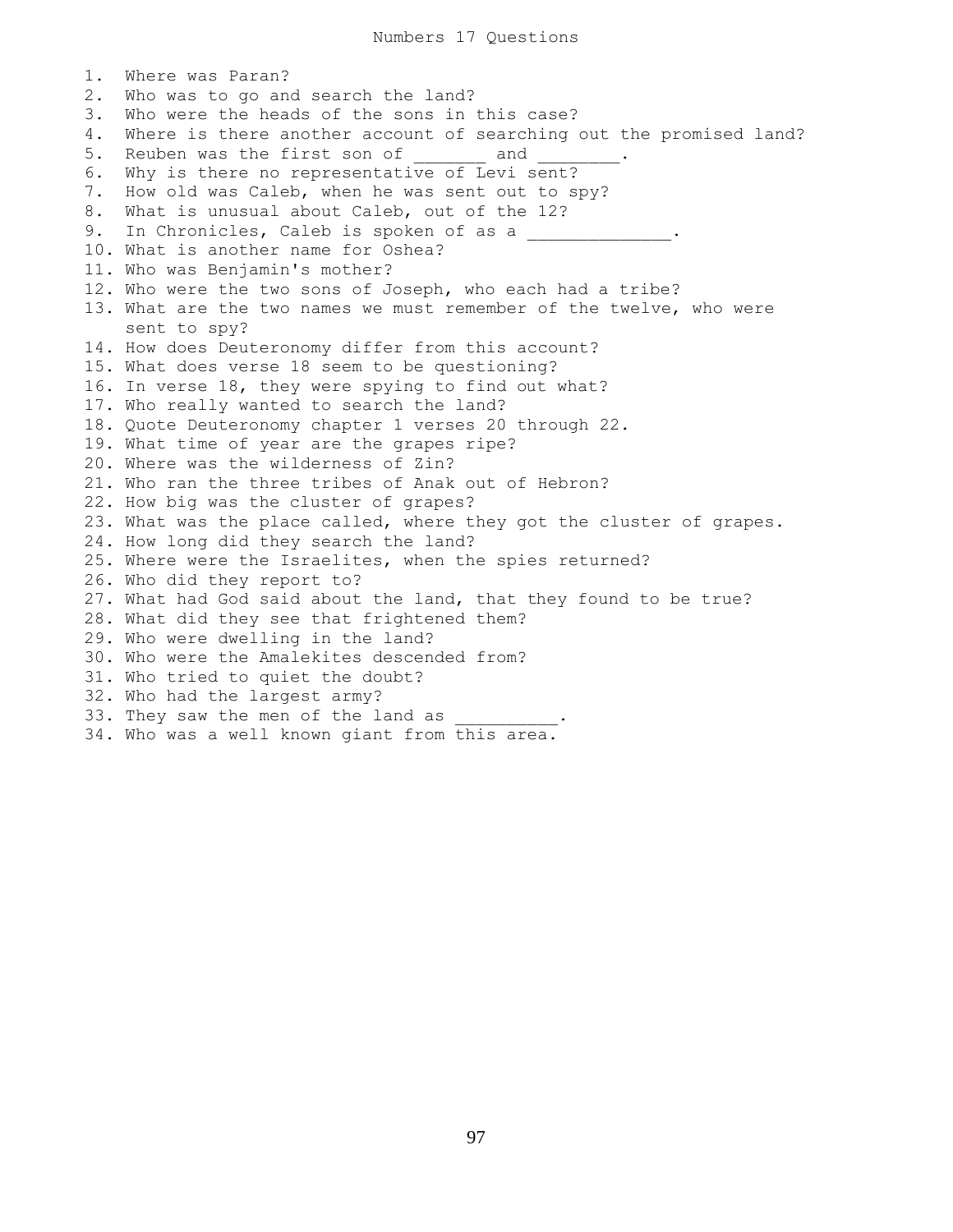This lesson begins in Numbers 14:1 "And all the congregation lifted up their voice, and cried; and the people wept that night."

The ten spies, that brought back bad news about entering the promised land, told it in the camp. It did not take long for it to spread to all of the people. Isn't it interesting, they listened to the negative talk, and did not hear Caleb. The weeping was in disappointment.

 Numbers 14:2 "And all the children of Israel murmured against Moses and against Aaron: and the whole congregation said unto them, Would God that we had died in the land of Egypt! or would God we had died in this wilderness!"

 The murmuring was slanted toward Moses and Aaron, as if it were their fault. They keep forgetting, they were slaves under hard bondage in Egypt. Their wish to die in Egypt would not be fulfilled, but their wish to die in the wilderness would come true. God will let them wander, until these doubters die off. Their trip through the wilderness on the way to their promised land, reminds me of our struggles in this life, on our way to our promised land {heaven}. Murmuring does not help. In fact, it is showing a lack of faith in God.

 Numbers 14:3 "And wherefore hath the LORD brought us unto this land, to fall by the sword, that our wives and our children should be a prey? were it not better for us to return into Egypt?"

 Hear-say gets a lot of people in trouble. This is certainly the case here. They have not even seen the promised land. How do they know the conditions are bad? God had protected them at every turn. Now, as they are about to enter into their land of promise, they doubt that God is with them. They do not remember how God defeated Pharaoh's army at the Red Sea, with no loss of life for them. It is as if they are saying, that God did that, but is not capable of protecting them here.

 Numbers 14:4 "And they said one to another, Let us make a captain, and let us return into Egypt."

 This is the worst rebellion up until this time. They are not just rebelling against Moses, but against the leadership of God, as well.

 Numbers 14:5 "Then Moses and Aaron fell on their faces before all the assembly of the congregation of the children of Israel."

 Moses and Aaron are horrified at the actions of the people. They are not sure what God will do, but they know this will anger Him. They fall on their faces, not for the people, but for themselves. Moses and Aaron were ashamed of the actions of these people. They could not believe the amount of doubt these people were showing. This is really like Christians, who have walked with God, suddenly deciding the world is better. "Egypt" symbolizes the world.

 Numbers 14:6 "And Joshua the son of Nun, and Caleb the son of Jephunneh, [which were] of them that searched the land, rent their clothes:"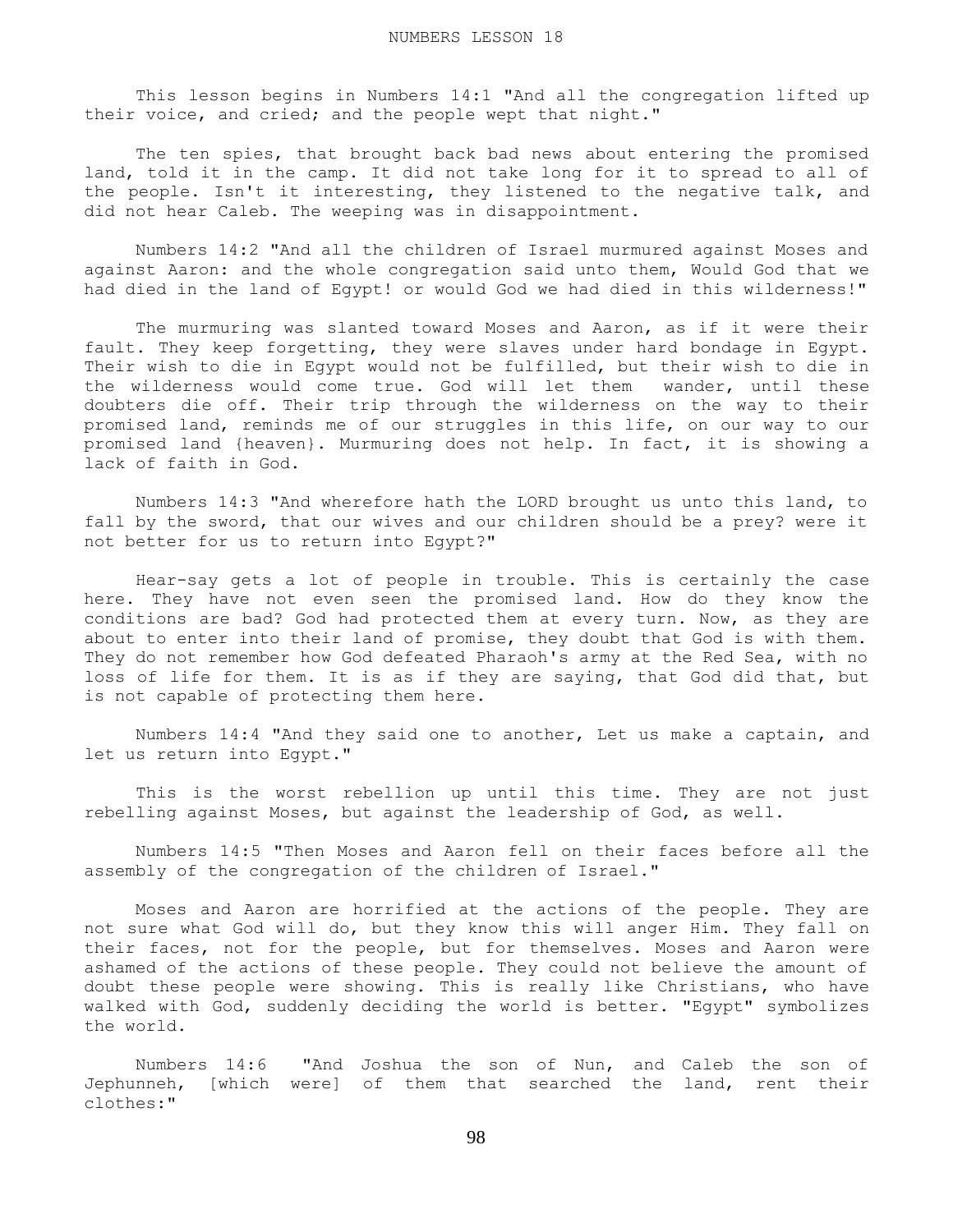This is a sign of extreme mourning. Joshua and Caleb were the only two of the twelve, who came back with a good report, and wanted to take the promised land. They had faith in God, which the others did not.

 Numbers 14:7 "And they spake unto all the company of the children of Israel, saying, The land, which we passed through to search it, [is] an exceeding good land."

 Caleb and Joshua try to speak to all the people, and reassure them that this is an exceedingly good land. The land of promise is everything that God had told them it would be. Joshua and Caleb had looked at the land through the eyes of faith. The other 10 spies were looking with eyes of doubt.

 Numbers 14:8 "If the LORD delight in us, then he will bring us into this land, and give it us; a land which floweth with milk and honey."

 I am sure the LORD did delight in Joshua and Caleb. The truth is, He did not like the report from the other 10 spies. The delight of the LORD is in an obedient people. The wrath of God is reserved for those of doubt.

 Numbers 14:9 "Only rebel not ye against the LORD, neither fear ye the people of the land; for they [are] bread for us: their defence is departed from them, and the LORD [is] with us: fear them not."

 Genesis 48:21 "And Israel said unto Joseph, Behold, I die: but God shall be with you, and bring you again unto the land of your fathers." Even from the beginning, it was faith in God that brought miracles. Caleb and Joshua had confidence that God would give these people into their hands. The statement "they are bread for us" just means they will be theirs to devour. Romans 8:31 "What shall we then say to these things? If God [be] for us, who [can be] against us?" All they had to do, was stand fast in their faith, and God would deliver them.

 Numbers 14:10 "But all the congregation bade stone them with stones. And the glory of the LORD appeared in the tabernacle of the congregation before all the children of Israel."

 It seems, that this took place at the tabernacle. These angry people wanted to stone the two that gave them sound advice. The LORD appeared, before they could carry out their threat to stone them. The divine glory of God in the tabernacle was evident to all.

 Numbers 14:11 "And the LORD said unto Moses, How long will this people provoke me? and how long will it be ere they believe me, for all the signs which I have shewed among them?"

 They were a rebellious house from the beginning. God asks what signs and wonders would be necessary before they would believe? The sign of the 10 plagues in Egypt should have been enough, without anything else. The parting of the Red Sea should have certainly been enough to show God's power. The greatest miracle of all was the manna feeding them from heaven. The manna showed God's care for their day to day needs. God that does all of this, could surely be with them to take the promised land. They do not want to believe. They are worldly, and will rebel against God every chance they get. They have no faith in God.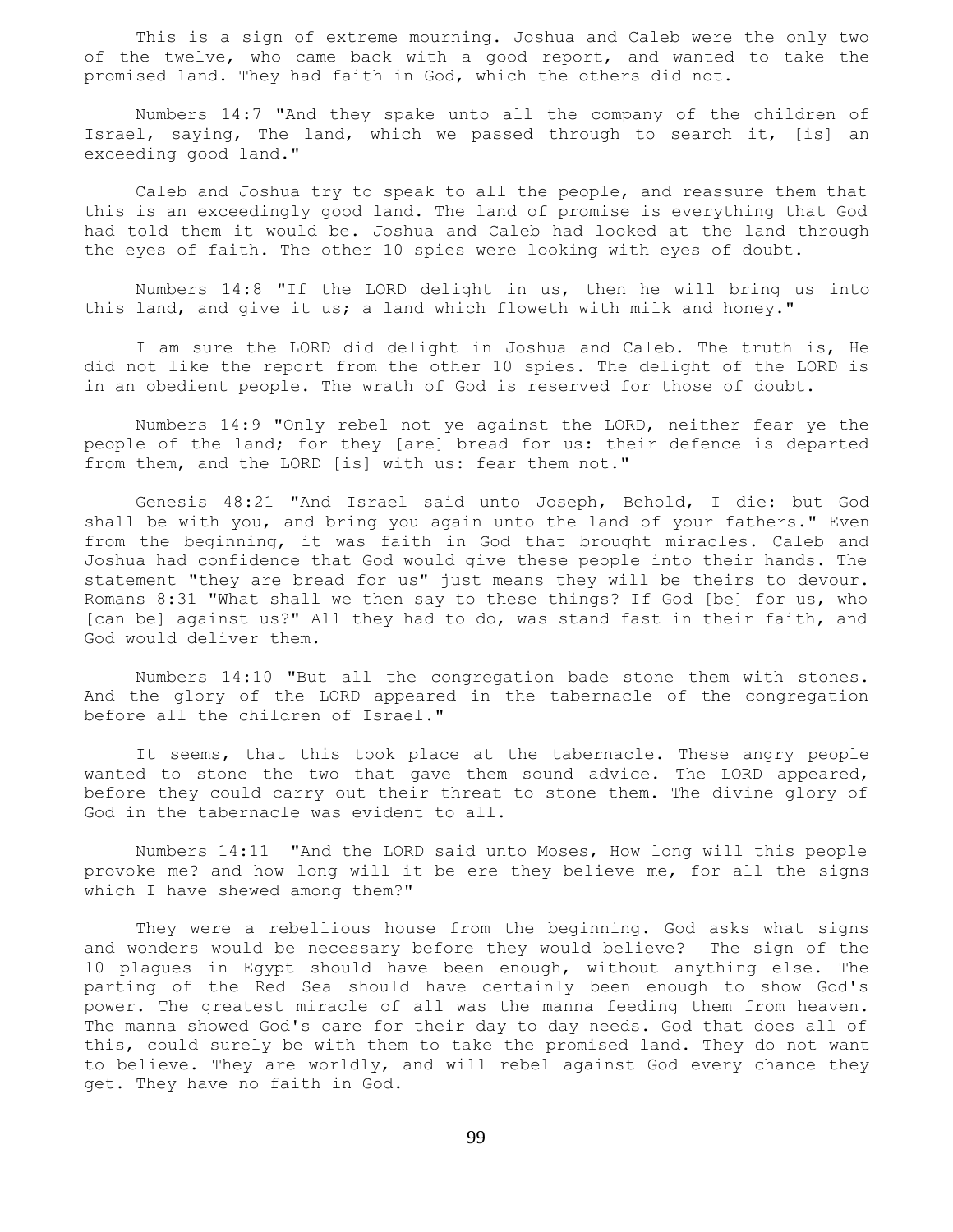Numbers 14:12 "I will smite them with the pestilence, and disinherit them, and will make of thee a greater nation and mightier than they."

 God is offering Moses the opportunity to be in the place of Jacob as the carrier of the blessings of Abraham to the whole world. Moses was of Abraham's descendents, so God would still keep His promise to Abraham. The wrath of God has risen against these rebellious people. Moses was such an humble man, he would not accept such an offer of fame for himself. We know that one Word from the Lord, and they would be destroyed. God is longsuffering, however. He is not really willing that one should perish. He wants Israel for His people, He just wants their rebellious spirit gone. He truly wants their love and loyalty.

 Numbers 14:13 "And Moses said unto the LORD, Then the Egyptians shall hear [it], (for thou broughtest up this people in thy might from among them;)"

 Moses is appealing to God to spare His people. Moses did not want the fame God had offered him. He, instead, reminds God of the heathen countries looking on, who would doubt the abilities of God, if God killed His people here.

 Numbers 14:14 "And they will tell [it] to the inhabitants of this land: [for] they have heard that thou LORD [art] among this people, that thou LORD art seen face to face, and [that] thy cloud standeth over them, and [that] thou goest before them, by day time in a pillar of a cloud, and in a pillar of fire by night."

 All of the people around had heard that God was with the Israelites. They knew of the cloud by day, and the fire by night, that had led them. The Egyptians knew it very well, because it was the fire of God that held Pharaoh's army off, while the children of Israel crossed the Red Sea. The world knew that God was with these people, and that He was hovering over them, protecting them. The world seemed to be more aware of this, than did the Israelites themselves.

 Numbers 14:15 "Now [if] thou shalt kill [all] this people as one man, then the nations which have heard the fame of thee will speak, saying,"

 If God kills His people, the nations around would begin to doubt God themselves.

 Numbers 14:16 "Because the LORD was not able to bring this people into the land which he sware unto them, therefore he hath slain them in the wilderness."

 The heathen would not understand the God that brought the people this far, killing them for their disobedience. They would have instead said, that God was not powerful enough to guide so large a people to victory. Their awe of Israel's God would be gone.

 Numbers 14:17 "And now, I beseech thee, let the power of my LORD be great, according as thou hast spoken, saying,"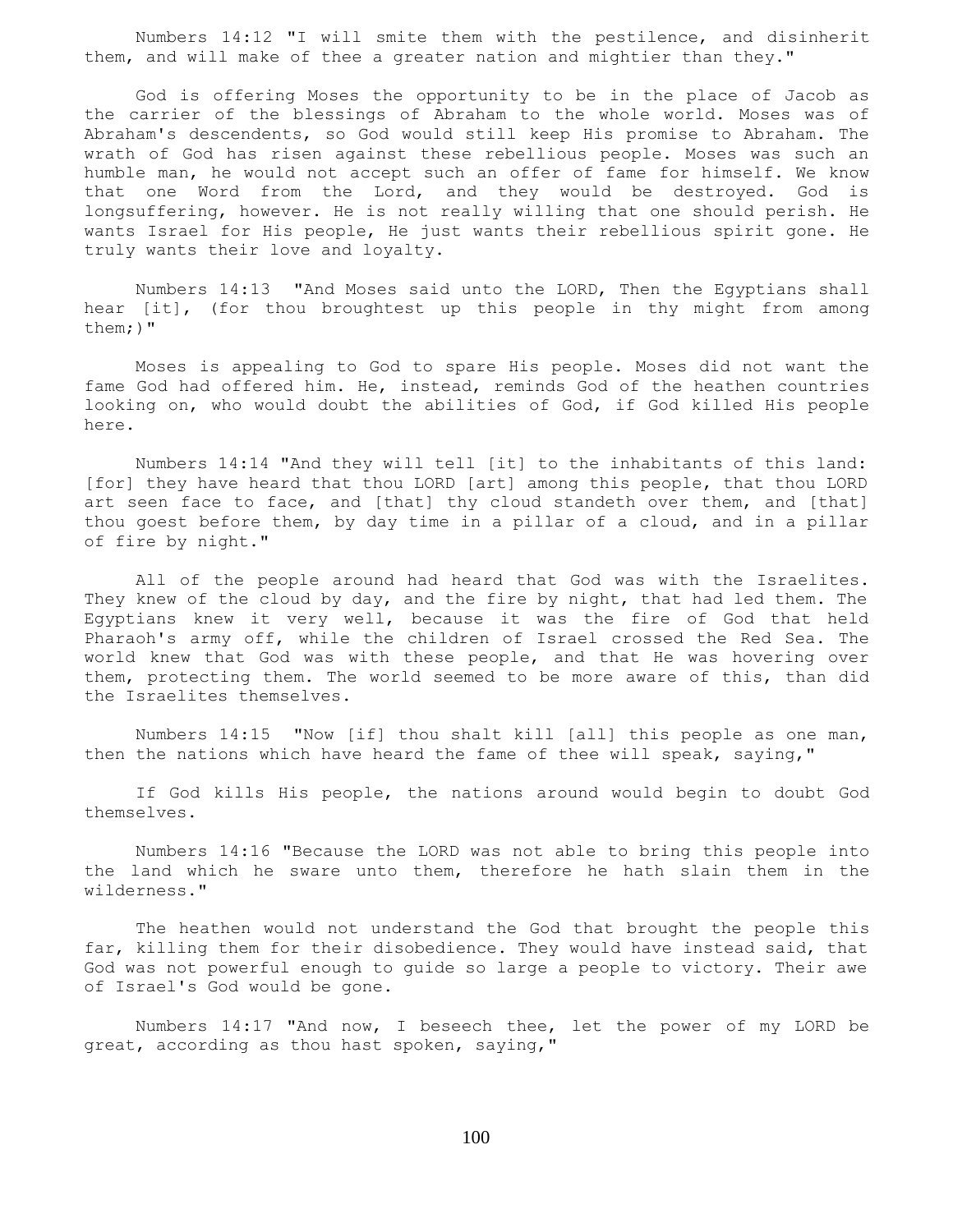God's greatness is unchangeable. He is all powerful. He can do as He wishes, anytime He wishes. Moses reminds God that He should not let the disobedience of these people alter His promise to Abraham.

 Numbers 14:18 "The LORD [is] longsuffering, and of great mercy, forgiving iniquity and transgression, and by no means clearing [the guilty], visiting the iniquity of the fathers upon the children unto the third and fourth [generation]."

 Now, Moses begins to intercede for this people. God has forgiven this people over and over on this trip to the promised land. They did not deserve to be forgiven, He forgave them, because He is merciful. Moses reminds Him that the transgressions even though they are forgiven, are not completely done away with. The consequences of the sins, sometimes continue on for generations. The blood of an animal could not abolish sin, it could just cover it up. The blood of Jesus Christ abolishes sin.

 Numbers 14:19 "Pardon, I beseech thee, the iniquity of this people according unto the greatness of thy mercy, and as thou hast forgiven this people, from Egypt even until now."

 Moses begged forgiveness from God for these sinful people. He knows they do not deserve forgiveness, but he, also, knows God's great mercy. Forgive them one more time Lord, is the prayer of Moses.

 Numbers 14:20 "And the LORD said, I have pardoned according to thy word:"

 The LORD answers Moses. He grants Moses' request, and pardons them one more time.

 Numbers 14:21 "But [as] truly [as] I live, all the earth shall be filled with the glory of the LORD."

 This is a statement of the glory of the LORD, who is Jesus Christ our Lord. His goodness, and might, and glory shall fill the earth. Romans 14:11 "For it is written, [As] I live, saith the Lord, every knee shall bow to me, and every tongue shall confess to God."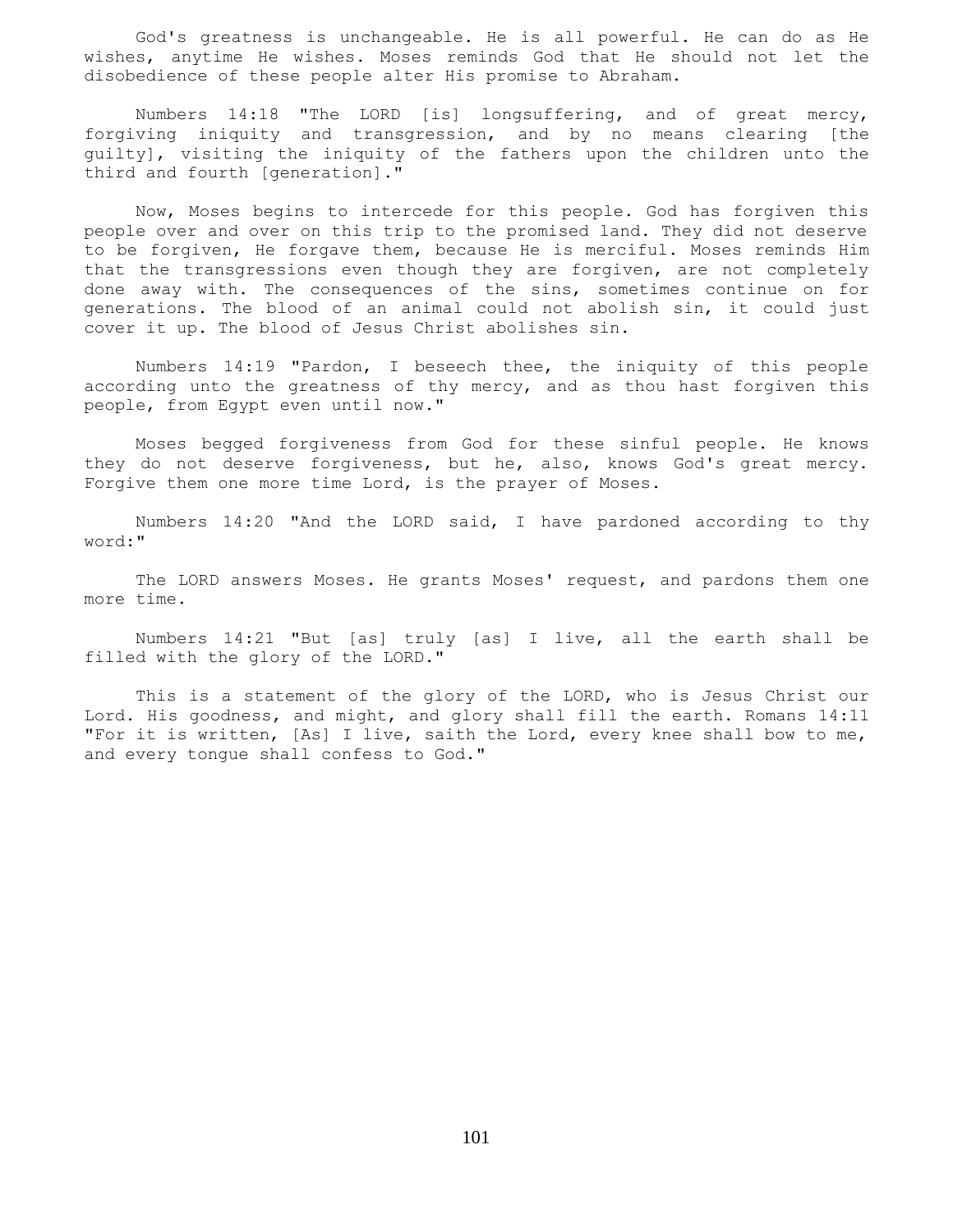Numbers 18 Questions

1. What effect did the news have on all the people? 2. What does the author find interesting about their attitude? 3. Who was their murmuring slanted toward? 4. What do the people keep forgetting about Egypt? 5. Their wish to die in the wilderness come true. 6. What does the struggles of these people in the wilderness remind the author of? 7. Murmuring shows a lack of 8. What have they forgotten about God's protection of them? 9. They decided to appoint a captain and \_\_\_\_\_\_ \_\_\_\_\_ \_\_\_ \_\_\_\_\_. 10. What is verse 4 speaking of really? 11. What sign of horror did Moses do? 12. How did Moses and Aaron feel about these people? 13. How are Christians sometimes like these people? 14. What did Joshua and Caleb do in mourning? 15. What statement did they make to the people? 16. Joshua and Caleb had looked at the land through eyes of . 17. Who did the LORD delight in? 18. Quote Genesis chapter 48 verse 21. 19. Quote Romans chapter 8 verse 31. 20. What did the congregation want to do to Caleb and Joshua? 21. How did God stop them? 22. What did God say to Moses? 23. The sign of the \_\_\_\_ plagues in Egypt should have been proof enough. 24. What does the LORD offer Moses? 25. Why did Moses not take Him up on the offer? 26. What does Moses remind God of, to keep Him from destroying the people? 27. What had the heathen people around them heard of the presence of God being with them? 28. What will they think, if God kills them here? 29. In verse 18, Moses begins to \_\_\_\_\_\_\_\_\_\_ for the people. 30. Why did God forgive them? 31. In verse 19, Moses begs \_\_\_\_\_\_\_\_\_\_\_ for these sinful people. 32. How does God answer his prayer?

33. Quote Numbers chapter 14 verse 21.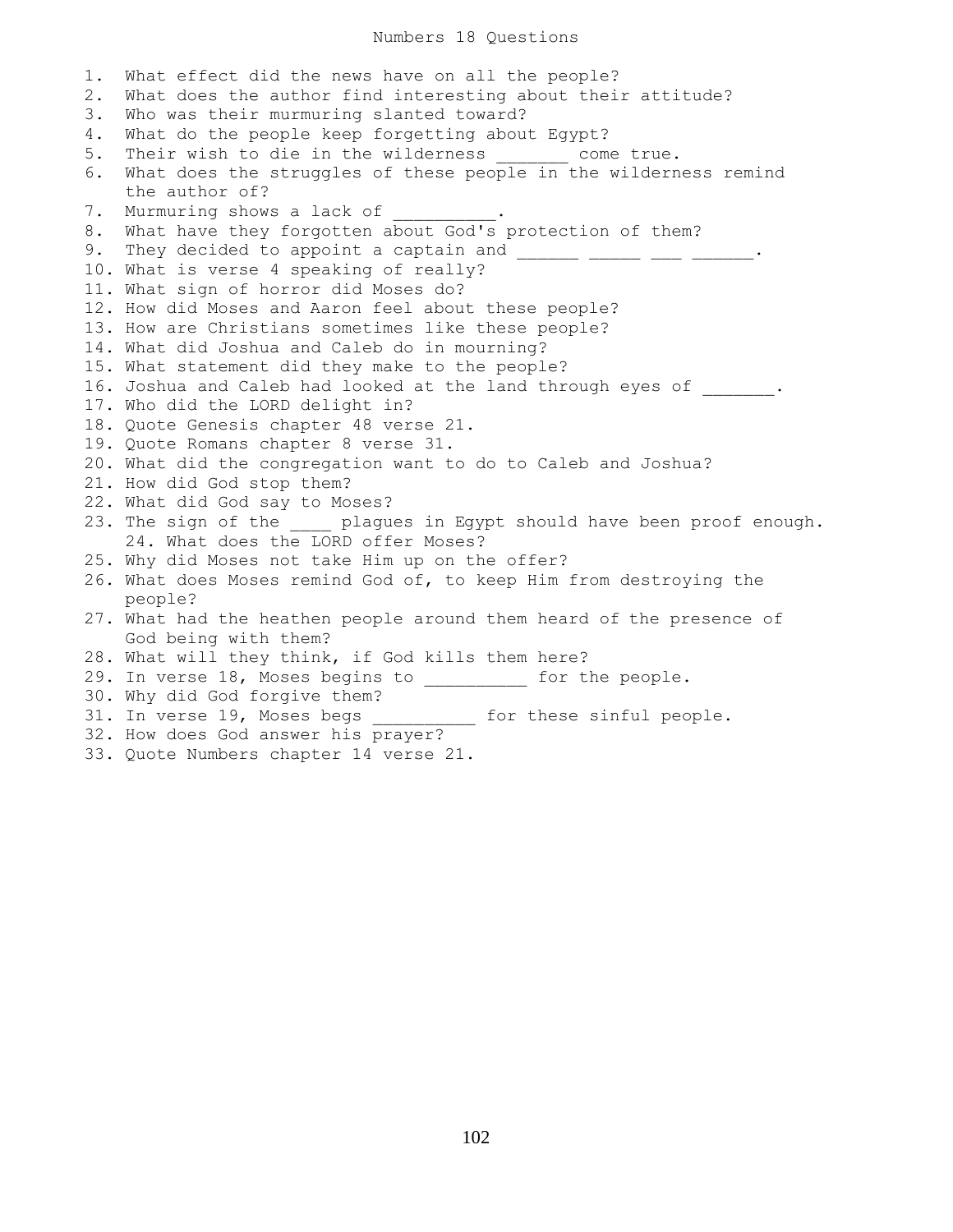We will begin this lesson in Numbers 14:22 "Because all those men which have seen my glory, and my miracles, which I did in Egypt and in the wilderness, and have tempted me now these ten times, and have not hearkened to my voice;"

 In the last lesson, the twelve spies had come back from 40 days of investigation of the promised land. Ten of them brought a bad report, and two brought a good report. The people murmured to the point of even wanting to appoint a captain to lead them back to Egypt. God was so angry with them, he asked Moses if he would like to begin a new race with him. Moses asked God, even pleaded with God, to forgive them one more time. Joshua and Caleb wanted to go in and take the land, but the people would not. We now resume our lesson here. These very men had seen the miracles of the 10 plagues that had come on Egypt, before Pharaoh would let them go. They saw the Red Sea part. They, also, had eaten the miracle food which fell from heaven, and yet, they had no faith in God. Ten different times on this journey, they have rebelled with their murmuring and their other sins. They are just too worldly.

 Numbers 14:23 "Surely they shall not see the land which I sware unto their fathers, neither shall any of them that provoked me see it:"

 Everyone who rebelled against God, and would not go in and take the land, will not see the promised land. Some had not sinned in this manner, and they will see it.

 Numbers 14:24 "But my servant Caleb, because he had another spirit with him, and hath followed me fully, him will I bring into the land whereinto he went; and his seed shall possess it."

 We have discussed in many of the lessons, that there seem to be two forces in man. One of the forces is the desire to follow the flesh. The other force {the spirit} desires to do the will of God. Caleb was controlled by his spirit which wanted to please God. Caleb and his descendents will go into the promised land, and possess it. Caleb will receive Hebron. Joshua 14:14 "Hebron therefore became the inheritance of Caleb the son of Jephunneh the Kenezite unto this day, because that he wholly followed the LORD God of Israel."

 Numbers 14:25 "(Now the Amalekites and the Canaanites dwelt in the valley.) To morrow turn you, and get you into the wilderness by the way of the Red sea."

 Canaanites are the same as the Amorites. The Israelites, for the time being, must leave the border of the promised land. God will not help them at this time in battle, because of their unbelief.

Numbers 14:26 "And the LORD spake unto Moses and unto Aaron, saying,"

These are new instructions from the LORD.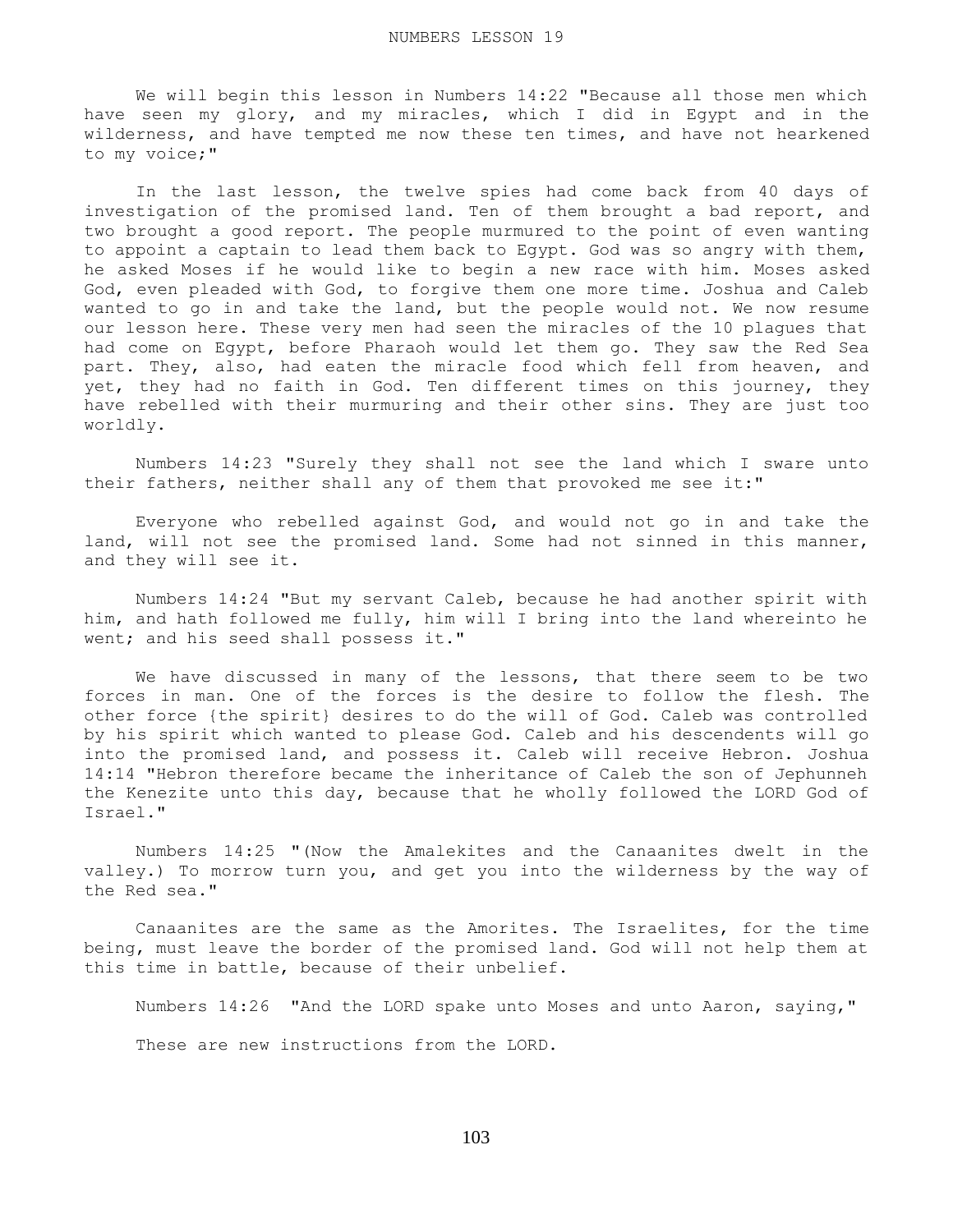Numbers 14:27 "How long [shall I bear with] this evil congregation, which murmur against me? I have heard the murmurings of the children of Israel, which they murmur against me."

 God heard every time they complained to Moses. He even knew the things they said in secret in their own tents. The congregation, as a whole, were doubters. They were rebellious against God. Every idle word has to be accounted for someday.

 Numbers 14:28 "Say unto them, [As truly as] I live, saith the LORD, as ye have spoken in mine ears, so will I do to you:"

 The very things they had said in their doubt and disbelief, now will truly be done unto them.

 Numbers 14:29 "Your carcases shall fall in this wilderness; and all that were numbered of you, according to your whole number, from twenty years old and upward, which have murmured against me,"

 They had said, they wished they had died in the wilderness. That is exactly what God lets happen to everyone who was 20 years old and older, who had murmured. Be careful what you ask for. You might get what you asked.

 Numbers 14:30 "Doubtless ye shall not come into the land, [concerning] which I sware to make you dwell therein, save Caleb the son of Jephunneh, and Joshua the son of Nun."

 Joshua and Caleb were the only two with the good report. God will allow them to live long enough to go into the promised land. They will be older, but they will go in. All ten of those who doubted, will die in the wilderness, with all the people that murmured.

 Numbers 14:31 "But your little ones, which ye said should be a prey, them will I bring in, and they shall know the land which ye have despised."

 Their little ones, that they had used for an excuse to not go in, will inherit the promised land. They will not be a prey, as their parents said. They will possess the land.

 Numbers 14:32 "But [as for] you, your carcases, they shall fall in this wilderness."

 All of the doubters and murmurers will die in the wilderness, and be buried there.

 Numbers 14:33 "And your children shall wander in the wilderness forty years, and bear your whoredoms, until your carcases be wasted in the wilderness."

 Remember, they wandered 40 days searching out the land. This 40 years of wandering in the wilderness is to compensate for 40 days of doubt. The generation of the faithless will die off, and the young generation will inherit the land. God counted their parents' lack of faith as being spiritual adultery.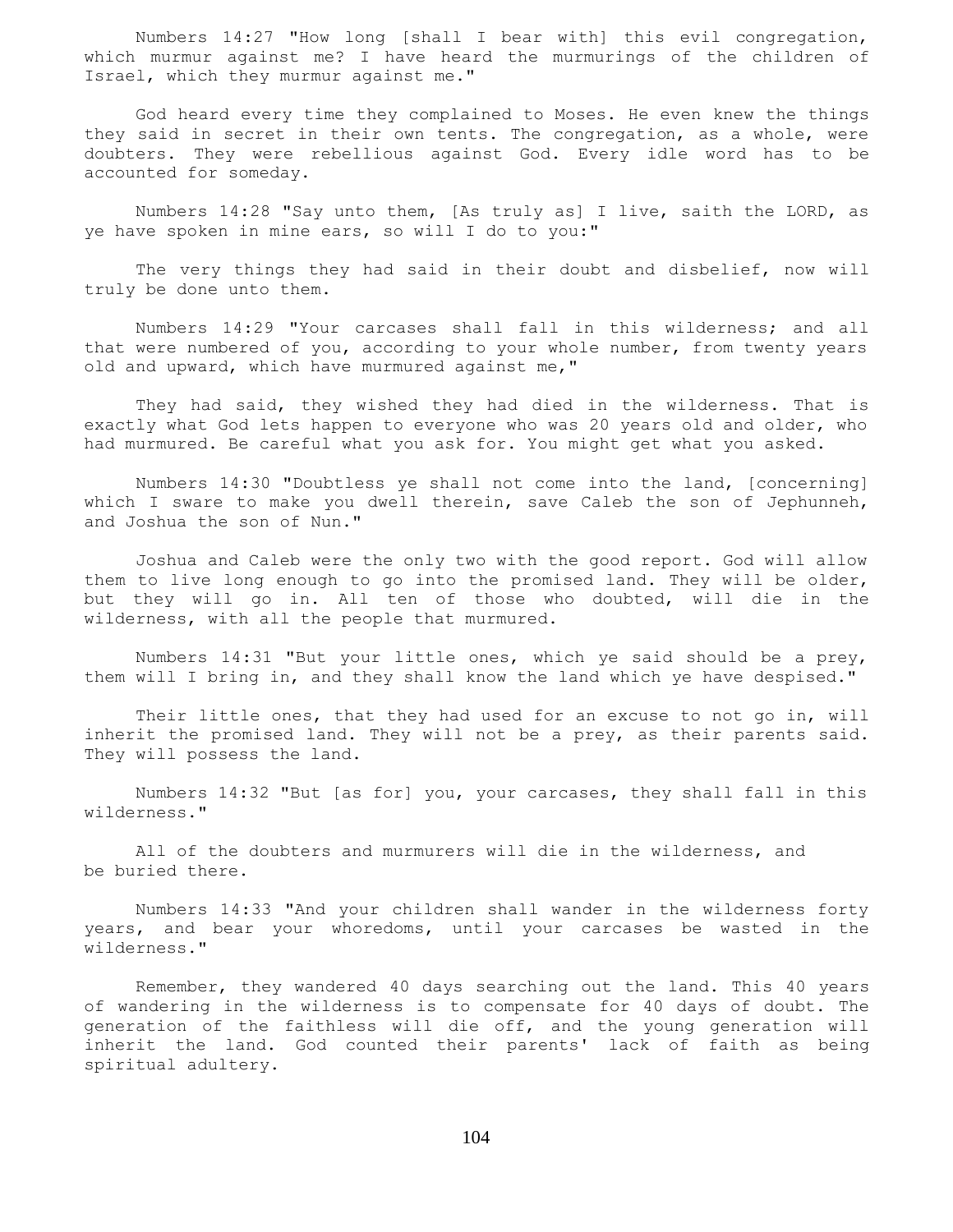Numbers 14:34 "After the number of the days in which ye searched the land, [even] forty days, each day for a year, shall ye bear your iniquities, [even] forty years, and ye shall know my breach of promise."

 This explanation is to show that God was perfectly justified in His punishment of the 40 years wandering. They had brought this punishment upon themselves, with their lack of faith. God had removed His blessings from them temporarily. It was not altogether removed, because He still fed them, and their shoes did not wear out. He just did not help them go into the promised land, as previously planned.

 Numbers 14:35 "I the LORD have said, I will surely do it unto all this evil congregation, that are gathered together against me: in this wilderness they shall be consumed, and there they shall die."

Whatever God says He will do, He does. They do wander, and die in the wilderness.

 Numbers 14:36 "And the men, which Moses sent to search the land, who returned, and made all the congregation to murmur against him, by bringing up a slander upon the land," Numbers 14:37 "Even those men that did bring up the evil report upon the land, died by the plague before the LORD."

 The plague swept through the camp, even before they began the 40 years of wandering. The ten spies that caused the people to doubt, die from the plague immediately. "Plague", in this particular instance, means stroke. They died suddenly, as a stroke from the hand of God.

 Numbers 14:38 "But Joshua the son of Nun, and Caleb the son of Jephunneh, [which were] of the men that went to search the land, lived [still]."

 Joshua would live to lead the children of Israel into the promised land, at the death of Moses.

 Numbers 14:39 "And Moses told these sayings unto all the children of Israel: and the people mourned greatly."

We do not see that they repented, only that they were grieved over their situation.

 Numbers 14:40 "And they rose up early in the morning, and gat them up into the top of the mountain, saying, Lo, we [be here], and will go up unto the place which the LORD hath promised: for we have sinned."

 After the punishment is pronounced, they repent and want to go into the land of promise. Perhaps, the sudden death of the ten doubting spies caused them to question their own unfaithfulness.

 Numbers 14:41 "And Moses said, Wherefore now do ye transgress the commandment of the LORD? but it shall not prosper."

 Before they left the camp, Moses warned them they are, again, disobeying God's wishes. He will not be with them now.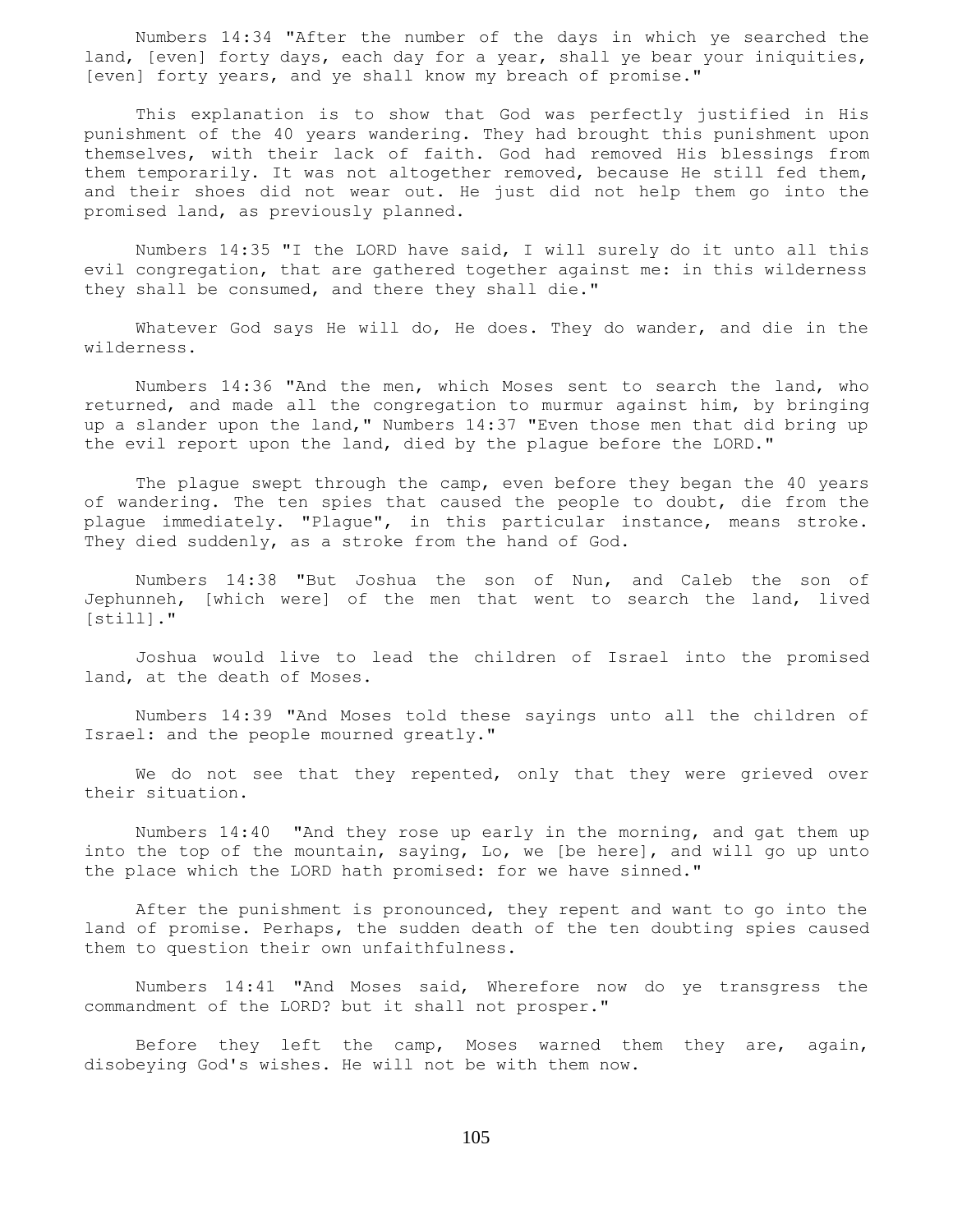Numbers 14:42 "Go not up, for the LORD [is] not among you; that ye be not smitten before your enemies."

 If they try to go up to the promised land without God leading the way, they will perish. They are still unaware that it is not their power that defeats the enemy, but God's.

 Numbers 14:43 "For the Amalekites and the Canaanites [are] there before you, and ye shall fall by the sword: because ye are turned away from the LORD, therefore the LORD will not be with you."

 Fighting in their own strength, without the LORD empowering them, would be disastrous. Their flesh is no match for the flesh of these worldly armies.

 Numbers 14:44 "But they presumed to go up unto the hill top: nevertheless the ark of the covenant of the LORD, and Moses, departed not out of the camp."

 The ark of the covenant of the LORD represented the power of God that was with them. Moses stayed with the ark. They had not only distrusted the power of God earlier, but now they place trust in their own power. This is a terrible mistake. They are still disobeying God's commands.

 Numbers 14:45 "Then the Amalekites came down, and the Canaanites which dwelt in that hill, and smote them, and discomfited them, [even] unto Hormah."

 The plainest way to say this is, these rebellious of Israel lost the battle. Deuteronomy 1:44 "And the Amorites, which dwelt in that mountain, came out against you, and chased you, as bees do, and destroyed you in Seir, [even] unto Hormah."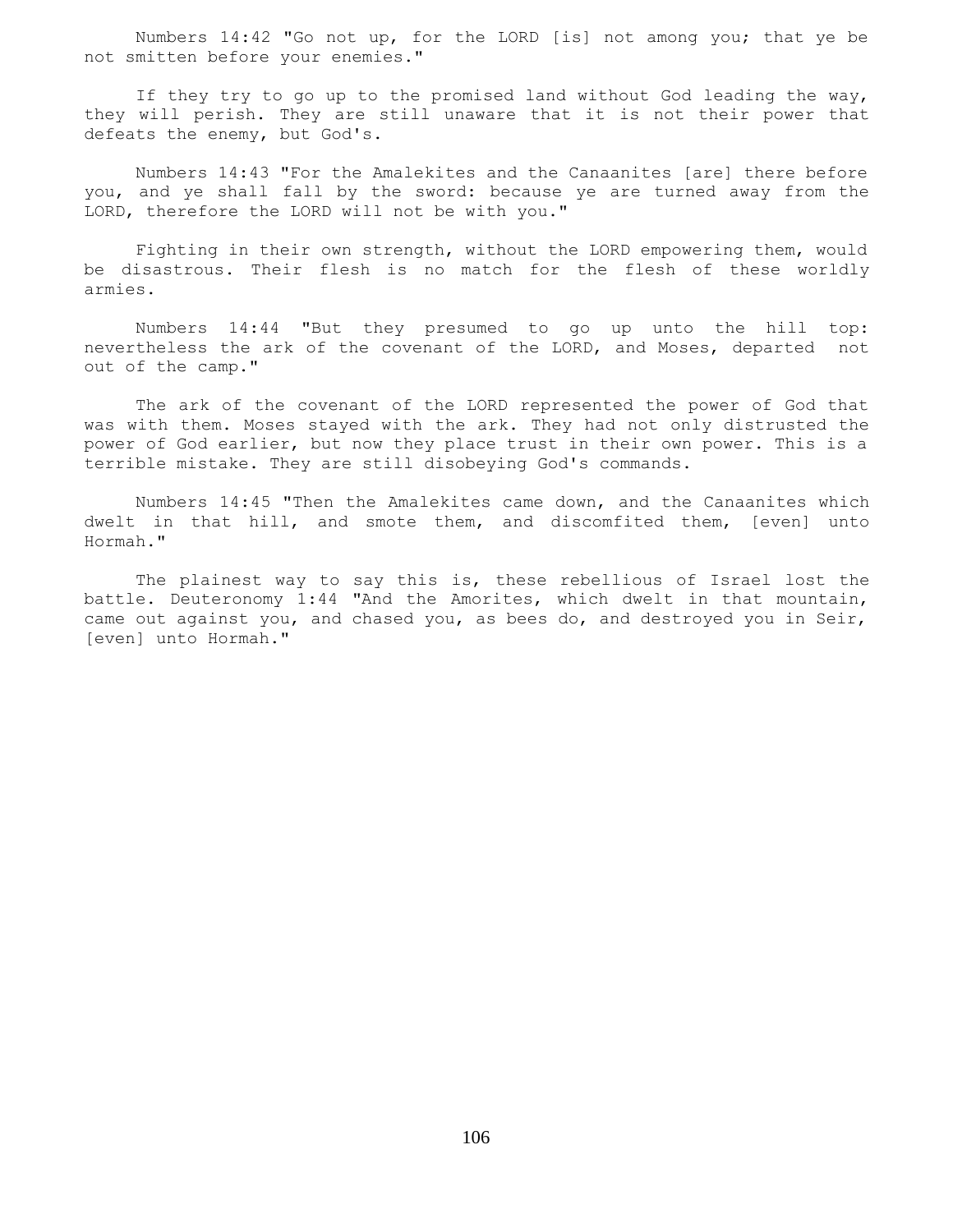1. How many times had the men tempted God? 2. How many spies were sent to check out the promised land? 3. How many of them brought back a bad report? 4. How badly had they sunk in their murmuring? 5. Why did God allow these murmurers to live for the time being? 6. Why was it so ridiculous for them to not have faith in God? 7. What punishment does God speak upon them? 8. Caleb had another \_\_\_\_\_\_\_\_\_\_ within him. 9. What are the two forces in man? 10. Quote Joshua chapter 14 verse 14. 11. The \_\_\_\_\_\_\_\_\_\_\_\_ and the \_\_\_\_\_\_\_\_\_ dwelt in the valley. 12. The Canaanites are the same as the 13. What had they spoken, that God will surely do? 14. Who of the twelve will come into the promised land later? 15. Who will inherit the land of promise? 16. How long will the children wander in the wilderness? 17. What is significant about this number? 18. What did God count the parents' lack of faith as being? 19. What happened immediately to the ten spies who doubted? 20. What did the people decide to do, after it was too late? 21. What did Moses warn them of? 22. Where was the ark while they were fighting? 23. What did the ark represent? 24. What happened to the Israelites who went to battle? 25. Quote Deuteronomy chapter 1 verse 44.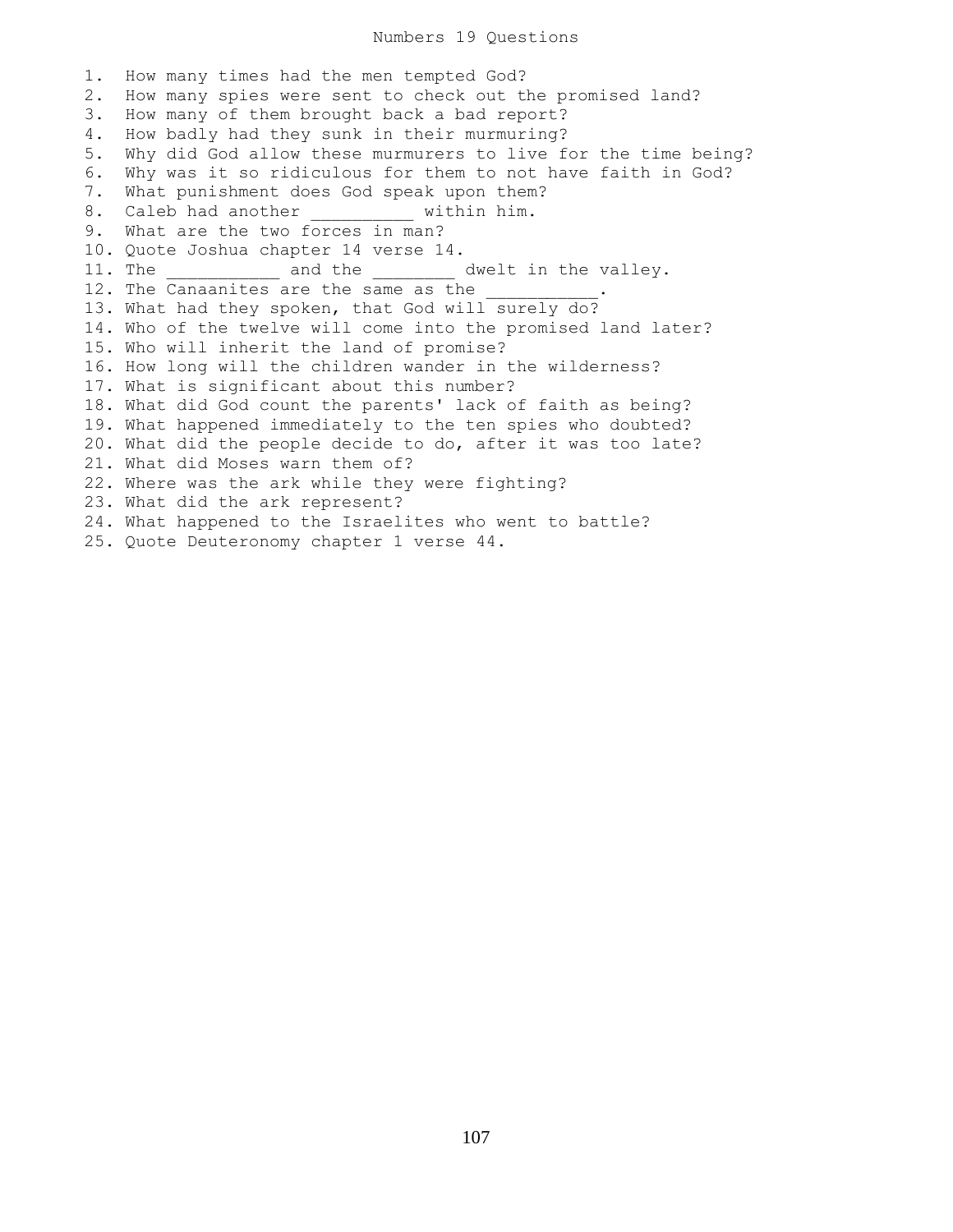We will begin this lesson in Numbers 15:1 "And the LORD spake unto Moses, saying,"

This is a new message entirely.

 Numbers 15:2 "Speak unto the children of Israel, and say unto them, When ye be come into the land of your habitations, which I give unto you,"

 God has not changed His mind. The descendents of these Israelites will have the land that is their habitation. The commandments given here, are for the time of their habitation of the land.

 Numbers 15:3 "And will make an offering by fire unto the LORD, a burnt offering, or a sacrifice in performing a vow, or in a freewill offering, or in your solemn feasts, to make a sweet savour unto the LORD, of the herd, or of the flock:"

 These laws of sacrifice were forever. Jesus fulfilled them for all who would believe, when He gave Himself on the cross. After Jesus, there is no more need to sacrifice. The The burnt offering is when the sacrifice is burned up completely. Symbolically, the person's body who offers this is purged from sin with this fire. The freewill was not of obligation. All of the things above, were a way of man drawing himself into close fellowship with his God. The offerings and sacrifices were pleasant to God, when they were done with a willing heart. The "sweet savour" is speaking of sweet smell rising to God.

 Numbers 15:4 "Then shall he that offereth his offering unto the LORD bring a meat offering of a tenth deal of flour mingled with the fourth [part] of an hin of oil."

 The meat offering contains the makings for bread. Jesus is the Bread. All of the sacrifices symbolize Jesus in some way. Leviticus 2:1 "And when any will offer a meat offering unto the LORD, his offering shall be [of] fine flour; and he shall pour oil upon it, and put frankincense thereon:" Frankincense accompanied the meat offering.

 Numbers 15:5 "And the fourth [part] of an hin of wine for a drink offering shalt thou prepare with the burnt offering or sacrifice, for one lamb."

 The drink offering, like the meat offering, was a cleansing to fellowship with God. Wine, many times, symbolizes the Holy Spirit. The blood of an animal, in sacrifice, could not totally do away with sin. It could cover the sin, but not abolish it. The blood of the perfect Lamb {Jesus Christ} abolished sin for all who will believe.

 Numbers 15:6 "Or for a ram, thou shalt prepare [for] a meat offering two tenth deals of flour mingled with the third [part] of an hin of oil."

The ram offering was under the heading of the bloody offering. It was, generally, thought of as a cleansing from sin. The lamb, or the ram, was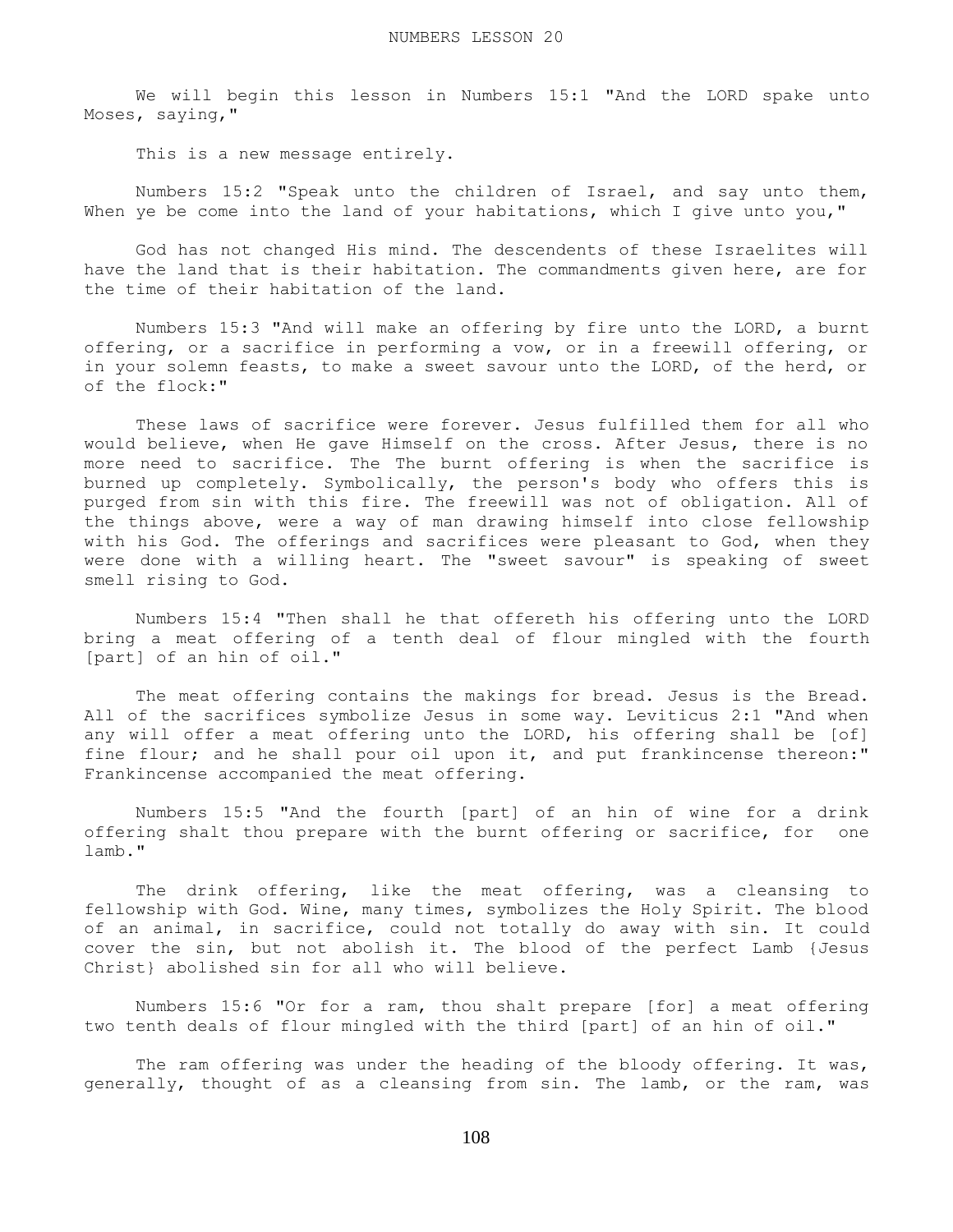usually a male of around one year old. It must have no blemishes, because it symbolized the sinless Christ.

 Numbers 15:7 "And for a drink offering thou shalt offer the third [part] of an hin of wine, [for] a sweet savour unto the LORD."

 The drink offering was in proportion to the size of the animal sacrificed with it.

 Numbers 15:8 "And when thou preparest a bullock [for] a burnt offering, or [for] a sacrifice in performing a vow, or peace offerings unto the LORD:" Numbers 15:9 "Then shall he bring with a bullock a meat offering of three tenth deals of flour mingled with half an hin of oil." Numbers 15:10 "And thou shalt bring for a drink offering half an hin of wine, [for] an offering made by fire, of a sweet savour unto the LORD."

 I put these three together, so you could see the meat, bread, and wine were together.

 Numbers 15:11 "Thus shall it be done for one bullock, or for one ram, or for a lamb, or a kid." Numbers 15:12 "According to the number that ye shall prepare, so shall ye do to every one according to their number."

 The portions of bread and wine, mentioned, are for one animal. Of course, if there are two animals, the bread and wine were doubled.

 Numbers 15:13 "All that are born of the country shall do these things after this manner, in offering an offering made by fire, of a sweet savour unto the LORD."

 If you were Hebrew by birth, this pertained to you. These offerings would be accepted as a sweet smell to the LORD.

 Numbers 15:14 "And if a stranger sojourn with you, or whosoever [be] among you in your generations, and will offer an offering made by fire, of a sweet savour unto the LORD; as ye do, so he shall do."

 The stranger is speaking of someone who is not Hebrew. If they want to sacrifice, they are to be allowed to. They must follow the same regulations as the Hebrew.

 Numbers 15:15 "One ordinance [shall be both] for you of the congregation, and also for the stranger that sojourneth [with you], an ordinance for ever in your generations: as ye [are], so shall the stranger be before the LORD."

 There is one law for all. If the stranger lives in the camp, he is like one of the congregation. There are no allowances made for one over the other. This, is saying there is One God of Jew and Gentile.

 Numbers 15:16 "One law and one manner shall be for you, and for the stranger that sojourneth with you."

 In these lessons, God is telling the Jew to forget about being exclusive with God. God is the Father of us all. Leviticus 24:22 "Ye shall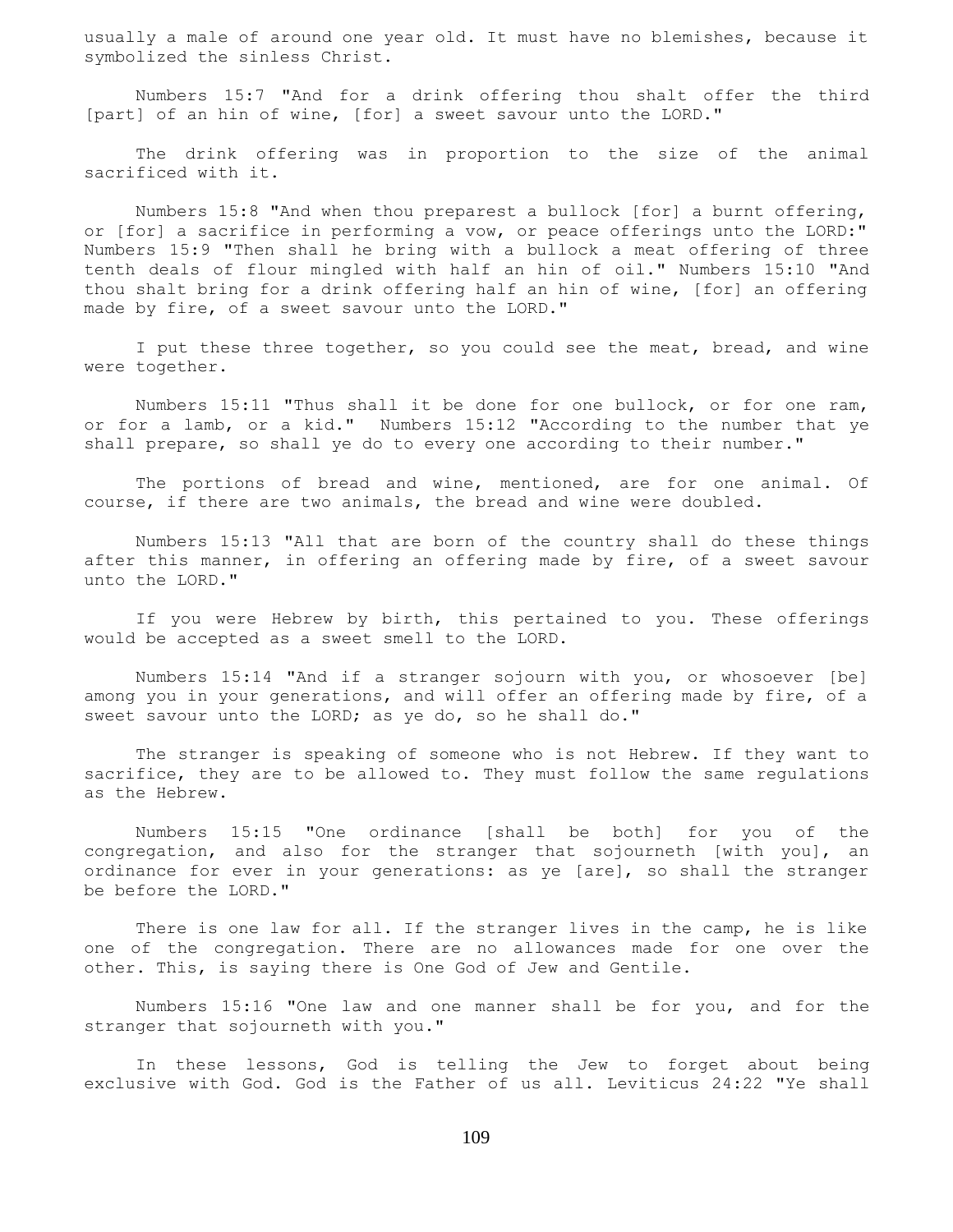have one manner of law, as well for the stranger, as for one of your own country: for I [am] the LORD your God."

Numbers 15:17 "And the LORD spake unto Moses, saying,"

We see a break in God's instructions on sacrifices.

 Numbers 15:18 "Speak unto the children of Israel, and say unto them, When ye come into the land whither I bring you,"

 Again, these ordinances are for keeping in the land of promise. They will be obligated to keep them forever, after they receive their homeland.

 Numbers 15:19 "Then it shall be, that, when ye eat of the bread of the land, ye shall offer up an heave offering unto the LORD."

 This is offering the bread first to God, before eating of it. Christians practice firstfruits of the resurrection, when we celebrate Sunday, instead of Saturday.

 Numbers 15:20 "Ye shall offer up a cake of the first of your dough [for] an heave offering: as [ye do] the heave offering of the threshingfloor, so shall ye heave it."

 Even the dough, before it is cooked, should be offered first to God. Ezekiel 44:30 "And the first of all the firstfruits of all [things], and every oblation of all, of every [sort] of your oblations, shall be the priest's: ye shall also give unto the priest the first of your dough, that he may cause the blessing to rest in thine house."

 Numbers 15:21 "Of the first of your dough ye shall give unto the LORD an heave offering in your generations."

 This offering was given, in addition to the first of the corn and wheat. It is, also, given in addition to the first of the finished bread. It seems at each step of preparation, the first of it was to be offered to the LORD.

 Numbers 15:22 "And if ye have erred, and not observed all these commandments, which the LORD hath spoken unto Moses,"

 These commandments are given to them 40 years before they enter the promised land. It would be easy to overlook this, after that length of time. "If" indicates that some of them will err in this.

 Numbers 15:23 "[Even] all that the LORD hath commanded you by the hand of Moses, from the day that the LORD commanded [Moses], and henceforward among your generations;"

The commandments are brought down from generation to generation. Sometimes, we get careless after so long a time.

 Numbers 15:24 "Then it shall be, if [ought] be committed by ignorance without the knowledge of the congregation, that all the congregation shall offer one young bullock for a burnt offering, for a sweet savour unto the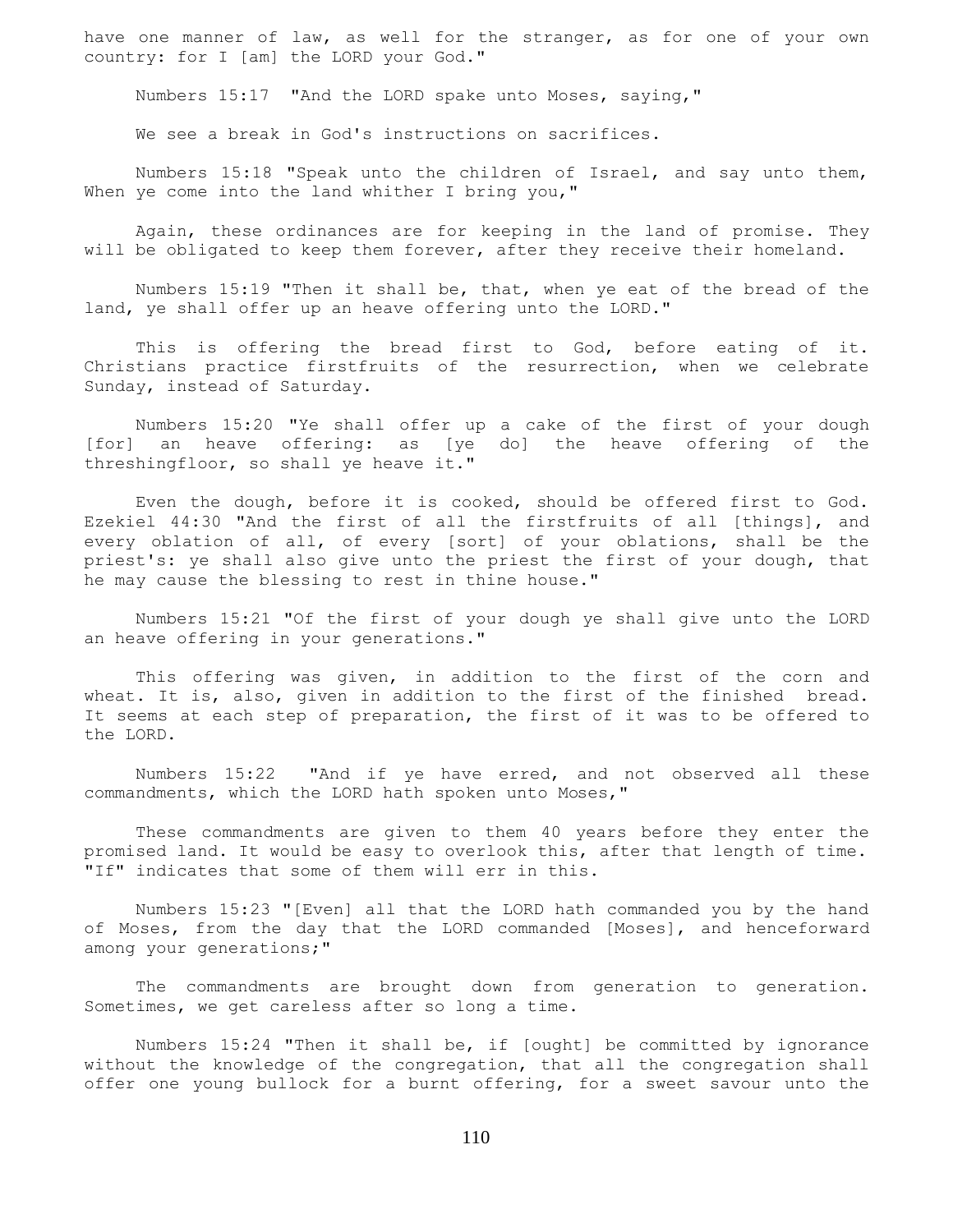LORD, with his meat offering, and his drink offering, according to the manner, and one kid of the goats for a sin offering."

 This is a sin of ignorance, not on purpose. It is, also, a sin of omission, rather than commission. All of the congregation must sacrifice the sacrifice for sin.

 Numbers 15:25 "And the priest shall make an atonement for all the congregation of the children of Israel, and it shall be forgiven them; for it [is] ignorance: and they shall bring their offering, a sacrifice made by fire unto the LORD, and their sin offering before the LORD, for their ignorance:"

 Leviticus 1:4 "And he shall put his hand upon the head of the burnt offering; and it shall be accepted for him to make atonement for him." The putting of his hands on the head of the offering transferred his guilt to the animal. This is the very thing Jesus did for all of us, when He took our sins upon His body. He was our atonement. Luke 23:34 "Then said Jesus, Father, forgive them; for they know not what they do. And they parted his raiment, and cast lots."

 Numbers 15:26 "And it shall be forgiven all the congregation of the children of Israel, and the stranger that sojourneth among them; seeing all the people [were] in ignorance."

 The stranger and the congregation were treated the same. They sinned in ignorance, and God is more forgiving than for a sin in full knowledge.

 Numbers 15:27 "And if any soul sin through ignorance, then he shall bring a she goat of the first year for a sin offering."

 The offering was less than for a sin committed in full knowledge. This is, probably, a sin of omitting the commandments.

 Numbers 15:28 "And the priest shall make an atonement for the soul that sinneth ignorantly, when he sinneth by ignorance before the LORD, to make an atonement for him; and it shall be forgiven him."

 As in the lamb, the hands were placed on the animal's head to transfer guilt. The act of the sacrifice shows they repented, and sought forgiveness. Colossians 2:13 "And you, being dead in your sins and the uncircumcision of your flesh, hath he quickened together with him, having forgiven you all trespasses;"

 Numbers 15:29 "Ye shall have one law for him that sinneth through ignorance, [both for] him that is born among the children of Israel, and for the stranger that sojourneth among them."

 Exodus 12:49 "One law shall be to him that is homeborn, and unto the stranger that sojourneth among you." Romans 3:29 "[Is he] the God of the Jews only? [is he] not also of the Gentiles? Yes, of the Gentiles also:" Romans 3:30 "Seeing [it is] one God, which shall justify the circumcision by faith, and uncircumcision through faith." Forgiveness and salvation are for whosoever will. Romans 10:13 "For whosoever shall call upon the name of the Lord shall be saved."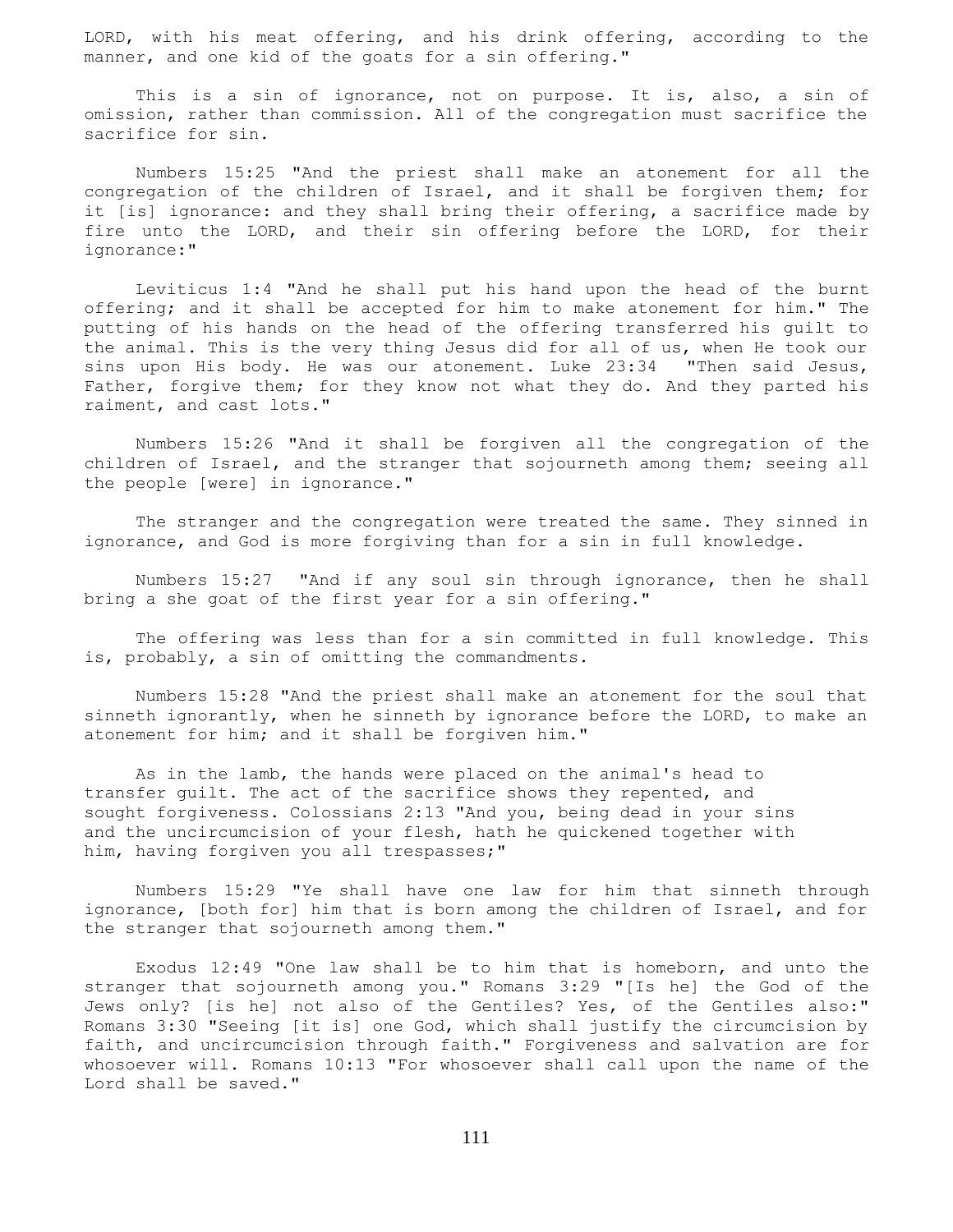Numbers 15:30 "But the soul that doeth [ought] presumptuously, [whether he be] born in the land, or a stranger, the same reproacheth the LORD; and that soul shall be cut off from among his people."

 This is speaking of those who knew the commandment, and the consequences of not keeping them. This is deliberate sin against God. We might even call it defying God. This is total rejection of God and His law.

 Numbers 15:31 "Because he hath despised the word of the LORD, and hath broken his commandment, that soul shall utterly be cut off; his iniquity [shall be] upon him."

 This is total rejection of Jesus {Word of God}. He deliberately breaks God's law. The sin against the Holy Ghost, in my opinion, is to die totally rejecting Jesus. There is no forgiveness for this.

 Numbers 15:32 "And while the children of Israel were in the wilderness, they found a man that gathered sticks upon the Sabbath day."

 This is a deliberate breaking of the law of sabbath. This man has had no regard for God's law.

 Numbers 15:33 "And they that found him gathering sticks brought him unto Moses and Aaron, and unto all the congregation."

He was brought to the tabernacle, for judgement to be passed upon him.

 Numbers 15:34 "And they put him in ward, because it was not declared what should be done to him."

 This is saying, they kept him locked up, until they sentenced him. Moses was waiting on the LORD to tell him how to punish the man.

 Numbers 15:35 "And the LORD said unto Moses, The man shall be surely put to death: all the congregation shall stone him with stones without the camp."

 The reason it was important for everyone to be in on the stoning, was to show their approval of the punishment. He was to be taken outside the camp, and stoned to death, so as not to defile the camp.

 Numbers 15:36 "And all the congregation brought him without the camp, and stoned him with stones, and he died; as the LORD commanded Moses."

 This is just saying, they carried out the punishment. This should, also, be a sign to anyone else who thought about committing this sin. Some people believe capital punishment to be a deterrent to crime.

Numbers 15:37 "And the LORD spake unto Moses, saying,"

We see another break in the message, here. God speaks, again, to Moses.

 Numbers 15:38 "Speak unto the children of Israel, and bid them that they make them fringes in the borders of their garments throughout their generations, and that they put upon the fringe of the borders a ribband of blue:"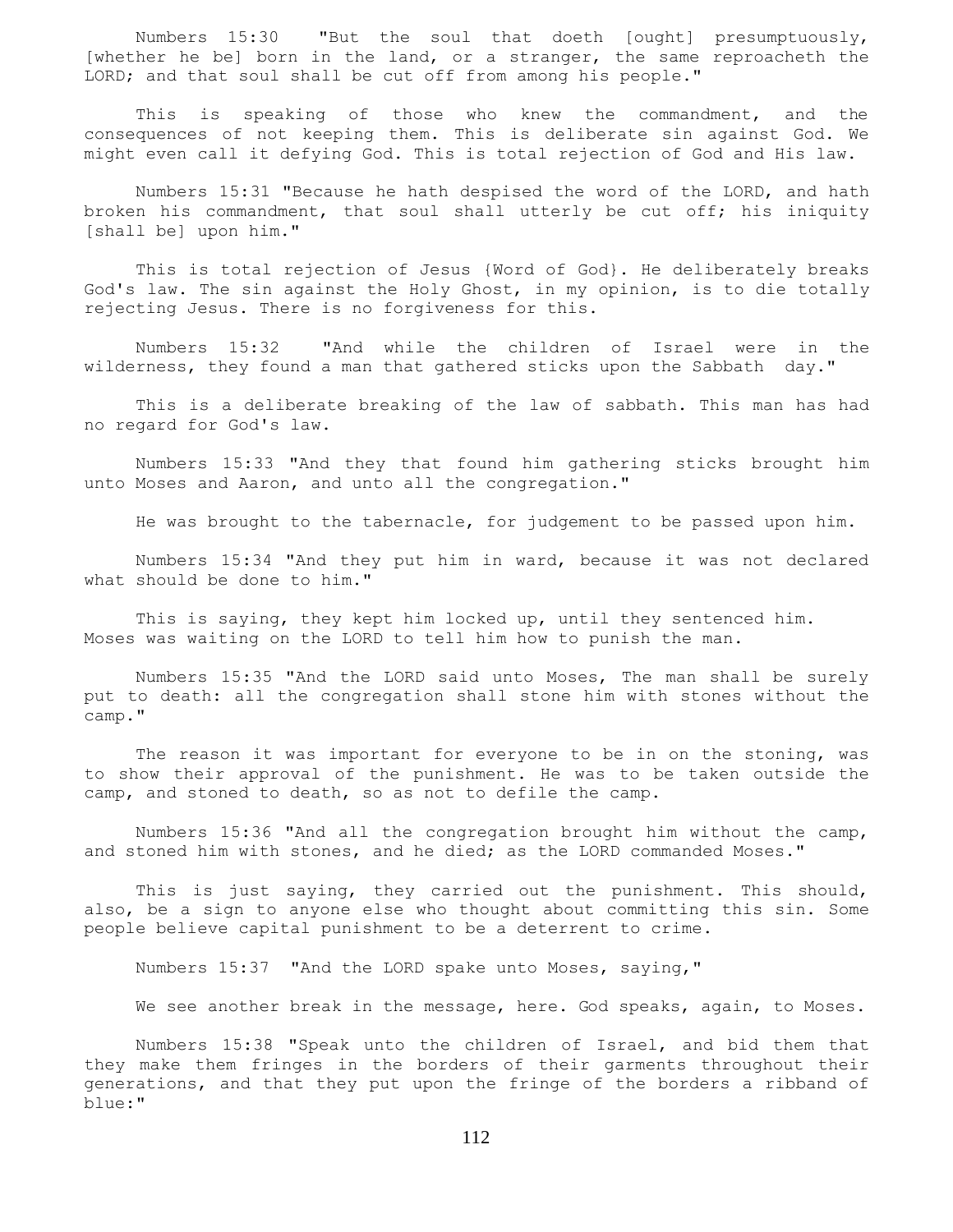The fringes, on a ribband of blue, at the hem of their garment, was to remind them of the heavenly. Blue means heavenly. Everytime they took a step, they could see the ribband of blue. The blue reminded them they were to walk in a heavenly manner. I say that after a person has been saved, they must walk in their salvation. This is exactly what this is saying. We must walk, everyday, pleasing unto God.

 Numbers 15:39 "And it shall be unto you for a fringe, that ye may look upon it, and remember all the commandments of the LORD, and do them; and that ye seek not after your own heart and your own eyes, after which ye use to go a whoring:"

 Everytime the walker took a step, it reminded him of the heavenly commandments. They must keep the lust of their eyes, and the lust of their flesh, under control. They must live and walk for God.

 Numbers 15:40 "That ye may remember, and do all my commandments, and be holy unto your God."

 To be sons of God is an everyday following of the LORD. They had to keep the commandments all the time. We must walk pleasing to God Sunday through Saturday, not just one day a week. Christianity is a way of life.

 Numbers 15:41 "I [am] the LORD your God, which brought you out of the land of Egypt, to be your God: I [am] the LORD your God."

 Christianity is based on the fact that Jesus Christ is our Lord, as well as Saviour. The Hebrew religion was based on The LORD being their God. God will not force Himself upon them, or us. For Him to be our God, we must want Him to be our God. He wants to be our God.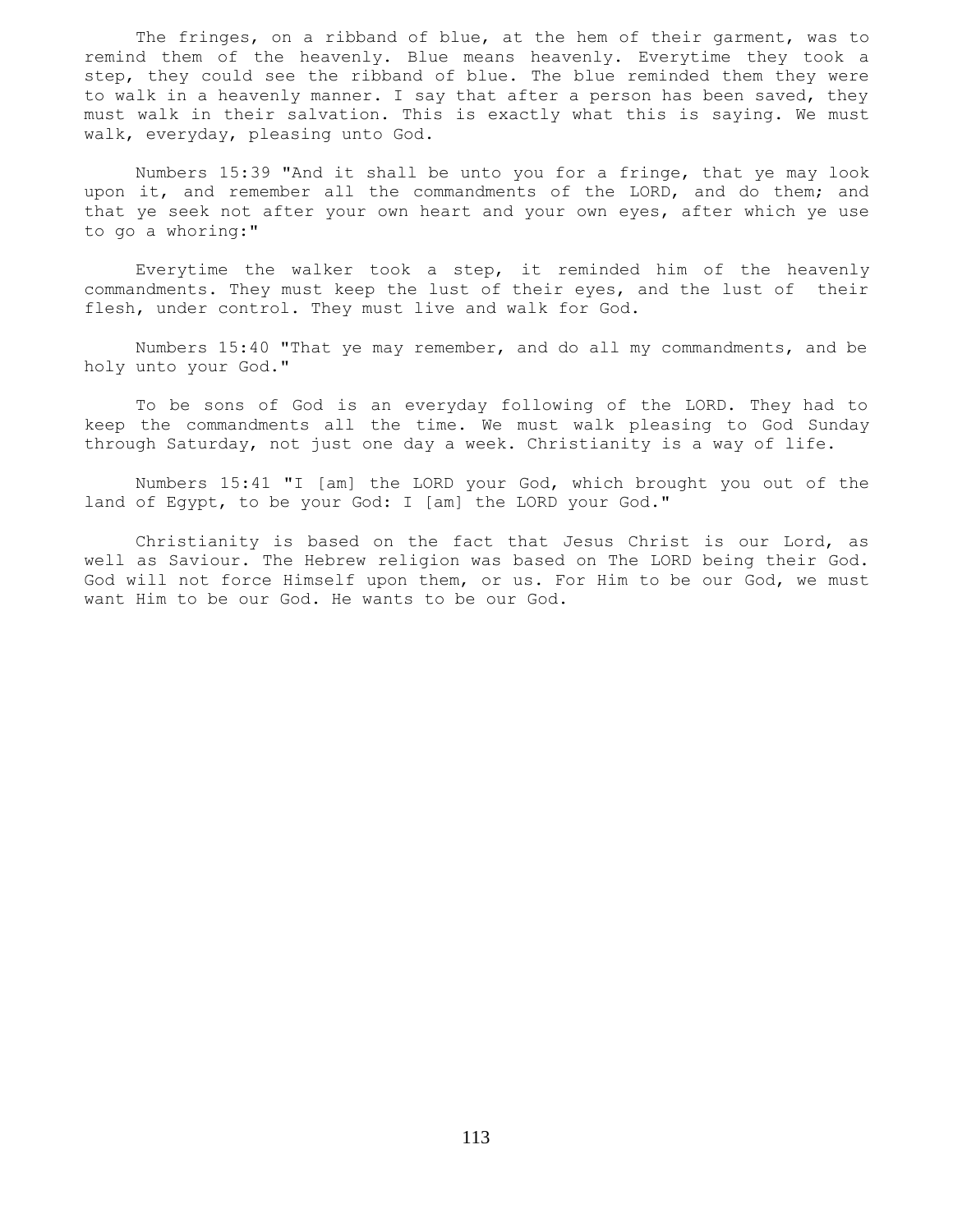1. The commandments of God, given to Moses, here, are for when? 2. The laws of sacrifice were \_\_\_\_\_\_\_\_\_\_\_\_. 3. Who fulfilled all of them? 4. What does the burnt offering do symbolically, for the person who offers? 5. All of the sacrifices and offerings were for what purpose? 6. What is the "sweet savour" speaking of? 7. What does the meat offering contain? 8. Quote Leviticus chapter 2 verse 1. 9. What does wine, many times, symbolize? 10. What was all the blood of an animal could do for sin? 11. The ram for the offering was about year old. 12. Why must it be without blemish? 13. The meat, bread, and wine were offered 14. If you had more than one animal to sacrifice, how did that affect the bread and wine? 15. Was there any difference for the offering of a stranger? 16. What does the heave offering show? 17. Even the  $\qquad \qquad$ , before it was cooked, should be offered up to God. 18. Quote Ezekiel chapter 44 verse 30. 19. These ordinances were given \_\_\_\_\_\_\_\_ years before they would be carried out. 20. The sin of ignorance is, also, a sin of \_\_\_\_\_\_\_\_\_\_. 21. Quote Leviticus chapter 1 verse 4. 22. Quote Luke chapter 23 verse 34. 23. What did they bring to be sacrificed for the sin of ignorance? 24. Why were the hands of the sinner placed on the animal's head? 25. Quote Colossians chapter 2 verse 13. 26. What is verse 30 speaking of? 27. Why shall that soul be cut off? 28. What was the man doing that broke sabbath? 29. Who pronounced his sentence? 30. How was he punished? 31. Why was it important for everyone to participate in his punishment? 32. Why were they to wear fringes on the bottom of their garments? 33. What color was the ribbon the fringe was sewed to? 34. What does that say to the Christian? 35. Quote Numbers chapter 15 verse 41.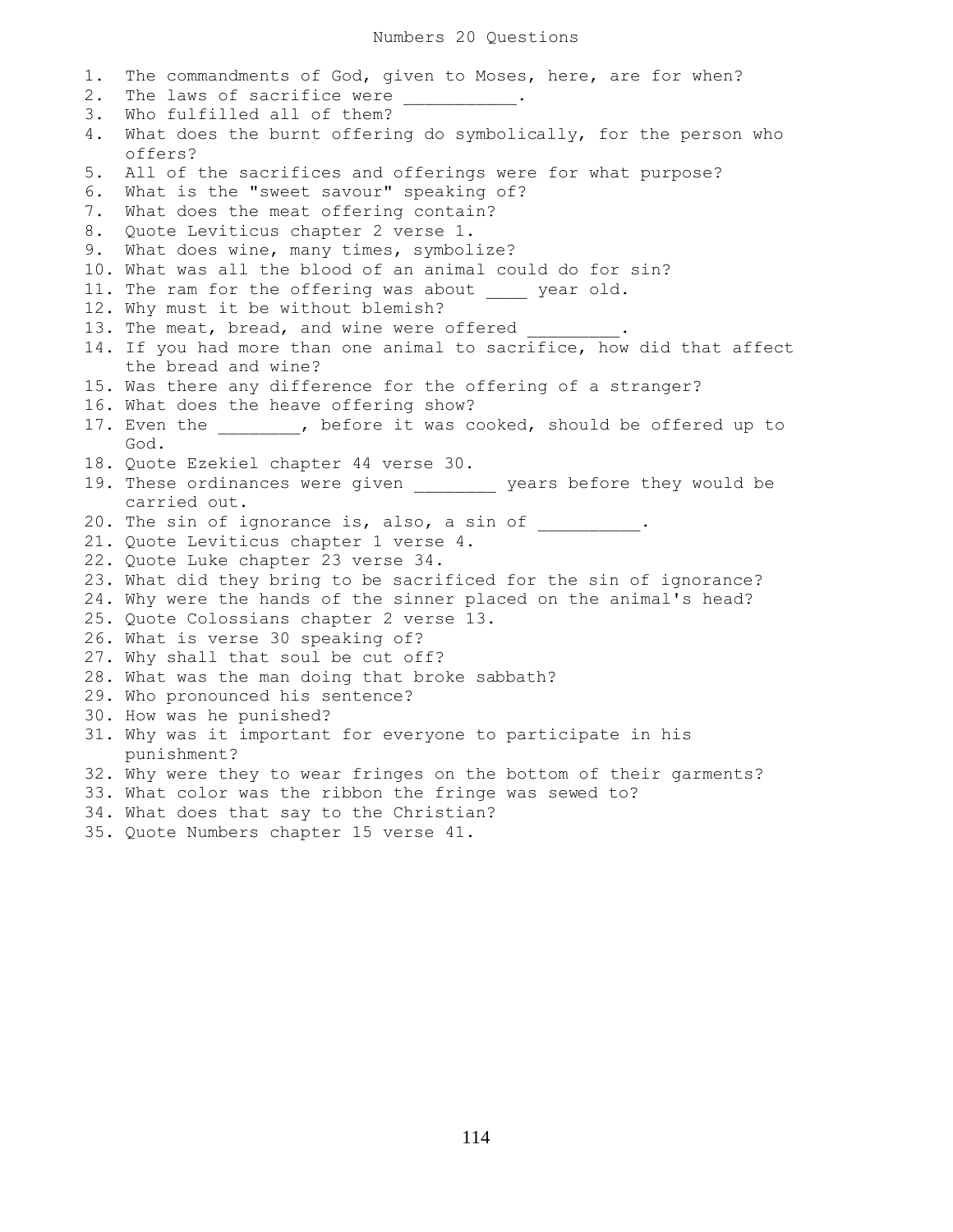We will begin this lesson in Numbers 16:1 "Now Korah, the son of Izhar, the son of Kohath, the son of Levi, and Dathan and Abiram, the sons of Eliab, and On, the son of Peleth, sons of Reuben, took [men]:"

 Korah was the leader of this group of rebellious Levites, the sons of Eliab, and the son of Reuben.

 Numbers 16:2 "And they rose up before Moses, with certain of the children of Israel, two hundred and fifty princes of the assembly, famous in the congregation, men of renown:"

 Each of these princes were leaders of thousands. Numbers 1:16 "These [were] the renowned of the congregation, princes of the tribes of their fathers, heads of thousands in Israel." These were well known leaders of the various families. These 250 men were from just about every tribe of the 12. To say they rose up before Moses, means against Moses.

 Numbers 16:3 "And they gathered themselves together against Moses and against Aaron, and said unto them, [Ye take] too much upon you, seeing all the congregation [are] holy, every one of them, and the LORD [is] among them: wherefore then lift ye up yourselves above the congregation of the LORD?"

 It appears, a great deal of jealousy has arisen among these men against Moses and Aaron. They regarded Moses as the spiritual and secular leader of all of the Israelites. They certainly had that right. The thing they were in error about, was who elevated Moses to that position. They accused Moses of elevating himself to that position of authority, when in fact, God elevated Moses to that position. They felt they were just as capable as Moses, since they, too, were from the chosen family of God. The LORD truly was among them in the cloud by day, and the fire by night. It was God, however, who called Moses to such a position of leadership. Moses had not even asked for the job.

Numbers 16:4 "And when Moses heard [it], he fell upon his face:"

 Moses fell upon his face, not for himself, but for them. He knew this would anger God.

 Numbers 16:5 "And he spake unto Korah and unto all his company, saying, Even to morrow the LORD will shew who [are] his, and [who is] holy; and will cause [him] to come near unto him: even [him] whom he hath chosen will he cause to come near unto him."

 Korah was a close relative of Moses, and perhaps, because he was of the same tribe as Moses, he felt he was as close to God as Moses. It can easily be assumed from this, that Korah actually wanted to be high priest. Korah's pride has gotten him, and all of his followers, in trouble. God, throughout the Bible, has separated those who are His, like he did for Elijah and the prophets of Baal. Always, those who are separated out, who do not belong to God, are killed.

Numbers 16:6 "This do; Take you censers, Korah, and all his company;"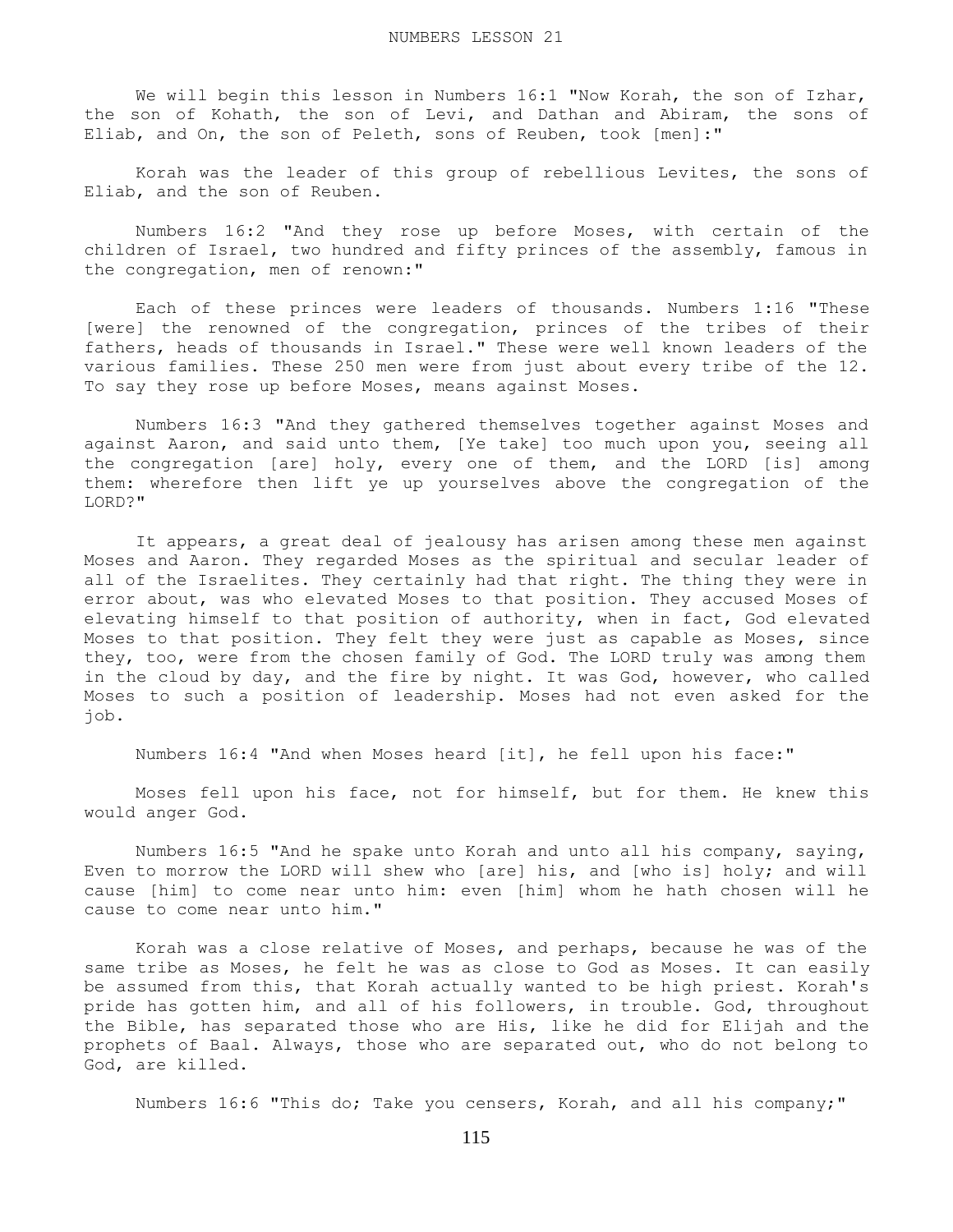Only priests could burn the holy oil to God. Perhaps, this is why Moses chose this particular test. If God does not kill them for impersonating a priest, then they are right. The smoke that came from the censers symbolized the prayers that rise to heaven.

 Numbers 16:7 "And put fire therein, and put incense in them before the LORD to morrow: and it shall be [that] the man whom the LORD doth choose, he [shall be] holy: [ye take] too much upon you, ye sons of Levi."

 Moses tells them, here, that God chooses who the priests are. They cannot proclaim themselves as priests. If they think Moses and Aaron have taken this authority for themselves, what do they think they are trying to do?

 Numbers 16:8 "And Moses said unto Korah, Hear, I pray you, ye sons of Levi:"

 They are warned by Moses, here, to listen carefully. He recognizes them as sons of Levi, it appears it is a prayer from Moses for them to change their minds, before they get in serious trouble.

 Numbers 16:9 "[Seemeth it but] a small thing unto you, that the God of Israel hath separated you from the congregation of Israel, to bring you near to himself to do the service of the tabernacle of the LORD, and to stand before the congregation to minister unto them?"

 It appears, they had thought the job God had given them to be of lesser importance, than the job He had given Moses and Aaron. God, Himself, had called them to the job they had been doing. It is as if, they are questioning God.

 Numbers 16:10 "And he hath brought thee near [to him], and all thy brethren the sons of Levi with thee: and seek ye the priesthood also?"

 God had set them aside from the entire congregation for the job He had called them to do. They believe themselves to be above doing the menial labor of carrying the tabernacle from place to place. They want to take the top position of priest.

 Numbers 16:11 "For which cause [both] thou and all thy company [are] gathered together against the LORD: and what [is] Aaron, that ye murmur against him?"

 Moses, says, "It is alright to murmur against me, but why Aaron"? The Israelites gathered here, made up their mind that the priesthood belonged to all Israelites.

 Numbers 16:12 "And Moses sent to call Dathan and Abiram, the sons of Eliab: which said, We will not come up:"

 They are showing no respect for Moses, or his office. Perhaps, Moses thought they were part of the problem, and sent for them. Perhaps, he thought they might be able to stop the uprising. Why he wanted them is not explained here. They were not part of the 250, however.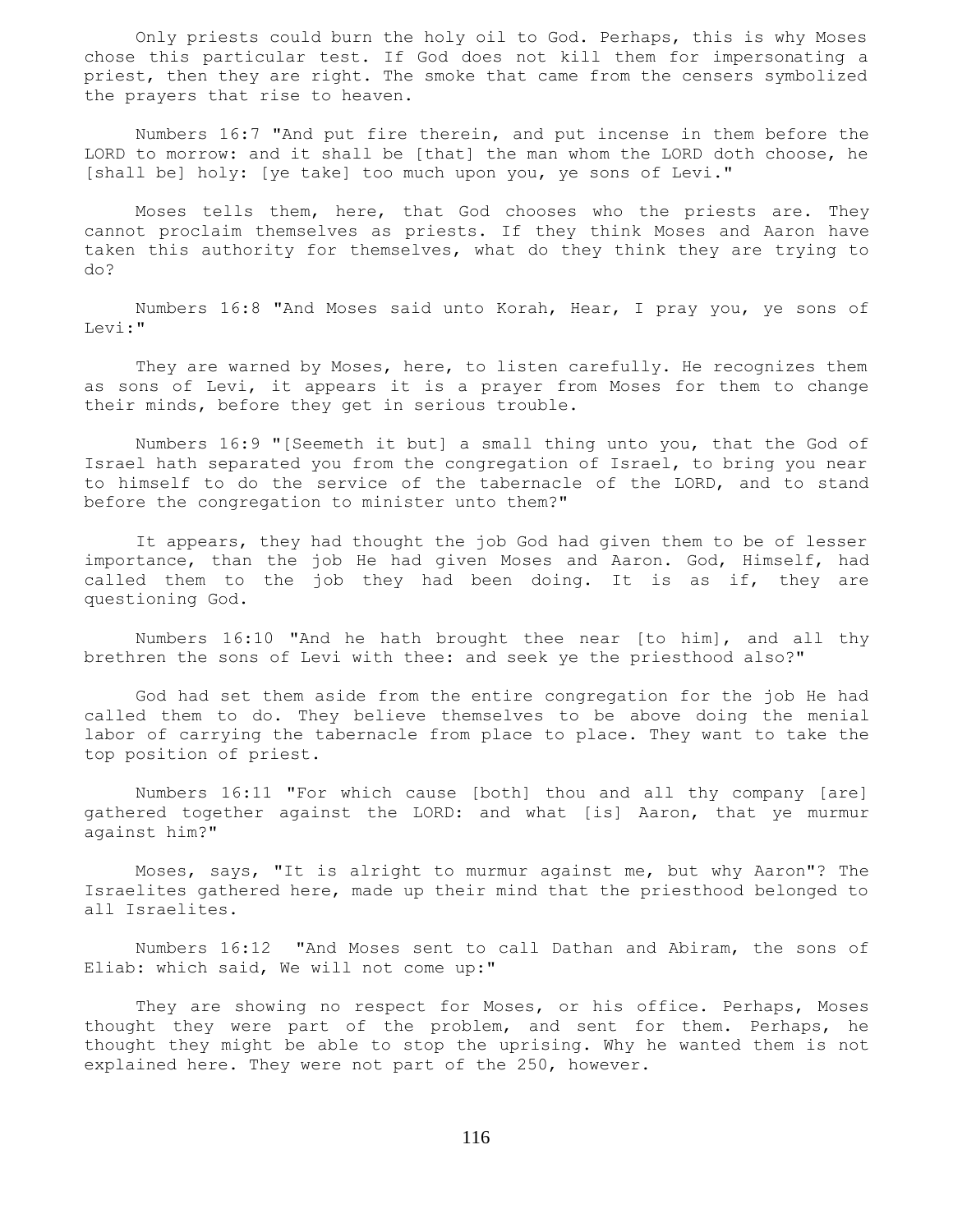Numbers 16:13 "[Is it] a small thing that thou hast brought us up out of a land that floweth with milk and honey, to kill us in the wilderness, except thou make thyself altogether a prince over us?"

 They are blaming Moses with not going into the promised land of milk and honey. They forget their spies advised against it, and angered God. They are aware that they will die in the wilderness, because God told the entire congregation. I am sure Moses did not want to rule over them at all. The position of leadership was thrust upon him by the LORD.

 Numbers 16:14 "Moreover thou hast not brought us into a land that floweth with milk and honey, or given us inheritance of fields and vineyards: wilt thou put out the eyes of these men? we will not come up."

 They fear that Moses will blind the 250 who did come up, and they do not want to be punished, the same as them. They are complaining, however, that they did not get their promised inheritance.

 Numbers 16:15 "And Moses was very wroth, and said unto the LORD, Respect not thou their offering: I have not taken one ass from them, neither have I hurt one of them."

 As absolute ruler of these people, Moses could have taken everything they owned, but he did not. The ass was the least valuable of all the animals. That is why he said, he had not taken even an ass. Moses was angry, because of the false accusations against him. Moses, in his anger, asks God not to accept their offerings.

 Numbers 16:16 "And Moses said unto Korah, Be thou and all thy company before the LORD, thou, and they, and Aaron, to morrow:"

 After Moses has finished speaking with the Reubenites, he goes back to the same statement as before. Come tomorrow, and let God judge between those He has chosen as leaders.

 Numbers 16:17 "And take every man his censer, and put incense in them, and bring ye before the LORD every man his censer, two hundred and fifty censers; thou also, and Aaron, each [of you] his censer."

 How each man had a censer, I do not know. This perhaps was something they used as a censer; some bronze metal pan, where fire could burn the oil. Notice, 250 of them brought their censers and Aaron brought his censer. This is to determine who is priest.

 Numbers 16:18 "And they took every man his censer, and put fire in them, and laid incense thereon, and stood in the door of the tabernacle of the congregation with Moses and Aaron."

 They had become so filled with themselves, that they were not afraid to burn the incense in the censers. They came to the door of the tabernacle, as Moses had requested.

 Numbers 16:19 "And Korah gathered all the congregation against them unto the door of the tabernacle of the congregation: and the glory of the LORD appeared unto all the congregation."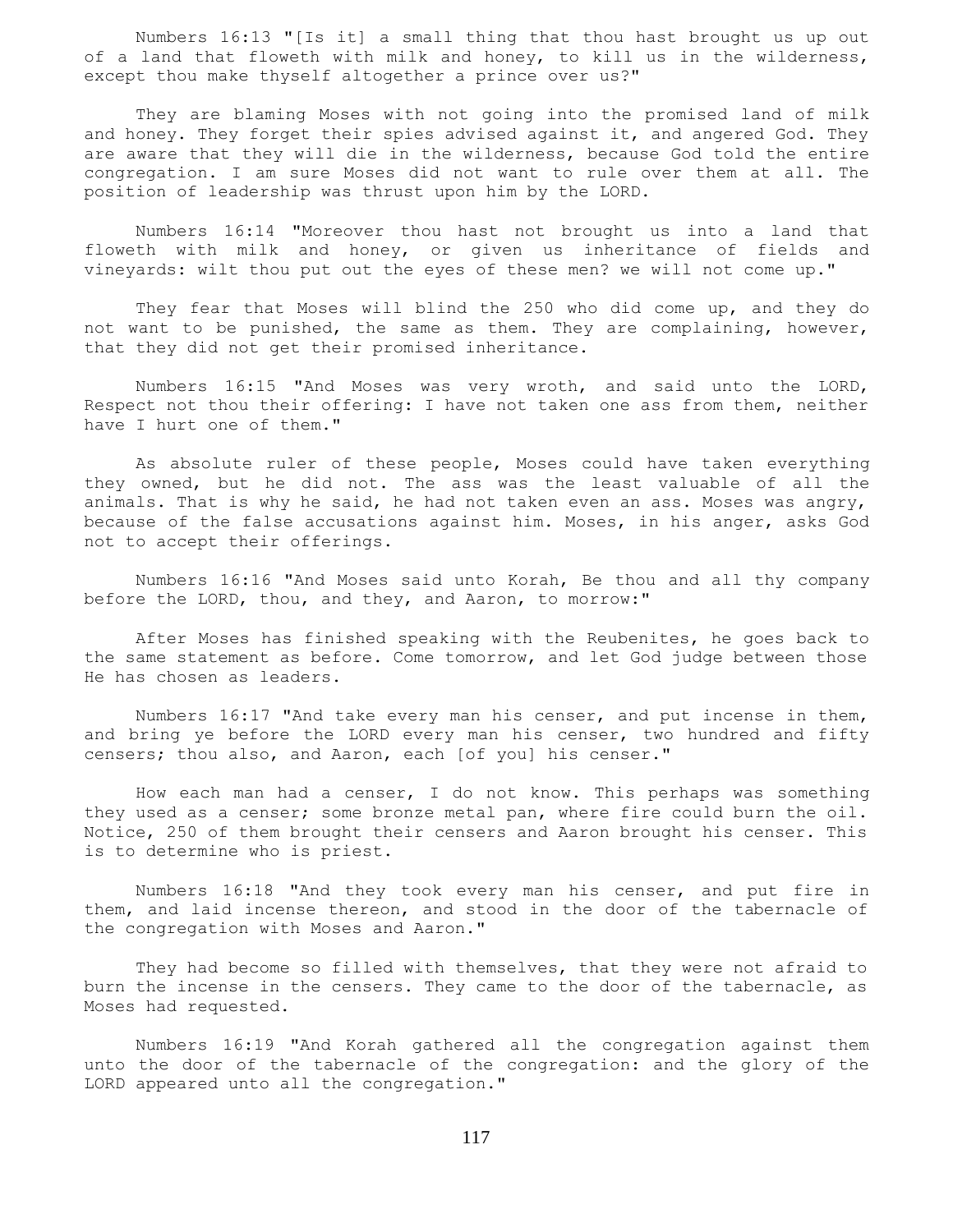All of the congregation gathers around the door of the tabernacle, and God appears to them all. His glory meant that He was surrounded by fire and smoke, so the people saw the smoke. This will leave no doubt that the separation is by the LORD, Himself.

Numbers 16:20 "And the LORD spake unto Moses and unto Aaron, saying,"

 Even though the congregation is there, the LORD speaks to Moses and Aaron.

 Numbers 16:21 "Separate yourselves from among this congregation, that I may consume them in a moment."

 God wants Moses and Aaron to move away from the people, so He can kill all of them.

 Numbers 16:22 "And they fell upon their faces, and said, O God, the God of the spirits of all flesh, shall one man sin, and wilt thou be wroth with all the congregation?"

 This is Moses and Aaron who fell on their faces, and begged for the congregation's lives. Notice, the God of the spirits of all flesh. It is our spirit that worships God. Moses asks God to kill the leader of this uprising, and let the others live.

Numbers 16:23 "And the LORD spake unto Moses, saying,"

This means that instantly the LORD answered Moses.

 Numbers 16:24 "Speak unto the congregation, saying, Get you up from about the tabernacle of Korah, Dathan, and Abiram."

 Korah was the one who instigated this uprising, and came, and accused Moses. Dathan and Abiram were those rebellious, who refused to come when Moses called them to the tabernacle. The Lord said, "everyone get away from them".

 Numbers 16:25 "And Moses rose up and went unto Dathan and Abiram; and the elders of Israel followed him."

 If they would not come to Moses, Moses went to them. These elders were the 70 men God had chosen to help Moses.

 Numbers 16:26 "And he spake unto the congregation, saying, Depart, I pray you, from the tents of these wicked men, and touch nothing of theirs, lest ye be consumed in all their sins."

 This was absolute separation from them, and everything they own. All of it is doomed.

 Numbers 16:27 "So they gat up from the tabernacle of Korah, Dathan, and Abiram, on every side: and Dathan and Abiram came out, and stood in the door of their tents, and their wives, and their sons, and their little children."

 The congregation fled from Korah, Dathan, and Abiram's tents. Only those of their immediate family were left with them.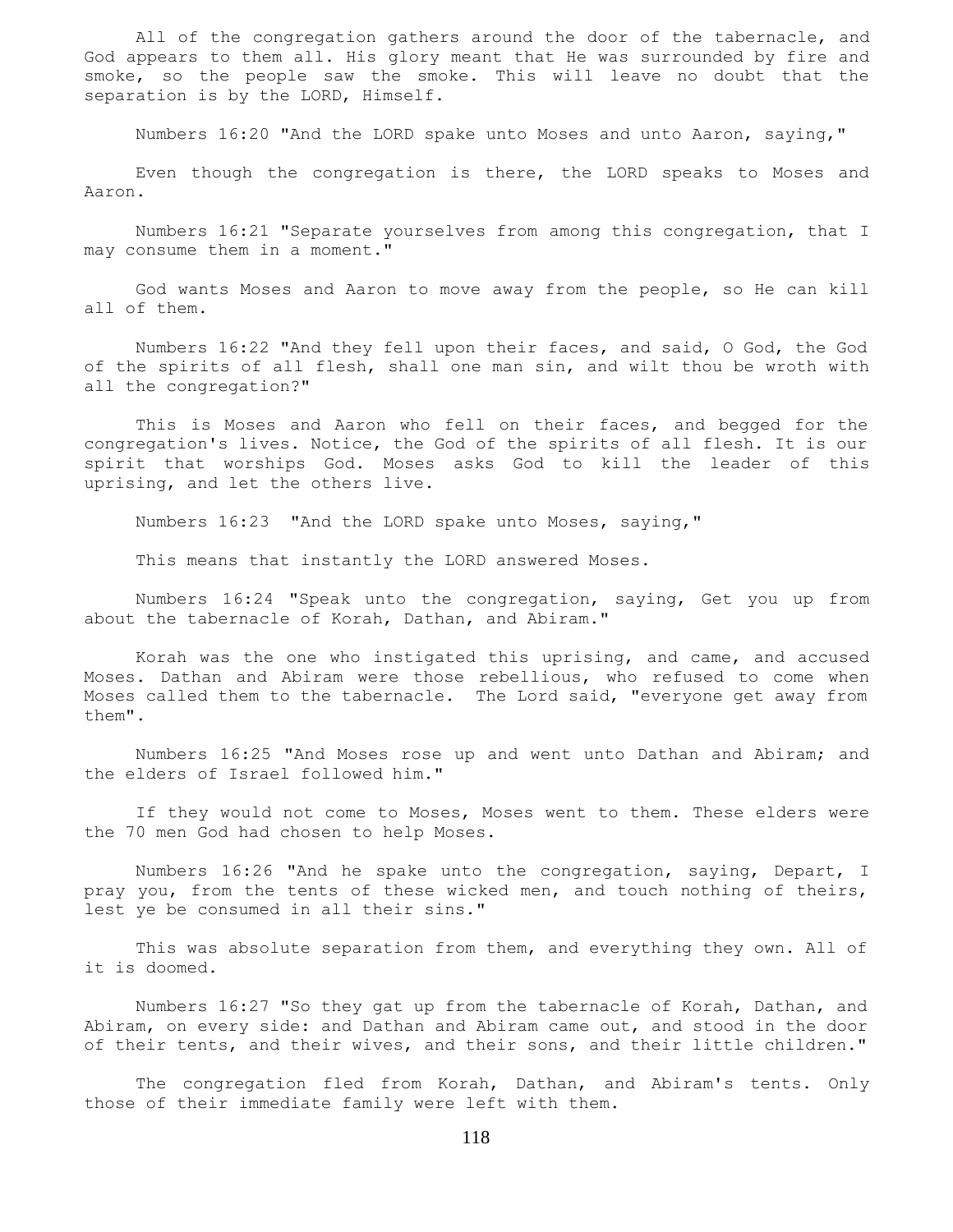Numbers 16:28 "And Moses said, Hereby ye shall know that the LORD hath sent me to do all these works; for [I have] not [done them] of mine own mind."

 All of those who are chosen to do a specific task for God, are not operating in their own power. It is God working through them. All they do is submit to the will of God in their lives. Now, God will prove to everyone that Moses is His leader upon the earth.

 Numbers 16:29 "If these men die the common death of all men, or if they be visited after the visitation of all men; [then] the LORD hath not sent me."

 Moses sets the rules for believing these men. If they live a full life, and do not die suddenly, then they are of God. If they do not die suddenly, then God did not send Moses.

 Numbers 16:30 "But if the LORD make a new thing, and the earth open her mouth, and swallow them up, with all that [appertain] unto them, and they go down quick into the pit; then ye shall understand that these men have provoked the LORD."

 The new thing, here, is speaking of instant expulsion from this earth. They have angered God. The reason it is important for their entire family to be destroyed, is so the entire uprising will stop.

 Numbers 16:31 "And it came to pass, as he had made an end of speaking all these words, that the ground clave asunder that [was] under them:" Numbers 16:32 "And the earth opened her mouth, and swallowed them up, and their houses, and all the men that [appertained] unto Korah, and all [their] goods."

 This was similar to an earthquake, but since it was on the request of Moses, it is supernatural. The ground just opens up where these evil people are. The area, which each of the three men ruled just went into a giant hole in the ground. The people, and everything, and everyone that belonged to them perished instantly.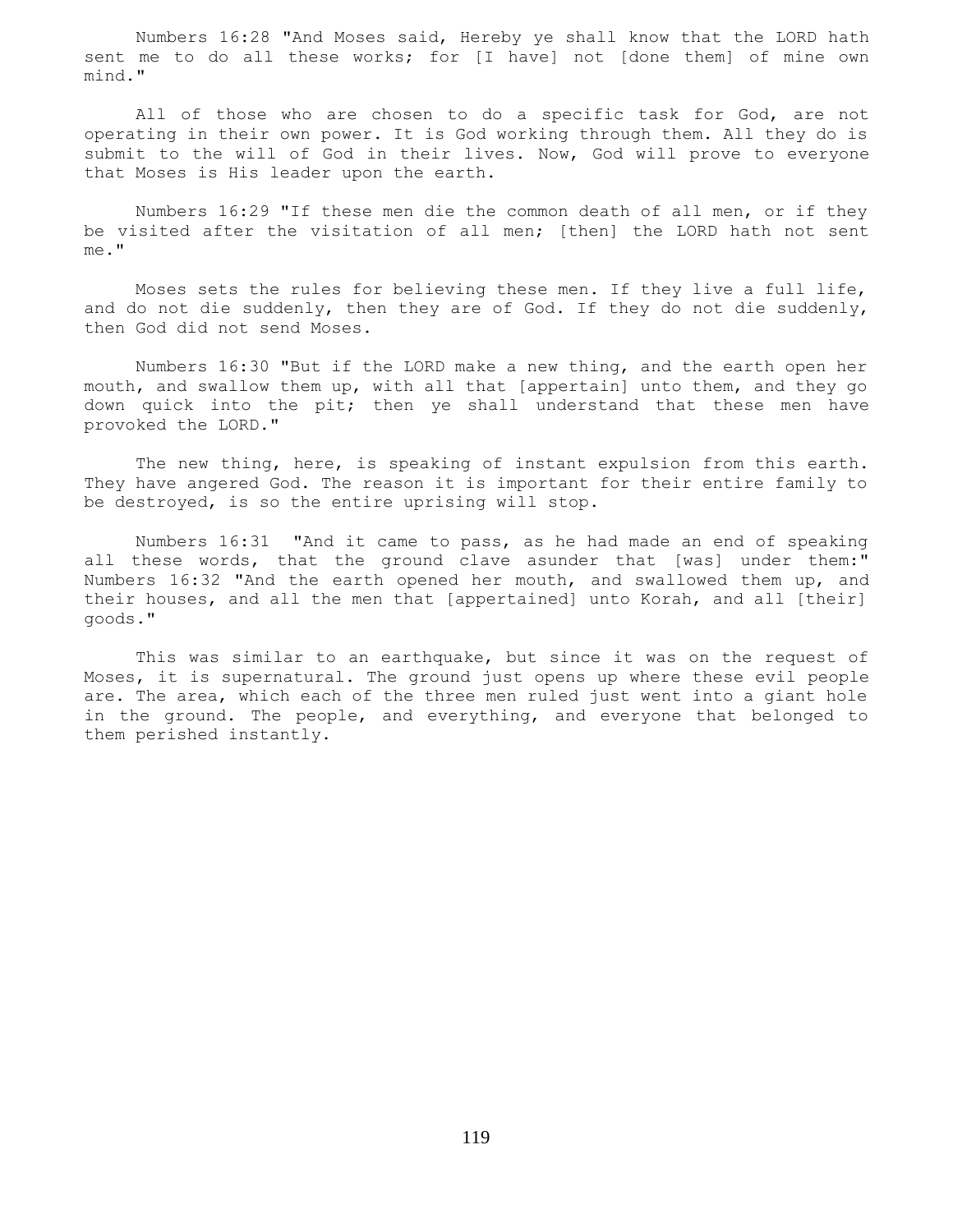1. Who was the leader of this rebellious group? 2. Who were with him in this rebellion? 3. How many princes came with him? 4. What did they accuse Moses of? 5. They regarded Moses as the and and leader. 6. What did they believe about all Israel? 7. How was the LORD with them? 8. Why did Moses fall upon his face? 9. Korah was a close relative of 10. What is another example of God destroying those who are not His. 11. Only \_\_\_\_\_\_\_\_\_ could burn incense. 12. When they burn the incense, they are \_\_\_\_\_\_\_\_\_\_\_ the priest. 13. Moses recognizes them as sons of \_\_\_\_\_. 14. What had God called them to do? 15. When they want to do another job, they are \_\_\_\_\_\_\_\_\_\_ God. 16. What were they really wanting from Moses? 17. What two men did Moses call to the tabernacle? 18. Did they come? 19. What accusation did these two make against Moses. 20. They were fearful Moses would the 250. 21. What time did God put on the test? 22. When they burned the incense, what was determined? 23. Where did God meet with them? 24. Who did God speak to? 25. Why did God want Moses to separate from the congregation? 26. Quote Numbers chapter 16 verse 22. 27. Who went with Moses to Dathan and Abiram? 28. What did Moses tell the congregation to do? 29. What would prove these men to be of God? 30. What would prove that they were not on God's side? 31. What happened to them?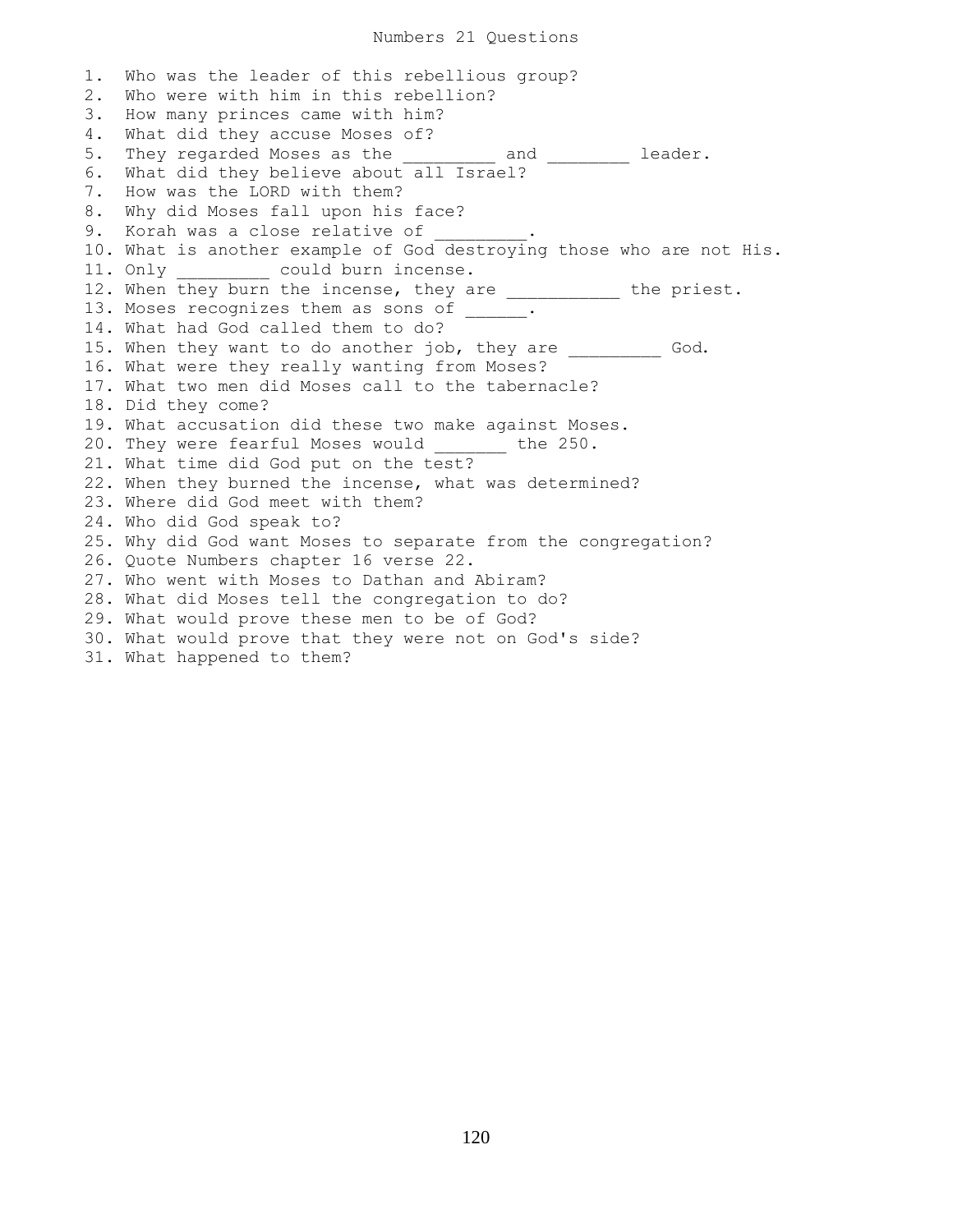In the last lesson, 250 of the princes spoke out against Moses and Aaron. Their leader was Korah. God came against Korah, Dathan, and Abiram, and all of their families. The earth opened up and swallowed their families, and everything that belonged to them. We will, now, resume this study in Numbers 16:32 "And the earth opened her mouth, and swallowed them up, and their houses, and all the men that [appertained] unto Korah, and all [their] goods."

 We see in this, that anything, or anyone, closely associated with Korah, Dathan and Abiram, was destroyed right along with them. This was instant punishment from God against them, because they came against Moses and Aaron, God's anointed.

 Numbers 16:33 "They, and all that [appertained] to them, went down alive into the pit, and the earth closed upon them: and they perished from among the congregation."

 They did not go the way of the grave. The earth swallowed them alive. This was a tremendous number of people, into the tens of thousands, who perished.

 Numbers 16:34 "And all Israel that [were] round about them fled at the cry of them: for they said, Lest the earth swallow us up [also]."

 Fear gripped the heart of all the Israelites. They ran for safety so that the earth would not engulf them, too.

 Numbers 16:35 "And there came out a fire from the LORD, and consumed the two hundred and fifty men that offered incense."

 This fire from the LORD is separate from the opening of the earth. This is divine judgement from the LORD, Himself. This is very similar to the fire that earlier came from the Holy of holies, and killed Aaron's two eldest sons. They had committed a sin similar to the strange fire of Aaron's son. This judgement was directly from God. They were still in the tabernacle with their incense, when God killed them.

Numbers 16:36 "And the LORD spake unto Moses, saying,"

 This is a break in the message, with a new message from the LORD for Moses.

 Numbers 16:37 "Speak unto Eleazar the son of Aaron the priest, that he take up the censers out of the burning, and scatter thou the fire yonder; for they are hallowed."

When the princes died, that left 250 censers burning in the tabernacle. Even though the burning of these censers was not approved of God, the censers and the fire in them was holy. They were holy and could not be taken back into their homes. They had to be disposed of in a holy manner. Eleazar was next in line to be high priest, so God had him to take care of this.

121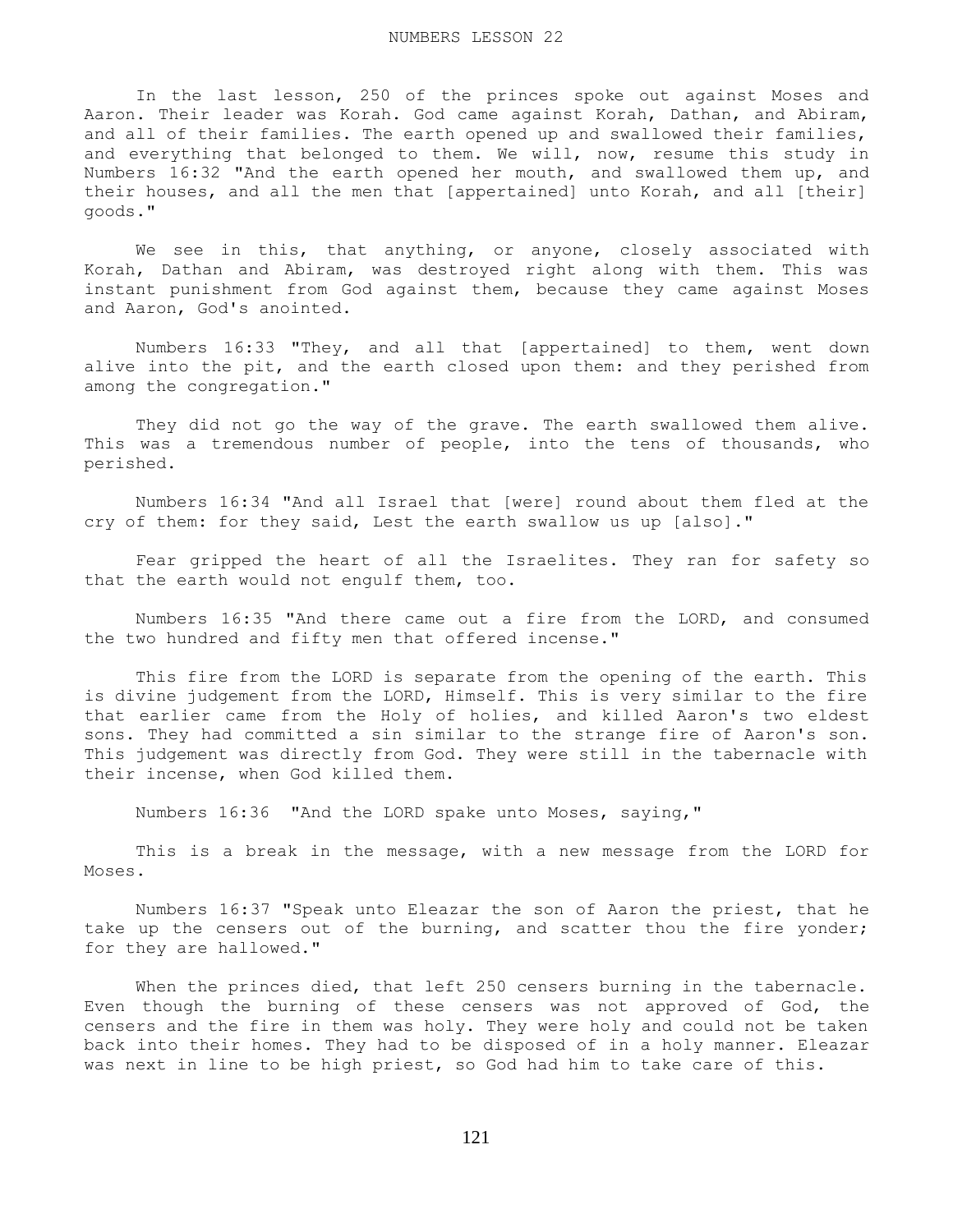Numbers 16:38 "The censers of these sinners against their own souls, let them make them broad plates [for] a covering of the altar: for they offered them before the LORD, therefore they are hallowed: and they shall be a sign unto the children of Israel."

 The censers were used to broaden the altar. They were a constant reminder of the sin of these 250 princes.

 Numbers 16:39 "And Eleazar the priest took the brasen censers, wherewith they that were burnt had offered; and they were made broad [plates for] a covering of the altar:"

 This just means they were melted, and made into a wide plate to cover the altar. Remember, brass and bronze speak of judgement.

 Numbers 16:40 "[To be] a memorial unto the children of Israel, that no stranger, which [is] not of the seed of Aaron, come near to offer incense before the LORD; that he be not as Korah, and as his company: as the LORD said to him by the hand of Moses."

 This was a sign to the people, that only those chosen of God for the purpose should serve at the altar. The priesthood was from generation to generation of Aaron's descendents. By the time of Jesus on the earth, the priesthood had been greatly degraded. Some were even buying their position as priests.

 Numbers 16:41 "But on the morrow all the congregation of the children of Israel murmured against Moses and against Aaron, saying, Ye have killed the people of the LORD."

 This is truly an evil generation, that cannot see that God killed them. They seem to never learn, and the congregation begins to blame Moses and Aaron for the death of those God killed. The sinners actually brought death upon themselves, because of their sins.

 Numbers 16:42 "And it came to pass, when the congregation was gathered against Moses and against Aaron, that they looked toward the tabernacle of the congregation: and, behold, the cloud covered it, and the glory of the LORD appeared."

 It appears, they were near the tabernacle, when they began accusing Moses and Aaron. The presence of the LORD had hovered over the tabernacle. Now, this presence comes closer down to the tabernacle. The glory of the LORD appeared to the congregation.

 Numbers 16:43 "And Moses and Aaron came before the tabernacle of the congregation."

Moses and Aaron came near to the presence, to see what God would say.

Numbers 16:44 "And the LORD spake unto Moses, saying,"

 Even though the congregation was there, the Lord spoke specifically to Moses.

122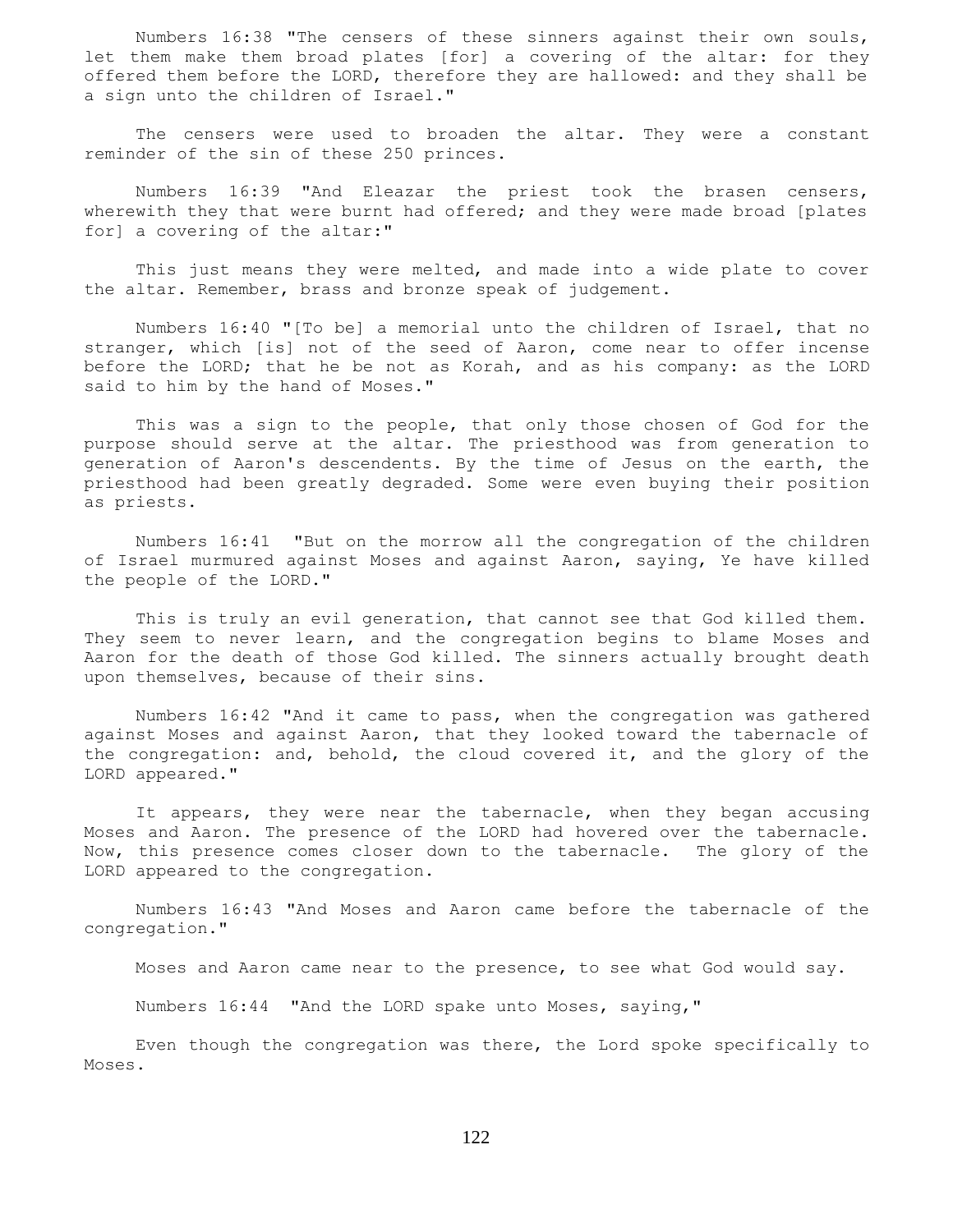Numbers 16:45 "Get you up from among this congregation, that I may consume them as in a moment. And they fell upon their faces."

 God tells Moses to move away from the congregation, so that He can kill them all. Moses and Aaron fall upon their faces before the LORD. They are horrified, because they have already lost so many, and now God wants to kill them all.

 Numbers 16:46 "And Moses said unto Aaron, Take a censer, and put fire therein from off the altar, and put on incense, and go quickly unto the congregation, and make an atonement for them: for there is wrath gone out from the LORD; the plague is begun."

 This censer is the censer used by the high priest on the day of atonement. Moses tells Aaron to get fire of the altar and incense, and go among the people to get atonement for them, lest they all die. The wrath is shown in a plague that goes among the people killing them. The smoke from this censer of incense is like the prayers of the saints. There is a plague sweeping through our land today. It is A.I.D.S. Unless the ministers in this land go through the people praying and causing them to repent, the people will be killed.

 Numbers 16:47 "And Aaron took as Moses commanded, and ran into the midst of the congregation; and, behold, the plague was begun among the people: and he put on incense, and made an atonement for the people."

 Notice, Aaron ran to get the censer. He knew every second he delayed meant lives lost. He made atonement for the people. A.I.D.S. is a disease that only prayer to God can stop. Our people will be destroyed, unless they receive forgiveness and atonement in the blood of the Lord Jesus Christ.

 Numbers 16:48 "And he stood between the dead and the living; and the plague was stayed."

 The atonement stayed the plague. The atoning blood of Jesus Christ is the only thing that can stop A.I.D.S from spreading further. Those who have already been infected with the disease will, probably, die. The prayers will stop others from contacting the disease. We must have a national return to God. Only God can stop the plague.

 Numbers 16:49 "Now they that died in the plague were fourteen thousand and seven hundred, beside them that died about the matter of Korah."

 This 14,700 are in addition to the tens of thousands that died with Korah. They are, also, in addition to the 250 princes God killed with the fire. What must happen before they will believe God, and stop rebelling against Him? I might ask, what has to happen in our land, before we realize what we are doing, and return to God? II Chronicles 7:14 "If my people, which are called by my name, shall humble themselves, and pray, and seek my face, and turn from their wicked ways; then will I hear from heaven, and will forgive their sin, and will heal their land."

 Numbers 16:50 "And Aaron returned unto Moses unto the door of the tabernacle of the congregation: and the plague was stayed."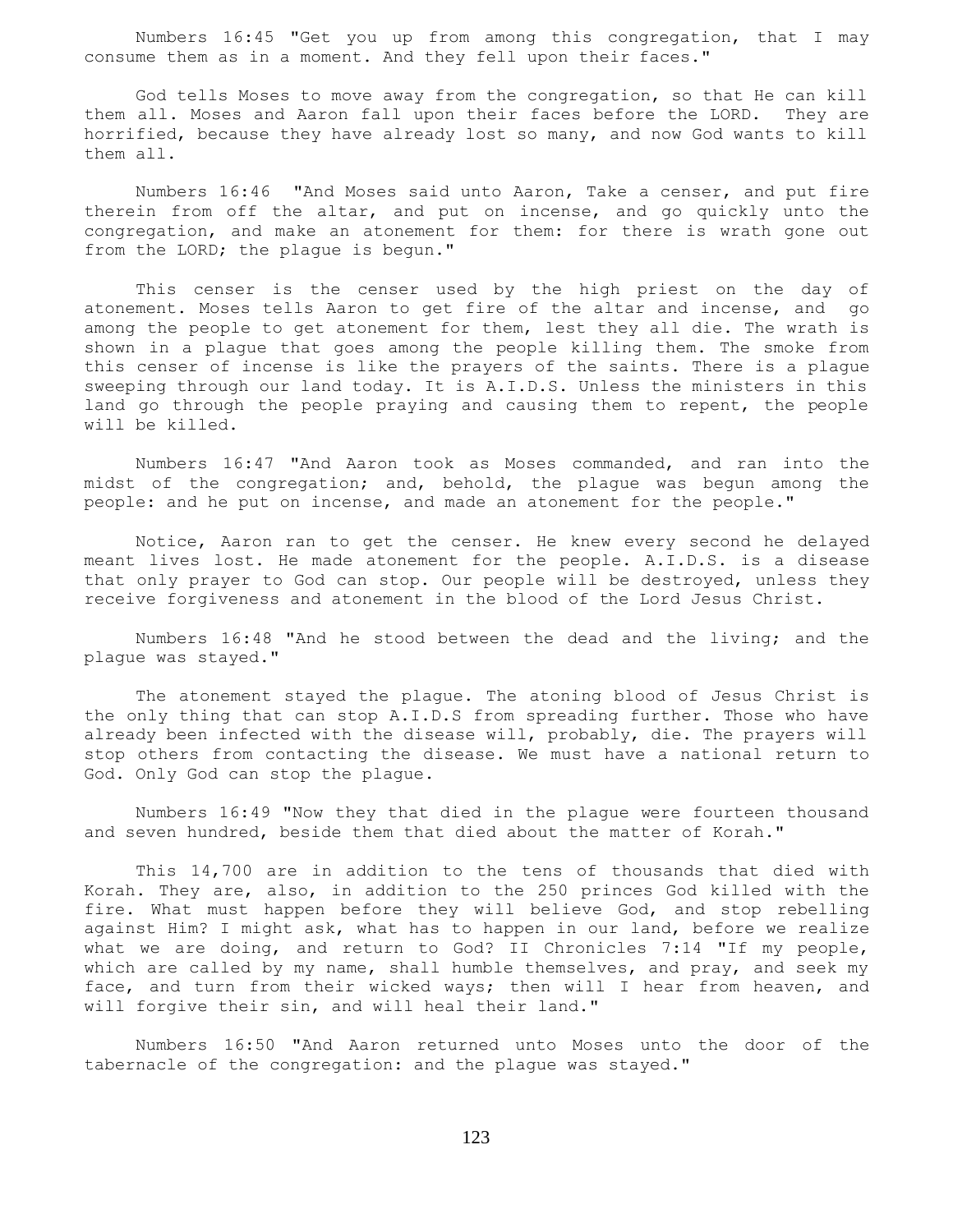The main lesson in these last few verses, is the fact that the high priest went in among the people praying. This means, to me, that ministers must first see the problem, and get out with the people to change it. The problems in our land today are not drugs, alcohol, wife beating, incest, homosexuality, lesbianism, cheating, stealing, lying, and all the other things we see the problems in. The problem with our land is the fact we are out of fellowship with God. The true cancer in our society is sin. If we had a national revival, we would be rid of all the sins I just mentioned above. They are not the true problem, they are what we see the problem causes. Sin causes the problem.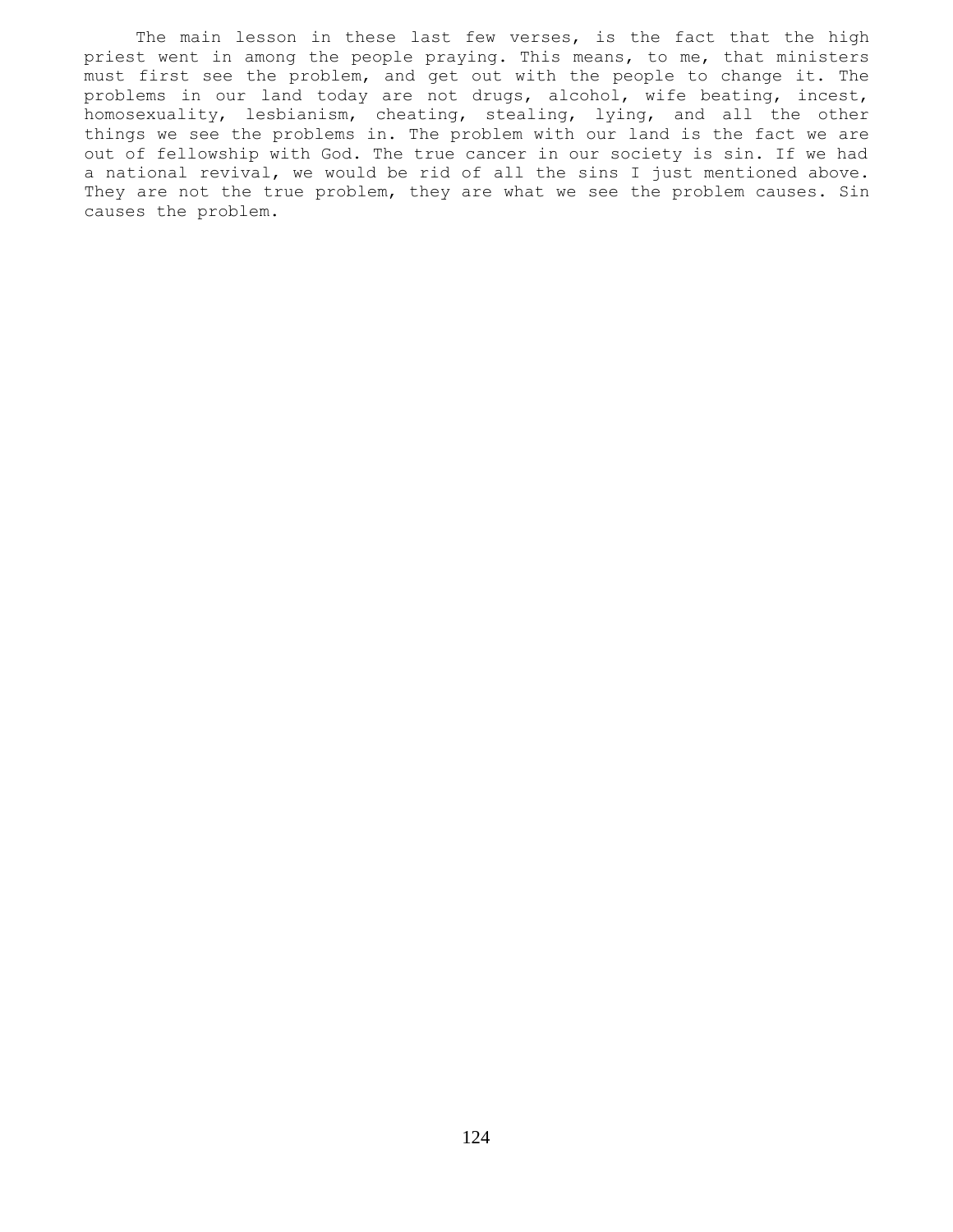1. How many princes spoke out against Moses and Aaron? 2. What happened to the family of Korah? 3. What happened to their belongings? 4. What were the names of the other two, whose families were destroyed? 5. What did it mean when it said, they "went down alive into the pit?" 6. How many died? 7. What did the rest of the Israelites do, when they saw the earth swallow them up? 8. What killed the 250 princes? 9. What is this judgement on the 250 similar to? 10. Who was to take up the censers from the 250 princes who died? 11. Why were the censers and the fire in them to be handled in the tabernacle? 12. What was done with the censers? 13. Brass, or bronze, speaks of 14. Who are the only people who should minister? 15. What happened to the priesthood, by the time Jesus came to the earth? 16. Who murmured against Moses and Aaron? 17. What were they accusing them of? 18. What happened, when the congregation gathered at the tabernacle, to accuse Moses and Aaron? 19. Who drew near to the presence of God? 20. What did the LORD tell Moses to do, and why? 21. What do Moses and Aaron do, horrified of what might happen? 22. What did Moses tell Aaron to do with the censer? 23. Why was there such a hurry? 24. What is the smoke of that censer like? 25. What is a plague sweeping across our land? 26. How do we know Aaron hurried? 27. What is the only thing that can stop the disease A.I.D.S.? 28. What is needed in our land today? 29. Where did Aaron stand, and the plague was stopped? 30. How many died of the plague? 31. Quote 2 Chronicles chapter 7 verse 14. 32. What is the main lesson, in this, for us? 33. What is the real problem in our land today?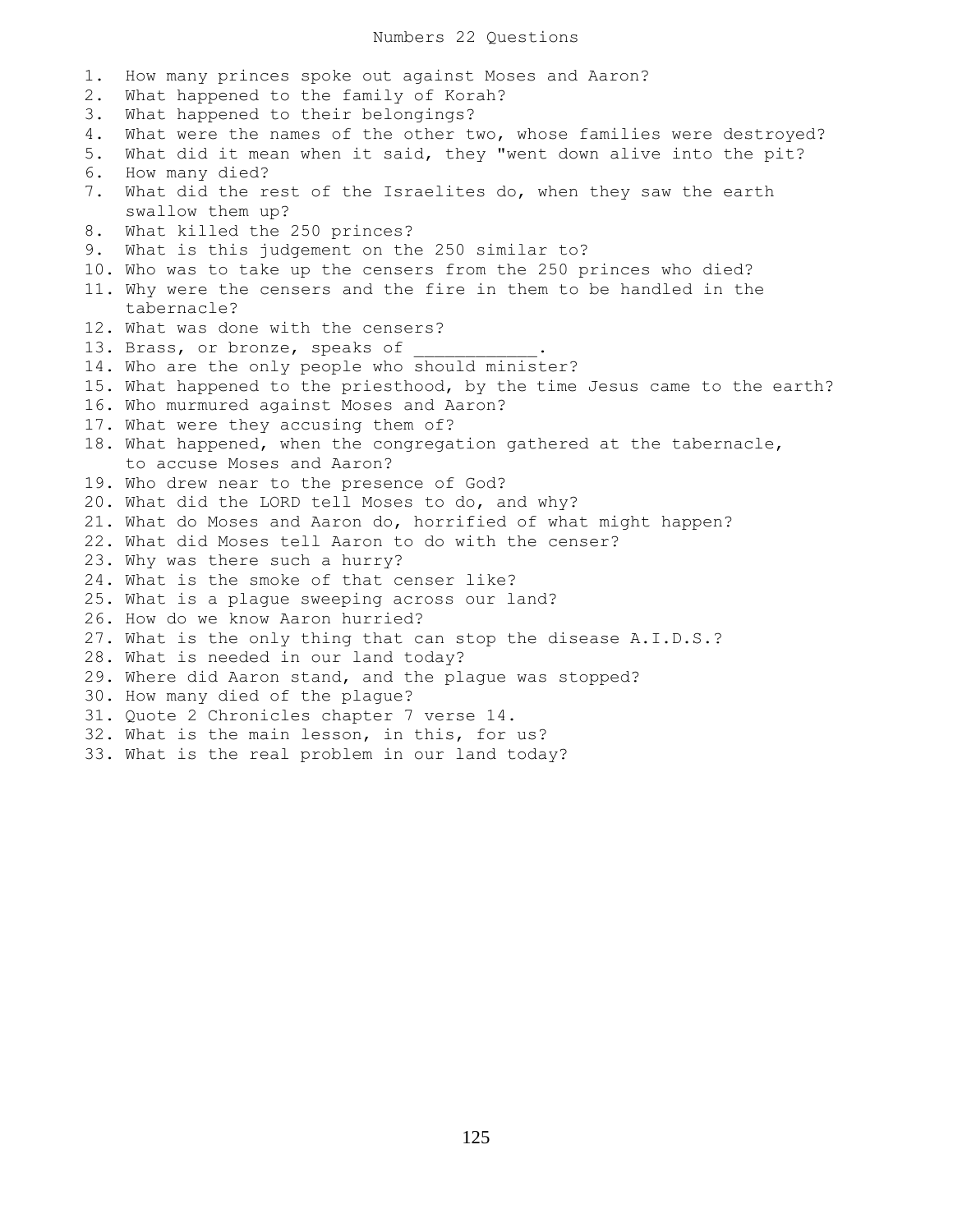We will begin this lesson in Numbers 17:1 "And the LORD spake unto Moses, saying,"

This message is, probably, given on the same day. God will settle the question of whether Aaron is called of the LORD to be high priest, or not.

 Numbers 17:2 "Speak unto the children of Israel, and take of every one of them a rod according to the house of [their] fathers, of all their princes according to the house of their fathers twelve rods: write thou every man's name upon his rod."

 Each tribe of Israel was considered a branch, or a rod, of Jacob. This rod of each of the leaders of each tribe, represented that particular tribe. Since there were twelve tribes, there were twelve rods. The rod of Aaron, from the tribe of Levi, would be in addition to these rods. Ephraim and Manasseh were both of the tribe of Joseph, but each were given a tribe of their own. Each of the rods had the name of their tribe written on it.

 Numbers 17:3 "And thou shalt write Aaron's name upon the rod of Levi: for one rod [shall be] for the head of the house of their fathers."

There was no prince for the tribe of Levi, but it was undisputed that Aaron was their leader.

 Numbers 17:4 "And thou shalt lay them up in the tabernacle of the congregation before the testimony, where I will meet with you."

 Moses would lay these rods up in the tabernacle of testimony. They would be lain in front of the ark, in the presence of the Lord.

 Numbers 17:5 "And it shall come to pass, [that] the man's rod, whom I shall choose, shall blossom: and I will make to cease from me the murmurings of the children of Israel, whereby they murmur against you."

 The miraculous blooming of this rod, would settle the dispute forever of whether Aaron was to lead the people as high priest, or not. This will be a permanent sign from the LORD, that He has chosen Aaron for the job of high priest. This rod is from a stick that has been removed from the branch for quite a long time. By normal standards, it would be dead wood. For it to bloom is miraculous.

 Numbers 17:6 "And Moses spake unto the children of Israel, and every one of their princes gave him a rod apiece, for each prince one, according to their fathers' houses, [even] twelve rods: and the rod of Aaron [was] among their rods."

The prince of each tribe had a rod with his name on the rod. The rods, including Aaron's rod were put before the LORD in front of the ark of covenant.

 Numbers 17:7 "And Moses laid up the rods before the LORD in the tabernacle of witness."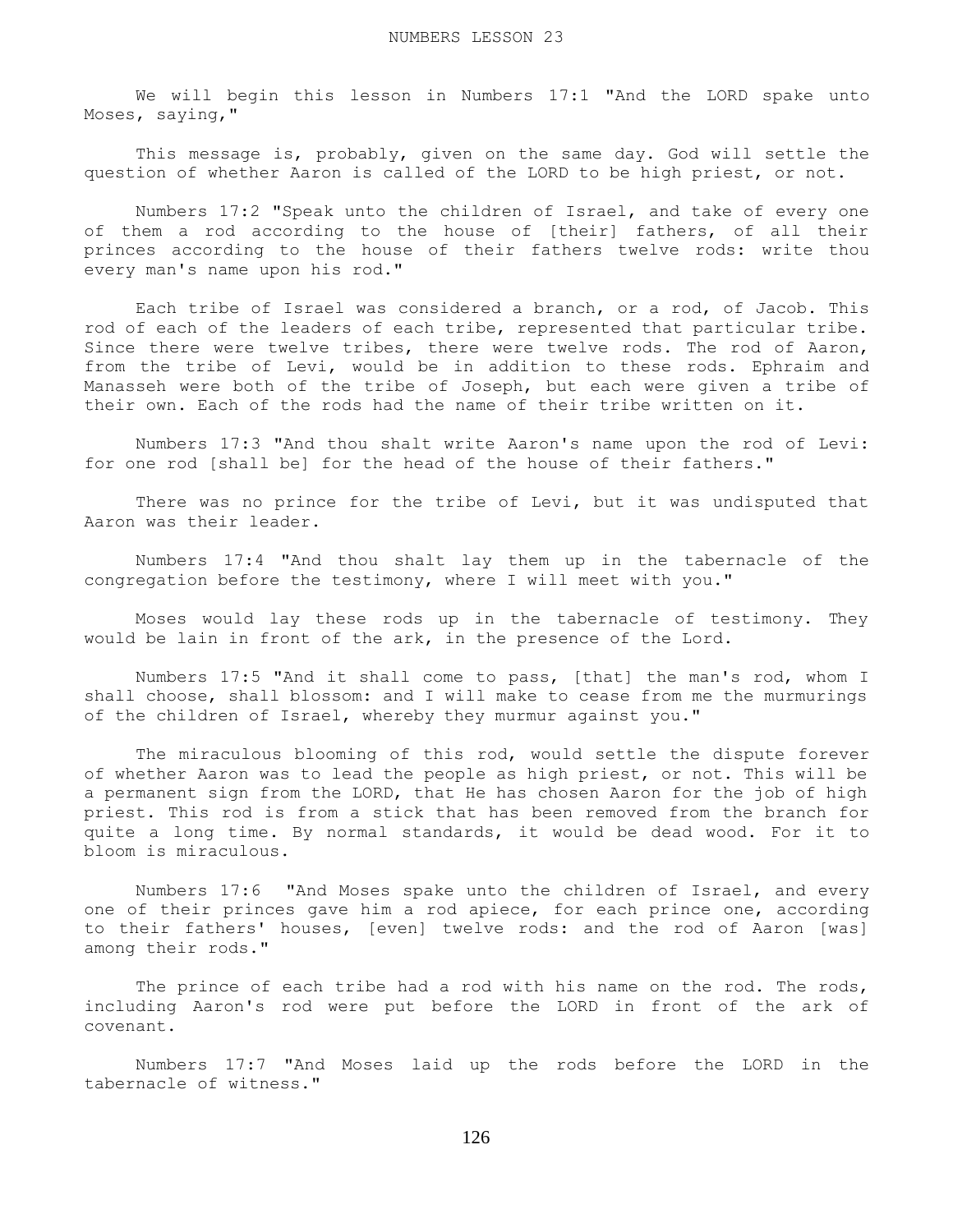We, also, see that Aaron did not put the rods there, Moses did. There was nothing peculiar about Aaron's rod. God would prove Aaron's call to be high priest in this.

 Numbers 17:8 "And it came to pass, that on the morrow Moses went into the tabernacle of witness; and, behold, the rod of Aaron for the house of Levi was budded, and brought forth buds, and bloomed blossoms, and yielded almonds."

 First of all, this is one day later. Not only did the rod bloom, but produced full grown almonds. The word almond was translated from means awake. The almond is the first of the trees to produce in the spring. This miraculous growth was overnight. The blossoms and the full grown almonds were actually at different stages of growth. This is a sign from God. Aaron's rod had no special ability to live and produce fruit, any more than did any of the other rods. It was the Spirit of God, that caused Aaron's rod to bloom. Aaron's abilities are not within himself. They are in the office of high priest, and through the anointing power of the LORD upon him.

 Numbers 17:9 "And Moses brought out all the rods from before the LORD unto all the children of Israel: and they looked, and took every man his rod."

The princes could not go into the area where the rods were left, because God would have killed them. Moses brought all the rods out for them to see. Each person claimed the rod with his name on it.

 Numbers 17:10 "And the LORD said unto Moses, Bring Aaron's rod again before the testimony, to be kept for a token against the rebels; and thou shalt quite take away their murmurings from me, that they die not."

 After all of the princes saw Aaron's rod that bloomed, the Lord had Moses to bring it into the holy of holies. Any time there was any question, again, about Aaron's authority, they could see the rod that bloomed, and know Aaron is the high priest that God anointed for the job. Actually, the rod of Aaron, the manna, and the stones with the ten commandments were kept in the ark itself. The murmurings should stop now. This should close the mouths of the rebellious.

 Numbers 17:11 "And Moses did [so]: as the LORD commanded him, so did he."

Moses did exactly as God had commanded him to do.

 Numbers 17:12 "And the children of Israel spake unto Moses, saying, Behold, we die, we perish, we all perish."

 I believe the people suddenly realize their error in questioning Moses and Aaron. They know they were wrong, and think that God will kill them for their doubt and questioning. This is as if they are saying, "I have sinned". Perhaps, they deserved to die, but God will let them live. They are defeated and disheartened. Perhaps, their rebellion against God is over.

 Numbers 17:13 "Whosoever cometh any thing near unto the tabernacle of the LORD shall die: shall we be consumed with dying?"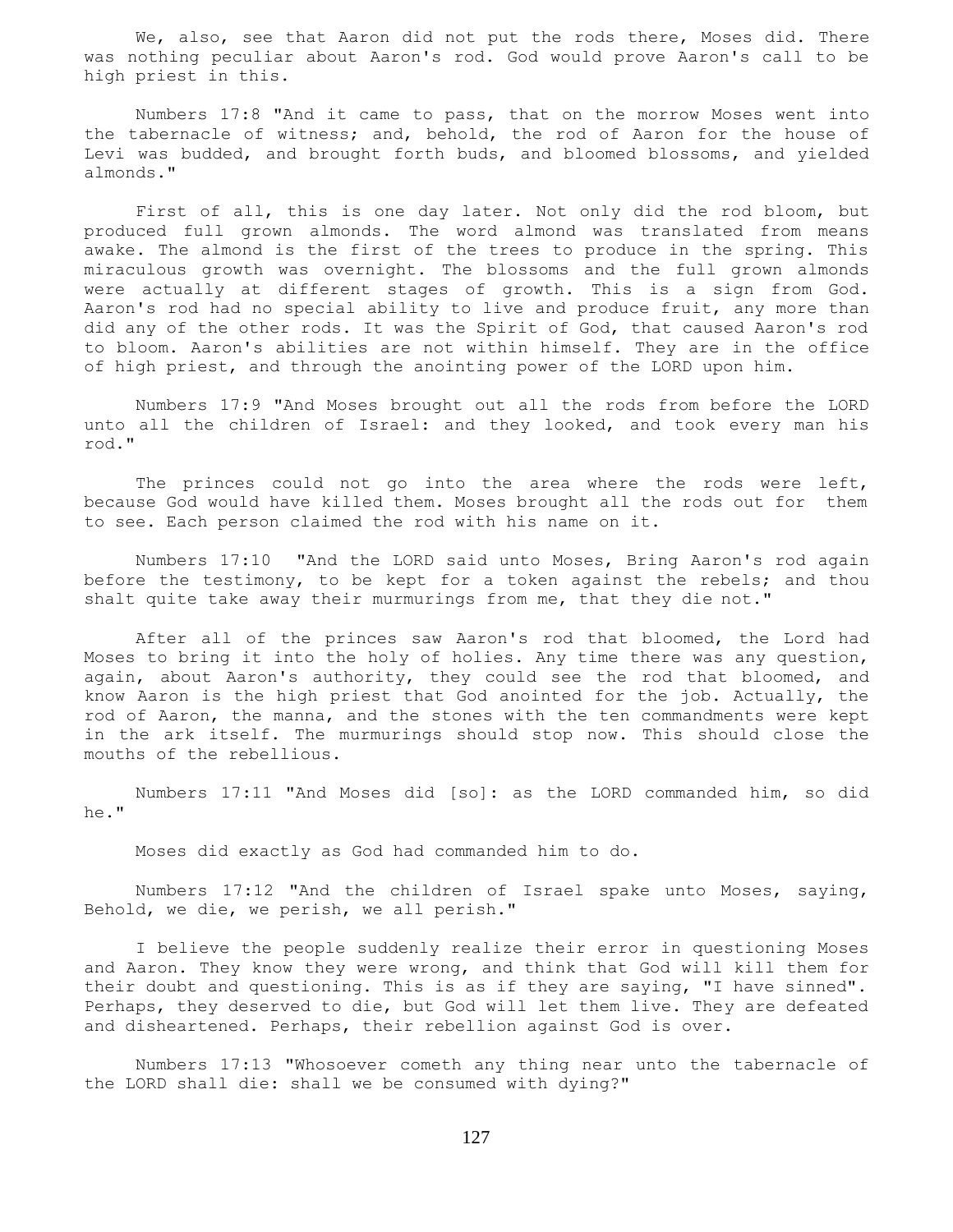This is understandable, since so many have died recently at the tabernacle. Truly they all will die in the wilderness. The only people who can go into the holy place, or into the holy of holies, are the high priest and the priests.

There is a lesson, here, for the ministers and the members of churches. God puts whoever He chooses in as the minister of the church. He has jobs for all of us to do, but they are of His choosing and not our own. We, also, learned to have respect for the office of the priesthood, or those God has placed in authority over us.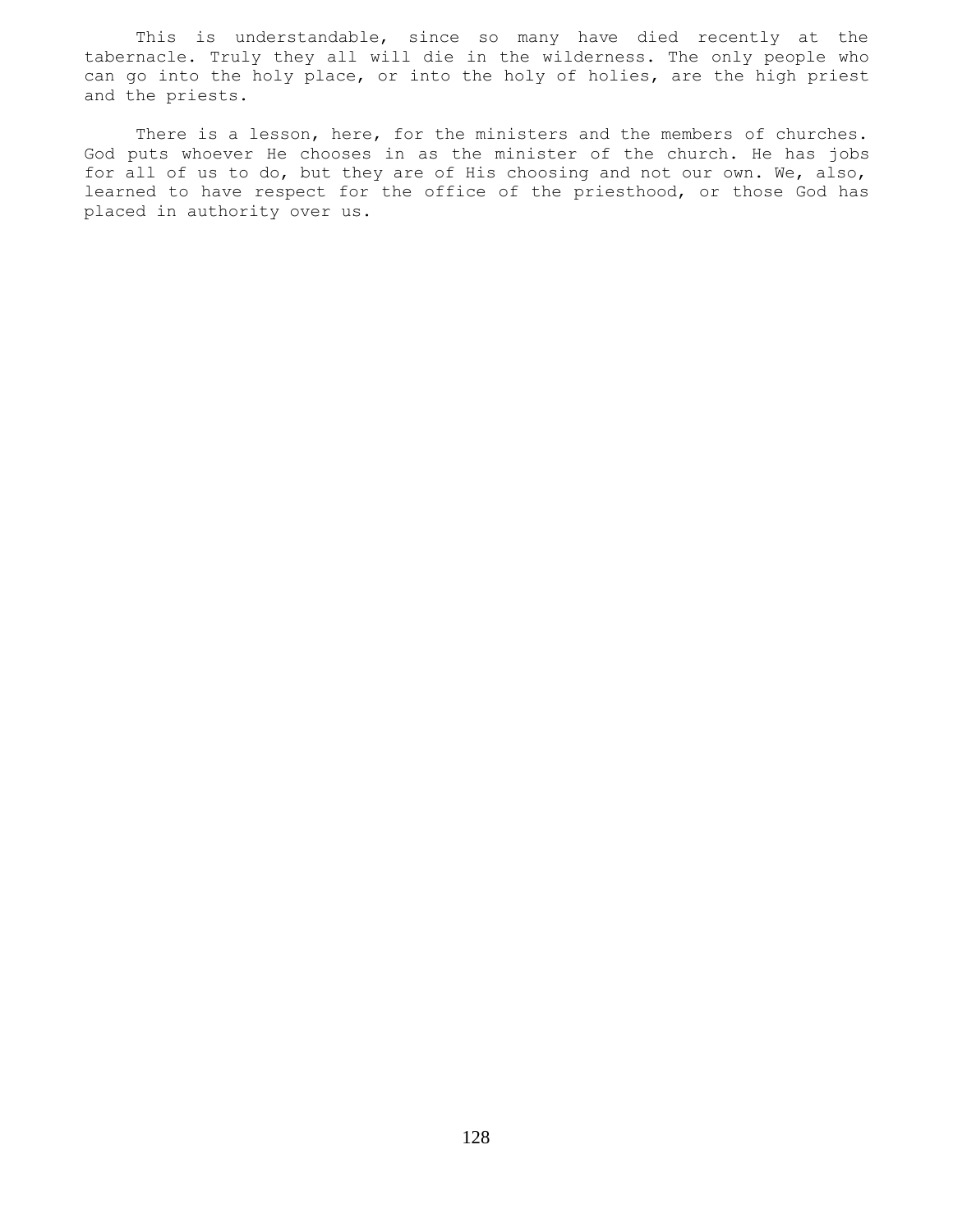Numbers 23 Questions

1. When was this message given to Moses? 2. What was Moses to take from the prince of each tribe? 3. How many tribes were there? 4. Aaron's rod represented the tribe of 5. Ephraim and Manasseh were from the tribe of 6. How could they determine who each rod belonged to? 7. There was no  $\qquad \qquad$  of the tribe of Levi. 8. Where was Moses to take the rods? 9. What will happen to the rod of the man, that God has chosen to be high priest? 10. What will this cause the people to stop doing? 11. The rod that bloomed would be a \_\_\_\_\_\_\_\_\_\_ sign from the LORD, that He had chosen Aaron for high priest. 12. By normal standards, this rod is \_\_\_\_\_\_\_\_ \_\_\_\_\_\_\_\_. 13. Where was Aaron's rod put? 14. Who actually put the rods there? 15. What had happened to Aaron's rod? 16. Had the same thing happened to the others? 17. It was the  $\qquad \qquad$  of God that caused Aaron's rod to bloom. 18. Where does Aaron's ability come from? 19. Where were the rods examined? 20. Where was Aaron's rod to be kept? 21. What else was kept in the same area? 22. What did the children of Israel say to Moses? 23. Whatsoever cometh anything near unto the tabernacle of the LORD shall . 24. What are some lessons ministers and members of churches can get from this lesson?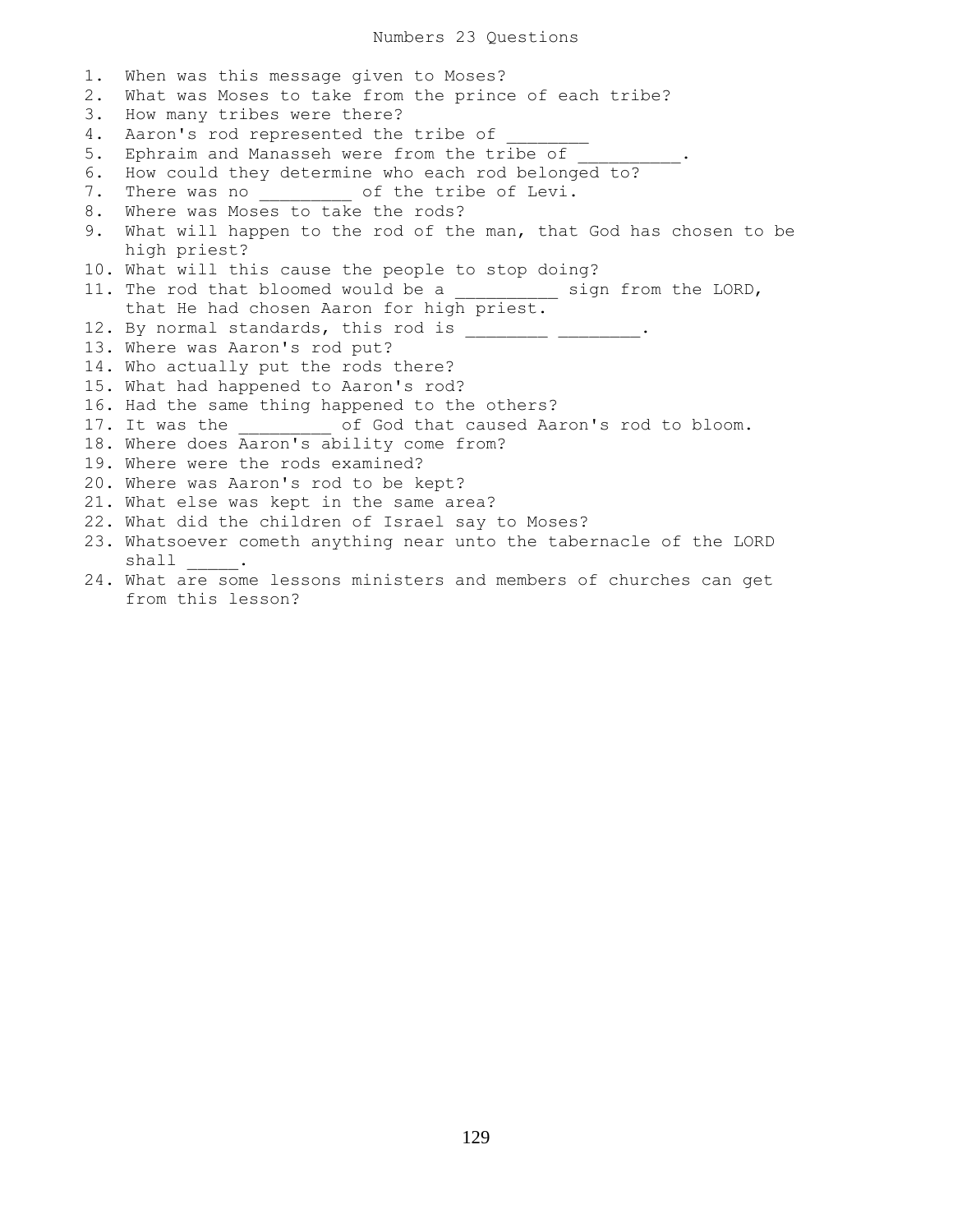We will begin this lesson in Numbers 18:1 "And the LORD said unto Aaron, Thou and thy sons and thy father's house with thee shall bear the iniquity of the sanctuary: and thou and thy sons with thee shall bear the iniquity of your priesthood."

 This a change in the message from God. Up until now, the LORD spoke to Moses, or Moses and Aaron. In this the LORD is speaking to Aaron. In the last lesson, Aaron's rod bloomed, which gave unquestioned authority of the priesthood to Aaron and his sons. We found in the book of Leviticus that, God spoke to the people through the Urim and Thummin of the high priest. Aaron's father's house was the Kohathites. The mention of them has to do with the carrying of the furniture, curtains, and boards of the tabernacle. The "bearing of the iniquity" speaks of the responsibility to teach against iniquity.

 Numbers 18:2 "And thy brethren also of the tribe of Levi, the tribe of thy father, bring thou with thee, that they may be joined unto thee, and minister unto thee: but thou and thy sons with thee [shall minister] before the tabernacle of witness."

 This is separating out Aaron and his sons to work in the holy place, and in the holy of holies, while the other Kohathites do not minister in the tabernacle. They just move the actual structure of the tabernacle, when they move from place to place.

 Numbers 18:3 "And they shall keep thy charge, and the charge of all the tabernacle: only they shall not come nigh the vessels of the sanctuary and the altar, that neither they, nor ye also, die."

 Only Aaron and his sons are anointed of the oil of separation to come into the holy place. The vessels can be handled only by them. Even the carrying of the vessels from place to place, must be done by Aaron and his sons. Anything in the holy place, or holy of holies, can not be touched by anyone other than Aaron, or his sons. The penalty is death to those who touch them. The penalty would be death for Aaron to allow them to touch them, as well.

 Numbers 18:4 "And they shall be joined unto thee, and keep the charge of the tabernacle of the congregation, for all the service of the tabernacle: and a stranger shall not come nigh unto you."

The stranger, in this verse, is someone who is not a Levite.

 Numbers 18:5 "And ye shall keep the charge of the sanctuary, and the charge of the altar: that there be no wrath any more upon the children of Israel."

 God does not want any more deaths. He explains this over in detail, to show who has been anointed to do each job. They are not to vary from what they are called to do. This is telling Aaron that he is in charge of the tabernacle, and the altar, and is responsible at all times for them. With the great honor of being called to be high priest, goes great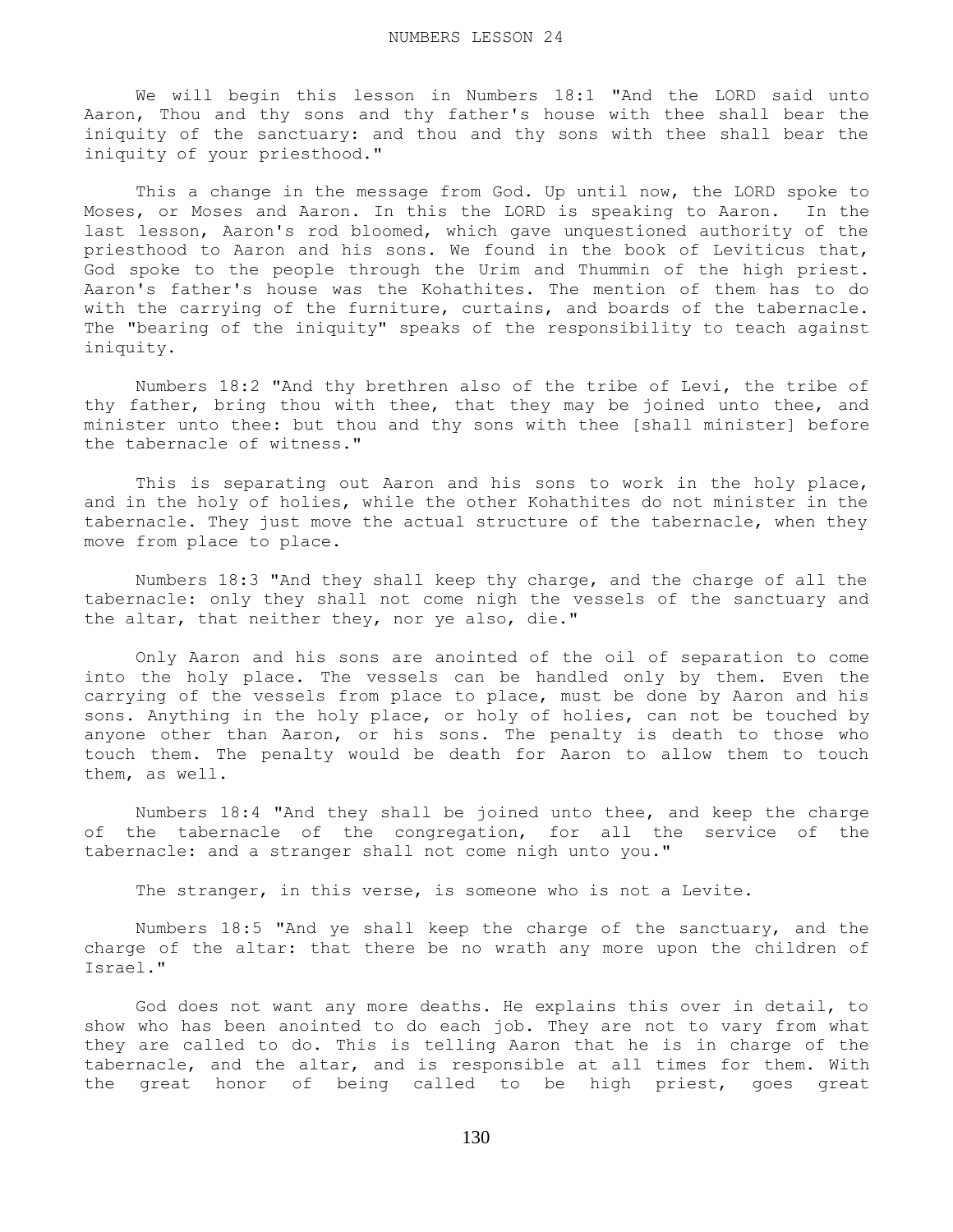responsibility. He cannot point to someone else, and blame them. He is the responsible one.

 Numbers 18:6 "And I, behold, I have taken your brethren the Levites from among the children of Israel: to you [they are] given [as] a gift for the LORD, to do the service of the tabernacle of the congregation."

We remember from previous lessons that, God separated out the tribe of Levi to substitute for the firstborn of each family. They belong totally to God. They are not even camped with the other tribes. They are camped close to the tabernacle. The tabernacle is their responsibility. The Levites have no land, or really, no private life. They belong to God for His service.

 Numbers 18:7 "Therefore thou and thy sons with thee shall keep your priest's office for every thing of the altar, and within the veil; and ye shall serve: I have given your priest's office [unto you as] a service of gift: and the stranger that cometh nigh shall be put to death."

The entire tribe of Levi was given to Aaron, and his sons, and actually to God, to serve in the things Aaron and his sons cannot do. They are actually helpers. They help with the physical side of the ministry, while Aaron and his sons are responsible for the spiritual.

 Numbers 18:8 "And the LORD spake unto Aaron, Behold, I also have given thee the charge of mine heave offerings of all the hallowed things of the children of Israel; unto thee have I given them by reason of the anointing, and to thy sons, by an ordinance for ever."

 Aaron and his sons are to live of the offerings that come into the tabernacle. They have no land, or no secular jobs. They are to live of the gifts of the sanctuary. Actually, the people give these offerings to God, and God shares them with Aaron.

 Numbers 18:9 "This shall be thine of the most holy things, [reserved] from the fire: every oblation of theirs, every meat offering of theirs, and every sin offering of theirs, and every trespass offering of theirs, which they shall render unto me, [shall be] most holy for thee and for thy sons."

 We go into greater details about all of these offerings in our Bible study on Leviticus. For the lesson here, I believe it is showing that Aaron and his family live of the offerings and sacrifices brought to the tabernacle. Leviticus 2:3 "And the remnant of the meat offering [shall be] Aaron's and his sons': [it is] a thing most holy of the offerings of the LORD made by fire." I Corinthians 9:13 "Do ye not know that they which minister about holy things live [of the things] of the temple? and they which wait at the altar are partakers with the altar?"

 Numbers 18:10 "In the most holy [place] shalt thou eat it; every male shall eat it: it shall be holy unto thee."

 The holy place was the place for all meat offering, sin offering and trespass offering to be eaten. This is speaking of things which must be eaten inside the tabernacle. Many of the offerings, the entire family ate of. The males mentioned, here, are the priests, who symbolize all believers, male and female.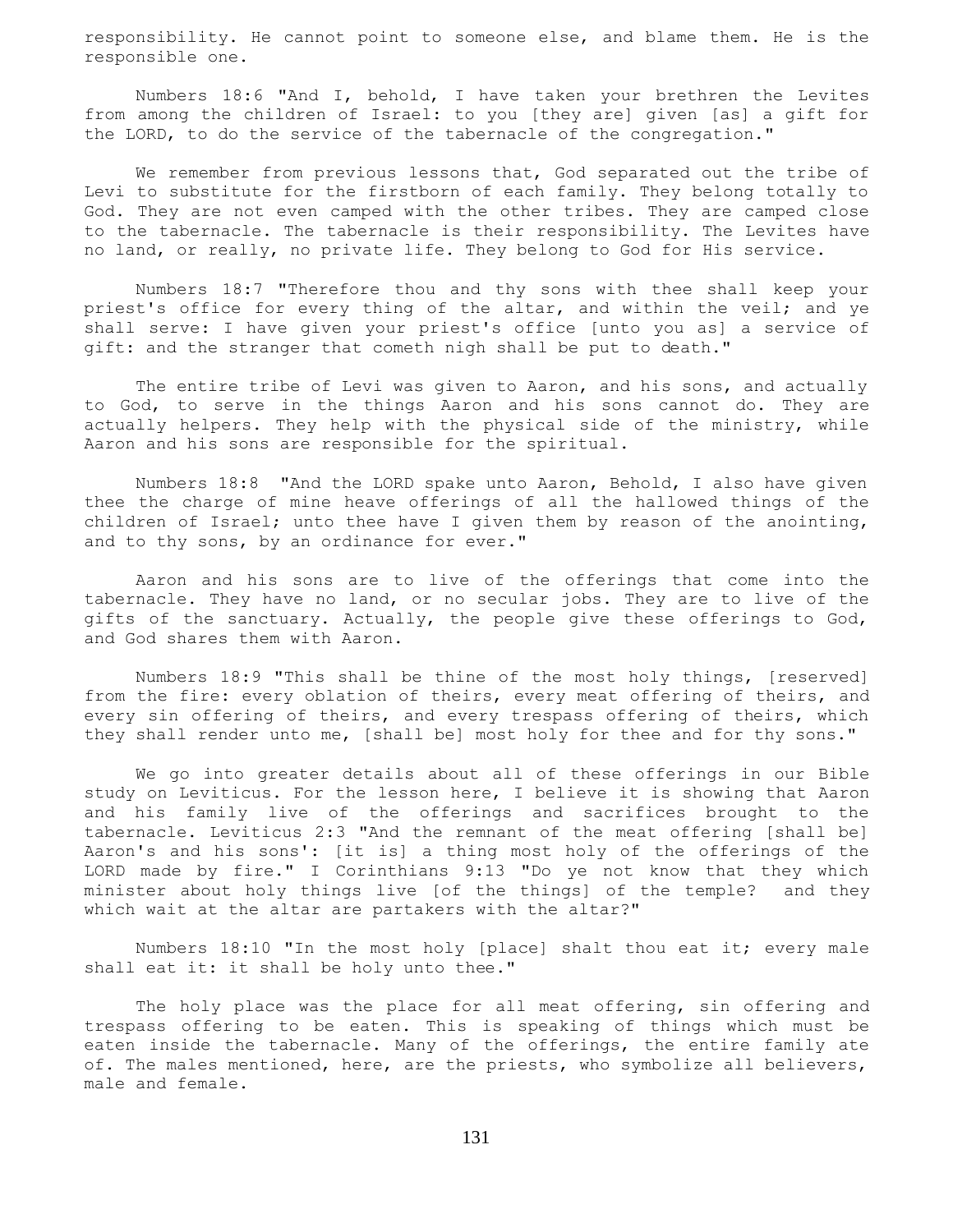Numbers 18:11 "And this [is] thine; the heave offering of their gift, with all the wave offerings of the children of Israel: I have given them unto thee, and to thy sons and to thy daughters with thee, by a statute for ever: every one that is clean in thy house shall eat of it."

 The heave offering and the wave offering did not have to be eaten inside the tabernacle, and therefore, the whole family could eat of it.

 Numbers 18:12 "All the best of the oil, and all the best of the wine, and of the wheat, the firstfruits of them which they shall offer unto the LORD, them have I given thee."

The firstfruits are of the vineyard, as well as the orchard and the gardens. Since they were not destroyed in sacrifice, they were eaten of the family of the high priest.

 Numbers 18:13 "[And] whatsoever is first ripe in the land, which they shall bring unto the LORD, shall be thine; every one that is clean in thine house shall eat [of] it."

Numbers 18:14 "Every thing devoted in Israel shall be thine."

 When things were given to God in sacrifice, God in turn gave them to the priest's family. The only ones forbidden to partake of it, would be those who were unclean for some reason.

 Numbers 18:15 "Every thing that openeth the matrix in all flesh, which they bring unto the LORD, [whether it be] of men or beasts, shall be thine: nevertheless the firstborn of man shalt thou surely redeem, and the firstling of unclean beasts shalt thou redeem."

 Earlier in these lessons, we learned that the firstborn of each family was purchased back from God for 5 shekels of silver. The tribe of Levi got the 5 shekels, because they substituted for the firstborn. Now, we see that unclean beasts were purchased back, as well. Sometimes, the owner of the unclean animal would kill it, rather than pay the redemption money.

 Numbers 18:16 "And those that are to be redeemed from a month old shalt thou redeem, according to thine estimation, for the money of five shekels, after the shekel of the sanctuary, which [is] twenty gerahs."

 The shekels for redemption were silver. Isn't it interesting that silver means redemption? The number 5 means grace.

 Numbers 18:17 "But the firstling of a cow, or the firstling of a sheep, or the firstling of a goat, thou shalt not redeem; they [are] holy: thou shalt sprinkle their blood upon the altar, and shalt burn their fat [for] an offering made by fire, for a sweet savour unto the LORD."

 The firstborn of the clean animals must be sacrificed to God. They were not redeemed with money. In some way, each of the sacrifices of the clean animals were a shadow of the great sacrifice that Jesus made for us all on the cross.

 Numbers 18:18 "And the flesh of them shall be thine, as the wave breast and as the right shoulder are thine."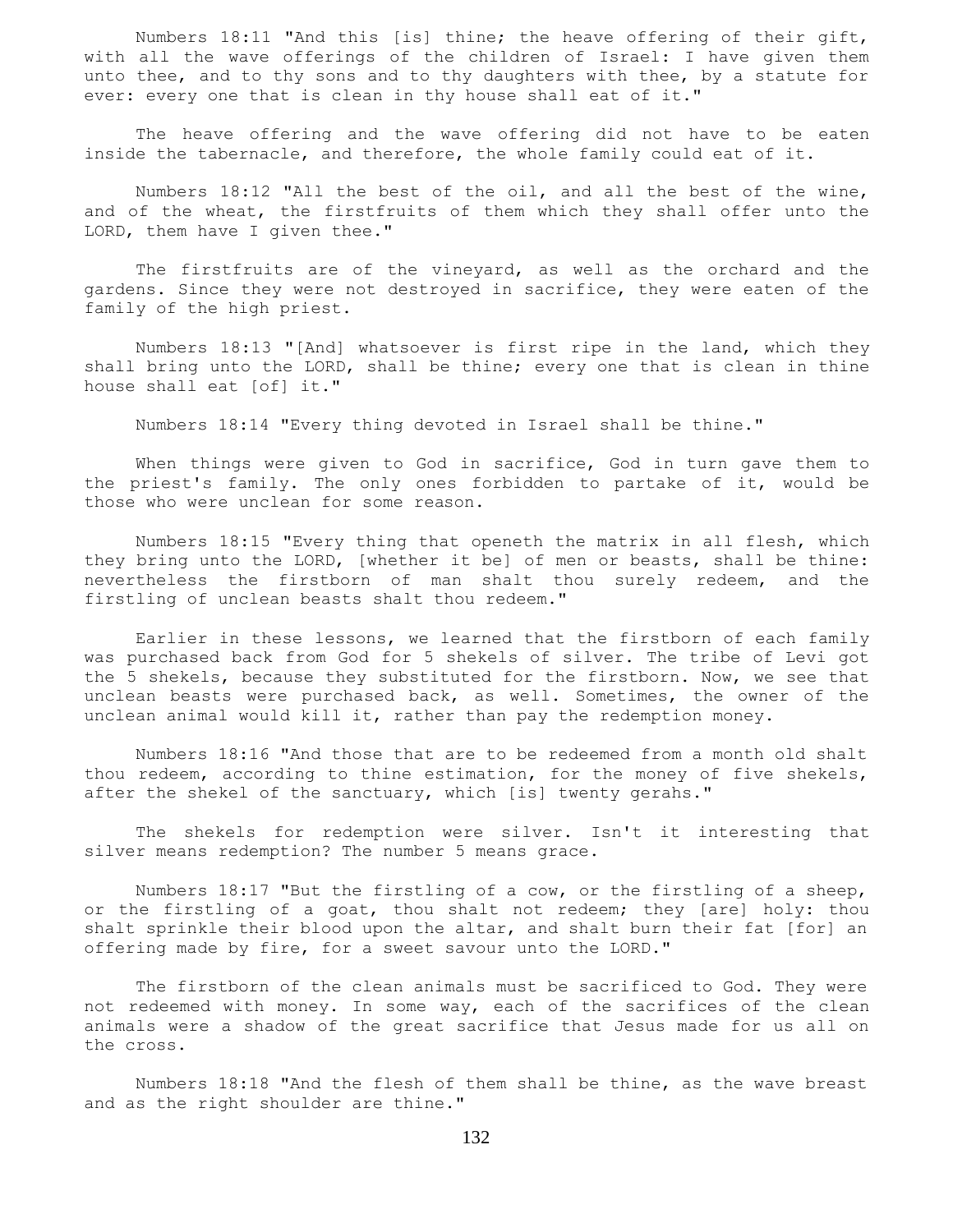Aaron and his sons owned no cows, or other animals. The firstborn was their portion. They shared with the altar of God. That is where their meat came from.

 Numbers 18:19 "All the heave offerings of the holy things, which the children of Israel offer unto the LORD, have I given thee, and thy sons and thy daughters with thee, by a statute for ever: it [is] a covenant of salt for ever before the LORD unto thee and to thy seed with thee."

 Salt is a preservative, and when used in a covenant, showed that the covenant would not be broken. It showed the covenant to be forever. Salt, also, was a shadow of things that were incorruptible.

 Numbers 18:20 "And the LORD spake unto Aaron, Thou shalt have no inheritance in their land, neither shalt thou have any part among them: I [am] thy part and thine inheritance among the children of Israel."

 This is just saying, they will not be allotted land, when they get to the land of promise. Their inheritance is not in worldly things, such as land and cattle. Their inheritance is in the things of God. They will not be poor, because the offerings brought to the tabernacle belong to them and God. Their living comes in the service to God.

 Numbers 18:21 "And, behold, I have given the children of Levi all the tenth in Israel for an inheritance, for their service which they serve, [even] the service of the tabernacle of the congregation."

 Each of the twelve tribes of Israel brought 1/10 of everything they earned to God. This 1/10 was used for the income of the tribe of Levi. They had no other income. This was fair pay for their services in the sanctuary.

 Numbers 18:22 "Neither must the children of Israel henceforth come nigh the tabernacle of the congregation, lest they bear sin, and die."

 This is speaking of the most holy place, where just the high priest could go. The high priest carried blood into the holy of holies for them on day of atonement, and they were cleansed of their sins. They could not go in for themselves, lest they die. This is a type and shadow of Jesus. Hebrews 9:6 "Now when these things were thus ordained, the priests went always into the first tabernacle, accomplishing the service [of God]." Hebrews 9:7 "But into the second [went] the high priest alone once every year, not without blood, which he offered for himself, and [for] the errors of the people:" Hebrews 9:12 "Neither by the blood of goats and calves, but by his own blood he entered in once into the holy place, having obtained eternal redemption [for us]." Jesus opened the way into the most holy place, when He was crucified. Matthew 27:51 And, behold, the veil of the temple was rent in twain from the top to the bottom; and the earth did quake, and the rocks rent;"

 Numbers 18:23 "But the Levites shall do the service of the tabernacle of the congregation, and they shall bear their iniquity: [it shall be] a statute for ever throughout your generations, that among the children of Israel they have no inheritance."

When the land is divided, after they finally get to the promised land, there is no land allotment for the Levis. They live of the tabernacle. Their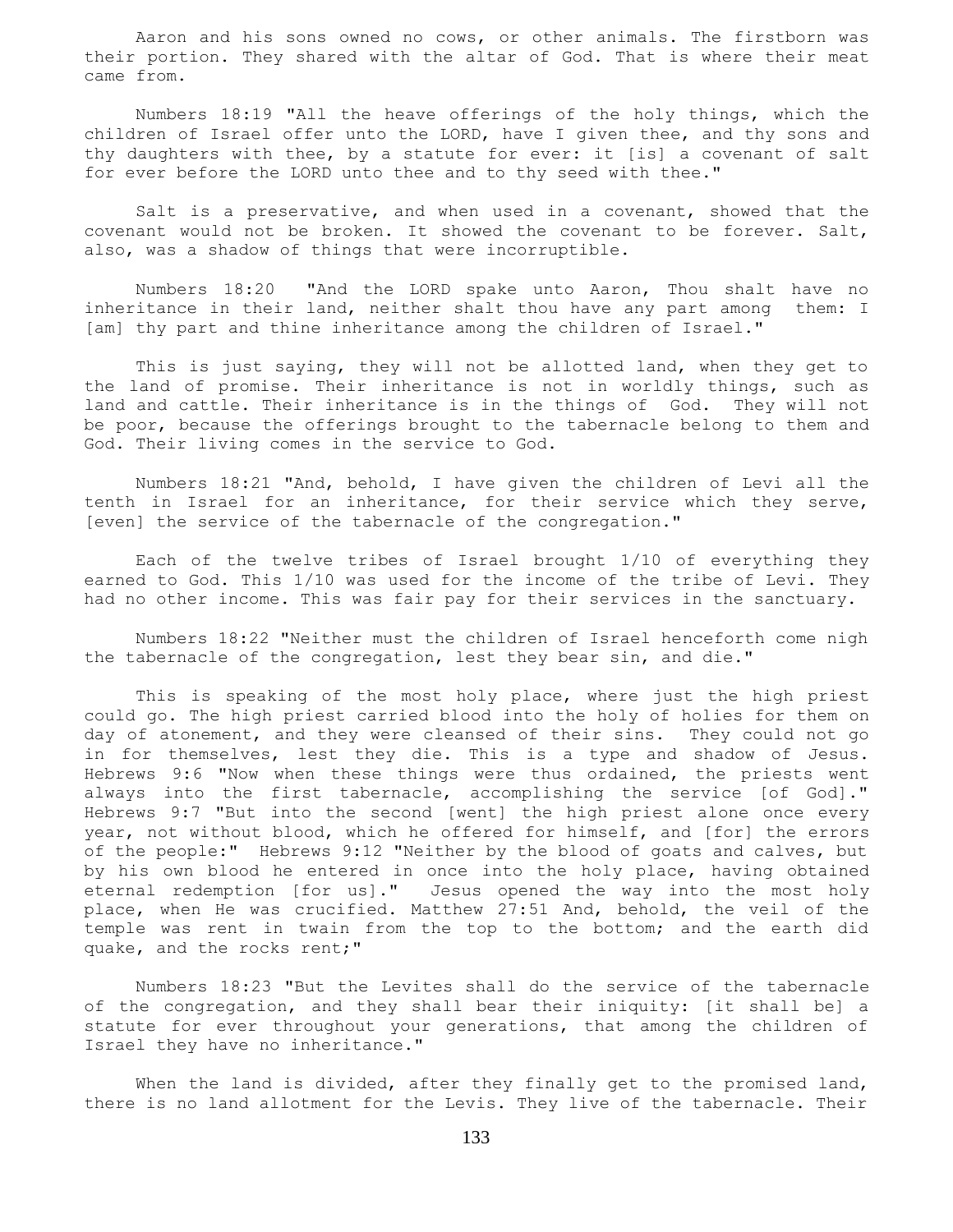inheritance is in the LORD. They receive gifts of the people with the altar of the tabernacle.

 Numbers 18:24 "But the tithes of the children of Israel, which they offer [as] an heave offering unto the LORD, I have given to the Levites to inherit: therefore I have said unto them, Among the children of Israel they shall have no inheritance."

 Everything that is not consumed by fire, and all of the tithes are, actually, for the use of the tribe of Levi. We listed earlier, the few separate offerings, which were for Aaron and his sons. The great portion of the gifts and sacrifices are to be divided with the members of the tribe of Levi.

Numbers 18:25 "And the LORD spake unto Moses, saying,"

 The earlier part of this lesson was addressed to Aaron. Now, the LORD speaks to Moses.

 Numbers 18:26 "Thus speak unto the Levites, and say unto them, When ye take of the children of Israel the tithes which I have given you from them for your inheritance, then ye shall offer up an heave offering of it for the LORD, [even] a tenth [part] of the tithe."

We have been studying that the tithe,  $1/10$  of everything the Israelites made, went to the Lord, and in return would wind up in the hands of the Levites. This is, now, saying that everything the Levites received from God must be tithed, as well. They were to pay a tithe to God for use in the tabernacle. The heave offering, we remember, had to do with offering first to God.

 Numbers 18:27 "And [this] your heave offering shall be reckoned unto you, as though [it were] the corn of the threshingfloor, and as the fulness of the winepress."

 Even though the living came from tithes paid to God in the tabernacle, the tithes must be paid on all they received, by the Levites. This is a living, the same as the farmer gives of his crop, and the vinedresser gives of his wine.

 Numbers 18:28 "Thus ye also shall offer an heave offering unto the LORD of all your tithes, which ye receive of the children of Israel; and ye shall give thereof the LORD'S heave offering to Aaron the priest."

These offerings of the Levites actually go to Aaron, the high priest.

 Numbers 18:29 "Out of all your gifts ye shall offer every heave offering of the LORD, of all the best thereof, [even] the hallowed part thereof out of it."

 This is saying, everything they receive in way of payment for their services, must be tithed to the Lord, and in turn to the high priest. It matters not whether it is money, or gifts of some sort or other. Everything must be tithed to the Lord.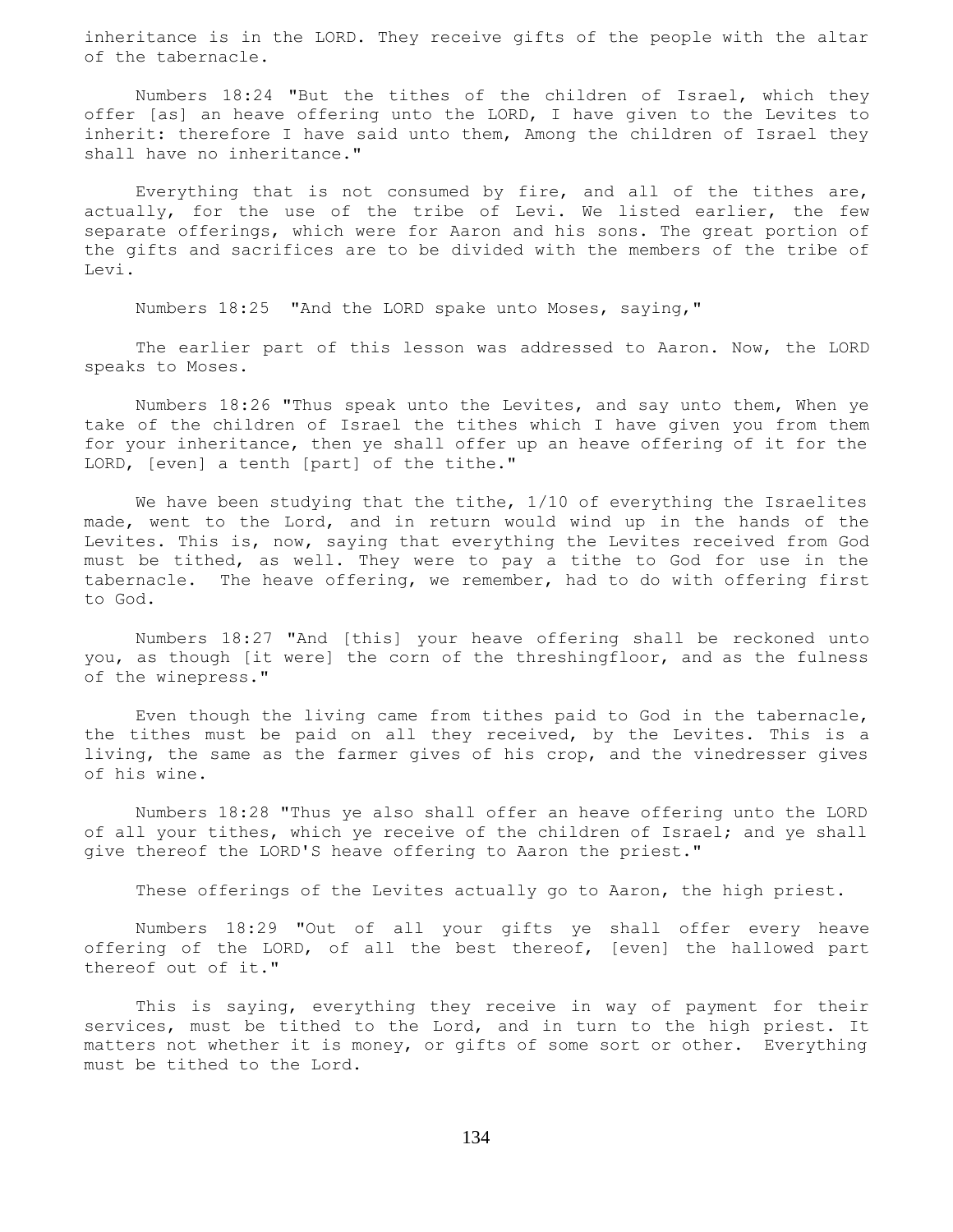Numbers 18:30 "Therefore thou shalt say unto them, When ye have heaved the best thereof from it, then it shall be counted unto the Levites as the increase of the threshingfloor, and as the increase of the winepress."

 The Levites took tithes of the people, and the high priest took tithes of the Levites. Everything they receive should be treated the same as if it were earned money, like the grain, or wine production. Everything, and everyone, tithed.

 Numbers 18:31 "And ye shall eat it in every place, ye and your households: for it [is] your reward for your service in the tabernacle of the congregation."

 This is for the family, as well as for the priest. This is their living.

 Numbers 18:32 "And ye shall bear no sin by reason of it, when ye have heaved from it the best of it: neither shall ye pollute the holy things of the children of Israel, lest ye die."

 The person offering it must give it as a tithe. It is tithed to the LORD. There is provision made for it to be used of those who minister of the things of God. If they minister the things of God, it is correct for them to live of the offerings.

 The lesson in this is that all must give their share to the Lord. It is not a sin for the minister to live of the gifts to the church.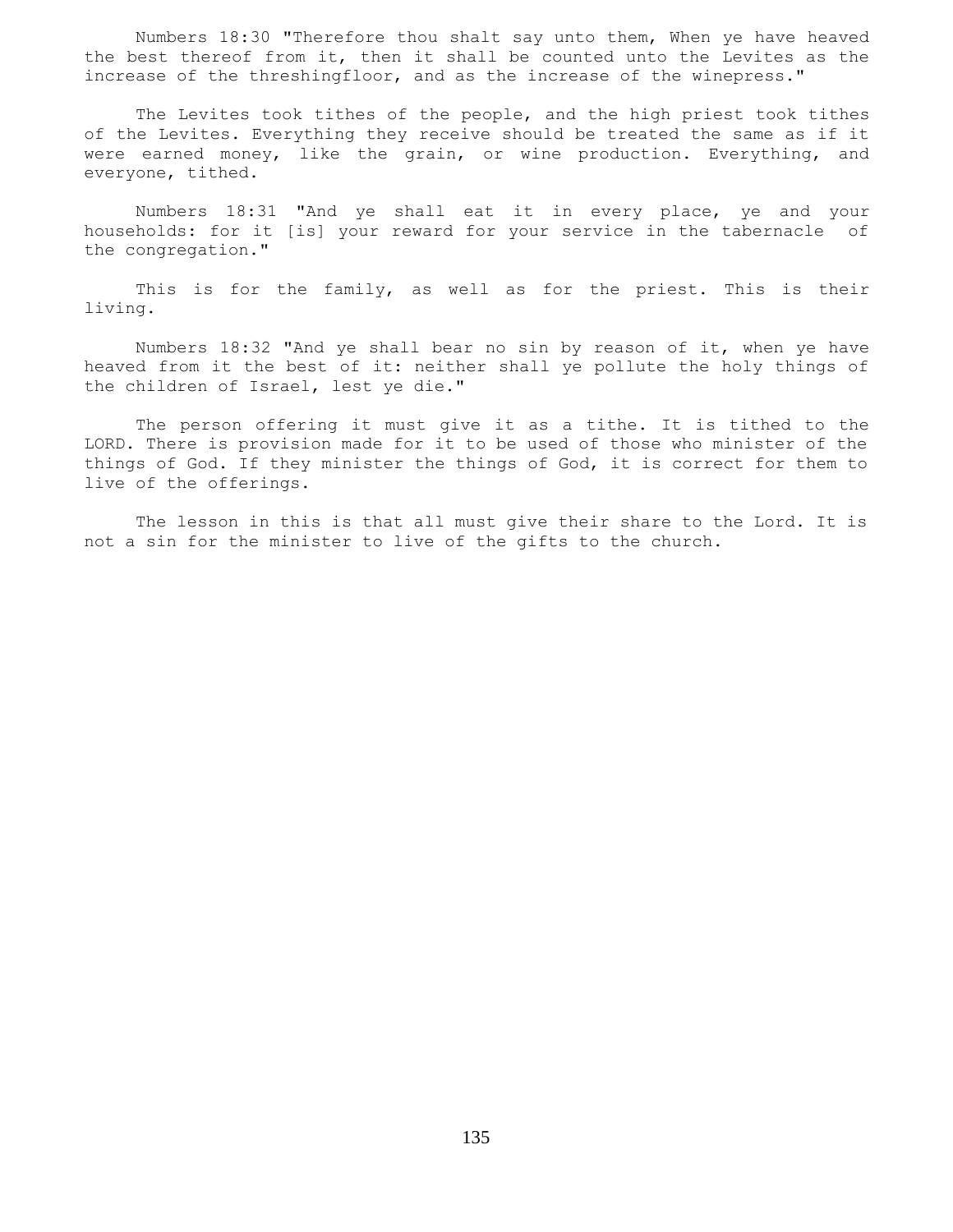1. What is different about this message? 2. cod bloomed. 3. What did this do for the priesthood of Aaron? 4. We found in Leviticus that, God spoke to the people through the and and and of the high priest. 5. Aaron's father's house was the \_\_\_\_\_\_\_\_\_. 6. What did the "bearing of the iniquity" mean? 7. Who was Aaron to bring with him to minister helps to him? 8. What could the other Kohathites not do, that Aaron and his sons could? 9. What is the penalty for someone, other than Aaron or his sons, to touch the holy things? 10. Who was the stranger in verse 4? 11. The Levites substituted for the  $\qquad \qquad$  of all Israel. 12. Where do the Levites camp? 13. What are the Levites, other than Aaron's and his son's, job? 14, Quote Leviticus chapter 2 verse 3. 15. Quote 1 Corinthians chapter 9 verse 13. 16. What offerings were eaten in the sanctuary? 17. Why could the entire family eat of the heave and the wave offering? 18. What is the one restriction about eating of it? 19. Who did the firstfruits go to? 20. When they brought the firstborn of their animals to be sacrificed, who got the meat? 21. What was the price to buy back the firstborn son? 22. The shekels for redemption were 23. What were all the sacrifices a shadow of? 24. Salt is a 25. When used in a covenant, what did the salt show? 26. What was the tithe? 27. Who carried the blood into the holy of holies on day of atonement? 28. Quote Hebrews chapter 9 verse 7. 29. Quote Hebrews chapter 9 verse 12. 30. When was the veil of the temple rent? 31. Do the Levites tithe? 32. What lesson can we all learn from this?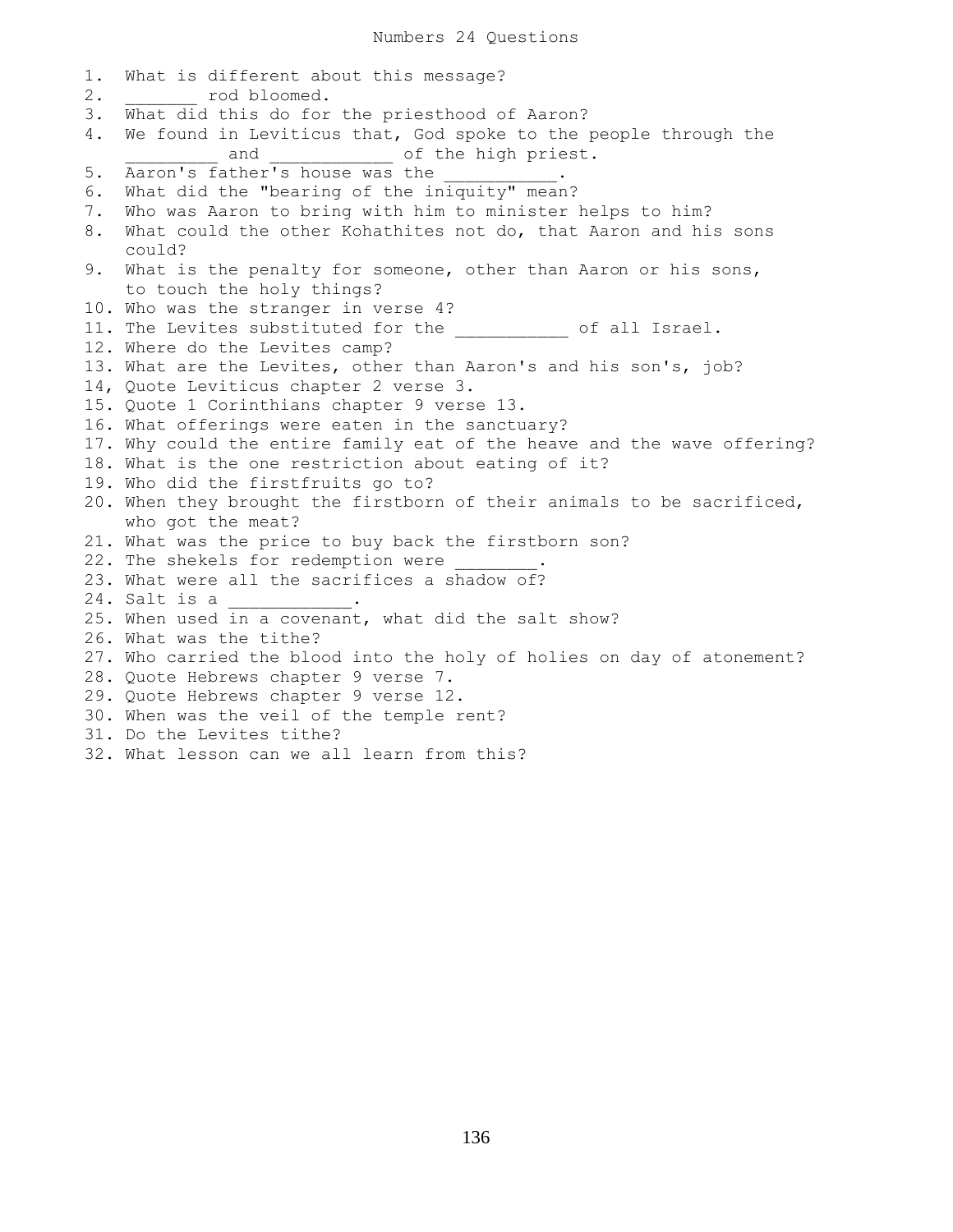We will begin this in Numbers 19:1 "And the LORD spake unto Moses and unto Aaron, saying,"

 We have seen the LORD speak to Moses separately, and to Aaron separately. Now, He is speaking to both.

 Numbers 19:2 "This [is] the ordinance of the law which the LORD hath commanded, saying, Speak unto the children of Israel, that they bring thee a red heifer without spot, wherein [is] no blemish, [and] upon which never came yoke:"

 The sacrifices of every kind symbolize the Lord Jesus and His work in some manner, or other. We know that the Lord was not a female, however. We must look at this from several angles. Notice, there is just one heifer. This was a collective offering. The one heifer was for all. The church of the Lord Jesus Christ is collective. Even though it is made up of many people, from many denominations, it is one church, as far as the Lord is concerned. The Lord is coming back for a church that is without spot, or wrinkle. The church is the bride of Christ. "Red" means life, or blood. The Church was born through the shed blood of the Lord Jesus Christ. Physical Israel and the law were born on the way to the promised land. The 40 years in the wilderness established the law, or the male child {Leviticus chapter 12}. The church of the Lord Jesus Christ {spiritual Israel} was born the 40 days after the resurrection that Jesus walked on the earth. The church is the maid child. The maid child was taken from the man child. The 80 days of purification for the maid child included the birth of the law, and then the birth of the church on the fulfillment of the law. The church is not established on work {yoke}. It is established on faith in the blood of the Lord Jesus Christ.

 Numbers 19:3 "And ye shall give her unto Eleazar the priest, that he may bring her forth without the camp, and [one] shall slay her before his face:"

 In the sense of symbolism, Jesus was brought out of the camp and crucified at Golgatha. He was taken outside the city wall of Jerusalem. The priest and all the people thought they had killed the church at this point, when in fact, Jesus had given her, {church} life {red} through His shed blood.

 Numbers 19:4 "And Eleazar the priest shall take of her blood with his finger, and sprinkle of her blood directly before the tabernacle of the congregation seven times:"

 The sprinkling of the blood 7 times has to do with spiritual completeness. Certainly the shed blood of Jesus completed the sacrifice for all time for everyone. This blood was for the church. This blood was for the remission of sins. Jesus' blood completely does away with sin for those who would believe. Leviticus 4:5 "And the priest that is anointed shall take of the bullock's blood, and bring it to the tabernacle of the congregation:" Leviticus 4:6 "And the priest shall dip his finger in the blood, and sprinkle of the blood seven times before the LORD, before the veil of the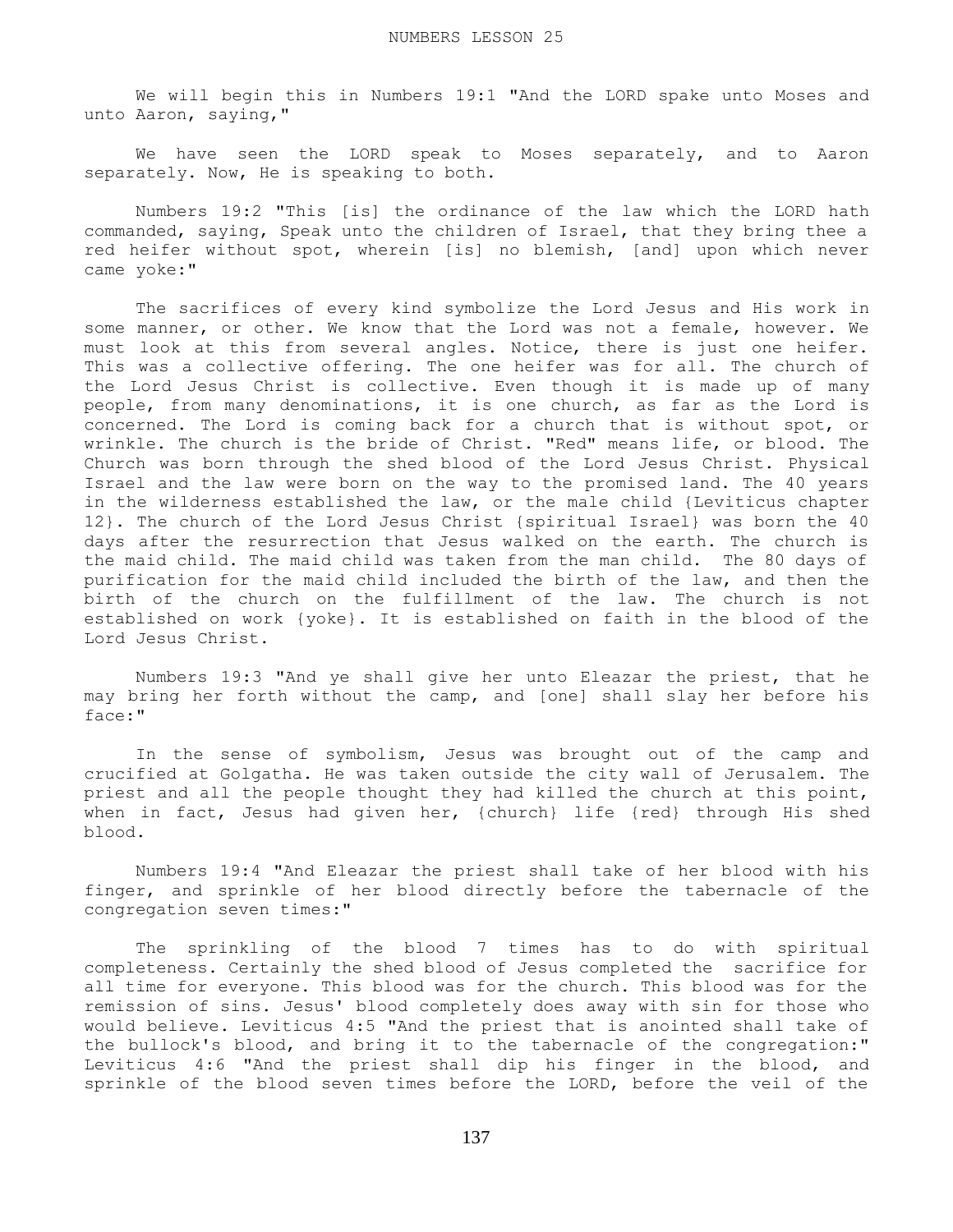sanctuary." We must keep in mind that the physical house of Israel is the man child, and the church {spiritual Israel} is the maid child.

 Numbers 19:5 "And [one] shall burn the heifer in his sight; her skin, and her flesh, and her blood, with her dung, shall he burn:"

 In all other burned sacrifices, the blood was poured on the earth near the altar. In this case, it is burned with the sacrifice. The blood symbolized life. We can see that the life of the church is in the sacrifice of Jesus. The church is born at the foot of the cross. Exodus 29:14 "But the flesh of the bullock, and his skin, and his dung, shalt thou burn with fire without the camp: it [is] a sin offering." Jesus took our sin upon His body on the cross. Our sin died on the cross, if we are believers in Christ. The skin of the church is replaced by the righteousness He clothes her in. Her flesh must die, that her spirit might live. Her earthly life must die, that her spirit life can live. Her filth {dung must be done away. All of this is done in Jesus. The church rises to new life in him. I Corinthians 15:44 "It is sown a natural body; it is raised a spiritual body. There is a natural body, and there is a spiritual body."

 Numbers 19:6 "And the priest shall take cedar wood, and hyssop, and scarlet, and cast [it] into the midst of the burning of the heifer."

 "Burning" symbolizes purification. The cedarwood and hyssop were for medicinal purposes, or healing. Scarlet is red. It is His shed blood that heals us. By His stripes, we are healed.

 Numbers 19:7 "Then the priest shall wash his clothes, and he shall bathe his flesh in water, and afterward he shall come into the camp, and the priest shall be unclean until the even."

This is speaking of the repentant heart. There is a knowing that comes, when we are under conviction, of our filthiness. Baptism in water is symbolic of burying that man of sin, and rising to new life in Jesus. When we are baptized, we become part of God's unit, the church. The even was the beginning of a new day.

 Numbers 19:8 "And he that burneth her shall wash his clothes in water, and bathe his flesh in water, and shall be unclean until the even."

 The burning symbolizes the purging away of the sin. The washing in the water symbolizes baptism. The even is the dawning of a new day.

 Numbers 19:9 "And a man [that is] clean shall gather up the ashes of the heifer, and lay [them] up without the camp in a clean place, and it shall be kept for the congregation of the children of Israel for a water of separation: it [is] a purification for sin."

 The one sacrifice of Jesus is sufficient for all generations. Each person who comes to Jesus, is purified through that one sacrifice He made so many years ago. The church of the Lord Jesus Christ has been the keeper of the ashes. The ashes being kept, show that there is no other sacrifice necessary. Jesus did it all. Anyone can apply that single sacrifice of Jesus to his life now, and be saved. The blood of Jesus still purifies each person from sin. Baptism in water still brings new life in Jesus.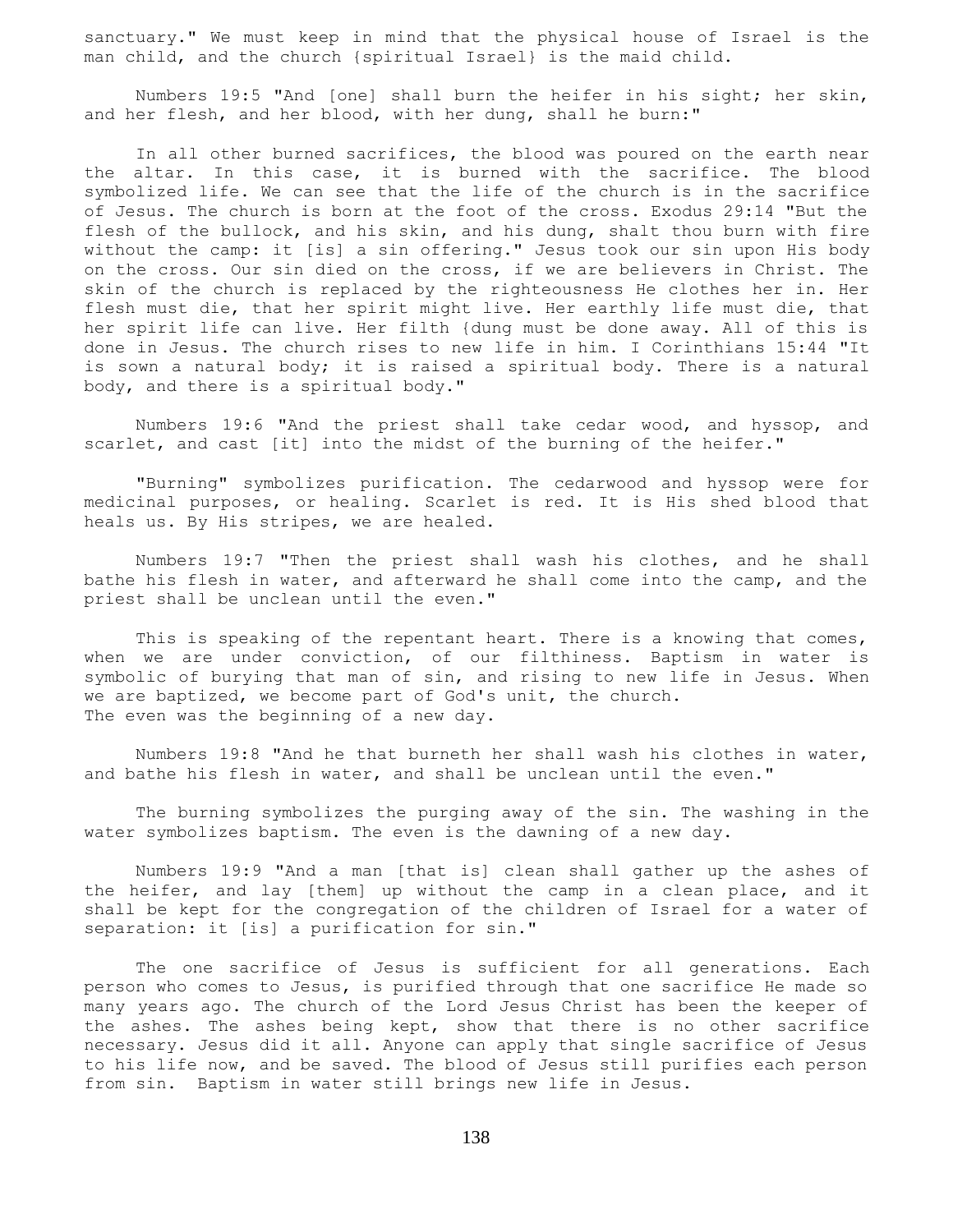Numbers 19:10 "And he that gathereth the ashes of the heifer shall wash his clothes, and be unclean until the even: and it shall be unto the children of Israel, and unto the stranger that sojourneth among them, for a statute for ever."

 The cleansing power of the blood of Jesus is forever. The need for water baptism is forever, as well. The power of Jesus to bring new life to the believer is forever, as well.

 Numbers 19:11 "He that toucheth the dead body of any man shall be unclean seven days."

 The subject has changed here. Seven has to do with spiritual completeness. This uncleanness is of a spiritual nature. Leviticus 21:1 "And the LORD said unto Moses, Speak unto the priests the sons of Aaron, and say unto them, There shall none be defiled for the dead among his people:"

 Numbers 19:12 "He shall purify himself with it on the third day, and on the seventh day he shall be clean: but if he purify not himself the third day, then the seventh day he shall not be clean."

 The symbolic meaning of the third day is the resurrection of Jesus. You must believe that He rose from the grave, to be saved. Romans 10:9 "That if thou shalt confess with thy mouth the Lord Jesus, and shalt believe in thine heart that God hath raised him from the dead, thou shalt be saved." The thing that set Jesus aside from all others, was the fact that He rose from the grave. Seven, again, has to do with spiritual completeness.

 Numbers 19:13 "Whosoever toucheth the dead body of any man that is dead, and purifieth not himself, defileth the tabernacle of the LORD; and that soul shall be cut off from Israel: because the water of separation was not sprinkled upon him, he shall be unclean; his uncleanness [is] yet upon him."

 The tabernacle of the Lord, in the spiritual sense, is the body of the believer. This symbolizes those, who are saved, going back to the sin in their lives. They defile the tabernacle of God, when this is a personal sin in their body. II Corinthians 6:17 "Wherefore come out from among them, and be ye separate, saith the Lord, and touch not the unclean [thing]; and I will receive you," Ephesians 5:26 "That he might sanctify and cleanse it with the washing of water by the word," The blood saves us. The water gives us new life. The Word keeps us.

 Numbers 19:14 "This [is] the law, when a man dieth in a tent: all that come into the tent, and all that [is] in the tent, shall be unclean seven days."

 Indians will not live in a tent, where someone has died. Perhaps, this is similar to that. The dead man, possibly, left germs in the tent. Those coming in the tent could take the disease that killed the man. Part of the laws God gave the people were to help them in their civil, as well as spiritual life.

 Numbers 19:15 "And every open vessel, which hath no covering bound upon it, [is] unclean."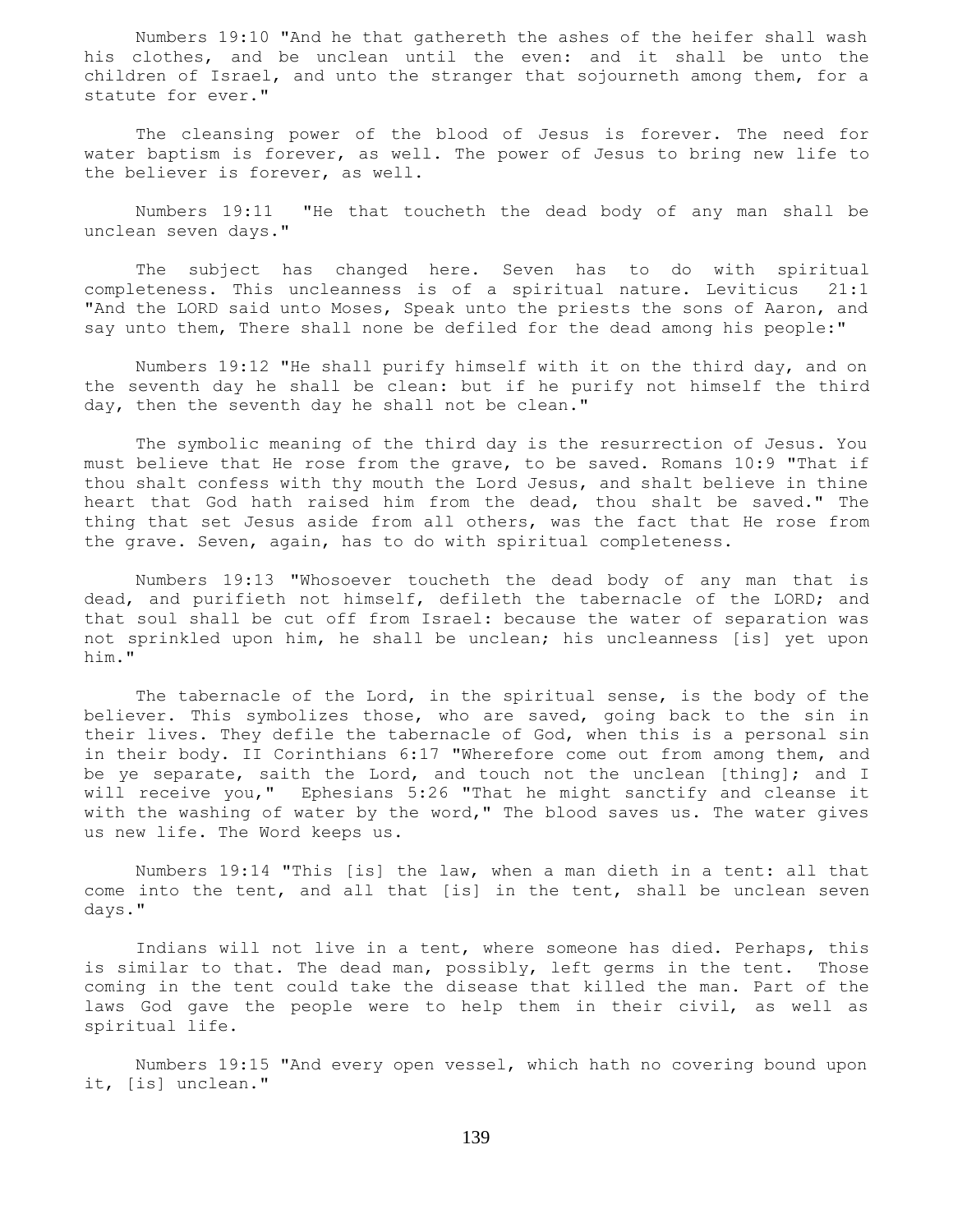This is plainly because of germs that might accumulate.

 Numbers 19:16 "And whosoever toucheth one that is slain with a sword in the open fields, or a dead body, or a bone of a man, or a grave, shall be unclean seven days."

When an unsaved person dies, the devil spirits that have been in him, seek for another body to inhabit. If there is no body convenient, they will inhabit an animal. If there is neither a person or an animal they can inhabit available, they will remain in the area of the dead, hoping to inhabit a relative of that person, or someone weak enough to let them come in. The seven day period could be to give them ample time to leave. A Christian cannot be inhabited of devil spirits. They can harass you, but not enter you, if you are full of the Light of Jesus.

 Numbers 19:17 "And for an unclean [person] they shall take of the ashes of the burnt heifer of purification for sin, and running water shall be put thereto in a vessel:"

 The unclean person is made clean by the blood, water, and the spirit. These ashes, that were saved, show that the one sacrifice that Jesus made was sufficient for all time. A sinner does not need another sacrifice, they just need to accept this sacrifice of Jesus. That is what these ashes symbolize. I John 5:6 "This is he that came by water and blood, [even] Jesus Christ; not by water only, but by water and blood. And it is the Spirit that beareth witness, because the Spirit is truth." These ashes burn the sin away, the water gives new life. We are that vessel filled with the water of regeneration.

 Numbers 19:18 "And a clean person shall take hyssop, and dip [it] in the water, and sprinkle [it] upon the tent, and upon all the vessels, and upon the persons that were there, and upon him that touched a bone, or one slain, or one dead, or a grave:"

The person is cleansed by the blood, water, and the Word. Someone {clean} must care enough to help them be cleansed. Romans 10:17 "So then faith [cometh] by hearing, and hearing by the word of God." I Corinthians 1:21 "For after that in the wisdom of God the world by wisdom knew not God, it pleased God by the foolishness of preaching to save them that believe." John 17:17 "Sanctify them through thy truth: thy word is truth."

 Numbers 19:19 "And the clean [person] shall sprinkle upon the unclean on the third day, and on the seventh day: and on the seventh day he shall purify himself, and wash his clothes, and bathe himself in water, and shall be clean at even."

 This water of purification was applied twice, to show the seriousness of the sin. The symbolic meaning of the third day has to do with the resurrection, and the seven has to do with the cleansing being spiritually complete.

 Numbers 19:20 "But the man that shall be unclean, and shall not purify himself, that soul shall be cut off from among the congregation, because he hath defiled the sanctuary of the LORD: the water of separation hath not been sprinkled upon him; he [is] unclean."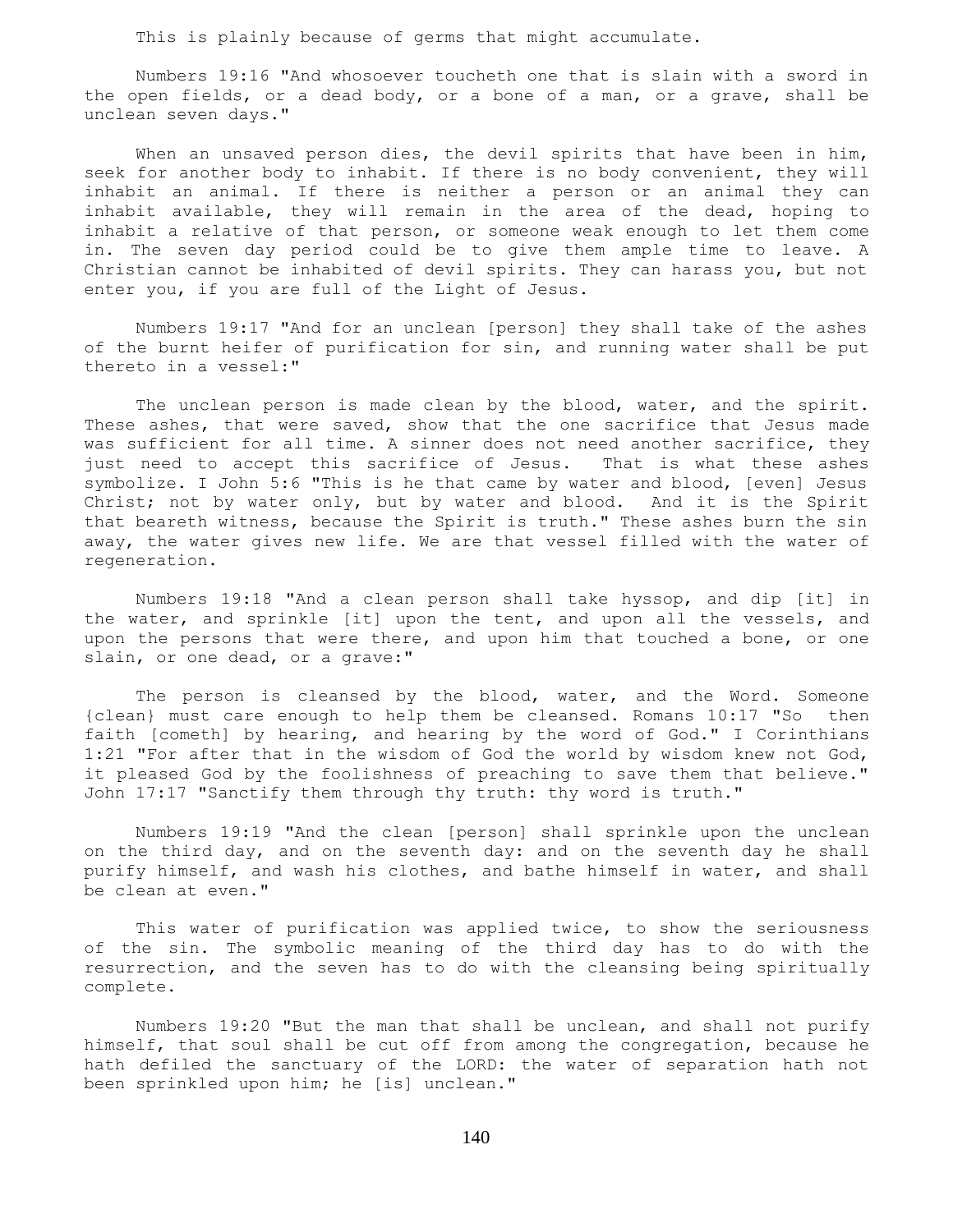This, symbolically, is speaking of that person who refuses salvation. The blood sprinkling is for the purging of the sin, and the water is washing of regeneration. He has done neither, so he is lost. There was a plan of salvation available in these ashes {Jesus' sacrifice}, he did not accept it.

 Numbers 19:21 "And it shall be a perpetual statute unto them, that he that sprinkleth the water of separation shall wash his clothes; and he that toucheth the water of separation shall be unclean until even."

 This everlasting statute is for our cleansing, and taking us from death to eternal life in Him. There is no other way to heaven, but by the blood and the water. Revelation 1:5 "And from Jesus Christ, [who is] the faithful witness, [and] the first begotten of the dead, and the prince of the kings of the earth. Unto him that loved us, and washed us from our sins in his own blood," Those who are not washed in the blood of Jesus are still in sin.

 Numbers 19:22 "And whatsoever the unclean [person] toucheth shall be unclean; and the soul that toucheth [it] shall be unclean until even."

Those who are living in sin pollute everything, and everyone, around them. The unsaved have a tendency to influence others to be unsaved, also. There is a way that we can be free from death. I would like to sum up this lesson with the following verses. Hebrews 9:13 "For if the blood of bulls and of goats, and the ashes of an heifer sprinkling the unclean, sanctifieth to the purifying of the flesh:" Hebrews 9:14 "How much more shall the blood of Christ, who through the eternal Spirit offered himself without spot to God, purge your conscience from dead works to serve the living God?"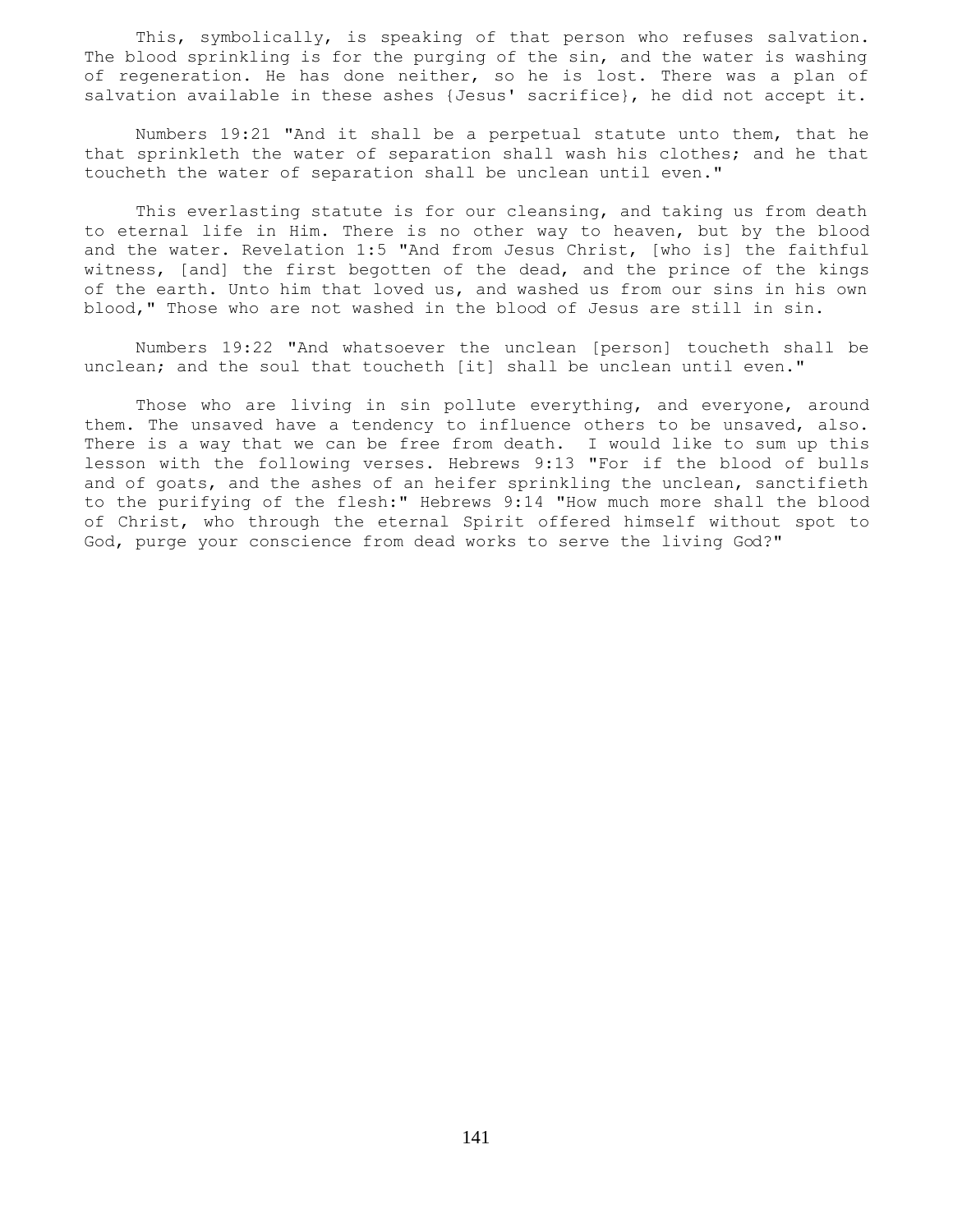1. The sacrifices of every kind symbolize what? 2. There is just \_\_\_\_\_\_\_ heifer? 3. This was a \_\_\_\_\_\_\_\_\_\_\_\_ offering. 4. Who is the church made up of? 5. The church was born through the \_\_\_\_\_\_\_\_ \_\_\_\_\_\_\_ of Christ. 6. What does "red" mean? 7. The 40 years in the wilderness established the the the set of the \_\_\_\_\_\_ child. 8. When was the church established? 9. The 80 days of purification for the maid child included the birth of the \_\_\_\_\_\_, and then the birth of the church on the fulfillment of the 10. The church is established on faith in the  $\qquad$  of the Lord Jesus Christ. 11. Where was Jesus crucified? 12. What does the sprinkling of the blood 7 times symbolize? 13. Quote Leviticus chapter 4 verses 5 and 6. 14. What was usually done with the blood of the burnt offering? 15. Jesus took our sin upon His on the cross. 16. Quote 1 Corinthians chapter 15 verse 44. 17. Burning symbolizes 18. What were cedarwood and hyssop for? 19. What color is scarlet? 20. What is verse 7 speaking of? 21. What is baptizing in water symbolic of? 22. The even was the beginning of a 23. What is the symbolic meaning of the third day? 24. Quote Romans chapter 10 verse 9. 25. What sets Jesus aside from all others? 26. What is the tabernacle of the Lord in the spiritual sense? 27. Quote Ephesians chapter 5 verse 26. 28. The laws were given for \_\_\_\_\_\_\_\_ life, as well as for spiritual life. 29. What is verse 16 speaking of? 30. The unclean person is made clean by the \_\_\_\_\_\_\_, \_\_\_\_\_\_\_, and  $\frac{1}{2}$  and  $\frac{1}{2}$  and  $\frac{1}{2}$  and  $\frac{1}{2}$ 31. Quote 1 John chapter 5 verse 6. 32. The ashes burn the  $a_{way}$ . 33. Quote John chapter 17 verse 17. 34. Who is verse 20 speaking of? 35. Quote Revelation chapter 1 verse 5. 36. Sum up this lesson with two Scriptures.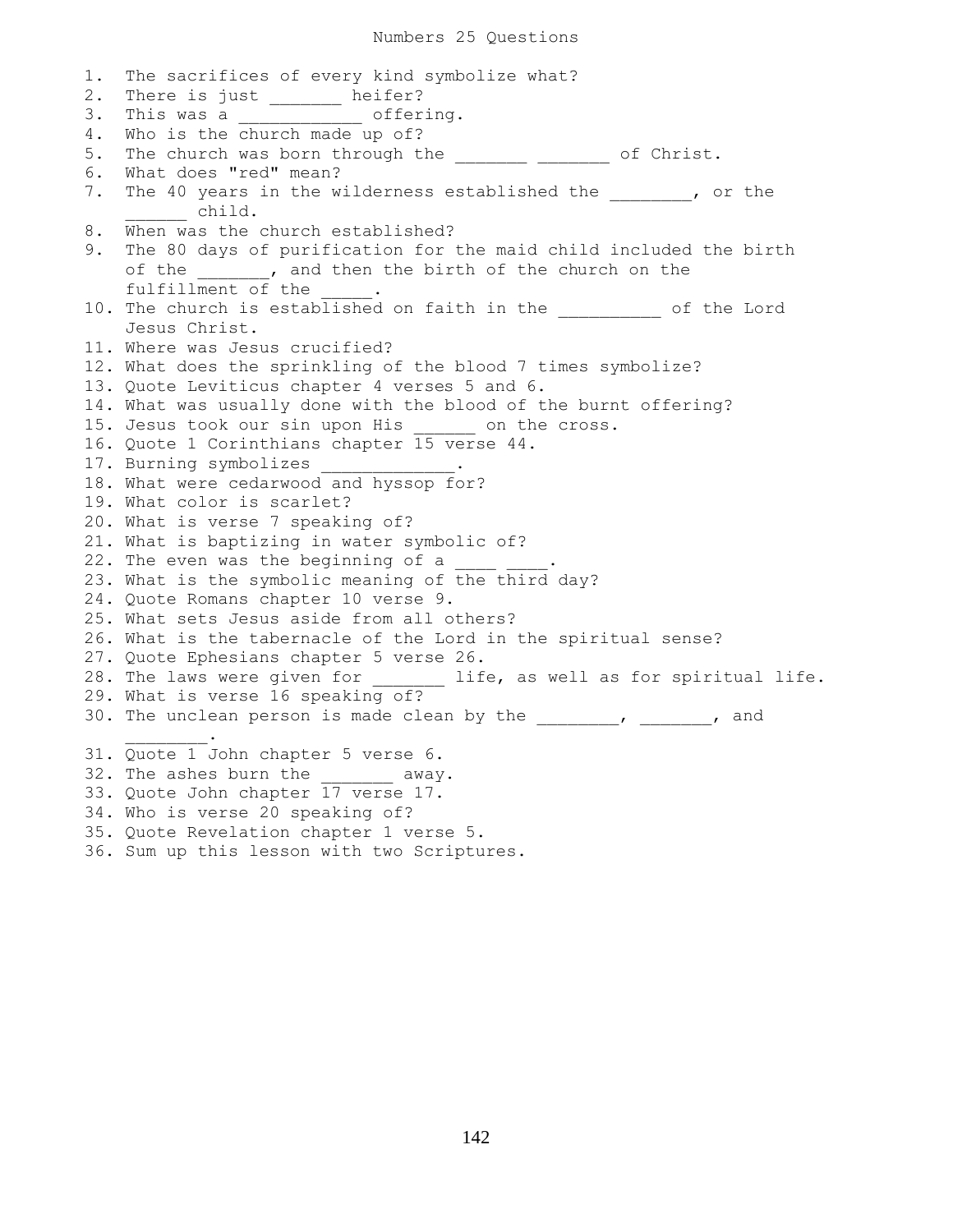We will begin this lesson in Numbers 20:1 "Then came the children of Israel, [even] the whole congregation, into the desert of Zin in the first month: and the people abode in Kadesh; and Miriam died there, and was buried there."

 We have mentioned before, the similarity between the march of the Israelites across the wilderness to their promised land, and the Christians journey through life on their way to their promised land. I have said many times before, the most important thing is being able to enter into the promised land. There are hardships along the way and death of friends and loved ones, but we must stay steadfast in the faith. This seems to be an end of a very long journey, here. They are back at Zin. They had been here 38 years before, and lacking in enough faith to go into the promised land. The first month of their year is Abib, or about the same as our April. The people have stopped at Kadesh. Miriam, the sister of Moses and Aaron, died and was buried here. They, probably, mourned her for a month as was the custom. It seems, they stayed in this camp three or four months.

 Numbers 20:2 "And there was no water for the congregation: and they gathered themselves together against Moses and against Aaron."

 There was no water for the people to drink, and they immediately blame Moses and Aaron. There was no mention of a shortage of water in this area, when they were here before, so this is, probably, just a passing shortage of water.

 Numbers 20:3 "And the people chode with Moses, and spake, saying, Would God that we had died when our brethren died before the LORD!"

 The word "chode" means murmured. This is the same thing their fathers did every time anything went wrong. On this point, they have not changed. This wishing they had died earlier has become a habit.

 Numbers 20:4 "And why have ye brought up the congregation of the LORD into this wilderness, that we and our cattle should die there?"

 This is almost identical to the complaint their fathers had made. The few who remained who had known Egypt, were the ones who started this. It seems one complainer speaks for everyone.

 Numbers 20:5 "And wherefore have ye made us to come up out of Egypt, to bring us in unto this evil place? it [is] no place of seed, or of figs, or of vines, or of pomegranates; neither [is] there any water to drink."

 These ungrateful people had been miraculously fed for 40 years, and yet, they were not satisfied. Moses did not make them come out of Egypt. They have forgotten the hard bondage they were under, and that they cried out to God to deliver them. They want delicacies. They have not done without water for 40 years, why would they have to do without now?

 Numbers 20:6 "And Moses and Aaron went from the presence of the assembly unto the door of the tabernacle of the congregation, and they fell upon their faces: and the glory of the LORD appeared unto them."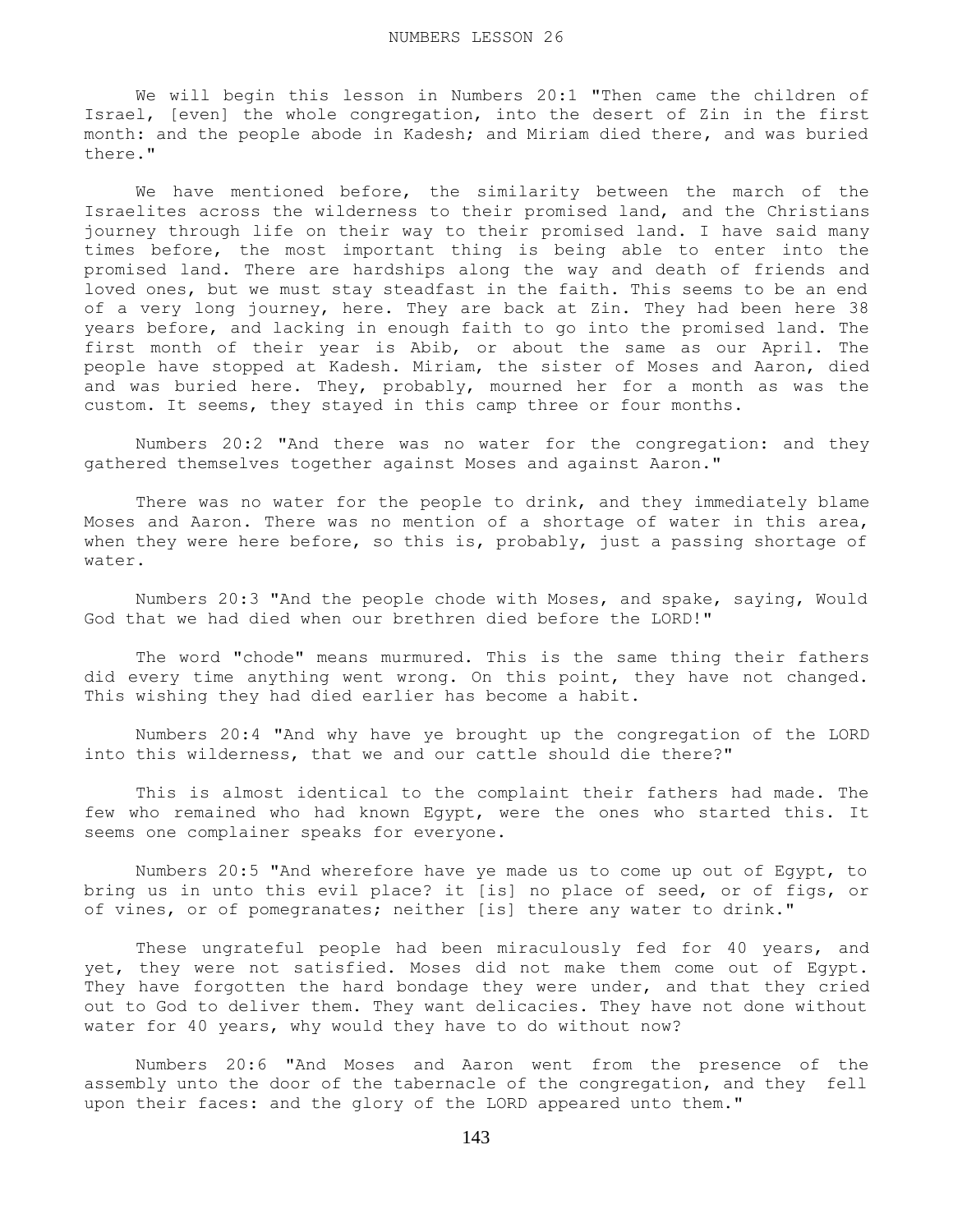Moses and Aaron are humiliated and horrified at the ingratitude of the people. They fall on their faces before God. The glory of the Lord has been with them all this time in a smoke by day, and a fire by night. The presence of the LORD appears to Moses and Aaron.

Numbers 20:7 "And the LORD spake unto Moses, saying,"

This message is for Moses.

 Numbers 20:8 "Take the rod, and gather thou the assembly together, thou, and Aaron thy brother, and speak ye unto the rock before their eyes; and it shall give forth his water, and thou shalt bring forth to them water out of the rock: so thou shalt give the congregation and their beasts drink."

 There was a time earlier, when Moses had smote the rock, and the water gushed forth. The Rock is symbolic of Jesus. He was crucified for us one time. I Corinthians 10:4 "And did all drink the same spiritual drink: for they drank of that spiritual Rock that followed them: and that Rock was Christ." Exodus 17:6 "Behold, I will stand before thee there upon the rock in Horeb; and thou shalt smite the rock, and there shall come water out of it, that the people may drink. And Moses did so in the sight of the elders of Israel." In this verse above, God told Moses to speak to the rock. He had already smitten the Rock at Horeb.

 Numbers 20:9 "And Moses took the rod from before the LORD, as he commanded him."

 This rod was the miracle rod God had given him, to do signs and wonders with.

 Numbers 20:10 "And Moses and Aaron gathered the congregation together before the rock, and he said unto them, Hear now, ye rebels; must we fetch you water out of this rock?"

 Moses was angry with them. He gathered them to the Rock to see the water come forth. Psalms 106:32 "They angered [him] also at the waters of strife, so that it went ill with Moses for their sakes:"

 Numbers 20:11 "And Moses lifted up his hand, and with his rod he smote the rock twice: and the water came out abundantly, and the congregation drank, and their beasts [also]."

 Jesus is that Rock. To smite the Rock, after smiting it at Horeb, would be like crucifying Jesus all over again.

 Numbers 20:12 "And the LORD spake unto Moses and Aaron, Because ye believed me not, to sanctify me in the eyes of the children of Israel, therefore ye shall not bring this congregation into the land which I have given them."

 We see from the verse above and the following verses that Moses and Aaron did not go into the promised land because they did not obey God at the Rock. Moses smote the Rock the second time, instead of speaking to It. Deuteronomy 32:49 "Get thee up into this mountain Abarim, [unto] mount Nebo, which [is] in the land of Moab, that [is] over against Jericho; and behold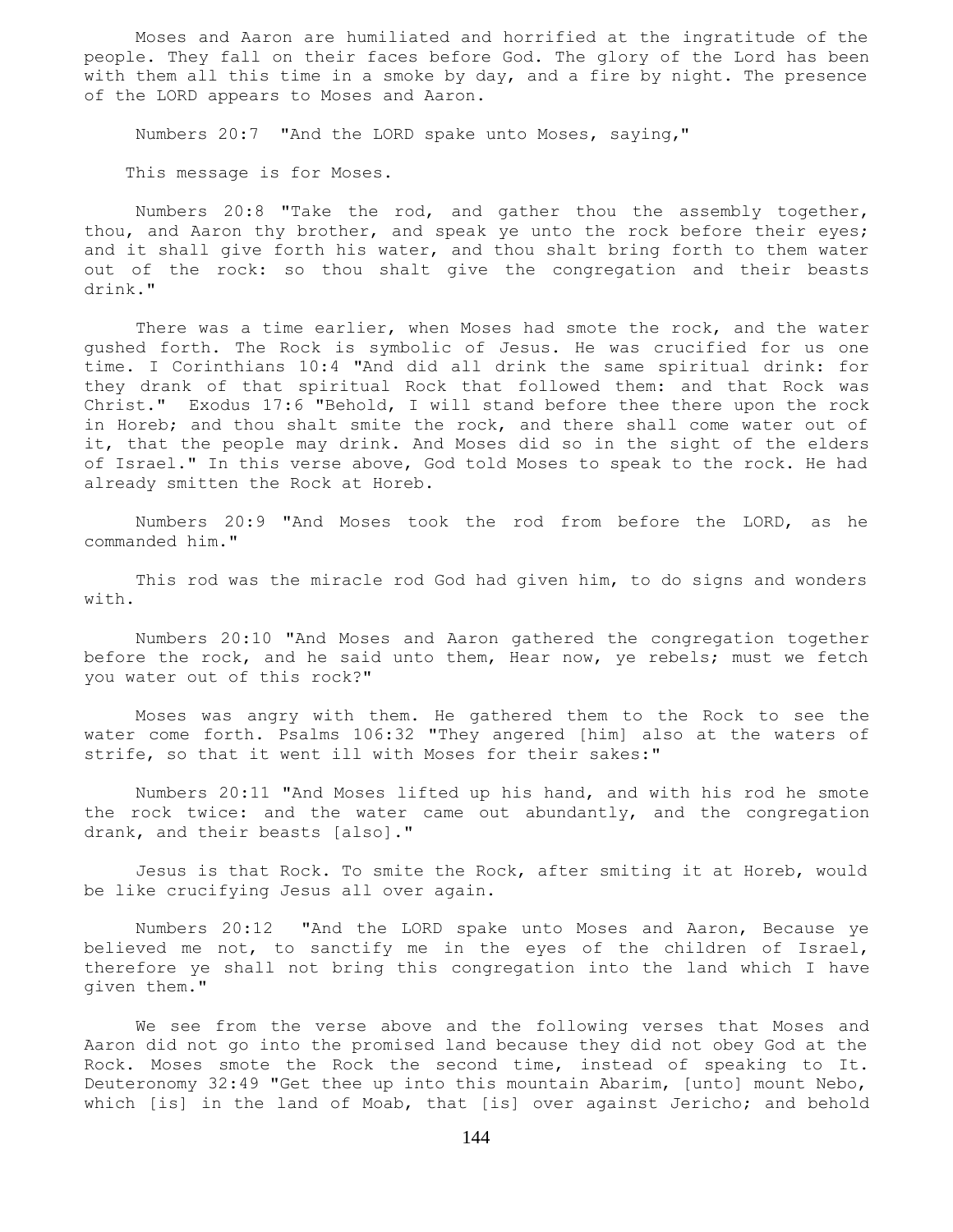the land of Canaan, which I give unto the children of Israel for a possession:" Deuteronomy 32:50 "And die in the mount whither thou goest up, and be gathered unto thy people; as Aaron thy brother died in mount Hor, and was gathered unto his people:" Deuteronomy 32:51 "Because ye trespassed against me among the children of Israel at the waters of Meribah-Kadesh, in the wilderness of Zin; because ye sanctified me not in the midst of the children of Israel."

 Numbers 20:13 "This [is] the water of Meribah, because the children of Israel strove with the LORD, and he was sanctified in them."

 The "water of Meribah" is the water of strife. Here, Moses disobeyed God, when he smote the Rock. God sanctified Himself, when the water flowed from the Rock {symbolic of Jesus}.

 Numbers 20:14 "And Moses sent messengers from Kadesh unto the king of Edom, Thus saith thy brother Israel, Thou knowest all the travail that hath befallen us:"

 Edom was founded by Esau, the brother of Jacob {Israel}. He is asking for their assistance, and reminds them they are closely related.

 Numbers 20:15 "How our fathers went down into Egypt, and we have dwelt in Egypt a long time; and the Egyptians vexed us, and our fathers:"

Moses explains the hardships of the people in Egypt.

 Numbers 20:16 "And when we cried unto the LORD, he heard our voice, and sent an angel, and hath brought us forth out of Egypt: and, behold, we [are] in Kadesh, a city in the uttermost of thy border:"

 Truly God, Himself, had obtained their release, after 10 plagues on Pharaoh and his people. The LORD led them through the desert in a smoke by day, and a fire by night. Now, they are waiting near Edom in Kadesh.

 Numbers 20:17 "Let us pass, I pray thee, through thy country: we will not pass through the fields, or through the vineyards, neither will we drink [of] the water of the wells: we will go by the king's [high] way, we will not turn to the right hand nor to the left, until we have passed thy borders."

 They were asking to go through Edom into their promised land. They will not eat their crops, nor drink from their wells. They will just pass through on their highway, if it is permissible.

 Numbers 20:18 "And Edom said unto him, Thou shalt not pass by me, lest I come out against thee with the sword."

They could have done no harm to the land, so this has to be hatred of Edom for Israel. Their answer was, they would fight them, if they came through. God never forgave Edom for this act against Israel.

 Numbers 20:19 "And the children of Israel said unto him, We will go by the high way: and if I and my cattle drink of thy water, then I will pay for it: I will only, without [doing] any thing [else], go through on my feet."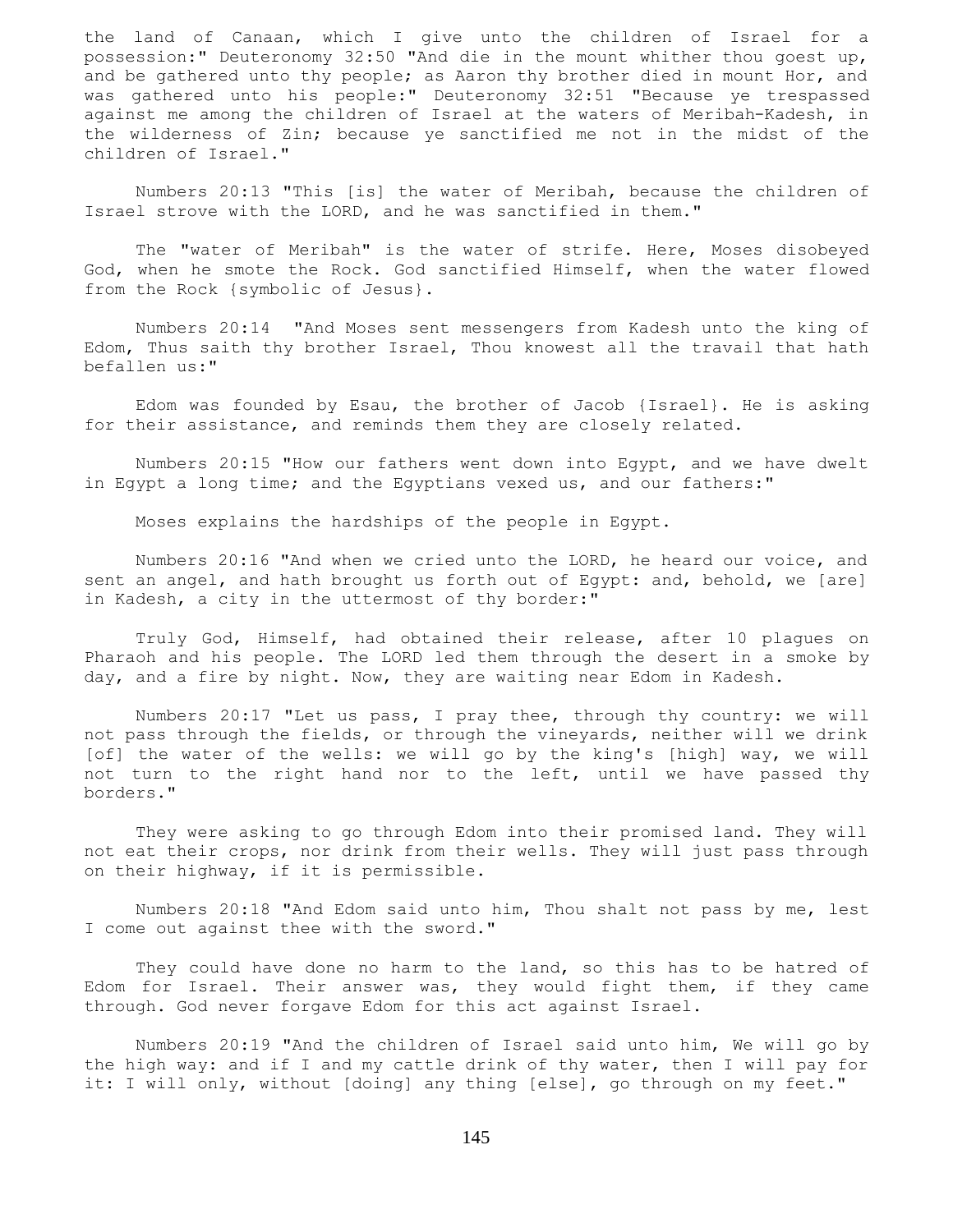This makes no sense to Israel, so they offer to pay for anything they might use going through the land.

 Numbers 20:20 "And he said, Thou shalt not go through. And Edom came out against him with much people, and with a strong hand."

 Edom had always been jealous of Israel, since Esau lost his birthright to Jacob. They will not let them come through their country. They enforce their refusal with an army ready to fight, if they try to cross.

 Numbers 20:21 "Thus Edom refused to give Israel passage through his border: wherefore Israel turned away from him."

Israel did not fight. They chose another route.

 Numbers 20:22 "And the children of Israel, [even] the whole congregation, journeyed from Kadesh, and came unto mount Hor."

 This congregation is speaking of the near three million people. It appears, they went to the end of Edom, and then turned back toward their promised land.

 Numbers 20:23 "And the LORD spake unto Moses and Aaron in mount Hor, by the coast of the land of Edom, saying,"

 Mount Hor was on the frontier of Edom. God speaks to Aaron and Moses here.

 Numbers 20:24 "Aaron shall be gathered unto his people: for he shall not enter into the land which I have given unto the children of Israel, because ye rebelled against my word at the water of Meribah."

 Moses and Aaron disobeyed God, and smote the Rock {Jesus Christ} the second time. This was like crucifying Jesus twice. It was as if, they were saying the sacrifice Jesus made at Calvary was not enough. Hebrews 6:6 "If they shall fall away, to renew them again unto repentance; seeing they crucify to themselves the Son of God afresh, and put [him] to an open shame."

 Numbers 20:25 "Take Aaron and Eleazar his son, and bring them up unto mount Hor:"

 Eleazer was next in line to be high priest in the tabernacle, if his dad died. Moses was to bring them both to the mount.

 Numbers 20:26 "And strip Aaron of his garments, and put them upon Eleazar his son: and Aaron shall be gathered [unto his people], and shall die there."

 Moses was to take Aaron's priestly garments, and put them on his son, Eleazer. This is like passing of the mantle down to the next minister. Aaron dies on the mountain.

 Numbers 20:27 "And Moses did as the LORD commanded: and they went up into mount Hor in the sight of all the congregation."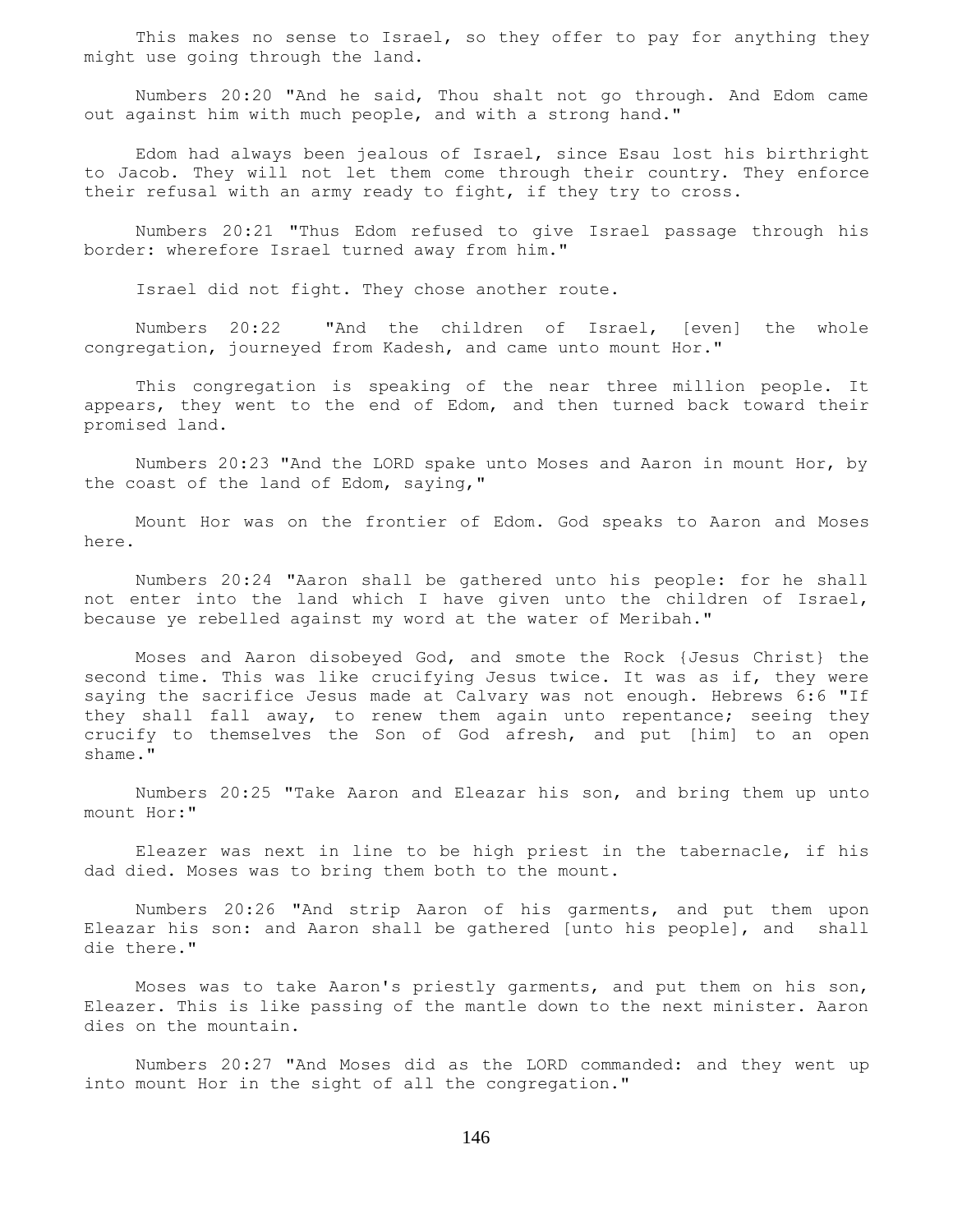This is speaking of the request the LORD had made being carried out by all three of them.

 Numbers 20:28 "And Moses stripped Aaron of his garments, and put them upon Eleazar his son; and Aaron died there in the top of the mount: and Moses and Eleazar came down from the mount."

 On the trip up the mountain, Eleazer had been a priest. Coming down the mountain , he was high priest in the place of his father. This was the transferring of the authority to Eleazer.

 Numbers 20:29 "And when all the congregation saw that Aaron was dead, they mourned for Aaron thirty days, [even] all the house of Israel."

 Egyptians mourned their dead for over twice the amount of time as the Israelites. Thirty days, the entire congregation mourned the death of Aaron.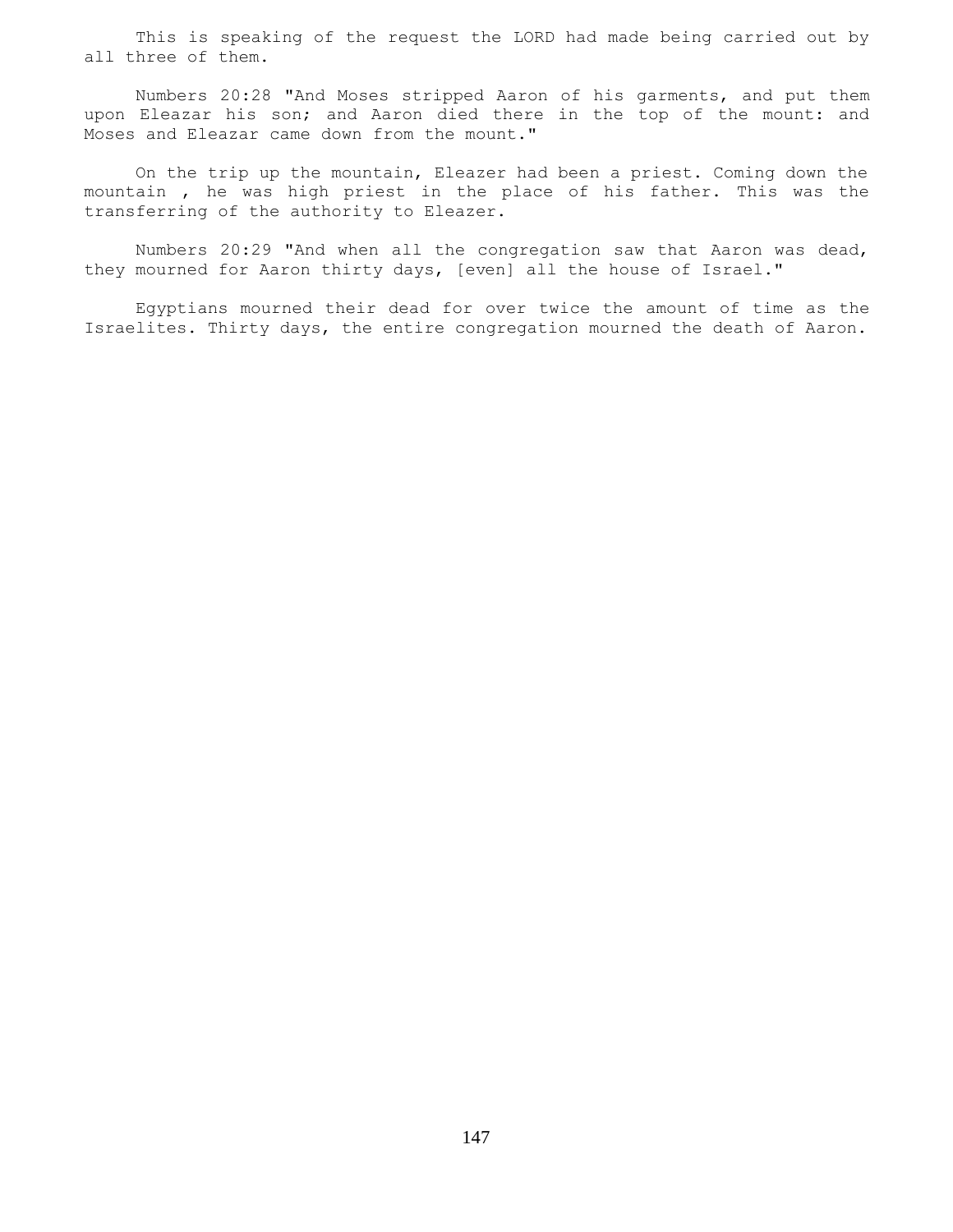1. Where did Miriam die? 2. What does the author relate their journey across the wilderness to? 3. When had this same group been here before? 4. There was no **the congregation**. 5. What does the word "chode" mean? 6. What was almost identical to the complaint their fathers had made? 7. They had been miraculously fed for \_\_\_\_\_\_ years, and they are still complaining. 8. What effect did their complaining have on Moses and Aaron? 9. What did God tell Moses to do, to get water out of the Rock? 10. The Rock is symbolic of 11. Quote 1 Corinthians chapter 10 verse 4. 12. Where had Moses struck the Rock before, and it brought forth water? 13. Which rod was this rod? 14. Quote Psalms chapter 106 verse 32. 15. What did Moses do to the Rock? 16. What was this like? 17. What was Moses' punishment for not obeying God? 18. Where will Moses die? 19. What were these waters named? 20. What does it mean? 21. Who did Moses send messengers to? 22. What did he ask them? 23. What was their reply? 24. Why did Edom not let them pass? 25. How long had Edom been jealous of Israel? 26. Where did the LORD lead the people to, away from here? 27. Who dies at mount Hor? 28. Why would God not let Aaron enter the promised land? 29. Who took Aaron's place as high priest? 30. Why did Moses take Aaron and Eleazer to the mountain top? 31. They mourned for Aaron \_\_\_\_\_\_\_\_ days.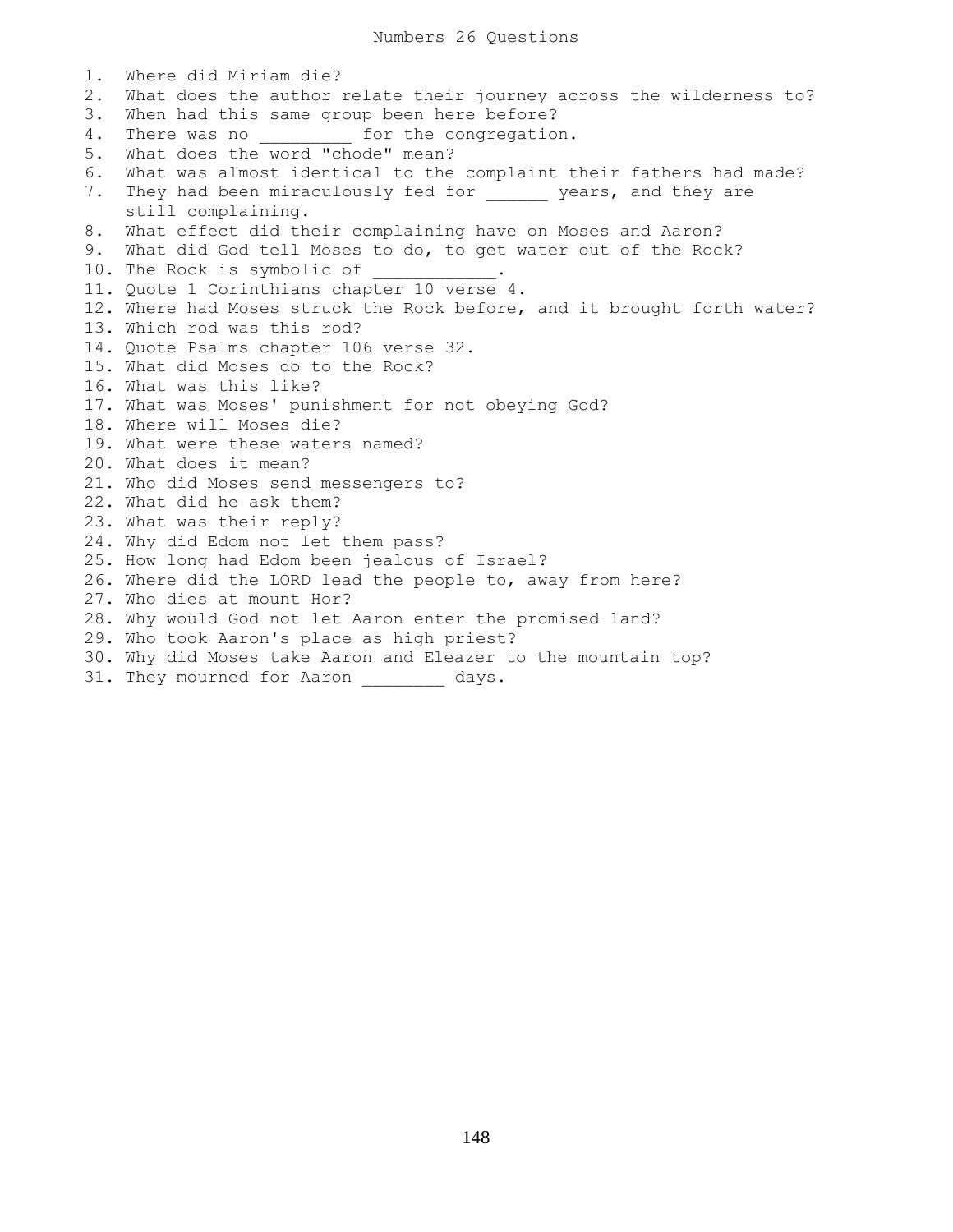We will begin this lesson in Numbers 21:1 "And [when] king Arad the Canaanite, which dwelt in the south, heard tell that Israel came by the way of the spies; then he fought against Israel, and took [some] of them prisoners."

 Arad was the name of a king, but was, also, the name of the place he came from. Arad was located about 20 miles south of Hebron. It appears, this was not an all out battle. He, probably, caught some spies out looking over the land, and captured them.

 Numbers 21:2 "And Israel vowed a vow unto the LORD, and said, If thou wilt indeed deliver this people into my hand, then I will utterly destroy their cities."

 This vow to the Lord must be kept, since they made it to the LORD. This seems cruel in modern times, but God had given these people ample time to repent, and they had not. The Israelites, now, {children of those who were here before} realize they can win the battle with God's help.

 Numbers 21:3 "And the LORD hearkened to the voice of Israel, and delivered up the Canaanites; and they utterly destroyed them and their cities: and he called the name of the place Hormah."

 The LORD was with them, and Israel did just as they had vowed to the LORD. The LORD delivered them. In other words, the LORD caused them to win the battle. "Hormah" is translated from the word Chormah, which means devoted.

 Numbers 21:4 "And they journeyed from mount Hor by the way of the Red sea, to compass the land of Edom: and the soul of the people was much discouraged because of the way."

 This is just saying, they went the long way around to avoid Edom. The people were discouraged, because the route they took was near the Red Sea, where they had begun.

 Numbers 21:5 "And the people spake against God, and against Moses, Wherefore have ye brought us up out of Egypt to die in the wilderness? for [there is] no bread, neither [is there any] water; and our soul loatheth this light bread."

 The "light bread" they are speaking of, is the manna which miraculously fell from heaven to feed them. This bread symbolized the body of the Lord Jesus. What a terrible thing to say about this bread. God had just caused water enough for the thirst of this nearly 3 million people to come from the Rock. They are a very ungrateful people.

 Numbers 21:6 "And the LORD sent fiery serpents among the people, and they bit the people; and much people of Israel died." These serpents were sent of God to destroy these wicked people. Their "fiery" appearance is because they are judgement from God upon these ungrateful complaining people. Everyone, who this judgement came upon died of the serpent bite. The

149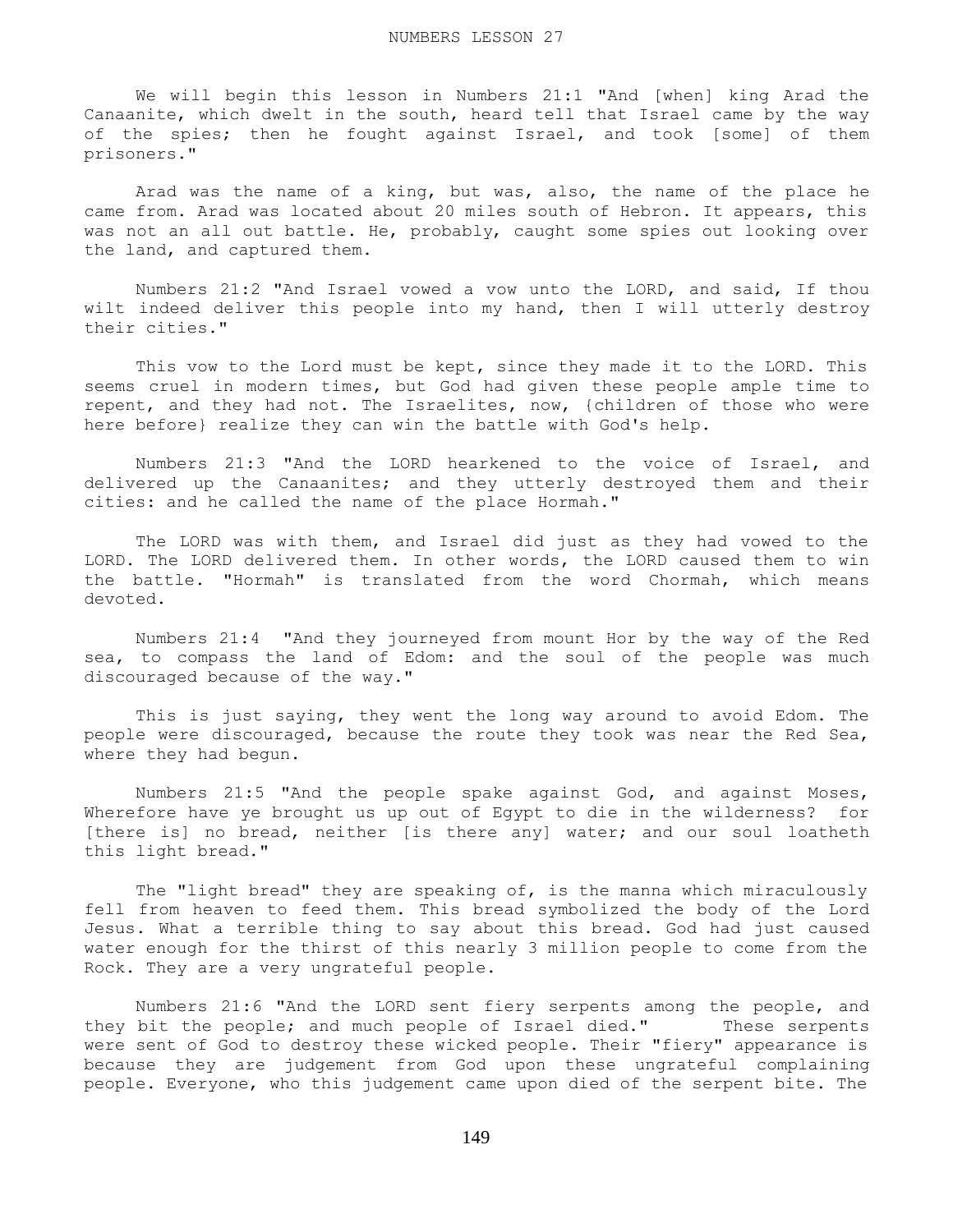serpent symbolizes Satan, generally. God has turned loose evil upon them at any rate.

 Numbers 21:7 "Therefore the people came to Moses, and said, We have sinned, for we have spoken against the LORD, and against thee; pray unto the LORD, that he take away the serpents from us. And Moses prayed for the people."

 This is the first time recorded in these travels that the people, themselves, ask Moses to pray for them, so God will take the serpents away. They took the correct step toward help, when they admitted their sins. Moses prays to God for them.

 Numbers 21:8 "And the LORD said unto Moses, Make thee a fiery serpent, and set it upon a pole: and it shall come to pass, that every one that is bitten, when he looketh upon it, shall live."

The fiery color, here, is speaking of the brass it is made of. They were to wrap it around a pole and lift it up for all to see. The "brass" means judgement. This symbolizes the Lord Jesus being raised up on the cross. Jesus had the sin of the entire world upon His body, when he was on the cross. Sin was judged and died on the cross. This looking upon it, was like transferring their sins to the serpent on the pole. We live when we look to Jesus for life. It is interesting, to me, that doctors today have as their emblem of healing, a serpent wrapped around a pole.

 Numbers 21:9 "And Moses made a serpent of brass, and put it upon a pole, and it came to pass, that if a serpent had bitten any man, when he beheld the serpent of brass, he lived."

 We see from the following statement of Jesus, Himself, what the raising of the serpent symbolized. John 3:14 "And as Moses lifted up the serpent in the wilderness, even so must the Son of man be lifted up:" John 3:15 "That whosoever believeth in him should not perish, but have eternal life." The serpent that bites everyone of us is sin. We must look to Jesus for forgiveness for that sin. When we look to Jesus, He takes our sins away. Jesus is life. To look to Him brings life.

 Numbers 21:10 "And the children of Israel set forward, and pitched in Oboth."

When the plague of the serpents was gone, The Lord led them to Oboth.

 This tells us that the Israelites went around the southern end of the mountains of Edom.

 Numbers 21:11 "And they journeyed from Oboth, and pitched at Ijeabarim, in the wilderness which [is] before Moab, toward the sunrising."

The sunrising is in the east. Ije-abarim is a place of ruins or heaps. This was east of Moab, near Jericho.

 Numbers 21:12 "From thence they removed, and pitched in the valley of Zared."

150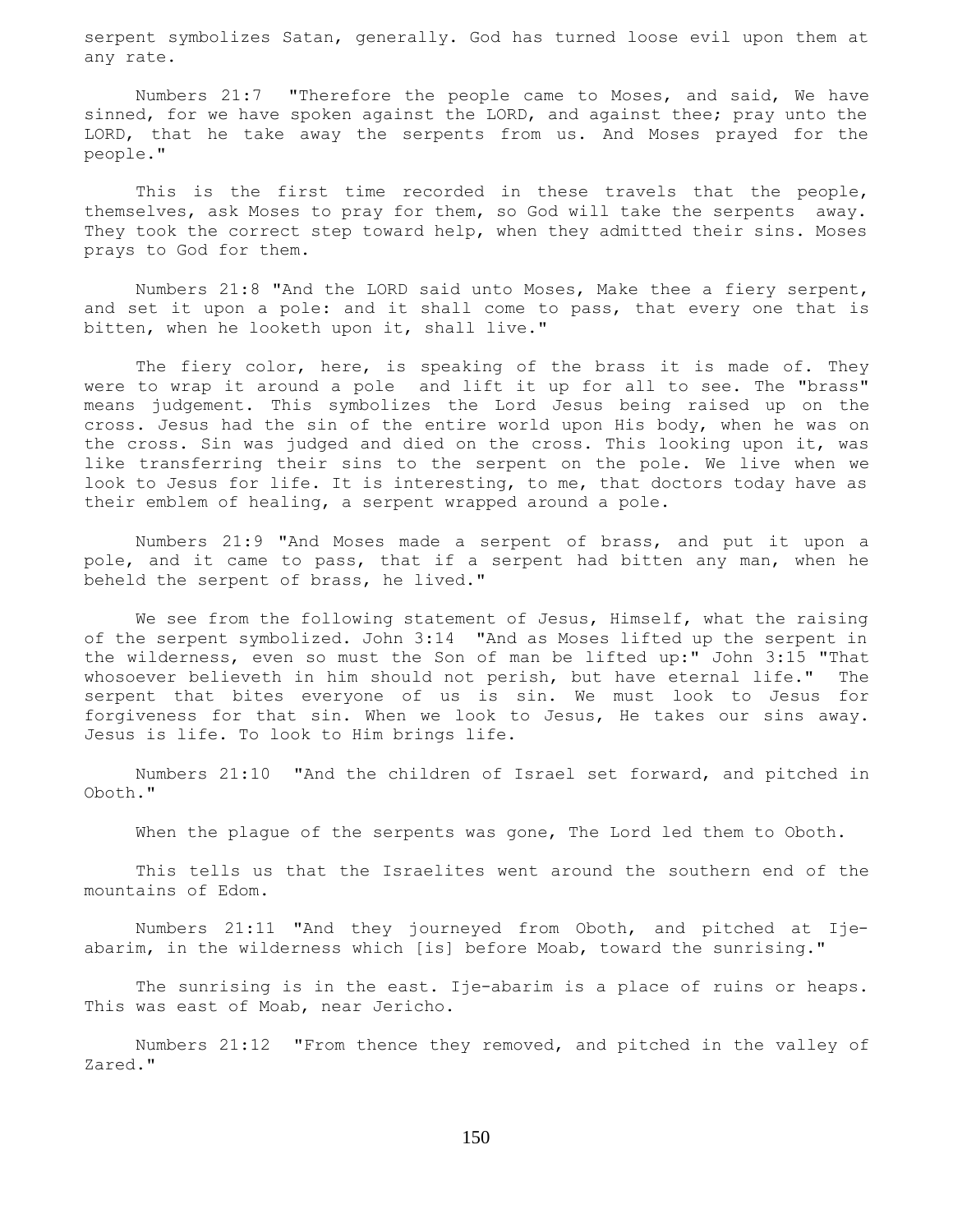Valley, in the verse above, could have been translated brook. Perhaps, they stopped in this place, because of the water.

 Numbers 21:13 "From thence they removed, and pitched on the other side of Arnon, which [is] in the wilderness that cometh out of the coasts of the Amorites: for Arnon [is] the border of Moab, between Moab and the Amorites."

 This is all near the Dead Sea, or the Salten Sea. Moab was founded by the descendents of Lot and his younger daughter. They were wild heathen people. The Amorites were a tribe descended from Canaan. They, too, were heathen people. These are people not living for God.

 Numbers 21:14 "Wherefore it is said in the book of the wars of the LORD, What he did in the Red sea, and in the brooks of Arnon,"

 This book of the wars of the LORD is not speaking of the Bible, but of another book of that period. Someone was so moved by the miraculous victories of the LORD, that he wrote a book about it.

 Numbers 21:15 "And at the stream of the brooks that goeth down to the dwelling of Ar, and lieth upon the border of Moab."

 It seemed, there were many brooks which ran through this marshy area at the foot of the mountains.

 Numbers 21:16 "And from thence [they went] to Beer: that [is] the well whereof the LORD spake unto Moses, Gather the people together, and I will give them water."

 This is where the LORD has them to dig their own well. This is changing them over, from depending on God miraculously bringing water, without any effort upon their part. They, now, will dig the well themselves. The water is still a miracle, but they are learning to be more dependent upon their own labors.

 Numbers 21:17 "Then Israel sang this song, Spring up, O well; sing ye unto it:"

 This song is an act of faith. They believe the water will come into the well.

 Numbers 21:18 "The princes digged the well, the nobles of the people digged it, by [the direction of] the lawgiver, with their staves. And from the wilderness [they went] to Mattanah:"

 It appears, Moses told them where to dig, and the leaders of each tribe dug the well. Some of these wells are still producing water today. Mattanah was their next stop.

 Numbers 21:19 "And from Mattanah to Nahaliel: and from Nahaliel to Bamoth:"

 This is describing their journey. It is interesting to note that "Nahaliel" means valley of God.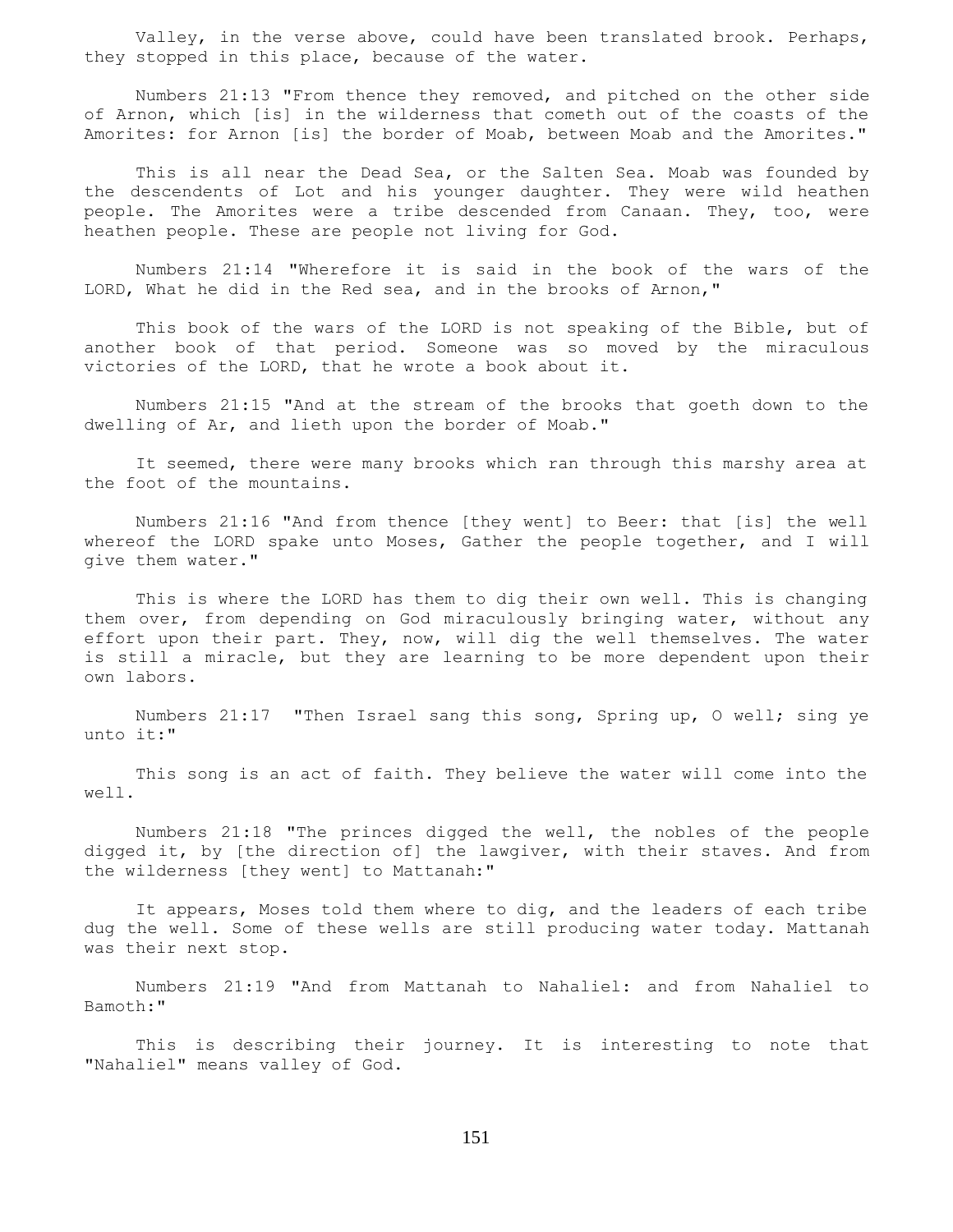Numbers 21:20 "And from Bamoth [in] the valley that [is] in the country of Moab, to the top of Pisgah, which looketh toward Jeshimon."

 There have been many songs written about mount Pisgah. From this vantage point, was the very first sight of the valley of the Jordan River and of the hills of Palestine.

 Numbers 21:21 "And Israel sent messengers unto Sihon king of the Amorites, saying,"

 The Amorites were not relatives of the Israelites. This is not a message asking for help, because they are related like that to Edom. The Edomites were related to Israel.

 Numbers 21:22 "Let me pass through thy land: we will not turn into the fields, or into the vineyards; we will not drink [of] the waters of the well: [but] we will go along by the king's [high] way, until we be past thy borders."

 The message is the same as the one sent to Edom. They want to pass through, with no problem to the Amorites.

 Numbers 21:23 "And Sihon would not suffer Israel to pass through his border: but Sihon gathered all his people together, and went out against Israel into the wilderness: and he came to Jahaz, and fought against Israel."

 We see the same answer as Edom gave, but you might expect this answer from people who did not know them.

 Numbers 21:24 "And Israel smote him with the edge of the sword, and possessed his land from Arnon unto Jabbok, even unto the children of Ammon: for the border of the children of Ammon [was] strong."

 We see this generation was ready to fight. They had never seen war before, but God was with them, and they won the battle.

 Numbers 21:25 "And Israel took all these cities: and Israel dwelt in all the cities of the Amorites, in Heshbon, and in all the villages thereof."

 When God was with them, they could not be defeated. A better statement would have been, Israel's God took these cities. They were able to take the cities, because it was the will of God for them to take them. He blessed them in battle.

 Numbers 21:26 "For Heshbon [was] the city of Sihon the king of the Amorites, who had fought against the former king of Moab, and taken all his land out of his hand, even unto Arnon."

 This is mentioned, again, in the book of Joshua which gives more details on the cities they took. Sihon had defeated Moab earlier, and taken this same land from them.

 Numbers 21:27 "Wherefore they that speak in proverbs say, Come into Heshbon, let the city of Sihon be built and prepared:"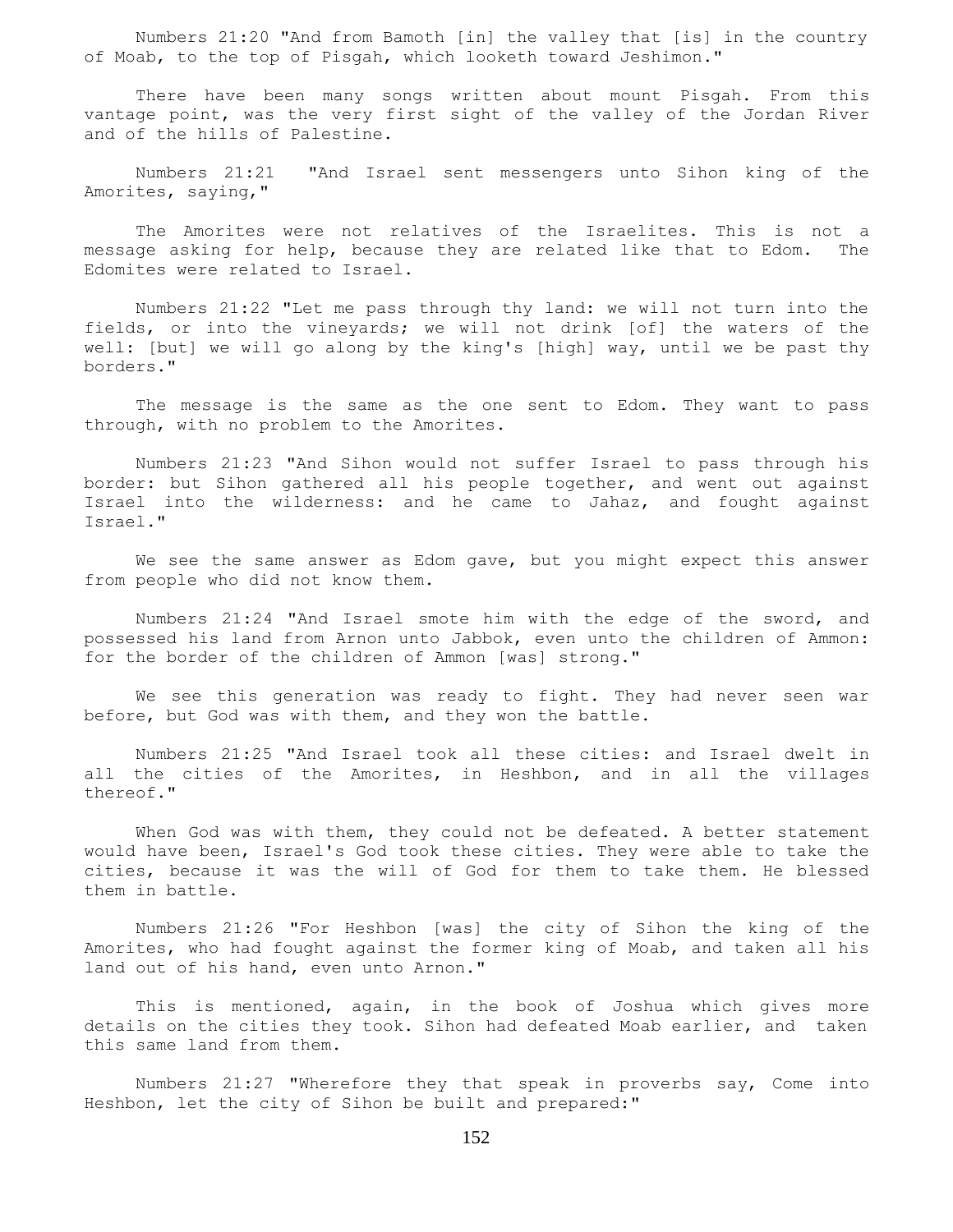Proverbs were a popular thing in this day. We find that one book of the Bible is Proverbs. This has a message deeper than the natural eye can see. It appears, they used Heshbon and Sihon as a sign in these proverbs.

 Numbers 21:28 "For there is a fire gone out of Heshbon, a flame from the city of Sihon: it hath consumed Ar of Moab, [and] the lords of the high places of Arnon."

 The people around them certainly would have been aware of a fire so great, that it destroyed Ar of Moab and the high places of Arnon.

 Numbers 21:29 "Woe to thee, Moab! thou art undone, O people of Chemosh: he hath given his sons that escaped, and his daughters, into captivity unto Sihon king of the Amorites."

 "Chemosh" was a false god worshipped by the people of Moab. These Moabites had placed their faith in this false god, and are now destroyed. The false gods Molech, Milcam, and Baal came from the same root. The false goddess Ashteroth was worshipped with Baal. This false god did not help in time of war against Sihon.

 Numbers 21:30 "We have shot at them; Heshbon is perished even unto Dibon, and we have laid them waste even unto Nophah, which [reacheth] unto Medeba."

 Regardless of how powerful these people, like Heshbon, had been in the past, they are now defeated by God's army.

Numbers 21:31 "Thus Israel dwelt in the land of the Amorites."

The Amorites are destroyed, and Israel took over their land.

 Numbers 21:32 "And Moses sent to spy out Jaazer, and they took the villages thereof, and drove out the Amorites that [were] there."

This was the last of the Amorite villages that Israel defeated.

 Numbers 21:33 "And they turned and went up by the way of Bashan: and Og the king of Bashan went out against them, he, and all his people, to the battle at Edrei."

 It appears, that some Amorites were in this area, also, and the Israelites followed. Og is a well known evil king. He was thought of as an equal in ability to Sihon. They were not an equal for God, however.

 Numbers 21:34 "And the LORD said unto Moses, Fear him not: for I have delivered him into thy hand, and all his people, and his land; and thou shalt do to him as thou didst unto Sihon king of the Amorites, which dwelt at Heshbon."

 Even though Og had a reputation for being a fierce fighter, God tells the Israelites not to be afraid of him. God leads the Israelites, and no army can defeat them as long as they are in the will of God. God will see that Og is defeated by the Israelites.

153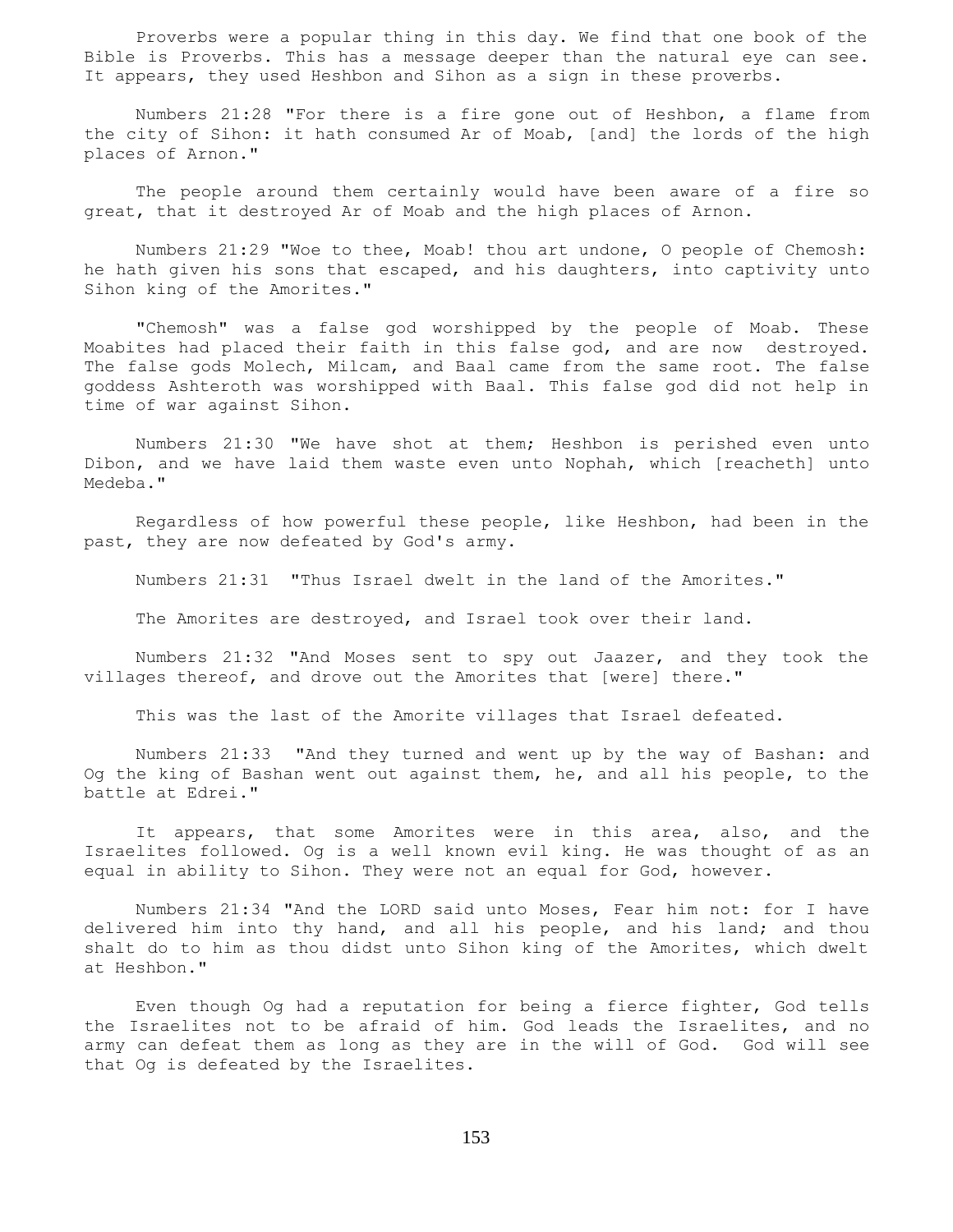Numbers 21:35 "So they smote him, and his sons, and all his people, until there was none left him alive: and they possessed his land."

 Not only was Og defeatd, but they were wiped out as a people. The Israelites were under orders from God. He saw that they were victorious in this battle.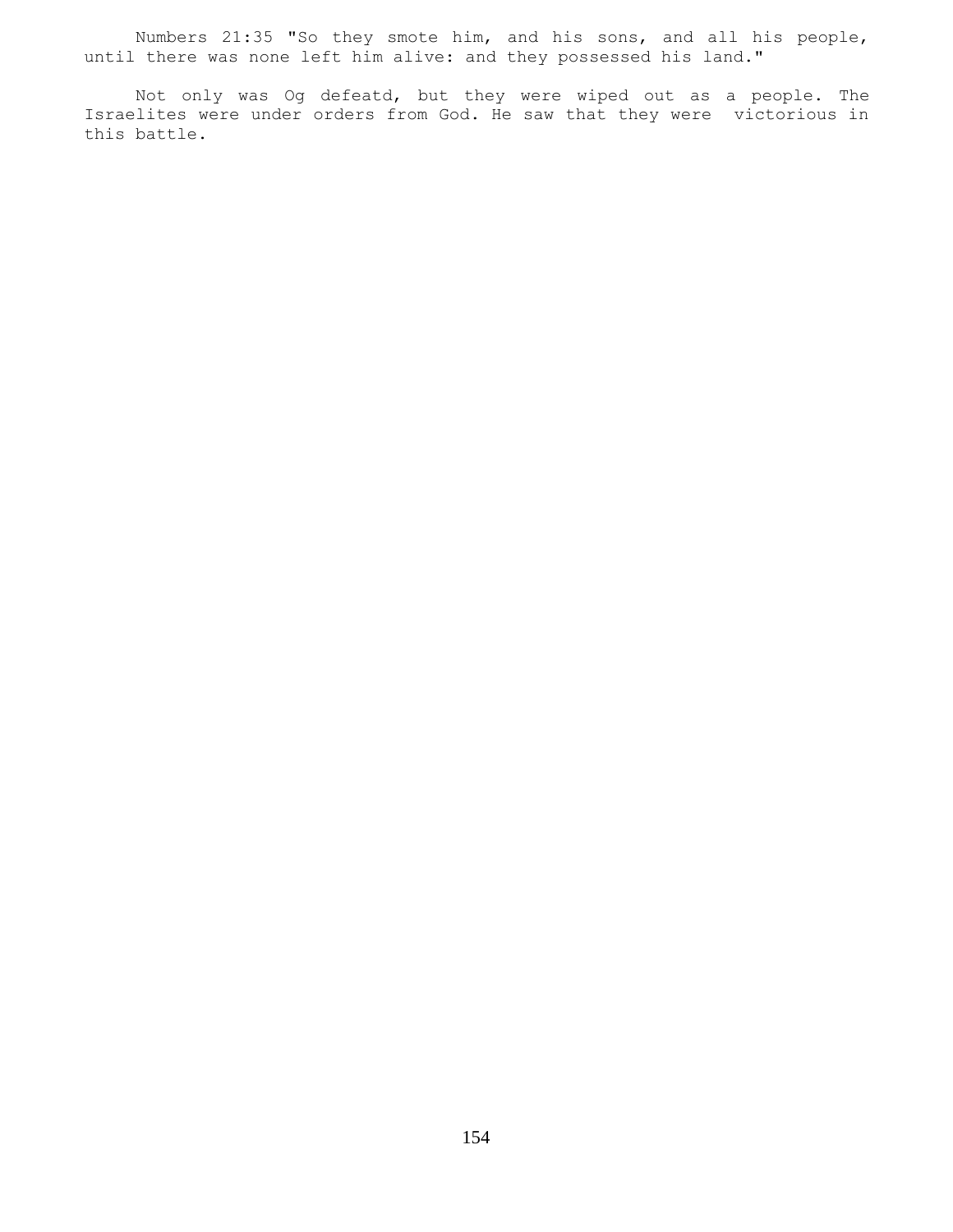1. Who took some prisoners of Israel? 2. Where was Arad located? 3. What vow did Israel make to God? 4. Did the LORD do as they asked? 5. What is another word for "Hormah" 6. Why did the people get discouraged, when they moved? 7. The people spoke against \_\_\_\_\_\_, and against \_ 8. What was the "light bread" they were speaking of? 9. This bread symbolized what? 10. What did God send in punishment? 11. Why did they look "fiery"? 12. When the serpents were sent among them, what did the people do? 13. What did God tell Moses to do? 14. "Brass" means 15. What did the serpent on the pole, that Moses built symbolize? 16. Looking on the serpent was as if they were doing what? 17. What does the author find interesting about doctors today? 18. Quote John chapter 3 verses 14 and 15. 19. Ije-abarim is a place of 19. Or 20. Where is Arnon? 21. What was in the book of the wars of the LORD? 22. Where did God have them to dig their own well? 23. What song did Israel sing at the well? 24. Who digged the well? 25. What does "Nahaliel" mean? 26. What could they see from mount Pisgah? 27. Why was Israel winning the battles? 28. They spoke in 29. What was "Chemosh"? 30. What other false gods came from the same root? 31. was a well known king in this area. What happened to Og?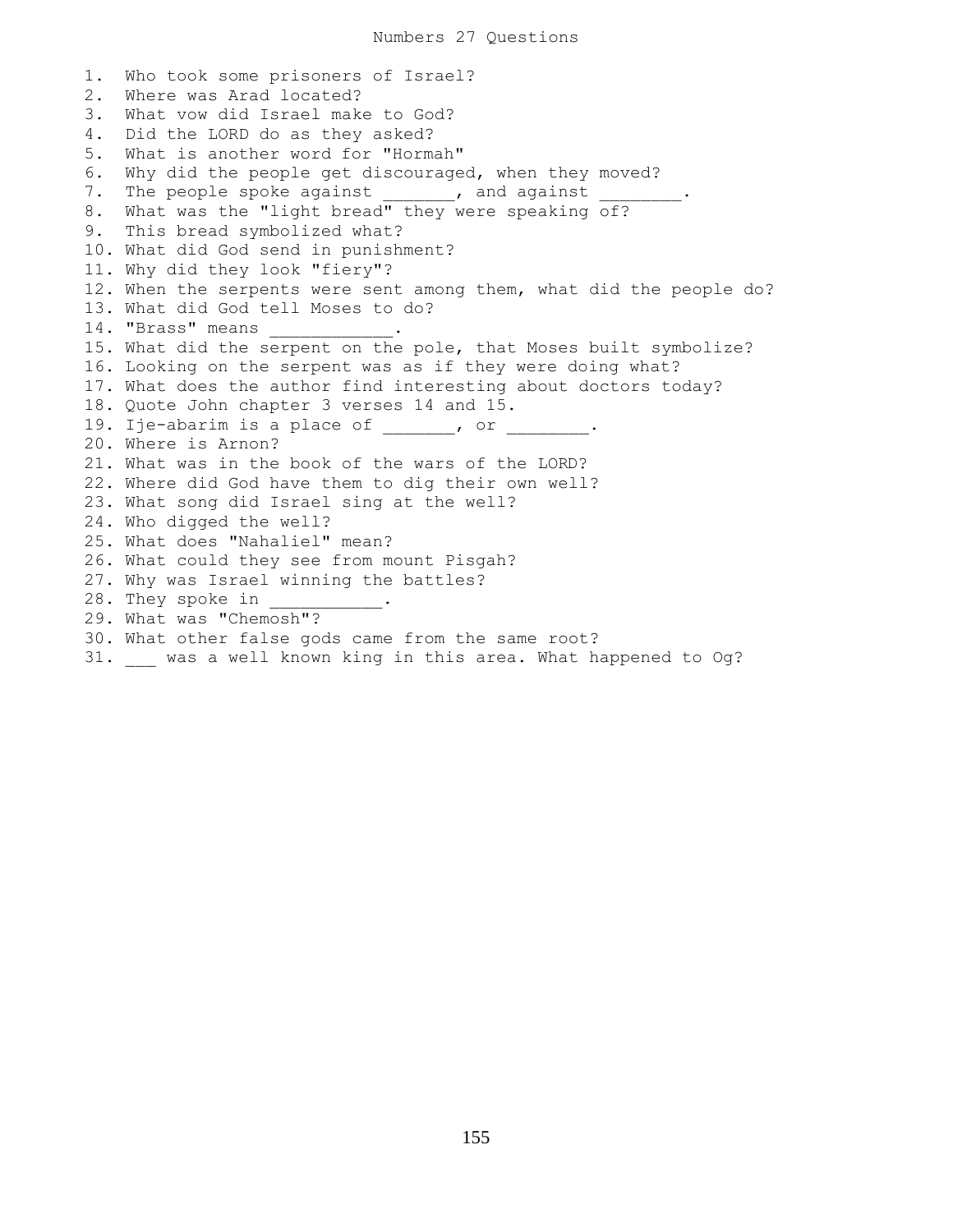We will begin this lesson in Numbers 22:1 "And the children of Israel set forward, and pitched in the plains of Moab on this side Jordan [by] Jericho."

This was the area that had belonged to Moab. The area, here, was actually part of the Jordan valley. The Jordan river flowed by the city of Jericho.

 Numbers 22:2 "And Balak the son of Zippor saw all that Israel had done to the Amorites."

 Baalak was the king of Moab, and he saw quickly what was happening to all the Amorites that Israel came into contact with. It does not say it, but his fear has become great that Moab will be next.

 Numbers 22:3 "And Moab was sore afraid of the people, because they [were] many: and Moab was distressed because of the children of Israel."

 Now, we see the cause of his fear. There were close to three million of the Israelites. Balak knew he had no chance in a battle against them.

 Numbers 22:4 "And Moab said unto the elders of Midian, Now shall this company lick up all [that are] round about us, as the ox licketh up the grass of the field. And Balak the son of Zippor [was] king of the Moabites at that time."

 The Medianites were descended from Abraham and Keturah. In a very distant fashion, they were related to the Israelites. Both groups of people were descended from Abraham. What he is saying, is that the Israelites are having no difficulty taking whatever lies before them.

 Numbers 22:5 "He sent messengers therefore unto Balaam the son of Beor to Pethor, which [is] by the river of the land of the children of his people, to call him, saying, Behold, there is a people come out from Egypt: behold, they cover the face of the earth, and they abide over against me:"

 It appears, that Balak is speaking for himself and for the elders of Midian, when he sends a message to Balaam. The Nicolaitanes {spoken of in Revelation} and the Balaamites are thought by some to be the same people. One was just as evil as the other. Balaam was thought to be able to bring good, or bad, upon people by pronouncing it. It appears, Balak was superstitious. The river spoken of is probably the Euphrates. He implies these are Egyptians. It is not possible, however, that Balaam would not have heard who they are. It seems to Balak they cover the face of the earth, because there are close to three million people.

 Numbers 22:6 "Come now therefore, I pray thee, curse me this people; for they [are] too mighty for me: peradventure I shall prevail, [that] we may smite them, and [that] I may drive them out of the land: for I wot that he whom thou blessest [is] blessed, and he whom thou cursest is cursed."

 Balak has heard that Balaam has great powers. Being a superstitous man, he seeks supernatural help from Balaam. He believes if Balaam says the word,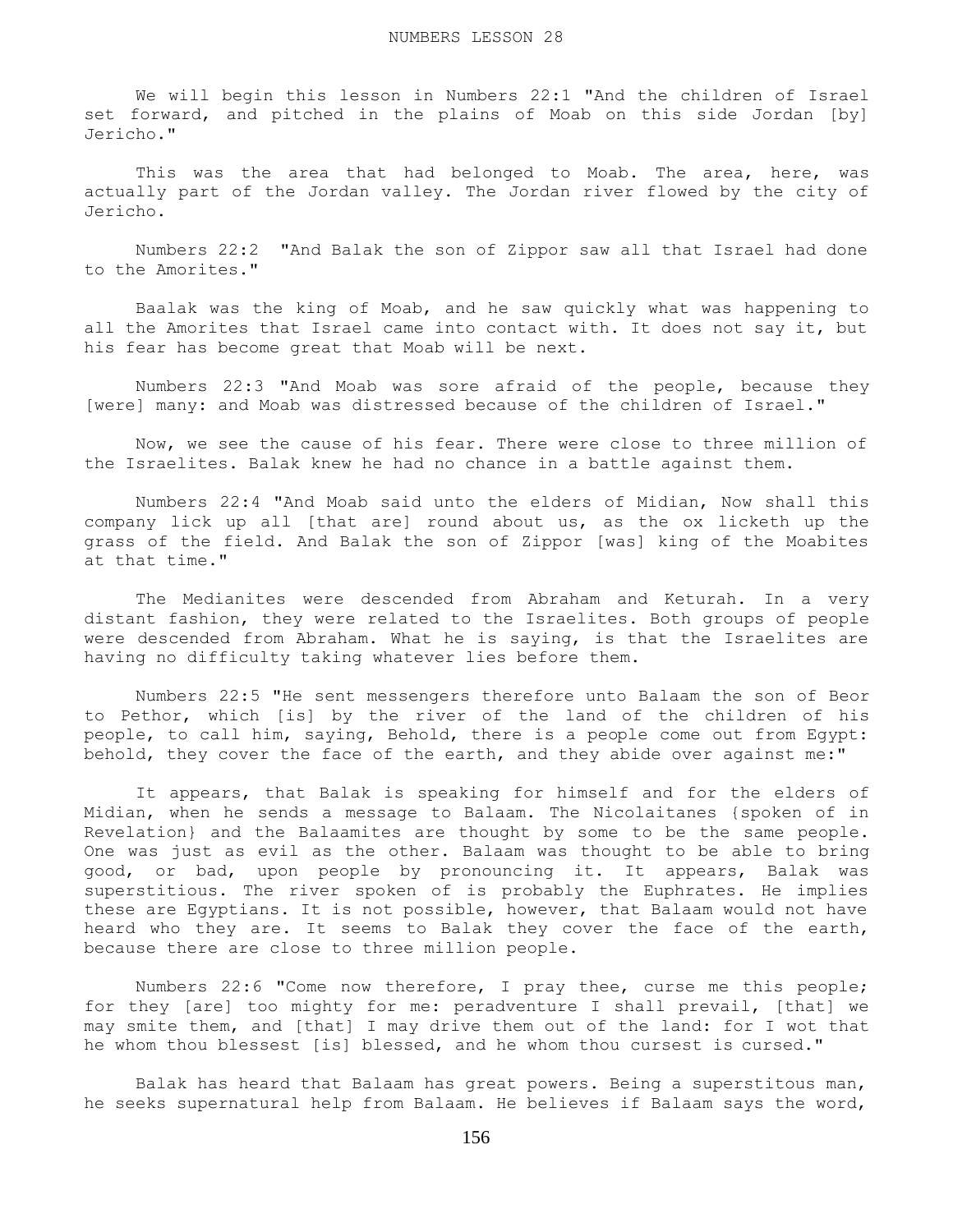he can prevail against this large mass of people. Balaam was a man who proclaimed power by God. He was a heathen diviner. He thought himself to have the gift from God.

 Numbers 22:7 "And the elders of Moab and the elders of Midian departed with the rewards of divination in their hand; and they came unto Balaam, and spake unto him the words of Balak."

 Balak is trying to hire Balaam to curse the Israelites for him. Superstitous people did not understand the spirit world, and they assumed that Balaam would sell his services to Balak. A true man of God could not be bought for such a job.

 Numbers 22:8 "And he said unto them, Lodge here this night, and I will bring you word again, as the LORD shall speak unto me: and the princes of Moab abode with Balaam."

 Balaam thought he would hear from God in a dream, or a vision, about this situation. He wants the money, so if he does not hear from God, he will go.

 Numbers 22:9 "And God came unto Balaam, and said, What men [are] these with thee?"

We see, from this, that God truly does speak to him. Of course, God knows who they are, He wants Balaam to examine who they are, with this question.

 Numbers 22:10 "And Balaam said unto God, Balak the son of Zippor, king of Moab, hath sent unto me, [saying],"

 We see, from this answer of Balaam, he is aware that evil Balak of Moab has sent these men.

 Numbers 22:11 "Behold, [there is] a people come out of Egypt, which covereth the face of the earth: come now, curse me them; peradventure I shall be able to overcome them, and drive them out."

 Up until this time, Balak has not mentioned the fact that these are God's chosen people. He speaks of them, as if they are Egyptians. The request from Balak is for Balaam to curse these people, so he can defeat them in battle.

 Numbers 22:12 "And God said unto Balaam, Thou shalt not go with them; thou shalt not curse the people: for they [are] blessed."

 God reveals to Balaam that these are His chosen people, and Balaam is not to curse them.

 Numbers 22:13 "And Balaam rose up in the morning, and said unto the princes of Balak, Get you into your land: for the LORD refuseth to give me leave to go with you."

 Balaam does just as God had commanded him to do. The answer is no. He will not go and curse these blessed of God. He tells the men to tell Balak, the LORD will not allow him to do this.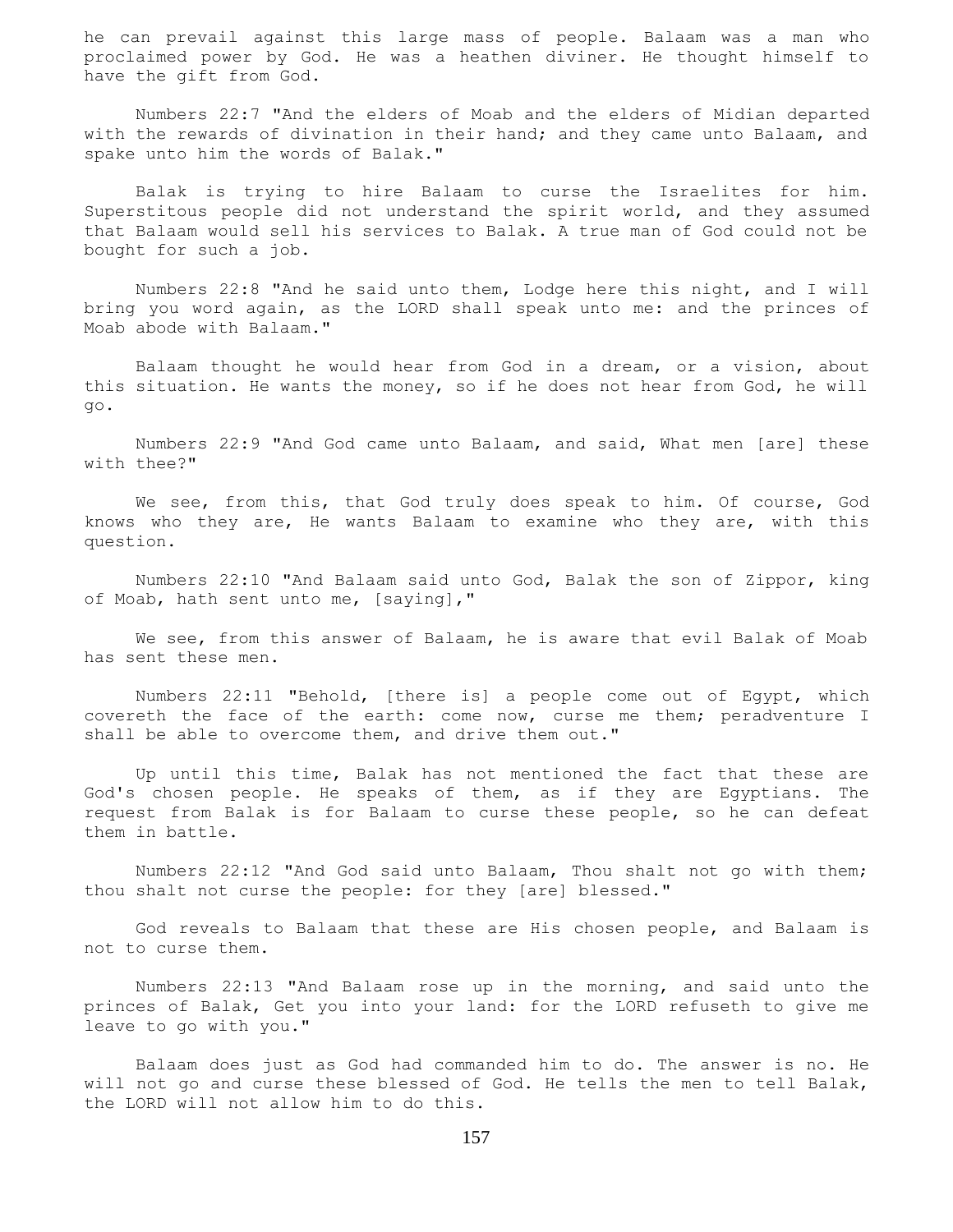Numbers 22:14 "And the princes of Moab rose up, and they went unto Balak, and said, Balaam refuseth to come with us."

They brought back the news to Balak, that Balaam would not come.

 Numbers 22:15 "And Balak sent yet again princes, more, and more honourable than they."

 Now, he sends men of greater renown in the land to try to persuade Balaaam to go.

 Numbers 22:16 "And they came to Balaam, and said to him, Thus saith Balak the son of Zippor, Let nothing, I pray thee, hinder thee from coming unto me:"

 This is a more urgent request, that Balaam come and curse the Israelites. He has offered a larger purse for Balaam. This is like temptation that comes to us sometimes. We refuse the first offer to sin, but as the temptation gets greater, it is harder to refuse.

 Numbers 22:17 "For I will promote thee unto very great honour, and I will do whatsoever thou sayest unto me: come therefore, I pray thee, curse me this people."

 Balaam can ask as much as he wants. No price is too much for Balak to pay Balaam to curse the Israelites.

 Numbers 22:18 "And Balaam answered and said unto the servants of Balak, If Balak would give me his house full of silver and gold, I cannot go beyond the word of the LORD my God, to do less or more."

 Balaam wanted the money, but he was smart enough not to go against the command of God. He tells them that no amount of money could cause him to go against the wishes of the LORD. Notice, Balaam calls the LORD, my God.

 Numbers 22:19 "Now therefore, I pray you, tarry ye also here this night, that I may know what the LORD will say unto me more."

 He is so tempted, he goes back to God, to see if God will change His mind.

 Numbers 22:20 "And God came unto Balaam at night, and said unto him, If the men come to call thee, rise up, [and] go with them; but yet the word which I shall say unto thee, that shalt thou do."

 This is just what Balaam wanted to hear. He could get all of the reward, and not anger the LORD toward him. Remember, the LORD did not tell him he could curse Israel, only that he could go.

 Numbers 22:21 "And Balaam rose up in the morning, and saddled his ass, and went with the princes of Moab."

 Balaam got what he wanted from God, and now he is on his way with the princes from Moab.

158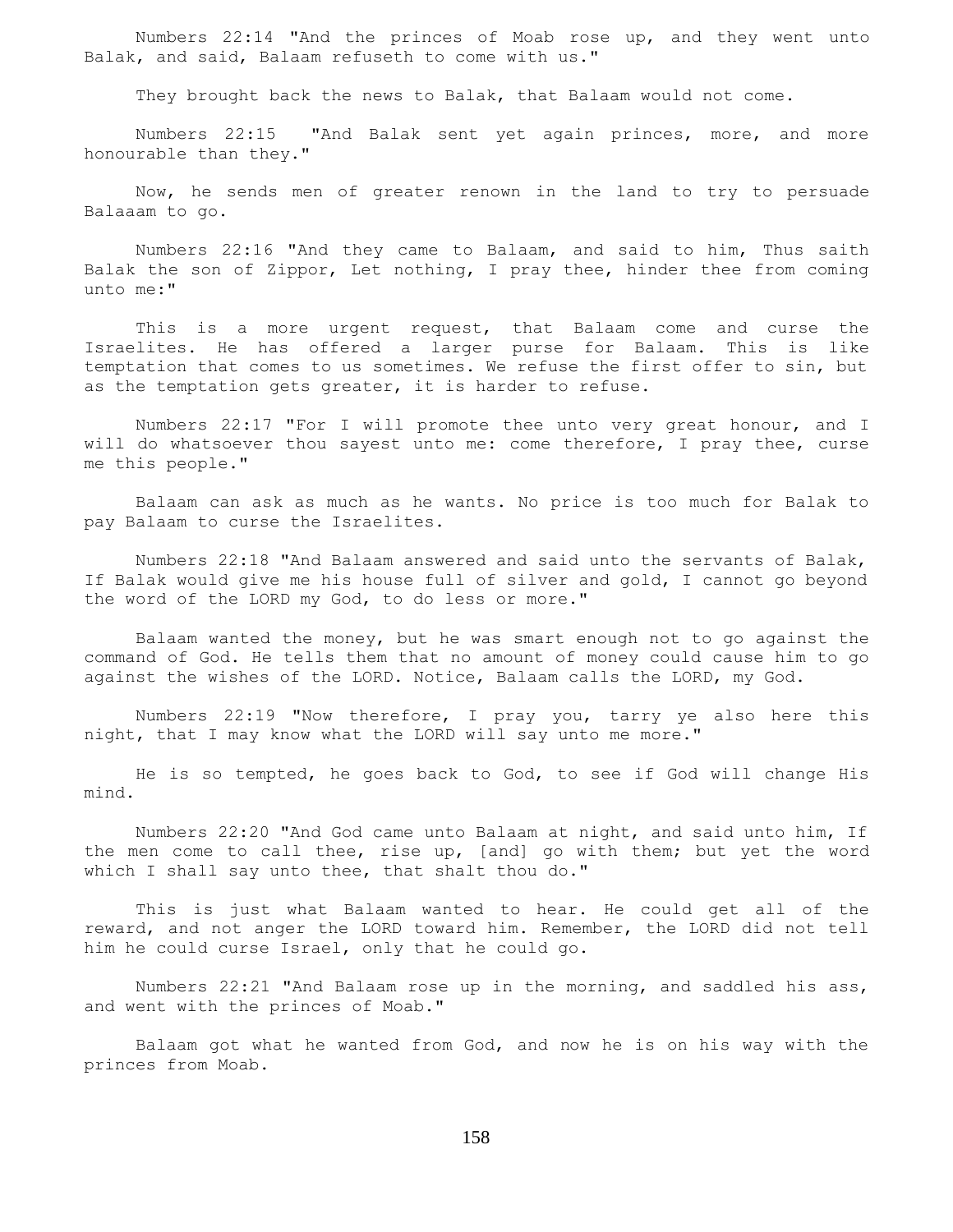Numbers 22:22 "And God's anger was kindled because he went: and the angel of the LORD stood in the way for an adversary against him. Now he was riding upon his ass, and his two servants [were] with him."

 Balaam had his answer from the LORD, the first time he asked. He should not have gone back, and asked the LORD about the same thing again. It is a dangerous thing to pray, after we have our answer from God. He may give us what we are praying for, instead of what we need. The angel was standing in the road, and would not let the ass of Balaam pass. God was stopping him and his servants from passing. Whatever it took, God would not let Balaam curse the Israelites.

 Numbers 22:23 "And the ass saw the angel of the LORD standing in the way, and his sword drawn in his hand: and the ass turned aside out of the way, and went into the field: and Balaam smote the ass, to turn her into the way."

 The ass saw the angel of the Lord and the sword in His hand, and she ran out in the field to escape. Balaam did not see the angel of the LORD, so he hit the ass to try to make her get back on the road.

 Numbers 22:24 "But the angel of the LORD stood in a path of the vineyards, a wall [being] on this side, and a wall on that side."

 The angel of the LORD stood in the path this time, and there was nothing but walls to each side.

 Numbers 22:25 "And when the ass saw the angel of the LORD, she thrust herself unto the wall, and crushed Balaam's foot against the wall: and he smote her again."

 The ass was so frightened, when she saw the angel of the LORD, that she ran against the wall to try to get away. She banged Balaam's foot against the wall, when she was trying to get away. Balaam became angry and hit her again.

 Numbers 22:26 "And the angel of the LORD went further, and stood in a narrow place, where [was] no way to turn either to the right hand or to the left."

 The third time the ass saw the angel of the LORD. It was too narrow to go around, so she just fell under Balaam.

 Numbers 22:27 "And when the ass saw the angel of the LORD, she fell down under Balaam: and Balaam's anger was kindled, and he smote the ass with a staff."

 Now, Balaam is really angry with the ass, and begins to hit her with a staff.

 Numbers 22:28 "And the LORD opened the mouth of the ass, and she said unto Balaam, What have I done unto thee, that thou hast smitten me these three times?"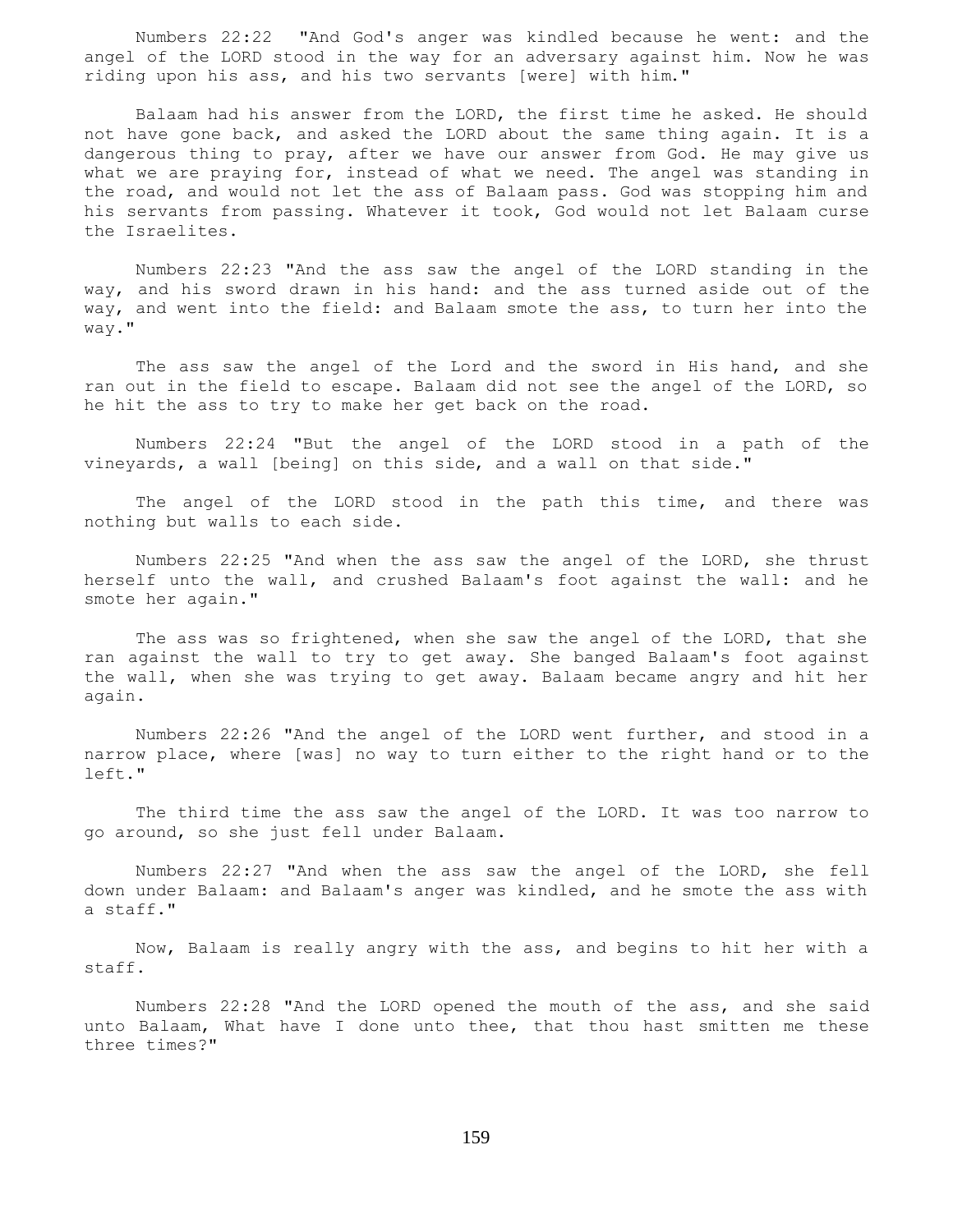Some would like to say this was a vision or a dream, but I believe it really happened. There is nothing impossible for God. It would certainly get his attention for an ass to speak to him. This is a very good question.

 Numbers 22:29 "And Balaam said unto the ass, Because thou hast mocked me: I would there were a sword in mine hand, for now would I kill thee."

 What is even more miraculous than the ass speaking to Balaam, is the fact that Balaam talked to the ass. He thinks this animal worthy of killing, because it made him look foolish in front of his servants.

 Numbers 22:30 "And the ass said unto Balaam, [Am] not I thine ass, upon which thou hast ridden ever since [I was] thine unto this day? was I ever wont to do so unto thee? And he said, Nay."

 The ass reminds Balaam, that she has been loyal to him, ever since he had gotten her. She asks him if she had ever embarrassed him before, and he answers no. This does not even seem to be shocking Balaam, that this ass is speaking to him.

 Numbers 22:31 "Then the LORD opened the eyes of Balaam, and he saw the angel of the LORD standing in the way, and his sword drawn in his hand: and he bowed down his head, and fell flat on his face."

 When Balaam's eyes of understanding are opened, and he sees the angel of the LORD, he falls on his face before the LORD. He suddenly realizes his error.

 Numbers 22:32 "And the angel of the LORD said unto him, Wherefore hast thou smitten thine ass these three times? behold, I went out to withstand thee, because [thy] way is perverse before me:"

 The LORD had allowed him to go, but had put the angel of the LORD to stop him on the way. He was headed for destruction, if the LORD had not stopped him. He is saying to Balaam, why did you not get the message that I was trying to stop you, when the ass would not go down the road? Balaam wanted to go so badly, that he was overlooking all the warning signs God had sent him. This is a lesson to us. When we start somewhere, we should ask God to block the way, if we should not go.

 Numbers 22:33 "And the ass saw me, and turned from me these three times: unless she had turned from me, surely now also I had slain thee, and saved her alive."

 The angel of the LORD would have killed Balaam, if the faithful ass had not seen the angel of the LORD and turned away. The ass saved Balaam's life.

 Numbers 22:34 "And Balaam said unto the angel of the LORD, I have sinned; for I knew not that thou stoodest in the way against me: now therefore, if it displease thee, I will get me back again."

 It appears, that Balaam did not realize he was sinning against the LORD. He repents and offers to turn back, if that is what God wants.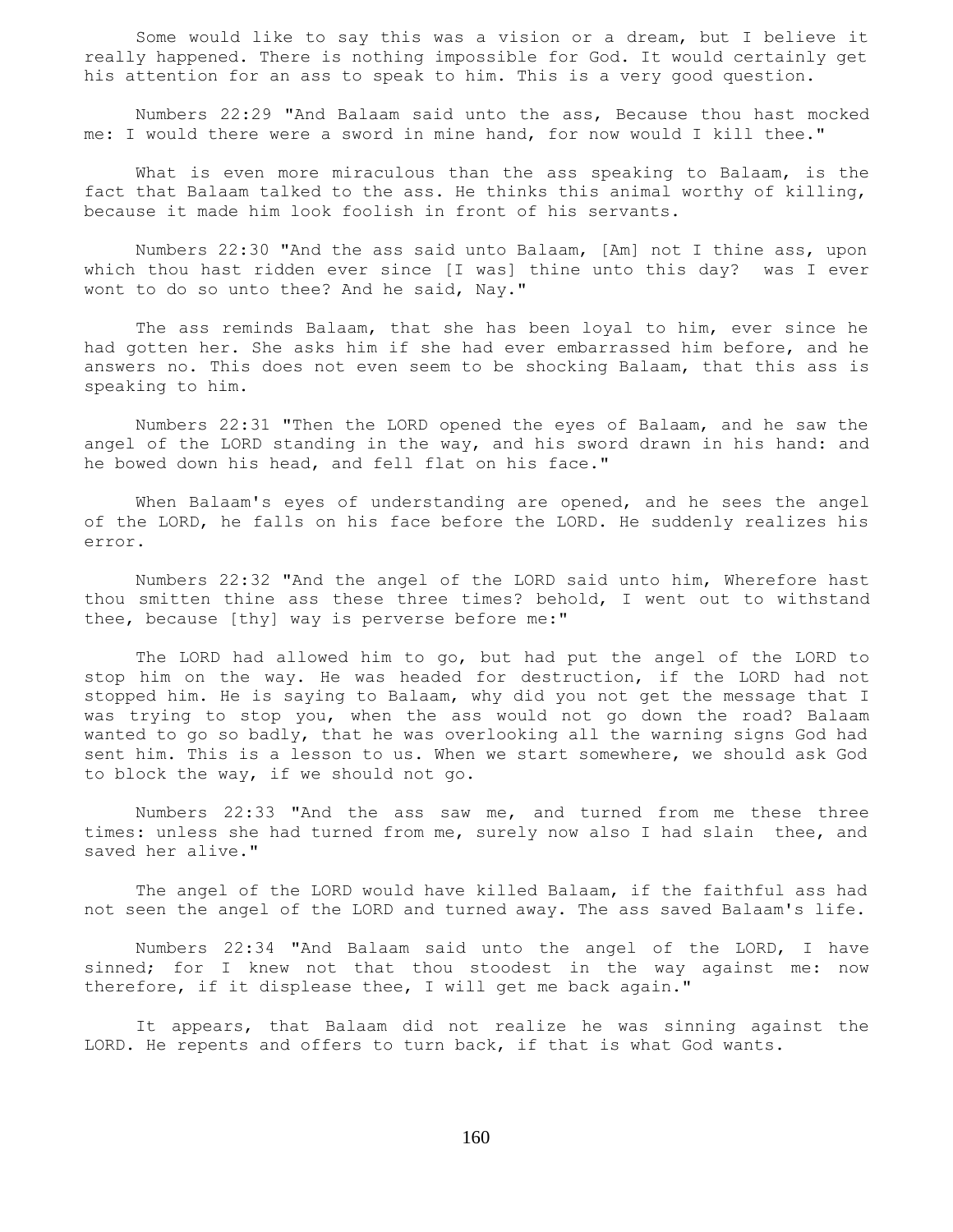Numbers 22:35 "And the angel of the LORD said unto Balaam, Go with the men: but only the word that I shall speak unto thee, that thou shalt speak. So Balaam went with the princes of Balak."

 The LORD will let Balaam continue on , but with the message of God. He will not curse the Israelites, as Balak wants him to.

 Numbers 22:36 "And when Balak heard that Balaam was come, he went out to meet him unto a city of Moab, which [is] in the border of Arnon, which [is] in the utmost coast."

 He was so pleased to see Balaam come, that he went to the border of Arnon to meet him.

 Numbers 22:37 "And Balak said unto Balaam, Did I not earnestly send unto thee to call thee? wherefore camest thou not unto me? am I not able indeed to promote thee to honour?"

 Balak thinks that it was the wealth he offered Balaam, that brought him.

 Numbers 22:38 "And Balaam said unto Balak, Lo, I am come unto thee: have I now any power at all to say any thing? the word that God putteth in my mouth, that shall I speak."

 Balaam tells Balak that the message he brings is not his, but God speaking through him. He goes so far as to say, he has no power within himself.

 Numbers 22:39 "And Balaam went with Balak, and they came unto Kirjathhuzoth." Numbers 22:40 "And Balak offered oxen and sheep, and sent to Balaam, and to the princes that [were] with him." Numbers 22:41 "And it came to pass on the morrow, that Balak took Balaam, and brought him up into the high places of Baal, that thence he might see the utmost [part] of the people."

 Balak brings Balaam oxen and sheep for payment. We do not see him accept them, however. Balak takes Balaam to the high places where the majority of the people were gathered to worship Baal. This will continue in the next lesson.

161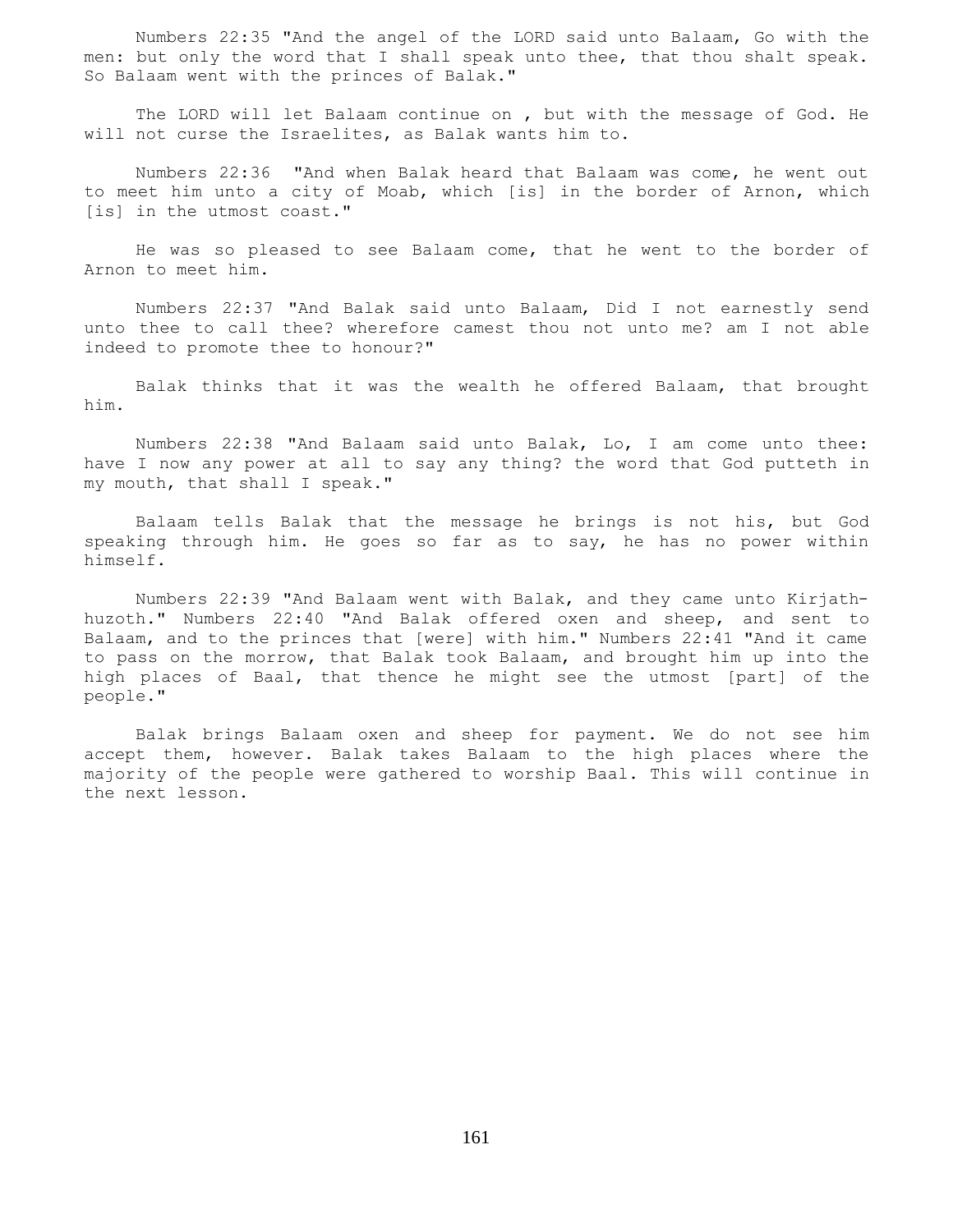1. The place, in verse 1, is actually part of the  $\qquad$  valley. 2. What was Balak afraid of? 3. Balak was the king of 4. Who did Moab talk to about this problem? 5. The Medianites were descended from and and . 6. Who did Balak send a message to for help? 7. Who did he call the Israelites? 8. What is the river in verse 5? 9. Who were spoken of as the same people as the Balaamites? 10. What did Balak want Balaam to do? 11. Why had Balak gone to him for help? 12. How were they trying to acquire Balaam's help? 13. Who does Balaam seek permission to go from? 14. He speaks of the Israelites, as if they are  $\qquad \qquad$ 15. Why did God tell Balaam not to go? 16. What does Balaam tell the men from Moab? 17. What does Balak do, when he gets the word that Balaam will not come? 18. How much money would it take to get Balaam for this job? 19. Why does Balaam go back to God the second time? 20. Why does Balaam go? 21. How did God feel about Balaam going? 22. What stopped the ass from carrying Balaam, where he wanted to go? 23. What did Balaam do to the ass? 24. How many times did the ass refuse to go, where Balaam wanted it to? 25. What did Balaam say, he should do to the ass? 26. This last time, what unusual thing happened? 27. What is even more unusual? 28. What does the ass remind Balaam of? 29. What happened, when Balaam's eyes of understanding were opened? 30. What does Balaam do in response? 31. What would have happened to Balaam, if the ass had continued on after seeing the angel of the LORD? 32. What did the LORD tell Balaam to do? 33. Where did Balaam find the majority of the people?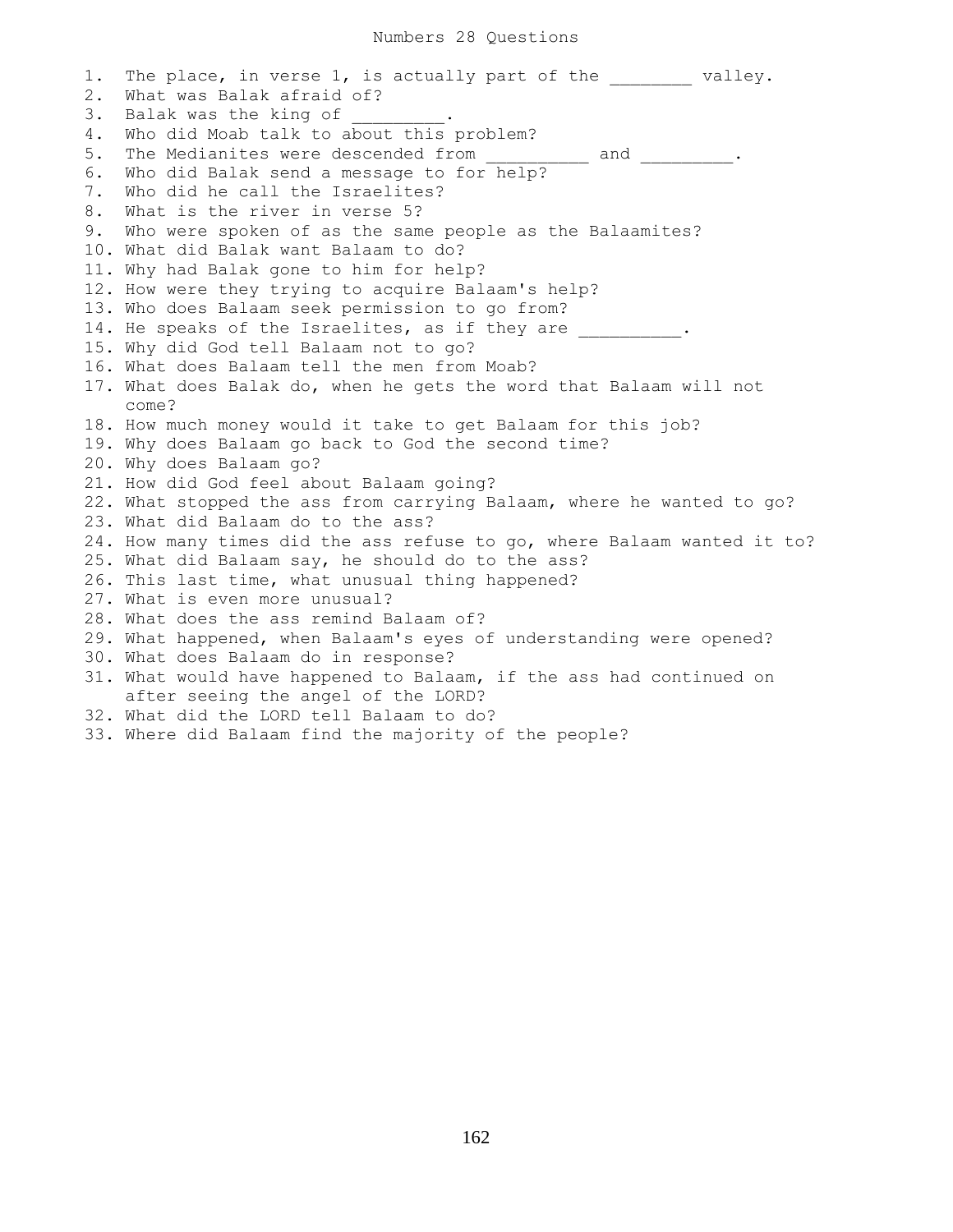We will begin this lesson in Numbers 23:1 "And Balaam said unto Balak, Build me here seven altars, and prepare me here seven oxen and seven rams." Numbers 23:2 "And Balak did as Balaam had spoken; and Balak and Balaam offered on [every] altar a bullock and a ram."

 It seems that even the heathen worshippers of false gods, believed it necessary to sacrifice to their god. We must remember that the number seven means spiritually complete. This offering is actually made to the LORD. Balak is unaware of the message Balaam will bring, at this point. He believes Balaam is going to curse Israel.

 Numbers 23:3 "And Balaam said unto Balak, Stand by thy burnt offering, and I will go: peradventure the LORD will come to meet me: and whatsoever he sheweth me I will tell thee. And he went to an high place."

 Balak did exactly as Balaam had asked. Probably, Balak was looking for signs from heaven. These high places were, generally, places where false gods were worshipped. This is not true here. Balaam is sacrificing to God.

 Numbers 23:4 "And God met Balaam: and he said unto him, I have prepared seven altars, and I have offered upon [every] altar a bullock and a ram."

 We are not told exactly how God met with Balaam. He, probably, put the message inside of Balaam. Balaam would know the LORD was there.

 Numbers 23:5 "And the LORD put a word in Balaam's mouth, and said, Return unto Balak, and thus thou shalt speak."

 This is actually God speaking through the mouth of Balaam. It appears, that Balak had moved away from the sacrifice some distance, and now that Balaam has met with God, he goes to Balak.

 Numbers 23:6 "And he returned unto him, and, lo, he stood by his burnt sacrifice, he, and all the princes of Moab."

In Balak's mind, he was sacrificing to his false god.

 Numbers 23:7 "And he took up his parable, and said, Balak the king of Moab hath brought me from Aram, out of the mountains of the east, [saying], Come, curse me Jacob, and come, defy Israel."

 This is a statement of fact that Balak is well aware of. Balaam, you remember, is speaking words the LORD put into his mouth.

 Numbers 23:8 "How shall I curse, whom God hath not cursed? or how shall I defy, [whom] the LORD hath not defied?"

 They already knew that he claimed the LORD. They, perhaps, were not aware of the standing that Israel had with the LORD. They were heathen, they did not understand this. He asked a very good question. If he truly is of the LORD, his message is the same as the LORD's.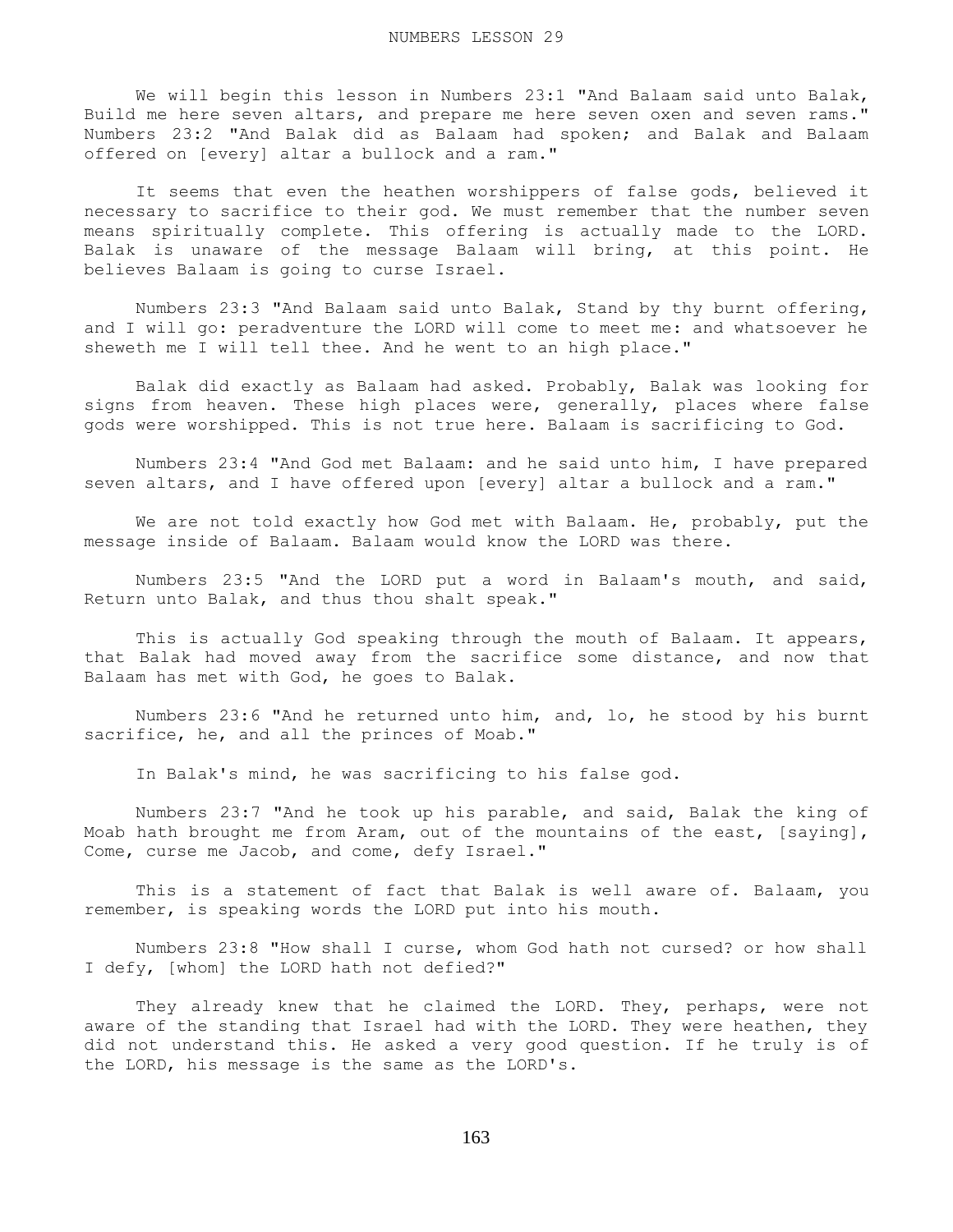Numbers 23:9 "For from the top of the rocks I see him, and from the hills I behold him: lo, the people shall dwell alone, and shall not be reckoned among the nations."

 The greatness of Israel was their relationship with God. They were so numerous, it seemed they were impossible to number. Israel is not just any country. They are God's chosen.

 Numbers 23:10 "Who can count the dust of Jacob, and the number of the fourth [part] of Israel? Let me die the death of the righteous, and let my last end be like his!"

The fourth part, here, is speaking of the different groups of camps on the east, south, west, and north. Balaam wants to be blessed like Israel. At death, he desires to be counted among the righteous.

 Numbers 23:11 "And Balak said unto Balaam, What hast thou done unto me? I took thee to curse mine enemies, and, behold, thou hast blessed [them] altogether."

 Balak feels betrayed by Balaam. He was expecting Balaam to curse Israel, and instead, he has spoken a blessing upon them.

 Numbers 23:12 "And he answered and said, Must I not take heed to speak that which the LORD hath put in my mouth?"

 This, again, is Balaam speaking. He can do no less than speak out the words the LORD puts into his mouth. He makes no apology for what he has said.

 Numbers 23:13 "And Balak said unto him, Come, I pray thee, with me unto another place, from whence thou mayest see them: thou shalt see but the utmost part of them, and shalt not see them all: and curse me them from thence."

 Balak wants Balaam to go to another vantage point to see the vast number of these people. Balak decides there is something wrong with his place, and if they change places, Balaam will change his blessing to a curse.

 Numbers 23:14 "And he brought him into the field of Zophim, to the top of Pisgah, and built seven altars, and offered a bullock and a ram on [every] altar."

 We see this is a tall top of mount Pisgah. He thinks, perhaps, Balaam can see them better, and perhaps, the false gods will cause Balaam to listen to them from this lofty height.

 Numbers 23:15 "And he said unto Balak, Stand here by thy burnt offering, while I meet [the LORD] yonder."

Again, Balaam separates himself from Balak, to talk with the LORD.

 Numbers 23:16 "And the LORD met Balaam, and put a word in his mouth, and said, Go again unto Balak, and say thus."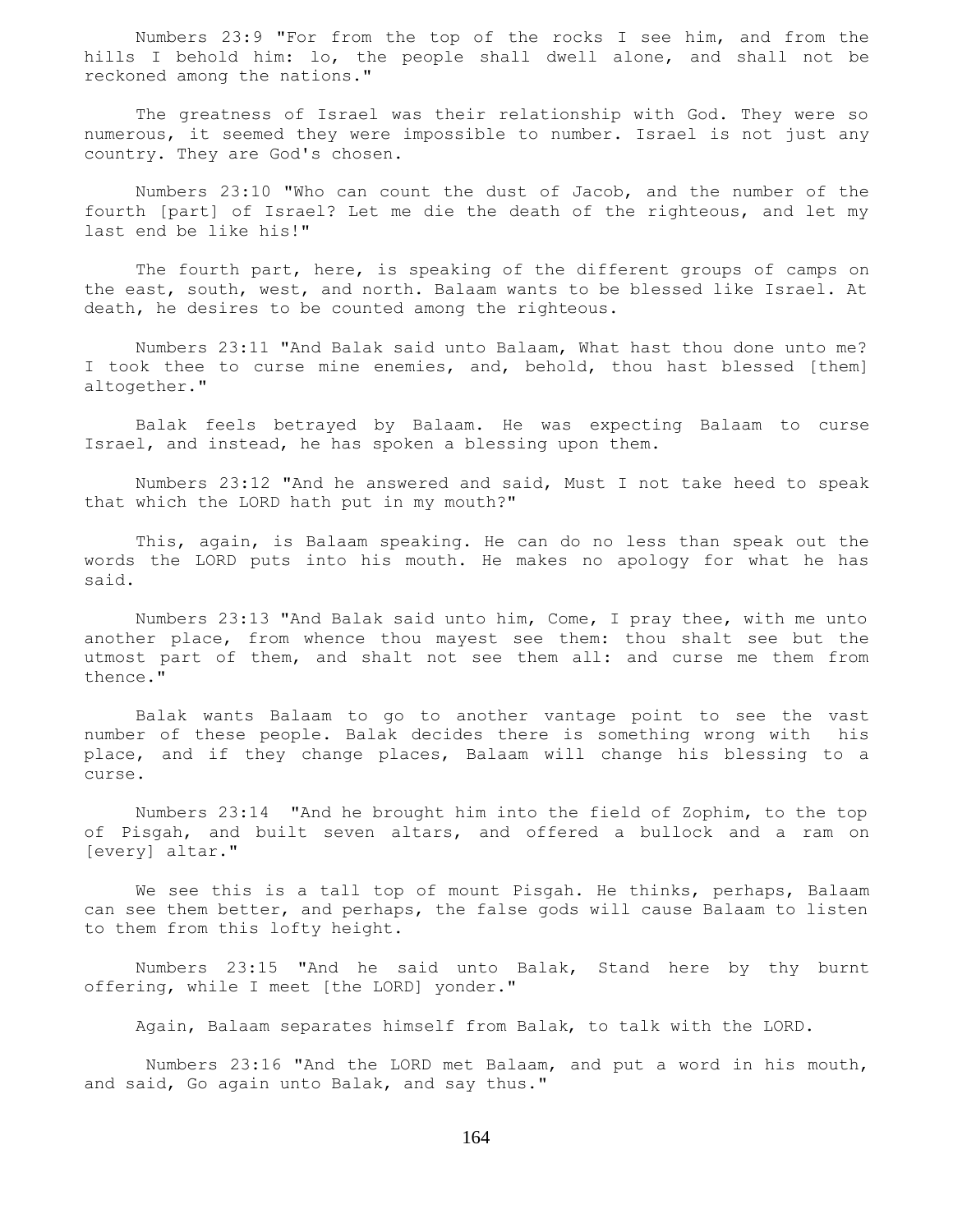God has placed this word in Balaam's mouth. It is actually the LORD speaking to Balak through Balaam.

 Numbers 23:17 "And when he came to him, behold, he stood by his burnt offering, and the princes of Moab with him. And Balak said unto him, What hath the LORD spoken?"

Balak realizes this is the LORD speaking through Balaam.

 Numbers 23:18 "And he took up his parable, and said, Rise up, Balak, and hear; hearken unto me, thou son of Zippor:"

The message God has placed in Balaam's mouth is directed to Balak.

 Numbers 23:19 "God [is] not a man, that he should lie; neither the son of man, that he should repent: hath he said, and shall he not do [it]? or hath he spoken, and shall he not make it good?"

 There are over 70 Scriptures dealing with the fact that God does not lie. God is the Truth. Here is just one example Scripture that says God does not lie. Titus 1:2 "In hope of eternal life, which God, that cannot lie, promised before the world began;" God is God. He is the same yesterday, today, and forever. He has nothing to repent of, because he does not sin. Whatever God says, He does.

 Numbers 23:20 "Behold, I have received [commandment] to bless: and he hath blessed; and I cannot reverse it."

 Balaam speaks this. He will not, and cannot, change the blessing. The blessing on Israel is not of Balaam, it is of God. Balaam must do what God commands him to do.

 Numbers 23:21 "He hath not beheld iniquity in Jacob, neither hath he seen perverseness in Israel: the LORD his God [is] with him, and the shout of a king [is] among them."

 God did not see the evil of individuals of Israel, as causing them to be an evil nation. God is with Israel. The shout is of a king, because God has promised them this land.

 Numbers 23:22 "God brought them out of Egypt; he hath as it were the strength of an unicorn."

 The unicorn, here, was, probably, speaking of a rhinoceros which is a very strong animal. It is really saying, that God's strength is not limited.

 Numbers 23:23 "Surely [there is] no enchantment against Jacob, neither [is there] any divination against Israel: according to this time it shall be said of Jacob and of Israel, What hath God wrought!"

 God would not let an enchantment, or divination, occur against His chosen Israel. The countries around are in awe of so great a nation as Israel, that God has blessed.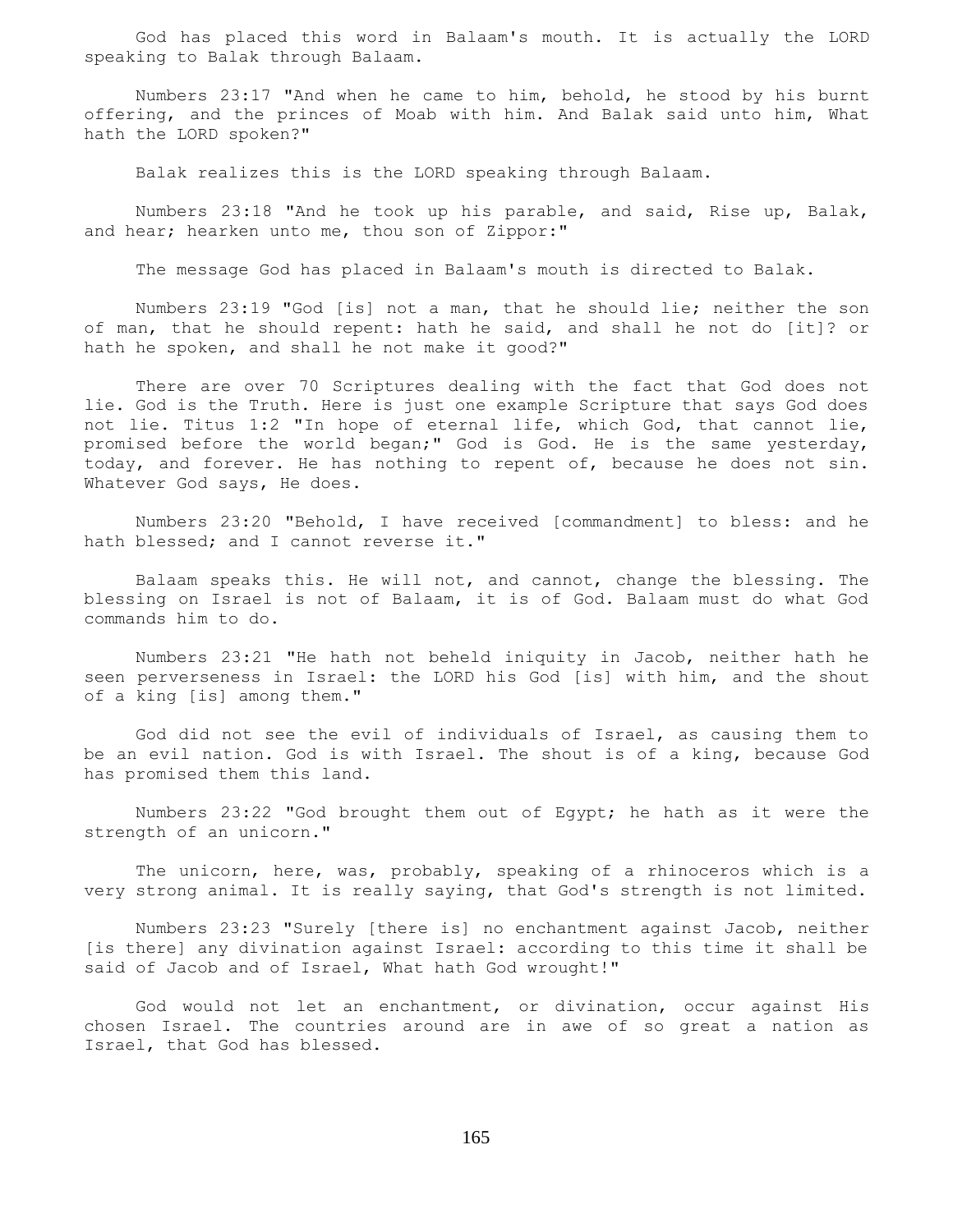Numbers 23:24 "Behold, the people shall rise up as a great lion, and lift up himself as a young lion: he shall not lie down until he eat [of] the prey, and drink the blood of the slain."

 This is a warning from God, that these people {Israel} will take the land. They are not like their parents, who were to fearful to move into the land and take it. They are young and eager for battle. They will win, because God is with them.

 Numbers 23:25 "And Balak said unto Balaam, Neither curse them at all, nor bless them at all."

 If Balaam will not curse them, Balak tells him, at least don't bless them.

 Numbers 23:26 "But Balaam answered and said unto Balak, Told not I thee, saying, All that the LORD speaketh, that I must do?"

 The blessings coming from Balaam's mouth are the LORD's blessings. Balaam is not in control of this. Even if he were in control, he would do the same, because he wants to please God.

 Numbers 23:27 "And Balak said unto Balaam, Come, I pray thee, I will bring thee unto another place; peradventure it will please God that thou mayest curse me them from thence."

 Balak tries the third time to get Balaam to curse the Israelites. He keeps believing that the location is the problem with the curse.

 Numbers 23:28 "And Balak brought Balaam unto the top of Peor, that looketh toward Jeshimon."

 This is from another vantage point. What Balak seems not to understand, is that the entire world, and all in it, are God's. He will bless who He wishes, when He wishes.

 Numbers 23:29 "And Balaam said unto Balak, Build me here seven altars, and prepare me here seven bullocks and seven rams." Numbers 23:30 "And Balak did as Balaam had said, and offered a bullock and a ram on [every] altar."

 Balaam, again, is sacrificing to the LORD, not to Balak's false god. It does not matter where the sacrifice is made, God will not change.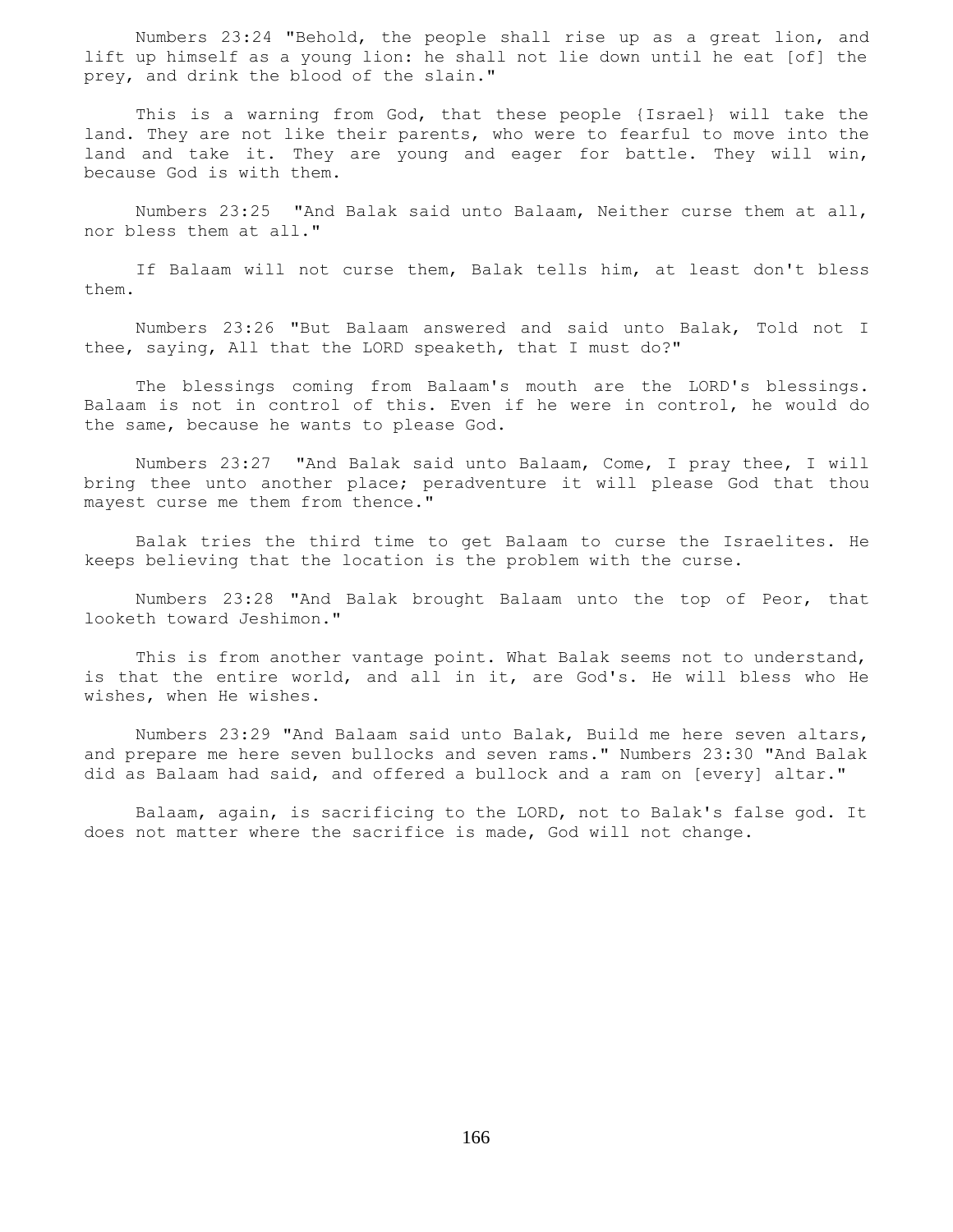## Numbers 29 Questions

1. Balaam said unto Balak, Build me altars. 2. What number means spiritually complete? 3. What did Balaam promise to tell Balak? 4. What were the high places, generally, used for? 5. What had he offered on the 7 altars? 6. How did God meet with Balaam? 7. What words was Balaam to speak? 8. Who stood with Balak at his burnt offering? 9. What did Balaam say to Balak? 10. The greatness of Israel was their \_\_\_\_\_\_\_\_\_\_ with God. 11. What is the fourth part, in verse 10, speaking of? 12. Balak thought Balaam was going to \_\_\_\_\_\_\_\_\_\_ Israel, and he then instead. 13. Balaam can do no less than what? 14. Where does Balak get Balaam to go? 15. What did they offer on mount Pisgah? 16. What does God have Balaam to say the second time? 17. How many Scriptures deal with the fact God does not lie? 18. Quote Titus chapter 1 verse 2. 19. What is God's strength compared to in verse 22? 20. God would not allow an \_\_\_\_\_\_\_\_\_, or an \_\_\_\_\_\_\_, against Israel. 21. If Balaam will not curse Israel, what does Balak ask him to do? 22. What was offered the third time?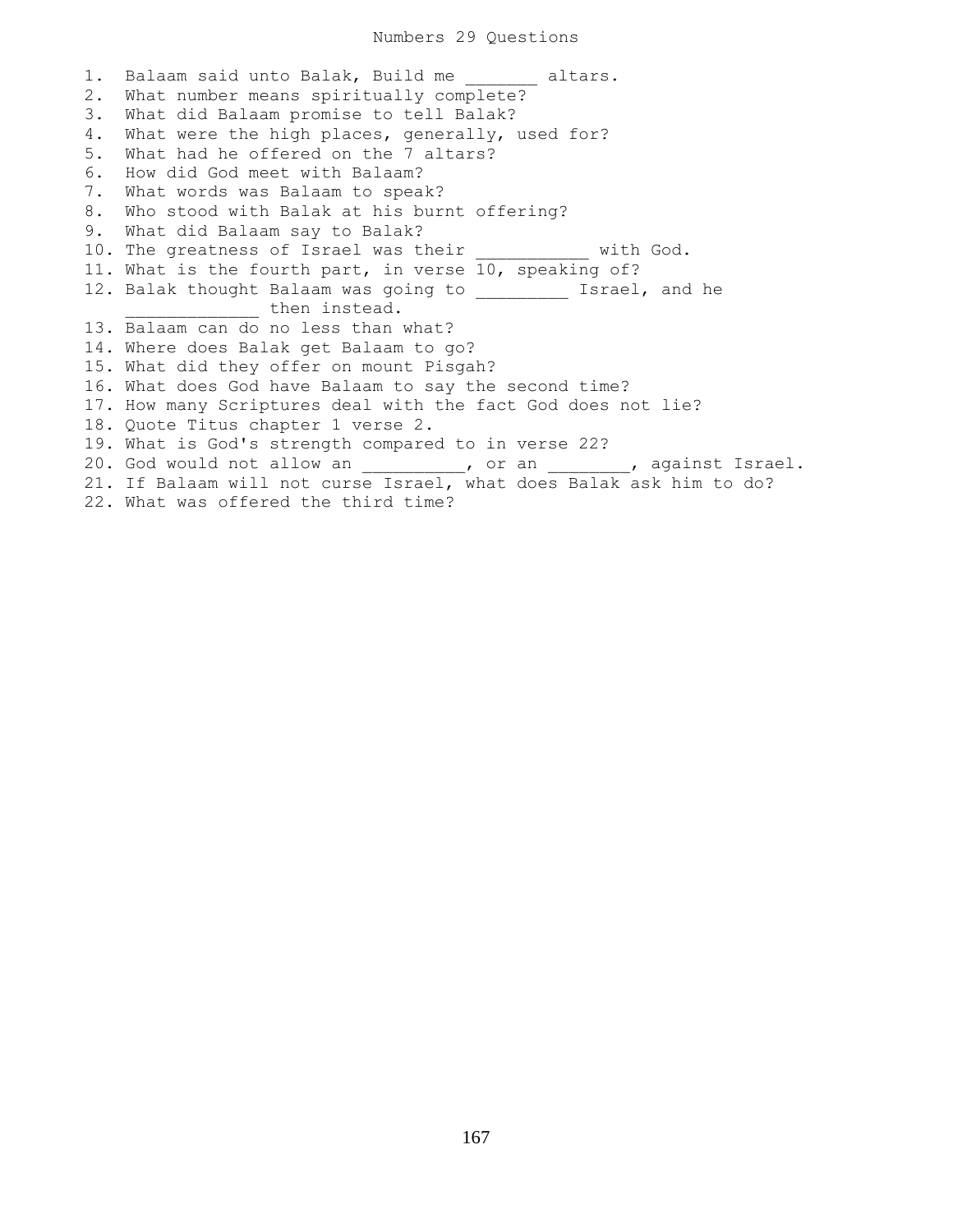We will begin this lesson in Numbers 24:1 "And when Balaam saw that it pleased the LORD to bless Israel, he went not, as at other times, to seek for enchantments, but he set his face toward the wilderness."

 After each time they had sacrificed Balaam had prayed, but this time it seems he had some sort of vision. Perhaps, it was through enchantments. I cannot say good, or bad, because the message he gives is true. The Israelites were forbidden enchantments.

 Numbers 24:2 "And Balaam lifted up his eyes, and he saw Israel abiding [in his tents] according to their tribes; and the spirit of God came upon him."

 It appears, that God revealed to his mind the thoughts He would have him express, as he looked at the armies of Israel. The Spirit of God, which came upon him, was the Holy Spirit.

 Numbers 24:3 "And he took up his parable, and said, Balaam the son of Beor hath said, and the man whose eyes are open hath said:"

 We must realize that the things which come from Balaam's mouth are actually the words of God through this vessel. If his eyes were open, it is a supernatural understanding of what he is seeing.

 Numbers 24:4 "He hath said, which heard the words of God, which saw the vision of the Almighty, falling [into a trance], but having his eyes open:"

This was not a dream that Balaam was having. He was fully awake, when he seemed to be taken of the Spirit of God. He had a vision of God and heard Words from God.

 Numbers 24:5 "How goodly are thy tents, O Jacob, [and] thy tabernacles, O Israel!"

 The blessing of Israel begins. A person, who had his eyes opened by God, would have to see that God had mightily blessed Israel. For close to three million people to have their tents, spread would be mighty to behold. The wonderful thing about the journey they made, was the fact that even their shoes did not wear out during the 40 years. The tabernacle was a wonder greater than any other nation had. God, Himself, designed it.

 Numbers 24:6 "As the valleys are they spread forth, as gardens by the river's side, as the trees of lign aloes which the LORD hath planted, [and] as cedar trees beside the waters."

 Balaam described the camp of the Israelites, as the beautiful valleys and the river Euphrates, they were all so familiar with. The cedar tree was known for its strength and endurance. The lign aloe tree was well known to Balaam. He related Israel to being mature, because he knew that Israel was what God had made them.

168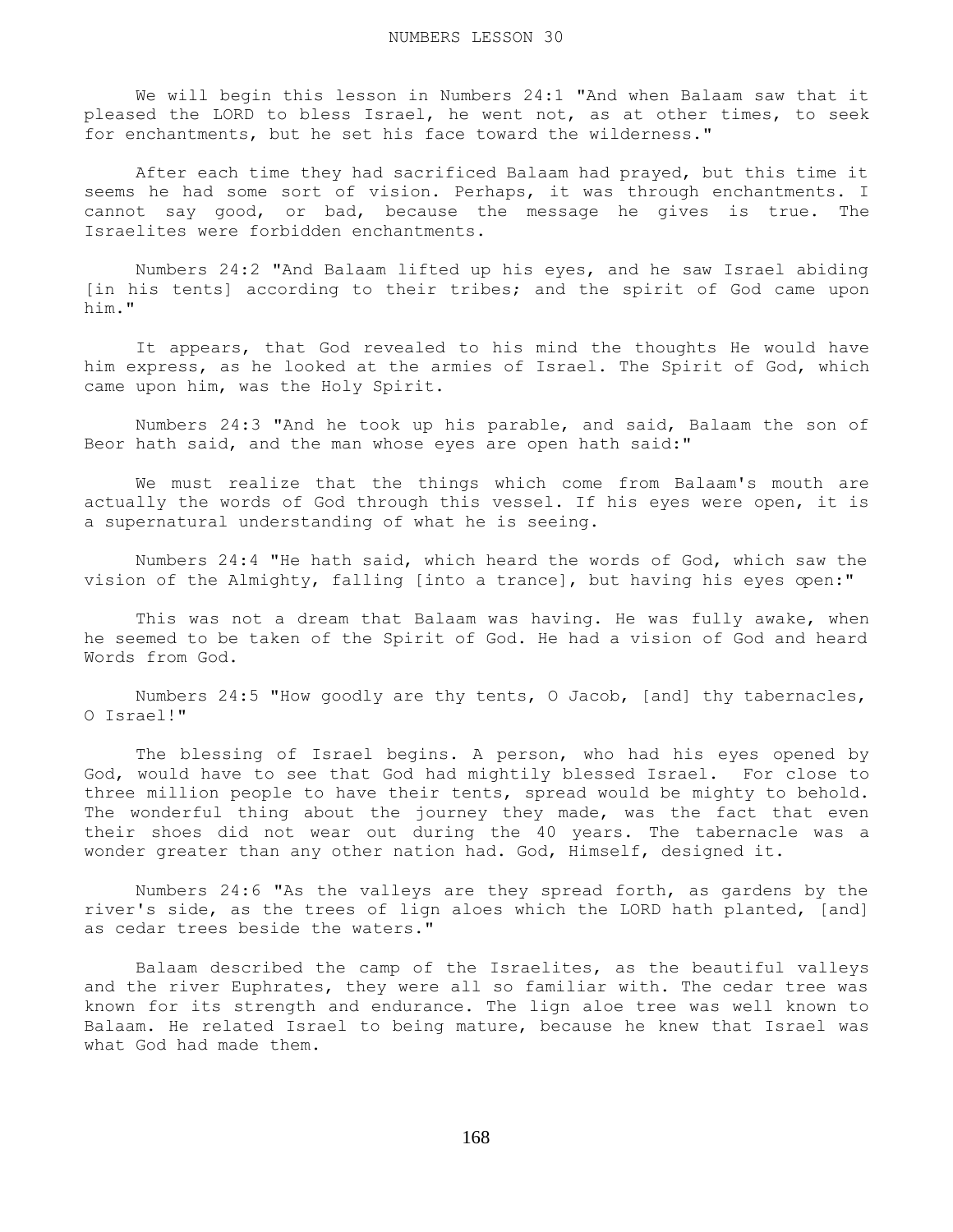Numbers 24:7 "He shall pour the water out of his buckets, and his seed [shall be] in many waters, and his king shall be higher than Agag, and his kingdom shall be exalted."

The buckets are speaking of a man with two buckets, one on each end of a pole. It appears, the buckets are so full of water that they overflow as he walks. The name "Agag" means the fiery one. This is just saying that God's overflowing, blessings on Israel will cause a supernatural growth [overflowing water and seed}. He is seeing the kingdom of Israel in its greatness.

 Numbers 24:8 "God brought him forth out of Egypt; he hath as it were the strength of an unicorn: he shall eat up the nations his enemies, and shall break their bones, and pierce [them] through with his arrows."

 The strength of Israel is the supernatural strength of God within. There will be no nations able to withstand against Israel. They will break the bones of their enemies, and pierce them through with arrows.

 Numbers 24:9 "He couched, he lay down as a lion, and as a great lion: who shall stir him up? Blessed [is] he that blesseth thee, and cursed [is] he that curseth thee."

 Look, with me, at the very same thing God had promised the descendents of Abraham. Genesis 12:2 "And I will make of thee a great nation, and I will bless thee, and make thy name great; and thou shalt be a blessing:" Genesis 12:3 "And I will bless them that bless thee, and curse him that curseth thee: and in thee shall all families of the earth be blessed." This is a renewing of that very same blessing. He is at rest, and lies down a strong nation; strong as the lion. Jesus said the same thing in the following verse. Matthew 25:40 "And the King shall answer and say unto them, Verily I say unto you, Inasmuch as ye have done [it] unto one of the least of these my brethren, ye have done [it] unto me."

 Numbers 24:10 "And Balak's anger was kindled against Balaam, and he smote his hands together: and Balak said unto Balaam, I called thee to curse mine enemies, and, behold, thou hast altogether blessed [them] these three times."

 This was not at all what Balak had wanted. He clapped his hands together in disbelief. He wanted Balaam to curse Israel, when, in fact, he blessed them mightily. I suppose Israel, itself, could be a blessing, or a curse, to whatever country they came into contact with. If they warred against them, they were definitely a curse.

 Numbers 24:11 "Therefore now flee thou to thy place: I thought to promote thee unto great honour; but, lo, the LORD hath kept thee back from honour."

 Balak had planned to give Balaam a place of great authority in his land, if he cursed Israel. Now that he has blessed Israel, Balak tells him he had better run for his life. Balak blames the LORD for Balaam not receiving the honor.

 Numbers 24:12 "And Balaam said unto Balak, Spake I not also to thy messengers which thou sentest unto me, saying," Numbers 24:13 "If Balak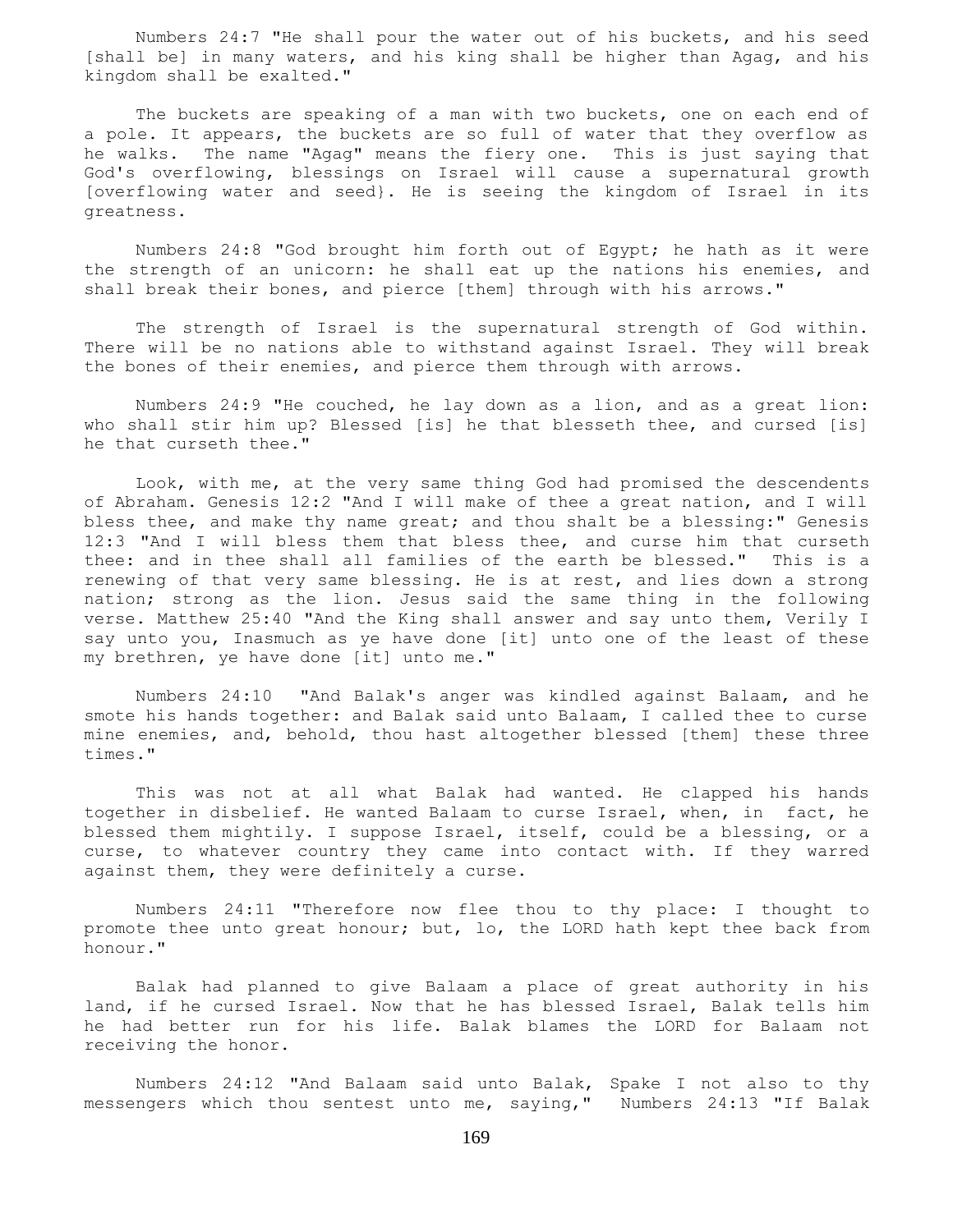would give me his house full of silver and gold, I cannot go beyond the commandment of the LORD, to do [either] good or bad of mine own mind; [but] what the LORD saith, that will I speak?"

 Balaam reminds Balak that he did not want to come at all. He came only to bring whatever message God had for these people. All the money in the world would not have caused Balaam to go against the commandments of God.

 Numbers 24:14 "And now, behold, I go unto my people: come [therefore, and] I will advertise thee what this people shall do to thy people in the latter days."

 Generally speaking, the latter days are the days of the coming of the Lord. Perhaps, this is speaking of the latter days of these particular people. "Advertise", in this, means advise.

 Numbers 24:15 "And he took up his parable, and said, Balaam the son of Beor hath said, and the man whose eyes are open hath said:"

The parable, here, is the Spirit of God speaking through Balaam.

 Numbers 24:16 "He hath said, which heard the words of God, and knew the knowledge of the most High, [which] saw the vision of the Almighty, falling [into a trance], but having his eyes open:"

 Balaam is explaining exactly where, and how, he received this message for Balak from God.

 Numbers 24:17 "I shall see him, but not now: I shall behold him, but not nigh: there shall come a Star out of Jacob, and a Sceptre shall rise out of Israel, and shall smite the corners of Moab, and destroy all the children of Sheth."

 He sees Him in the vision. He explains that the Star or Sceptre is not for the present time. It is a future event. Actually the "Star" and "Sceptre" are, both, speaking of Jesus. The sons of Sheth could be speaking of the sons of Seth, or the entire race of people who are of this earth. Moab sometimes is a symbol of the evil world. It could, also, mean that Moab will be destroyed.

 Numbers 24:18 "And Edom shall be a possession, Seir also shall be a possession for his enemies; and Israel shall do valiantly."

 Edom does, at a much later date, fall to their enemies. In fact, they almost vanish from existence.

 Numbers 24:19 "Out of Jacob shall come he that shall have dominion, and shall destroy him that remaineth of the city."

 This King, that Balaam sees in the vision, is no less than Christ, Himself. When He reigns as King, He will have total dominion of everything, and everyone. Philippians 2:10 "That at the name of Jesus every knee should bow, of [things] in heaven, and [things] in earth, and [things] under the earth;"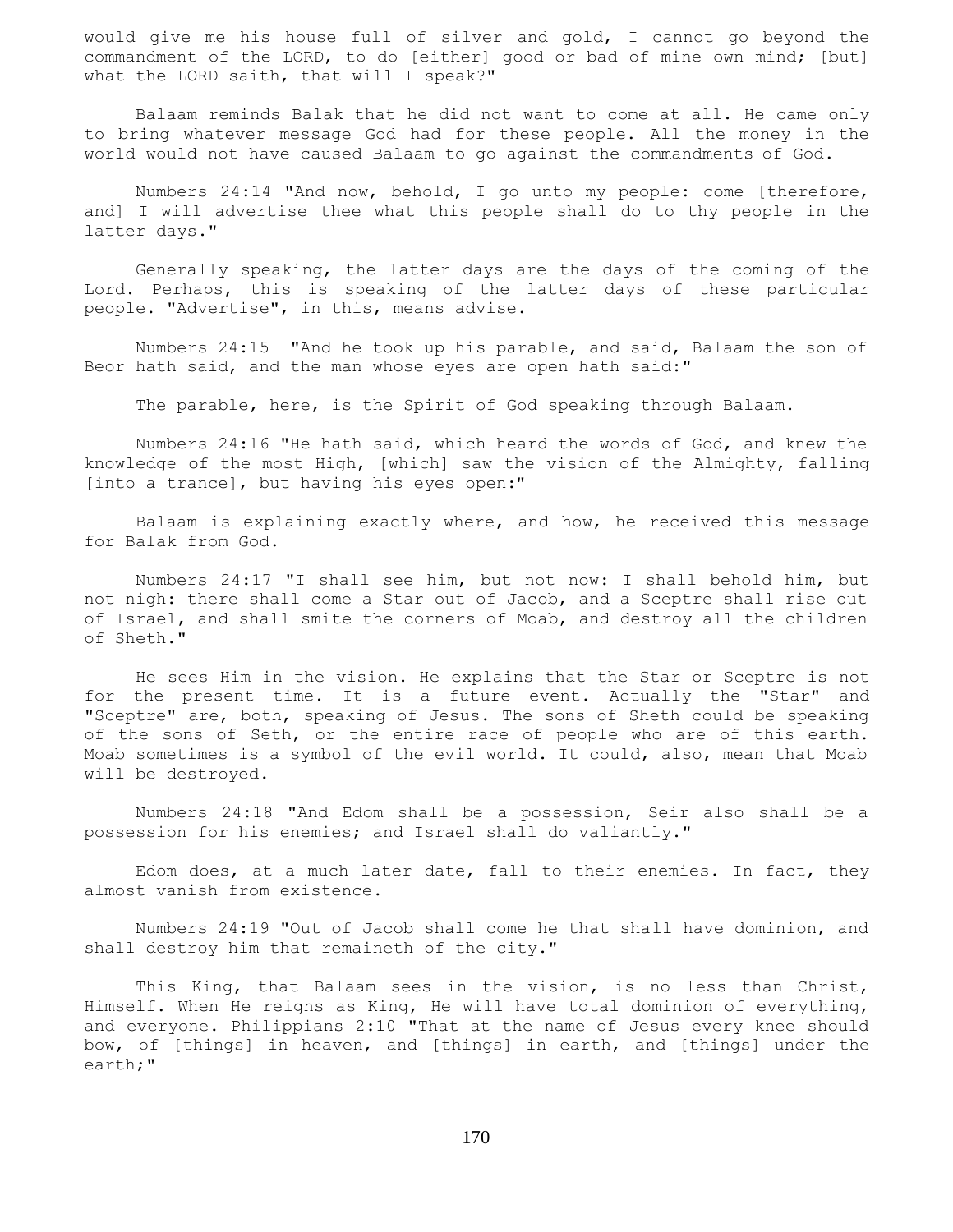Numbers 24:20 "And when he looked on Amalek, he took up his parable, and said, Amalek [was] the first of the nations; but his latter end [shall be] that he perish for ever."

The Amalekites were bitter foes of Israel. Even though they are very prominent in the Old Testament, they seem to just vanish with no record of them. In all of this, we can see that God blesses whom He chooses, and curses whom He chooses. The church is like Israel. In fact, they are spiritual Israel. The Lord's blessings are upon His church. Those who try to oppose the church, God destroys.

 Numbers 24:21 "And he looked on the Kenites, and took up his parable, and said, Strong is thy dwellingplace, and thou puttest thy nest in a rock."

 We can hardly escape the fact that Balaam was actually seeing the enemies of the church in the Moabites, Edomites, Amalekites, Kenites, and Assyrians. Each of them symbolize the evil world system, which opposes God and His people. The Kenites, above, were trusting in their own ability to save them. They were rock dwellers.

 Numbers 24:22 "Nevertheless the Kenite shall be wasted, until Asshur shall carry thee away captive."

 There is no fortification strong enough that God cannot send someone to destroy it. Many associate the Kenite with Cain.

 Numbers 24:23 "And he took up his parable, and said, Alas, who shall live when God doeth this!"

 There is no safety against the wrath of God. The answer to the question above, is no one.

 Numbers 24:24 "And ships [shall come] from the coast of Chittim, and shall afflict Asshur, and shall afflict Eber, and he also shall perish for ever."

 Chittim could be speaking of Cyprus, or it could be speaking of ships of many other nations. The end result is the same. Eber and Asshur shall perish.

 Numbers 24:25 "And Balaam rose up, and went and returned to his place: and Balak also went his way."

Balaam and Balak, both, go to their separate homes.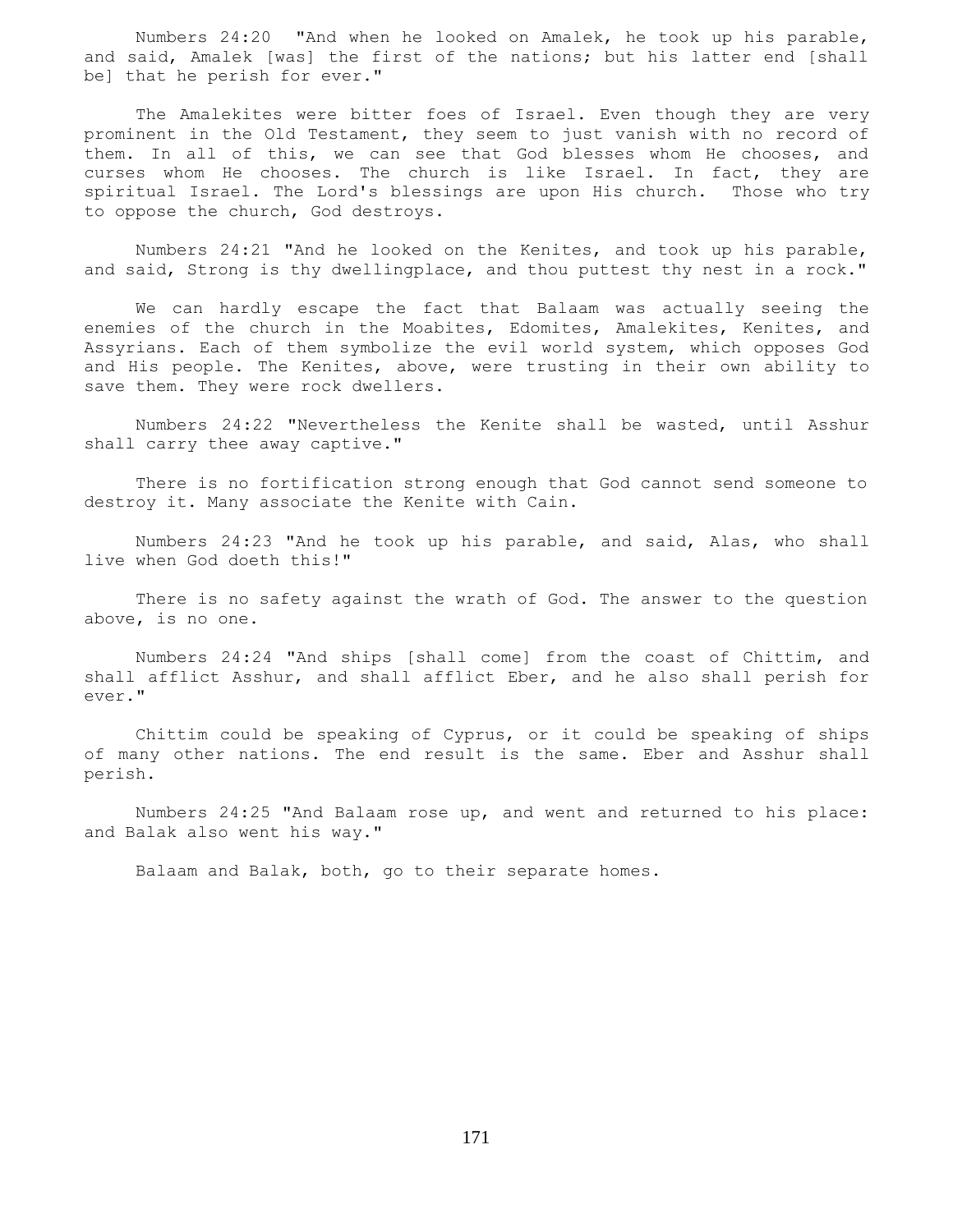## Numbers 30 Questions

1. What did Balaam usually do after the sacrifices? 2. The Israelites were forbidden 3. When Balaam lifted his eyes, what did he see? 4. What was the Spirit that came upon Balaam? 5. The things coming from Balaam's mouth are actually whose? 6. What is happening in verse 4? 7. A person, whose eyes had been opened of God, would have to see what? 8. What was so miraculous about the shoes of the Israelites? 9. What was even more miraculous, than the blessings God had bestowed on Israel personally? 10. How does Balaam describe the camp of the Israelites? 11. What does the name "Agag" mean? 12. Israel had as the strength of a 13. Quote Genesis chapter 12 verses 2 and 3. 14. Quote Matthew chapter 25 verse 40. 15. How did Balak show his anger toward Balaam? 16. What was he angry about? 17. What had Balak planned to do for Balaam, if he cursed Israel? 18. Quote Numbers chapter 24 verse 13. 19. What is "advertise", in verse 14, saying? 20. What is the parable in verse 15 really? 21. Who is the "Star" and "Sceptre"? 22. What happens to Edom? 23. Who is the King, that Balaam sees in the vision? 24. The Amalekites were bitter foes of 25. What happens to those who oppose the church? 26. Balaam was seeing the enemies of the church in whom? 27. Many associate the Kenite with \_\_\_\_\_\_\_\_. 28. Chittum could be speaking of \_\_\_\_\_\_\_\_.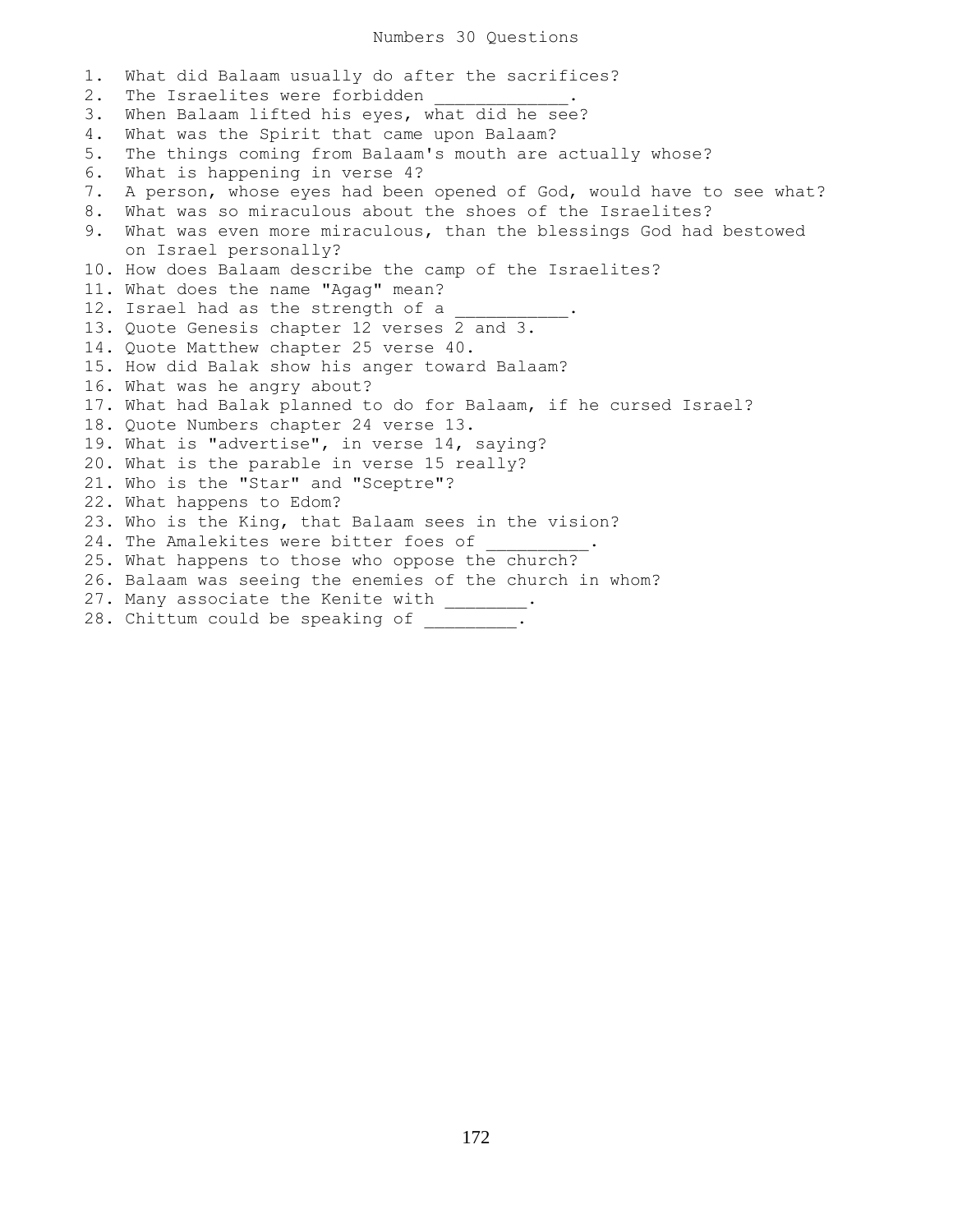We will begin this lesson in Numbers 25:1 "And Israel abode in Shittim, and the people began to commit whoredom with the daughters of Moab."

 It appears, this Shittim was the location of the center of the encampment. The Israelites had been successful in their battles, and have settled down to rest. The idle mind has a way of causing a person to sin. These Moabite women were forbidden to the Hebrew men, but this did not seem to stop them. The following Scripture is the very reason God did not want them to mix. Exodus 34:16 "And thou take of their daughters unto thy sons, and their daughters go a whoring after their gods, and make thy sons go a whoring after their gods."

 Numbers 25:2 "And they called the people unto the sacrifices of their gods: and the people did eat, and bowed down to their gods."

 We find that lust of the flesh caused these men to follow these Moabite women. They sinned greatly, when they followed these women, and sacrificed to false gods. They ate the food offered in sacrifice, as well. In this, they have committed physical and spiritual adultery. God will not allow the worship of false gods under any circumstances.

 Numbers 25:3 "And Israel joined himself unto Baal-peor: and the anger of the LORD was kindled against Israel."

 This "Baal-peor" was a false god that used sex to lure its people. It was the worst kind of worship of false gods. This worship of false gods greatly angered God.

 Numbers 25:4 "And the LORD said unto Moses, Take all the heads of the people, and hang them up before the LORD against the sun, that the fierce anger of the LORD may be turned away from Israel."

 We see the terrible wrath that God had on their leaders, who encouraged them in this terrible sin. God holds the leaders of each of the groups responsible. They are killed, and hung up before all the people, to see the seriousness of this sin. Whether they were hung, or crucified, we do not know. We do know they were killed, and left hanging for all the sinners to see.

 Numbers 25:5 "And Moses said unto the judges of Israel, Slay ye every one his men that were joined unto Baal-peor."

 Every man, that was involved in the worship of this false god, was to be killed by the judges.

 Numbers 25:6 "And, behold, one of the children of Israel came and brought unto his brethren a Midianitish woman in the sight of Moses, and in the sight of all the congregation of the children of Israel, who [were] weeping [before] the door of the tabernacle of the congregation."

 This is the first mention of the Midianitish woman. This could have even been the source of the problem with the Moabitish women. It appears, they came to the door of the tabernacle weeping.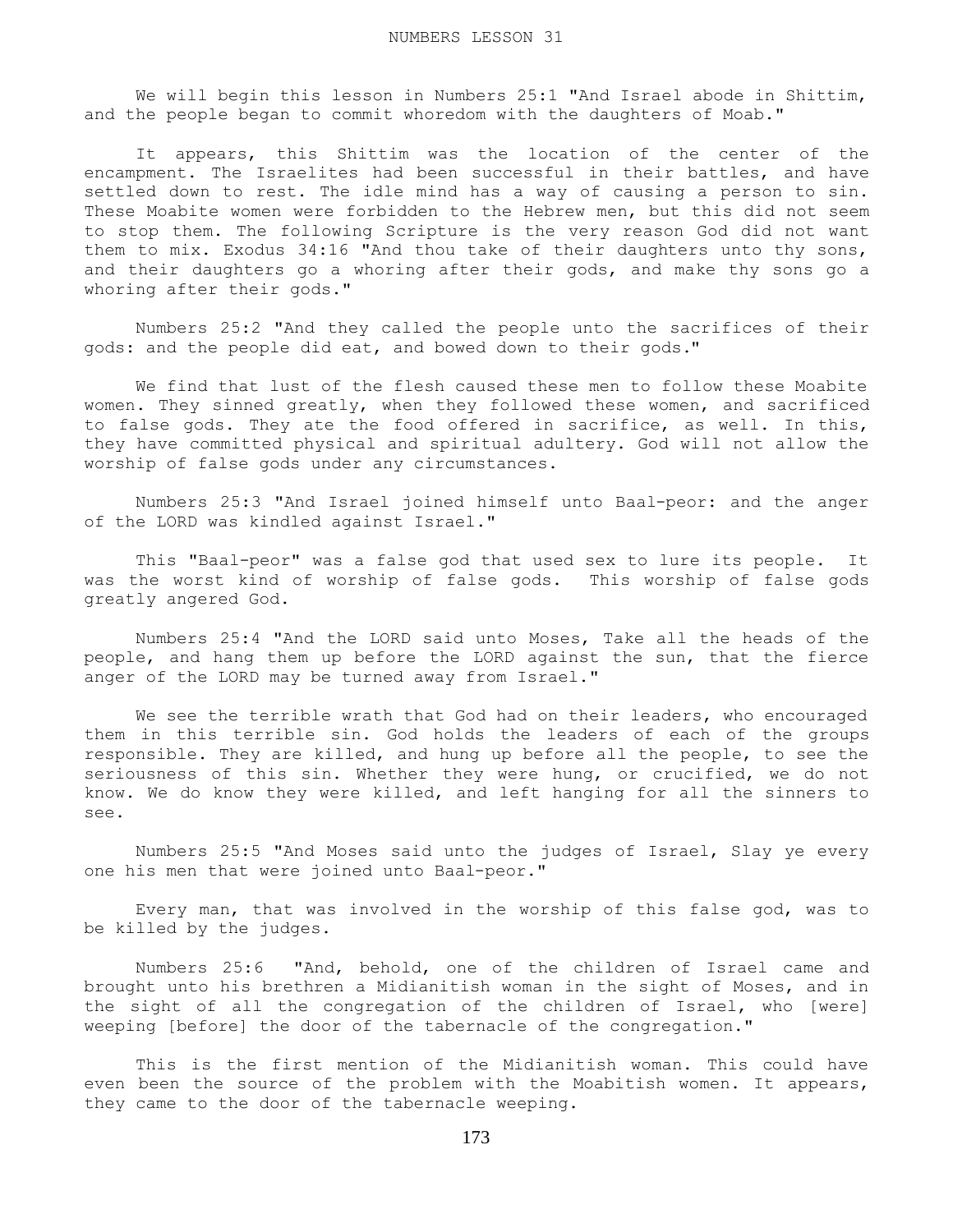Numbers 25:7 "And when Phinehas, the son of Eleazar, the son of Aaron the priest, saw [it], he rose up from among the congregation, and took a javelin in his hand;"

 "Phinehas" was the grandson of Aaron. He was in line for the job of high priest, just under Eleazar. Phinehas relates the problem of this false worship to this Midianitish woman, and the Israelite who took her. He armed himself with a javelin to punish them.

 Numbers 25:8 "And he went after the man of Israel into the tent, and thrust both of them through, the man of Israel, and the woman through her belly. So the plague was stayed from the children of Israel."

 Phinehas' action against these two, who had started the trouble, showed the utter disgust of the priesthood for this sin. God stayed the plague, because He felt the priest could handle the situation. Notice, Phinehas killed both the man and the woman. They were each guilty. They were each punished.

 Numbers 25:9 "And those that died in the plague were twenty and four thousand."

 Before the plague stopped, 24,000 died. We must remember that God will bring a plague upon the people, if the people will not govern themselves. We have a plague in our land today. It is A.I.D.S. God will not allow the abomination of homosexuality, and lesbianism to go unchecked. If the nation does not stop it, God will.

 Numbers 25:10 "And the LORD spake unto Moses, saying," Numbers 25:11 "Phinehas, the son of Eleazar, the son of Aaron the priest, hath turned my wrath away from the children of Israel, while he was zealous for my sake among them, that I consumed not the children of Israel in my jealousy."

 Had not this one man stood up and spoke out against this abomination, God would have killed the whole nation.

 Numbers 25:12 "Wherefore say, Behold, I give unto him my covenant of peace:"

 The zeal of Phinehas to do what was right in the sight of God, brought God's approval. He brought great peace to Phinehas.

 Numbers 25:13 "And he shall have it, and his seed after him, [even] the covenant of an everlasting priesthood; because he was zealous for his God, and made an atonement for the children of Israel."

 God makes an everlasting covenant of peace with Phinehas, and his descendents. His action brought atonement for all the people. It appears that, somehow, this had something to do with Balaam. We do know that Balaam was a Midianite.

 Numbers 25:14 "Now the name of the Israelite that was slain, [even] that was slain with the Midianitish woman, [was] Zimri, the son of Salu, a prince of a chief house among the Simeonites."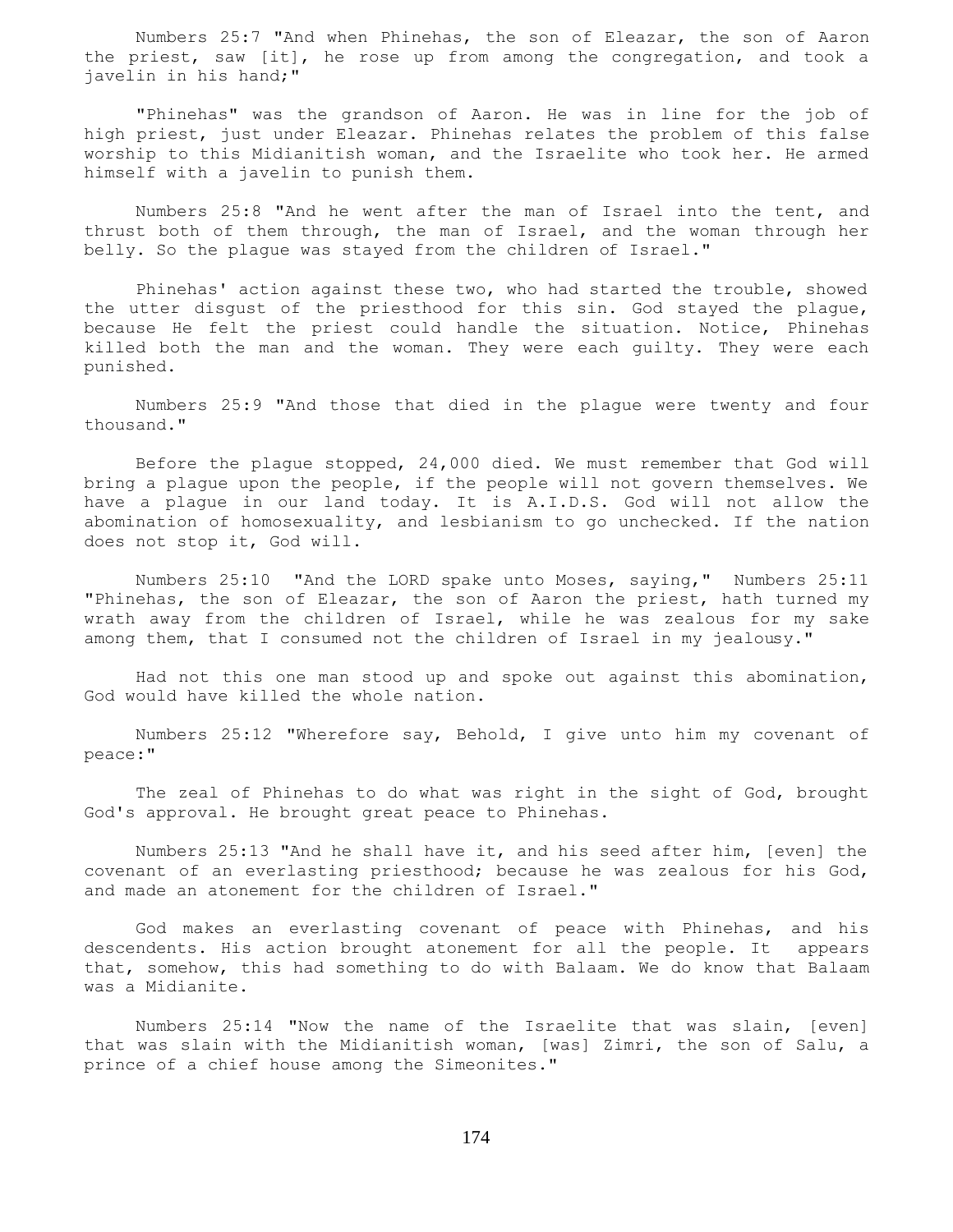This is the only time this particular person, Zimri, is mentioned in the Bible. He was a descendent of Simeom. The fact that the person's name involved is given here, gives more evidence that this was a real happening, and not just a lesson to be learned.

 Numbers 25:15 "And the name of the Midianitish woman that was slain [was] Cozbi, the daughter of Zur; he [was] head over a people, [and] of a chief house in Midian."

 The name "Cozbi" means false. What an appropriate name. Zur was a chief among his people. He is, in fact, spoken of as one of the 5 kings of Midian. All of this adds to the evidence that this whole thing was planned by the Midianites.

 Numbers 25:16 "And the LORD spake unto Moses, saying," Numbers 25:17 "Vex the Midianites, and smite them:"

This is another way of saying attack them in war. It really appears, that the women of Midian were part of a plot by Balaam to bring disaster to Israel. They used the lust of the men to entrap them. God sees through the plan and says, destroy them.

 Numbers 25:18 "For they vex you with their wiles, wherewith they have beguiled you in the matter of Peor, and in the matter of Cozbi, the daughter of a prince of Midian, their sister, which was slain in the day of the plague for Peor's sake."

 These women were indulging in sex with the men of Israel, not out of desire for them, but to destroy them. The men of Israel are indulging in sex because of lust. The men are lusting after the women to the extent, that they were even worshipping their false gods. God says, kill the Midianites for plotting such a thing.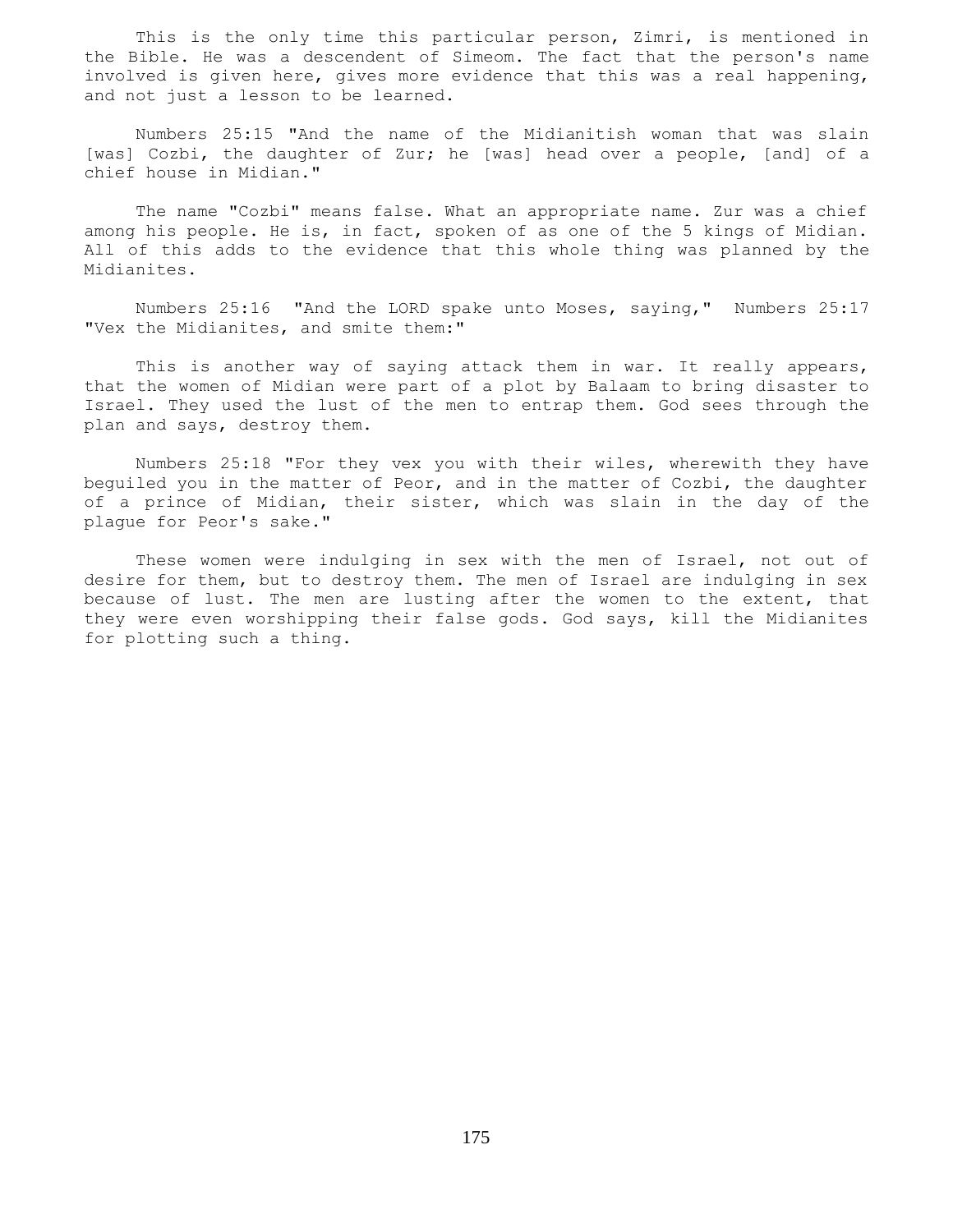1. What sin did the people begin to commit? 2. Quote Exodus chapter 34 verse 16. 3. Where did this sin lead the men of Israel? 4. They have committed \_\_\_\_\_\_\_\_\_\_\_\_ and \_\_\_\_\_\_\_\_\_\_\_\_\_ adultery. 5. What was "Baal-peor"? 6. What did God tell Moses to do with all the heads of the people? 7. Why were they hung before the people? 8. Who did Moses tell the judges to kill? 9. In verse 6, we see a \_\_\_\_\_\_\_\_\_\_\_\_\_ woman. 10. Where did they come weeping? 11. Who was "Phinehas"? 12. What did he do? 13. The was stopped, because of his actions. 14. How many died in the plaque? 15. What is the plague in our land today? 16. What did God tell Moses had stopped the plague? 17. What would have happened to the whole nation, if Phinehas had not done this? 18. What covenant did God make with Phinehas? 19. What did his action bring to the people? 20. What was the name of the Israelite that Phinehas killed? 21. Who was the Midianitish woman? 22. Who was her father? 23. What position did he have in the land of Midian? 24. Who had planned this whole thing? 25. What does God tell Moses to do to Midian? 26. How had the women of Midian trapped the men of Israel? 27. The men's lust had even led them to their

\_\_\_\_\_\_\_.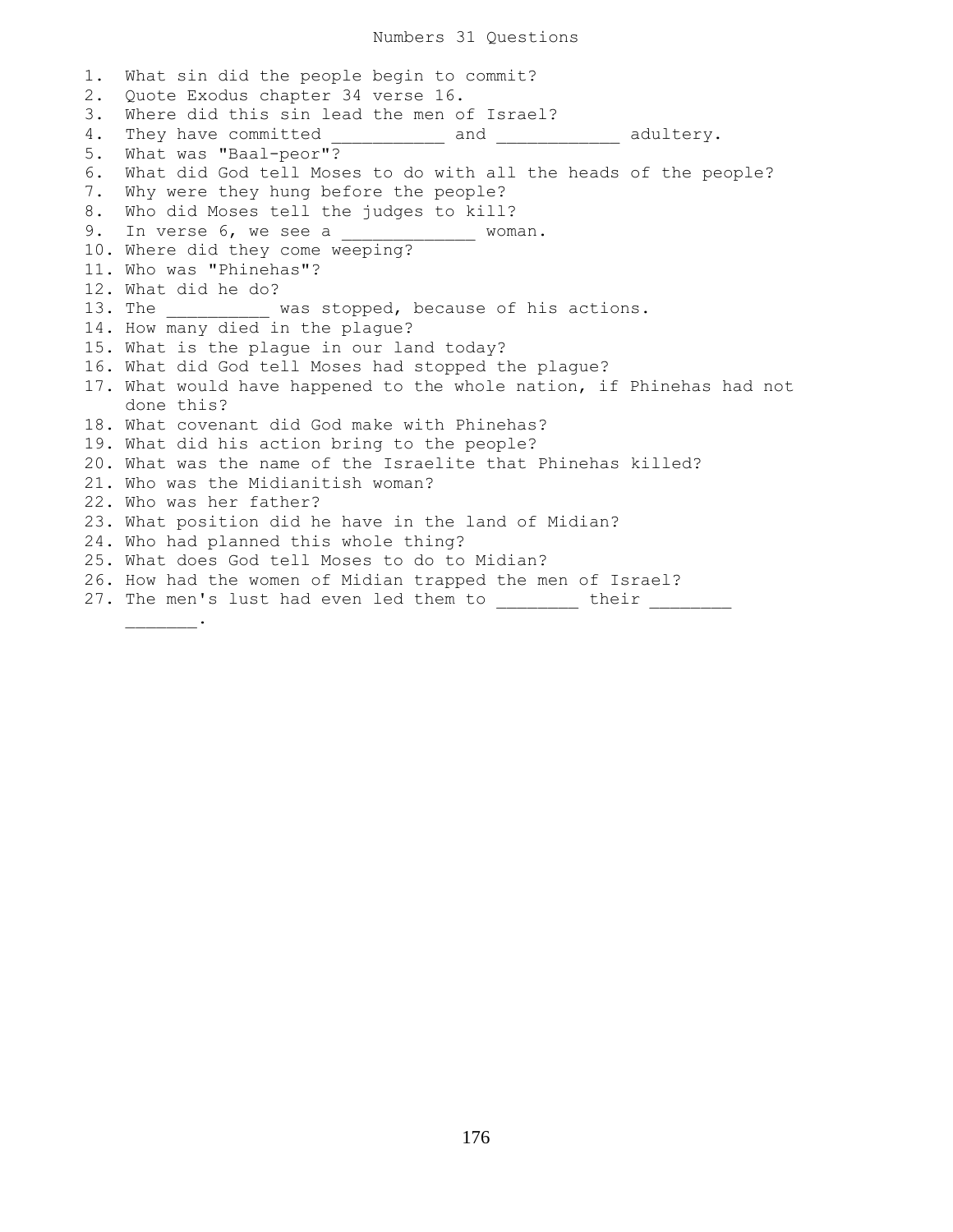We will begin this lesson in Numbers 26:1 "And it came to pass after the plague, that the LORD spake unto Moses and unto Eleazar the son of Aaron the priest, saying,"

This plague, in the last lesson, had reduced the number of people by 24,000 people. This seems to be the last large reduction of the people, before they went into the promised land. This has to do with all the people, since God speaks to Moses and Eleazar. You remember, Aaron has died and Eleazar took his place as high priest.

 Numbers 26:2 "Take the sum of all the congregation of the children of Israel, from twenty years old and upward, throughout their fathers' house, all that are able to go to war in Israel."

 They had taken a census at the beginning of the journey over 38 years ago. Now the end of the journey is near, and they will take the census again.

 Numbers 26:3 "And Moses and Eleazar the priest spake with them in the plains of Moab by Jordan [near] Jericho, saying,"

 Then Eleazar and Moses call all the leaders of the twelve tribes together, to take a count of all the men of each tribe 20 years old and older. This is just before they go into Jericho.

 Numbers 26:4 "[Take the sum of the people], from twenty years old and upward; as the LORD commanded Moses and the children of Israel, which went forth out of the land of Egypt."

 This count is to be taken in the very same manner as the earlier census.

 Numbers 26:5 "Reuben, the eldest son of Israel: the children of Reuben; Hanoch, [of whom cometh] the family of the Hanochites: of Pallu, the family of the Palluites:" Numbers 26:6 "Of Hezron, the family of the Hezronites: of Carmi, the family of the Carmites." Numbers 26:7 "These [are] the families of the Reubenites: and they that were numbered of them were forty and three thousand and seven hundred and thirty."

 We find the list corresponds with the sons of Reuben in the following verse. Genesis 46:9 "And the sons of Reuben; Hanoch, and Phallu, and Hezron, and Carmi." The tribe of Reuben at the end of the wilderness wanderings were 43,730 people. The earlier count had been 46,500. This is a loss of 2,770 people during the wilderness wanderings.

Numbers 26:8 "And the sons of Pallu; Eliab."

 Eliab was father of Dathan and Abiram, the leaders of the revolt against Moses. Eliab had another son named Nemuel.

 Numbers 26:9 "And the sons of Eliab; Nemuel, and Dathan, and Abiram. This [is that] Dathan and Abiram, [which were] famous in the congregation,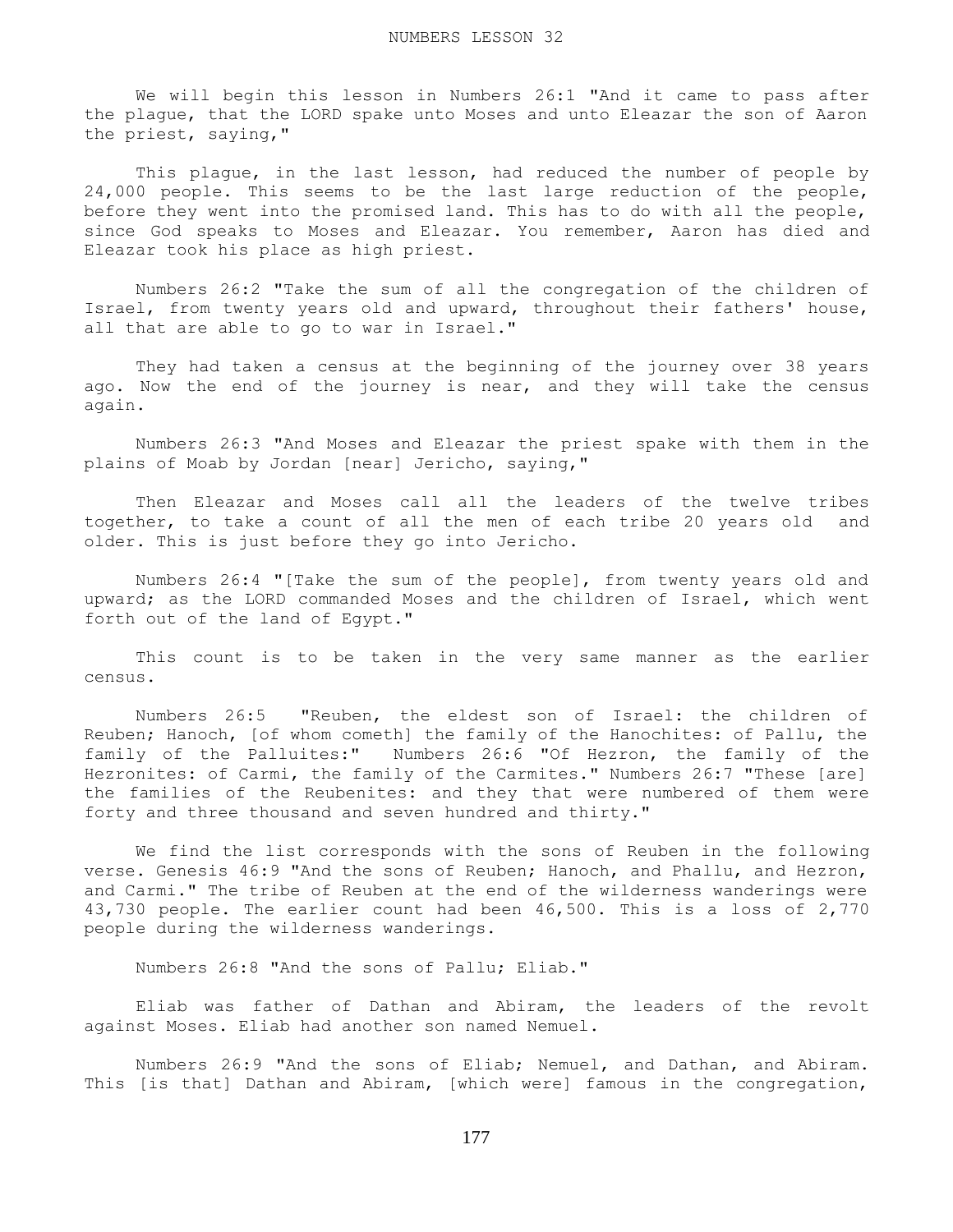who strove against Moses and against Aaron in the company of Korah, when they strove against the LORD:"

 Numbers 16:1 "Now Korah, the son of Izhar, the son of Kohath, the son of Levi, and Dathan and Abiram, the sons of Eliab, and On, the son of Peleth, sons of Reuben, took [men]:" Numbers 16:2 "And they rose up before Moses, with certain of the children of Israel, two hundred and fifty princes of the assembly, famous in the congregation, men of renown:"

 Numbers 26:10 "And the earth opened her mouth, and swallowed them up together with Korah, when that company died, what time the fire devoured two hundred and fifty men: and they became a sign."

 Dathan, and Abiram were undoubtedly swallowed up with their people. Korah was swallowed up with Dathan and Abiram. The other leaders of the 250 revolters were burned with fire. They became a sign to all the people not to commit this type sin again.

Numbers 26:11 "Notwithstanding the children of Korah died not."

The Korahites were specifically not killed.

 Numbers 26:12 "The sons of Simeon after their families: of Nemuel, the family of the Nemuelites: of Jamin, the family of the Jaminites: of Jachin, the family of the Jachinites:" Numbers 26:13 " Of Zerah, the family of the Zarhites: of Shaul, the family of the Shaulites." Numbers 26:14 "These [are] the families of the Simeonites, twenty and two thousand and two hundred."

 In the first count of the tribe of Simeon, there were counted 59,300. The count here is 22,200. There is a loss of 37,100 since the first count. This, possibly, is because so many of them were swallowed up when the earth opened.

 Numbers 26:15 "The children of Gad after their families: of Zephon, the family of the Zephonites: of Haggi, the family of the Haggites: of Shuni, the family of the Shunites:" Numbers 26:16 "Of Ozni, the family of the Oznites: of Eri, the family of the Erites:" Numbers 26:17 "Of Arod, the family of the Arodites: of Areli, the family of the Arelites." Numbers 26:18 "These [are] the families of the children of Gad according to those that were numbered of them, forty thousand and five hundred."

 The children of Gad at this second counting were numbered 40,500. The earlier count of the tribe of Gad was 45,650. Again, we see a reduction of them by 5,150.

 Numbers 26:19 "The sons of Judah [were] Er and Onan: and Er and Onan died in the land of Canaan."

 Genesis 38:7 "And Er, Judah's firstborn, was wicked in the sight of the LORD; and the LORD slew him." The following is speaking of Onan. Genesis 38:10 "And the thing which he did displeased the LORD: wherefore he slew him also." We see that both of these sons died without leaving an heir.

 Numbers 26:20 "And the sons of Judah after their families were; of Shelah, the family of the Shelanites: of Pharez, the family of the Pharzites: of Zerah, the family of the Zarhites." Numbers 26:21 "And the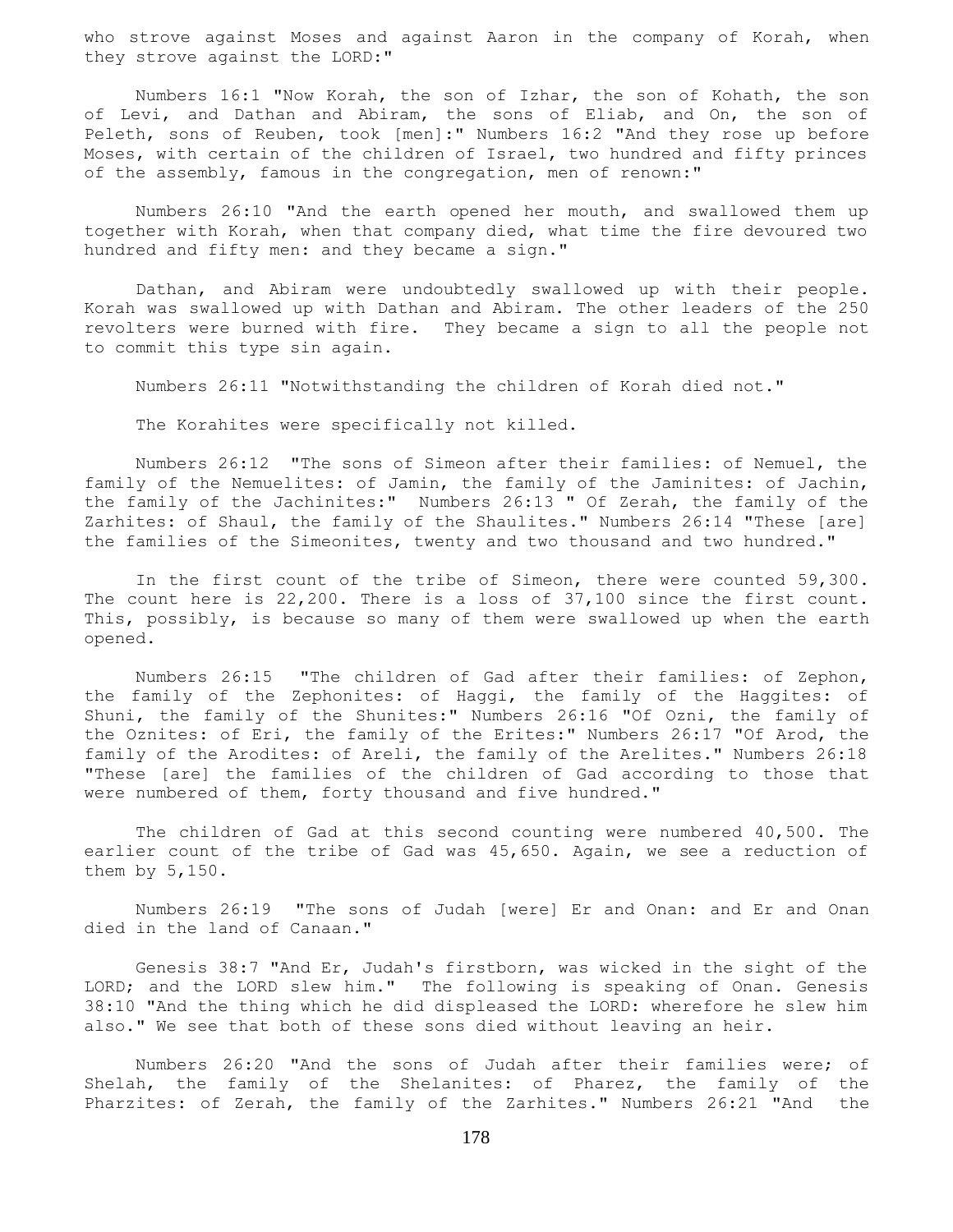sons of Pharez were; of Hezron, the family of the Hezronites: of Hamul, the family of the Hamulites."

 Zerah and Pharez were the sons of Judah by his daughter-in-law Tamar. The others mentioned are grandsons.

 Numbers 26:22 "These [are] the families of Judah according to those that were numbered of them, threescore and sixteen thousand and five hundred."

 The descendents of Judah at this count were 76,500. At the earlier count, there were 74,600. This means there was an increase in the number of 1,900 people.

 Numbers 26:23 "[Of] the sons of Issachar after their families: [of] Tola, the family of the Tolaites: of Pua, the family of the Punites:" Numbers 26:24 "Of Jashub, the family of the Jashubites: of Shimron, the family of the Shimronites." Numbers 26:25 "These [are] the families of Issachar according to those that were numbered of them, threescore and four thousand and three hundred."

At this count there were 64,300. In the earlier count, there had been 54,400 people. We see there was an increase of the descendents of Issachar of 9,900 people.

 Numbers 26:26 "[Of] the sons of Zebulun after their families: of Sered, the family of the Sardites: of Elon, the family of the Elonites: of Jahleel, the family of the Jahleelites." Numbers 26:27 "These [are] the families of the Zebulunites according to those that were numbered of them, threescore thousand and five hundred."

 The tribe of Zebulun, at this count, was 60,500. At the beginning of the march, they were numbered 57,400. We see there was an increase of 3,100 people.

 Numbers 26:28 "The sons of Joseph after their families [were] Manasseh and Ephraim."

Manasseh's and Ephraim's tribes had been counted separate earlier.

 Numbers 26:29 "Of the sons of Manasseh: of Machir, the family of the Machirites: and Machir begat Gilead: of Gilead [come] the family of the Gileadites." Numbers 26:30 "These [are] the sons of Gilead: [of] Jeezer, the family of the Jeezerites: of Helek, the family of the Helekites:" Numbers 26:31 "And [of] Asriel, the family of the Asrielites: and [of] Shechem, the family of the Shechemites:" Numbers 26:32 "And [of] Shemida, the family of the Shemidaites: and [of] Hepher, the family of the Hepherites." Numbers 26:33 "And Zelophehad the son of Hepher had no sons, but daughters: and the names of the daughters of Zelophehad [were] Mahlah, and Noah, Hoglah, Milcah, and Tirzah."

 Zelophehad had no sons, so his daughters are listed here. These are not just Manasseh's sons, but grandsons, as well.

 Numbers 26:34 "These [are] the families of Manasseh, and those that were numbered of them, fifty and two thousand and seven hundred."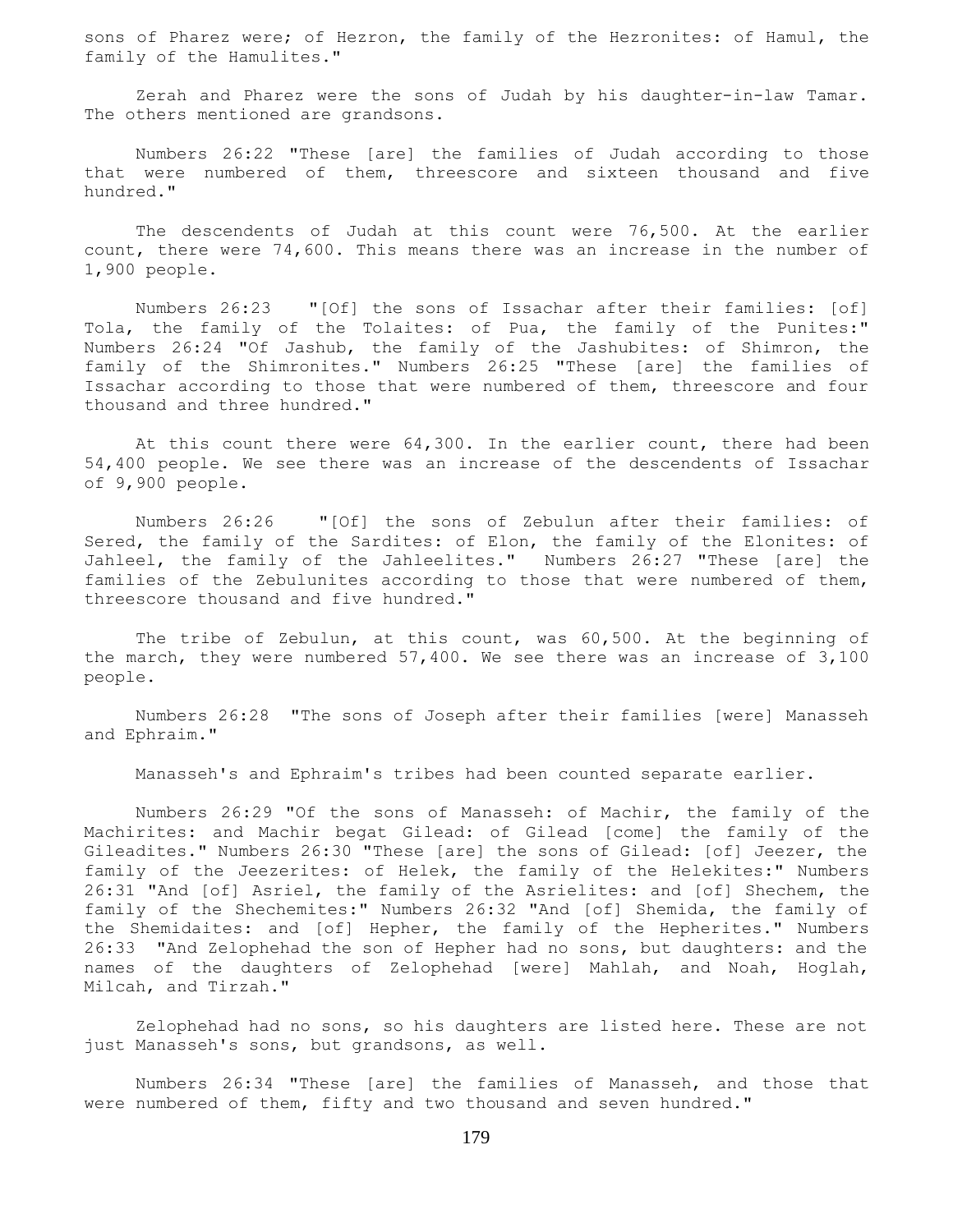The count of Manasseh's descendents at this count were 52,700. In the first count, they were numbered 32,200. They had increased greatly by 20,500 people.

 Numbers 26:35 "These [are] the sons of Ephraim after their families: of Shuthelah, the family of the Shuthalhites: of Becher, the family of the Bachrites: of Tahan, the family of the Tahanites." Numbers 26:36 "And these [are] the sons of Shuthelah: of Eran, the family of the Eranites." Numbers 26:37 "These [are] the families of the sons of Ephraim according to those that were numbered of them, thirty and two thousand and five hundred. These [are] the sons of Joseph after their families."

 Ephraim's descendents were numbered 32,500 at this count. At the earlier count, there had been 40,500. We see that Ephraim's descendents had reduced in number from the first count by 8,000.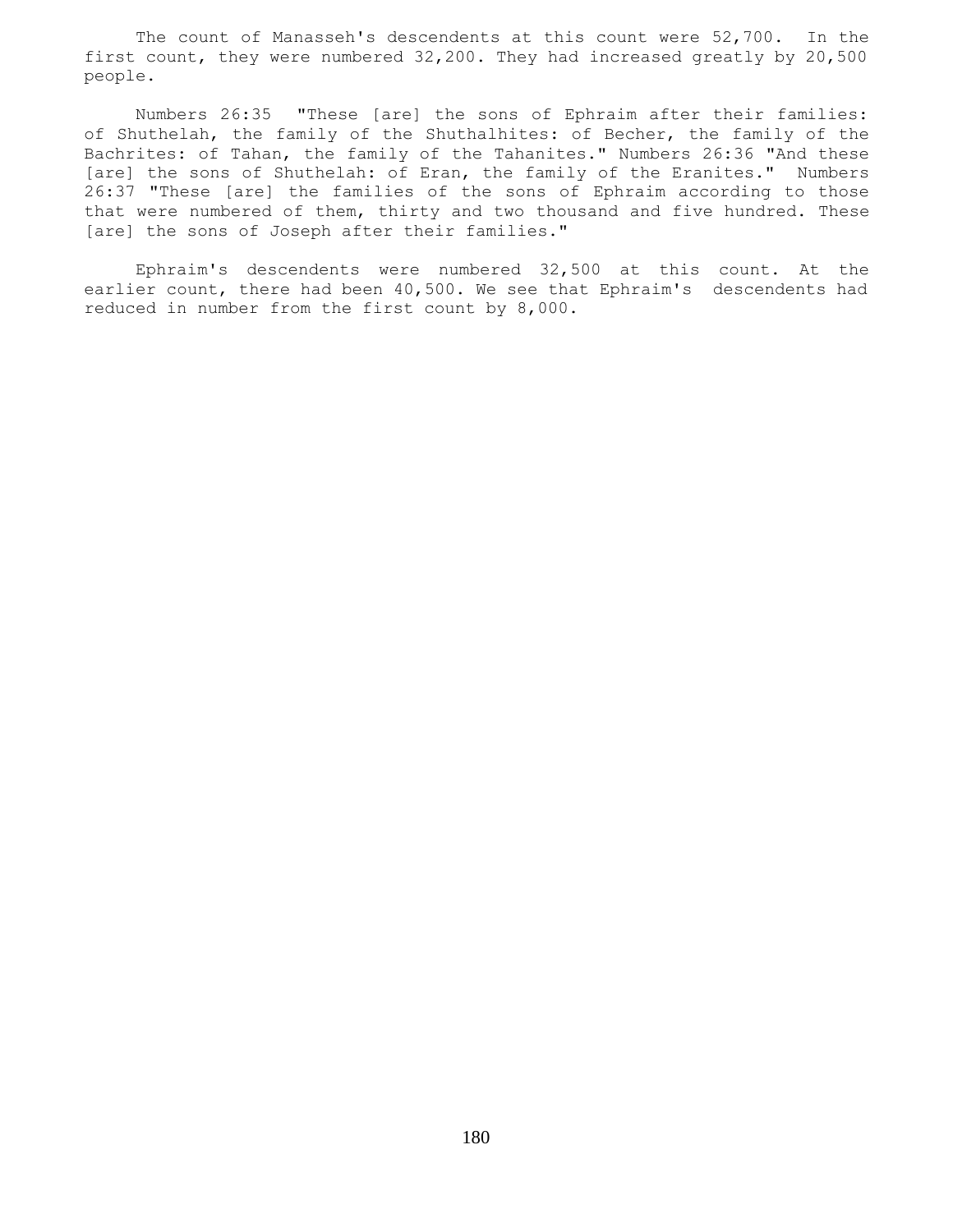Numbers 32 Questions

1. Who did God speak to after the plague? 2. The plague reduced the people by 3. Why is Eleazar mentioned in place of Aaron? 4. What does God tell them to do? 5. How many years ago had they taken a census? 6. They camped near \_\_\_\_\_\_\_\_ at this time. 7. Who was the oldest son of Jacob {Israel}? 8. How many sons of Reuben are mentioned here? 9. How many fewer people did they have, than at the first count? 10. Who was Eliab the father of? 11. What terrible thing had they done? 12. How many prices were opposed to Moses? 13. What happened to them? 14. What happened to Korah's children? 15. The tribe of Simeon reduced by how many on the wilderness wanderings? 16. Why do you suppose the number to be so great? 17. How many were the tribe of Gad reduced by? 18. What happened to Er and Onan? 19. Who was their father? 20. Zerah and Pharez were sons of whom? 21. How many did the tribe of Judah increase by on the wilderness wanderings? 22. Issachar's tribe increased by how many? 23. The tribe of Zebulun increased by 24. Manasseh and Ephraim were from what tribe? 25. What is unusual about them? 26. Zelophehad had no \_\_\_\_\_\_\_\_, so they listed his \_\_\_\_\_\_\_\_\_\_. 27. Manasseh's tribe increased by

28. How many had Ephraim's tribe reduced by?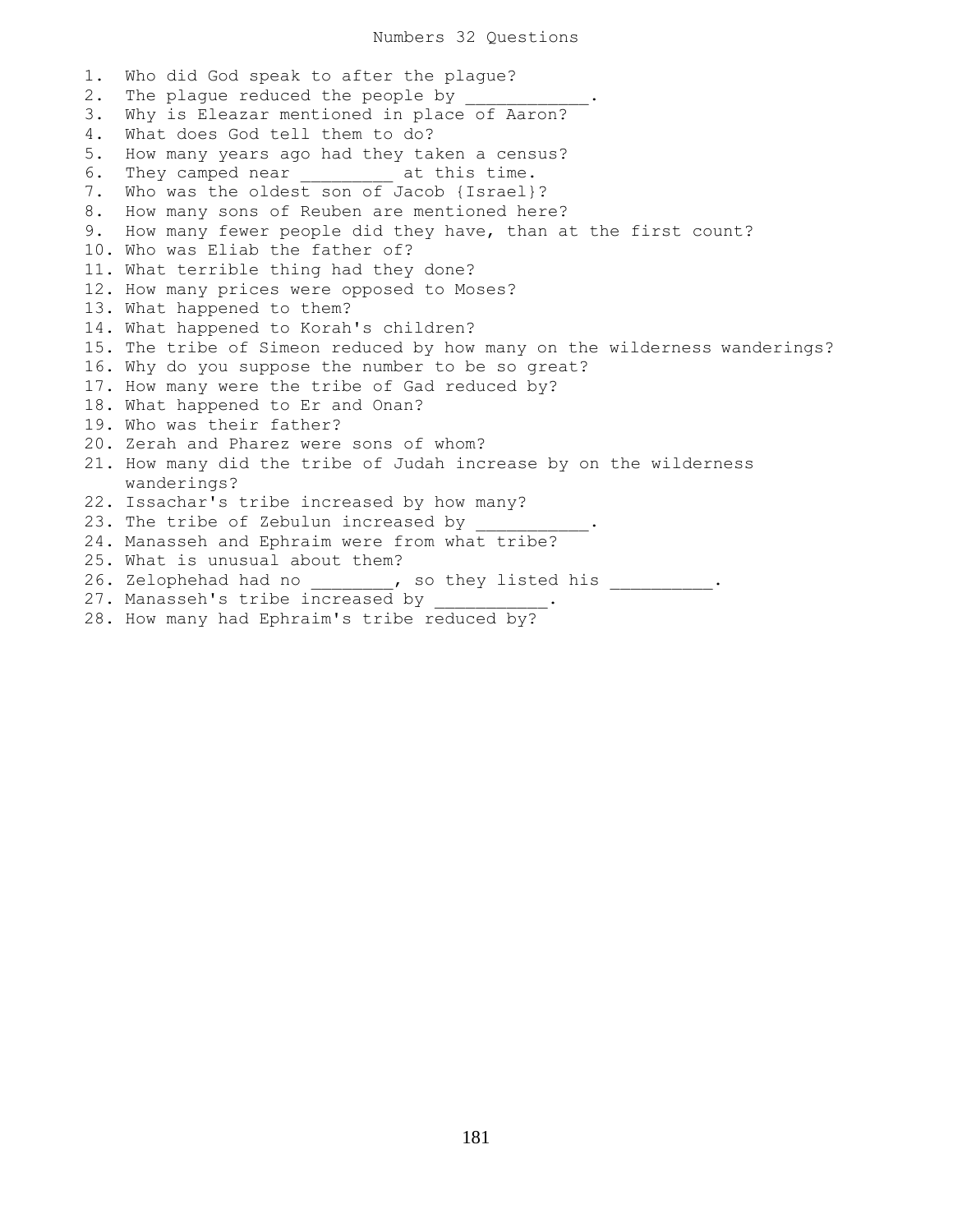We will begin this lesson in Numbers 26:38 "The sons of Benjamin after their families: of Bela, the family of the Belaites: of Ashbel, the family of the Ashbelites: of Ahiram, the family of the Ahiramites:"

 In the last lesson, the LORD told Moses and Eleazar to number the males 20 years old and older, who were able to go to war. Benjamin was the youngest son of Jacob. His mother was Jacob's beloved Rachel. The brother of Benjamin, who had the same mother, was Joseph.

 Numbers 26:39 "Of Shupham, the family of the Shuphamites: of Hupham, the family of the Huphamites." Numbers 26:40 "And the sons of Bela were Ard and Naaman: [of Ard], the family of the Ardites: [and] of Naaman, the family of the Naamites." Numbers 26:41 "These [are] the sons of Benjamin after their families: and they that were numbered of them [were] forty and five thousand and six hundred."

 The tribe of Benjamin at this counting, numbered 45,600. Their count earlier on this wilderness wandering was 35,400. We see this family has increased in size by 10,200.

 Numbers 26:42 "These [are] the sons of Dan after their families: of Shuham, the family of the Shuhamites. These [are] the families of Dan after their families." Numbers 26:43 "All the families of the Shuhamites, according to those that were numbered of them, [were] threescore and four thousand and four hundred."

 The number of Dan's tribe at this counting was 64,400. At the first census, they numbered 62,700. They have increased by 1,700.

 Numbers 26:44 "[Of] the children of Asher after their families: of Jimna, the family of the Jimnites: of Jesui, the family of the Jesuites: of Beriah, the family of the Beriites." Numbers 26:45 "Of the sons of Beriah: of Heber, the family of the Heberites: of Malchiel, the family of the Malchielites." Numbers 26:46 "And the name of the daughter of Asher [was] Sarah." Numbers 26:47 "These [are] the families of the sons of Asher according to those that were numbered of them; [who were] fifty and three thousand and four hundred."

 Asher's descendents at this count were 53,400. The earlier count on Asher's descendents was 41,500. They had increased by 11,900.

 Numbers 26:48 "[Of] the sons of Naphtali after their families: of Jahzeel, the family of the Jahzeelites: of Guni, the family of the Gunites:" Numbers 26:49 "Of Jezer, the family of the Jezerites: of Shillem, the family of the Shillemites." Numbers 26:50 "These [are] the families of Naphtali according to their families: and they that were numbered of them [were] forty and five thousand and four hundred."

 The sons of Naphtali who were counted here were 45,400. The earlier count was 53,400. We find they decreased by 8,000.

 Numbers 26:51 "These [were] the numbered of the children of Israel, six hundred thousand and a thousand seven hundred and thirty."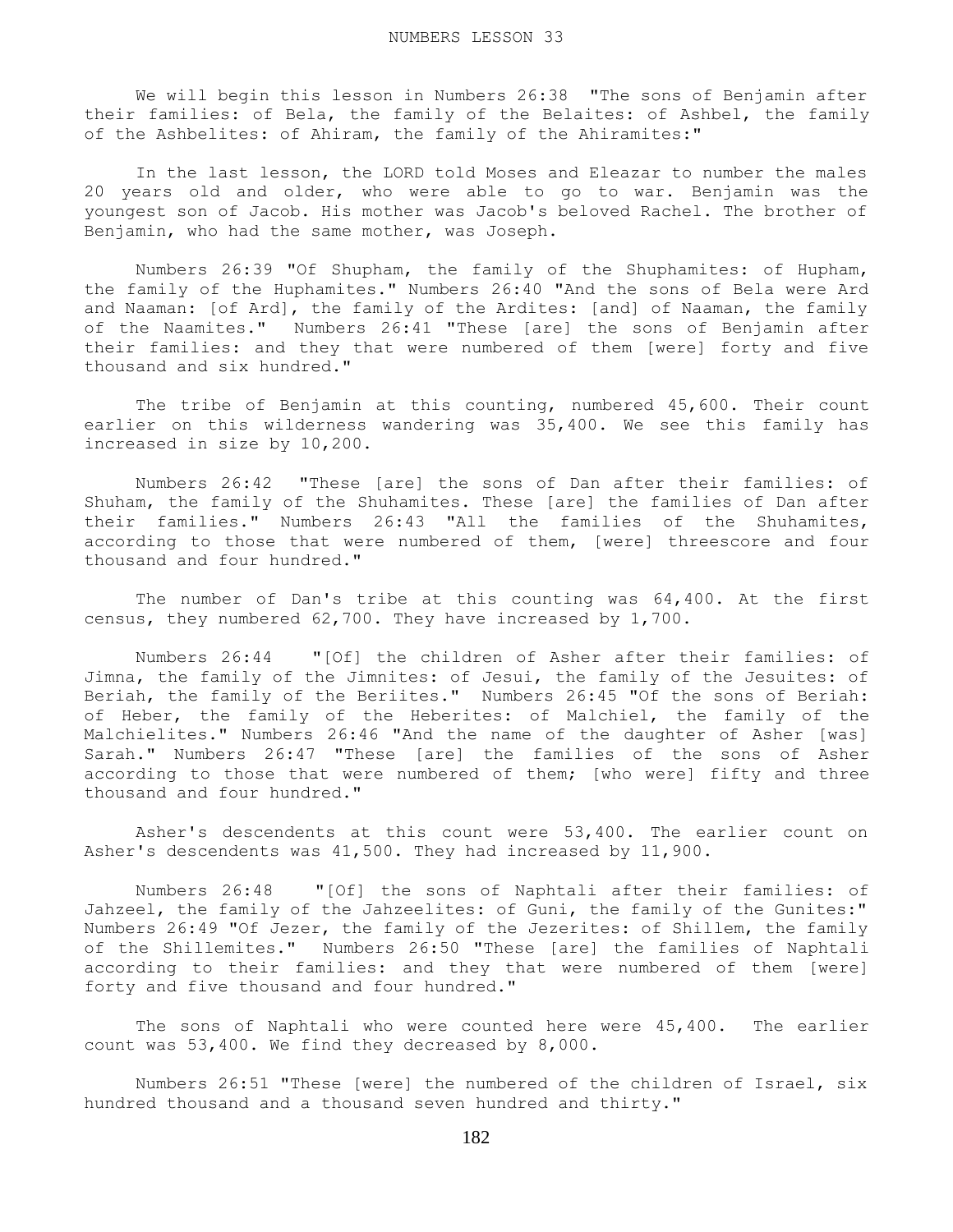The number counted, here, of all the tribes were 601,730. The number counted at the beginning of the journey was 603,550. There was a small decrease of the number of people who began the trip, because of the judgements from God that came upon them for sin. There were 1,820 fewer than started. This is almost the same number that started.

Numbers 26:52 "And the LORD spake unto Moses, saying,"

The difference, here, is that the LORD speaks to Moses alone.

 Numbers 26:53 "Unto these the land shall be divided for an inheritance according to the number of names."

 The inheritance of land alloted will be according to how many people each tribe has.

 Numbers 26:54 "To many thou shalt give the more inheritance, and to few thou shalt give the less inheritance: to every one shall his inheritance be given according to those that were numbered of him."

God wanted all of them to have their allotment equally.

 Numbers 26:55 "Notwithstanding the land shall be divided by lot: according to the names of the tribes of their fathers they shall inherit."

 This is saying rather than each one choosing what they wanted, and having an argument about the division, God will have them to cast lots.

 Numbers 26:56 "According to the lot shall the possession thereof be divided between many and few."

 The lot decides the situation of each person's inheritance. This is just saying, that those who are larger in number will have the larger allotment.

 Numbers 26:57 "And these [are] they that were numbered of the Levites after their families: of Gershon, the family of the Gershonites: of Kohath, the family of the Kohathites: of Merari, the family of the Merarites."

 Now, we see the tribes of the Levites. They were not numbered with the others, because they do not go to war. They are the servants of the Lord. They take care of the religious side of the life of the Israelites. They take care of the tabernacle, also.

 Numbers 26:58 "These [are] the families of the Levites: the family of the Libnites, the family of the Hebronites, the family of the Mahlites, the family of the Mushites, the family of the Korathites. And Kohath begat Amram."

Amram was the father of Moses, Aaron, and Miriam.

 Numbers 26:59 "And the name of Amram's wife [was] Jochebed, the daughter of Levi, whom [her mother] bare to Levi in Egypt: and she bare unto Amram Aaron and Moses, and Miriam their sister."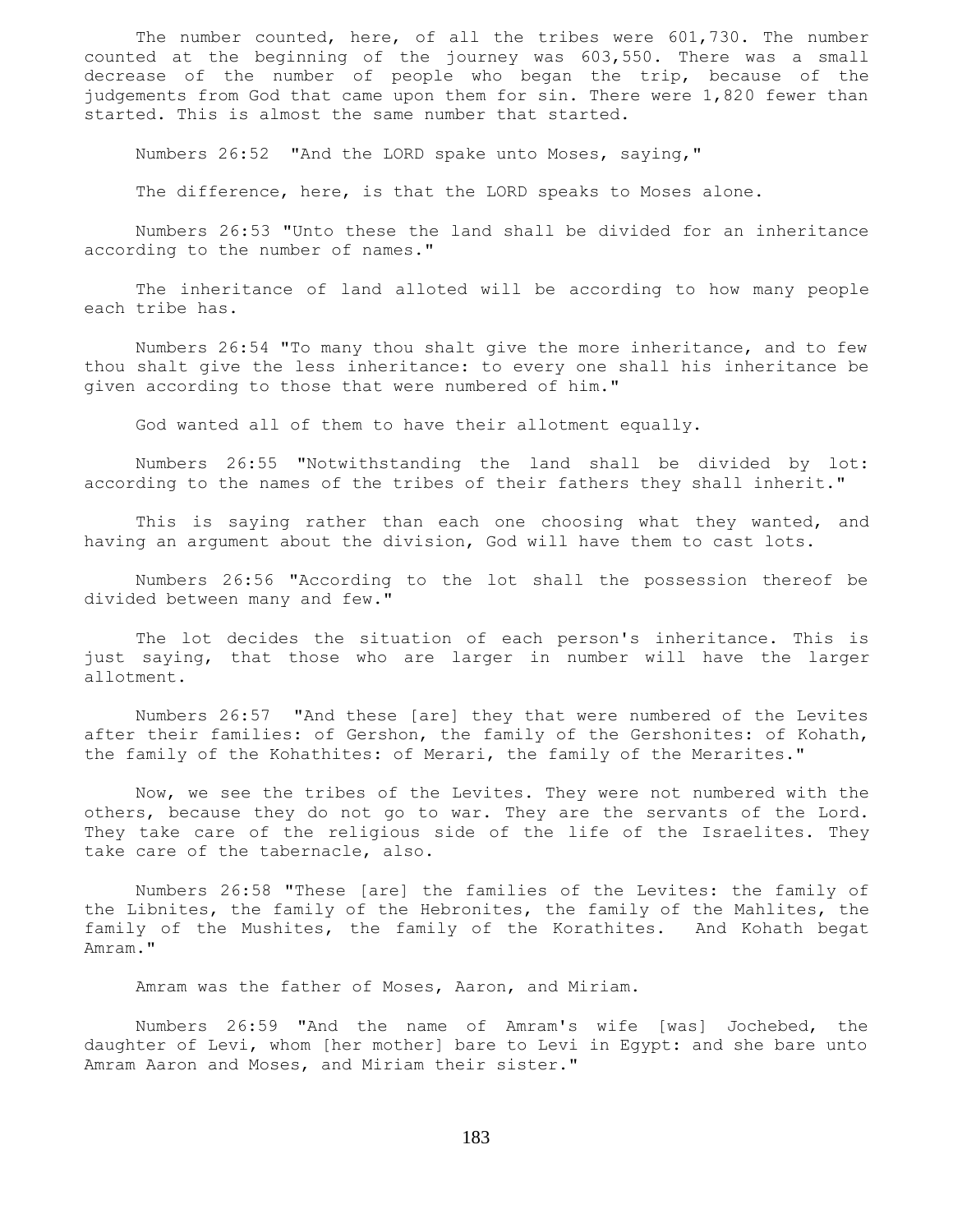Jochebed was of Levi, as well, as Amram. We see that both parents of Moses, Aaron, and Miriam were from the Levitical tribe.

 Numbers 26:60 "And unto Aaron was born Nadab, and Abihu, Eleazar, and Ithamar."

 Aaron was the first high priest. His sons would have been the priests in the temple. They were all to serve the Lord in the temple. Nadab and Abihu were killed with fire from off the altar of God. They carried strange fire into the tabernacle. Eleazar took over as high priest, when Aaron died.

 Numbers 26:61 "And Nadab and Abihu died, when they offered strange fire before the LORD."

The strange fire, probably, was the fact that they were drinking.

 Numbers 26:62 "And those that were numbered of them were twenty and three thousand, all males from a month old and upward: for they were not numbered among the children of Israel, because there was no inheritance given them among the children of Israel."

 The males of the Levites that were numbered at the end of the journey across the wilderness was 23,000. At the beginning of the journey they were numbered 22,000. This is an additional 1,000 people.

 Numbers 26:63 "These [are] they that were numbered by Moses and Eleazar the priest, who numbered the children of Israel in the plains of Moab by Jordan [near] Jericho."

 This is just saying, that Moses did exactly as God had commanded him to do. They numbered the people.

 Numbers 26:64 "But among these there was not a man of them whom Moses and Aaron the priest numbered, when they numbered the children of Israel in the wilderness of Sinai." Numbers 26:65 "For the LORD had said of them, They shall surely die in the wilderness. And there was not left a man of them, save Caleb the son of Jephunneh, and Joshua the son of Nun."

 Those who were numbered as men in the first census are all dead, except for Joshua and Caleb. God let them all die off, because of their lack of faith. The new generation of their descendents will inherit the promised land. Twelve men searched the promised land 40 days, and only two, Caleb and Joshua, brought a good report. They wandered 40 years to compensate for their 40 days of unbelief.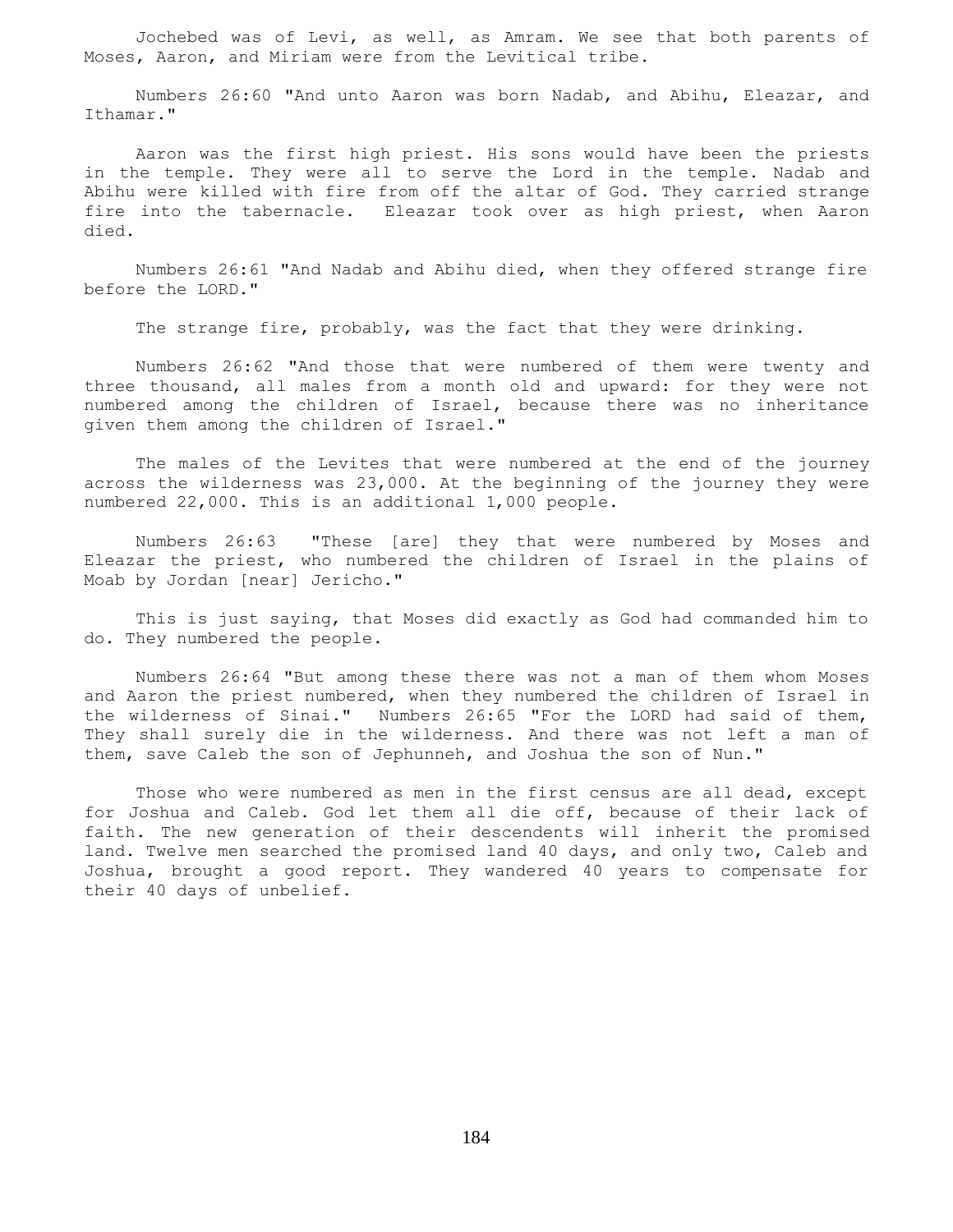1. Who did God tell to number the people? 2. Was the youngest son of Jacob. 3. Who was his mother? 4. His brother, who had the same mother, was 5. How many had the family of Benjamin increased at this counting? 6. How many had Dan's tribe increased at this counting? 7. Asher's tribe increased by what number? 8. Naphtali's tribe decreased by how many? 9. How many fewer, at this count, were the entire nation of Israel? 10. How shall the land be divided? 11. How will they decide, who gets what parcel of land? 12. How will they make the division fair for all? 13. Who were included in the families of the Levites? 14. What is different about the Levites? 15. Who begat Amram? 16. Who was Amram? 17. Amram's wife was 18. What tribe were they both from? 19. Who were Amram's and Jochebed's children? 20. Who was the first high priest? 21. What happened to his two oldest sons? 22. Why did this happen to them? 23. What was the strange fire, probably? 24. By how many did the Levite tribe grow during the wilderness wanderings? 25. Who took Aaron's place as high priest, when Aaron died? 26. Who were the only ones, of the twelve spies, who lived to see the promised land? 27. Why did they wander 40 years in the wilderness?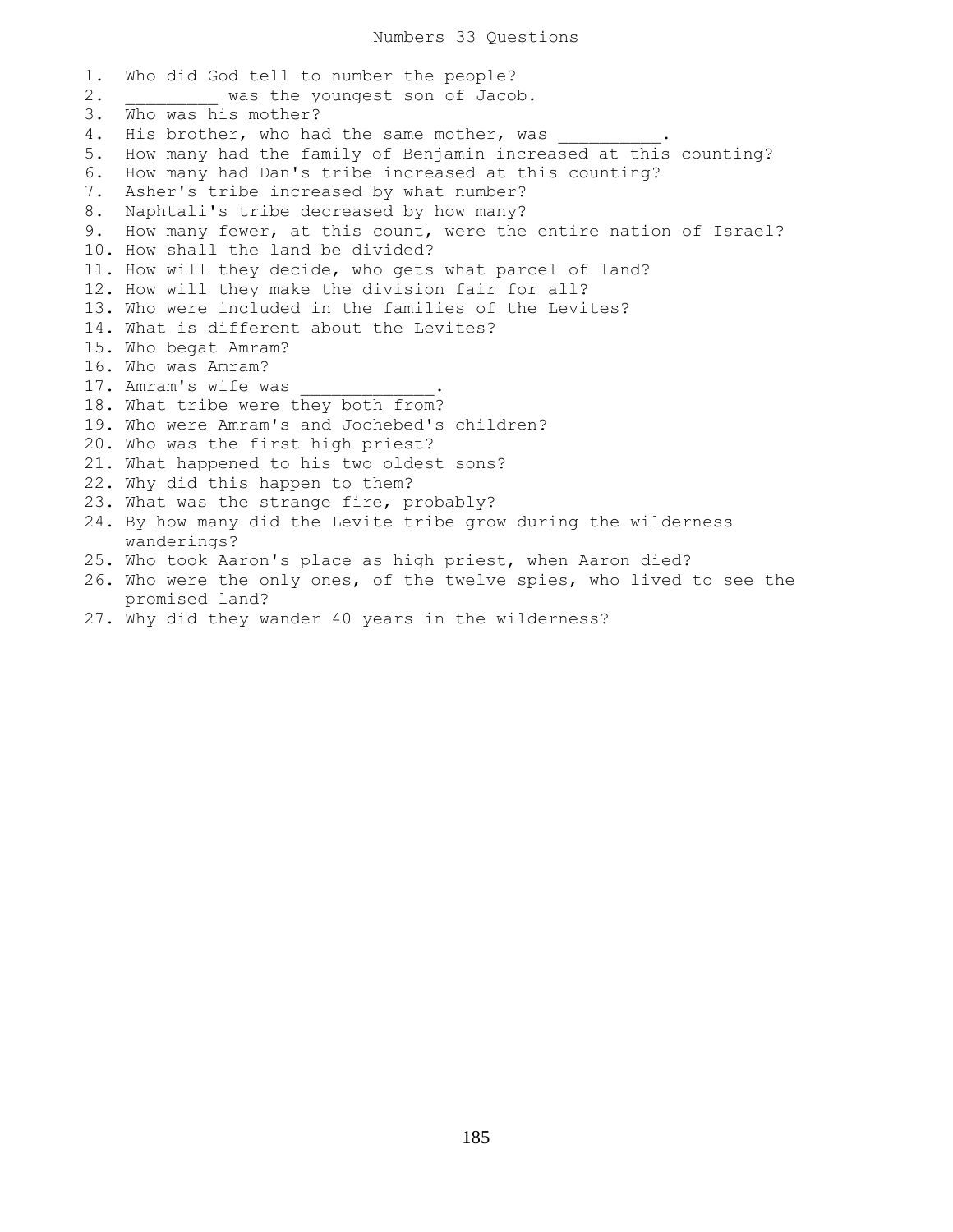We will begin this lesson in Numbers 27:1 "Then came the daughters of Zelophehad, the son of Hepher, the son of Gilead, the son of Machir, the son of Manasseh, of the families of Manasseh the son of Joseph: and these [are] the names of his daughters; Mahlah, Noah, and Hoglah, and Milcah, and Tirzah."

 There was a mention of these daughters in the last lesson. They would have been in the eighth generation from Jacob. It seems that Zelophehad had no sons.

 Numbers 27:2 "And they stood before Moses, and before Eleazar the priest, and before the princes and all the congregation, [by] the door of the tabernacle of the congregation, saying,"

 They have gone to those who speak for God in their nation. They stood by the door of the tabernacle to catch Moses and Eleazar, so they could have an audience.

 Numbers 27:3 "Our father died in the wilderness, and he was not in the company of them that gathered themselves together against the LORD in the company of Korah; but died in his own sin, and had no sons."

 They explain that their father was not of the 250 leaders who came against Moses out in the wilderness. It seems, he died as all natural men do. He had no sons, so that would have left their family without any land to live on. There seems to be a problem for women to receive land with the others, and these daughters are here to speak of the injustice of that. Notice, they do not come in protest. They come to petition God.

 Numbers 27:4 "Why should the name of our father be done away from among his family, because he hath no son? Give unto us [therefore] a possession among the brethren of our father."

 This is a legitimate request. They are as much a family of Jacob as all the rest. Their father's name should not be left out of the division of land, just because he had no son. They are asking for the land, that would have been allotted to their father, to be allotted to them.

Numbers 27:5 "And Moses brought their cause before the LORD."

 The wonderful thing about Moses is the fact that he goes to the LORD, with things he has never faced before. Moses wants to be fair, but he, also, wants to do it, as God would have him do it. Let God settle this matter, and Moses execute it.

Numbers 27:6 "And the LORD spake unto Moses, saying,"

 God never tired of Moses coming to him. We see that the LORD is right there with the answer.

 Numbers 27:7 "The daughters of Zelophehad speak right: thou shalt surely give them a possession of an inheritance among their father's brethren; and thou shalt cause the inheritance of their father to pass unto them."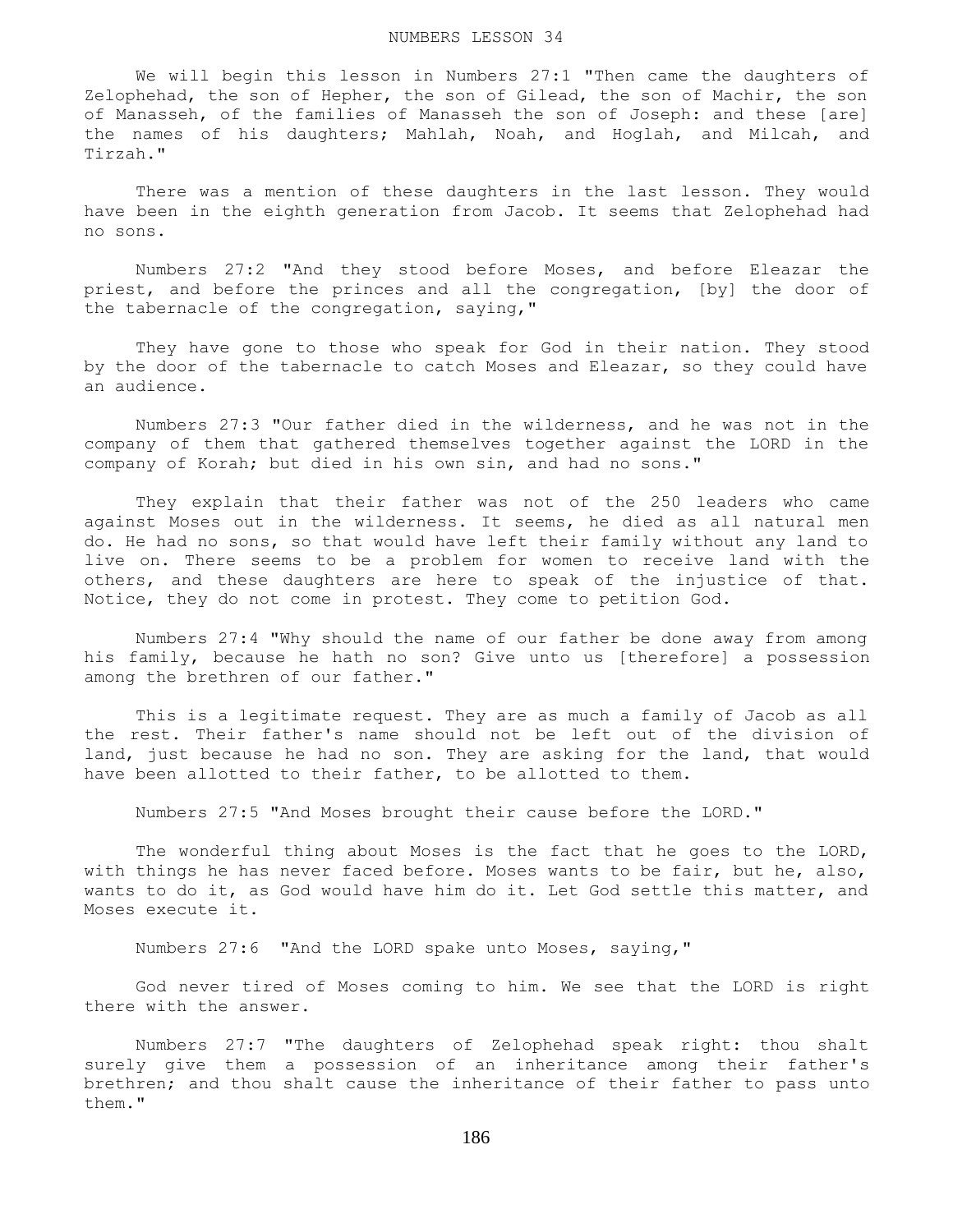This speaks volumes of the fairness of God for them. It, also, shows that God is no respecter of persons. Males and females have the same opportunity with Him. They are all to receive of the inheritance.

 Numbers 27:8 "And thou shalt speak unto the children of Israel, saying, If a man die, and have no son, then ye shall cause his inheritance to pass unto his daughter."

 Each time a problem arises that was not covered in the Mosaic law in Leviticus, God settles the question, and sets a precedent for future decisions on this same matter. This is an additional law to add to the law of Leviticus. These daughters won the inheritance for themselves in this matter, but, also, won for future generations of women facing this same problem.

 Numbers 27:9 "And if he have no daughter, then ye shall give his inheritance unto his brethren."

 Just because the man that dies has no children, does not mean that his inheritance would be overlooked. The next in line to receive his inheritance would be his brother.

 Numbers 27:10 "And if he have no brethren, then ye shall give his inheritance unto his father's brethren."

 This is speaking of his uncle. Inheritance laws in our land should use this law in Numbers, when there is no will left.

 Numbers 27:11 "And if his father have no brethren, then ye shall give his inheritance unto his kinsman that is next to him of his family, and he shall possess it: and it shall be unto the children of Israel a statute of judgment, as the LORD commanded Moses."

 Near kinsman would be the next inheritor. God has judged this to be fair. The man's inheritance is not to be overlooked, but dealt with in this manner. This is a commandment, the same as the law of Moses in Leviticus.

 Numbers 27:12 "And the LORD said unto Moses, Get thee up into this mount Abarim, and see the land which I have given unto the children of Israel."

 This will be Moses' first actual view of the promised land. We must realize this land is a gift from God to His chosen people.

 Numbers 27:13 "And when thou hast seen it, thou also shalt be gathered unto thy people, as Aaron thy brother was gathered."

 It is time for Moses to go and be with the LORD. God will allow Moses to see the promised land, but not to go into the land. Moses disobeyed God at the Rock, when he struck the Rock, instead of speaking to it. Deuteronomy 31:2 'And he said unto them, I [am] an hundred and twenty years old this day; I can no more go out and come in: also the LORD hath said unto me, Thou shalt not go over this Jordan."

 Numbers 27:14 "For ye rebelled against my commandment in the desert of Zin, in the strife of the congregation, to sanctify me at the water before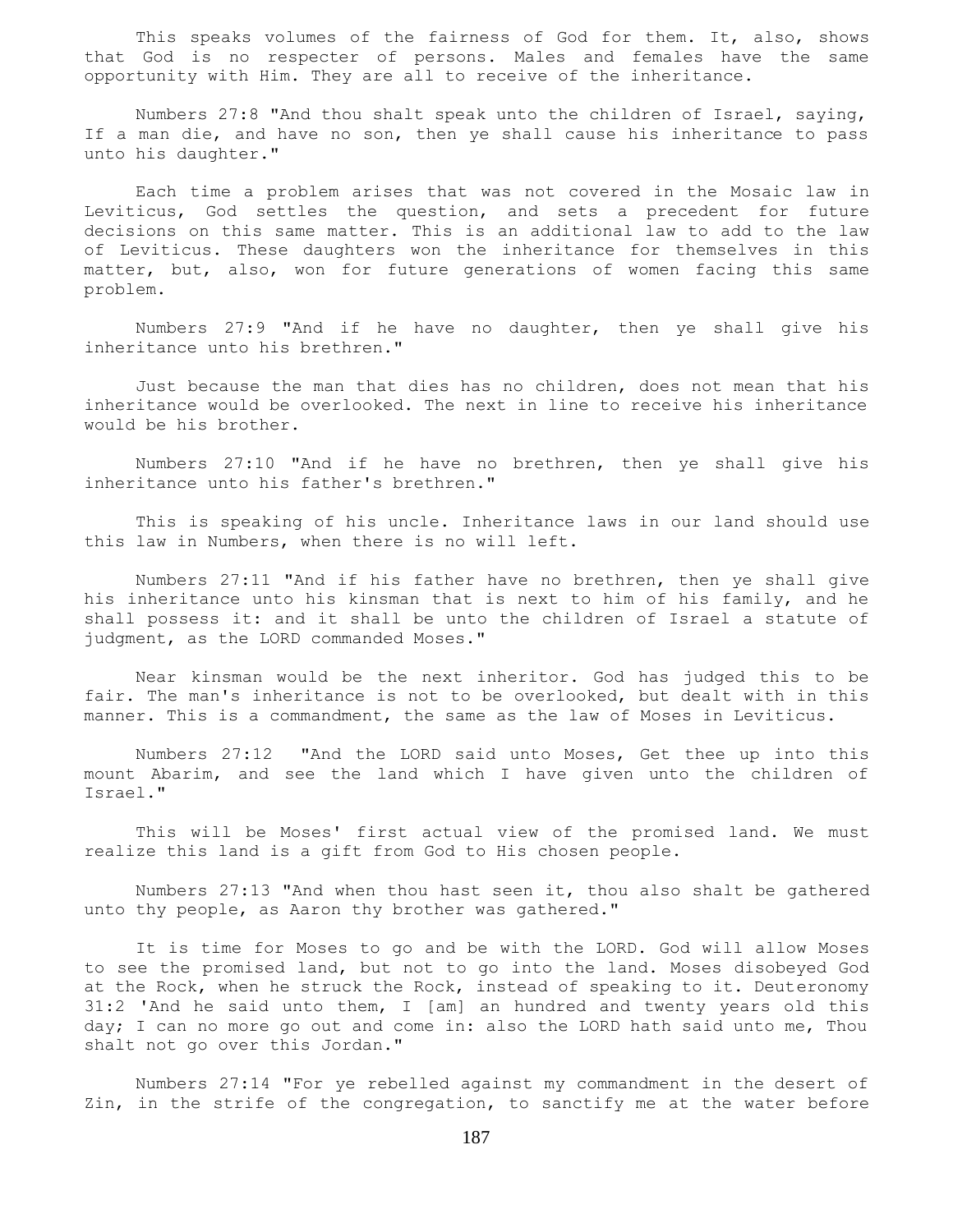their eyes: that [is] the water of Meribah in Kadesh in the wilderness of Zin."

We remember, that Moses was angry with the people. At a previous time, God told Moses to strike the Rock and the water came forth. At this particular time, He told Moses to speak to the Rock. Moses, in his anger at the people, struck the Rock. We discovered that this Rock symbolized Jesus. He was crucified once for our sin. To strike the Rock the second time, was like crucifying the Lord Jesus the second time. When we ask in the name of Jesus, miracles happen. This is the principle Moses was to set here. His anger keeps him out of the promised land.

Numbers 27:15 "And Moses spake unto the LORD, saying,"

Notice, Moses does not argue with the LORD's decision.

 Numbers 27:16 "Let the LORD, the God of the spirits of all flesh, set a man over the congregation,"

 Moses is ready to go and be with the LORD. He recognizes the fact that the LORD is the God of the spirits of all flesh. He asks God to put his garment of authority on another.

 Numbers 27:17 "Which may go out before them, and which may go in before them, and which may lead them out, and which may bring them in; that the congregation of the LORD be not as sheep which have no shepherd."

 Moses had been the deliverer of these people. He had led them as the LORD directed him all these years. They need a leader. In some ways, Moses had been a type and shadow of that great Deliverer {Jesus Christ} who leads us to our promised land {heaven}. Moses had an extremely hard task bringing such a rebellious people across the wilderness. He had fought the good fight, and was ready to be gathered to God. His thoughts were still of these people. He asked for God to give them a shepherd to lead them.

 Numbers 27:18 "And the LORD said unto Moses, Take thee Joshua the son of Nun, a man in whom [is] the spirit, and lay thine hand upon him;"

 This Joshua, you remember, was one of the two who brought the good report back, when they spied the promised land. He was full of faith and the Spirit of God. Moses was to lay his hand upon him, and tranfer his authority to Joshua.

 Numbers 27:19 "And set him before Eleazar the priest, and before all the congregation; and give him a charge in their sight."

 This must be done publicly, so the people and Eleazar will accept him in this position. The charge was instructions on what he was to do, to bring them to their promised land.

 Numbers 27:20 "And thou shalt put [some] of thine honour upon him, that all the congregation of the children of Israel may be obedient."

 This is very similar to when Aaron removed his garment as high priest, and put it upon Eleazar. The congregation must recognize Joshua as their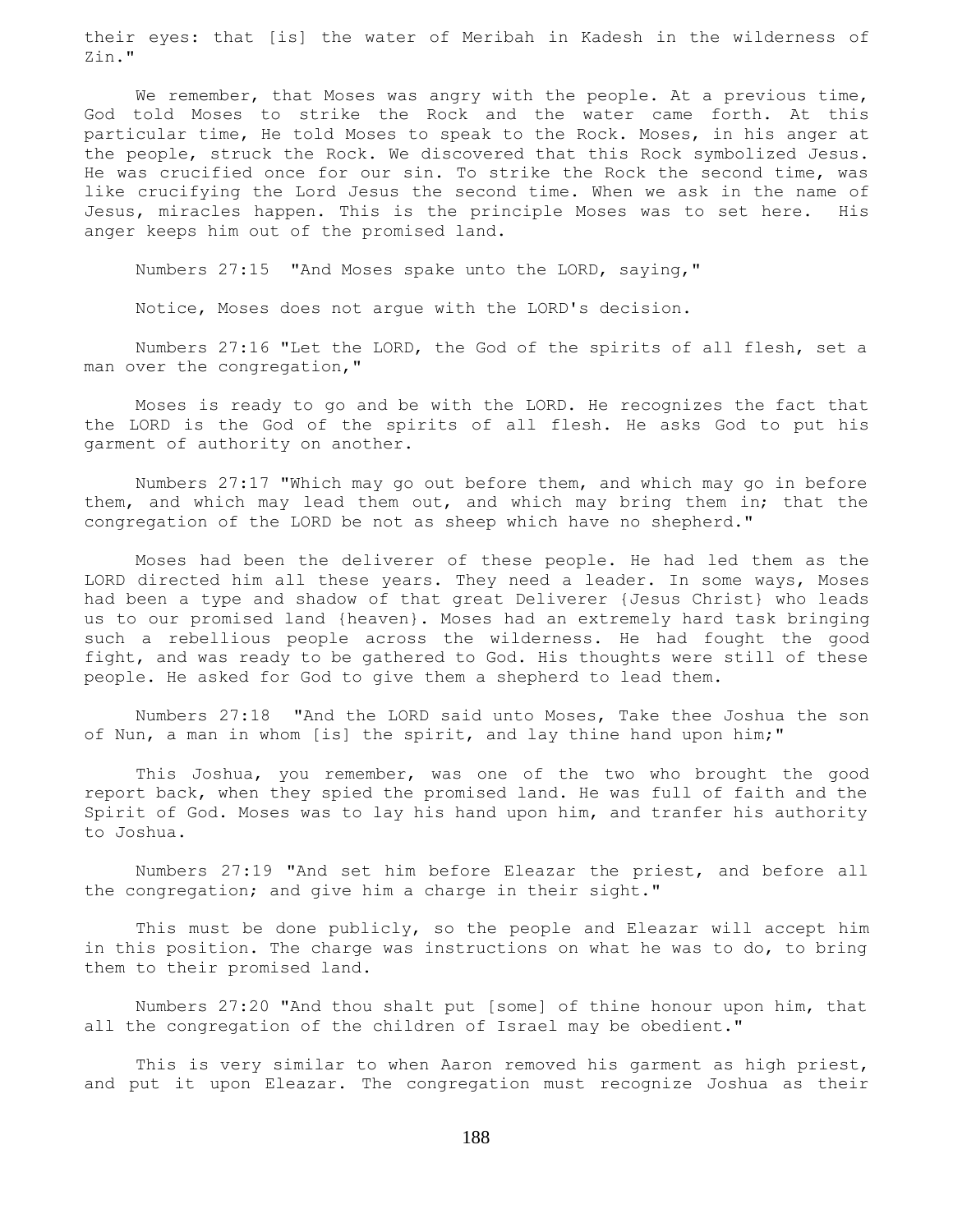leader. Moses must shift some of his honour to Joshua. They must recognize Joshua as the replacement for Moses, if they are to follow him.

 Numbers 27:21 "And he shall stand before Eleazar the priest, who shall ask [counsel] for him after the judgment of Urim before the LORD: at his word shall they go out, and at his word they shall come in, [both] he, and all the children of Israel with him, even all the congregation."

 God will speak to Joshua and to Eleazar, as He had spoken to Moses and Aaron. The camp will move under directions of God through Joshua. God will speak to the people through the Urim of the high priest's garment. Just as Moses had been above the high priest, Joshua would be above Eleazar.

 Numbers 27:22 "And Moses did as the LORD commanded him: and he took Joshua, and set him before Eleazar the priest, and before all the congregation:"

 This is just saying, that Moses dedicated Joshua for this calling, just as God had commanded him to do.

 Numbers 27:23 "And he laid his hands upon him, and gave him a charge, as the LORD commanded by the hand of Moses."

 In the following Scripture from the New Testament, we see that the empowering to do the work God has called him to do, came from the laying on of the hands. I Timothy 4:14 "Neglect not the gift that is in thee, which was given thee by prophecy, with the laying on of the hands of the presbytery." The gift, given to Joshua, was the power to lead the people into the promised land.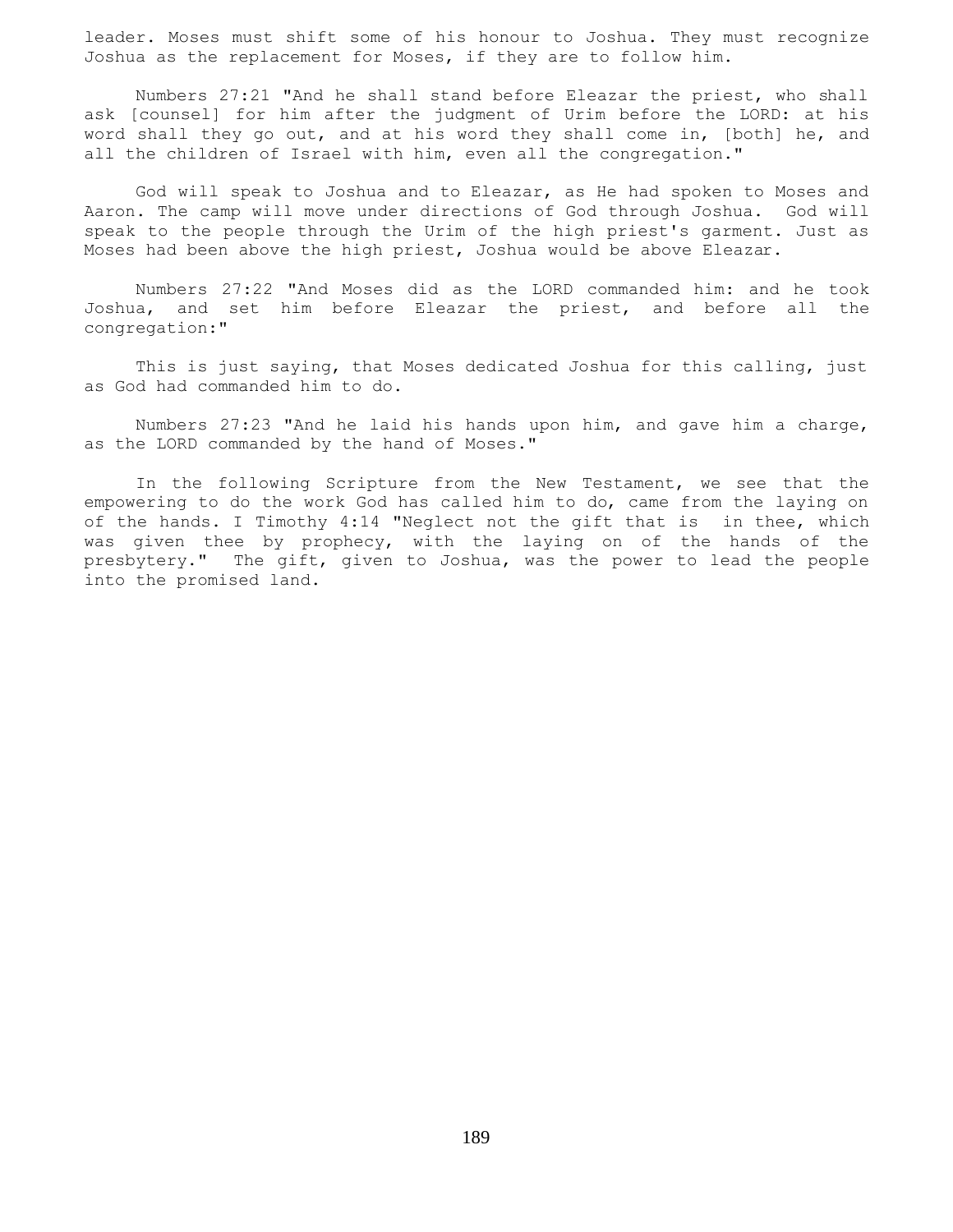1. Who were these daughters that came to Moses? 2. Where did they appear for an audience? 3. What happened to their father? 4. What injustice are the daughters here to speak of to Moses? 5. What were they asking for? 6. How did Moses settle this? 7. What was God's answer to the daughters? 8. What law is added to the Levitical law, here? 9. When there is a problem not covered by the law, how is it handled? 10. Who does the inheritance belong to, if there is no son? 11. If there is no son or daughter, who inherits? 12. If there is no son, daughter, of brother, who inherits? 13. Where did God tell Moses to go? 14. What was Moses to see? 15. What will soon happen to Moses? 16. Why will Moses not be allowed to go into the promised land? 17. How old is Moses? 18. Moses' keeps him out of the promised land. 19. Who does Moses call the LORD in verse 16? 20. What does Moses ask Him to do for the people? 21. Moses had been a type and shadow of whom? 22. Who does the LORD choose to replace Moses? 23. How is Moses to dedicate Joshua? 24. Why should Moses bring him before the people to dedicate him? 25. Quote Numbers chapter 27 verse 20. 26. God will speak to the people through the \_\_\_\_\_\_\_\_ of the high priest.

27. Quote 1 Timothy chapter 4 verse 14.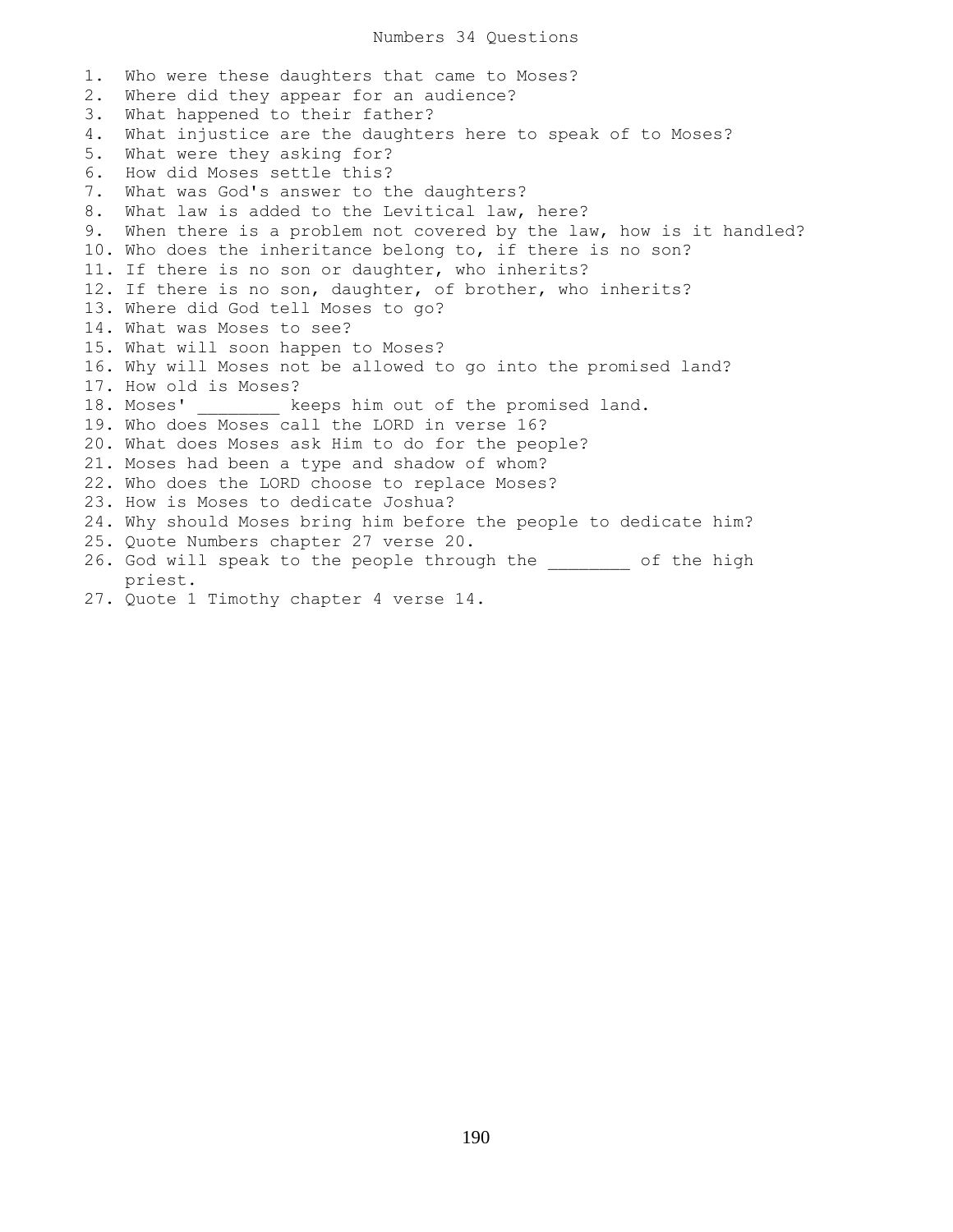We will begin this lesson in Numbers 28:1 "And the LORD spake unto Moses, saying,"

God is still speaking to Moses with instructions for the people.

 Numbers 28:2 "Command the children of Israel, and say unto them, My offering, [and] my bread for my sacrifices made by fire, [for] a sweet savour unto me, shall ye observe to offer unto me in their due season."

 This is a last minute reminder from Moses, that they are to keep the sacrifices, as they had been set up in Leviticus. Many of the sacrifices had not been kept on the trip through the wilderness, because of the hardship of the journey. The offerings and sacrifices are not to stop with the passing of Moses. Many of them called God's law given to Moses, Moses' law.

 Numbers 28:3 "And thou shalt say unto them, This [is] the offering made by fire which ye shall offer unto the LORD; two lambs of the first year without spot day by day, [for] a continual burnt offering."

 We can easily see from the following Scripture, that this same law was given in Leviticus. Exodus 29:38 "Now this [is that] which thou shalt offer upon the altar; two lambs of the first year day by day continually." These lambs symbolized the body of the Lord Jesus, the perfect Lamb sacrifice, so they must be without spot. Day by day shows the eternity of the offering of the Lord for us. It is good for us every day of our life.

 Numbers 28:4 "The one lamb shalt thou offer in the morning, and the other lamb shalt thou offer at even;"

 This, again, had been stated in Leviticus. This has to be a reminder that the moment they enter the promised land, they are to observe all of these laws. The one lamb shows the sufficiency of the Lord in His sacrifice for us. The offering of one in the morning and one in the evening symbolizes that he was sufficient for all time for everyone.

 Numbers 28:5 "And a tenth [part] of an ephah of flour for a meat offering, mingled with the fourth [part] of an hin of beaten oil."

 In the meat offering, we see the makings for bread. Jesus is the Bread of life. He is the meat offering.

 Numbers 28:6 "[It is] a continual burnt offering, which was ordained in mount Sinai for a sweet savour, a sacrifice made by fire unto the LORD."

 Every offering, and every sacrifice, symbolizes the sacrifice of Jesus for His people in some way. This continual burnt offering symbolizes the offering that is continual with Jesus. It matters not that the offering was made so long ago. Each of us, who come to the Lord, participate in that continual offering. Our sins are destroyed by the blood of Jesus. Our sins were nailed to the cross. It is a perpetual offering for whosoever will.

 Numbers 28:7 "And the drink offering thereof [shall be] the fourth [part] of an hin for the one lamb: in the holy [place] shalt thou cause the strong wine to be poured unto the LORD [for] a drink offering."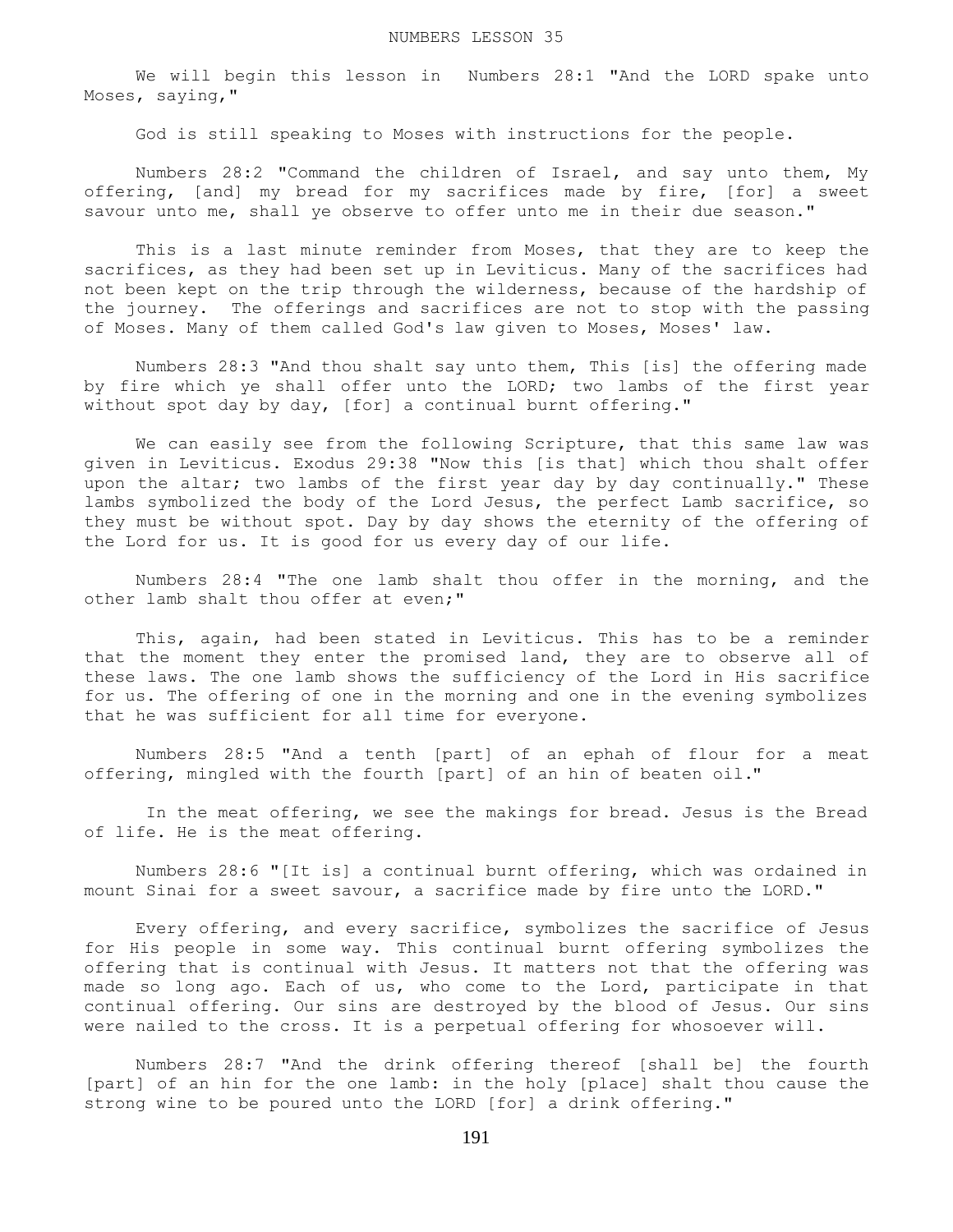We see from this, that the drink offering accompanied the makings for bread. Exodus 29:40 "And with the one lamb a tenth deal of flour mingled with the fourth part of an hin of beaten oil; and the fourth part of an hin of wine [for] a drink offering." This symbolizes the communion supper. The bread symbolized the body of Jesus, and the wine symbolized the blood of Jesus.

 Numbers 28:8 "And the other lamb shalt thou offer at even: as the meat offering of the morning, and as the drink offering thereof, thou shalt offer [it], a sacrifice made by fire, of a sweet savour unto the LORD."

 The morning and the evening offering are not to vary. The offering must be the same. The reason the offerings must be so exacting is because they symbolize the great offering that Jesus made for all of us.

 Numbers 28:9 "And on the sabbath day two lambs of the first year without spot, and two tenth deals of flour [for] a meat offering, mingled with oil, and the drink offering thereof:"

 The sabbath day was no different in the offerings. They must still be made, because this is a perpetual offering. This is the first time the sabbath offering is included in the instructions. It is no different than before. It is just a way of explanation, that Sabbath was not to be excluded.

 Numbers 28:10 "[This is] the burnt offering of every sabbath, beside the continual burnt offering, and his drink offering.'

 Christianity is not for one day a week. It is for every day of the week, including sabbath.

 Numbers 28:11 "And in the beginnings of your months ye shall offer a burnt offering unto the LORD; two young bullocks, and one ram, seven lambs of the first year without spot;"

 Each month was dedicated to the LORD. This was on each new moon. This offering was in place of the new moon offerings of the heathen around them. The Hebrews changed their month with the new moon. This beginning of the month offerings is like firstfruits. They offered at the beginning of the month. In the book of Samuel, this day is spoken of as a day of social gathering. I Samuel 20:5 "And David said unto Jonathan, Behold, to morrow [is] the new moon, and I should not fail to sit with the king at meat: but let me go, that I may hide myself in the field unto the third [day] at even." It is spoken of as a day of religious instruction, as well.

 Numbers 28:12 "And three tenth deals of flour [for] a meat offering, mingled with oil, for one bullock; and two tenth deals of flour [for] a meat offering, mingled with oil, for one ram;"

 The bread was to be for the meat offering. It was to accompany the ram offering. The bread and meat were coordinated; that with more meat, there was more bread, and vice versa.

 Numbers 28:13 "And a several tenth deal of flour mingled with oil [for] a meat offering unto one lamb; [for] a burnt offering of a sweet savour, a sacrifice made by fire unto the LORD."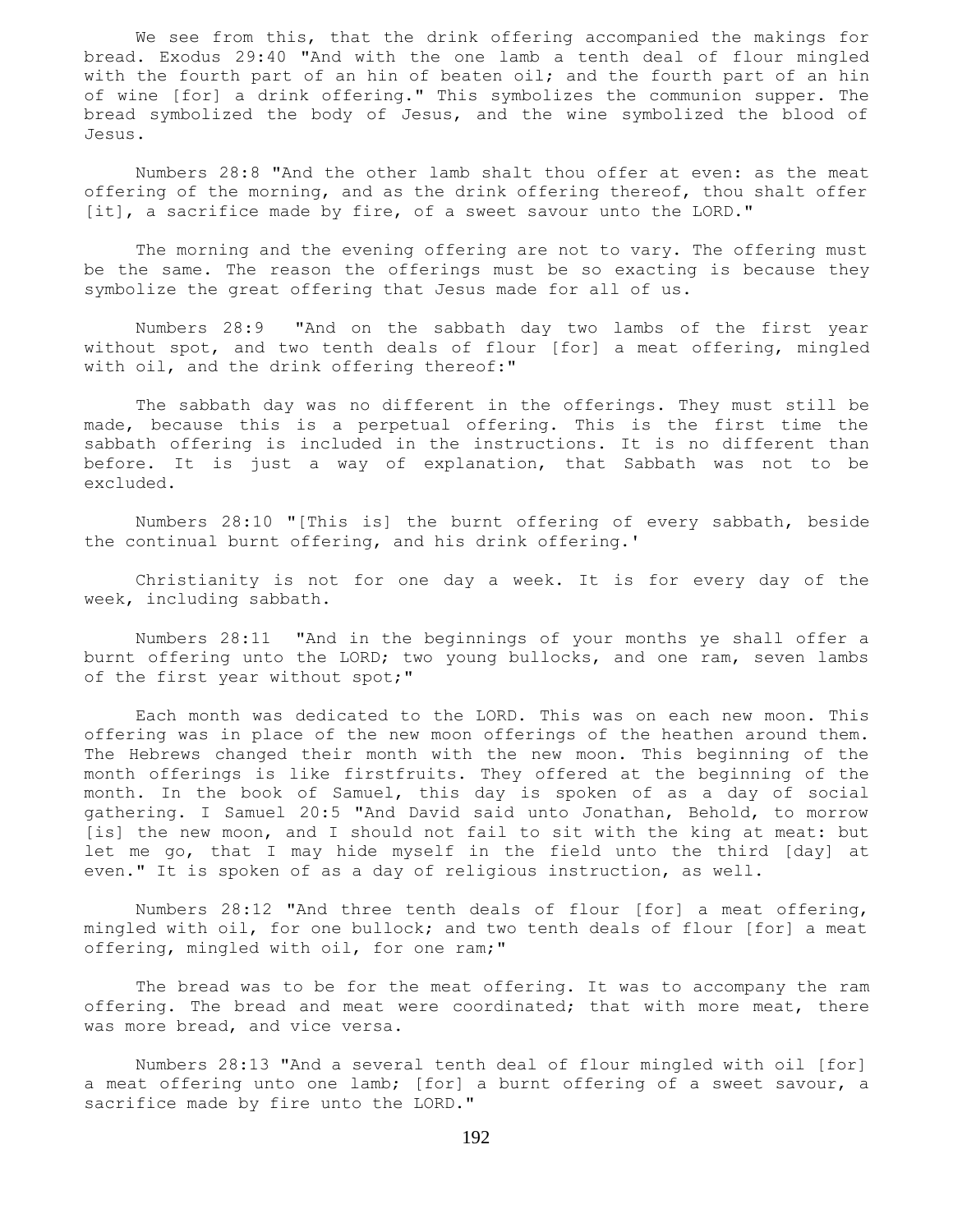The bread in all of this symbolizes the body of the Lord. He was the meat offering. He was the Lamb of God. All of these offerings are a set aside time to fellowship with God. They are a recognition of their need for the blessings of God.

 Numbers 28:14 "And their drink offerings shall be half an hin of wine unto a bullock, and the third [part] of an hin unto a ram, and a fourth [part] of an hin unto a lamb: this [is] the burnt offering of every month throughout the months of the year."

 In the following Scripture, we see that Jesus took care of all of these sacrifices for us. Colossians 2:16 "Let no man therefore judge you in meat, or in drink, or in respect of an holyday, or of the new moon, or of the sabbath [days]:" Colossians 2:17 "Which are a shadow of things to come; but the body [is] of Christ."

 Numbers 28:15 "And one kid of the goats for a sin offering unto the LORD shall be offered, beside the continual burnt offering, and his drink offering."

 The sin offering, which was spoken of in the verse above, could only cover the sin. It could not do away with the sin. The answer is found in the following Scriptures. Romans 8:3 "For what the law could not do, in that it was weak through the flesh, God sending his own Son in the likeness of sinful flesh, and for sin, condemned sin in the flesh:" II Corinthians 5:21 "For he hath made him [to be] sin for us, who knew no sin; that we might be made the righteousness of God in him."

 Numbers 28:16 "And in the fourteenth day of the first month [is] the passover of the LORD."

 This month is Abib, or Nisan. It is similar to our April. The passover was celebrated to remember the night that death passed over the houses with the blood of the lamb on the door. Jesus celebrated the passover supper with His disciples, and then later in that day, He was the Passover Lamb Himself.

 Numbers 28:17 "And in the fifteenth day of this month [is] the feast: seven days shall unleavened bread be eaten."

 Jesus is that unleavened Bread. He had no sin {leaven}. His body symbolized the Bread.

 Numbers 28:18 "In the first day [shall be] an holy convocation; ye shall do no manner of servile work [therein]:"

 "Convocation" is an assembly, or a meeting. This is a time to meet and worship. This day is set aside for God and is a day of rest, like sabbath.

 Numbers 28:19 "But ye shall offer a sacrifice made by fire [for] a burnt offering unto the LORD; two young bullocks, and one ram, and seven lambs of the first year: they shall be unto you without blemish:"

 There was only one passover kept in the wilderness. This is different to that passover. This passover is to be kept, after they are in the land. It is interesting, that the one sacrifice of Jesus is more than the sacrifice of all these animals. Hebrews 9:13 "For if the blood of bulls and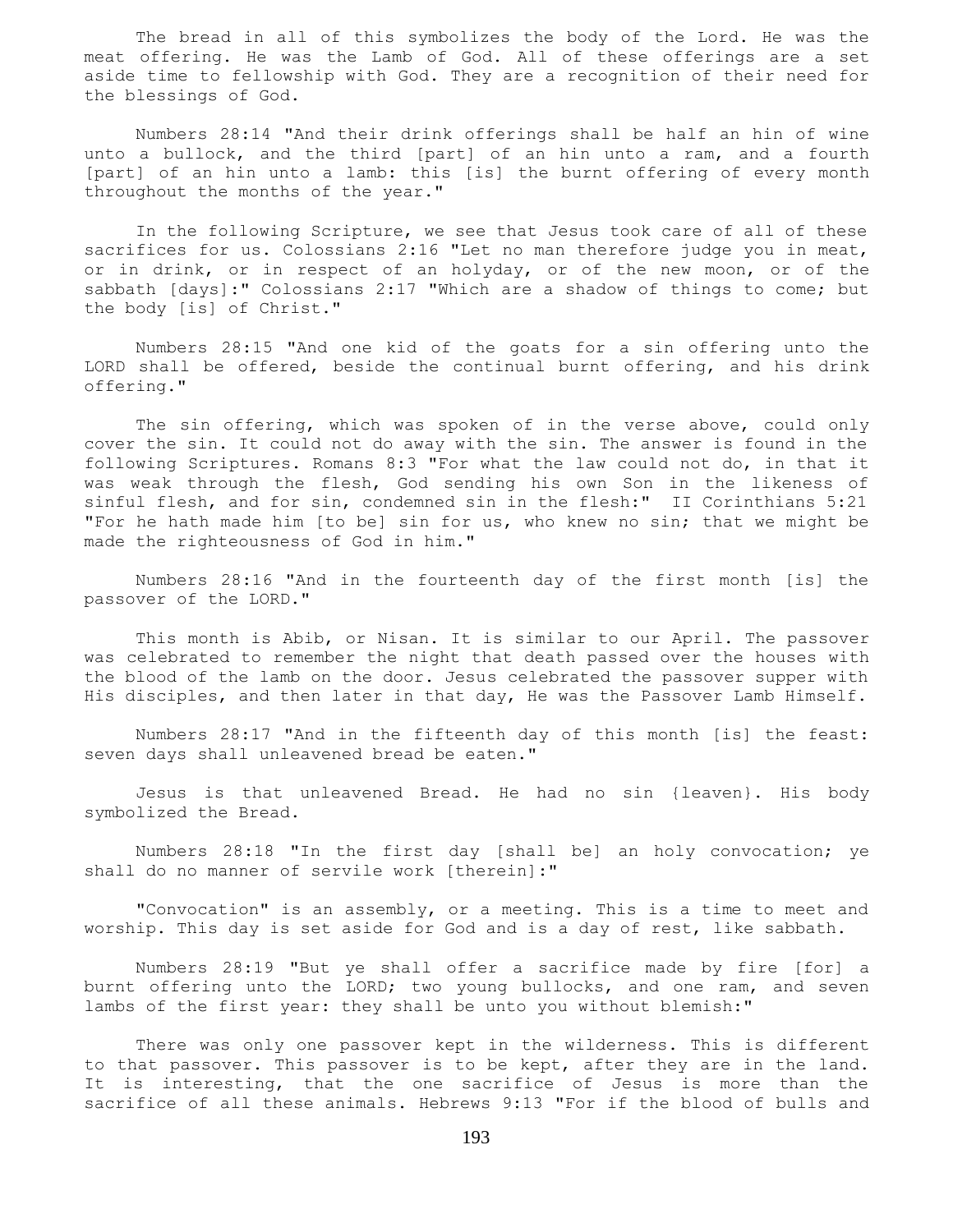of goats, and the ashes of an heifer sprinkling the unclean, sanctifieth to the purifying of the flesh:" Hebrews 9:14 "How much more shall the blood of Christ, who through the eternal Spirit offered himself without spot to God, purge your conscience from dead works to serve the living God?"

 Numbers 28:20 "And their meat offering [shall be of] flour mingled with oil: three tenth deals shall ye offer for a bullock, and two tenth deals for a ram;" Numbers 28:21 "A several tenth deal shalt thou offer for every lamb, throughout the seven lambs:"

 All of these offerings are dealt with in detail in our study in Leviticus. In this, we will try to see the spiritual application to our life. Hebrews 10:10 "By the which will we are sanctified through the offering of the body of Jesus Christ once [for all]."

 Numbers 28:22 "And one goat [for] a sin offering, to make an atonement for you."

The offering for atonement was brought, and the person put their hands on the head of the animal, transferring their sin to the animal. This is the same thing Jesus did for us, when he took our sin on His body on the cross, and became our atonement.

 Numbers 28:23 "Ye shall offer these beside the burnt offering in the morning, which [is] for a continual burnt offering."

 All of these offerings were for a specific purpose, and one was not to substitute for another. The continual offering symbolized the eternity of forgiveness Jesus provided for us.

 Numbers 28:24 "After this manner ye shall offer daily, throughout the seven days, the meat of the sacrifice made by fire, of a sweet savour unto the LORD: it shall be offered beside the continual burnt offering, and his drink offering."

 Hebrews 10:11 "And every priest standeth daily ministering and offering oftentimes the same sacrifices, which can never take away sins:" Hebrews 10:12 "But this man, after he had offered one sacrifice for sins for ever, sat down on the right hand of God;" Hebrews 10:13 "From henceforth expecting till his enemies be made his footstool." Hebrews 10:14 "For by one offering he hath perfected for ever them that are sanctified."

 Numbers 28:25 "And on the seventh day ye shall have an holy convocation; ye shall do no servile work."

 This is the sabbath of rest set aside for the people. Jesus explained sabbath very well in the following verse. Mark 2:27 "And he said unto them, The sabbath was made for man, and not man for the sabbath:" It was created, so man would have one day in seven to rest.

 Numbers 28:26 "Also in the day of the firstfruits, when ye bring a new meat offering unto the LORD, after your weeks [be out], ye shall have an holy convocation; ye shall do no servile work:"

 Firstfruits is on Sunday. Jesus rose from the grave on firstfruits. He is the firstfruits of the resurrection. Jesus is the meat offering.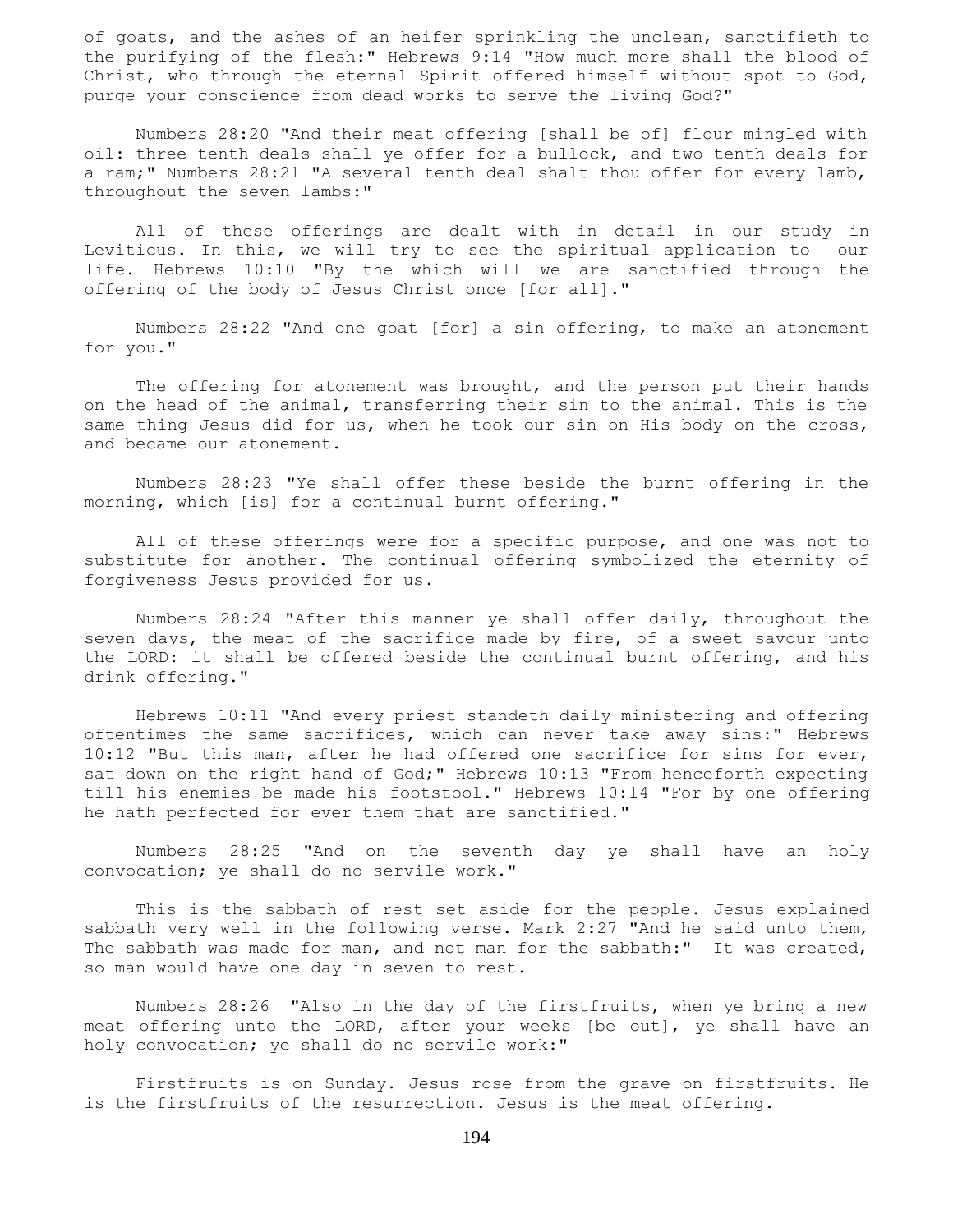Numbers 28:27 "But ye shall offer the burnt offering for a sweet savour unto the LORD; two young bullocks, one ram, seven lambs of the first year;"

 The sweet smelling savour is like the glory that rises to God. Jesus glorified the Father in His obedience to the cruel cross.

 Numbers 28:28 "And their meat offering of flour mingled with oil, three tenth deals unto one bullock, two tenth deals unto one ram,"

 Each of these offerings are separate and distinct. The difference in the amount of meal has to do with the difference in the size of the offering.

 Numbers 28:29 "A several tenth deal unto one lamb, throughout the seven lambs;"

 In some cases, the meat was to be eaten, and the bread, and wine with it, made it a complete meal. The high priest and priest received their living from the offerings that were made.

 Numbers 28:30 "[And] one kid of the goats, to make an atonement for you." Numbers 28:31 "Ye shall offer [them] beside the continual burnt offering, and his meat offering, (they shall be unto you without blemish) and their drink offerings."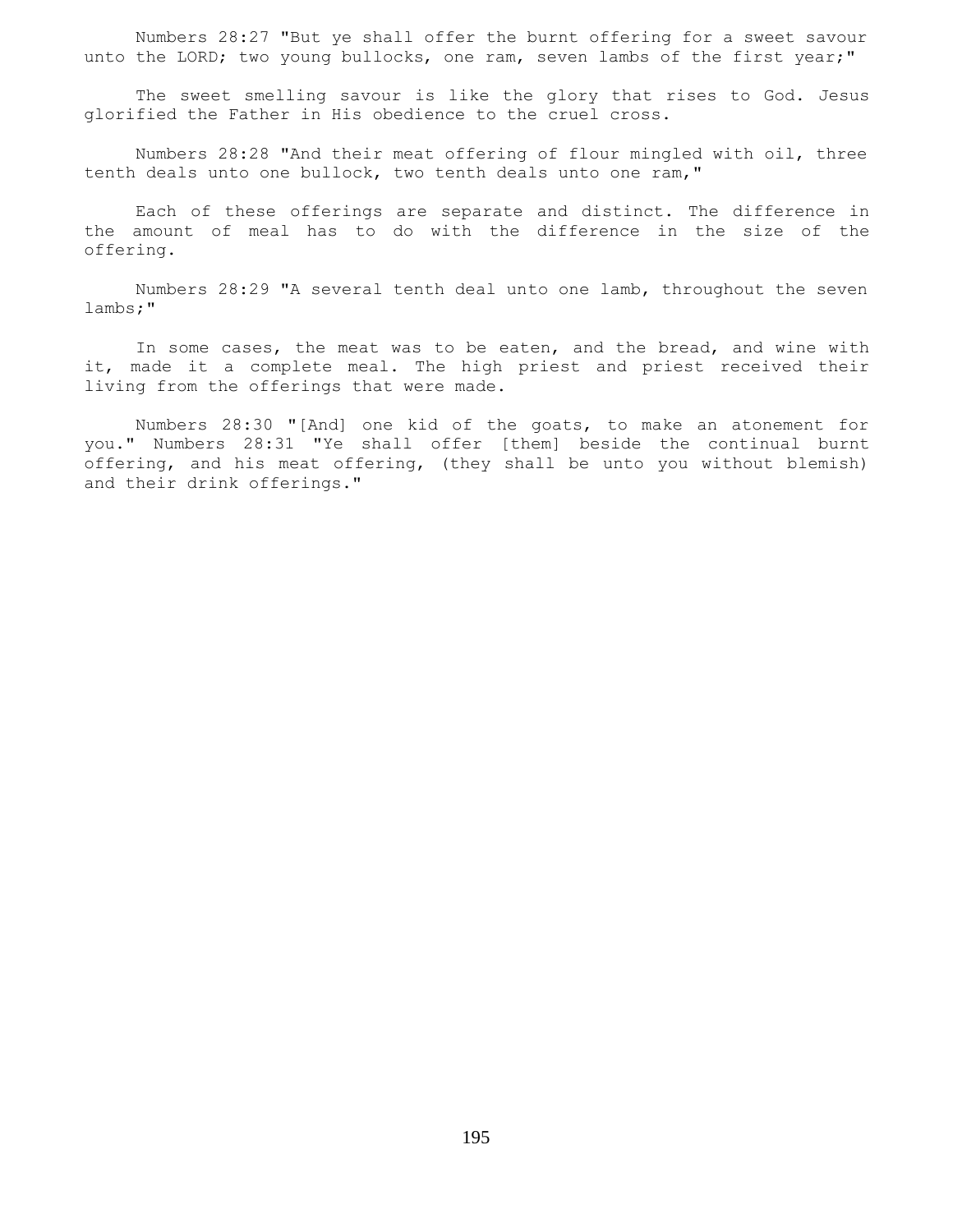1. What is verse 2? 2. Why had many of the sacrifices not been kept in the wilderness? 3. What did many people call the law of God? 4. The offering in verse 3 is a \_\_\_\_\_\_\_\_\_\_\_\_ offering. 5. What did the lambs in the offerings symbolize? 6. What does "day by day" symbolize? 7. The two lambs are to be offered when? 8. The meat offering is makings for 9. Where was the continual meat offering ordained? 10. Each of us, who come to Jesus, participate in that continual  $\mathcal{L}=\mathcal{L}^{\mathcal{L}}$ 11. The drink offering accompanied what? 12. Are the offerings different in the evening from the morning offerings? 13. What was to be offered on the sabbath day? 14. Christianity is not for \_\_\_\_\_\_\_ \_\_\_\_\_ a week. 15. When was the beginning of a new month? 16. Who, besides the Hebrews, celebrated the new moon? 17. New moon is like 18. Quote 1 Samuel chapter 20 verse 5. 19. What accompanied the offering of the ram? 20. The Bread symbolizes the \_\_\_\_\_\_\_\_\_\_ of the Lord. 21. Quote Colossians chapter 2 verses 16 and 17. 22. Quote Romans chapter 8 verse 3. 23. He hath made Him to be sin for us, who knew no sin; that we might be made the end of God in Him. 24. The first month was , or . 25. What month does that compare to on our calendar? 26. What did passover celebrate? 27. How are the Christians sanctified? 28. The continual offering symbolized the entirely of Jesus provided for us. 29. Quote Hebrews chapter 10 verses 11 through 14. 30. The sabbath was made for \_\_\_\_\_\_. 31. Firstfruits is on \_\_\_\_\_\_\_\_\_\_. 32. Jesus rose from the grave on 33. What did the high priest have his living of?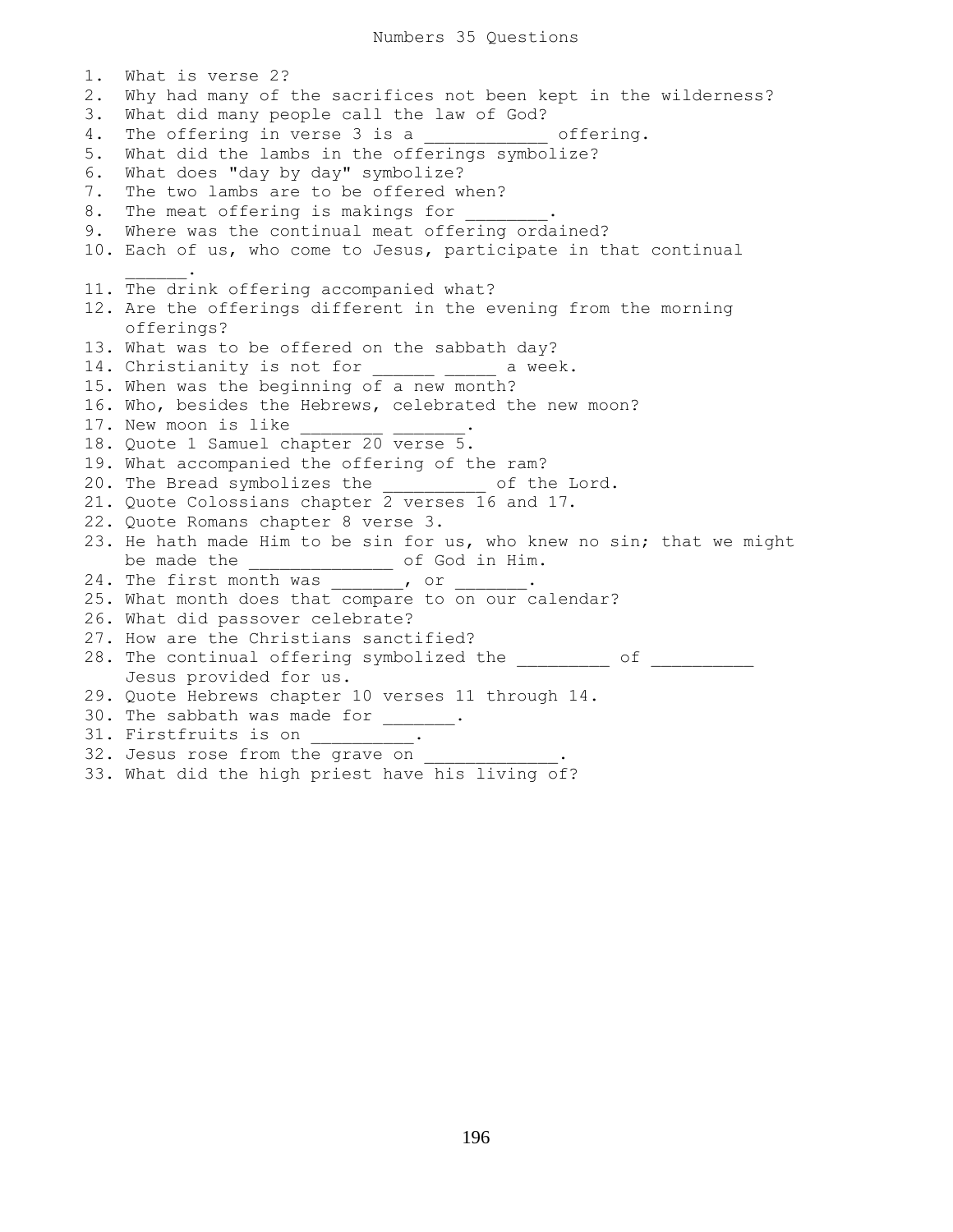We will begin this lesson in Numbers 29:1 "And in the seventh month, on the first [day] of the month, ye shall have an holy convocation; ye shall do no servile work: it is a day of blowing the trumpets unto you."

 This is a continuation of the various sacrifices and offerings of the last lesson. The seventh month, Ethanim, was approximately the same as October for us. Sometimes, this fell at the last of our September. This is the gathering together of the feast of trumpets. Many people believe this to symbolize the blowing of the trumpet in the sky, when the Lord gathers us home to be with Him.

 Numbers 29:2 "And ye shall offer a burnt offering for a sweet savour unto the LORD; one young bullock, one ram, [and] seven lambs of the first year without blemish:"

 The offering is very similar to the offerings, we read about in the previous lesson. The elements offered symbolize the sacrifice of Jesus on the cross. This offering is to be made, because it is celebrating the harvest. The crops are in, and it is time to rejoice. Certainly there will be a harvest of believers some day, from the earth.

 Numbers 29:3 "And their meat offering [shall be of] flour mingled with oil, three tenth deals for a bullock, [and] two tenth deals for a ram,"

 Numbers 29:4 "And one tenth deal for one lamb, throughout the seven lambs:"

 Seven means spiritually complete. The lamb was used in offering to symbolize the innocence of the one offered. It is the blood of the precious Lamb of God that saves us all.

 Numbers 29:5 "And one kid of the goats [for] a sin offering, to make an atonement for you:"

 The word "atonement" means cover, or cancel. This offering is to cover the sin. Only Jesus {our atonement} can cancel our sin.

 Numbers 29:6 "Beside the burnt offering of the month, and his meat offering, and the daily burnt offering, and his meat offering, and their drink offerings, according unto their manner, for a sweet savour, a sacrifice made by fire unto the LORD."

This offering is in addition to the others.

 Numbers 29:7 "And ye shall have on the tenth [day] of this seventh month an holy convocation; and ye shall afflict your souls: ye shall not do any work [therein]:"

 At this time of year, the high priest would go into the holy of holies and put blood on the mercy seat for his own sins, and the sins of the people. This is day of atonement.

197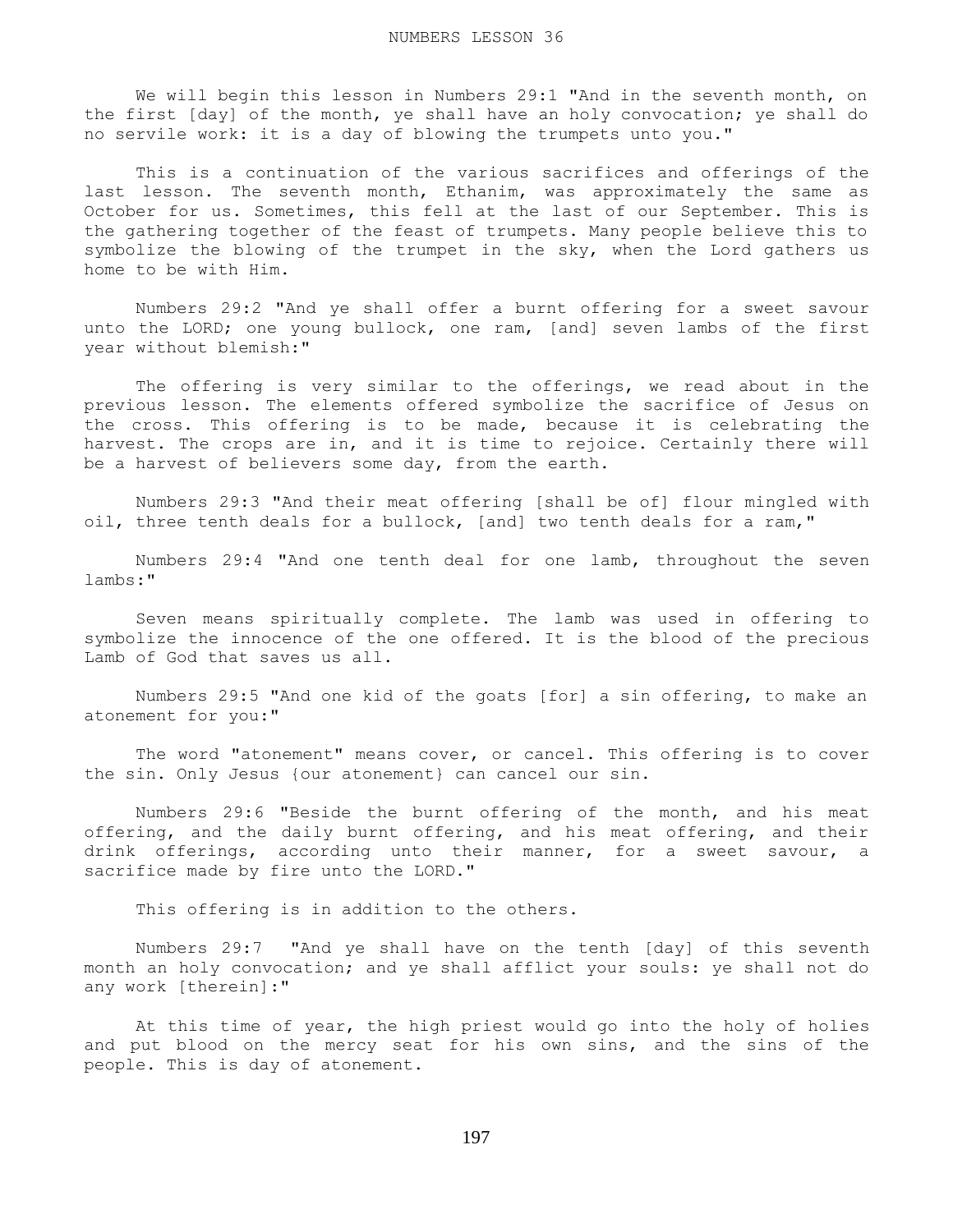Numbers 29:8 "But ye shall offer a burnt offering unto the LORD [for] a sweet savour; one young bullock, one ram, [and] seven lambs of the first year; they shall be unto you without blemish:"

 The burnt offering symbolized the man's body being purified from his sins. This symbolized the justification that we receive through the great sacrifice of Jesus.

 Numbers 29:9 "And their meat offering [shall be of] flour mingled with oil, three tenth deals to a bullock, [and] two tenth deals to one ram,"

We see the perfect system of sacrifice. It does not vary at all.

 Numbers 29:10 "A several tenth deal for one lamb, throughout the seven lambs:" Numbers 29:11 "One kid of the goats [for] a sin offering; beside the sin offering of atonement, and the continual burnt offering, and the meat offering of it, and their drink offerings."

 Somehow, the repetition of these offerings were to sink into their memory, so there would be no excuse not to keep them.

 Numbers 29:12 "And on the fifteenth day of the seventh month ye shall have an holy convocation; ye shall do no servile work, and ye shall keep a feast unto the LORD seven days:"

 This is the feast of the tabernacles, which many believe to symbolize the time the Christians will be in heaven during the wrath of God. This is when they made the little booths and stayed in them. They were away from their homes. This is a time of holy separation.

 Numbers 29:13 "And ye shall offer a burnt offering, a sacrifice made by fire, of a sweet savour unto the LORD; thirteen young bullocks, two rams, [and] fourteen lambs of the first year; they shall be without blemish:"

 This, also, was ordered in Leviticus, but not prescribed. This is the time at the end of harvest, when the wheat is gathered into the barn. This started off with the most bullocks offered. These animals offered would be a smaller number each day, and altogether would amount to 70, which is thought to be a sacred number.

 Numbers 29:14 "And their meat offering [shall be of] flour mingled with oil, three tenth deals unto every bullock of the thirteen bullocks, two tenth deals to each ram of the two rams,"

We can easily see that the amount of the flour and oil varied, to match the number of animals sacrificed.

 Numbers 29:15 "And a several tenth deal to each lamb of the fourteen lambs:"

The fourteen lambs were each accompanied by several tenth deals.

 Numbers 29:16 "And one kid of the goats [for] a sin offering; beside the continual burnt offering, his meat offering, and his drink offering."

I will gather all of the offerings under each day from this point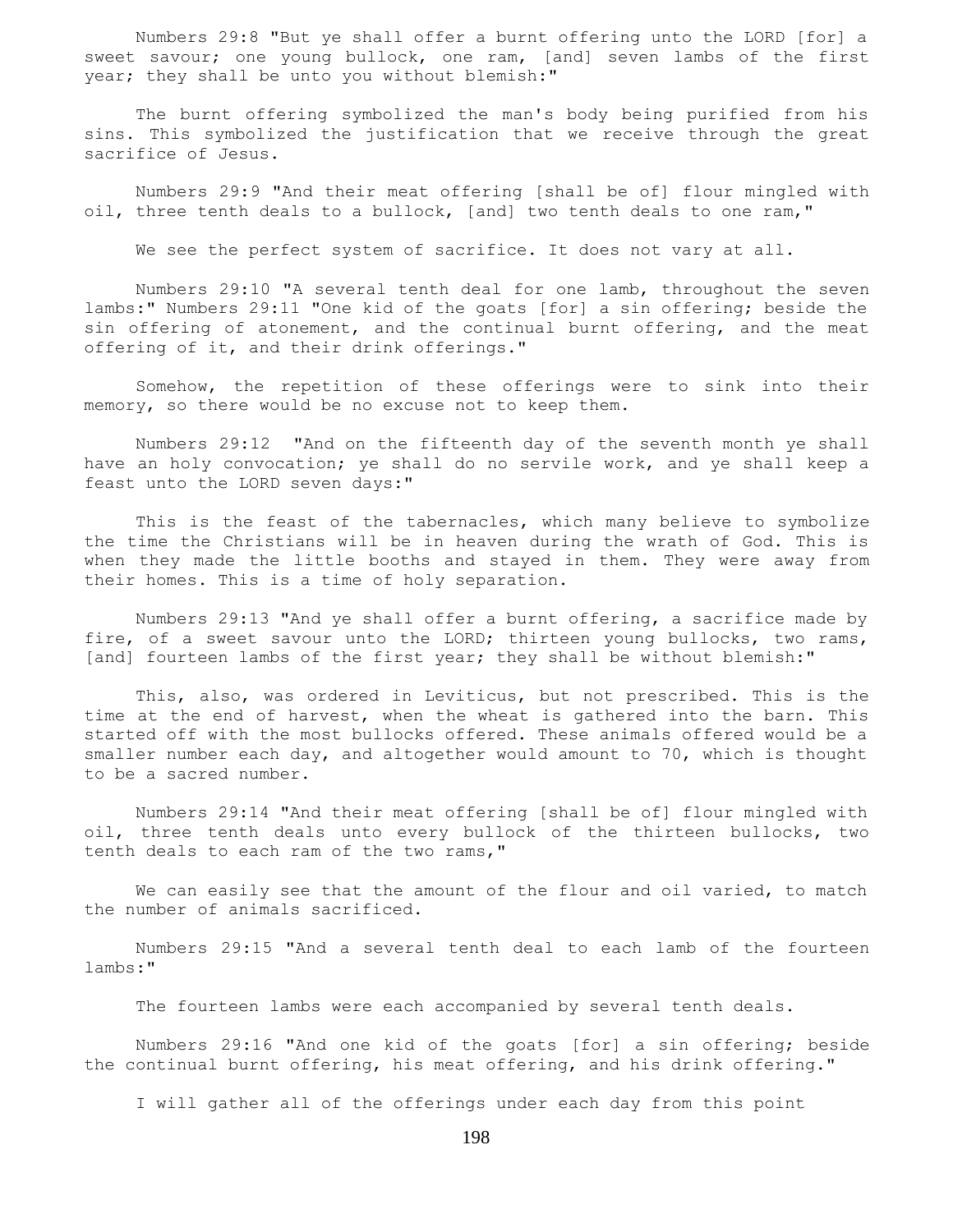on, to show the decline each day.

 Numbers 29:17 "And on the second day [ye shall offer] twelve young bullocks, two rams, fourteen lambs of the first year without spot:" Numbers 29:18 "And their meat offering and their drink offerings for the bullocks, for the rams, and for the lambs, [shall be] according to their number, after the manner:" Numbers 29:19 "And one kid of the goats [for] a sin offering; beside the continual burnt offering, and the meat offering thereof, and their drink offerings."

 We will take note that it is the young bullocks that decline with everyday's offerings.

 Numbers 29:20 "And on the third day eleven bullocks, two rams, fourteen lambs of the first year without blemish;" Numbers 29:21 "And their meat offering and their drink offerings for the bullocks, for the rams, and for the lambs, [shall be] according to their number, after the manner:" Numbers 29:22 "And one goat [for] a sin offering; beside the continual burnt offering, and his meat offering, and his drink offering."

 This makes me more and more thankful that we are not under the law anymore. Jesus fulfilled all of these sacrifices and offerings for us in the one offering of Himself. It would have been next to impossible, just to remember them.

 Numbers 29:23 "And on the fourth day ten bullocks, two rams, [and] fourteen lambs of the first year without blemish:" Numbers 29:24 "Their meat offering and their drink offerings for the bullocks, for the rams, and for the lambs, [shall be] according to their number, after the manner:" Numbers 29:25 "And one kid of the goats [for] a sin offering; beside the continual burnt offering, his meat offering, and his drink offering."

 The sacrifice that the Christian gives is in the next verse. Hebrews 13:15 "By him therefore let us offer the sacrifice of praise to God continually, that is, the fruit of [our] lips giving thanks to his name."

 Numbers 29:26 "And on the fifth day nine bullocks, two rams, [and] fourteen lambs of the first year without spot:" Numbers 29:27 "And their meat offering and their drink offerings for the bullocks, for the rams, and for the lambs, [shall be] according to their number, after the manner:" Numbers 29:28 "And one goat [for] a sin offering; beside the continual burnt offering, and his meat offering, and his drink offering."

 Numbers 29:29 "And on the sixth day eight bullocks, two rams, [and] fourteen lambs of the first year without blemish:" Numbers 29:30 "And their meat offering and their drink offerings for the bullocks, for the rams, and for the lambs, [shall be] according to their number, after the manner:" Numbers 29:31 "And one goat [for] a sin offering; beside the continual burnt offering, his meat offering, and his drink offering."

 Numbers 29:32 "And on the seventh day seven bullocks, two rams, [and] fourteen lambs of the first year without blemish:" Numbers 29:33 "And their meat offering and their drink offerings for the bullocks, for the rams, and for the lambs, [shall be] according to their number, after the manner:" Numbers 29:34 "And one goat [for] a sin offering; beside the continual burnt offering, his meat offering, and his drink offering."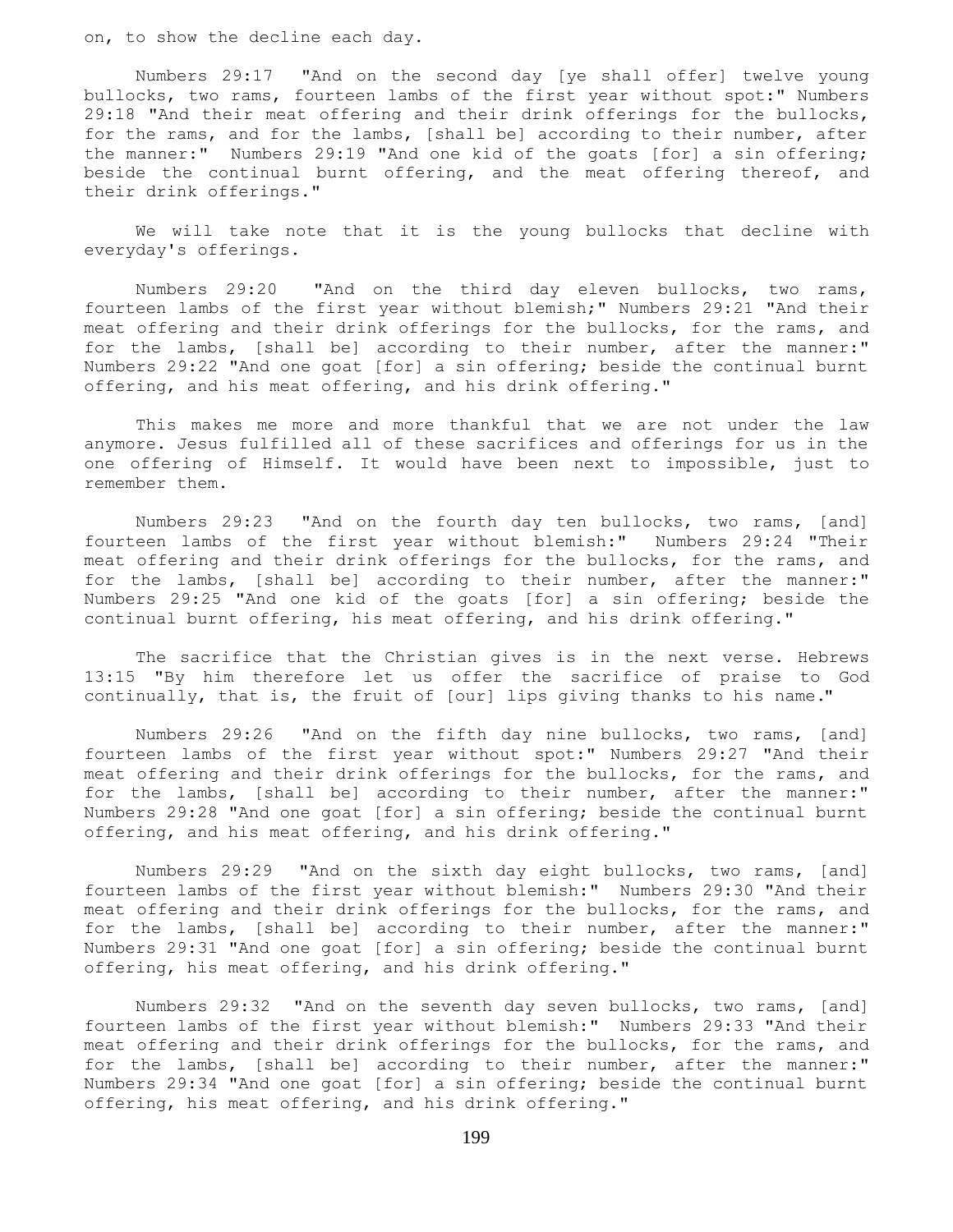The only thing I can see in the declining number of bullocks each day, is the fact that Jesus was one sacrifice that took care of all of this.

 Numbers 29:35 "On the eighth day ye shall have a solemn assembly: ye shall do no servile work [therein]:"

 This would be the 22nd day of Ethanim. Eight, in the Bible, symbolizes new beginnings. This would be symbolic of the new beginning for the followers of God. This is a holy day, and no work is to be done on this day.

 Numbers 29:36 "But ye shall offer a burnt offering, a sacrifice made by fire, of a sweet savour unto the LORD: one bullock, one ram, seven lambs of the first year without blemish:" Numbers 29:37 "Their meat offering and their drink offerings for the bullock, for the ram, and for the lambs, [shall be] according to their number, after the manner:" Numbers 29:38 "And one goat [for] a sin offering; beside the continual burnt offering, and his meat offering, and his drink offering."

This has gone back to the offerings that were made, before the feast of tabernacles. The offerings, above, are the same as the offerings on the first day and on the tenth day of Ethanim.

 Numbers 29:39 "These [things] ye shall do unto the LORD in your set feasts, beside your vows, and your freewill offerings, for your burnt offerings, and for your meat offerings, and for your drink offerings, and for your peace offerings."

 Vows and freewill offerings were over and above the offerings we have been reading about here. These are of obligation. Perhaps, these dwindling sacrifices symbolize the fact that the law, itself, will dwindle away, and be replaced by the grace of God. Christians should give praise to God every day, that we are not required to keep up with all of these laws and ordinances.

 Numbers 29:40 "And Moses told the children of Israel according to all that the LORD commanded Moses."

We must remember that the laws and ordinances we studied in Leviticus, were given at the beginning of the journey across the wilderness. They had to be repeated, so that people could remember them. It was especially important for Joshua to understand them fully, since he was to take Moses' place.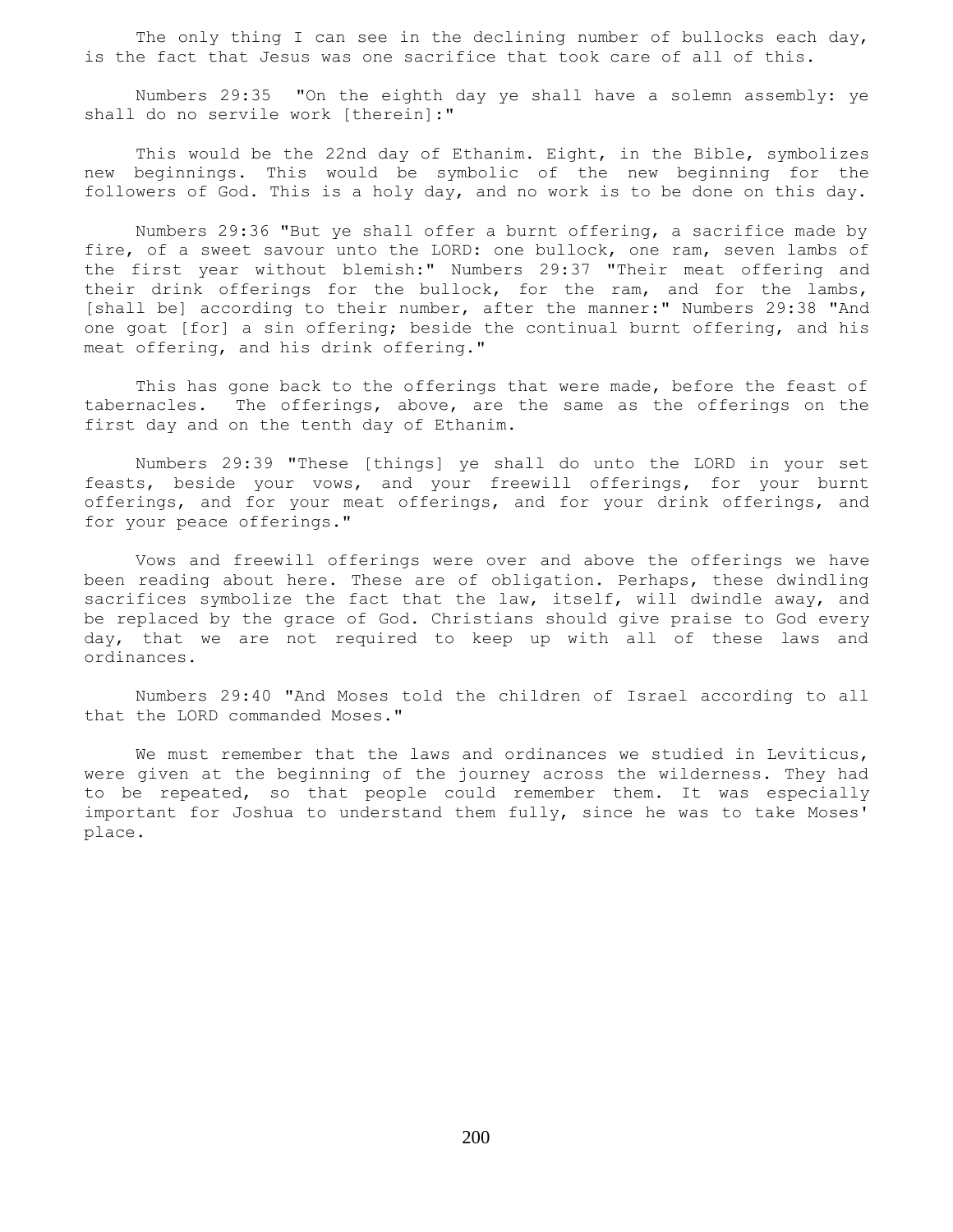1. What day and month is the beginning of day of trumpets? 2. What is the name of their 7th month? 3. Approximately, what month is that on our calendar? 4. Many people believe the blowing of trumpets symbolize what? 5. Why is this celebration held? 6. \_\_\_\_\_\_\_ means spiritually complete. 7. It is the \_\_\_\_\_\_\_\_\_\_ of the precious Lamb that saves us all. 8. What does the word "atonement" mean? 9. What day is day of atonement? 10. What special thing does the high priest do on this day? 11. The burnt offering symbolizes what happening to the man? 12. The 15th day of the seven month is feast of \_\_\_\_\_\_\_\_\_\_\_. 13. What do many believe this to symbolize? 14. This is a time of holy 15. What is harvested at this time? 16. How many bullocks {altogether} would be offered ? 17. What is the sacrifice the Christian gives? 18. On the eighth day, we have a \_\_\_\_\_\_\_\_\_\_\_\_\_\_\_\_\_\_\_\_\_\_. 19. This would be the \_\_\_\_\_\_\_\_\_day of Ethanim. 20. Eight means \_\_\_\_\_\_\_\_\_\_\_\_\_\_\_\_\_. 21. The offering on the eighth day is the same as on what days? 22. Why was it necessary to give the laws and ordinances, again, here?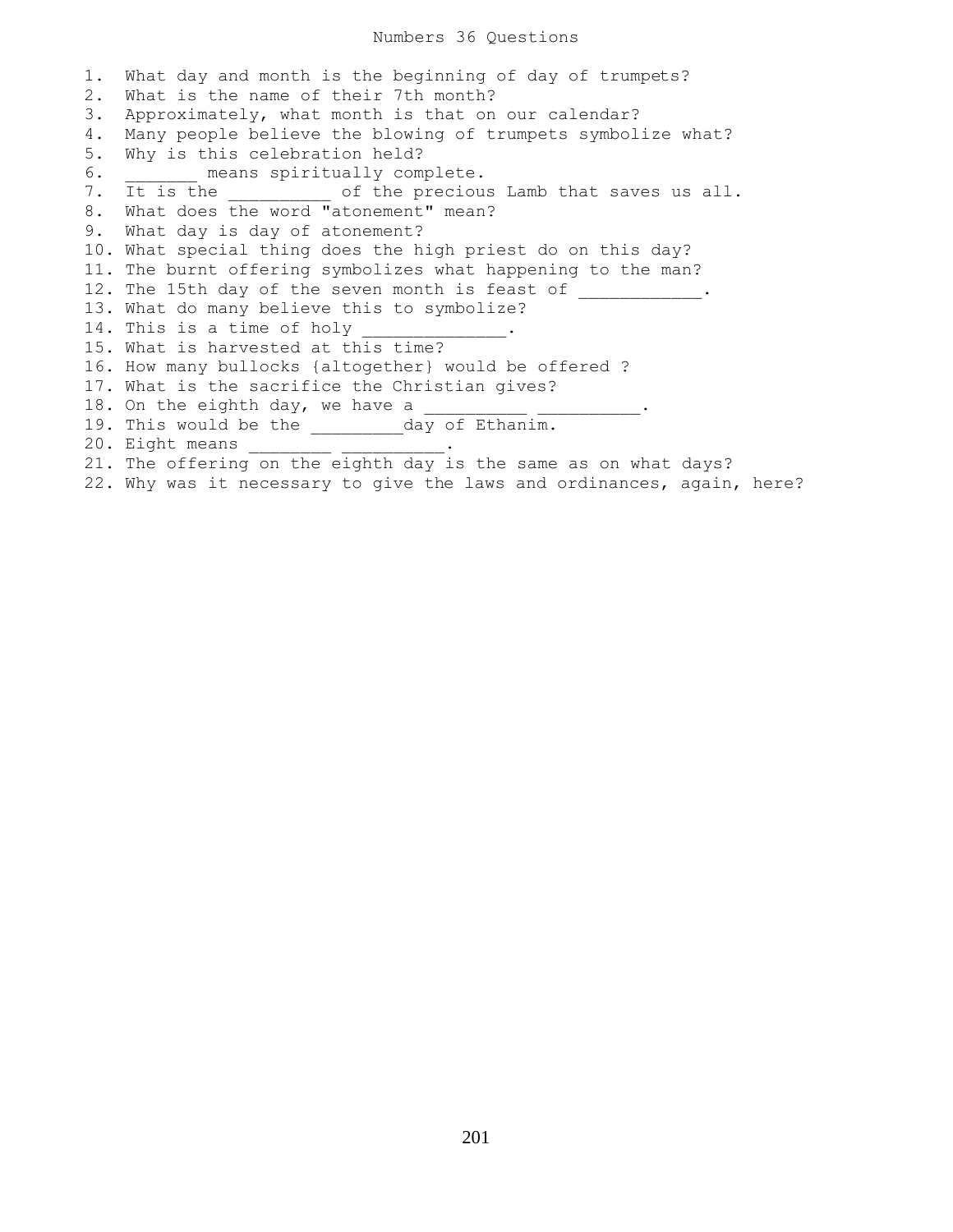We will begin this lesson in Numbers 30:1 "And Moses spake unto the heads of the tribes concerning the children of Israel, saying, This [is] the thing which the LORD hath commanded."

The head of each tribe was, in a sense, responsible for teaching the people under them the ways of God. Moses brings this particular message to the attention of these leaders. Notice, that this is a commandment.

 Numbers 30:2 "If a man vow a vow unto the LORD, or swear an oath to bind his soul with a bond; he shall not break his word, he shall do according to all that proceedeth out of his mouth."

This is explaining the seriousness of making a vow. This is, probably, speaking of making a promise to the LORD. What ever a man promises God, he must do, without exception. A vow is not something you can change your mind about.

 Numbers 30:3 "If a woman also vow a vow unto the LORD, and bind [herself] by a bond, [being] in her father's house in her youth;"

 A young girl in her father's house was subject to her father, so her vow would be taken differently. She may make a vow that her father would not allow her to keep.

 Numbers 30:4 "And her father hear her vow, and her bond wherewith she hath bound her soul, and her father shall hold his peace at her: then all her vows shall stand, and every bond wherewith she hath bound her soul shall stand."

 The father not saying anything, showed that he approved of the vow, and he cannot cause her not to keep the vow. He should have spoken up, if he did not want her making the vow. It is her obligation to keep the vow, and the father's obligation to allow her to keep it.

 Numbers 30:5 "But if her father disallow her in the day that he heareth; not any of her vows, or of her bonds wherewith she hath bound her soul, shall stand: and the LORD shall forgive her, because her father disallowed her."

 The girl cannot overrule her father. If he has protested the vow and will not let her keep it, then she cannot be held responsible for not keeping the vow. It is not her fault, that she cannot keep the vow, and she is released from the vow.

 Numbers 30:6 "And if she had at all an husband, when she vowed, or uttered ought out of her lips, wherewith she bound her soul;"

 Her husband is the same, as her father was, in the verse above. Her vow is just as good, as her husband will allow her to keep.

 Numbers 30:7 "And her husband heard [it], and held his peace at her in the day that he heard [it]: then her vows shall stand, and her bonds wherewith she bound her soul shall stand."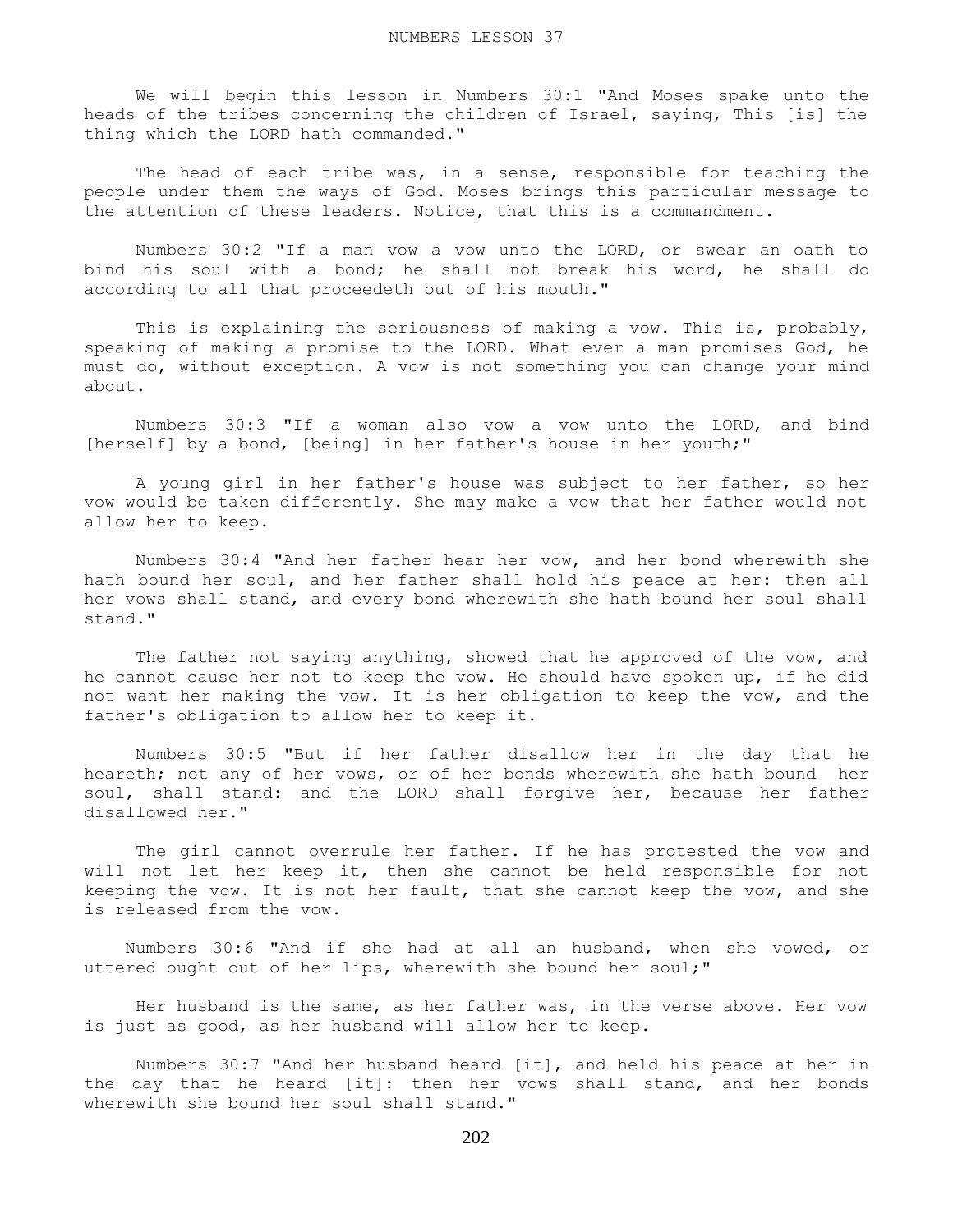This is saying, that if her husband heard the vow and approved of it, she should be allowed to keep the vow.

 Numbers 30:8 "But if her husband disallowed her on the day that he heard [it]; then he shall make her vow which she vowed, and that which she uttered with her lips, wherewith she bound her soul, of none effect: and the LORD shall forgive her."

 This, again, is saying that she could not keep the vow, because her husband would not allow her to. She is not held responsible for the vow in that case, and God forgives her of the vow.

 Numbers 30:9 "But every vow of a widow, and of her that is divorced, wherewith they have bound their souls, shall stand against her."

 She is responsible for her own vow, if she is not under the authority of an husband.

 Numbers 30:10 "And if she vowed in her husband's house, or bound her soul by a bond with an oath;"

 This is speaking of a married woman living with her husband. The husband can allow, or disallow, her vow, as her father did.

 Numbers 30:11 "And her husband heard [it], and held his peace at her, [and] disallowed her not: then all her vows shall stand, and every bond wherewith she bound her soul shall stand."

 If he allows her to make the vow, and he knows about it, she is responsible to keep the vow, and he is responsible to let her keep the vow.

 Numbers 30:12 "But if her husband hath utterly made them void on the day he heard [them; then] whatsoever proceeded out of her lips concerning her vows, or concerning the bond of her soul, shall not stand: her husband hath made them void; and the LORD shall forgive her."

 In this case, he did not approve the vow. He will not let her keep the vow, and she cannot be held responsible. God will forgive her.

 Numbers 30:13 "Every vow, and every binding oath to afflict the soul, her husband may establish it, or her husband may make it void."

 The husband is the authority over the wife in the flesh. He can disallow her vows, or honor them, as he chooses.

 Numbers 30:14 "But if her husband altogether hold his peace at her from day to day; then he establisheth all her vows, or all her bonds, which [are] upon her: he confirmeth them, because he held his peace at her in the day that he heard [them]."

 This is saying, if he was aware she made the vow, and did nothing about it at the time, he cannot go back later and not allow her to keep them. He confirmed her vow with his silence.

 Numbers 30:15 "But if he shall any ways make them void after that he hath heard [them]; then he shall bear her iniquity."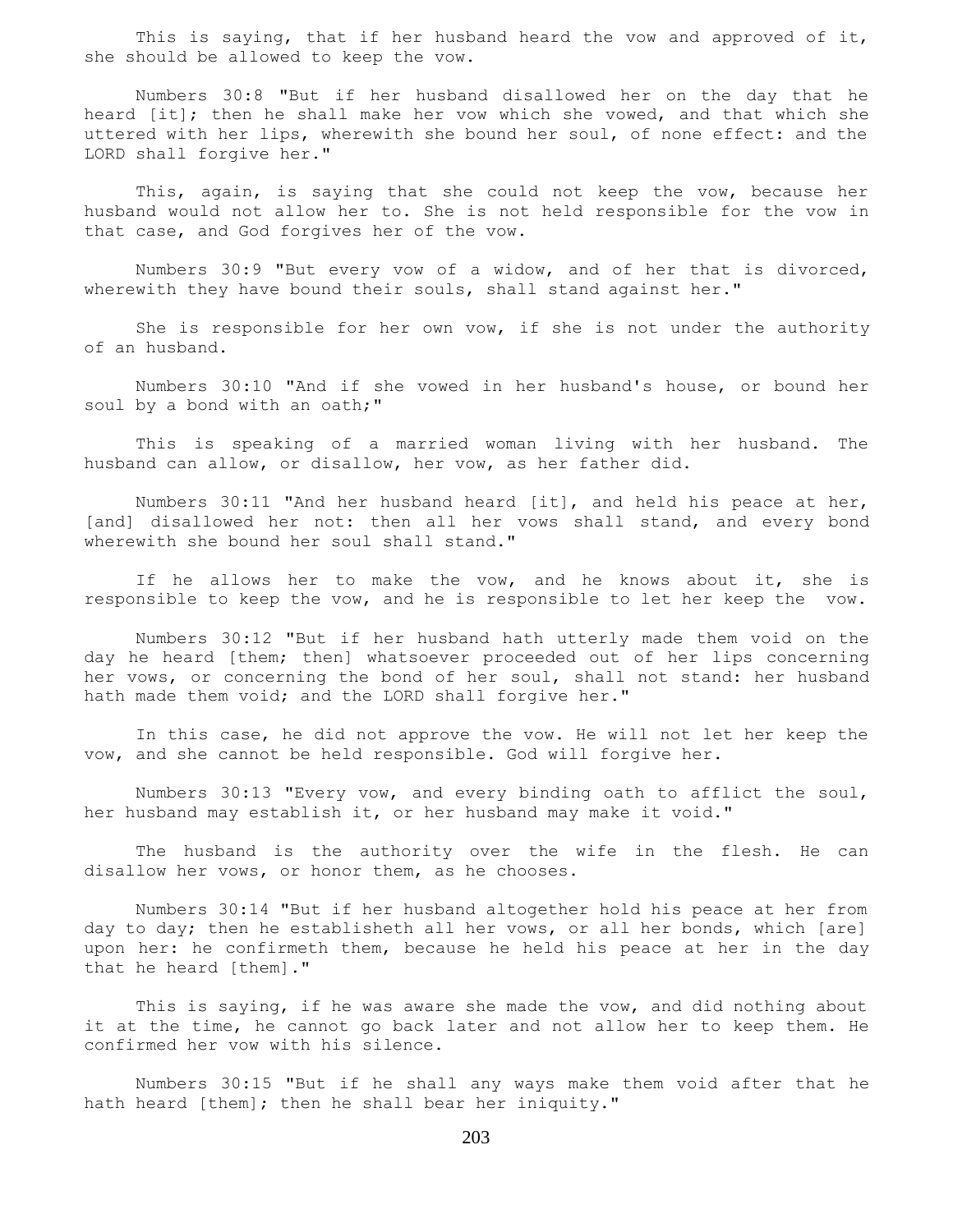If he disallows her vow at a later date, he is responsible for the sin. She is not responsible.

 Numbers 30:16 "These [are] the statutes, which the LORD commanded Moses, between a man and his wife, between the father and his daughter, [being yet] in her youth in her father's house."

 This is explaining the authority of the father in his own home, and the authority of the husband in his own home.

 In the New Testament, we read of a husband and wife who broke their vow to God. In the case of Annanias and Sapphira vowing to the Holy Ghost, they were each responsible for their own vow. They were each killed, because they each lied to the Holy Ghost. The difference is that this case was a spiritual promise made to God. The lesson above, is speaking of the authority of her husband, or father, over her flesh in the home.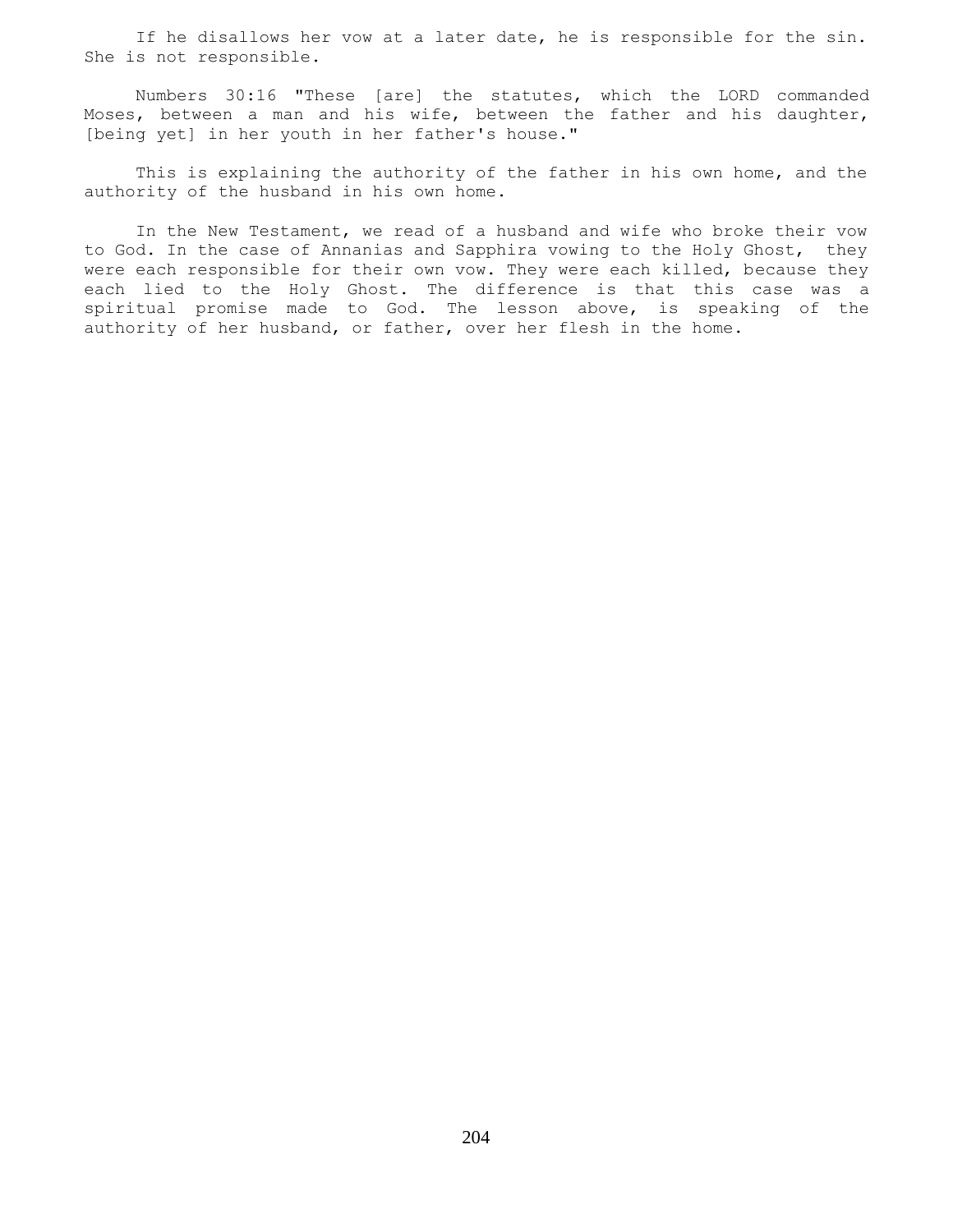1. Who did Moses speak to? 2. Why did he speak to them? 3. What is verse 2 speaking of? 4. This promise is made to the 1. 5. A vow is not something you can \_\_\_\_\_\_\_\_ your mind about. 6. A young girl in her father's house was subject to her \_\_\_\_\_\_\_\_. 7. If the father holds his peace, when she vows, the vow \_\_\_\_\_\_\_\_. 8. The father, by not saying anything, showed what? 9. It is her obligation to keep the vow, and his obligation to to keep it. 10. Is she responsible, if the father disallows the vow? 11. Why does the LORD forgive her? 12. What if it is her husband? 13. Is the same thing true for a widow, as a wife? 14. Quote Numbers chapter 30 verse 13. 15. What if her husband heard the vow, and said nothing for several days, and then would not let her keep it, who is responsible? 16. What is this lesson conveying about authority in the home? 17. Who are a husband and wife, in the New Testament, who lied to God? 18. Who was killed for their lies?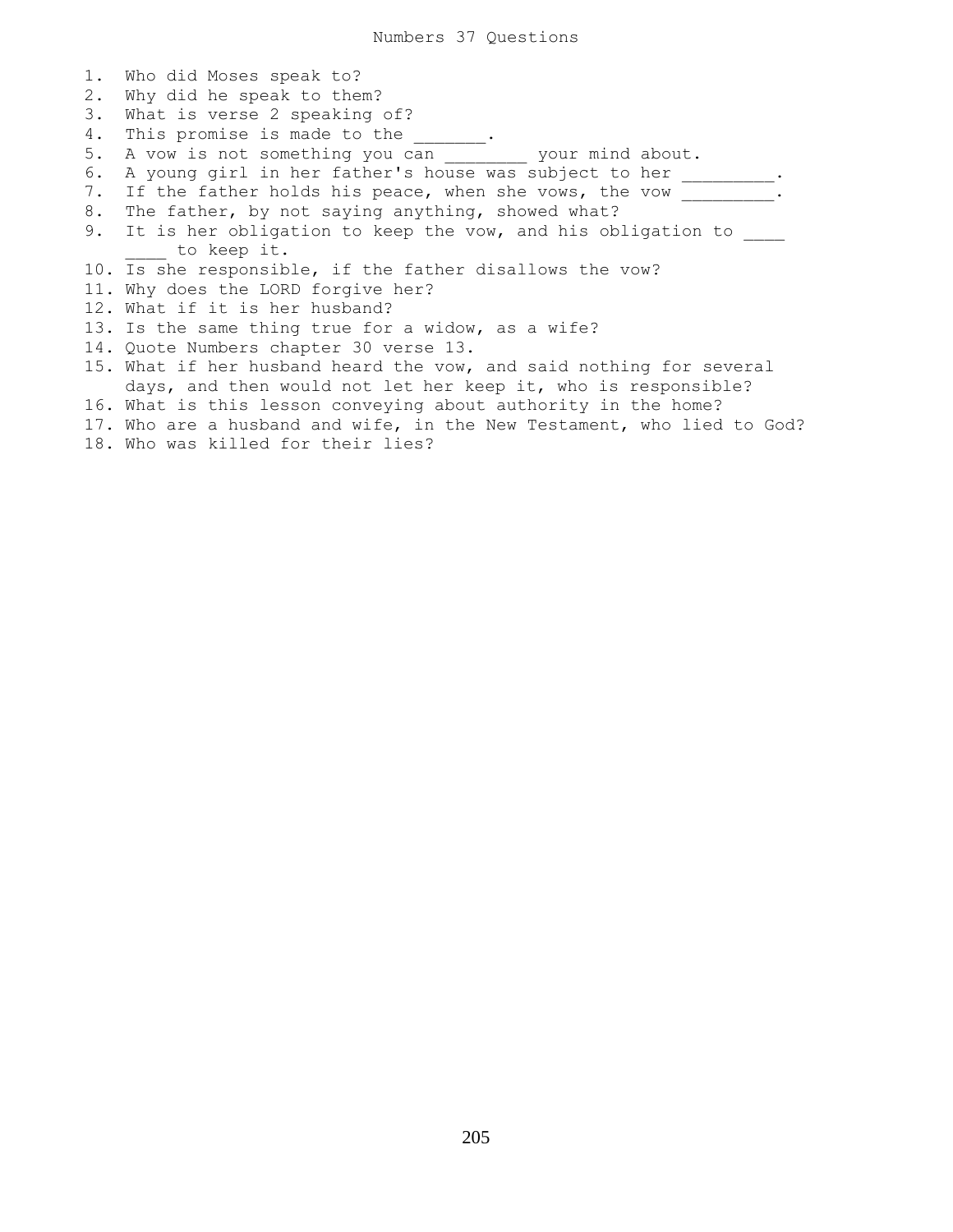We will begin this lesson in Numbers 31:1 "And the LORD spake unto Moses, saying," Numbers 31:2 "Avenge the children of Israel of the Midianites: afterward shalt thou be gathered unto thy people."

 This attack on the Midianites had been planned for quite some time. It appears, that this is the last thing that Moses is to head up. The LORD had already told him he would not go into the promised land. "Be gathered unto thy people" means he will die. This is the LORD's vengeance, here. He wants the Midianites destroyed, for what they had done to the Israelites.

 Numbers 31:3 "And Moses spake unto the people, saying, Arm some of yourselves unto the war, and let them go against the Midianites, and avenge the LORD of Midian."

 The huge army of over 600,000 men would not be needed here. They arm just a few of their men. Moses had not started this war against Midian, until God ordered it. When these Midianite women had seduced the Israelites and mixed with them, it was against God, as much as against the Israelites. These women had caused the men of Israel to commit adultery, and even caused them to bow to false gods.

 Numbers 31:4 "Of every tribe a thousand, throughout all the tribes of Israel, shall ye send to the war."

 These means it will only take 12,000 men of war to destroy the Medianites.

 Numbers 31:5 "So there were delivered out of the thousands of Israel, a thousand of [every] tribe, twelve thousand armed for war."

Each of the 12 tribes furnished 1,000 men to go to war.

 Numbers 31:6 "And Moses sent them to the war, a thousand of [every] tribe, them and Phinehas the son of Eleazar the priest, to the war, with the holy instruments, and the trumpets to blow in his hand."

 This was a holy war to clear the name of the LORD amongst the heathen. The priest Phinehas, son of Eleazar, went to war with them with the holy instruments, and blew the alarm with the silver trumpet. Phinehas was the same one who had run the javelin through two of the sinners, and stopped the plague.

 Numbers 31:7 "And they warred against the Midianites, as the LORD commanded Moses; and they slew all the males."

This was more of an annihilation of the men. It appears, they killed them all. When God went with them to battle, there was no problem winning.

 Numbers 31:8 "And they slew the kings of Midian, beside the rest of them that were slain; [namely], Evi, and Rekem, and Zur, and Hur, and Reba, five kings of Midian: Balaam also the son of Beor they slew with the sword."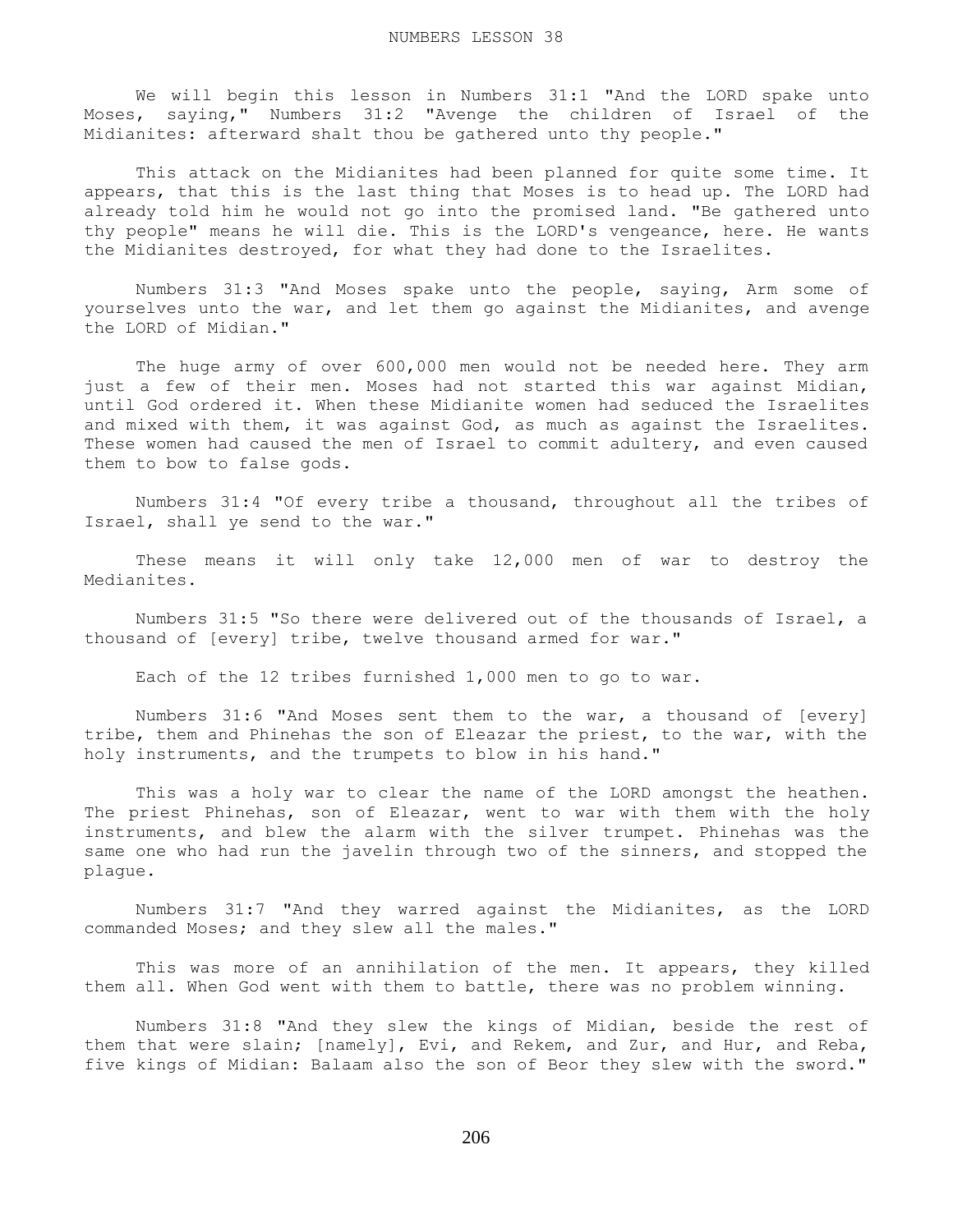We read earlier of the five kings of Midian. It appears, here, that they were all killed. Balaam was killed, also. It appeared, he was in on the plot to infiltrate the Israelites. They, probably, were not killed in battle, but run through with the sword, as an execution. These are, probably, not the entire Median army, but some in this area, because later we see the Medians, again.

 Numbers 31:9 "And the children of Israel took [all] the women of Midian captives, and their little ones, and took the spoil of all their cattle, and all their flocks, and all their goods."

 It is interesting that they took the women and children. The LORD sometimes, will not allow this. The battle, in the first place was because of the Midianite women. They have spoiled all the Midianite's goods.

 Numbers 31:10 "And they burnt all their cities wherein they dwelt, and all their goodly castles, with fire."

 The Midianites were nomads and would not have built permanent type cities. Perhaps, the cities were built by someone they had overrun.

 Numbers 31:11 "And they took all the spoil, and all the prey, [both] of men and of beasts."

 This just means they took everything of any value at all for themselves.

 Numbers 31:12 "And they brought the captives, and the prey, and the spoil, unto Moses, and Eleazar the priest, and unto the congregation of the children of Israel, unto the camp at the plains of Moab, which [are] by Jordan [near] Jericho."

 Moses and Eleazar had sent them to the battle, so they brought the spoil to Moses and Eleazar. Whatever they keep, must be divided among all the people.

 Numbers 31:13 "And Moses, and Eleazar the priest, and all the princes of the congregation, went forth to meet them without the camp."

 They did not bring these Midianite women and children into the camp. All of the leaders went out to meet them, to inspect what they had done.

 Numbers 31:14 "And Moses was wroth with the officers of the host, [with] the captains over thousands, and captains over hundreds, which came from the battle."

 To win the war is one thing, but to leave the problem that caused the war is another. Moses is angry with the soldiers, for not following orders.

 Numbers 31:15 "And Moses said unto them, Have ye saved all the women alive?"

 The Midianite women had been the problem, in the first place. The lust of these Israelite men for these women, it seems, has not gone away. They have plans of keeping these women for the men. Moses is really saying, "Why have you kept these evil women alive?"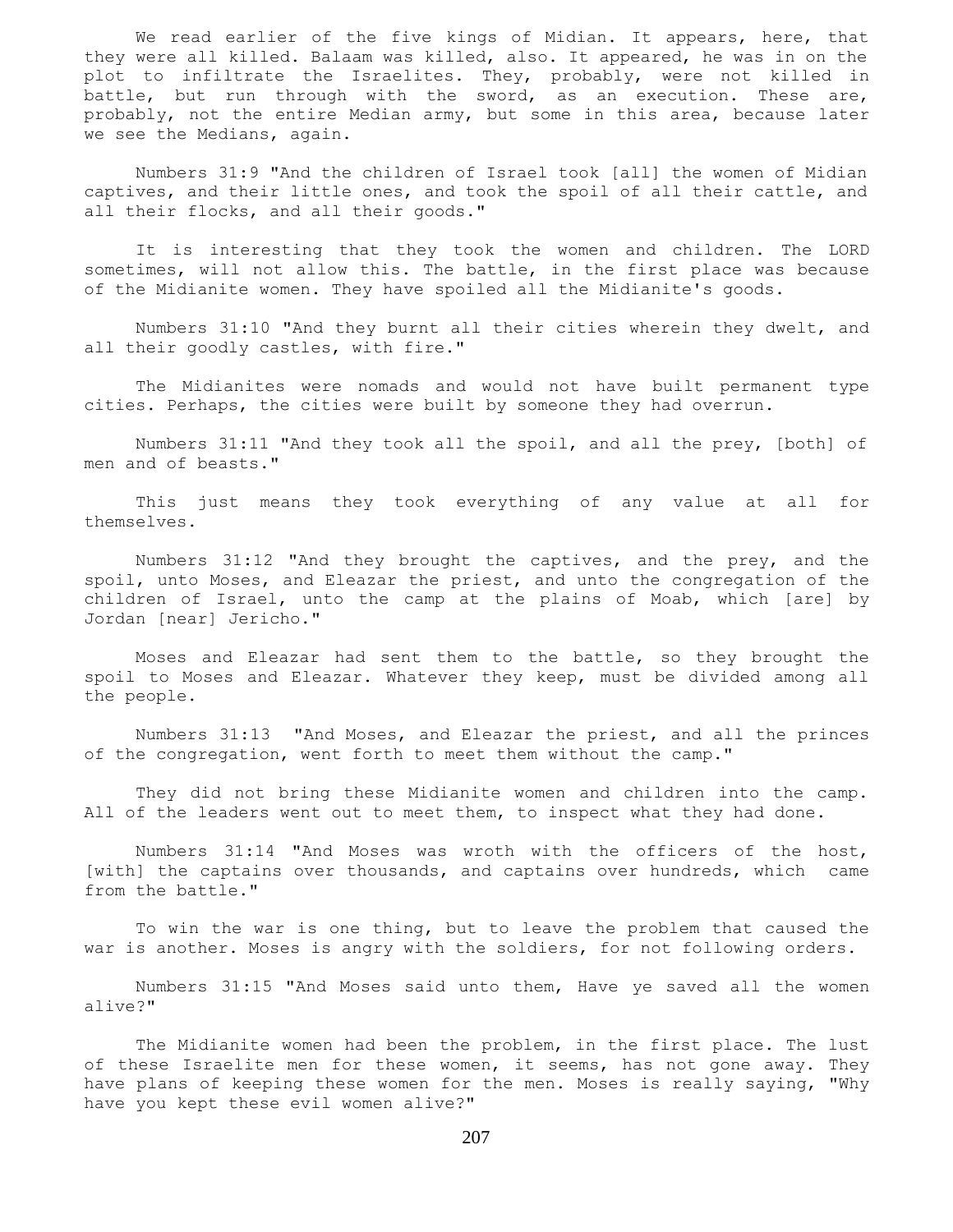Numbers 31:16 "Behold, these caused the children of Israel, through the counsel of Balaam, to commit trespass against the LORD in the matter of Peor, and there was a plague among the congregation of the LORD."

 They have not eliminated the problem. They have brought it home with them. The plague that swept through the Israelite camp, was because the men of Israel were sleeping with the Midianite women. Now, they have brought them all home with them, to further the sin. This would greatly anger God.

 Numbers 31:17 "Now therefore kill every male among the little ones, and kill every woman that hath known man by lying with him."

 This seems cruel, but the LORD will not allow the teachings of Midian to come into the camp. Women, just like these, had caused the Israelite men to bow to false gods. This must not be, again. The males among the little ones could come to maturaty and cause terrible problems in the camp. Notice the young girls, who were not contaminated were left alive. This was not senseless killing. It was done to preserve the LORD as God among the Israelites.

 Numbers 31:18 "But all the women children, that have not known a man by lying with him, keep alive for yourselves."

 They were to be slaves in the homes, and undoubtedly, concubines to some of the men. In some instances, they, probably, married some of the young men.

 Numbers 31:19 "And do ye abide without the camp seven days: whosoever hath killed any person, and whosoever hath touched any slain, purify [both] yourselves and your captives on the third day, and on the seventh day."

We remember, that anyone who had come near a dead body was unclean for 7 days. They must all, including the young Midianite women, go through the purification, before they could enter the camp, again. We read of this earlier of the washings on the third and seventh day. This had to do with the water of separation. The girls fell into the law about the stranger, and were purified by the water of separation.

 Numbers 31:20 "And purify all [your] raiment, and all that is made of skins, and all work of goats' [hair], and all things made of wood."

 In chapter 19 of Numbers, we studied of how everything that had come in contact with the dead must be purified. They did this, because no impure thing could come into the camp.

 Numbers 31:21 "And Eleazar the priest said unto the men of war which went to the battle, This [is] the ordinance of the law which the LORD commanded Moses;"

 Eleazar is the one to advise them how to keep everything pleasing unto the LORD. He is the guardian of the spiritual aspect of these people.

 Numbers 31:22 "Only the gold, and the silver, the brass, the iron, the tin, and the lead,"

These were the precious metals they had spoiled from the Midianites.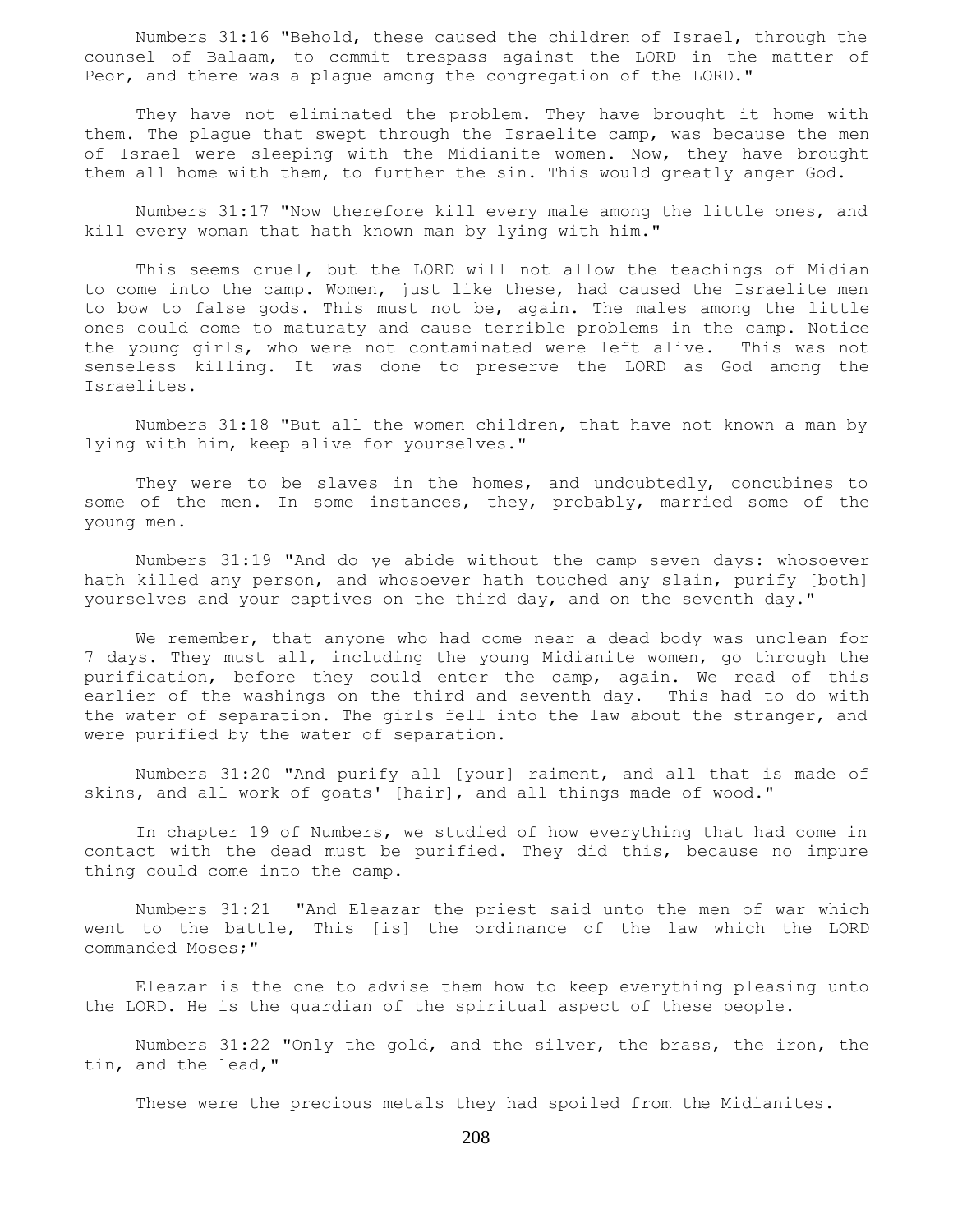Numbers 31:23 "Every thing that may abide the fire, ye shall make [it] go through the fire, and it shall be clean: nevertheless it shall be purified with the water of separation: and all that abideth not the fire ye shall make go through the water."

 All things made of these precious metals, were to be melted for further use. Many false gods were made of silver and gold. It would be very important to melt those two metals. Things, like wood, that could not stand the fire would be washed with the purifying water.

 Numbers 31:24 "And ye shall wash your clothes on the seventh day, and ye shall be clean, and afterward ye shall come into the camp."

 Even the clothes, they were wearing, must be purified, before they could come into the camp. After the seven days of purification, they were allowed back into the camp.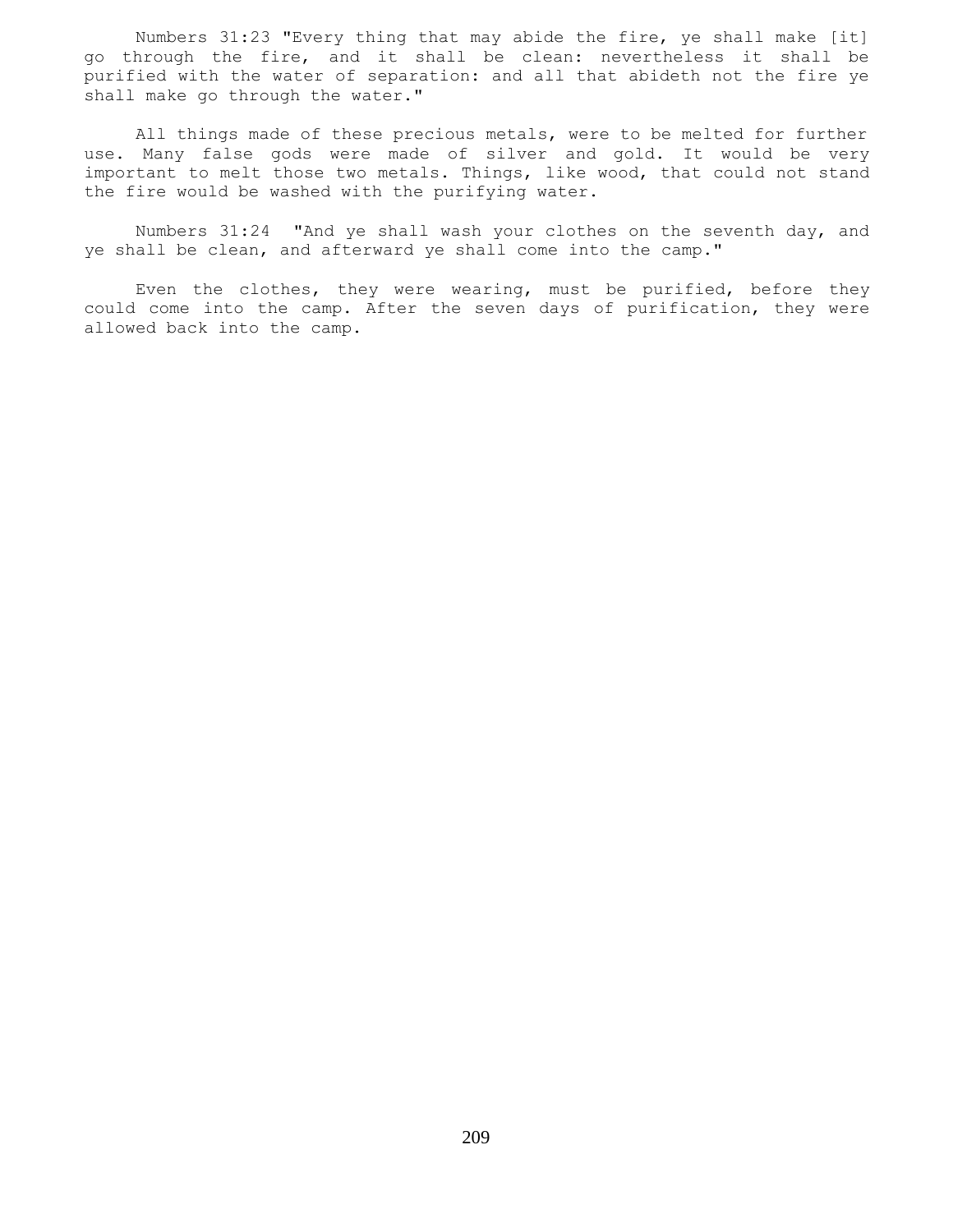## Numbers 38 Questions

1. What did the LORD tell Moses to instruct the people to do? 2. What will happen to Moses, after this is over? 3. How many men from each tribe will go to war? 4. How had these people offended God? 5. How many men fought the war? 6. Who went with the soldiers to war? 7. What was his purpose for being there? 8. Who did the Israelites kill? 9. What happened to the five kings, and to Balaam? 10. What did the Israelites do with the rest of the people? 11. What did they do to the cities of Midian? 12. What kind of people were the Midianites? 13. Where did Moses, and Eleazar, and the princes meet with them? 14. What was Moses angry with them about? 15. What question did Moses ask them? 16. Why was it so bad to keep the women alive? 17. Who did Moses tell them to kill? 18. Who was spared death? 19. Why must they remain out of camp seven days? 20. How were the girls cleansed? 21. What else was cleansed with water? 22. What did they do with the precious metals, to make them clean? 23. When can they re-enter the camp?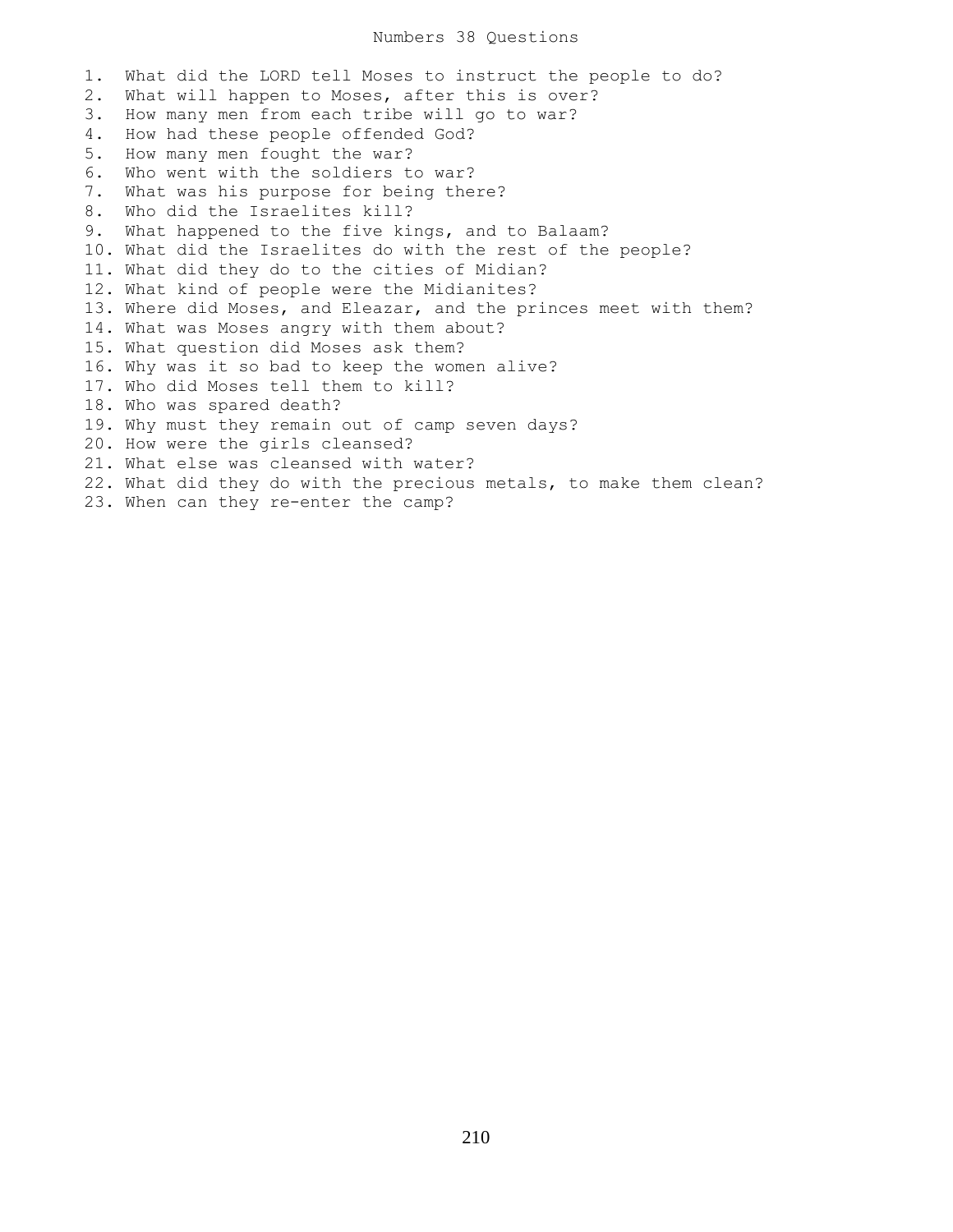We will begin this lesson in Numbers 31:25 "And the LORD spake unto Moses, saying," Numbers 31:26 "Take the sum of the prey that was taken, [both] of man and of beast, thou, and Eleazar the priest, and the chief fathers of the congregation:"

 It was Moses and Eleazar who would divide the prey. They had sent the young men out to war, so they would be the ones to determine what was to be done with the prey. The chief fathers of the congregation could be speaking of the 70 men Moses had chosen to assist him. The prey is speaking of living things, not the goods.

 Numbers 31:27 "And divide the prey into two parts; between them that took the war upon them, who went out to battle, and between all the congregation:"

 Half of all the girls and the animals were to be given to the people who fought the battle. The other half was divided among the congregation.

 Numbers 31:28 "And levy a tribute unto the LORD of the men of war which went out to battle: one soul of five hundred, [both] of the persons, and of the beeves, and of the asses, and of the sheep:"

 This is a portion that goes to the LORD. One of each five hundred of the souls they received shall be received in tribute to the LORD. This included the girls, as well as the animals. Beeves were animals of the ox kind, both male and female.

 Numbers 31:29 "Take [it] of their half, and give [it] unto Eleazar the priest, [for] an heave offering of the LORD."

The portion given to the LORD is, actually, for the use of the priest and his family. The heave offering was offered to the LORD first, and then belonged to the priest.

 Numbers 31:30 "And of the children of Israel's half, thou shalt take one portion of fifty, of the persons, of the beeves, of the asses, and of the flocks, of all manner of beasts, and give them unto the Levites, which keep the charge of the tabernacle of the LORD."

 Notice, the difference in the amount of those who did not go to war. They were levied one out of fifty. This is ten times the percentage, as those who went to war. These went to the Levites, not to the priest and high priest.

 Numbers 31:31 "And Moses and Eleazar the priest did as the LORD commanded Moses."

 This is just saying, that Moses and Eleazar did exactly as they were commanded of God.

 Numbers 31:32 And the booty, [being] the rest of the prey which the men of war had caught, was six hundred thousand and seventy thousand and five thousand sheep,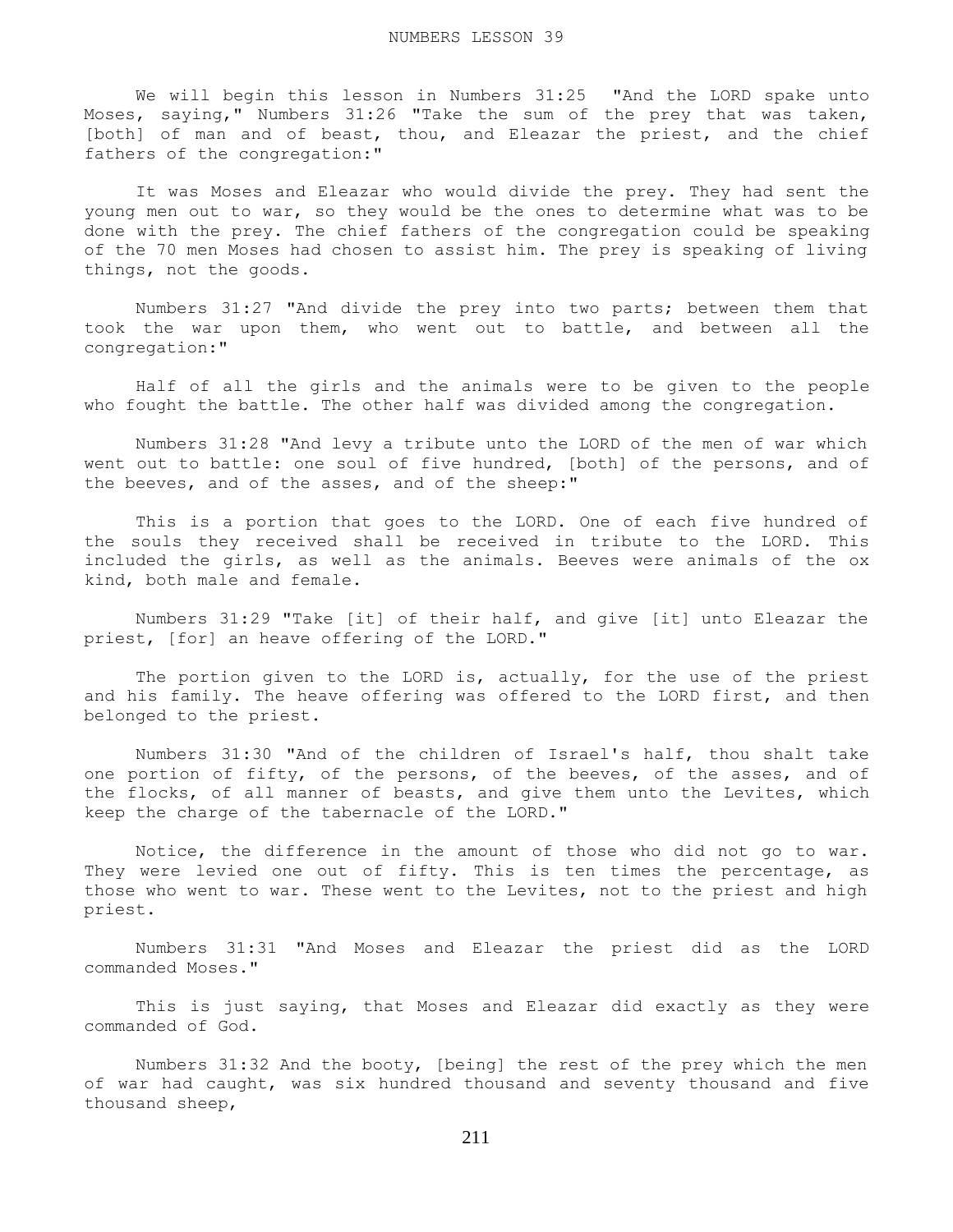The number of sheep was 675,000.

Numbers 31:33 "And threescore and twelve thousand beeves,"

There were 72,000 ox-like animals.

Numbers 31:34 "And threescore and one thousand asses,"

 There were ,7000 asses. This seems like a lot of animals, but we must remember, that was the way these people made their living.

 Numbers 31:35 "And thirty and two thousand persons in all, of women that had not known man by lying with him."

There were 32,000 virgin girls, that had not been killed.

 Numbers 31:36 "And the half, [which was] the portion of them that went out to war, was in number three hundred thousand and seven and thirty thousand and five hundred sheep:"

 The previous numbers were of the whole. Now, we see just how many the soldiers received. Their half was 337,500 sheep.

 Numbers 31:37 "And the LORD'S tribute of the sheep was six hundred and threescore and fifteen."

 The tribute on this was 675 sheep. This is the one out of five hundred mentioned above.

 Numbers 31:38 "And the beeves [were] thirty and six thousand; of which the LORD'S tribute [was] threescore and twelve."

 The beeves {ox-like animals} they received 36,000 of which the Lord received 72.

 Numbers 31:39 "And the asses [were] thirty thousand and five hundred; of which the LORD'S tribute [was] threescore and one."

They received of the asses 30,500; of which the LORD received 61.

 Numbers 31:40 "And the persons [were] sixteen thousand; of which the LORD'S tribute [was] thirty and two persons."

They received 16,000 virgins; of which the LORD received 32 persons.

 Numbers 31:41 "And Moses gave the tribute, [which was] the LORD'S heave offering, unto Eleazar the priest, as the LORD commanded Moses."

 All of these given to the LORD, were then in turn given to Eleazar. We remember, that the high priest received of the altar of the LORD for his wages.

 Numbers 31:42 "And of the children of Israel's half, which Moses divided from the men that warred,"

212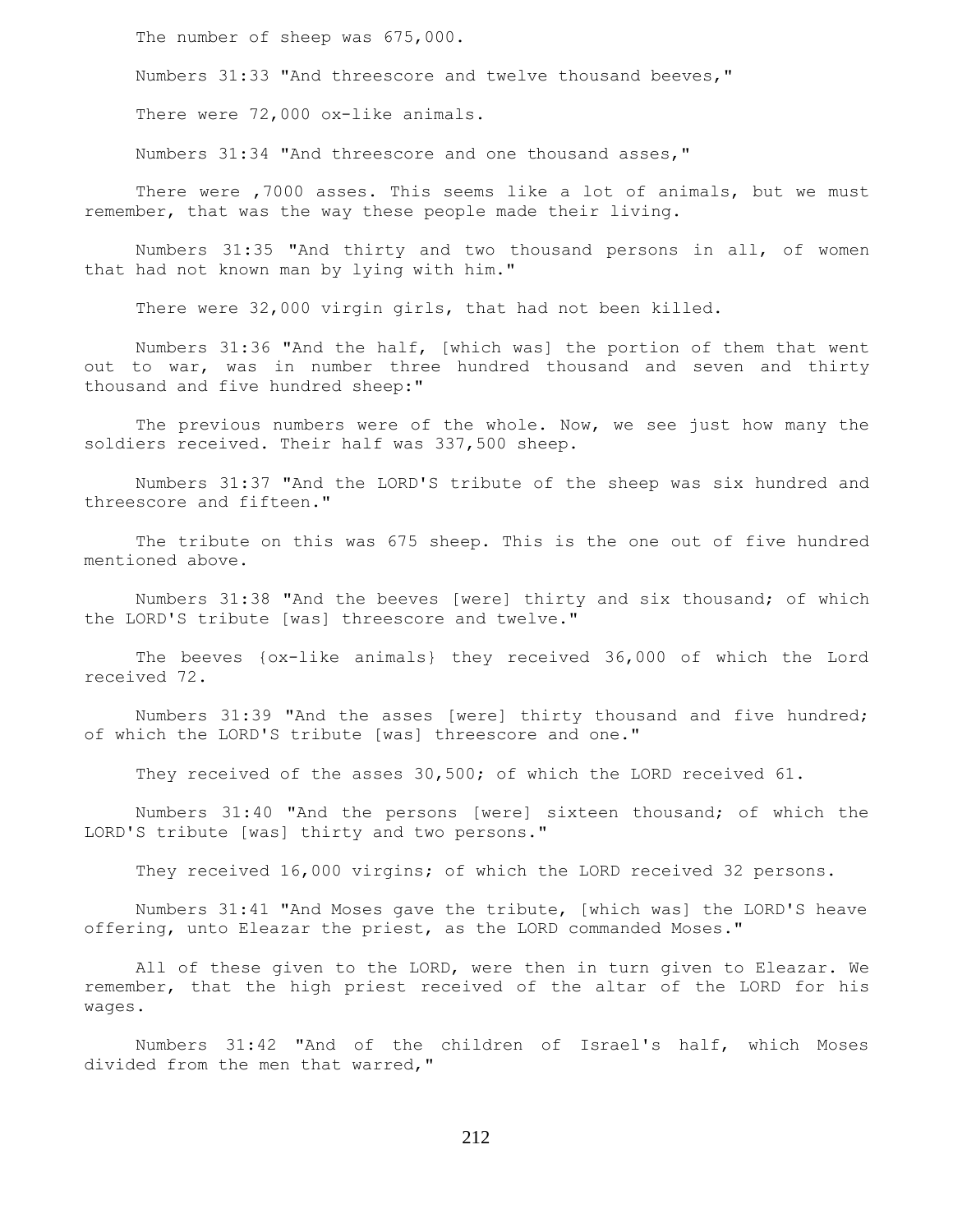This half went to all of those who stayed home. Their half will be divided between a much larger group, but they did not go to war.

 Numbers 31:43 "(Now the half [that pertained unto] the congregation was three hundred thousand and thirty thousand [and] seven thousand and five hundred sheep," Numbers 31:44 "And thirty and six thousand beeves," Numbers 31:45 "And thirty thousand asses and five hundred," Numbers 31:46 "And sixteen thousand persons;)"

 The congregation received 337,500 sheep, 36,000 beeves, 30,500 asses, and 16,000 persons.

 Numbers 31:47 "Even of the children of Israel's half, Moses took one portion of fifty, [both] of man and of beast, and gave them unto the Levites, which kept the charge of the tabernacle of the LORD; as the LORD commanded Moses."

 The entire Levitical tribe received one out of each 50 of all of those belonging to the congregation. This would have been 6,750 sheep, 720 beeves, 610 asses, and 320 virgins for all of the congregation combined.

 Numbers 31:48 "And the officers which [were] over thousands of the host, the captains of thousands, and captains of hundreds, came near unto Moses:"

 These officers were very well aware of the fact that they fought the battle, but the victory was because God was with them. The leaders of the soldiers have, now, come to Moses.

 Numbers 31:49 "And they said unto Moses, Thy servants have taken the sum of the men of war which [are] under our charge, and there lacketh not one man of us."

 It appears, that not even one Israelite soldier died in battle. This has to be God's working. This would not be a normal thing to happen in so great a battle.

 Numbers 31:50 "We have therefore brought an oblation for the LORD, what every man hath gotten, of jewels of gold, chains, and bracelets, rings, earrings, and tablets, to make an atonement for our souls before the LORD."

It appears from this, that the spoils went to the victors. These precious things were brought to the LORD, in thanks for saving their lives in battle. The atonement was like a covering for all sin.

 Numbers 31:51 "And Moses and Eleazar the priest took the gold of them, [even] all wrought jewels."

 Moses and Eleazar, acting on behalf of the LORD, received the booty from the leaders of the army.

 Numbers 31:52 "And all the gold of the offering that they offered up to the LORD, of the captains of thousands, and of the captains of hundreds, was sixteen thousand seven hundred and fifty shekels."

213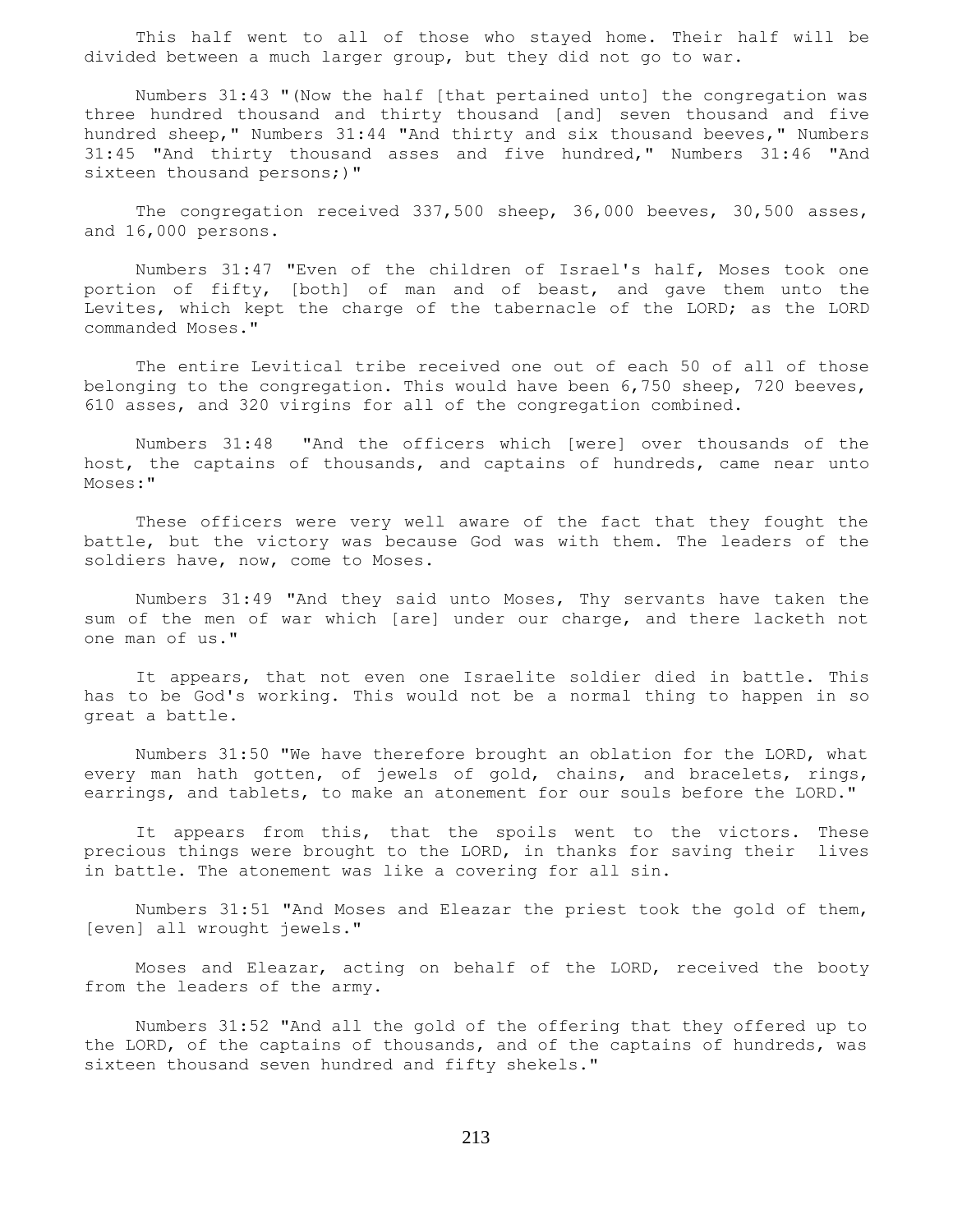This is 16,750 shekels of gold. This would have been over 11,000 ounces of gold. At \$400.00 per ounce, this would figure \$4,400,000.00. Remember, this was an offering to the LORD.

 Numbers 31:53 "( [For] the men of war had taken spoil, every man for himself.)" Numbers 31:54 "And Moses and Eleazar the priest took the gold of the captains of thousands and of hundreds, and brought it into the tabernacle of the congregation, [for] a memorial for the children of Israel before the LORD."

This large amount was, probably, kept in the tabernacle for the expenses of the tabernacle. We do not know whether the high priest and the priests got any of this, or not. The Bible does not say.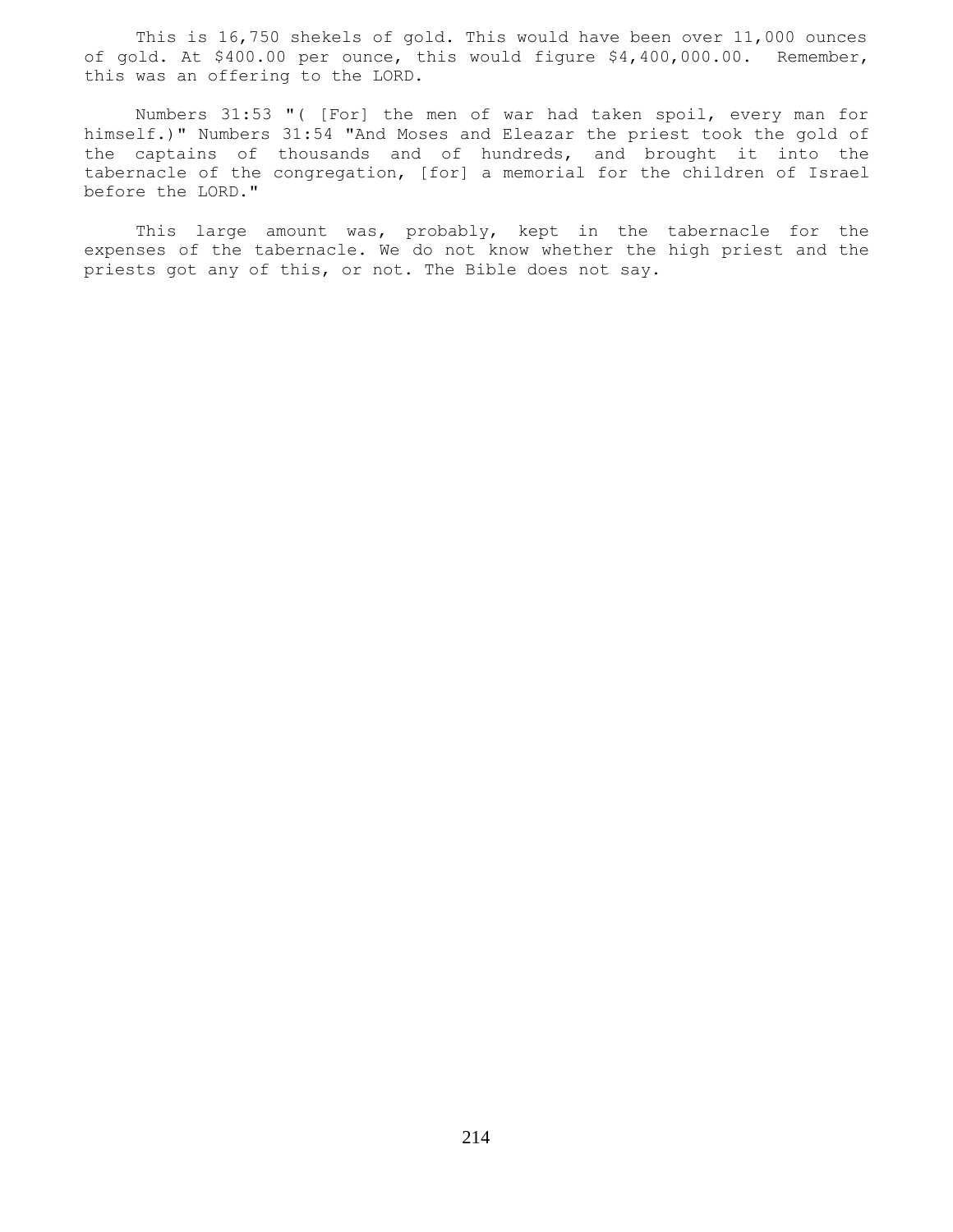1. It is  $\qquad \qquad \qquad \text{and} \qquad \qquad \text{who will divide the prey.}$ 2. Who could the chief fathers be speaking of? 3. What was the prey? 4. How was the prey to be divided? 5. What is the tribute in verse 28? 6. What were beeves? 7. The tribute from the men of war went to whom? 8. The portion given to the Lord, actually, goes to whom? 9. Who does the tribute of the children of Israel's half go to? 10. How many sheep had they captured? 11. Why did these people have so many animals? 12. How many virgin girls had not been killed? 13. How many of the sheep did the LORD receive in tribute from the soldiers? 14. The tribute of the soldiers, actually, went to whom? 15. How many sheep, beeves, asses, and persons did the congregation receive? 16. How many of each of these did the Levitical tribe receive? 17. How many Israelites were killed in the war? 18. Who brought the oblation for the soldiers to Moses? 19. Who was the offering given to? 20. What was the value of the gold that was brought, figuring at \$400.00 per ounce?

21. The gold was, probably, kept in the  $\qquad \qquad$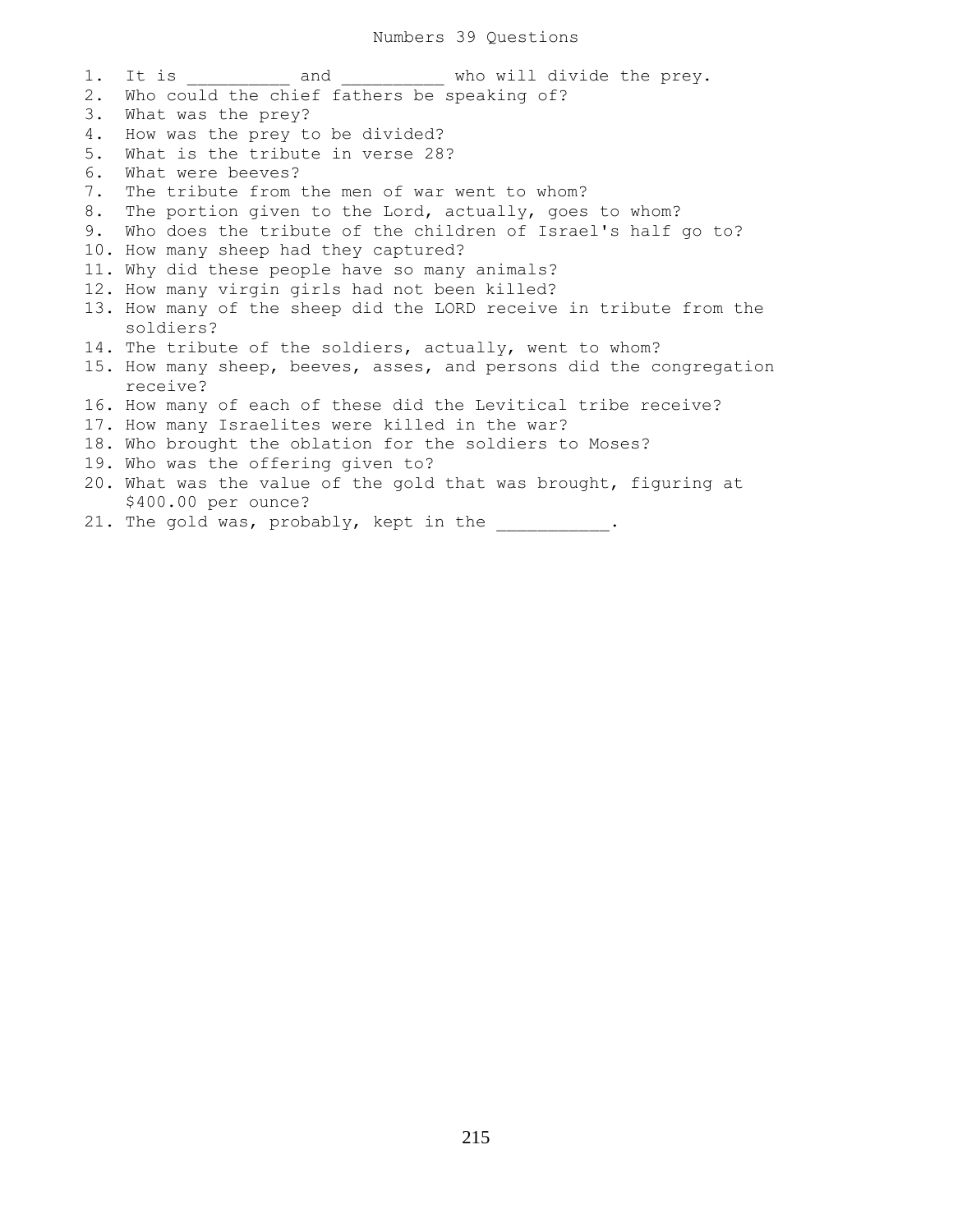We will begin this lesson in Numbers 32:1 "Now the children of Reuben and the children of Gad had a very great multitude of cattle: and when they saw the land of Jazer, and the land of Gilead, that, behold, the place [was] a place for cattle;"

 It appears, the cattle that Reuben and Gad had accumulated were in addition to the few they received from the battle with the Midianites. It, also, appears they found the land, here, to be a wonderful place for their cattle, sheep, and other animals. The land was fertile and the water was plentiful enough to produce grass for the animals. Gilead is a name that was given to a large portion of land on this side of the Jordan.

 Numbers 32:2 "The children of Gad and the children of Reuben came and spake unto Moses, and to Eleazar the priest, and unto the princes of the congregation, saying,"

 This would be something that would affect all 12 tribes. If they started breaking up, they would be no stronger than the people around them. All of the princes as well as Moses and Eleazar should have a say in this.

 Numbers 32:3 "Ataroth, and Dibon, and Jazer, and Nimrah, and Heshbon, and Elealeh, and Shebam, and Nebo, and Beon,"

These places mentioned are in the south of Gilead. This is, probably, where the cattle were already grazing.

 Numbers 32:4 "[Even] the country which the LORD smote before the congregation of Israel, [is] a land for cattle, and thy servants have cattle:"

 We saw in the last lesson, that this was true. The Midianites had many animals. Since the land is such a good place to raise cattle, and since they have many cattle, this would be the logical place for them to live.

 Numbers 32:5 "Wherefore, said they, if we have found grace in thy sight, let this land be given unto thy servants for a possession, [and] bring us not over Jordan."

 They are saying, they are well pleased with this land, and will not expect any of the land on the other side of the Jordan. They are asking Moses, for God to give them this fertile grazing land.

 Numbers 32:6 "And Moses said unto the children of Gad and to the children of Reuben, Shall your brethren go to war, and shall ye sit here?"

It is not fair for them to inherit land, without going to war to help their brothers take their land. Moses is showing them how wrong that would be.

 Numbers 32:7 "And wherefore discourage ye the heart of the children of Israel from going over into the land which the LORD hath given them?"

216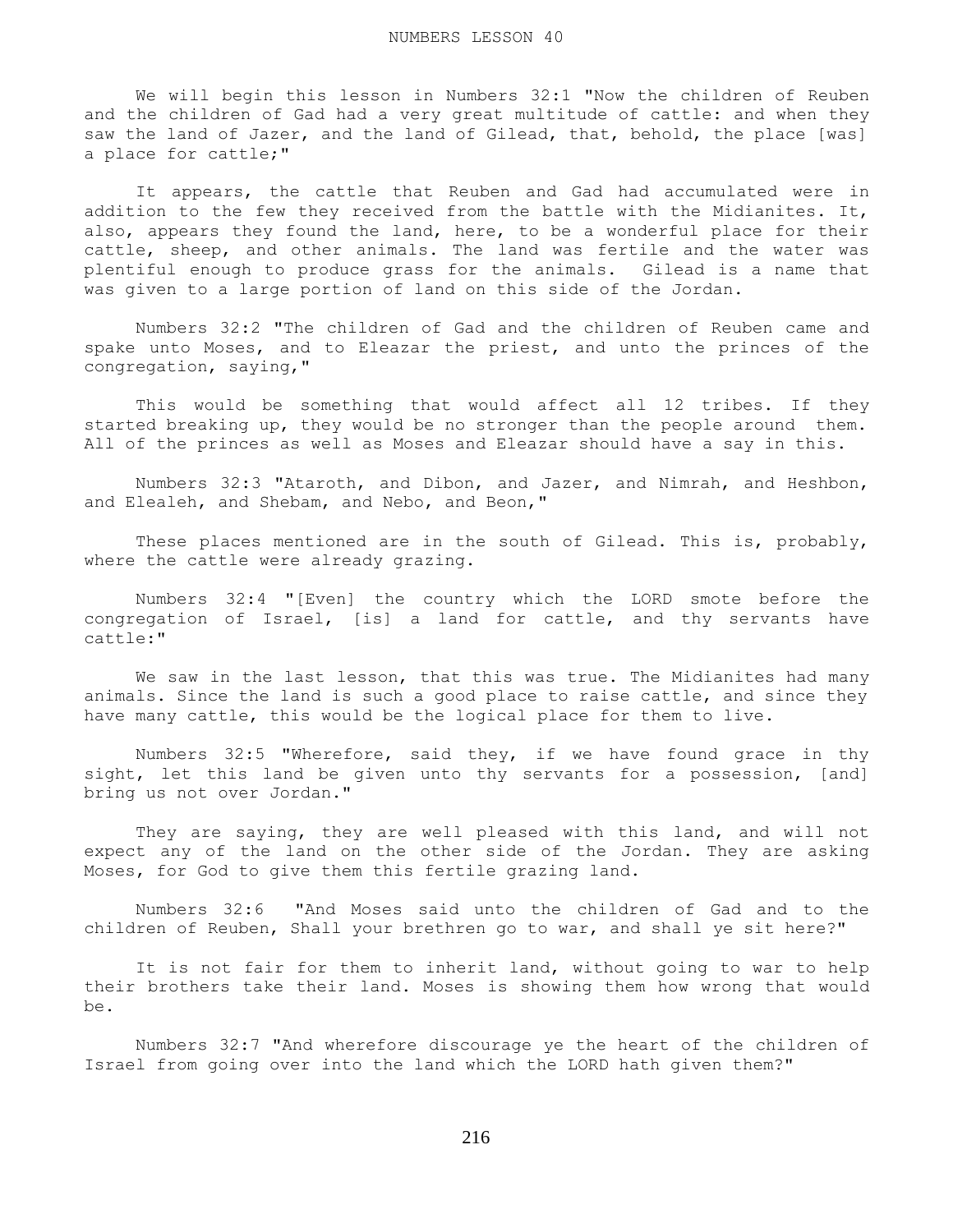This might even cause some of the other tribes to choose a plot of land on this side, and not go into the land the LORD had promised them. The other tribes might get the idea it would be too hard for the tribes, split up, to take the land.

 Numbers 32:8 "Thus did your fathers, when I sent them from Kadeshbarnea to see the land."

 Now, Moses tells them this is the attitude their fathers had. He sent them to spy the promised land, and they came back, not wanting to take the land.

 Numbers 32:9 "For when they went up unto the valley of Eshcol, and saw the land, they discouraged the heart of the children of Israel, that they should not go into the land which the LORD had given them."

 They had come back with a bad report, and God caused them to wander in the wilderness 40 years, because of their lack of faith.

 Numbers 32:10 "And the LORD'S anger was kindled the same time, and he sware, saying,"

Moses is telling them, that this kind of attitude angers God.

 Numbers 32:11 "Surely none of the men that came up out of Egypt, from twenty years old and upward, shall see the land which I sware unto Abraham, unto Isaac, and unto Jacob; because they have not wholly followed me:"

 None of those who doubted would inherit the promised land. God made them wander in the wilderness, until they all died off.

 Numbers 32:12 "Save Caleb the son of Jephunneh the Kenezite, and Joshua the son of Nun: for they have wholly followed the LORD."

 Out of the 12 spies, there were only two who believed God would help them take the land of promise. They both lived through the wilderness wanderings, and will see the promised land. Their faith in God brought them through. In fact, Joshua will take Moses place as their leader. Joshua will lead them into the promised land.

 Numbers 32:13 "And the LORD'S anger was kindled against Israel, and he made them wander in the wilderness forty years, until all the generation, that had done evil in the sight of the LORD, was consumed."

 All of the other men of the Israelites, who had been 20 years old and older, died in the 40 years of wandering in the wilderness. Of course, that did not include Moses.

 Numbers 32:14 "And, behold, ye are risen up in your fathers' stead, an increase of sinful men, to augment yet the fierce anger of the LORD toward Israel."

Moses says, "You are making the same mistake as your fathers".

 Numbers 32:15 "For if ye turn away from after him, he will yet again leave them in the wilderness; and ye shall destroy all this people."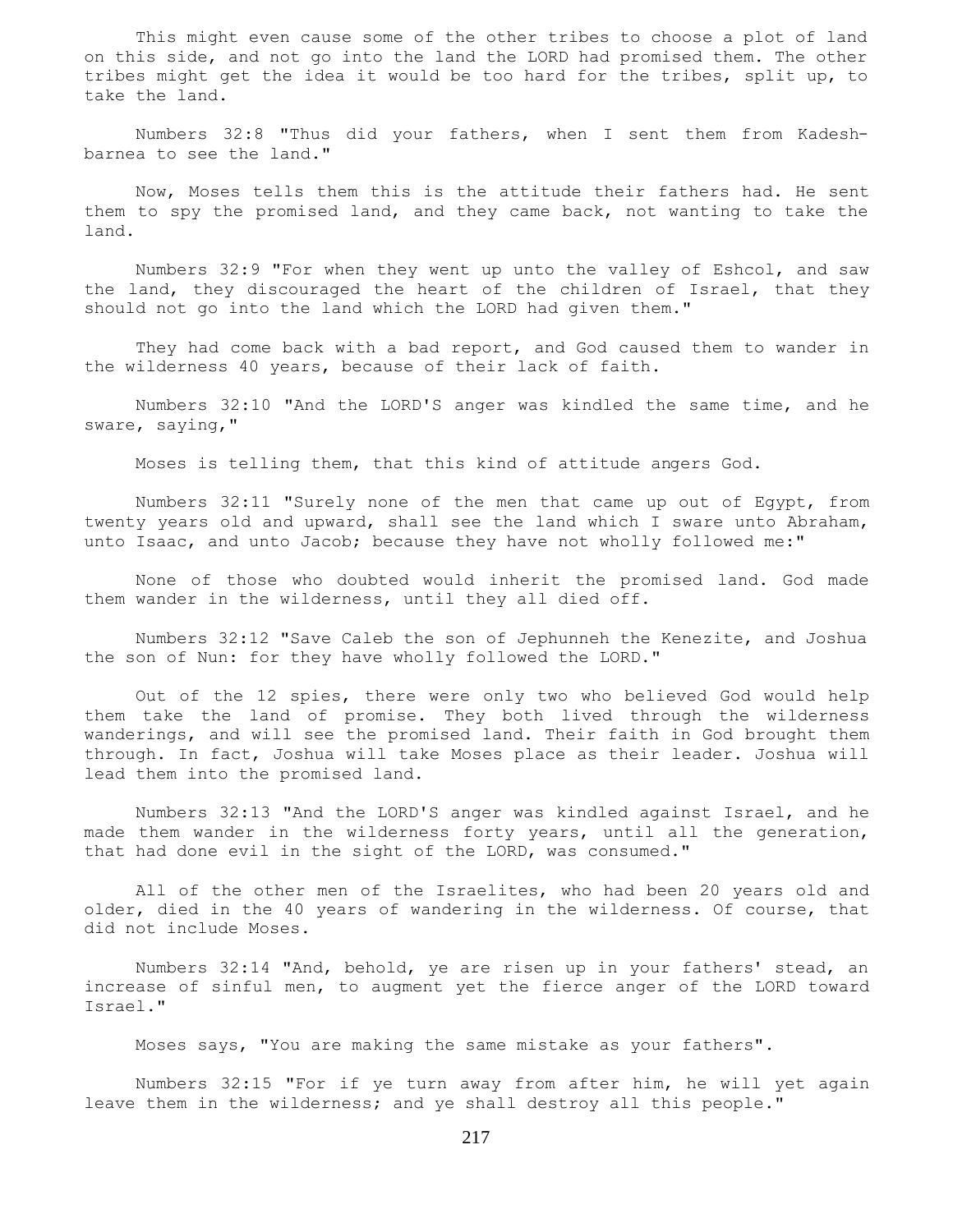Moses does not want to see the promised land lost to all of these people, again.

 Numbers 32:16 "And they came near unto him, and said, We will build sheepfolds here for our cattle, and cities for our little ones:"

The sheepfolds were places of safety for the sheep at night. They, also, want to build a safe place for their little ones to stay.

 Numbers 32:17 "But we ourselves will go ready armed before the children of Israel, until we have brought them unto their place: and our little ones shall dwell in the fenced cities because of the inhabitants of the land."

 They would leave their families, who were not able to go to war, so someone would not come in and take their spot, while they were gone. The men of age to fight, would go with the other tribes, and fight to win their land for them. They were not afraid of battle, they had just found a place to their liking.

 Numbers 32:18 "We will not return unto our houses, until the children of Israel have inherited every man his inheritance."

 They will stay and fight, until all the land is in the hands of the Israelites that God had planned to have it. They will not quit and go home, before the war is over.

 Numbers 32:19 "For we will not inherit with them on yonder side Jordan, or forward; because our inheritance is fallen to us on this side Jordan eastward."

 They are sure the inheritance God wanted for them was on this side of the Jordan. They are satisfied with this land. They will not ask for more land on the other side of the Jordan.

 Numbers 32:20 "And Moses said unto them, If ye will do this thing, if ye will go armed before the LORD to war,"

 The key to this is "if". Moses puts a condition on them receiving the land they wish.

 Numbers 32:21 "And will go all of you armed over Jordan before the LORD, until he hath driven out his enemies from before him,"

They are not to shirk their duties as one of the twelve tribes. They are to fight with Israel. They are to help drive out the enemy.

 Numbers 32:22 "And the land be subdued before the LORD: then afterward ye shall return, and be guiltless before the LORD, and before Israel; and this land shall be your possession before the LORD."

 If they do all the things Moses lined out for them, then they shall inherit this land they want, and the LORD will not be angry with them. They were not fearful. They just liked this particular plot of land. There is no sin in that.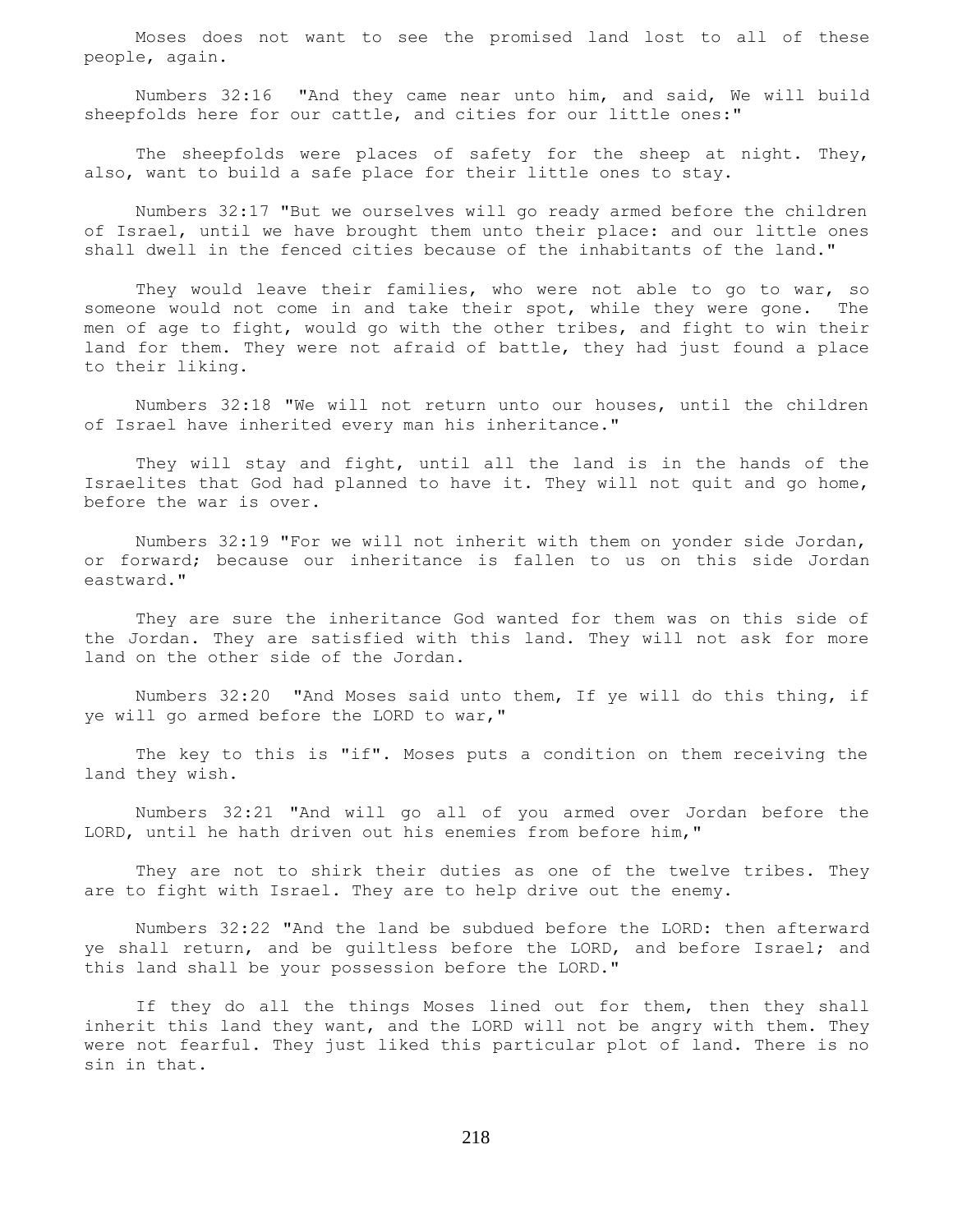Numbers 32:23 "But if ye will not do so, behold, ye have sinned against the LORD: and be sure your sin will find you out."

 If they do not keep their bargain, they will be punished by the LORD. He knows even the intents of our heart. He certainly knows our deeds.

 Numbers 32:24 "Build you cities for your little ones, and folds for your sheep; and do that which hath proceeded out of your mouth."

 Moses gives them permission to build their folds for their sheep, and their cities for their wives and children. He is the same as saying, they have taken a vow with their mouth. They had better keep it.

 Numbers 32:25 "And the children of Gad and the children of Reuben spake unto Moses, saying, Thy servants will do as my lord commandeth."

 The families of Reuben and Gad agreed to all of the terms Moses set down.

 Numbers 32:26 "Our little ones, our wives, our flocks, and all our cattle, shall be there in the cities of Gilead:"

 Their wives and children will stay with their flocks in the land of Gilead, while they go to war.

 Numbers 32:27 "But thy servants will pass over, every man armed for war, before the LORD to battle, as my lord saith."

All of the men 20 years old and older, who were able to go to war, gathered their war gear, and went with the other tribes.

 Numbers 32:28 "So concerning them Moses commanded Eleazar the priest, and Joshua the son of Nun, and the chief fathers of the tribes of the children of Israel:"

 Moses knew before this all was completed, that he would die. He would not cross over Jordan. He tells Eleazar and Joshua the conditions of Gad and Reuben receiving the land on this side Jordan.

 Numbers 32:29 "And Moses said unto them, If the children of Gad and the children of Reuben will pass with you over Jordan, every man armed to battle, before the LORD, and the land shall be subdued before you; then ye shall give them the land of Gilead for a possession:"

This is the condition for them to receive the land.

 Numbers 32:30 "But if they will not pass over with you armed, they shall have possessions among you in the land of Canaan."

This is the condition for them not to receive the land they wanted.

 Numbers 32:31 "And the children of Gad and the children of Reuben answered, saying, As the LORD hath said unto thy servants, so will we do."

 The children of Gad and the children of Reuben were in total agreement with the conditions.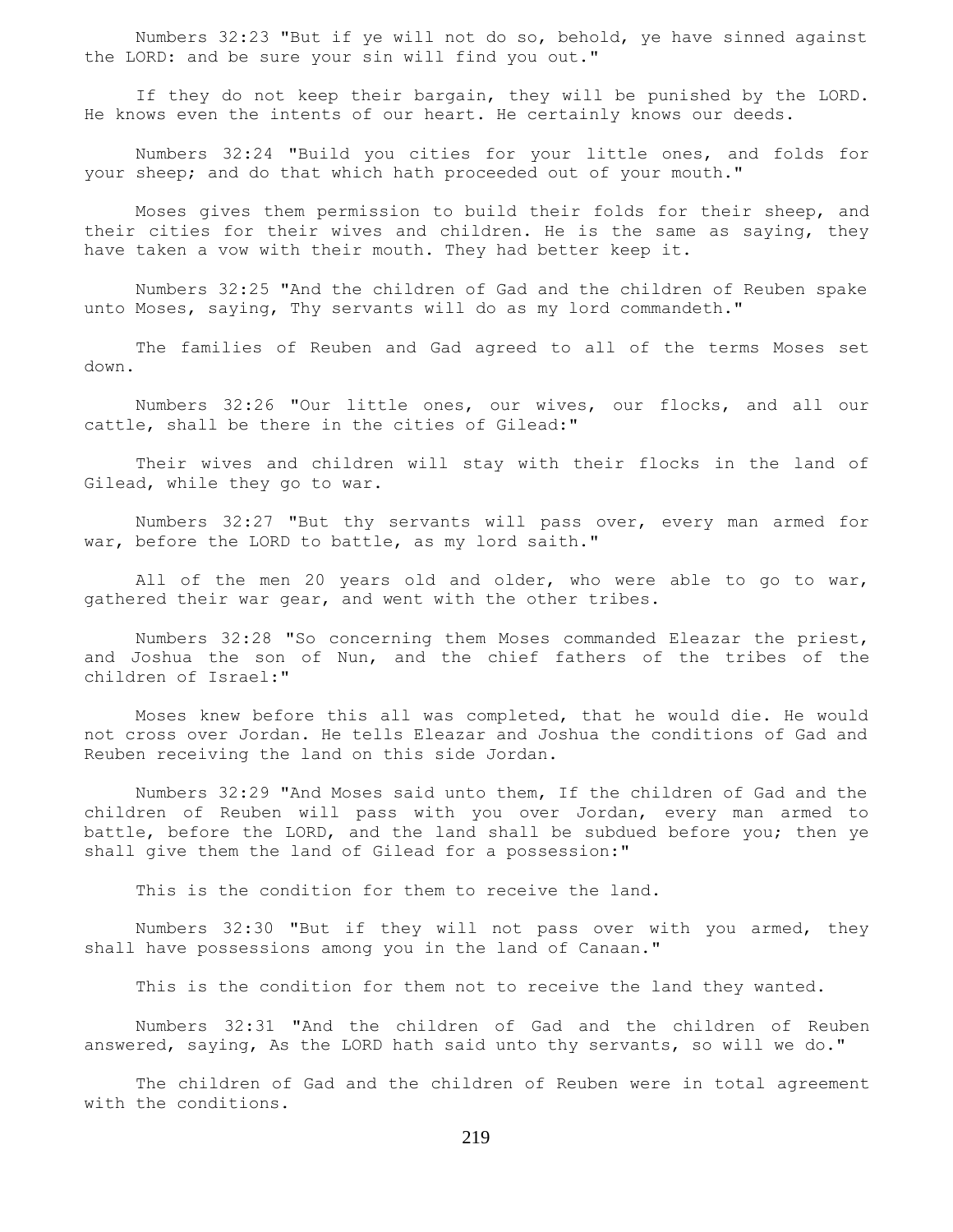Numbers 32:32 "We will pass over armed before the LORD into the land of Canaan, that the possession of our inheritance on this side Jordan [may be] ours."

This is stated, again, as if they were swearing they would do this.

 Numbers 32:33 "And Moses gave unto them, [even] to the children of Gad, and to the children of Reuben, and unto half the tribe of Manasseh the son of Joseph, the kingdom of Sihon king of the Amorites, and the kingdom of Og king of Bashan, the land, with the cities thereof in the coasts, [even] the cities of the country round about."

 It is very strange to me that the half tribe of Manasseh would be included in this. They had not been involved in the negotiations. We are not told for sure, just why the tribe of Manasseh was divided. Perhaps, it was because they had increased greatly in size. It could, also, have been because of some division in their ranks, that we are not told of. This was a large area. Possibly, Reuben and Gad were not large enough to take care of it all. For whatever reason, God gave them this land of the Amorites and the kingdom of Og, king of Bashan.

 Numbers 32:34 "And the children of Gad built Dibon, and Ataroth, and Aroer," Numbers 32:35 "And Atroth, Shophan, and Jaazer, and Jogbehah," Numbers 32:36 "And Beth-nimrah, and Beth-haran, fenced cities: and folds for sheep."

 We see from this, Gad built his own cities and his own sheepfolds. He made a place to leave his family, while he went to war. These were all cities of Gad, above.

 Numbers 32:37 "And the children of Reuben built Heshbon, and Elealeh, and Kirjathaim," Numbers 32:38 "And Nebo, and Baal-meon, (their names being changed,) and Shibmah: and gave other names unto the cities which they builded."

 It appears from this, that the children of Reuben took the ruins left by the people conquered, and rebuilt their cities. They renamed each of them. This was a separate area from Gad and Manasseh.

 Numbers 32:39 "And the children of Machir the son of Manasseh went to Gilead, and took it, and dispossessed the Amorite which [was] in it."

 This just quickly says, the Amorites were defeated and their land given unto Machir, the son of Manasseh.

 Numbers 32:40 "And Moses gave Gilead unto Machir the son of Manasseh; and he dwelt therein."

This area of Gilead is given to the family of Machir by Moses.

 Numbers 32:41 "And Jair the son of Manasseh went and took the small towns thereof, and called them Havothjair."

 Jair is another descendent of Manasseh. His family inherits the small towns. Jair was, actually, one of the daughter's descendents. Jair's mother was the granddaughter of Manasseh.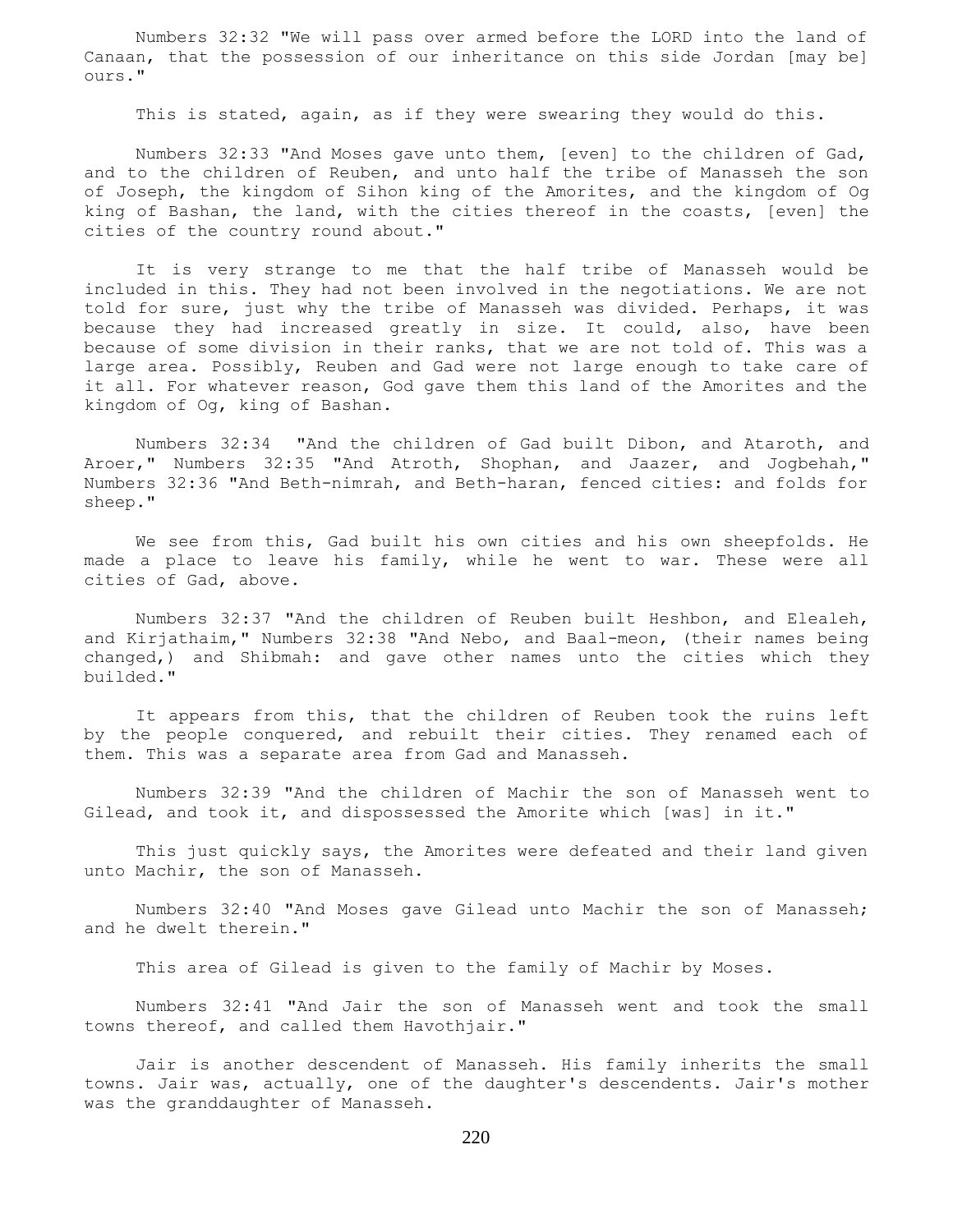Numbers 32:42 "And Nobah went and took Kenath, and the villages thereof, and called it Nobah, after his own name."

 There is no other record of Nobah. Some believe he is of the family of Jair. He was included as part of Manasseh's family.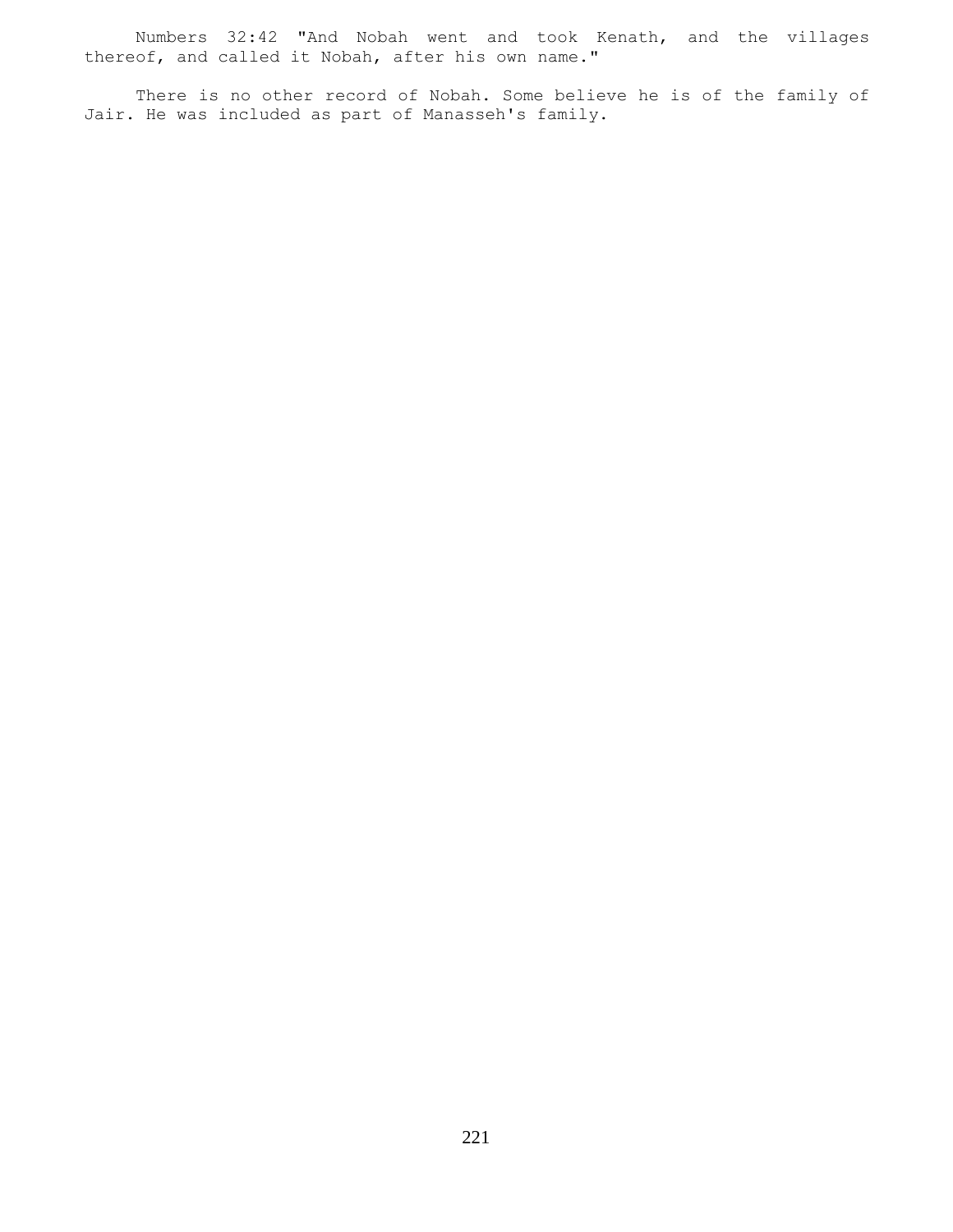1. Who of the tribes, had large herds of cattle? 2. What did they find pleasing about the land on this side the Jordan? 3. Who did they speak to about the land? 4. What were the names of the places they were interested in? 5. What do they ask of Moses and Eleazar? 6. What question did Moses ask them? 7. What would this do to the other tribes? 8. Their attitude is like their 9. What sin had their fathers committed? 10. What happened to their fathers? 11. Who were the only two of the twelve spies, who did not come back with a bad report? 12. What happened to these two? 13. Why had they wandered in the wilderness 40 years? 14. What does Moses tell them they are doing? 15. What did they want to build, before they went to the war? 16. What are they willing to do, that would please God? 17. Do they ask for an inheritance on the other side of Jordan? 18. What is the key in Moses answer to them? 19. They are not to shirk their duties as one of the  $\frac{1}{2}$  and  $\frac{1}{2}$  and  $\frac{1}{2}$  and  $\frac{1}{2}$  and  $\frac{1}{2}$ 20. If they keep their word, what reward do they get? 21. What happens to them, if they do not keep their word? 22. Quote Numbers chapter 32 verse 24. 23. What did Gad and Reuben agree to? 24. Who will stay with their flocks? 25. Who does Moses tell the agreement to? 26. Who is added to the agreement of the land on this side Jordan, in verse 33? 27. Why do you suppose they were included in the deal? 28. What cities did Gad build? 29. What does it appear that Reuben did? 30. How did they acquire Manasseh's land?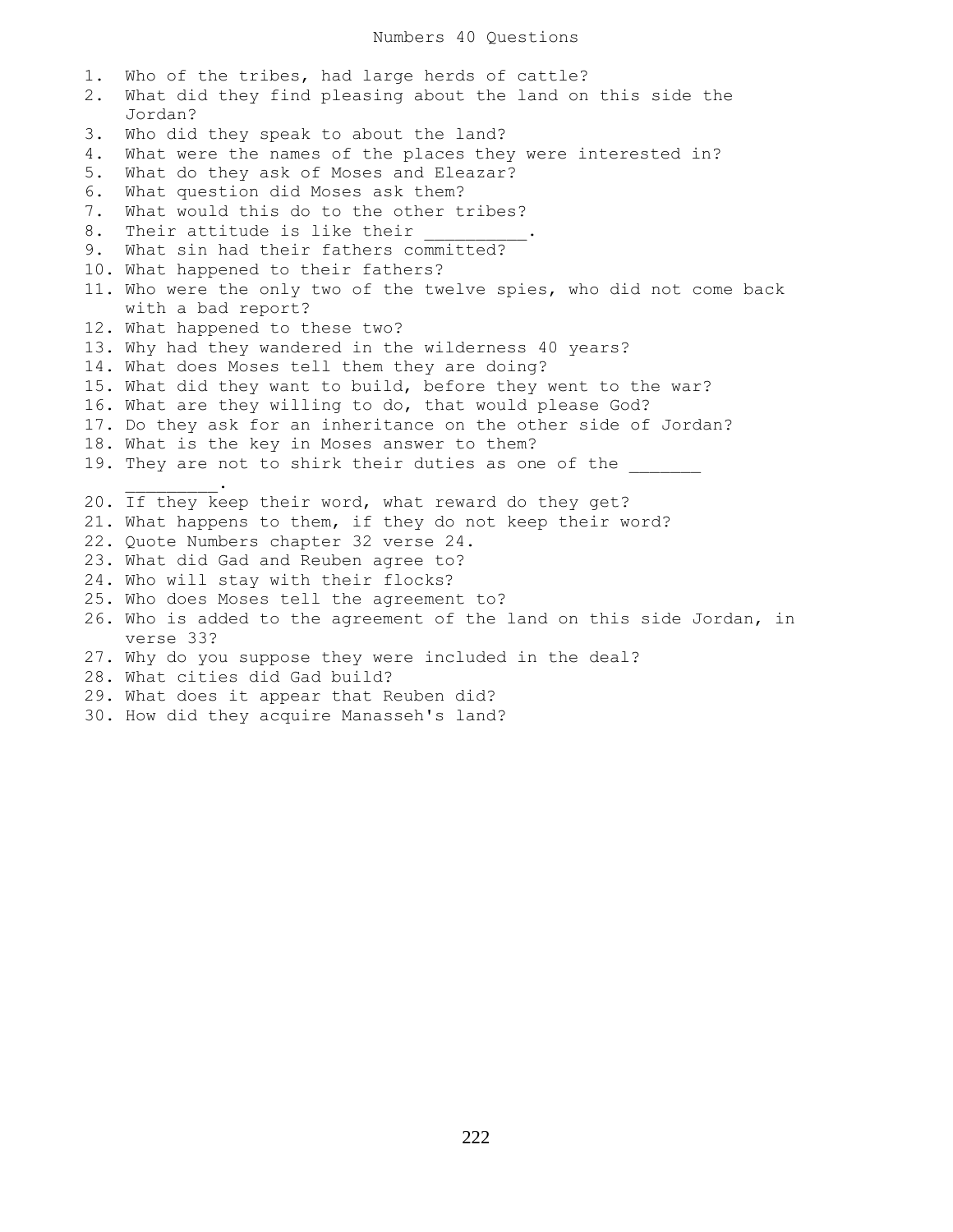We will begin this lesson in Numbers 33:1 "These [are] the journeys of the children of Israel, which went forth out of the land of Egypt with their armies under the hand of Moses and Aaron."

 This is a brief recap of their entire journey from Egypt to the promised land under the leadership of Moses and Aaron.

 Numbers 33:2 "And Moses wrote their goings out according to their journeys by the commandment of the LORD: and these [are] their journeys according to their goings out."

 It appears, the LORD had instructed Moses to keep a record of their journeys. This journey of Israel out of Egypt {world} to their promised land is a type of the journey we Christians make in this life to our promised land {heaven}. I truly hope that we are not as difficult to get the world out of us, as the Israelites were to get Egypt out of them. It is true, it was much easier to get them out of Egypt, than it was to get Egypt out of them.

 Numbers 33:3 "And they departed from Rameses in the first month, on the fifteenth day of the first month; on the morrow after the passover the children of Israel went out with an high hand in the sight of all the Egyptians."

 Their first month was Abib, which is approximately our April. They left on the fifteenth day of the month. Their day begins in the evening. I believe they, actually, started at night. This journey covers a period of forty years. The exact details have taken several books to tell, but the synopsis takes only 49 verses here. Death passed over the Hebrew's homes, who had the blood of the Lamb over their doors the night before the journey was begun. This will be the beginning of the passover celebration for the Jews.

 Numbers 33:4 "For the Egyptians buried all [their] firstborn, which the LORD had smitten among them: upon their gods also the LORD executed judgments."

It appears, that the Egyptians were burying their firstborn, when Israel left Egypt. This gave them a headstart on their journey. The ten plagues that came on Egypt defamed the false gods of Egypt.

 Numbers 33:5 "And the children of Israel removed from Rameses, and pitched in Succoth."

 As we follow this journey, we will see the places mentioned as where something important happened. "Succoth" means booths. Ramses was in Goshen, where the Hebrews had dwelt. Succoth was their first place to stop and rest.

 Numbers 33:6 "And they departed from Succoth, and pitched in Etham, which [is] in the edge of the wilderness."

 Exodus 13:20 "And they took their journey from Succoth, and encamped in Etham, in the edge of the wilderness."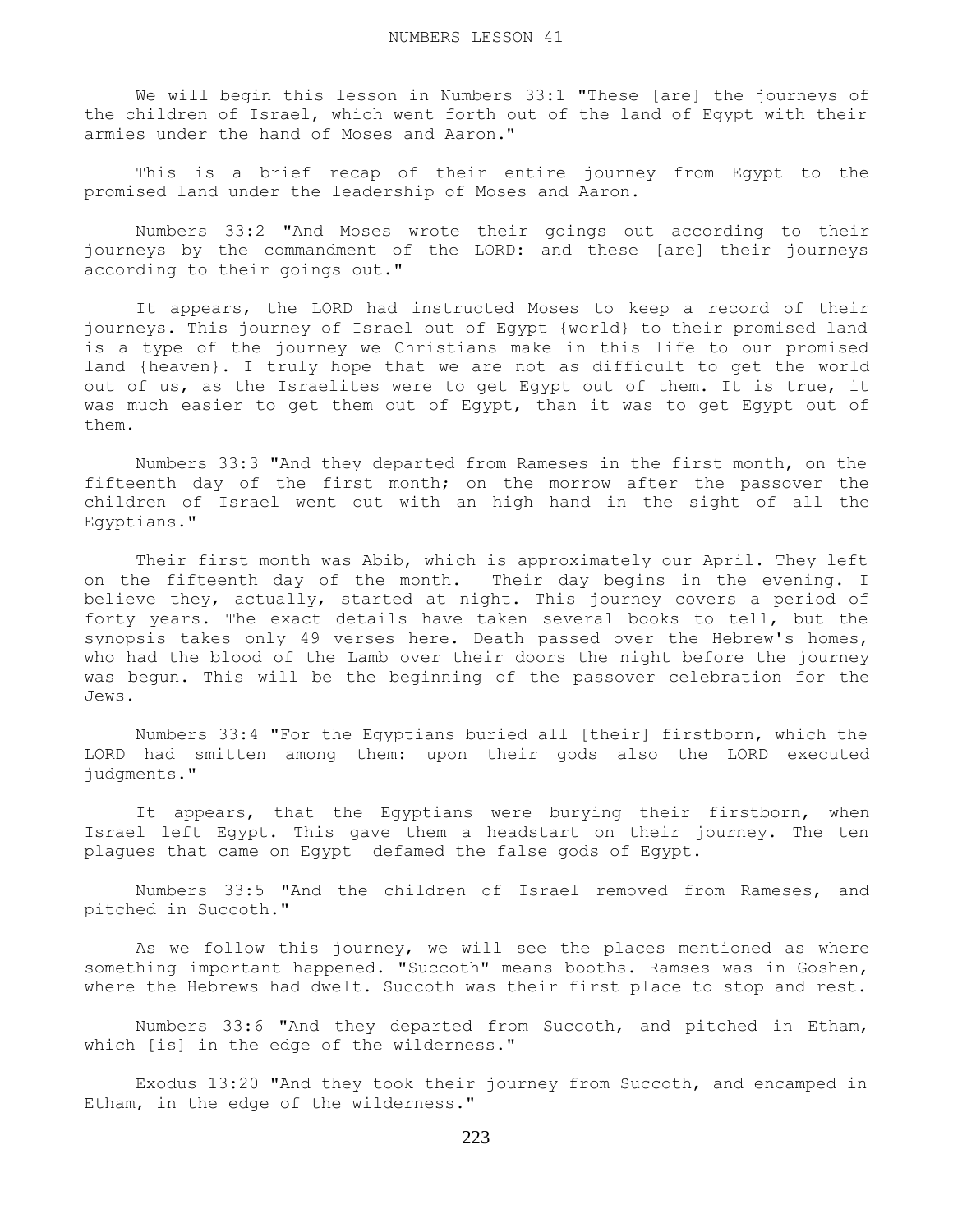Numbers 33:7 "And they removed from Etham, and turned again unto Pihahiroth, which [is] before Baal-zephon: and they pitched before Migdol."

 The Egyptians pursued them, and backed them up to the Red Sea, here at Pi-hahiroth. Exodus 14:9 "But the Egyptians pursued after them, all the horses [and] chariots of Pharaoh, and his horsemen, and his army, and overtook them encamping by the sea, beside Pi-hahiroth, before Baal-zephon." The great happening, here, is the parting of the Red Sea, and the children of Israel crossing on dry land.

 Numbers 33:8 "And they departed from before Pi-hahiroth, and passed through the midst of the sea into the wilderness, and went three days' journey in the wilderness of Etham, and pitched in Marah."

 The wilderness of Etham is called the wilderness of Shur in Exodus 15:22 "So Moses brought Israel from the Red sea, and they went out into the wilderness of Shur; and they went three days in the wilderness, and found no water." Exodus 15:23 "And when they came to Marah, they could not drink of the waters of Marah, for they [were] bitter: therefore the name of it was called Marah."

 Numbers 33:9 "And they removed from Marah, and came unto Elim: and in Elim [were] twelve fountains of water, and threescore and ten palm trees; and they pitched there."

 Exodus 15:27 "And they came to Elim, where [were] twelve wells of water, and threescore and ten palm trees: and they encamped there by the waters."

 Numbers 33:10 "And they removed from Elim, and encamped by the Red sea."

 This had been a terrible disappointment, because they were back nearly to their starting point.

 Numbers 33:11 "And they removed from the Red sea, and encamped in the wilderness of Sin."

 The wilderness of Sin was the place, where they murmured against God, and he sent the quails.

 Numbers 33:12 "And they took their journey out of the wilderness of Sin, and encamped in Dophkah."

 All we know about Dophkah was it was the eighth station, and it was located between Rephidim and the Red Sea.

Numbers 33:13 "And they departed from Dophkah, and encamped in Alush."

Alush was one of the places they camped, where there was no water.

 Numbers 33:14 "And they removed from Alush, and encamped at Rephidim, where was no water for the people to drink."

 This is the location, where the people chided with Moses, because there was no water. Moses went to the LORD, and the LORD told him to smite the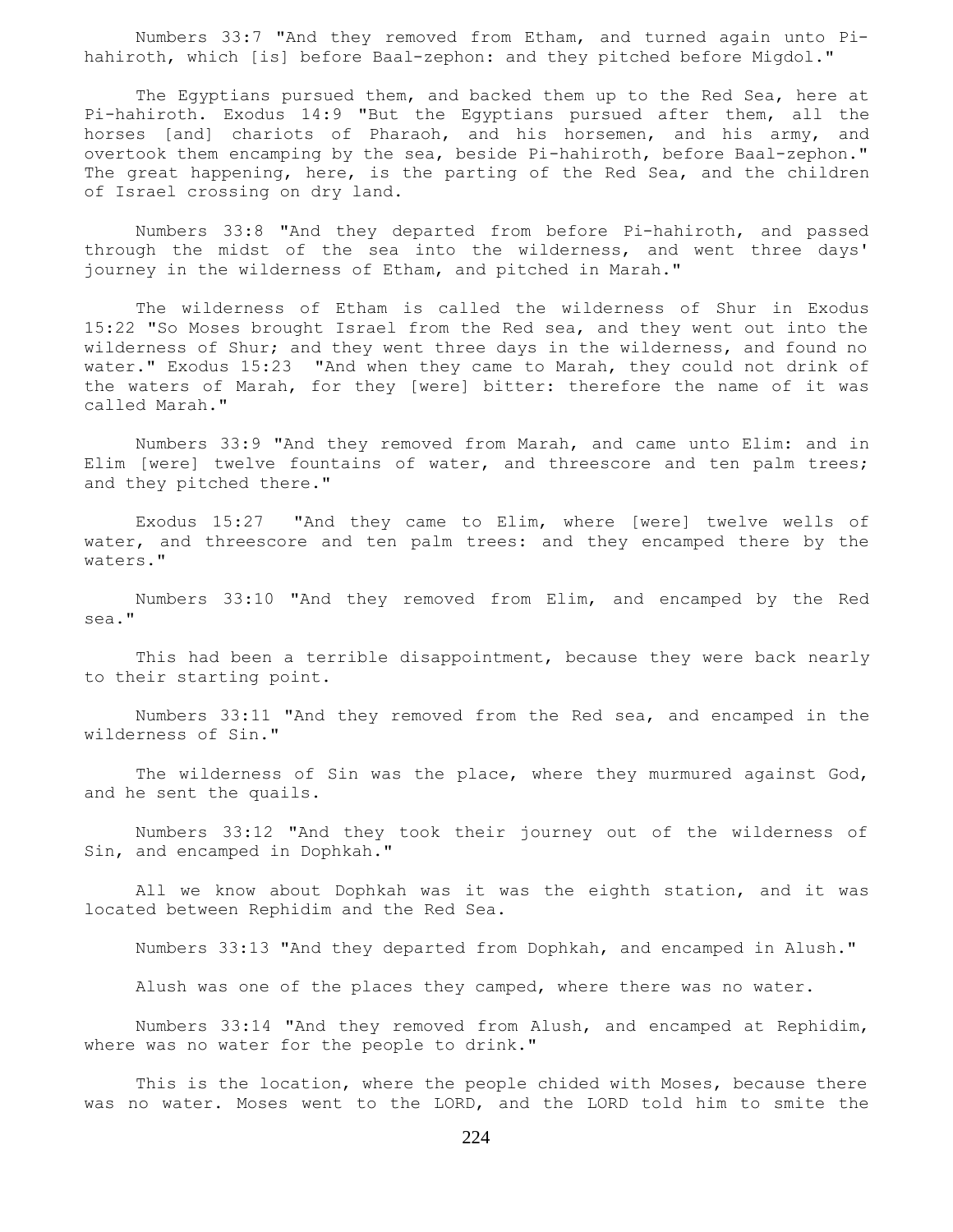Rock with his rod. He did, and water gushed forth. Exodus 17:6 "Behold, I will stand before thee there upon the rock in Horeb; and thou shalt smite the rock, and there shall come water out of it, that the people may drink. And Moses did so in the sight of the elders of Israel."

 Numbers 33:15 "And they departed from Rephidim, and pitched in the wilderness of Sinai."

 Exodus 19:2 "For they were departed from Rephidim, and were come [to] the desert of Sinai, and had pitched in the wilderness; and there Israel camped before the mount." It was, here, at Mount Sinai that Moses received the tables of the law.

 Numbers 33:16 "And they removed from the desert of Sinai, and pitched at Kibroth-hattaavah."

 This was the burial place of the people who had lusted. Numbers 11:34 "And he called the name of that place Kibroth-hattaavah: because there they buried the people that lusted."

 Numbers 33:17 "And they departed from Kibroth-hattaavah, and encamped at Hazeroth."

Numbers chapter 11 verse 35 has some information on this.

 Numbers 33:18 "And they departed from Hazeroth, and pitched in Rithmah."

 Hazeroth is where Miriam and Aaron spoke out about the marriage of Moses to an Ethiopian woman.

 Numbers 33:19 "And they departed from Rithmah, and pitched at Rimmonparez."

 This is one of the places the Israelites rested, after leaving Kadesh, where they would not go into the promised land. This was toward the beginning of their 37 years in the wilderness.

 Numbers 33:20 "And they departed from Rimmon-parez, and pitched in Libnah."

 About the only thing we know about "Libnah", besides it being a place where Israel stopped on their journey, is that it means whiteness.

Numbers 33:21 "And they removed from Libnah, and pitched at Rissah."

There is little known of this place, except the fact that the cloud by day, and the fire by night guided them here. It was one of their stops on this very long journey.

 Numbers 33:22 "And they journeyed from Rissah, and pitched in Kehelathah."

Nothing is known of this stop.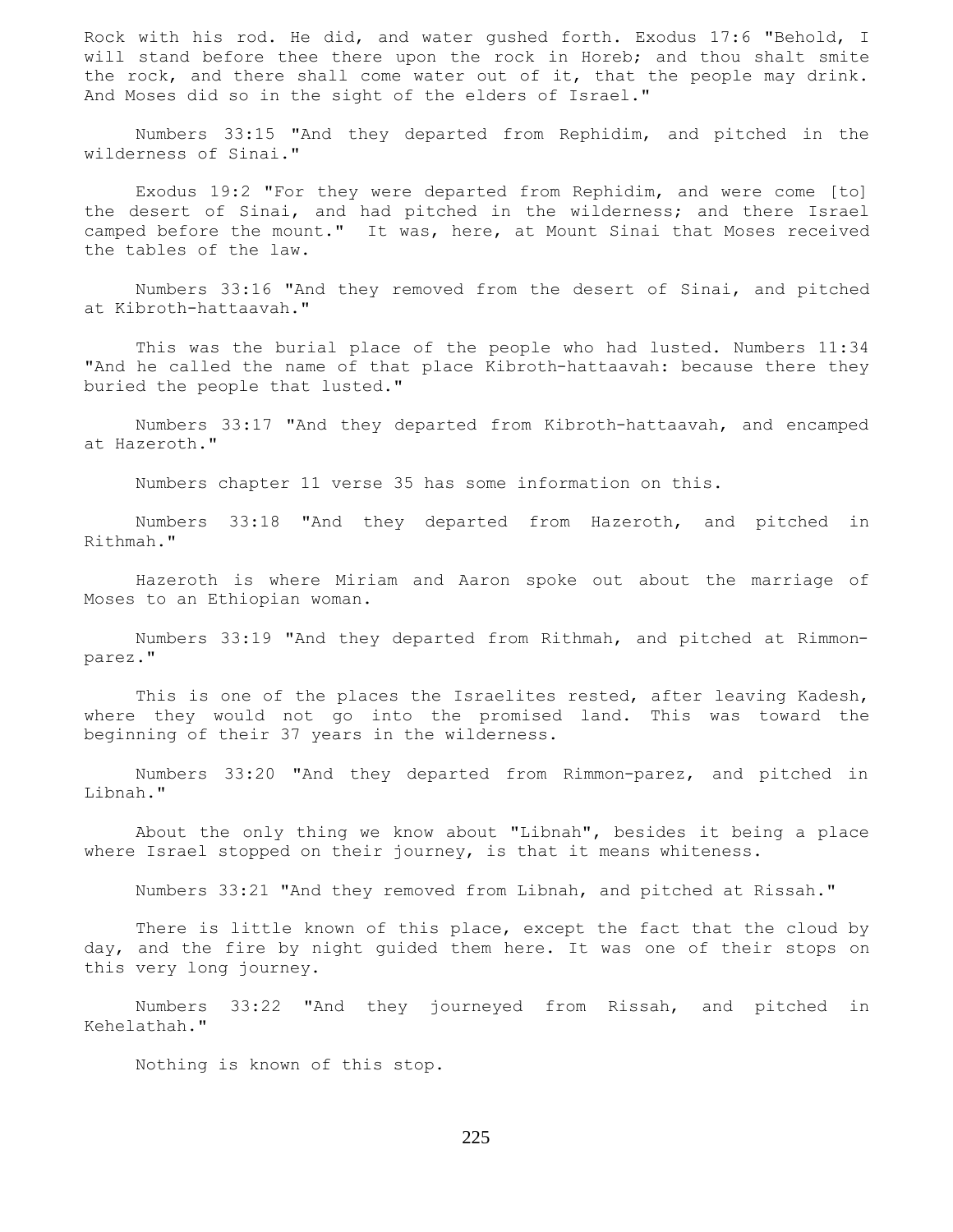Numbers 33:23 "And they went from Kehelathah, and pitched in mount Shapher."

Again, there is nothing known for sure of this stop.

 Numbers 33:24 "And they removed from mount Shapher, and encamped in Haradah."

This, again, is not spoken of anywhere else.

 Numbers 33:25 "And they removed from Haradah, and pitched in Makheloth."

 There is nothing more known of this place either. This reminds me of our journey through life. There are a number of stops that are nothing more than a place to rest, until the next great happening.

 Numbers 33:26 "And they removed from Makheloth, and encamped at Tahath."

 "Tahath" means that which is beneath. Nothing more is known of this place.

Numbers 33:27 "And they departed from Tahath, and pitched at Tarah."

Nothing is known of this place.

Numbers 33:28 "And they removed from Tarah, and pitched in Mithcah."

 Mithcah means sweetness. Nothing else is known of this place, except the Israelites camped here.

Numbers 33:29 "And they went from Mithcah, and pitched in Hashmonah."

Hashmonah was near Mount Hor.

 Numbers 33:30 "And they departed from Hashmonah, and encamped at Moseroth."

 Moserath is the plural form of Moserah. This is where they were camped, when Aaron went to be with the Lord. Deuteronomy 10:6 "And the children of Israel took their journey from Beeroth of the children of Jaakan to Mosera: there Aaron died, and there he was buried; and Eleazar his son ministered in the priest's office in his stead."

 Numbers 33:31 "And they departed from Moseroth, and pitched in Benejaakan."

Bene-jaakan was where the wells of Jaakan and Aakan were located.

 Numbers 33:32 "And they removed from Bene-jaakan, and encamped at Horhagidgad."

The only thing known of this, is that it was one place they stopped.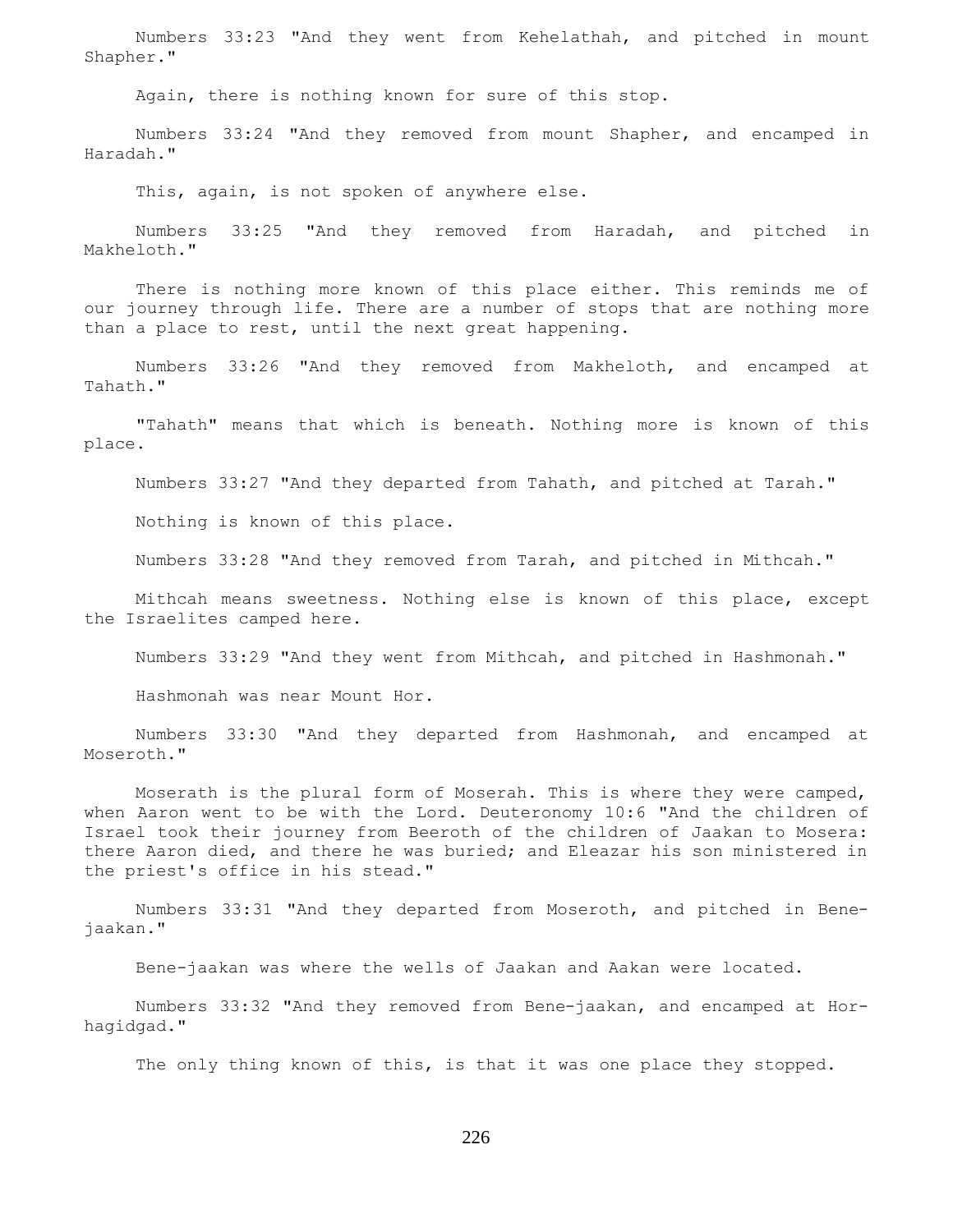Numbers 33:33 "And they went from Hor-hagidgad, and pitched in Jotbathah."

In Deuteronomy, Jotbathah is spoken of as land of rivers and waters.

 Numbers 33:34 "And they removed from Jotbathah, and encamped at Ebronah."

The name indicates that Ebronah could have been a beach.

 Numbers 33:35 "And they departed from Ebronah, and encamped at Eziongaber."

 "Ezion-gaber" means the giant's backbone. This is a harbor. It is, probably, the one used by Solomon for his ships.

 Numbers 33:36 "And they removed from Ezion-gaber, and pitched in the wilderness of Zin, which [is] Kadesh."

 This is their second time to be here. Kadesh could really be thought of as the entrance to their promised land. Kadesh was known by other names, but was called Kadesh when the tabernacle was there. The name "Kadesh" means fountain of judgement. Moses sent messengers to Edom from Kadesh.

 Numbers 33:37 "And they removed from Kadesh, and pitched in mount Hor, in the edge of the land of Edom."

Edom refused the children of Israel passage to the promised land.

 Numbers 33:38 "And Aaron the priest went up into mount Hor at the commandment of the LORD, and died there, in the fortieth year after the children of Israel were come out of the land of Egypt, in the first [day] of the fifth month."

 This was the first day of Abib in the 40th year of their journeys, when Aaron died on mount Hor. This is the only place that tells when he died.

 Numbers 33:39 "And Aaron [was] an hundred and twenty and three years old when he died in mount Hor."

Aaron was older than Moses. He was 123 years old when he died.

 Numbers 33:40 "And king Arad the Canaanite, which dwelt in the south in the land of Canaan, heard of the coming of the children of Israel."

 There is very little known of this incident. Whether it influenced their plans or not, I do not know.

 Numbers 33:41 "And they departed from mount Hor, and pitched in Zalmonah." Numbers 33:42 "And they departed from Zalmonah, and pitched in Punon."

 One of these two places was, possibly, where the brazen serpent was raised on the pole to cure the snake bites.

Numbers 33:43 "And they departed from Punon, and pitched in Oboth."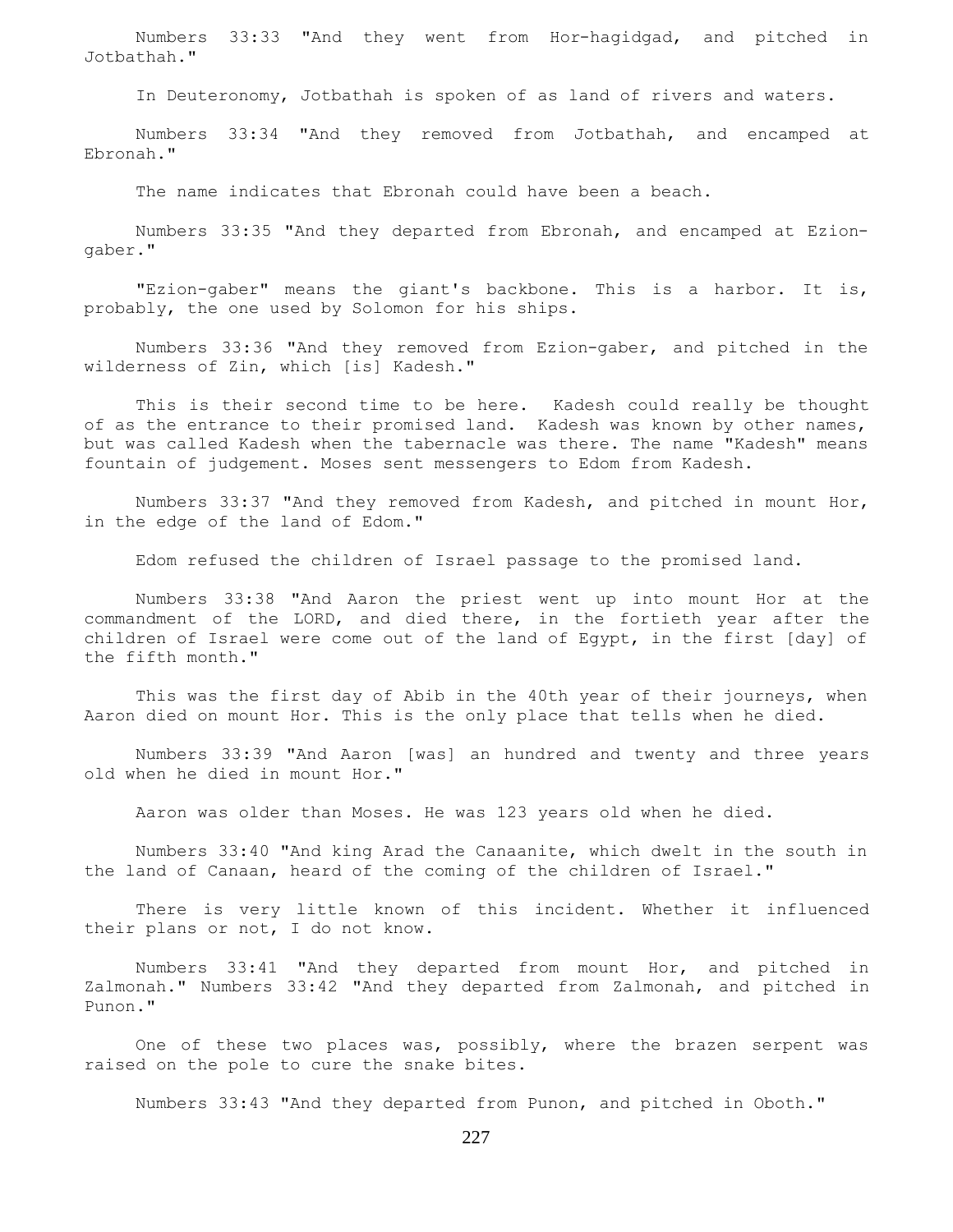Oboth is near Moab.

 Numbers 33:44 "And they departed from Oboth, and pitched in Ijeabarim, in the border of Moab."

 Moab was founded by the son of Lot and his oldest daughter. The Moabites were enemies of Israel.

Numbers 33:45 "And they departed from Iim, and pitched in Dibon-gad."

There is nothing known of this place.

 Numbers 33:46 "And they removed from Dibon-gad, and encamped in Almondiblathaim."

All that is known of this place, is that it is Moabitish.

 Numbers 33:47 "And they removed from Almon-diblathaim, and pitched in the mountains of Abarim, before Nebo."

 The mountains of Abarim, before Nebo is, also, known as mount Pisgah. Nebo is the town in this mountain area.

 Numbers 33:48 "And they departed from the mountains of Abarim, and pitched in the plains of Moab by Jordan [near] Jericho."

 This is just before entering into the promised land. Jericho is the city, where the walls fall down. This has brought the people from Egypt to the very entrance of the promised land.

 Numbers 33:49 "And they pitched by Jordan, from Beth-jesimoth [even] unto Abel-shittim in the plains of Moab."

 "Beth-jesimoth" means house of the wastes. "Abel-shittim" means meadow of Acacias. It is, usually, called just Shittim.

 Numbers 33:50 "And the LORD spake unto Moses in the plains of Moab by Jordan [near] Jericho, saying," Numbers 33:51 "Speak unto the children of Israel, and say unto them, When ye are passed over Jordan into the land of Canaan;" Numbers 33:52 "Then ye shall drive out all the inhabitants of the land from before you, and destroy all their pictures, and destroy all their molten images, and quite pluck down all their high places:"

 This is instruction to destroy everything associated with false gods and idol worship. The high places were where they had performed their worship of false gods. The driving out of all of the inhabitants leaves room for them to live, but they will have to flee to another land.

 Numbers 33:53 "And ye shall dispossess [the inhabitants of] the land, and dwell therein: for I have given you the land to possess it."

They are to run all of the inhabitants out, and take the land for themselves. This is their land that God promised to Abraham back in Genesis. This is the land promised to the twelve sons of Jacob, as their inheritance.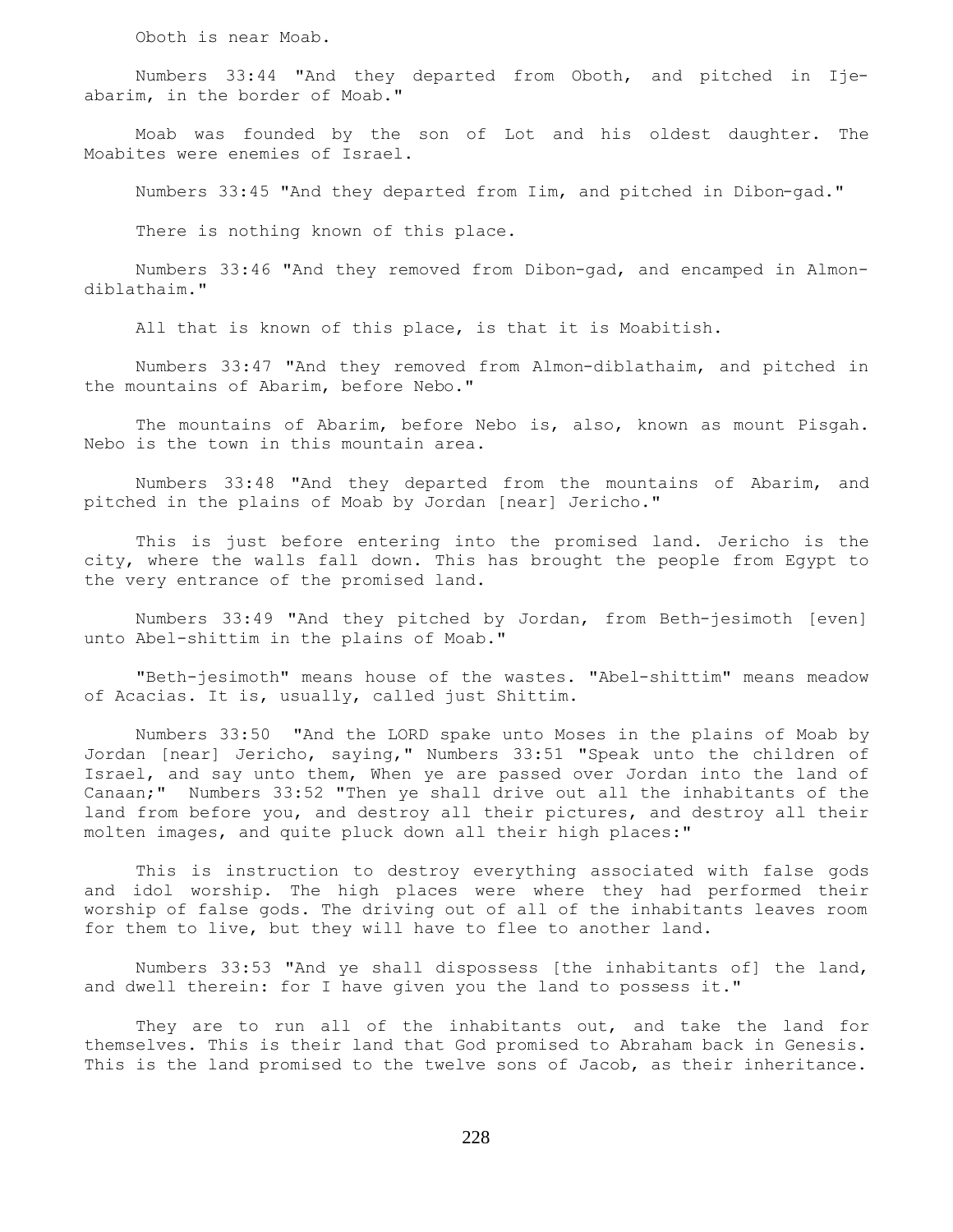Numbers 33:54 "And ye shall divide the land by lot for an inheritance among your families: [and] to the more ye shall give the more inheritance, and to the fewer ye shall give the less inheritance: every man's [inheritance] shall be in the place where his lot falleth; according to the tribes of your fathers ye shall inherit."

 Each family will get their own inheritance of land. The location of the land will be decided by casting lots, so there will be no cry of favoritism. The amount of land for each family will be determined by the number of members in the family. Those who have many members will get the most land.

 Numbers 33:55 "But if ye will not drive out the inhabitants of the land from before you; then it shall come to pass, that those which ye let remain of them [shall be] pricks in your eyes, and thorns in your sides, and shall vex you in the land wherein ye dwell."

 If they do not totally run the inhabitants out, those that remain will be a problem for them from then on.

 Numbers 33:56 "Moreover it shall come to pass, [that] I shall do unto you, as I thought to do unto them."

 If they are disobedient to God, and do not run them off completely, God will run the Israelites, themselves, off later.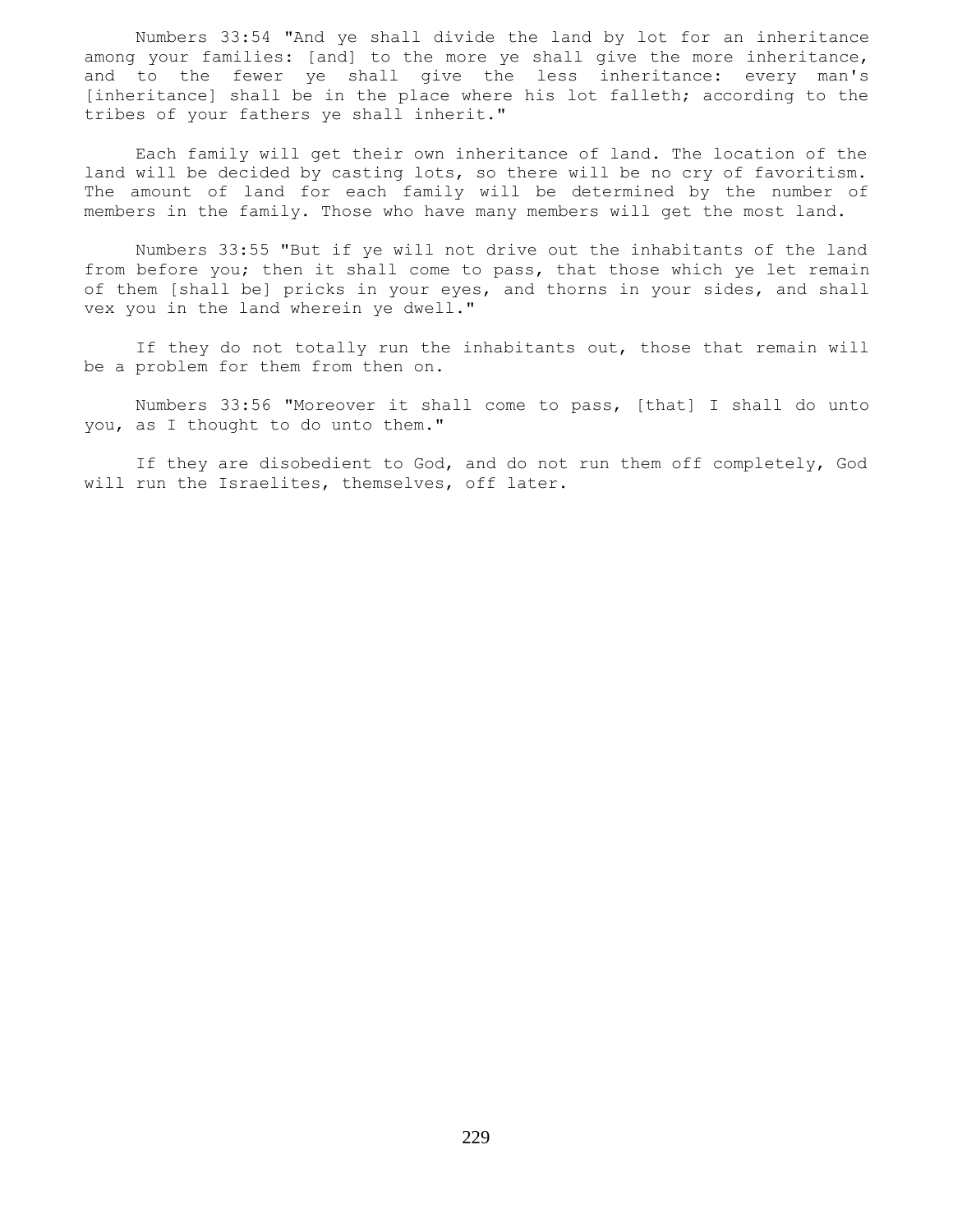1. What is this lesson? 2. What is this journey to their promised land a type of? 3. It was much easier to get them out of Egypt, than to get  $\mathcal{L}=\mathcal{L}=\mathcal{L}=\mathcal{L}=\mathcal{L}=\mathcal{L}=\mathcal{L}$  out of them. 4. Where did they begin the journey from? 5. What day did they leave Egypt? 6. The journey covers a period of years. 7. Why did death pass over the Hebrew homes? 8. Who lost their firstborn? 9. Ramses was in 10. Quote Exodus chapter 14 verse 9. 11. The great happening, in verse 7, is what? 12. Where did they find 12 wells of water? 13. Where did they murmur against God, and He sent the quails? 14. What special thing happened at Rephidim? 15. Where did Moses receive the tables of the law? 16. Quote Numbers chapter 11 verse 34. 17. Where did Miriam and Aaron speak out about Moses' Ethiopian wife? 18. What does "Libnah" mean? 19. Where were they camped, when Aaron went to be with the LORD? 20. What could Kadesh be thought of as? 21. What does "Kadesh" mean? 22. **Example 22.** refused passage across their land to the promised land. 23. When did Aaron die? 24. How old was Aaron when he died? 25. The mountains of Abarim are known as Mount 26. What is the name of the city, where the walls fall down? 27. "Beth-jesimoth" means what? 28. What were the Israelites to destroy upon entering Canaan? 29. What were they to do the inhabitants? 30. What would happen, if they did not obey God on this?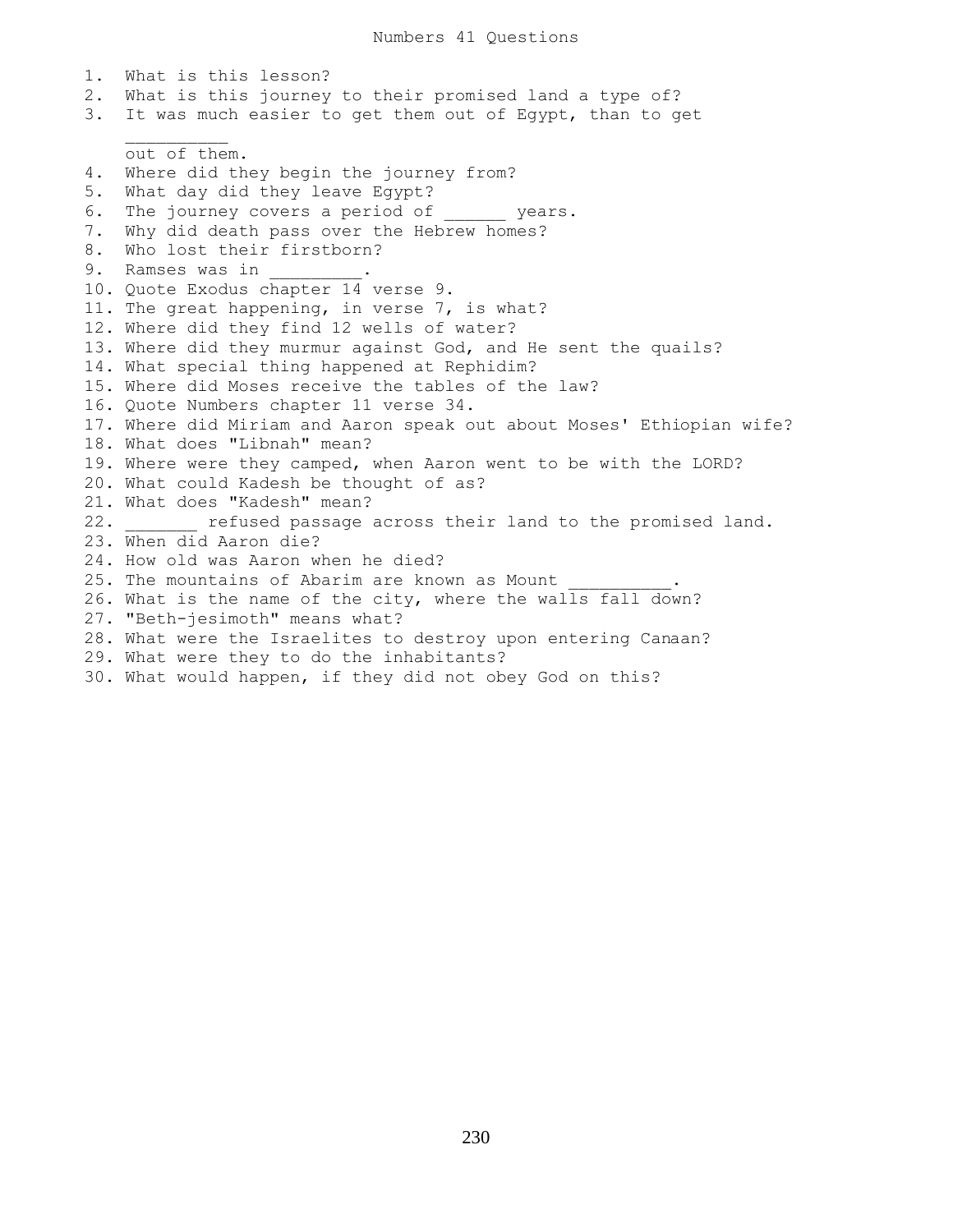We will begin this lesson in Numbers 34:1 "And the LORD spake unto Moses, saying," Numbers 34:2 "Command the children of Israel, and say unto them, When ye come into the land of Canaan; (this [is] the land that shall fall unto you for an inheritance, [even] the land of Canaan with the coasts thereof:)"

 "Canaan" was the more ancient name for Palestine. The land of Canaan was loosely the land west of the Jordan river. It, also, included a small amount of land on the other side of Jordan. It included Moab, Sihon, land of Ammon, kingdom of Og, as well as all the land from the Jordan to the Mediterranean Sea. This was the land God had promised the Israelites for their inheritance.

 Numbers 34:3 "Then your south quarter shall be from the wilderness of Zin along by the coast of Edom, and your south border shall be the outmost coast of the salt sea eastward:"

 The wilderness of Zin was next to the land of Edom. The Salt Sea was included in the territory on the other side.

 Numbers 34:4 "And your border shall turn from the south to the ascent of Akrabbim, and pass on to Zin: and the going forth thereof shall be from the south to Kadesh-barnea, and shall go on to Hazar-addar, and pass on to Azmon:"

 Kadesh-Barnea is the same place the Israelites camped. It is the same as Kadesh. It is a number of miles beyond the Salt Sea. This is giving minute details of the area to be taken.

 Numbers 34:5 "And the border shall fetch a compass from Azmon unto the river of Egypt, and the goings out of it shall be at the sea."

 The river of Egypt was a river that ran during the rainy seasons. It was connected to the Sinai desert region.

 Numbers 34:6 "And [as for] the western border, ye shall even have the great sea for a border: this shall be your west border."

 The great sea is speaking of the Mediterranean Sea. This sea is the western border of the promised land.

 Numbers 34:7 "And this shall be your north border: from the great sea ye shall point out for you mount Hor:"

 This is, possibly, speaking of the mountain we know as Hermon. This reference is to the whole Lebannon range.

 Numbers 34:8 "From mount Hor ye shall point out [your border] unto the entrance of Hamath; and the goings forth of the border shall be to Zedad:"

Hamath was a fertile land joining Lebanon.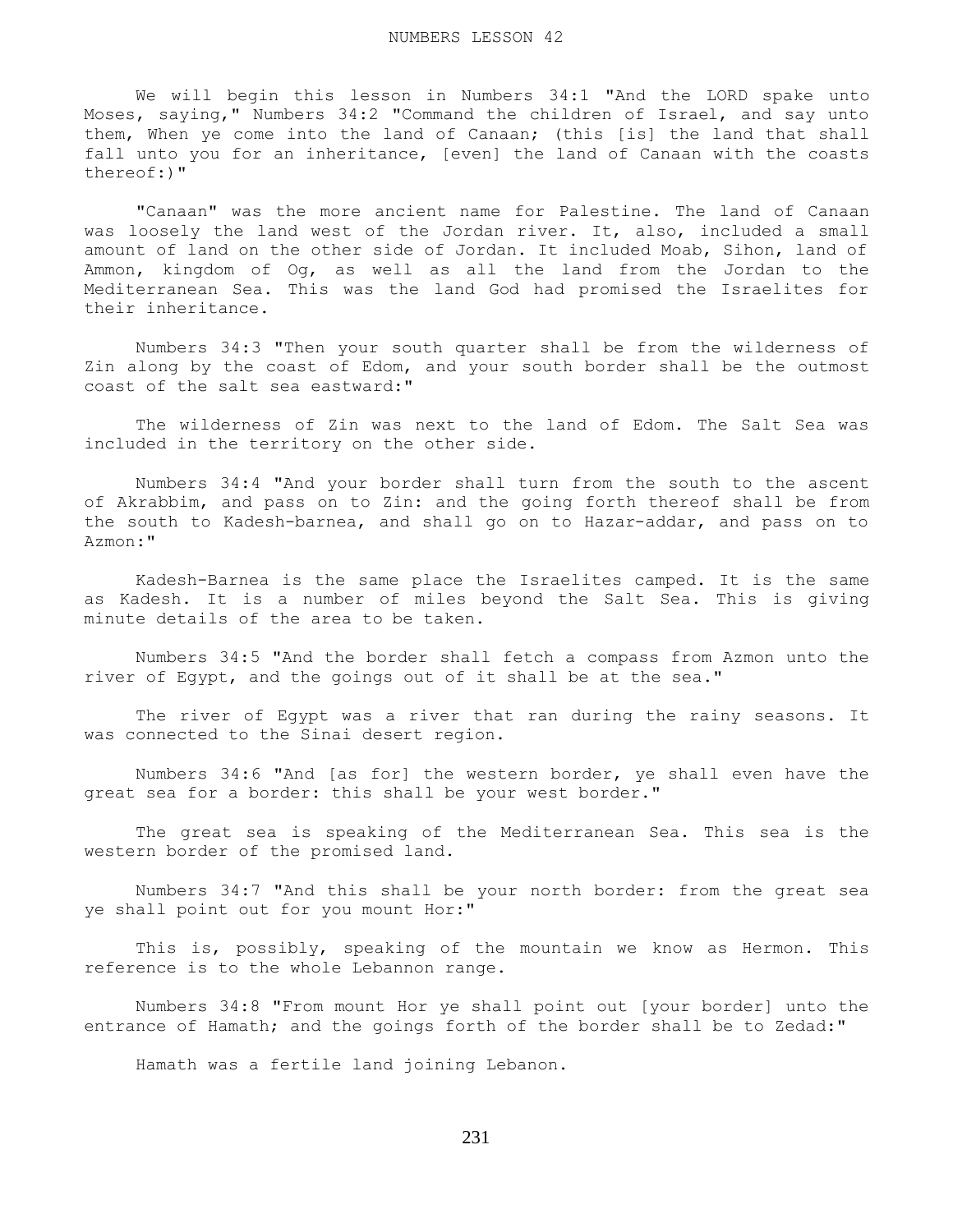Numbers 34:9 "And the border shall go on to Ziphron, and the goings out of it shall be at Hazar-enan: this shall be your north border."

 This city is, possibly, Zifron which is about 40 miles northeast of Damascus. Hazer-enan is east, northeast of Damascus.

 Numbers 34:10 "And ye shall point out your east border from Hazar-enan to Shepham:"

Shephan is to the northeast near Riblah.

 Numbers 34:11 "And the coast shall go down from Shepham to Riblah, on the east side of Ain; and the border shall descend, and shall reach unto the side of the sea of Chinnereth eastward:"

 This is not the same Riblah as Rilah of Hamath. The sea of Chinnereth is the same as the Gennesaret, or the sea of Galilee.

 Numbers 34:12 "And the border shall go down to Jordan, and the goings out of it shall be at the salt sea: this shall be your land with the coasts thereof round about."

The one thing we must remember in this, is that the land of promise {originally} was from the Jordan river to the great sea. The tribes of Reuben, Gad, and half tribe of Manasseh inherited land on the side of the Jordan river away from the sea. Their territory would actually lie east of the Jordan. Even the Salt Sea was included in the land.

 Numbers 34:13 "And Moses commanded the children of Israel, saying, This [is] the land which ye shall inherit by lot, which the LORD commanded to give unto the nine tribes, and to the half tribe:"

 The land, described in this lesson, did not include the land given to Reuben, Gad, and the half tribe of Manasseh. The land mentioned is the original chosen land. The four sides of original promised land was the Jordan River on one side, to the Mediterranean on the opposite side. It reached all the way to Lebanon on one side, to the land of Edom on the other.

 Numbers 34:14 "For the tribe of the children of Reuben according to the house of their fathers, and the tribe of the children of Gad according to the house of their fathers, have received [their inheritance]; and half the tribe of Manasseh have received their inheritance:"

 This is speaking of the land east of the Jordan River from Syria on the one side to Edom on the other. This land is the their inheritance, the same as the land on the other side of the Jordan is the inheritance of the other 9 1/2 tribes.

 Numbers 34:15 "The two tribes and the half tribe have received their inheritance on this side Jordan [near] Jericho eastward, toward the sunrising."

 Jericho is just west of the Jordan river, a few miles from the Salt Sea. This is just saying, they are east of the Jordan River.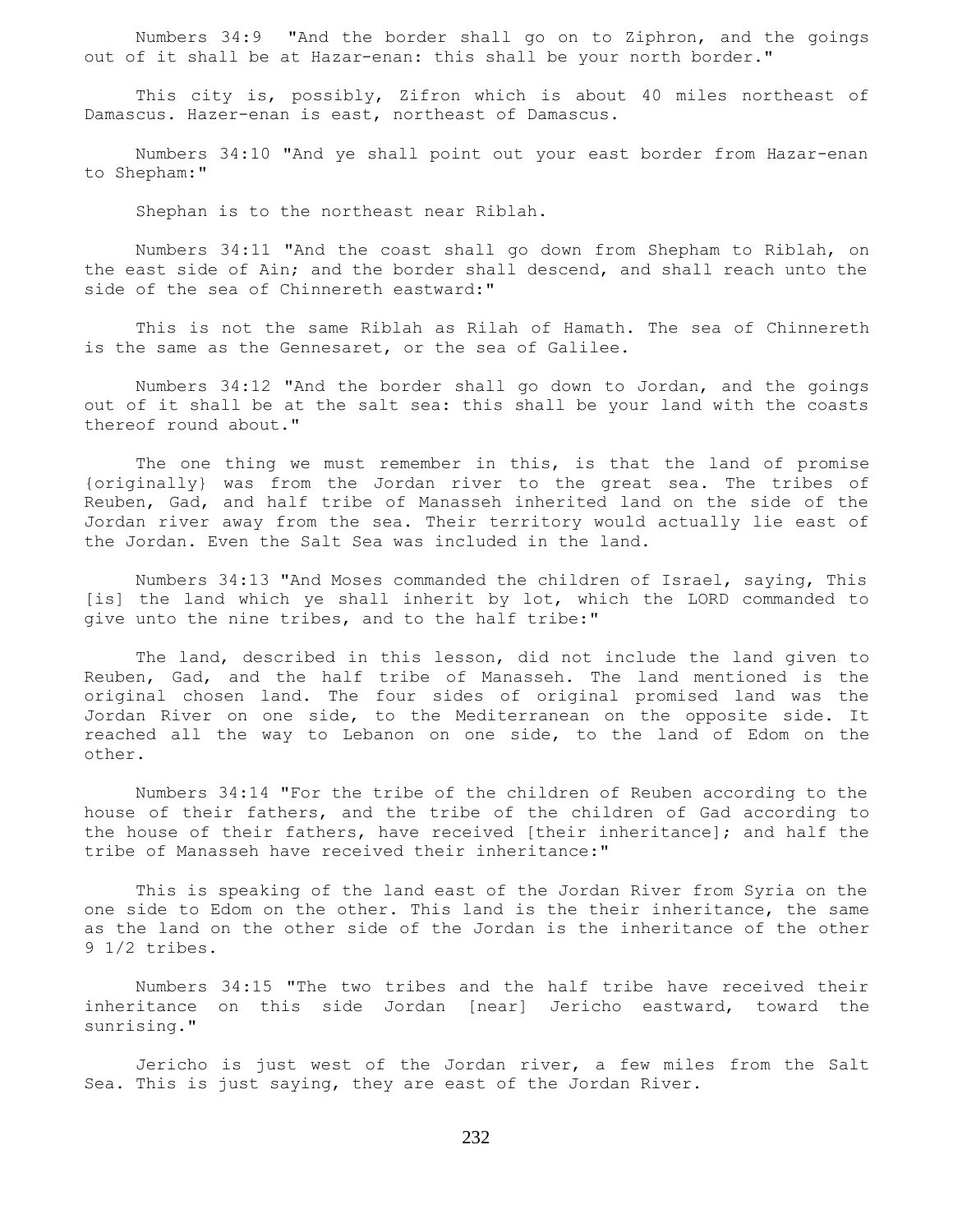Numbers 34:16 "And the LORD spake unto Moses, saying," Numbers 34:17 "These [are] the names of the men which shall divide the land unto you: Eleazar the priest, and Joshua the son of Nun."

 God is explaining to Moses exactly who is to divide the land. We saw in a previous lesson, that the location of their inheritance was to be decided by lots. Joshua and Eleazar are to handle the actual division. The size of the land inherited by each family will be determined by how many members they have in their family. Eleazar took the place of Aaron, and Joshua will take the place of Moses. They will do the actual allotting of the land.

 Numbers 34:18 "And ye shall take one prince of every tribe, to divide the land by inheritance."

 The prince of each tribe will receive the allotment of territory from Eleazar and Joshua. It appears, this prince will subdivide the land for each family.

 Numbers 34:19 "And the names of the men [are] these: Of the tribe of Judah, Caleb the son of Jephunneh."

 Caleb was one of the 12 spies that searched out the promised land, and brought back a good report. It is good that he would be listed first. This name above, and the other names of the heads of the tribes, were those who met with Eleazar and Joshua to receive their allotment of land.

 Numbers 34:20 "And of the tribe of the children of Simeon, Shemuel the son of Ammihud." Numbers 34:21 "Of the tribe of Benjamin, Elidad the son of Chislon." Numbers 34:22 "And the prince of the tribe of the children of Dan, Bukki the son of Jogli." Numbers 34:23 "The prince of the children of Joseph, for the tribe of the children of Manasseh, Hanniel the son of Ephod."

 We must remember in this, that this Hanniel received the land for the half tribe of Manasseh on the western side of the Jordan.

 Numbers 34:24 "And the prince of the tribe of the children of Ephraim, Kemuel the son of Shiphtan." Numbers 34:25 "And the prince of the tribe of the children of Zebulun, Elizaphan the son of Parnach." Numbers 34:26 "And the prince of the tribe of the children of Issachar, Paltiel the son of Azzan." Numbers 34:27 "And the prince of the tribe of the children of Asher, Ahihud the son of Shelomi." Numbers 34:28 "And the prince of the tribe of the children of Naphtali, Pedahel the son of Ammihud." Numbers 34:29 "These [are they] whom the LORD commanded to divide the inheritance unto the children of Israel in the land of Canaan."

 We must remember, one more time, that the prince of each of the tribes met with Eleazar and Joshua, and received their allotment of land. They, in turn went back to their people, and divided the land to each family. The tribes of Reuben, Gad, and the 1/2 tribe of Manasseh had already received their land on the eastern side of the Jordan.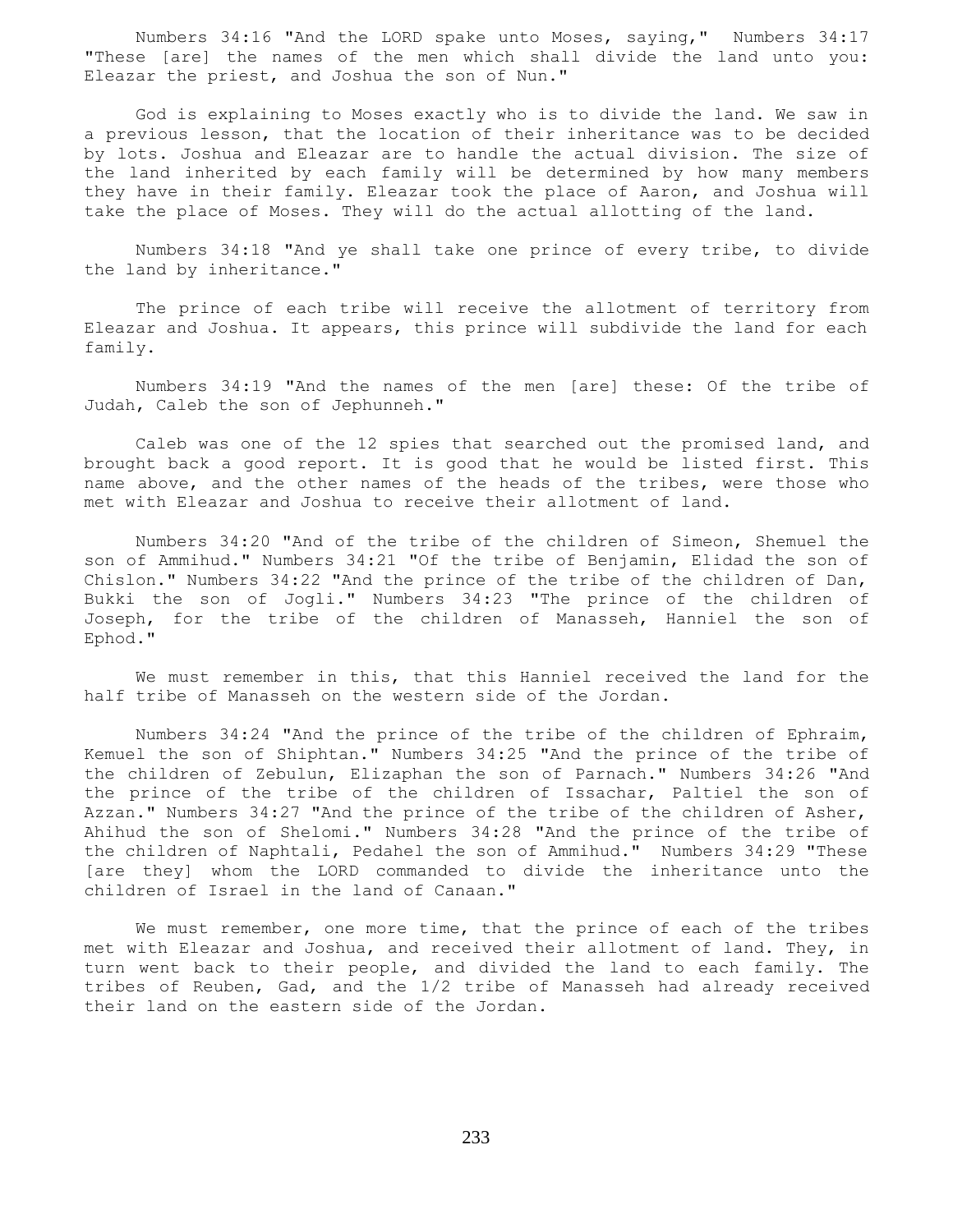1. What land was the inheritance of Israel? 2. Canaan was the ancient name for 3. What were some of the lands on the eastern side of Jordan, the Israelites would inherit? 4. The south quarter shall be from the wilderness of . 5. What land did this join? 6. Where had the Israelites camped, that is mentioned in verse 4? 7. Where was this south of? 8. What was unusual about the river of Egypt? 9. What is the great sea speaking of? 10. What was the western border? 11. Mount Hor, in verse 7, is speaking of what? 12. Hamath joined what country? 13. The original land of promise was from the great sea to where? 14. The sea of Chinnereth is the same as \_\_\_\_\_\_\_\_\_\_\_, or the sea of  $\overline{\phantom{a}}$  ,  $\overline{\phantom{a}}$  ,  $\overline{\phantom{a}}$  ,  $\overline{\phantom{a}}$  ,  $\overline{\phantom{a}}$  ,  $\overline{\phantom{a}}$  ,  $\overline{\phantom{a}}$  ,  $\overline{\phantom{a}}$  ,  $\overline{\phantom{a}}$  ,  $\overline{\phantom{a}}$  ,  $\overline{\phantom{a}}$  ,  $\overline{\phantom{a}}$  ,  $\overline{\phantom{a}}$  ,  $\overline{\phantom{a}}$  ,  $\overline{\phantom{a}}$  ,  $\overline{\phantom{a}}$ 15. Who received land on the eastern side of the Jordan? 16. How was it to be determined, which land they got? 17. What were the four sides of the original promised land? 18. Where is Jericho? 19. How much land will each tribe inherit? 20. Who takes the place of Aaron? 21. Who takes Moses' place? 22. The  $\qquad$  of each tribe will subdivide the land. 23. What is special about Caleb? 24. Name the other princes, who accept the inheritance for their people.

25. Who did the prince of each tribe meet with to divide the land?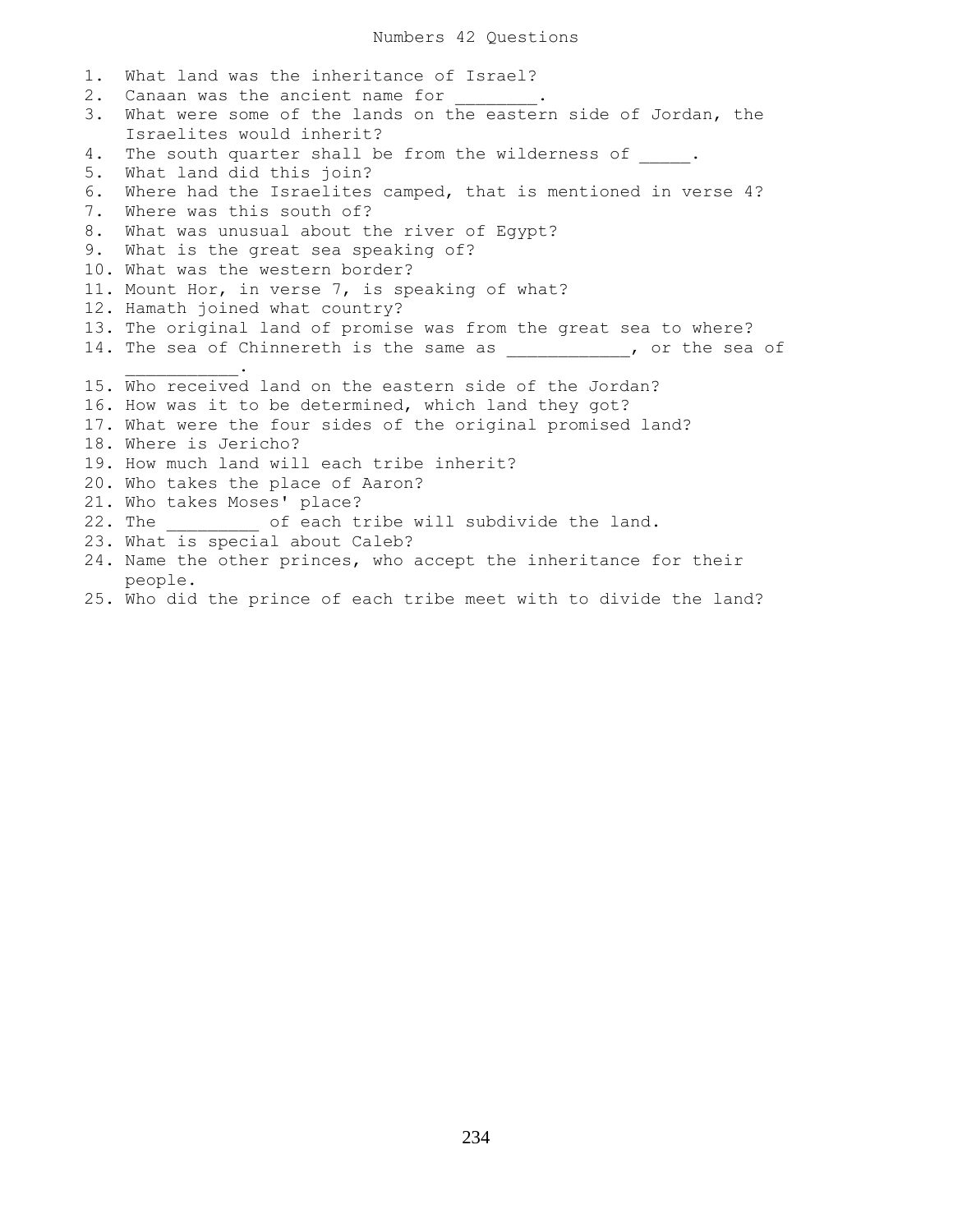We will begin this lesson in Numbers 35:1 "And the LORD spake unto Moses in the plains of Moab by Jordan [near] Jericho, saying,"

This is a brand new message from the LORD to Moses. This again, is just before they enter the land of promise at Jericho. These are some more last minute instructions, on how the inheritance is to be handled.

 Numbers 35:2 "Command the children of Israel, that they give unto the Levites of the inheritance of their possession cities to dwell in; and ye shall give [also] unto the Levites suburbs for the cities round about them." Numbers 35:3 "And the cities shall they have to dwell in; and the suburbs of them shall be for their cattle, and for their goods, and for all their beasts."

 The Levites had been separated out from the other tribes of Israel, from the very first time they were counted. They were not to labor with their hands in the fields. They were to serve God and the people in the ministry. They did not receive an allotment of land. They were to live of the things of the tabernacle, or the temple, as it would soon be. They needed a place to have homes for their families. That is what is covered in this lesson. The cities were where they would serve the Lord. The suburbs, here, is speaking of an area where they could graze their livestock. It was almost impossible to live in those days without a few cows. The children of the other tribes tithed in the tabernacle, and the Levites lived of those tithes and offerings.

 Numbers 35:4 "And the suburbs of the cities, which ye shall give unto the Levites, [shall reach] from the wall of the city and outward a thousand cubits round about."

 At the time this was written, the Levitical tribe was the governing body of the church. These cities were not where the shepherds lived. The shepherds lived on farms, where their sheep were. These cities, which were given to the Levites, were to extend 1,500 feet out from the wall of the city, for the grazing of their animals.

 Numbers 35:5 "And ye shall measure from without the city on the east side two thousand cubits, and on the south side two thousand cubits, and on the west side two thousand cubits, and on the north side two thousand cubits; and the city [shall be] in the midst: this shall be to them the suburbs of the cities."

 It appears from this, that past the area of the grazing of their animals, was an area of 1,500 feet for the growing of gardens and vineyards. The entire area outside the wall would be 3,000 feet in every direction. This is not explained in detail, so we must assume this is correct.

 Numbers 35:6 "And among the cities which ye shall give unto the Levites [there shall be] six cities for refuge, which ye shall appoint for the manslayer, that he may flee thither: and to them ye shall add forty and two cities."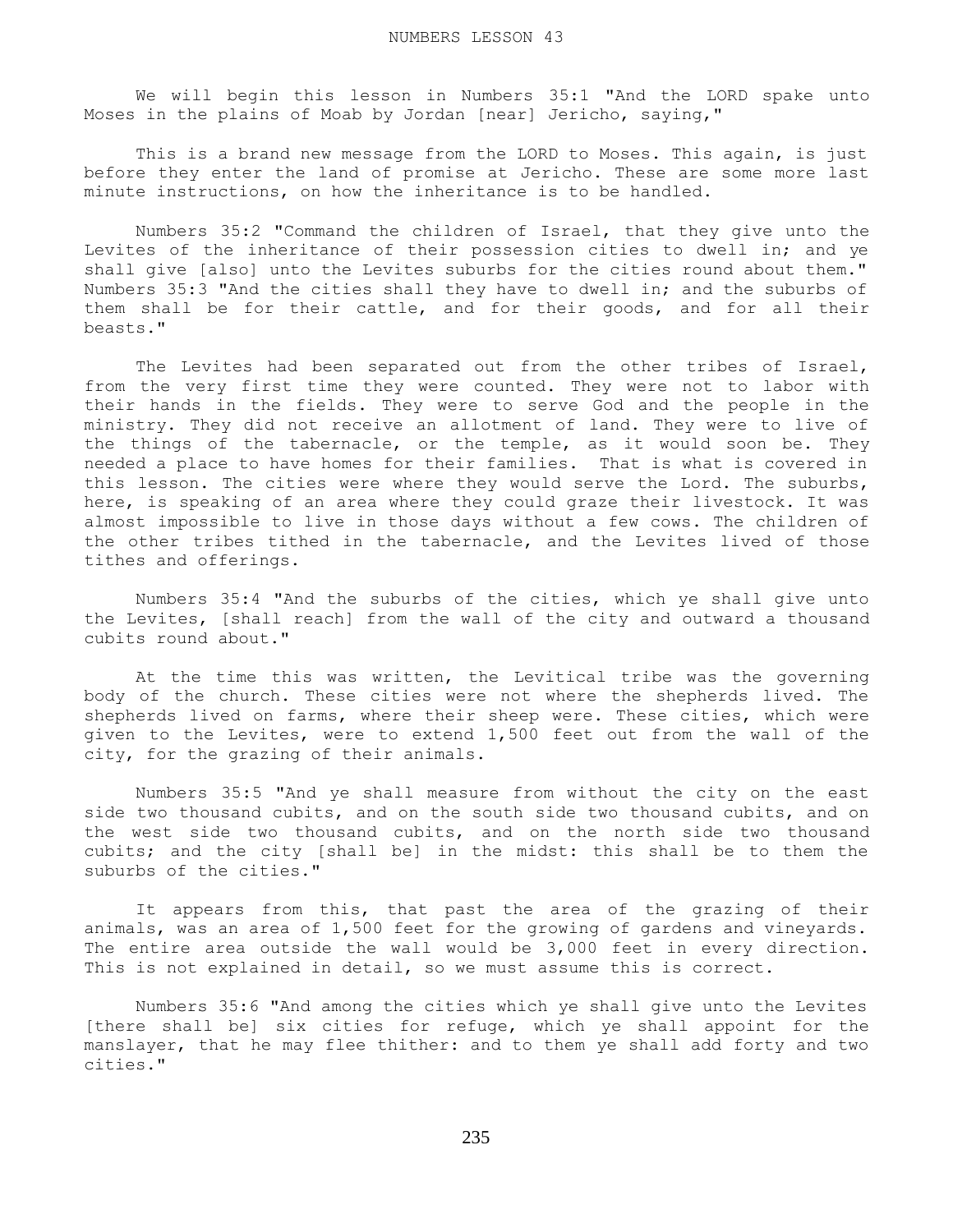There are six cities chosen out to be a place for a manslayer to go for safety. These six cities are called cities of refuge. There were to be 42 cities for the Levites, besides the cities of refuge.

 Numbers 35:7 "[So] all the cities which ye shall give to the Levites [shall be] forty and eight cities: them [shall ye give] with their suburbs." The 42 cities for the Levites and the 6 cities for the cities of refuge make 48 cities. The Levites were a fairly small tribe, so they, divided into 42 cities will be small towns in the beginning.

 Numbers 35:8 "And the cities which ye shall give [shall be] of the possession of the children of Israel: from [them that have] many ye shall give many; but from [them that have] few ye shall give few: every one shall give of his cities unto the Levites according to his inheritance which he inheriteth."

These cities were not 4 from each tribe. which would have made up 48. Those who had many cities gave more cities, and those who had few cities gave few. Those who received the most in inheritance, gave the most for the Levites.

Numbers 35:9 "And the LORD spake unto Moses, saying,"

This is a break in the other message.

 Numbers 35:10 "Speak unto the children of Israel, and say unto them, When ye be come over Jordan into the land of Canaan;" Numbers 35:11 "Then ye shall appoint you cities to be cities of refuge for you; that the slayer may flee thither, which killeth any person at unawares."

 These cities are to be set up immediately. Those who kill someone need a place to run to, until they can be properly judged, as to the punishment they are to receive. "Unawares" is the key to the verse above.

 Numbers 35:12 "And they shall be unto you cities for refuge from the avenger; that the manslayer die not, until he stand before the congregation in judgment."

 This is not a place like a prison that he has been sent. This is a place of safety, until it can be determined whether this is murder, or an accident.

 Numbers 35:13 "And of these cities which ye shall give six cities shall ye have for refuge."

 For this large number of people, it would take six cities to care for all of the people with this problem.

 Numbers 35:14 "Ye shall give three cities on this side Jordan, and three cities shall ye give in the land of Canaan, [which] shall be cities of refuge."

 Three of these cities shall be located on the east side of Jordan in the territories of Gad, Reuben, and the half tribe of Manasseh. According to Deuteronomy, Moses decided these cities would be: Bezer of the Reubenites, Ramoth of the Gadites, and Golan of the Manassehites. The other nine and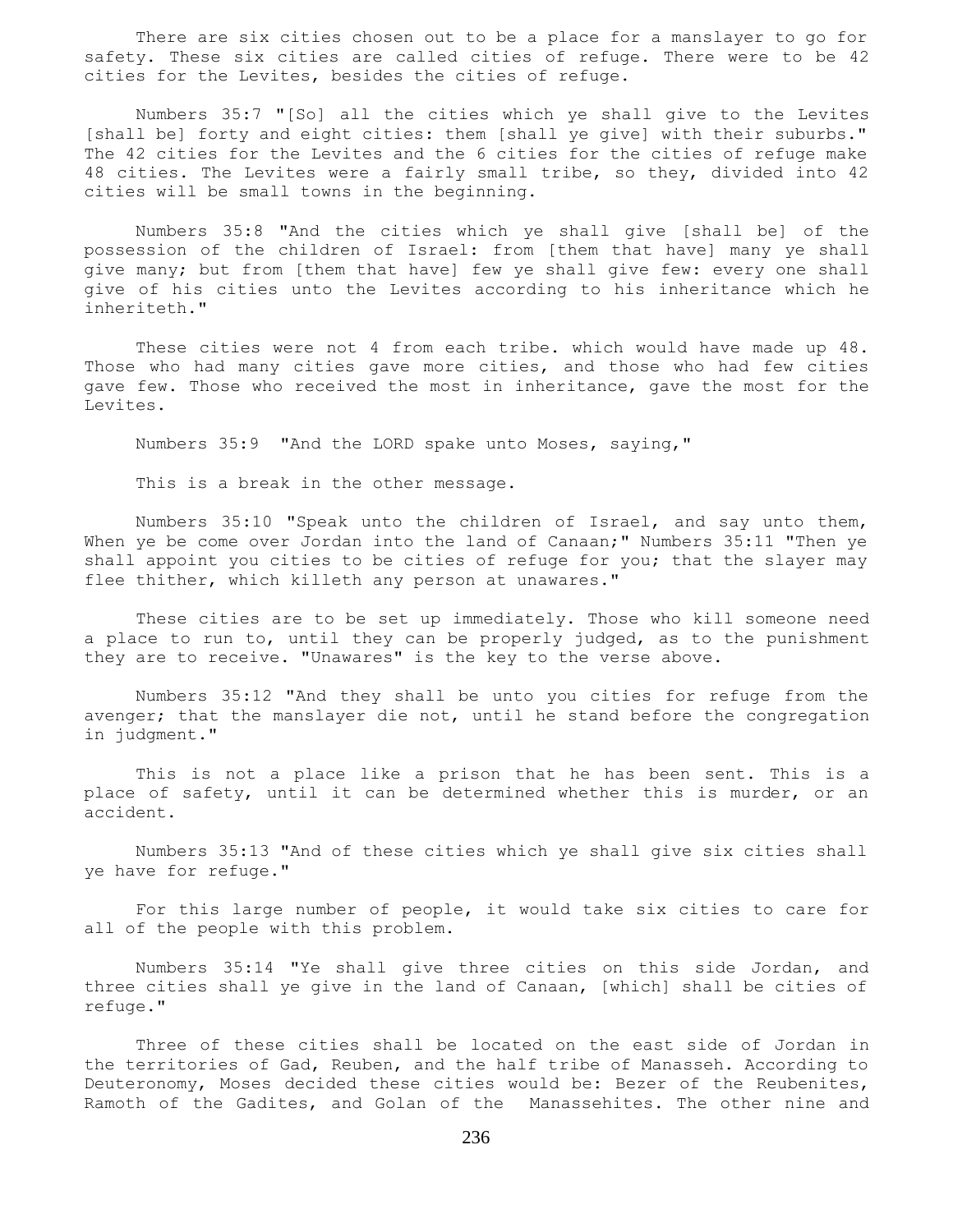one half tribes located in what used to be Canaan, shall have three cities, as well. These are places of safety, where the manslayer can run, until he is judged.

 Numbers 35:15 "These six cities shall be a refuge, [both] for the children of Israel, and for the stranger, and for the sojourner among them: that every one that killeth any person unawares may flee thither."

 In the land of promise, the same law applies to all. The children of Israel are under the same law as the stranger, or the person who has decided to live with them.

 Numbers 35:16 "And if he smite him with an instrument of iron, so that he die, he [is] a murderer: the murderer shall surely be put to death."

 This is the beginning of the instructions, on how to tell if the death is murder, or not. A piece of iron would certainly be an instrument of death. The person who hit with the iron, would have the intention of killing the person they hit.

 Numbers 35:17 "And if he smite him with throwing a stone, wherewith he may die, and he die, he [is] a murderer: the murderer shall surely be put to death."

 This, also, is speaking of someone throwing a rock intending to kill him. If he dies, it would be murder, because the desire of the person throwing the rock was to kill him.

 Numbers 35:18 "Or [if] he smite him with an hand weapon of wood, wherewith he may die, and he die, he [is] a murderer: the murderer shall surely be put to death."

 Here, again, this speaks of one who hit him with a board with the intent of killing him.

 Numbers 35:19 "The revenger of blood himself shall slay the murderer: when he meeteth him, he shall slay him."

 The "revenger" was, generally, a brother of the victim, or someone closely related to the victim. The revenger was not held guilty, when he killed someone in this case.

 Numbers 35:20 "But if he thrust him of hatred, or hurl at him by laying of wait, that he die;"

 This, in our society, would be classified as premeditated murder. This is when a person kills from hate. This is murder.

 Numbers 35:21 "Or in enmity smite him with his hand, that he die: he that smote [him] shall surely be put to death; [for] he [is] a murderer: the revenger of blood shall slay the murderer, when he meeteth him."

 This is still speaking of someone who plans to kill, and then carries it out. The revenger shall slay him for the murder he committed.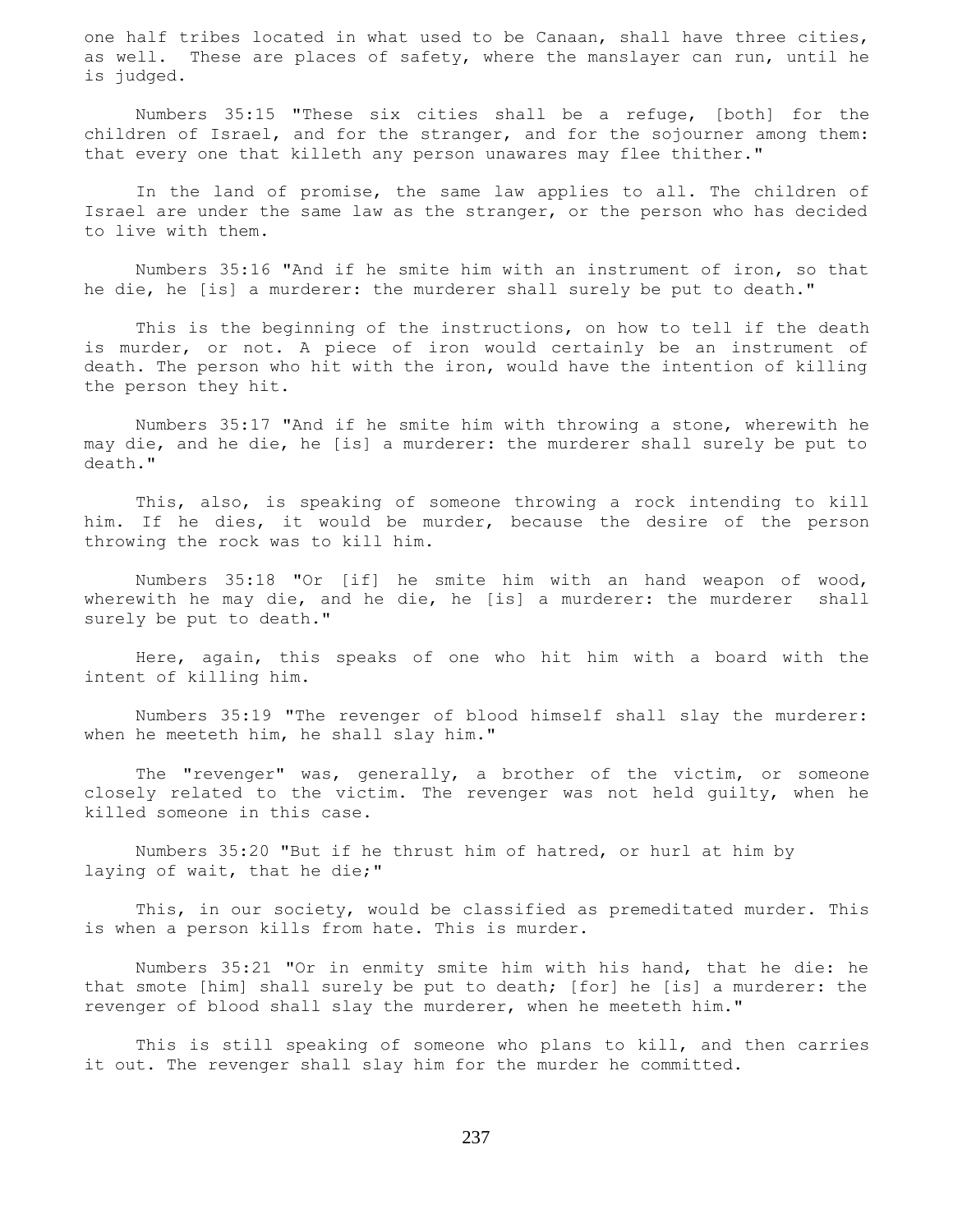Numbers 35:22 "But if he thrust him suddenly without enmity, or have cast upon him any thing without laying of wait," Numbers 35:23 "Or with any stone, wherewith a man may die, seeing [him] not, and cast [it] upon him, that he die, and [was] not his enemy, neither sought his harm:"

 Both of these are speaking of accidentally killing someone. This is not in hate, or anger. It is an accident.

 Numbers 35:24 "Then the congregation shall judge between the slayer and the revenger of blood according to these judgments:"

When the matter is brought before the congregation, they shall decide whether this was an accident, or whether this is premeditated murder. If it was an accident, the revenger must not kill him.

 Numbers 35:25 "And the congregation shall deliver the slayer out of the hand of the revenger of blood, and the congregation shall restore him to the city of his refuge, whither he was fled: and he shall abide in it unto the death of the high priest, which was anointed with the holy oil."

 The person who accidentally killed someone could live in the city of refuge, and no harm would come to him. He would be required to stay there, until the high priest died. At the death of the high priest, the sentence would be finished, and he could return to his home without fear of the revenger.

 Numbers 35:26 "But if the slayer shall at any time come without the border of the city of his refuge, whither he was fled;" Numbers 35:27 "And the revenger of blood find him without the borders of the city of his refuge, and the revenger of blood kill the slayer; he shall not be guilty of blood:"

 If the one who killed the other man does not stay in the city of refuge, until the priest dies, he will be at the mercy of the revenger. The revenger can kill him, and not be punished for it.

 Numbers 35:28 "Because he should have remained in the city of his refuge until the death of the high priest: but after the death of the high priest the slayer shall return into the land of his possession."

This is very much like serving the sentence. When the high priest dies, he is pardoned. While the high priest is alive, he must stay in the city of refuge.

 Numbers 35:29 "So these [things] shall be for a statute of judgment unto you throughout your generations in all your dwellings."

 This is just one more commandment that the LORD gave these people to help them live peaceable lives together. God gave civil laws, dietary laws, as well as religious laws that they must live by. The LORD was their only law. They did not have an earthly king.

 Numbers 35:30 "Whoso killeth any person, the murderer shall be put to death by the mouth of witnesses: but one witness shall not testify against any person [to cause him] to die."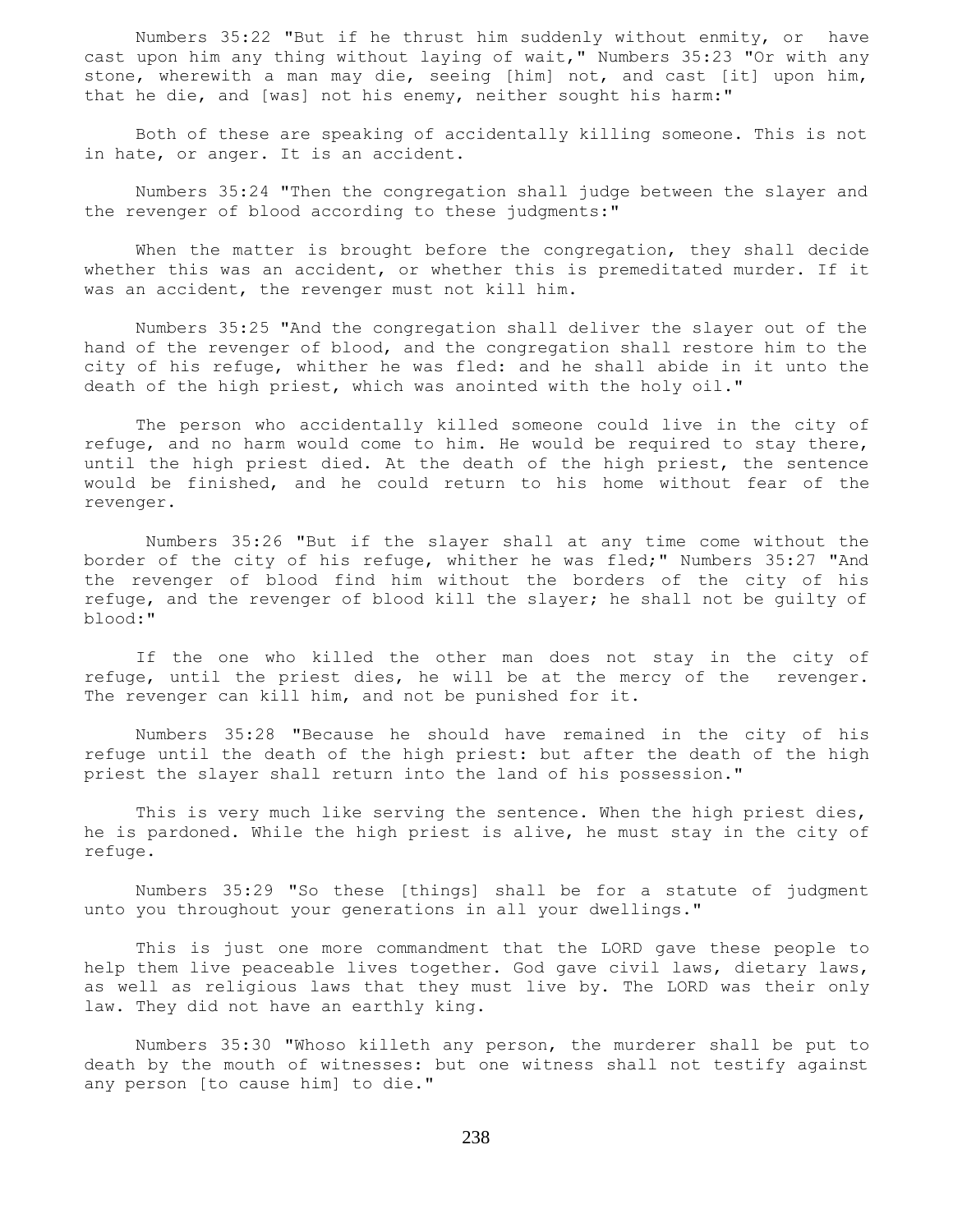This is just saying in the matter of death, there must be more than one witness. A person could not be convicted with just one witness.

 Numbers 35:31 "Moreover ye shall take no satisfaction for the life of a murderer, which [is] guilty of death: but he shall be surely put to death."

 This is saying, have no mercy on him who commits murder. If he is guilty of premeditated murder, he must be put to death.

 Numbers 35:32 "And ye shall take no satisfaction for him that is fled to the city of his refuge, that he should come again to dwell in the land, until the death of the priest."

 This is, also, saying, do not pardon someone before they have served out their sentence. He must stay in the city of refuge, until the LORD says his sentence is over, by the death of the high priest.

 Numbers 35:33 "So ye shall not pollute the land wherein ye [are]: for blood it defileth the land: and the land cannot be cleansed of the blood that is shed therein, but by the blood of him that shed it."

 The sin of murder is actually a sin against God, and the life He placed in that person. Sin pollutes the land. Only by the shedding of blood, can sins be washed away.

 Numbers 35:34 "Defile not therefore the land which ye shall inhabit, wherein I dwell: for I the LORD dwell among the children of Israel."

 He is saying, "Be ye holy for I am holy. He will not dwell in a polluted land. He left the land of Israel, just before the Babylonians destroyed it. He will not inhabit a person proclaiming to be a Christian, if there is sin in his life.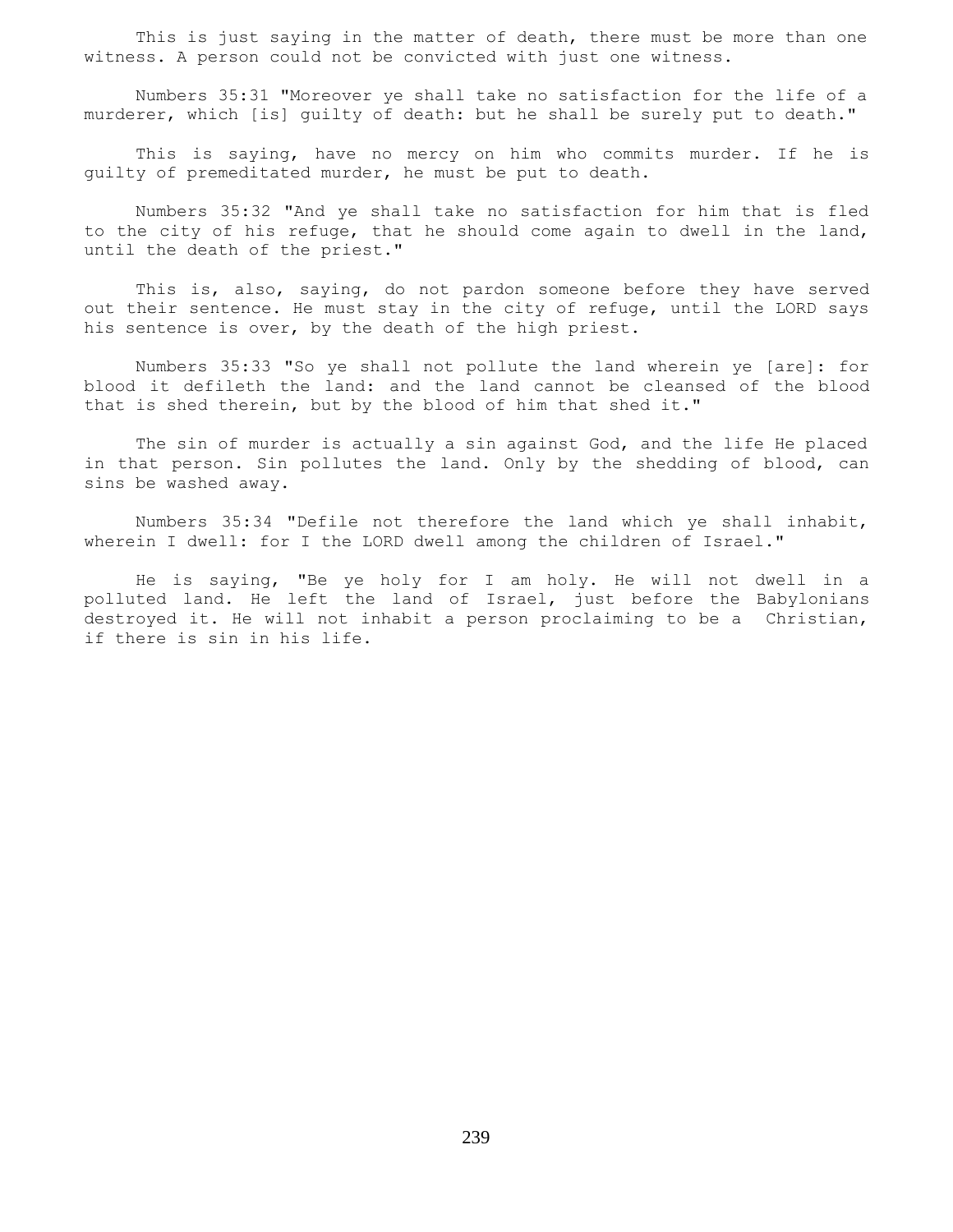1. Where was Moses, when he received this message from the LORD? 2. Where will they enter the promised land? 3. What would be the inheritance for the Levites? 4. Who would give them to them? 5. Why did the Levites need the suburbs? 6. How many feet outside the city was for their animals? 7. What does the author believe the other footage to be for? 8. How many cities of refuge would there be? 9. How many cities would the Levites have? 10. Why can we assume these will be small cities? 11. How many cities did each tribe give? 12. When shall they establish the cities of refuge? 13. Who were the cities of refuge for? 14. Who must the manslayer stand before to be judged? 15. Why was it necessary to have six cities of refuge? 16. How many cities of refuge would be on either side of the Jordan? 17. What were the names of the cities of refuge on the eastern side of Jordan? 18. Who are the cities of refuge for? 19. If you hit someone with an instrument of iron, you have committed  $\overline{\phantom{a}}$  ,  $\overline{\phantom{a}}$  ,  $\overline{\phantom{a}}$  ,  $\overline{\phantom{a}}$  ,  $\overline{\phantom{a}}$  ,  $\overline{\phantom{a}}$  ,  $\overline{\phantom{a}}$  ,  $\overline{\phantom{a}}$  ,  $\overline{\phantom{a}}$  ,  $\overline{\phantom{a}}$  ,  $\overline{\phantom{a}}$  ,  $\overline{\phantom{a}}$  ,  $\overline{\phantom{a}}$  ,  $\overline{\phantom{a}}$  ,  $\overline{\phantom{a}}$  ,  $\overline{\phantom{a}}$ 20. Murder is when you \_\_\_\_\_\_\_\_\_ to kill someone. 21. Who was the "revenger of blood" usually? 22. In our society, killing that is planned ahead of time is called \_\_\_\_\_\_\_\_\_\_\_\_\_\_ \_\_\_\_\_\_\_\_\_\_. 23. Verses 22 and 23 are speaking of what kind of killing? 24. Who lived in the city of refuge? 25. How long must they stay there? 26. What happened, if they came out earlier? 27. Is the revenger guilty of murder? 28. Why did God give civil laws to these people? 29. In the matter of death, there must be \_\_\_\_\_\_ than \_\_\_\_\_\_ witness to convict a person. 30. What is verse 31 saying? 31. What is verse 32 saying? 32. The sin of murder is actually against \_\_\_\_\_\_\_.

33. When will God not inhabit a person?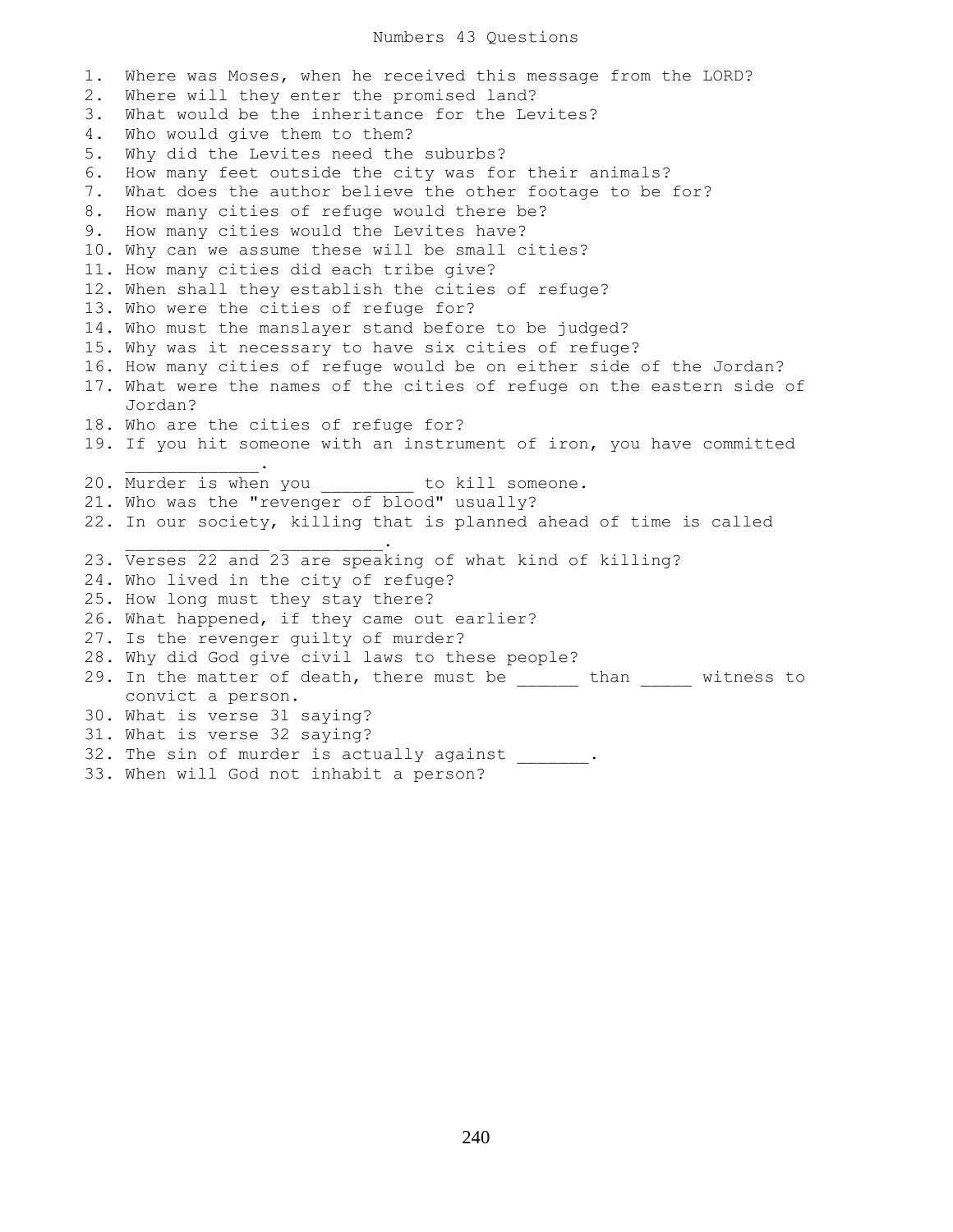We will begin this lesson in Numbers 36:1 "And the chief fathers of the families of the children of Gilead, the son of Machir, the son of Manasseh, of the families of the sons of Joseph, came near, and spake before Moses, and before the princes, the chief fathers of the children of Israel:"

The father, in the verse above, could be a father, or a grandfather. The father of the family spoke for his family. In this particular instance, the father speaking was from the tribe of Joseph which had come down through Manasseh, Machir, and Gilead.

 Numbers 36:2 "And they said, The LORD commanded my lord to give the land for an inheritance by lot to the children of Israel: and my lord was commanded by the LORD to give the inheritance of Zelophehad our brother unto his daughters."

We remember, that Zelophehad had no sons. The matter of the inheritance for the daughters had already come up, and the LORD told Moses the daughters were to inherit the same as the men.

 Numbers 36:3 "And if they be married to any of the sons of the [other] tribes of the children of Israel, then shall their inheritance be taken from the inheritance of our fathers, and shall be put to the inheritance of the tribe whereunto they are received: so shall it be taken from the lot of our inheritance."

 The daughters of Zelophehad had inherited a parcel of land, the same as the sons of each of the other tribes. The question is, what happens, if they marry someone of another tribe? Do they keep their inheritance and take into the marriage with them, or does it go back to the tribe they received it from?

 Numbers 36:4 "And when the jubile of the children of Israel shall be, then shall their inheritance be put unto the inheritance of the tribe whereunto they are received: so shall their inheritance be taken away from the inheritance of the tribe of our fathers."

 The jubile could not transfer this land to the husband of this daughter. At jubilee, land went back to its original owner. The land of the tribe of Manasseh must stay in the hands of the descendents of Manasseh. This land would be the daughters' ancestors land forever. It appears, that even though jubilee was taught, it was never really practiced, even in Israel.

 Numbers 36:5 "And Moses commanded the children of Israel according to the word of the LORD, saying, The tribe of the sons of Joseph hath said well."

 Now, we see the answer that Moses gave them. Moses is saying, that it was best to bring this up, before it ever happened.

 Numbers 36:6 "This [is] the thing which the LORD doth command concerning the daughters of Zelophehad, saying, Let them marry to whom they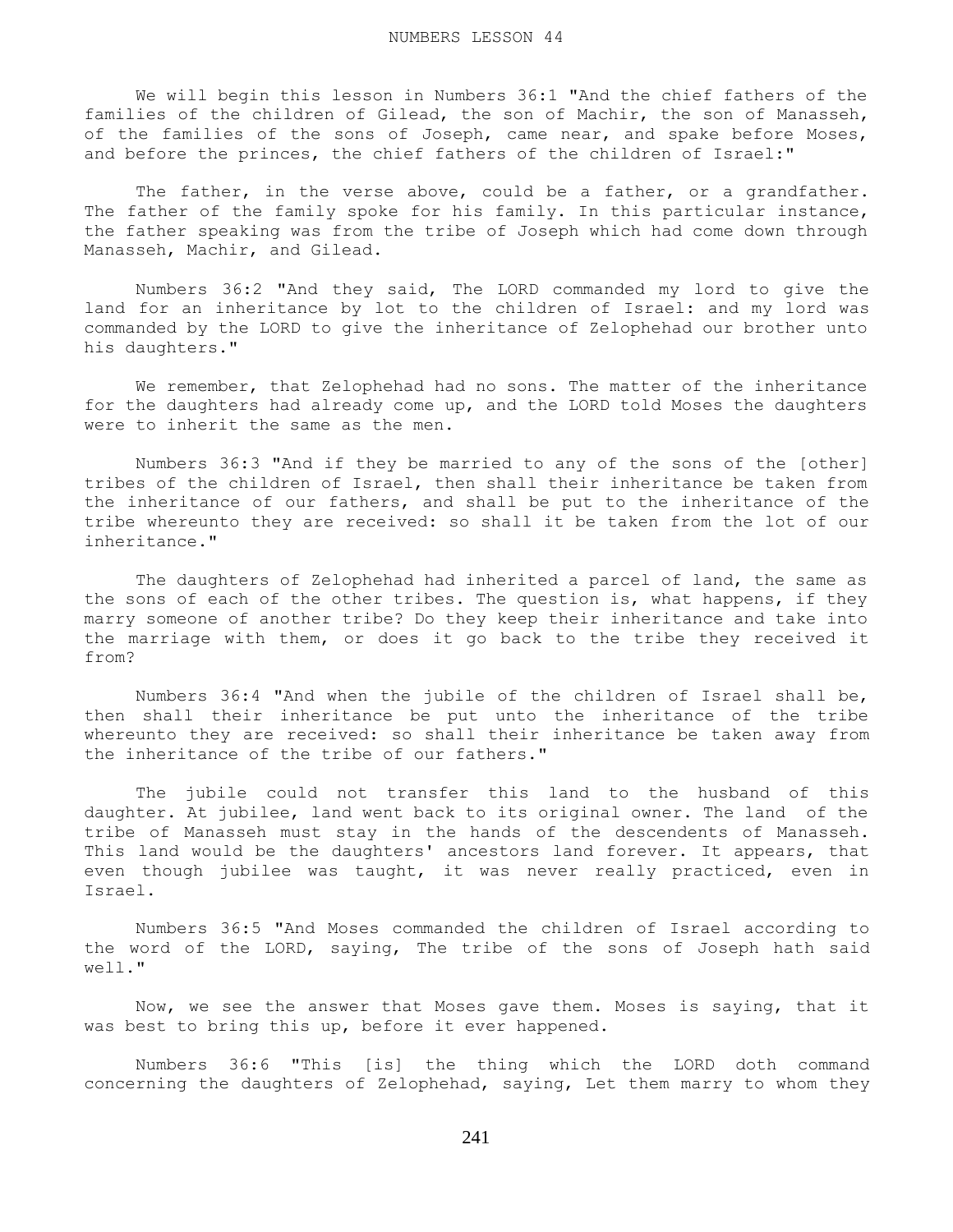think best; only to the family of the tribe of their father shall they marry."

 This would solve the problem. If they married within their own tribe, the land would remain with the tribe of Manasseh.

 Numbers 36:7 "So shall not the inheritance of the children of Israel remove from tribe to tribe: for every one of the children of Israel shall keep himself to the inheritance of the tribe of his fathers."

 The inheritance of the land was given to that particular tribe for all generations. They must not start changing land from one tribe to the other. The heritage is for generations to come. If they start changing it around, there will be no heritage for future generations.

 Numbers 36:8 "And every daughter, that possesseth an inheritance in any tribe of the children of Israel, shall be wife unto one of the family of the tribe of her father, that the children of Israel may enjoy every man the inheritance of his fathers."

 This is a general rule to keep the inheritance together for the future generations. The only answer to this problem, is for her to choose a husband of her own tribe.

 Numbers 36:9 "Neither shall the inheritance remove from [one] tribe to another tribe; but every one of the tribes of the children of Israel shall keep himself to his own inheritance."

 The land ownership must stay within the tribe it began with. Each tribe is like a nation unto themselves. They must stay with the inheritance God gave them from the beginning.

 Numbers 36:10 "Even as the LORD commanded Moses, so did the daughters of Zelophehad:"

 The last word on these matters was the LORD. The Lord spoke through Moses to these daughters. The daughters did exactly as Moses had told them.

 Numbers 36:11 "For Mahlah, Tirzah, and Hoglah, and Milcah, and Noah, the daughters of Zelophehad, were married unto their father's brothers' sons:"

 They married their cousins. And the inheritance remained in their tribe. The names above are the names of Zelophehad's daughters.

 Numbers 36:12 "[And] they were married into the families of the sons of Manasseh the son of Joseph, and their inheritance remained in the tribe of the family of their father."

 They obeyed the will of God in this matter, and the inheritance stayed in the tribe of Manasseh of Joseph.

 Numbers 36:13 "These [are] the commandments and the judgments, which the LORD commanded by the hand of Moses unto the children of Israel in the plains of Moab by Jordan [near] Jericho."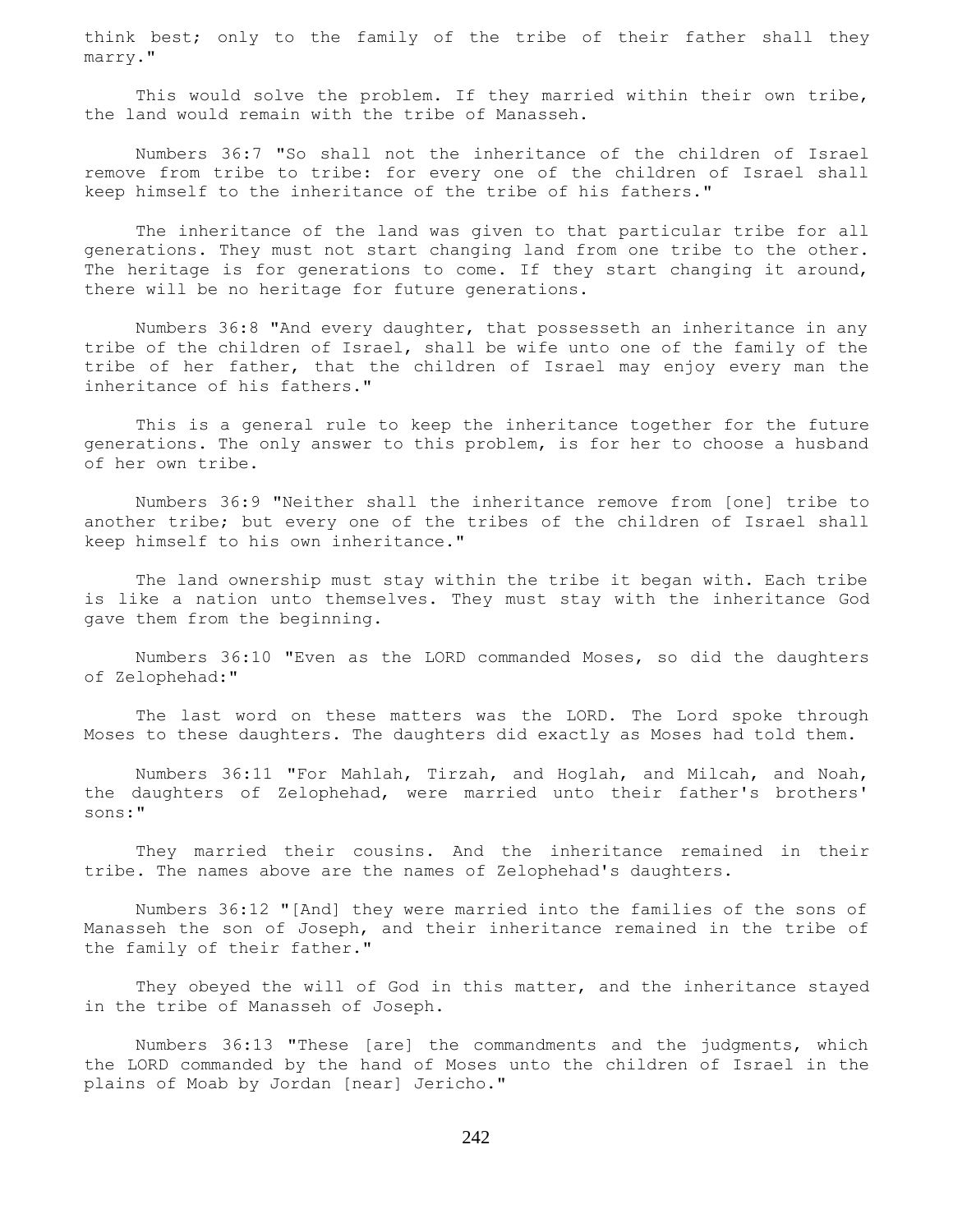The Lord was giving these people some last minute instructions, before the entering in of the promised land, here, at Jericho. We must remember, that Moses would not go into the land with them. He would die on the eastern side of Jordan.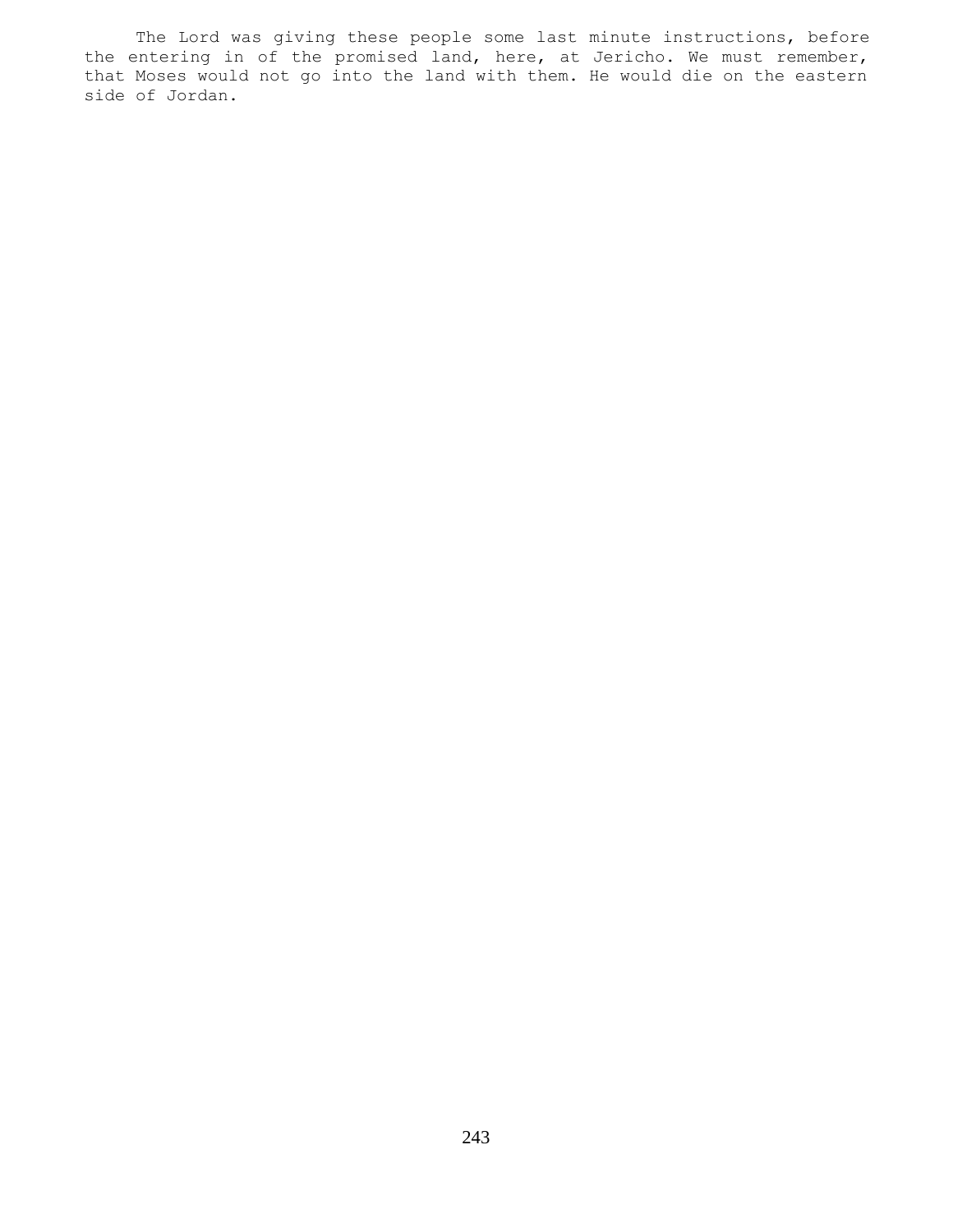- 1. Who came to speak to Moses in verse 1?
- 2. Who were the fathers?
- 3. What tribe was the father from?
- 4. The LORD had commanded to give the land for an inheritance by lot to whom?
- 5. Who would receive the inheritance of Zelophehad?
- 6. Why did they receive the inheritance?
- 7. Who had decided, they would receive the inheritance?
- 8. What is the question in verse 3?
- 9. The jubile could not transfer this inheritance of land to whom?
- 10. The land of the tribe of Manasseh must stay in whose hands?
- 11. What is Moses saying in verse 5?
- 12. Who were the only ones they could marry?
- 13. The inheritance of land was given to a tribe for all \_\_\_\_\_\_\_\_\_.
- 14. Why was this to be practiced?
- 15. What did the daughters of Zelophehad do?